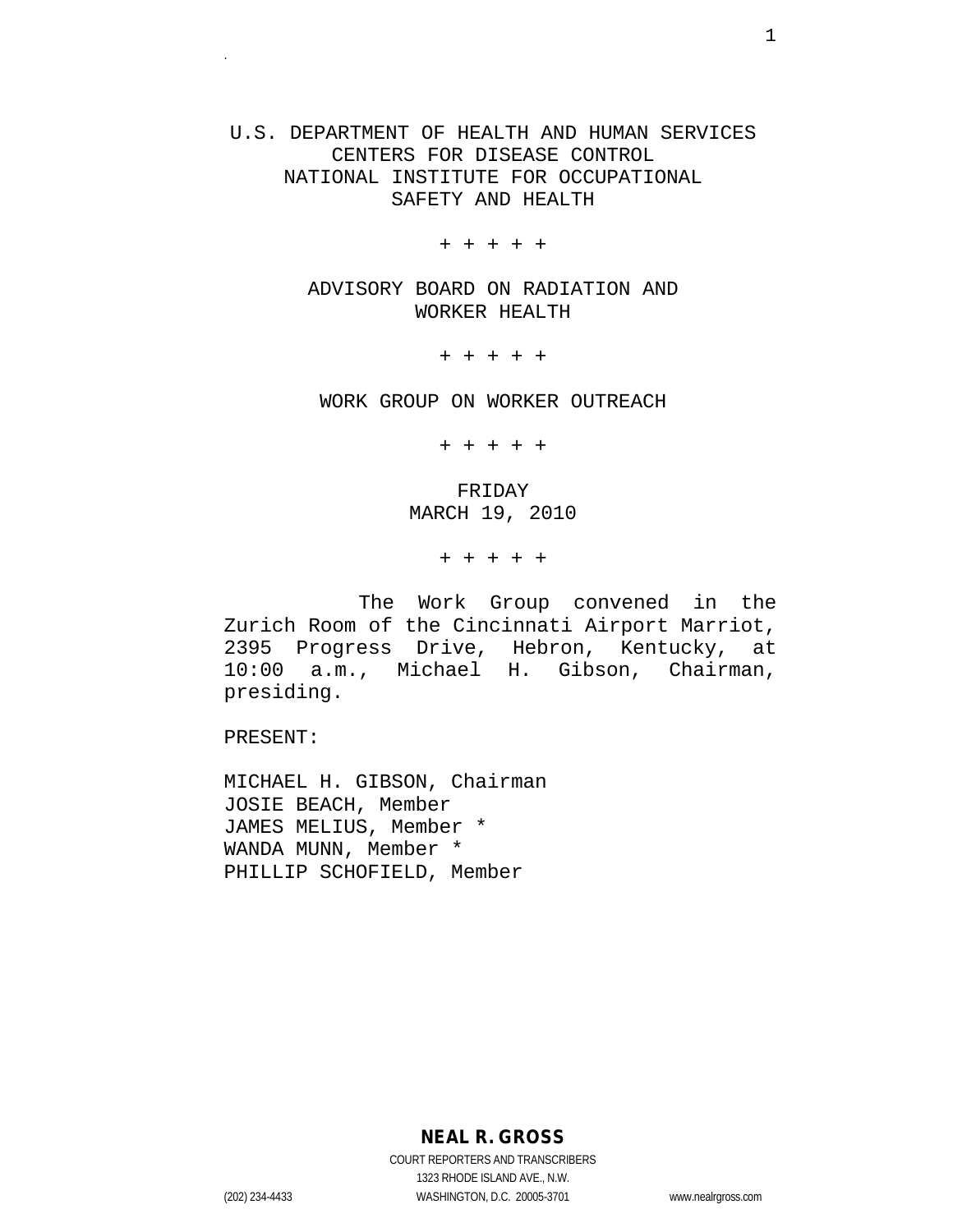ALSO PRESENT:

TED KATZ, Designated Federal Official NANCY ADAMS, NIOSH Contractor \* TERRIE BARRIE, ANWAG \* ANTOINETTE BONSIGNORE, Petitioner \* DENISE BROCK, OCAS \* KATHLEEN BURNS, ANWAG \* GRADY CALHOUN, OCAS MARIAH CERILLO, DOE \* RUBEN CRUZ, CDC \* JOHN DUTKO, Petitioner \* MARY ELLIOTT, OCAS Contractor JOE FITZGERALD, SC&A EMILY HOWELL, HHS \* J.J. JOHNSON, OCAS MARK LEWIS, NIOSH Contractor JENNY LIN, HHS ARJUN MAKHIJANI, SC&A JOHN MAURO, SC&A \* VERNON McDOUGALL, ATL KATHRYN ROBERTSON-DeMERS, SC&A \* FAYE VLIEGER, Cold War Patriots \* LEW WADE, OCAS \* BOB WARREN, for Petitioner [identifying information redacted] \* ABE ZEITOUN, SC&A \*

\*Participating via telephone

**NEAL R. GROSS**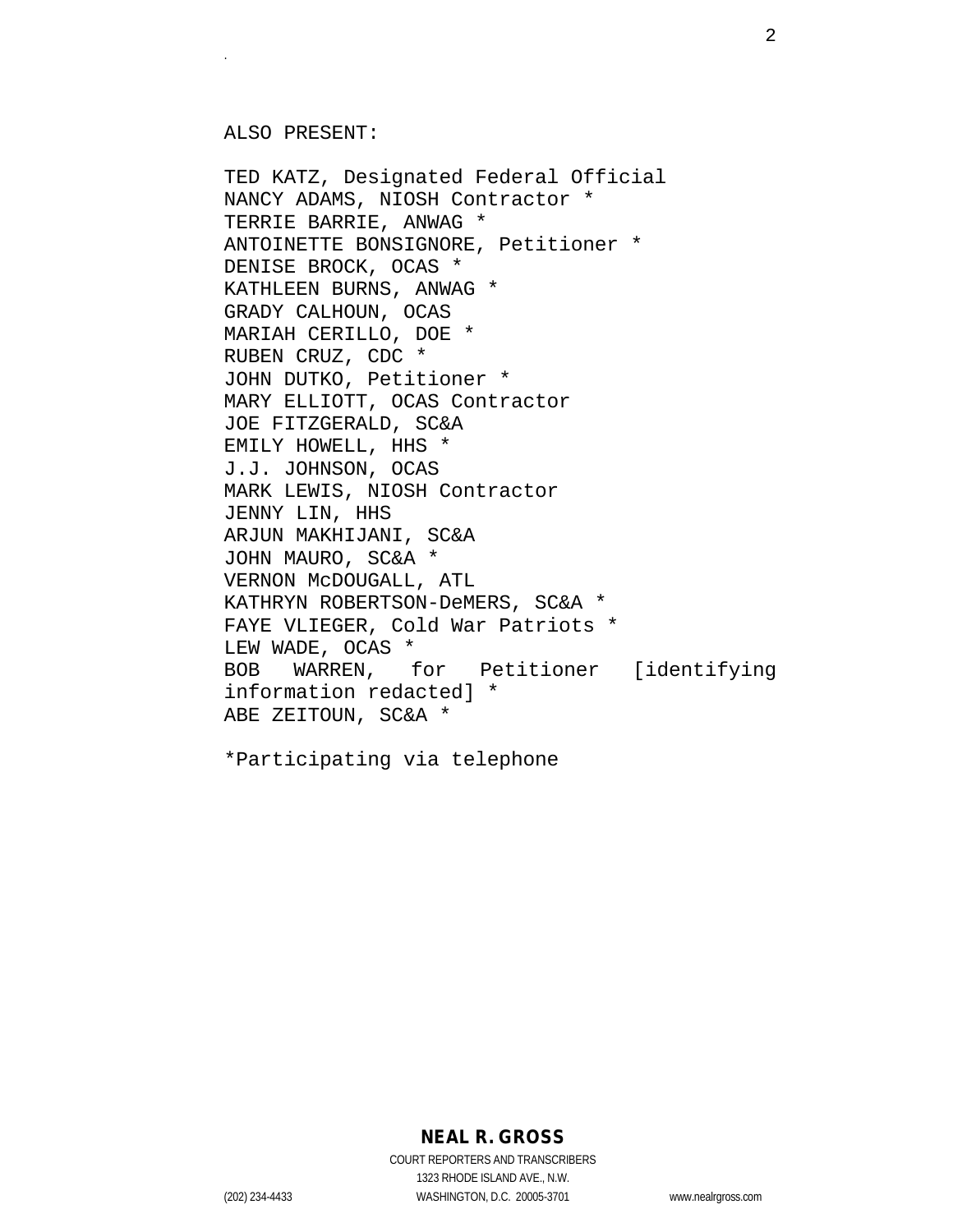# T-A-B-L-E O-F C-O-N-T-E-N-T-S

| Welcome and Introductions 4                               |  |  |
|-----------------------------------------------------------|--|--|
| Review of SC&A's support contract<br>to ABRWH  10         |  |  |
| Overview of CDC's EEOICPA<br>program review  28           |  |  |
| What Objectives to Look at<br>as a Work Group  87         |  |  |
| Workers, Worker Representatives/Advocate<br>Comments  133 |  |  |
| What Objectives to Look at<br>as a Work Group 161         |  |  |
| Scheduled meetings 241                                    |  |  |
| Adjourned                                                 |  |  |

# **NEAL R. GROSS**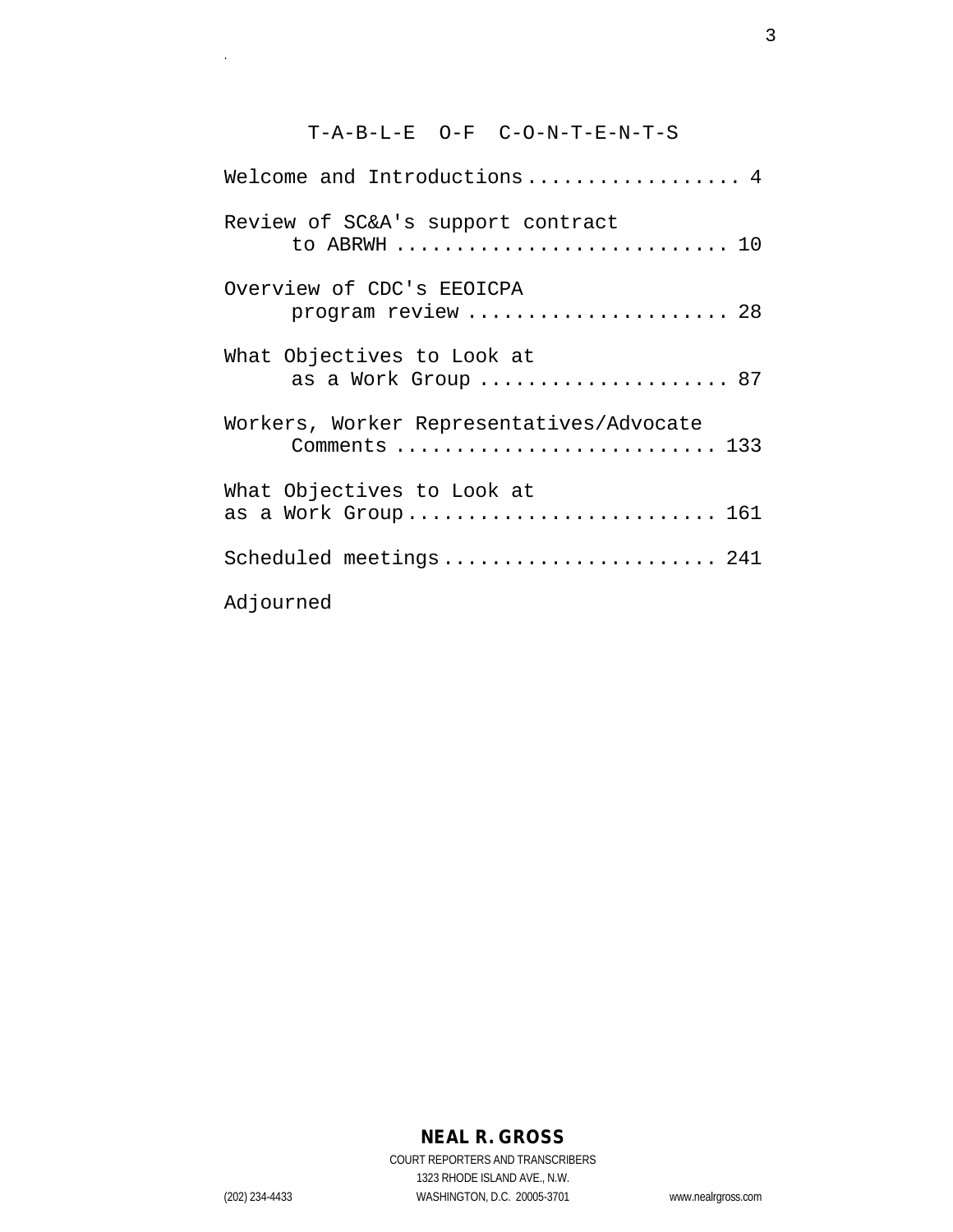1 P-R-O-C-E-E-D-I-N-G-S 2 10:00 a.m. 3 MR. KATZ: Good morning, everyone 4 on the line. This is the Advisory Board on 5 Radiation and Worker Health. Ted Katz, I'm 6 the Designed Federal Official. This is the 7 Worker Outreach Work Group and we're ready to 8 get started and we'll begin with roll call. 9 Board members in the room. 10 CHAIRMAN GIBSON: Mike Gibson, 11 Chair of the Work Group. 12 MEMBER BEACH: Josie Beach, 13 member. 14 MR. KATZ: Phil? 15 MEMBER SCHOFIELD: Phil Schofield, 16 member. 17 MR. KATZ: And on the line, Board 18 members? 19 MEMBER MUNN: Wanda Munn, member. 20 And you're all in luck today. My computer 21 system is down and I don't have a 22 speakerphone.

<sup>4</sup>.

# **NEAL R. GROSS**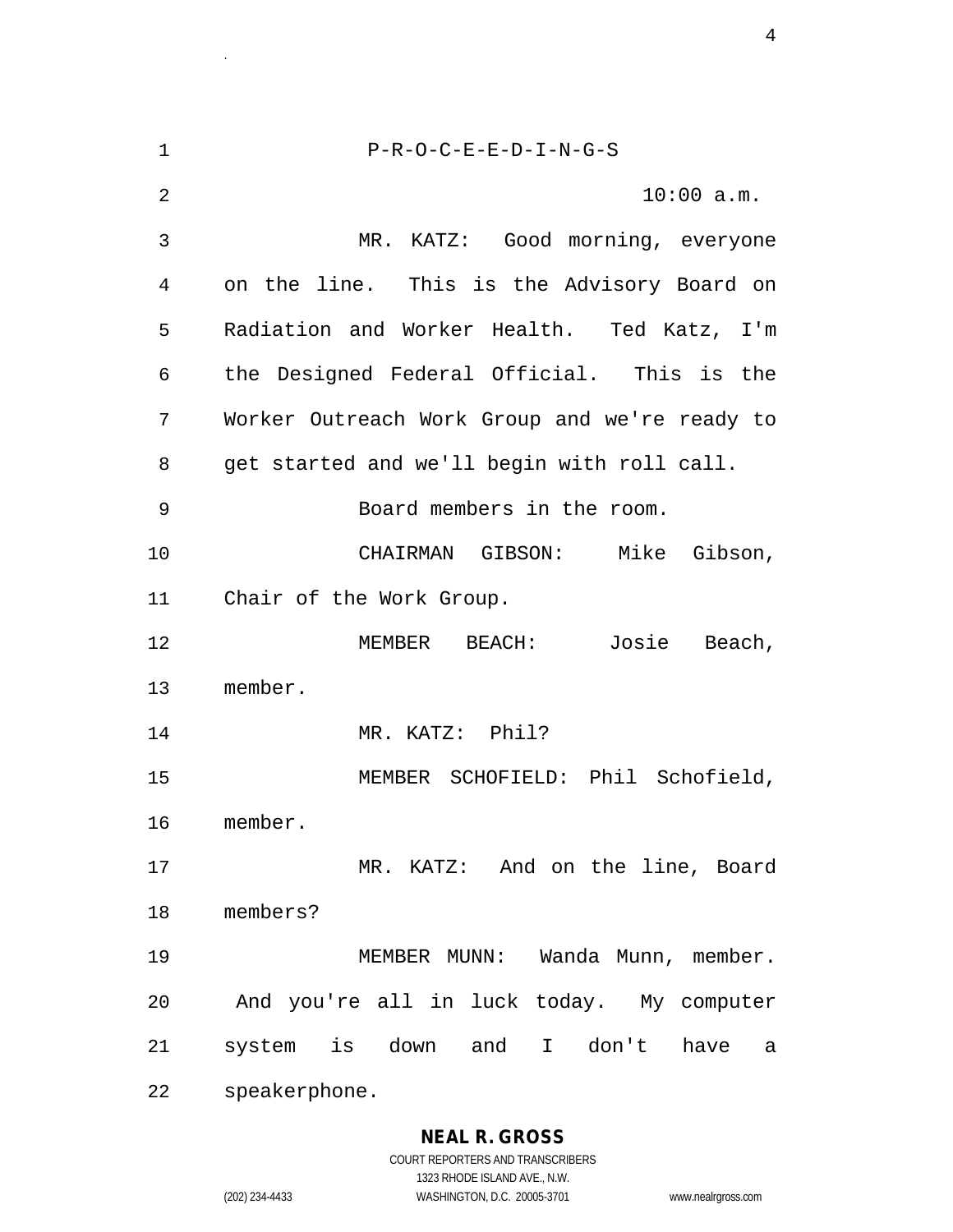1 MR. KATZ: You're crippled. 2 Fortunately, I think that we don't have a lot 3 that we need to do on-line, at least, for this 4 Work Group meeting. 5 MEMBER MELIUS: Jim Melius, 6 Chairman of the Board but not a member of the 7 Work Group. 8 MR. KATZ: Welcome, Jim. 9 Okay. And NIOSH ORAU ATL team in 10 the room. 11 MR. McDOUGALL: Vern McDougall, 12 ATL. 13 MR. KATZ: And on the line, NIOSH 14 and contractors? Okay. 15 MS. ADAMS: Nancy Adams, NIOSH 16 contractor. 17 MR. KATZ: Okay. And then SC&A in 18 the room? 19 MR. FITZGERALD: Joe Fitzgerald. 20 DR. MAKHIJANI: Arjun Makhijani. 21 MR. KATZ: And SC&A on the line? 22 DR. MAURO: John Mauro. Good

> **NEAL R. GROSS** COURT REPORTERS AND TRANSCRIBERS

> > 1323 RHODE ISLAND AVE., N.W.

entralizado en la contrada de la contrada de la contrada de la contrada de la contrada de la contrada de la co<br>En la contrada de la contrada de la contrada de la contrada de la contrada de la contrada de la contrada de la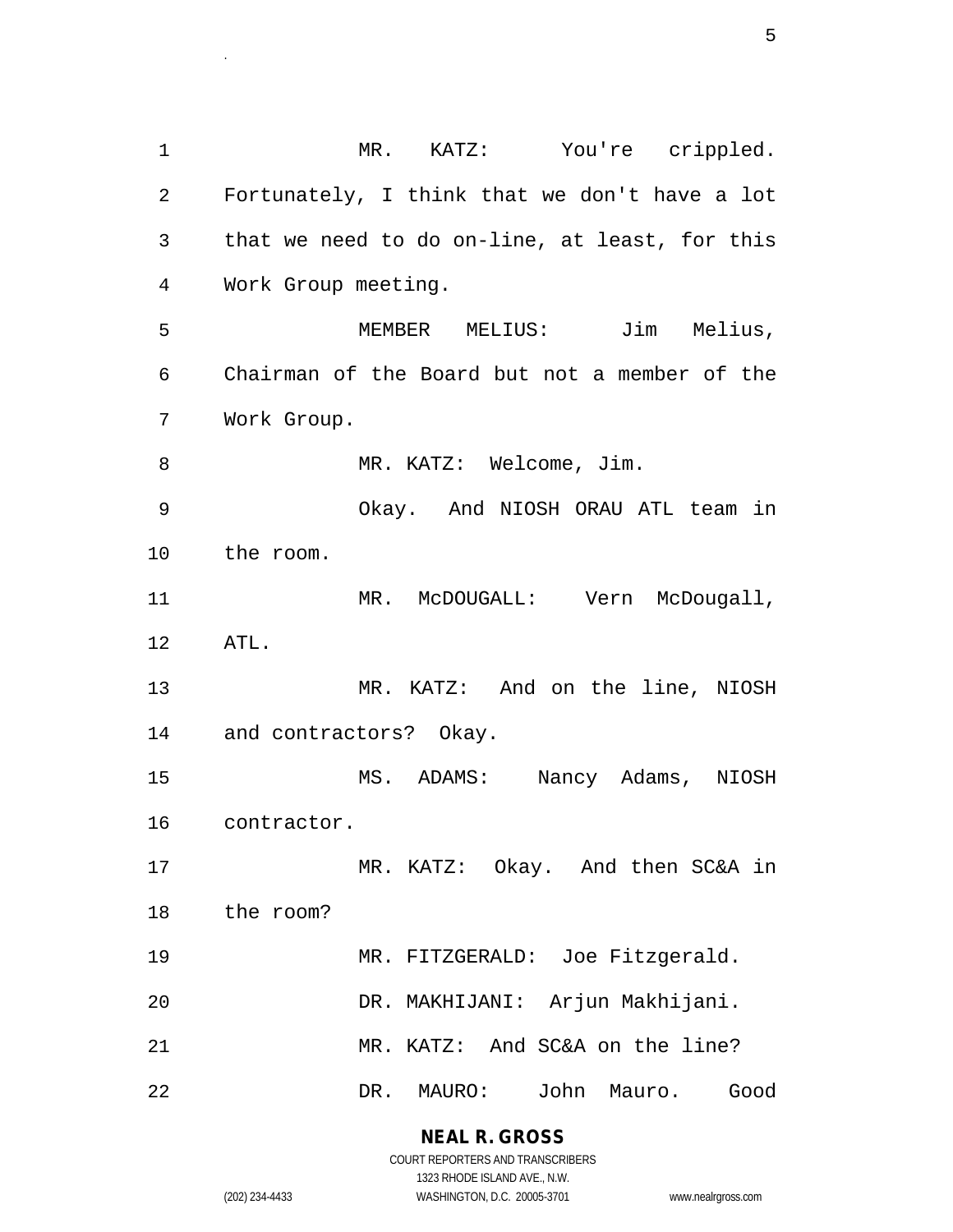1 morning, everyone.

2 MR. KATZ: Good morning, John. 3 MS. ROBERTSON-DeMERS: Kathy 4 Robertson-DeMers. 5 MR. KATZ: Good morning, Kathy. 6 DR. ZEITOUN: Abe Zeitoun. 7 MR. KATZ: Good morning, Abe. 8 DR. ZEITOUN: Good morning. 9 MR. KATZ: Okay. And then HHS or 10 all other federal officials or contractors in 11 the room. 12 MS. LIN: Jenny Lin with HHS. 13 MR. KATZ: And on the line? 14 MS. HOWELL: Emily Howell, HHS. 15 MR. KATZ: Hi, Emily. 16 MS. CERILLO: Mariah Cerillo with 17 DOE. 18 MR. KATZ: I'm sorry, two people 19 spoke at the same time and it came over 20 garbled. DOE? 21 MS. CERILLO: Mariah Cerillo from 22 DOE is here.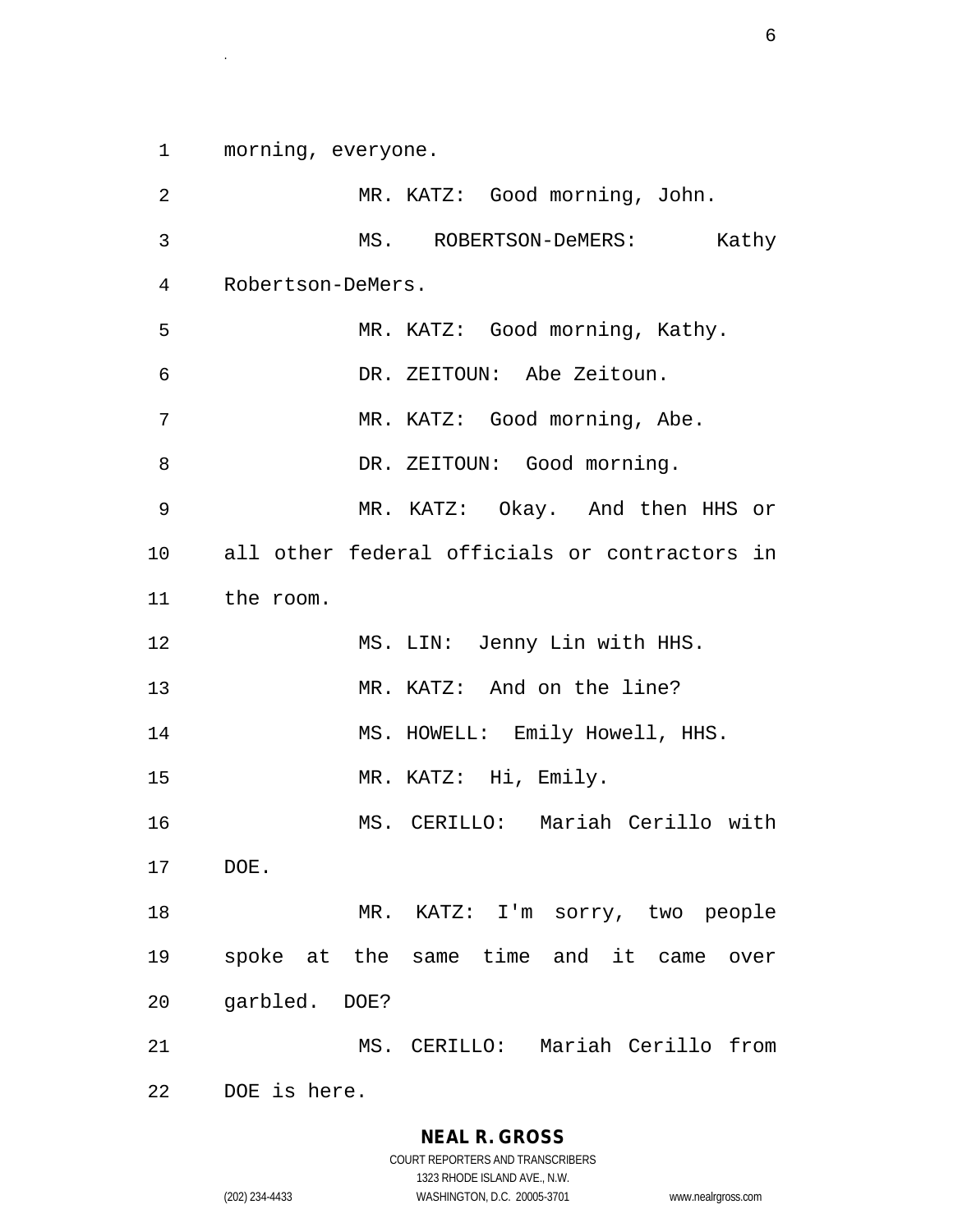1 MR. KATZ: And someone else tried 2 to speak, too. 3 MR. CRUZ: Yes. Ruben Cruz, CDC. 4 MR. KATZ: Oh, hi, Ruben. 5 Any other federal employees? 6 (No response.) 7 Okay. And then members of the 8 public on the line? 9 MS. BARRIE: This is Terrie 10 Barrie, ANWAG. 11 MR. KATZ: Hi, Terrie. 12 MS. BARRIE: Good morning. 13 MR. WARREN: This is Bob Warren 14 for the Petitioner [identifying information 15 redacted]. 16 MR. KATZ: Hi, Bob. Welcome. 17 Okay. That sounds like -- 18 MS. VLIEGER: Oh, I'm sorry. Cold 19 War Patriots, Faye Vlieger. 20 MR. KATZ: Can you say your name 21 again, please? 22 MS. VLIEGER: The name is Faye

<sup>7</sup>.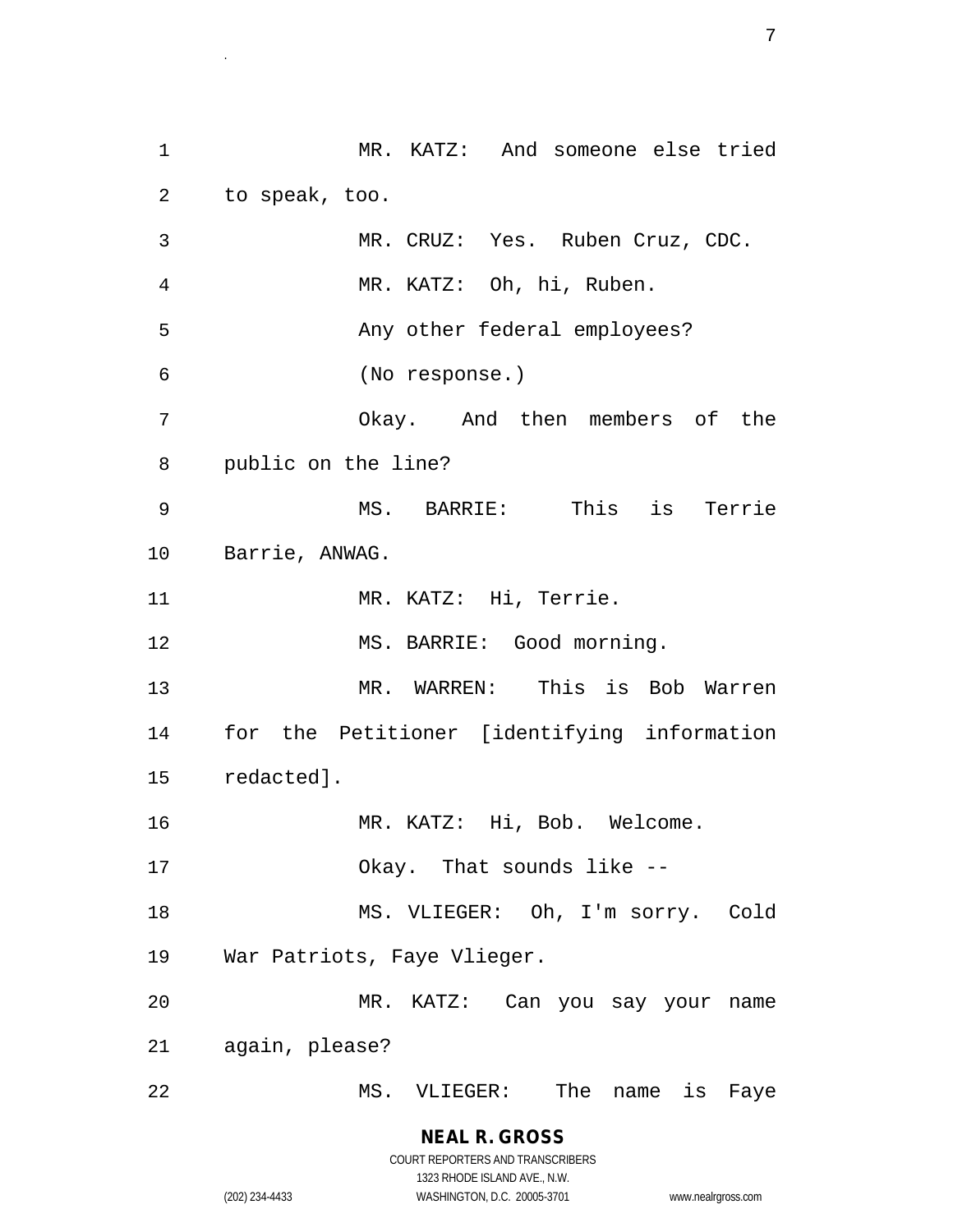1 Vlieger.

2 MR. KATZ: Faye? 3 MS. VLIEGER: Yes. 4 MR. KATZ: Okay. Thank you. 5 Can you spell your last name so 6 we'll get it right? 7 MS. VLIEGER: Yes. V like 8 victory, L-I-E-G like George, E-R. 9 MR. KATZ: Okay. Great. We would 10 have not have gotten that right. Thank you 11 and welcome. 12 Okay. Mike, it's your agenda. 13 MEMBER GIBSON: Okay. I'd welcome 14 everyone in the room and on the line. We'll 15 go ahead and get started. 16 I trust everyone's got a copy of 17 the agenda. Probably going to be a pretty 18 full day, so we'll just go ahead and jump 19 right into it. 20 First we're going to have a little 21 bit of a review of SC&A's support contract to 22 the Advisory Board. There's a new contract

**NEAL R. GROSS**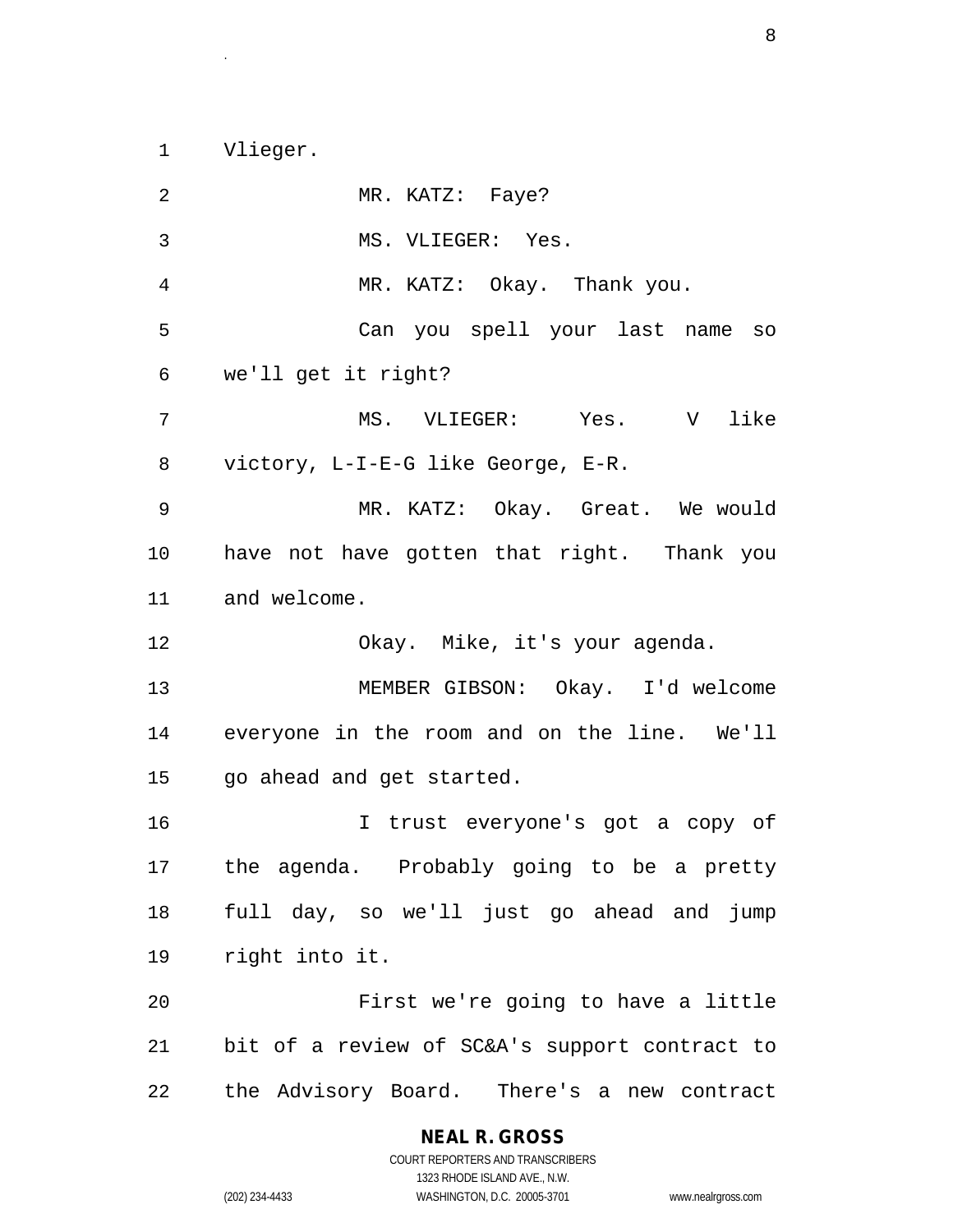1 manager for CDC to oversee SC&A's contract. 2 And we want to just get the new guy's view on 3 things, how it may have a potential impact on 4 how we use SC&A in this implementation plan. 5 So, Ted?

6 MR. KATZ: Jim wanted to kick off 7 this discussion. Jim Melius, Dr. Melius? 8 MEMBER MELIUS: Hi, everybody.

9 This is an issue that came up in 10 the course of our last Board meeting of really 11 sort of as an aside after we were having some 12 discussion of the implementation plan near the 13 end of the Board meeting out in Los Angeles.

14 As you may recall, the 15 implementation plan, I believe is what it was 16 called, that was presented was quite broad in 17 scope and the discussion was talking about 18 sort of how to prioritize that plan and sort 19 of what parts of it to put in place first and 20 which ones were things that people thought 21 were the highest priorities and so forth. And 22 we made some progress on that, but I think

#### **NEAL R. GROSS**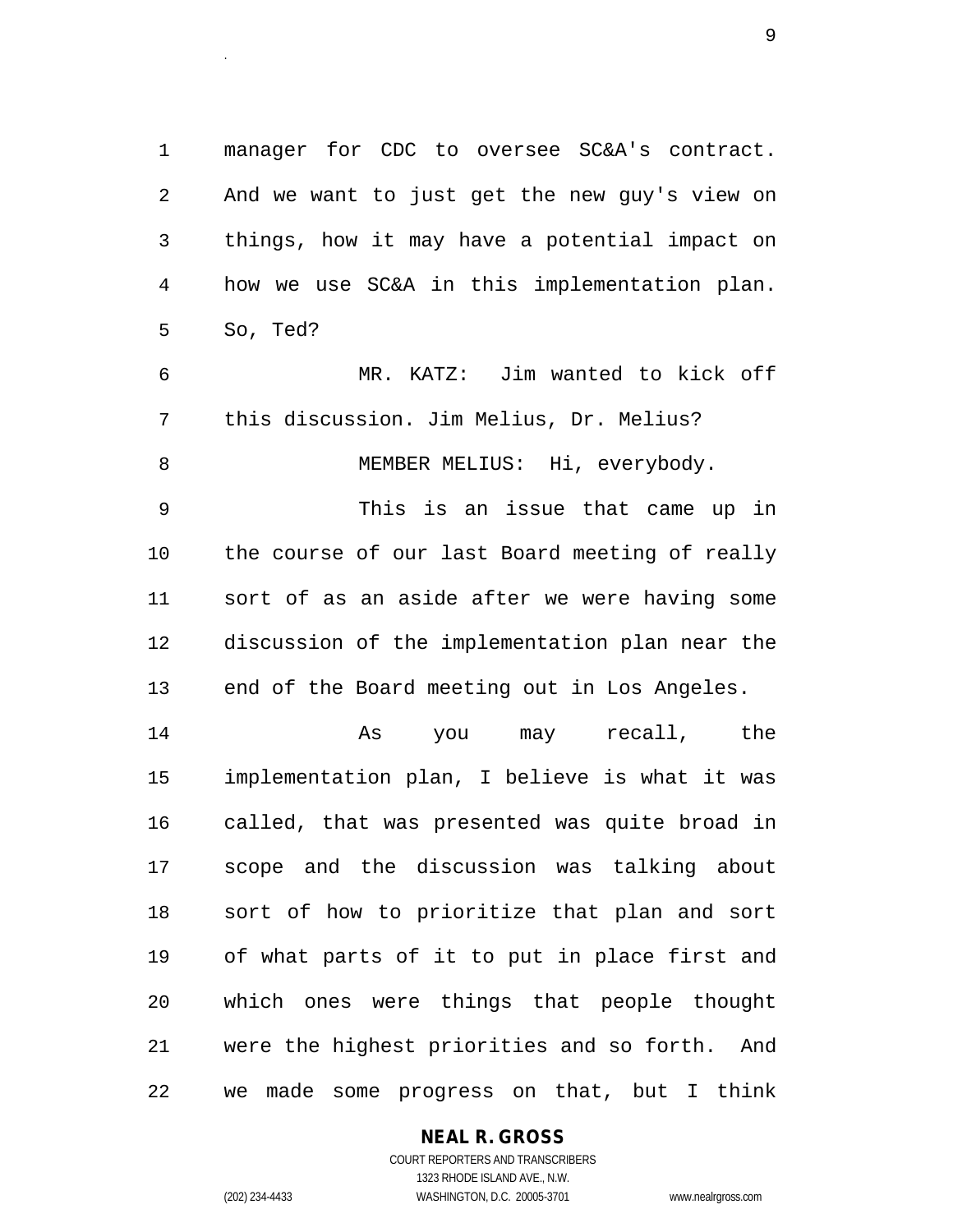1 that's also some of the discussion that will 2 go on in the work group today.

3 But one of the issues that came up 4 after the meeting was just to keep in mind 5 that when we are tasking the Board's 6 contractor, SC&A, to do work for us, we have 7 to stay within the scope of that contract. 8 And the scope of that contract as we actually 9 approved it -- the Board approved it some 10 years ago -- I don't think it's changed 11 significantly, you know, focuses on two main 12 sort of technical tasks. One is the review of 13 individual dose reconstructions and the 14 documents associated with them and 15 information-gathering that's associated with 16 that. And secondly, with the SEC evaluations 17 of the review of those documents, and again, 18 the other technical documents and information-19 gathering that's associated with the SEC 20 evaluations.

21 And those two tasks are also the 22 main charges in the legislation that are given

# **NEAL R. GROSS**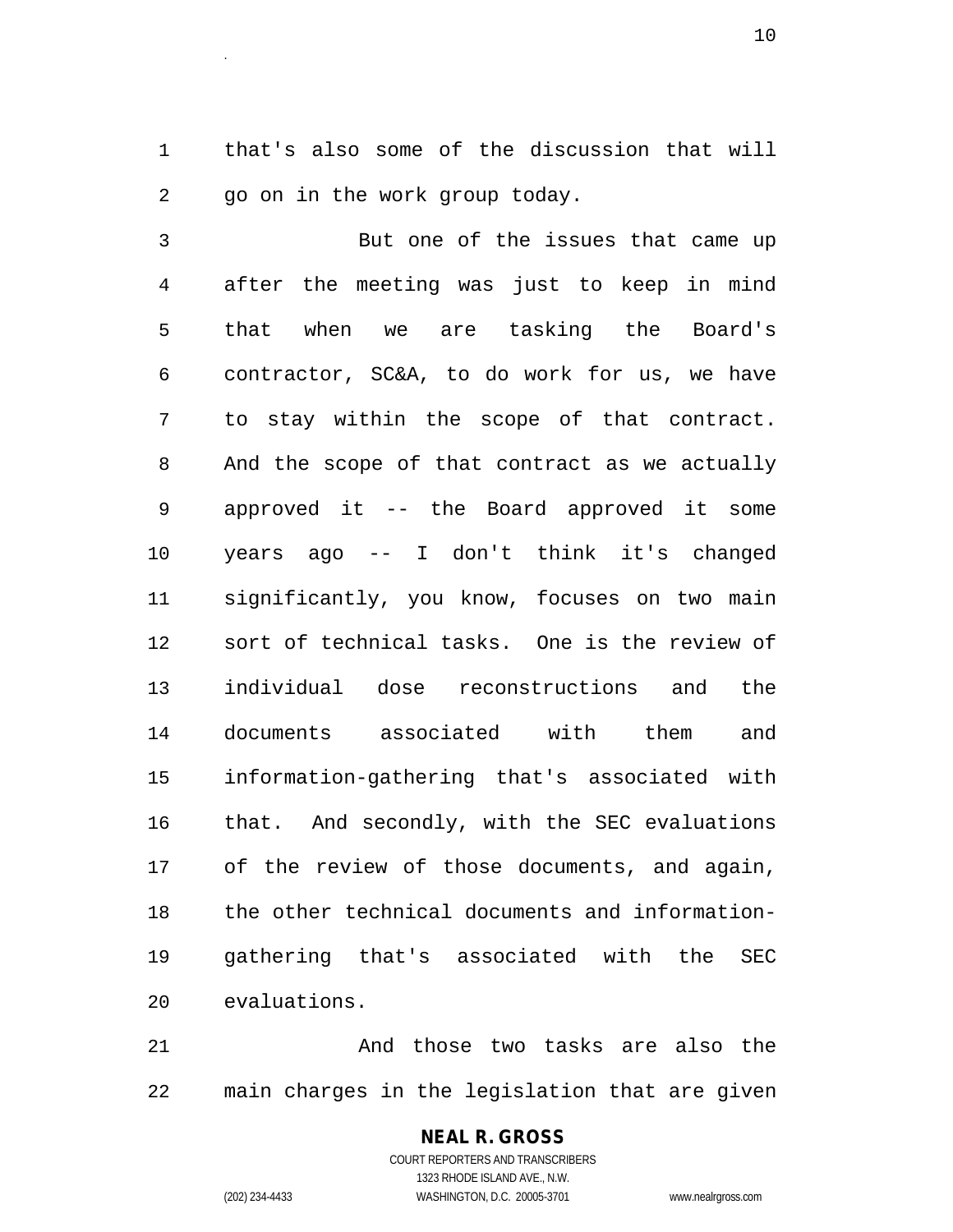1 to the Advisory Board. So the scope of our 2 technical contractor reflects what are the two 3 major tasks and charges given to the Advisory 4 Board.

5 So in thinking about what this 6 Work Group would be asking SC&A to do, I think 7 it's important that we sort of keep in mind 8 that the scope of the SC&A contract is focused 9 on dose reconstruction review and SEC 10 evaluation review. So in terms of looking at 11 outreach activities, I think we'd keep 12 focusing the SC&A effort on tasks in 13 information-gathering, the outreach 14 information-gathering that is related to dose 15 reconstructions and the review of SEC 16 evaluations.

17 So it is, you know, how is that 18 information gathered. How it is utilized, 19 which I think has been a major concern for the 20 Board and for the Work Group and the tasks 21 related to those activities would be 22 appropriate SC&A to be involved in.

# **NEAL R. GROSS**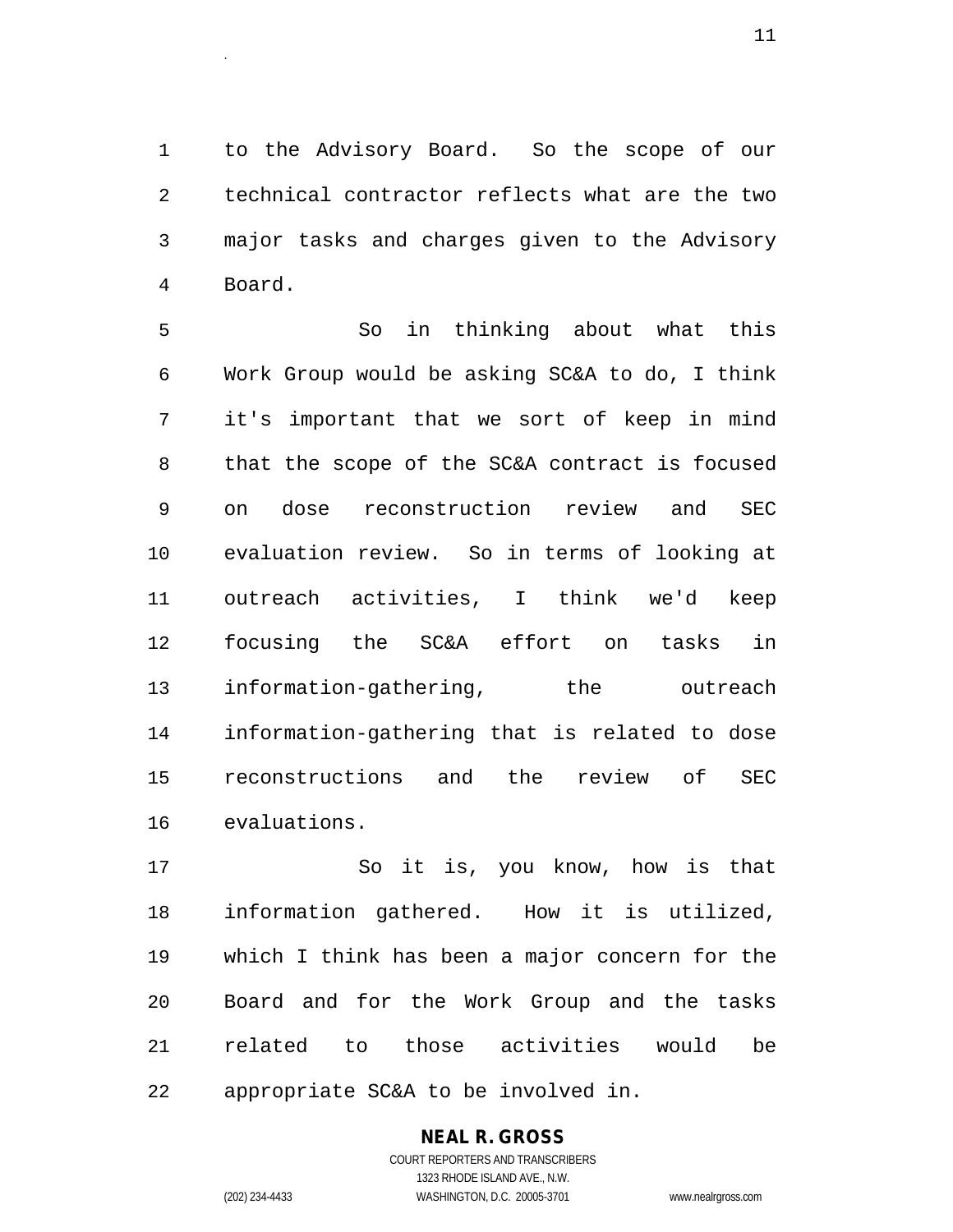1 I think a more sort of 2 comprehensive look at the outreach program, 3 you know, what was done to explain the program 4 to the claimants and claimant representatives. 5 It is something that I guess I would 6 interpret it as not being part of SC&A's 7 activities. Now it is something that the Work 8 Group might want to look at at some point. 9 But the prioritization would be onto the 10 higher priorities, would be really the 11 outreach as it's related to what goes on with 12 dose reconstruction, what's gone on with SEC 13 evaluation.

14 So, I think the concern arose 15 because the implementation plan indicated at 16 least potentially a somewhat broader scope and 17 activities. They could at least be 18 interpreted as being outside of what the 19 contract would call for.

20 So, in implementing the contract 21 when tasking SC&A, they are NIOSH and the 22 Board working through NIOSH to do that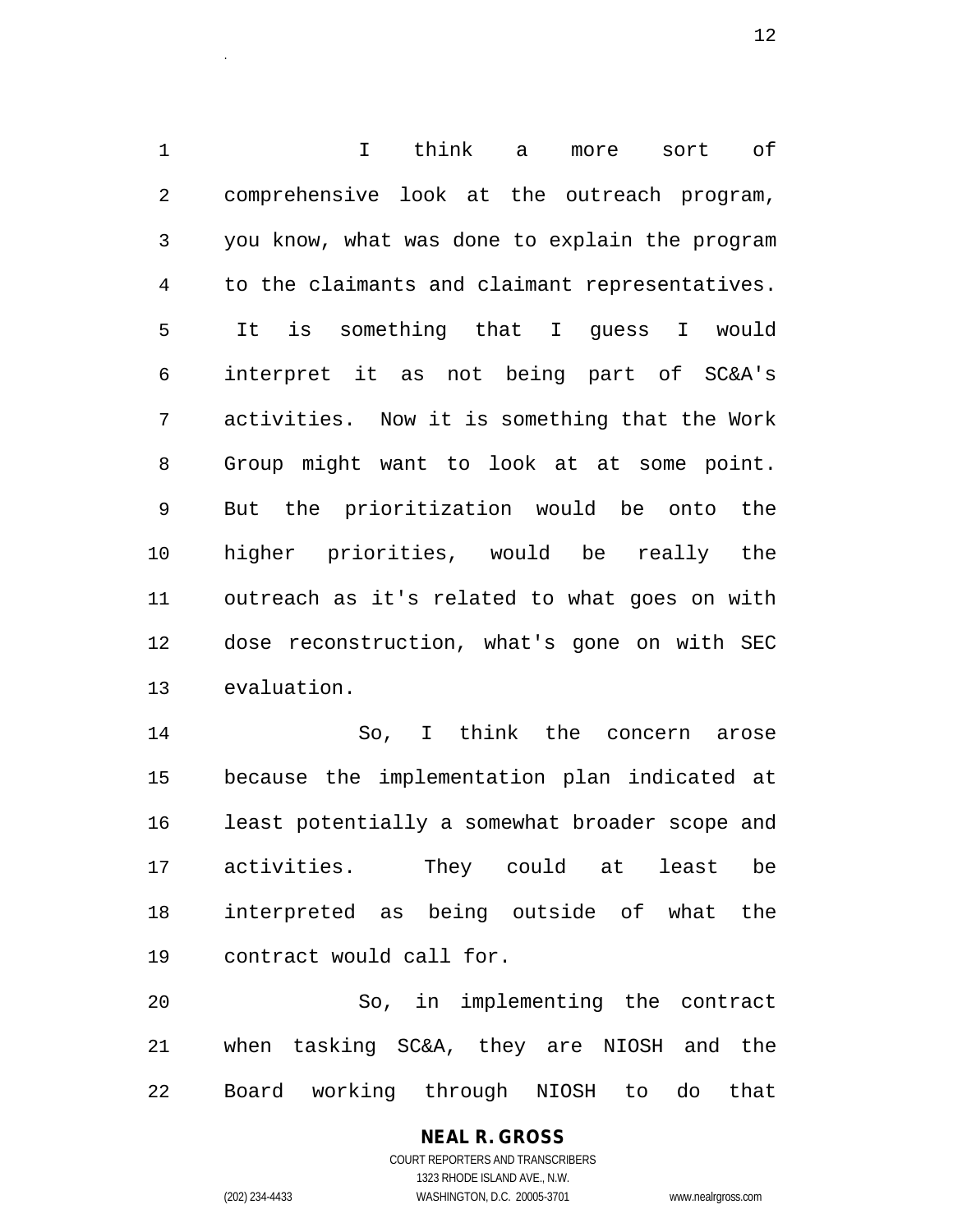1 tasking; we have to be tasking them with doing 2 things that are within the scope of the 3 contract and, obviously, within the scope of 4 what their expertise is and so forth, which is 5 of a technical nature.

<sup>13</sup>.

6 So, I think in your deliberations 7 today, discussions today, if you can keep that 8 in mind for sort of how to go forward with 9 this group. I think there's plenty of work 10 that needs to be done that's within the scope 11 and I think areas that SC&A can assist the 12 Work Group in. But, again, just keeping in 13 mind what is within their contract to that.

14 If that's making sense, I don't 15 know if, Ted or Ruben, if you have anything to 16 add to that.

17 MR. KATZ: No. Thank you, Jim. 18 That makes a lot of sense. That's completely 19 sort of how I would look at it, too.

20 And I'd just put out that, though 21 there are some activities that SC&A wouldn't 22 be employed in, it certainly doesn't limit the

# **NEAL R. GROSS**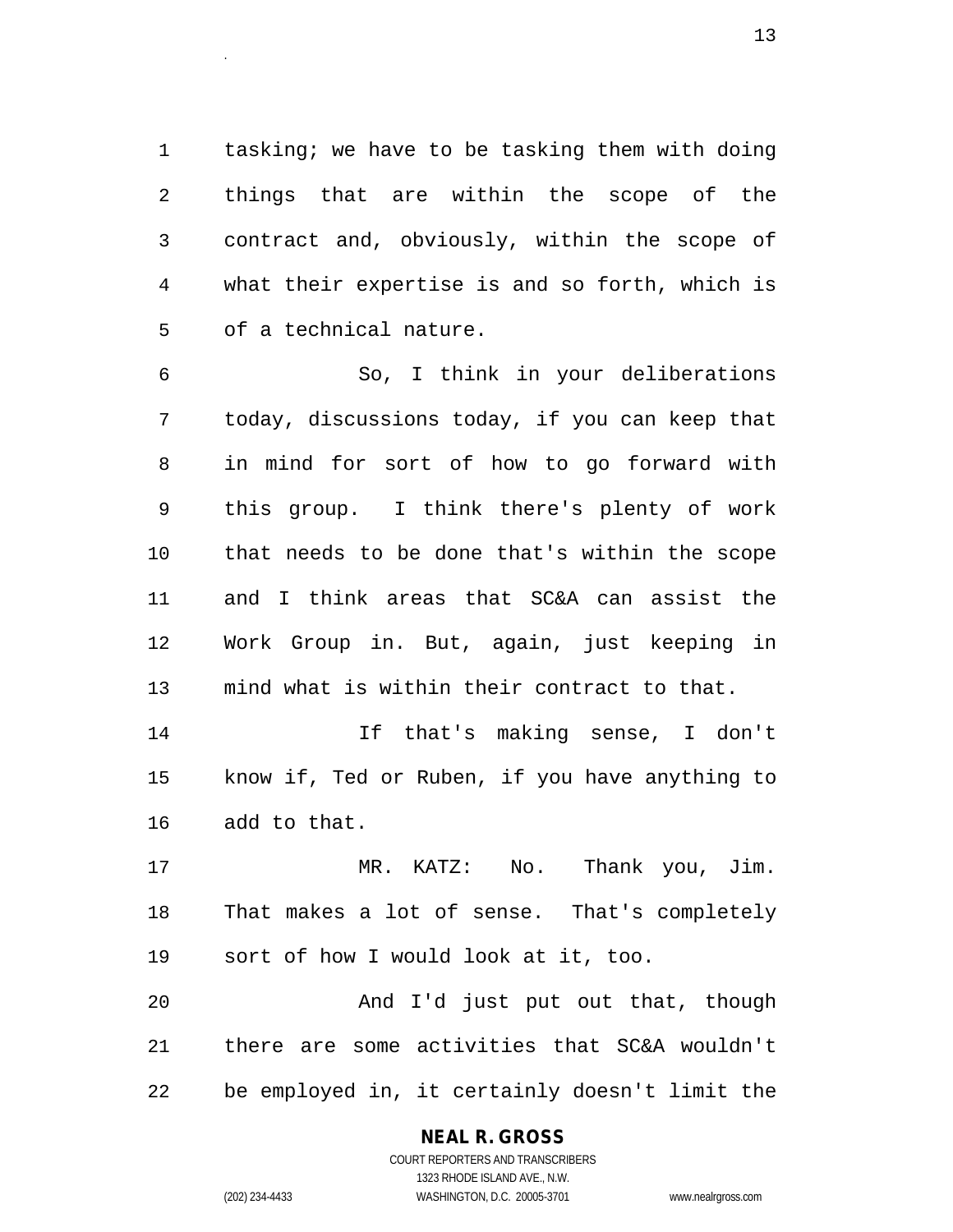1 Work Group in thinking about how its own 2 membership might be involved in some of those 3 other activities within the plan and even 4 drawing on other members of the Board, too, 5 because I don't -- you have to consider many 6 of your resources to your own membership for 7 trying to be able to evaluate the sort of 8 educational aspect of DCAS' Worker Outreach 9 enterprise.

<sup>14</sup>.

10 Ruben, do you have anything you 11 would like to add?

12 MR. CRUZ: No. I think that 13 summarizes everything very succinctly, Ted. No 14 additional comments.

15 MEMBER MUNN: Jim, this is Wanda.

16 I certainly appreciate those 17 comments. It's been a concern of mine that we 18 are tending to drift a little bit outside the 19 scope of where we need to be in legal and 20 probably in ethical terms as well. For that 21 reason, I was very interested in the 22 suggestion where it's sort of inherent in the

### **NEAL R. GROSS** COURT REPORTERS AND TRANSCRIBERS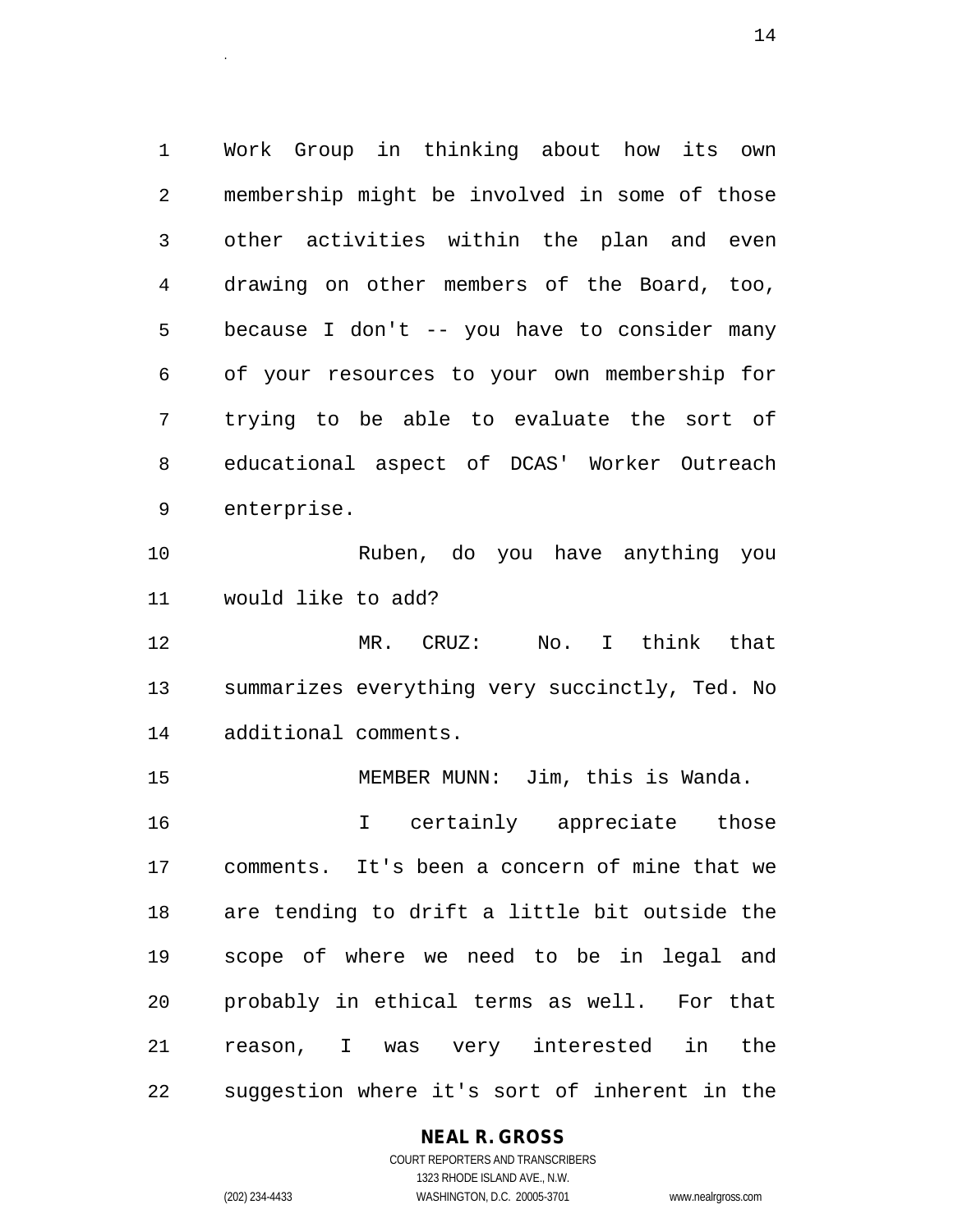1 document, the White Paper, that SC&A submitted 2 to us as a first task for tracking examples. 3 And it occurred to me as I was looking at it 4 that perhaps the type of materials that they 5 were suggesting and that were included in that 6 document could be useful in the way that it 7 needs to be useful under the contract if we 8 parsed it in, perhaps, a slightly different 9 manner.

10 I don't know whether this is an 11 appropriate time to talk about that or whether 12 it would be best to wait until we get to that 13 part in the agenda.

14 But if we are meticulous in 15 recording the comments that are made in such a 16 way that they can be easily found in whatever 17 filing system we use, whether it's a database 18 or some other type of filing system, in such a 19 way that what I believe was the goal of the 20 Work Group, which is to make sure we don't 21 lose track of worker comments and their 22 applicability to the documents that are

# **NEAL R. GROSS**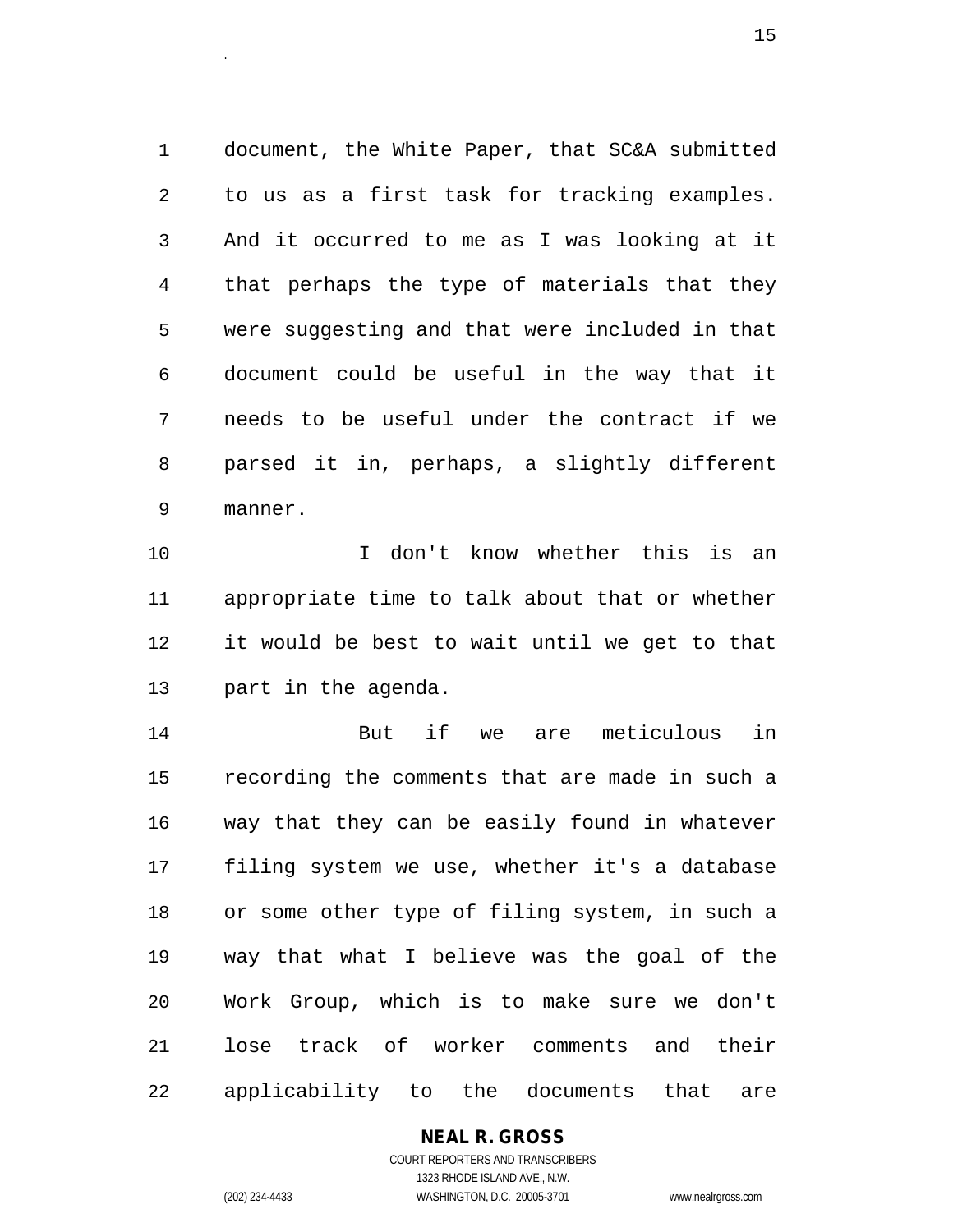1 necessary. We segregate them in a markedly 2 different way than was suggested in that White 3 Paper. In my own mind, those comments need to 4 be segregated very clearly into information 5 items that may cut broadly across even, like, 6 perhaps across the entire complex or specific 7 items that relate distinctly to dose 8 reconstruction and whether or not that 9 information is incorporated in the dose 10 reconstructions that are affected by what that 11 comment might mean.

12 MR. KATZ: Wanda, I don't want to 13 snowball on that topic of the tracking because 14 I don't know whether Mike wants to start on 15 that agenda item yet. But you reminded me of 16 a couple of other things that I might mention 17 related to the first issue.

18 And one is that, for some of these 19 things, like even that tracking, I mean, keep 20 in mind that we also have an agency staff that 21 can help with certain things. And I'm 22 thinking about that as a possibility with

## **NEAL R. GROSS**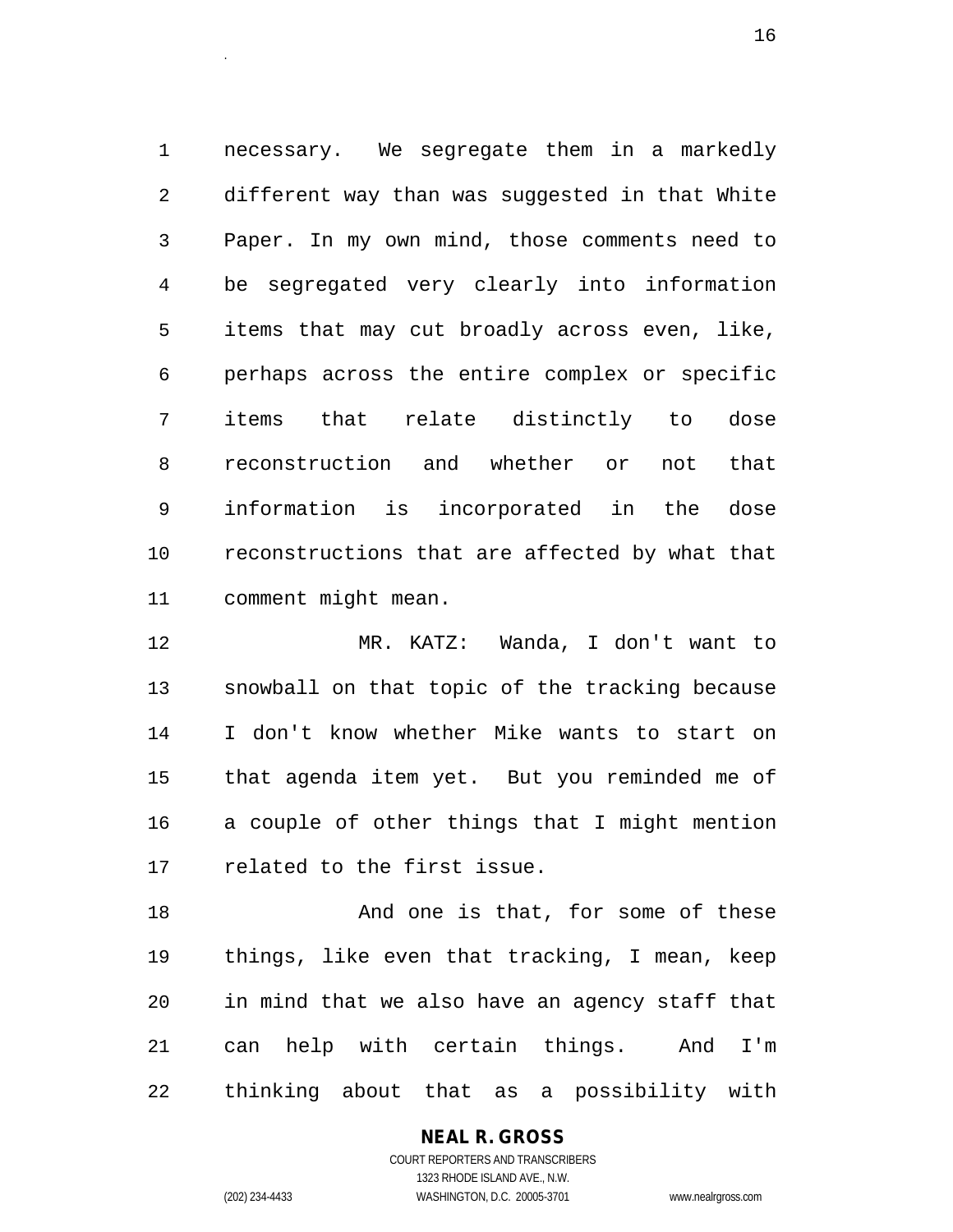1 respect to tracking once you know what kind of 2 tracking system you want. So that's another 3 option on the table.

4 The other thing I would just 5 mention, again going back to this issue of 6 sort of the educational aspects of OCAS' 7 program, is that, just to remind -- as 8 everybody here is well aware, I mean you're 9 going to have some discussion of it today, the 10 program evaluation on that, I think, term 11 customer service that Dr. Wade and Nancy Adams 12 and Denise Brock are going to be heading up 13 and largely doing is also an opportunity to 14 get answers and get evaluation on that issue 15 of how well DCAS is doing this education and 16 what kind of recommendations could be made to 17 improve that operation.

18 CHAIRMAN GIBSON: Okay. What I 19 thought we'd do is, before we get into trying 20 to parse out how we're going to track public 21 comments, let's maybe first go to the current 22 implementation plan and take a look at it and

## **NEAL R. GROSS**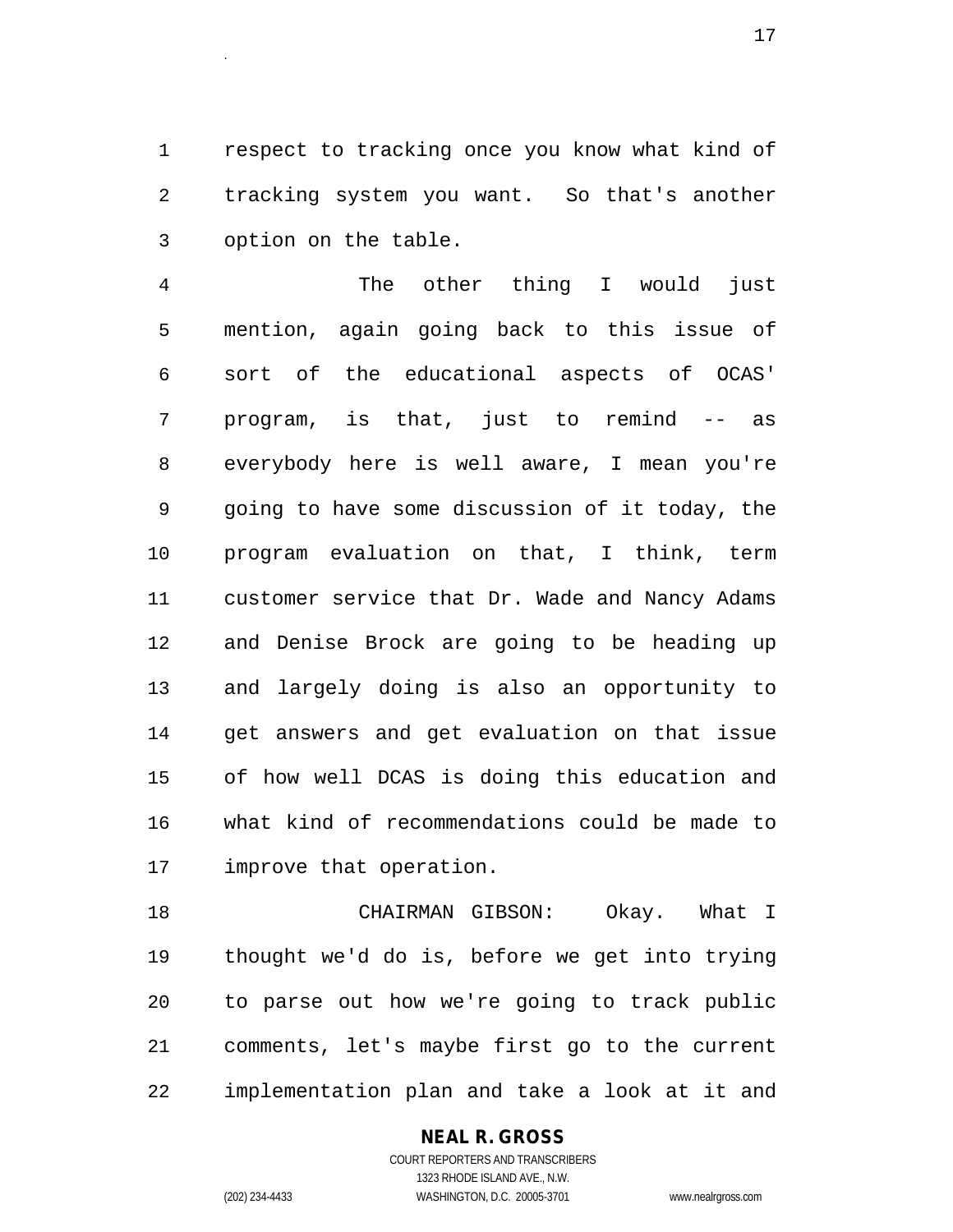1 see if we think that there needs to be any 2 changes based on the information we just got 3 from Dr. Melius and Ted. 4 Does everyone have a copy of the 5 latest plan? 6 MEMBER SCHOFIELD: Do you have a 7 hard copy? 8 MEMBER BEACH: I do if you need 9 it. 10 MR. KATZ: Mike, I think there's 11 some uncertainty as to which might be the 12 latest plan. 13 CHAIRMAN GIBSON: Yes. Yes. 14 MR. KATZ: Because you sent out an 15 email and then you sent out a correction that 16 you weren't certain that you had the latest. 17 CHAIRMAN GIBSON: Right. 18 MR. KATZ: The version that I have 19 is a version that I distributed to the Board, 20 I think, back in December. 21 MEMBER BEACH: Yes. November 30th. 22 MR. KATZ: Yes. Okay. So that's

> **NEAL R. GROSS** COURT REPORTERS AND TRANSCRIBERS

> > 1323 RHODE ISLAND AVE., N.W.

(202) 234-4433 WASHINGTON, D.C. 20005-3701 www.nealrgross.com

entities and the set of the set of the set of the set of the set of the set of the set of the set of the set o<br>The set of the set of the set of the set of the set of the set of the set of the set of the set of the set of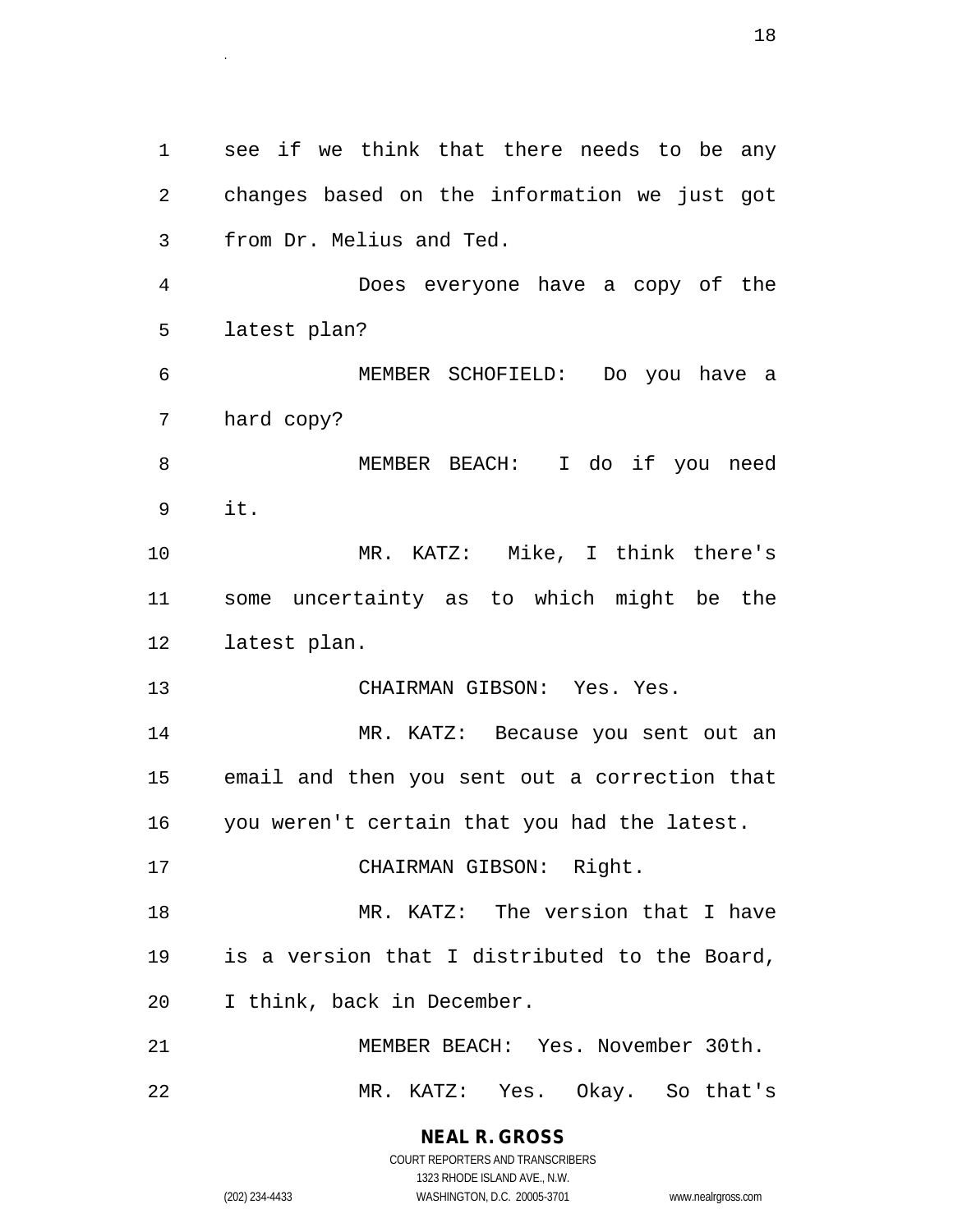1 the one that I've been thinking is the latest. 2 But then I couldn't recall when the meeting 3 was that you weren't able to attend, Mike, 4 whether we've made any other changes after 5 that. I don't think so.

6 MEMBER BEACH: We did a lot of 7 discussion on 4, but we never changed 8 anything.

9 MR. KATZ: Okay. So then that 10 November version is it.

11 MEMBER MUNN: So the one that I 12 have titled Draft Rev O, February 27 is not 13 what we're looking at it?

14 MEMBER BEACH: No.

15 MR. KATZ: No.

16 MEMBER MUNN: Okay.

17 DR. ZEITOUN: This is Abe Zeitoun.

18 Ted, I think the summary of the 19 implementation plan, the exact one is the one 20 that was presented to the Board in February. 21 That reflects all the elements of the 22 implementation plan. This is the last one.

> **NEAL R. GROSS** COURT REPORTERS AND TRANSCRIBERS

1323 RHODE ISLAND AVE., N.W. (202) 234-4433 WASHINGTON, D.C. 20005-3701 www.nealrgross.com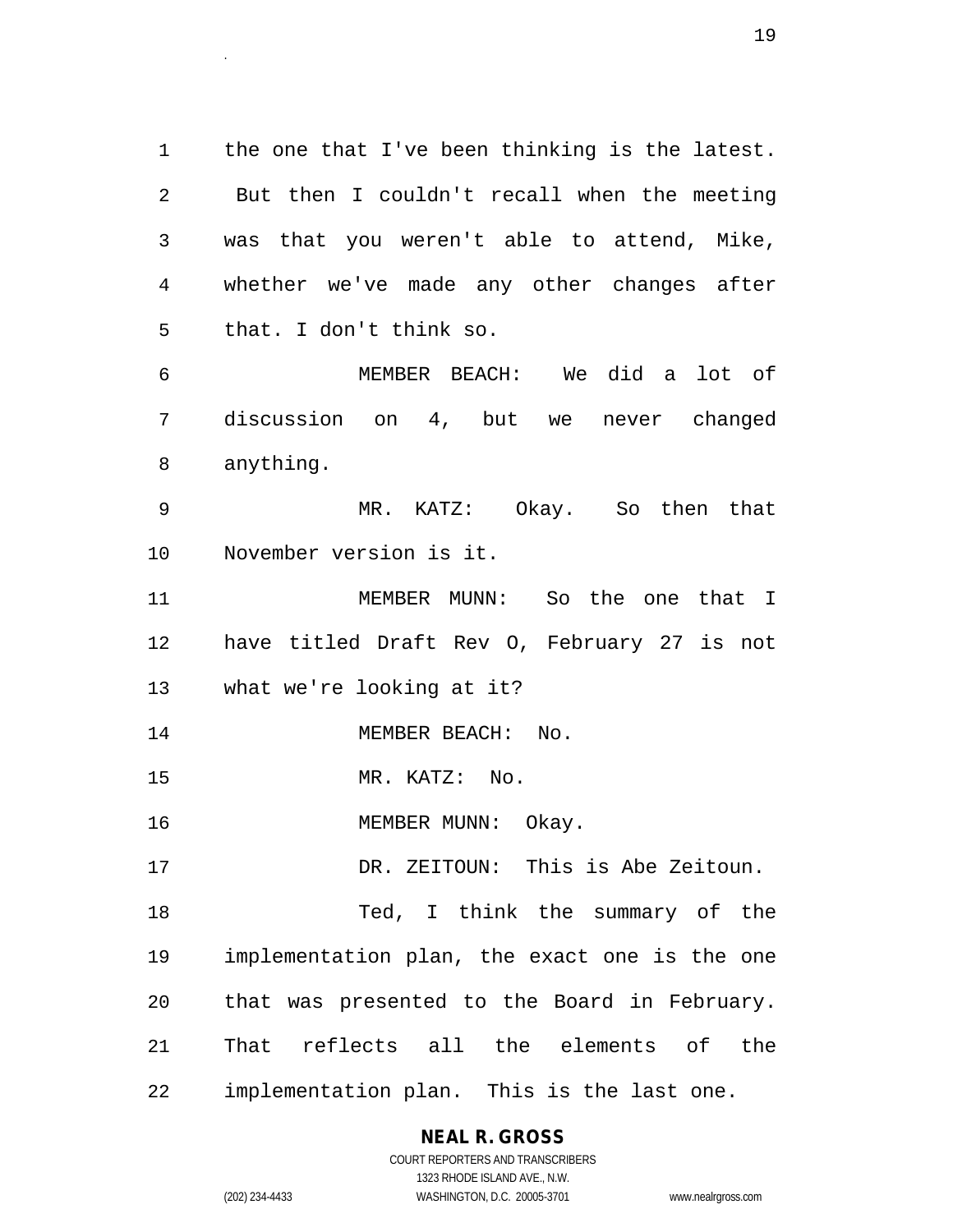1 MR. KATZ: Right. You're exactly 2 right, Abe. It was distributed, actually, 3 well before that because at the Board meeting 4 you were talking about a PowerPoint 5 presentation, I think.

 $20$ 

6 DR. ZEITOUN: Right. That 7 summarizes all the elements, I think, except a 8 little recommendation at the end which was 9 just one slide. But all the elements of the 10 implementation plan were there.

11 MEMBER MUNN: And if we have that 12 presentation on the worker outreach 13 implementation plan, Mike Gibson, Chair, if it 14 were the 2009 presentation, then that's the 15 one we're working from.

16 MR. KATZ: We're on the plan 17 itself, which we distributed in November, 18 Wanda.

19 MEMBER MUNN: Right. Okay. 20 MR. KATZ: You would have it at 21 least in an email from me, one to the whole 22 Board, another to the Work Group.

# **NEAL R. GROSS**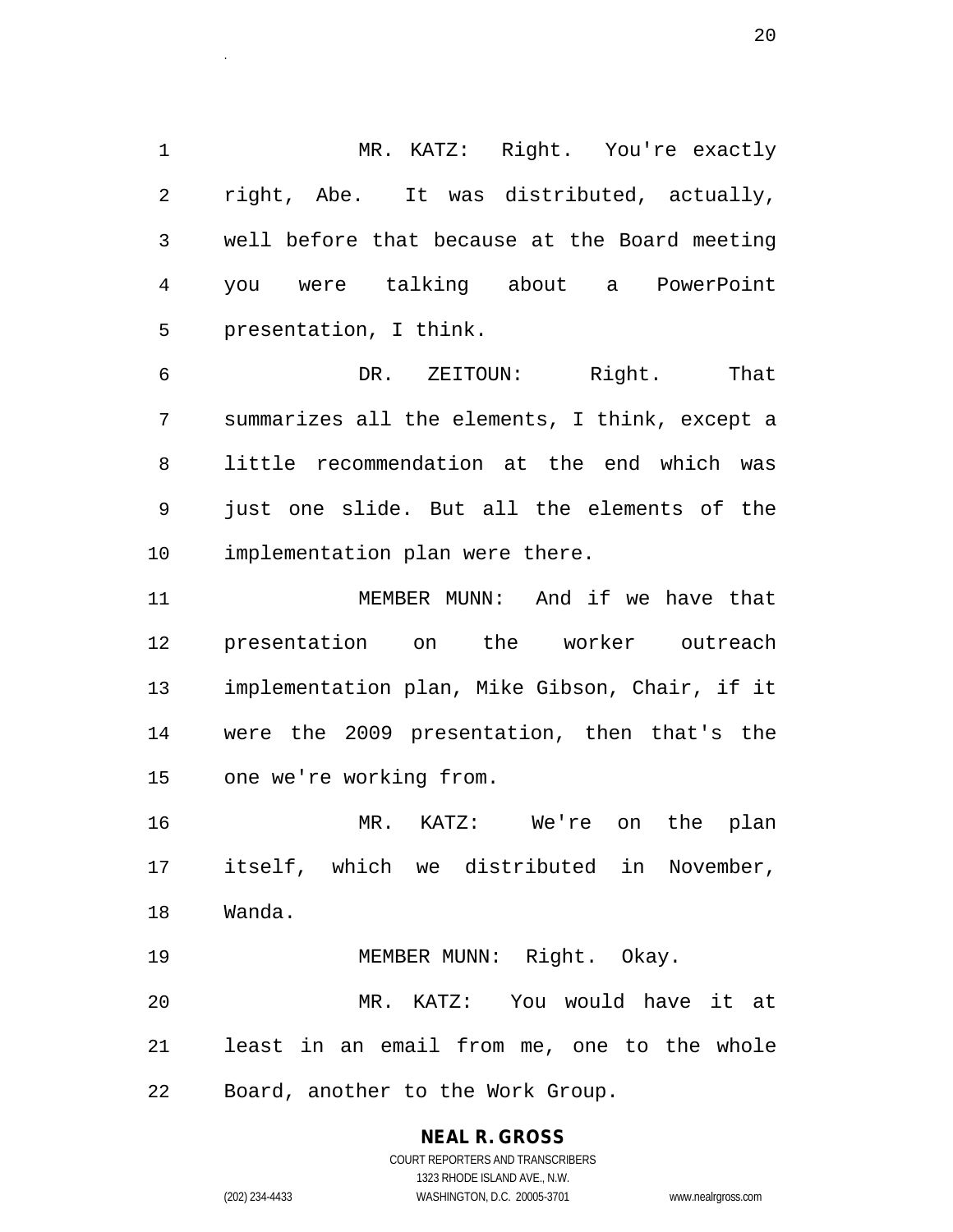1 MEMBER MUNN: Yes, I'll find it. 2 MS. ADAMS: Mike Gibson, this 3 Nancy Adams. 4 How does that differ from what 5 went out in Ted's email for this Work Group 6 meeting? 7 CHAIRMAN GIBSON: How does what 8 differ? 9 MR. KATZ: The version of the plan 10 that I -- I think I forwarded what Mike had 11 sent me. I may have forwarded what Mike had 12 sent me, Nancy. 13 CHAIRMAN GIBSON: Yes, you just 14 need to disregard that. 15 MR. KATZ: Yes. I just rely on 16 this. 17 CHAIRMAN GIBSON: Somehow, that 18 file on my computer showed up with a later 19 date than this. 20 MS. ADAMS: Since we kind of got 21 into this after your Work Group was already 22 well along, can somebody send to Denise, Lew

## **NEAL R. GROSS**

COURT REPORTERS AND TRANSCRIBERS 1323 RHODE ISLAND AVE., N.W. (202) 234-4433 WASHINGTON, D.C. 20005-3701 www.nealrgross.com

 $\sim$  21.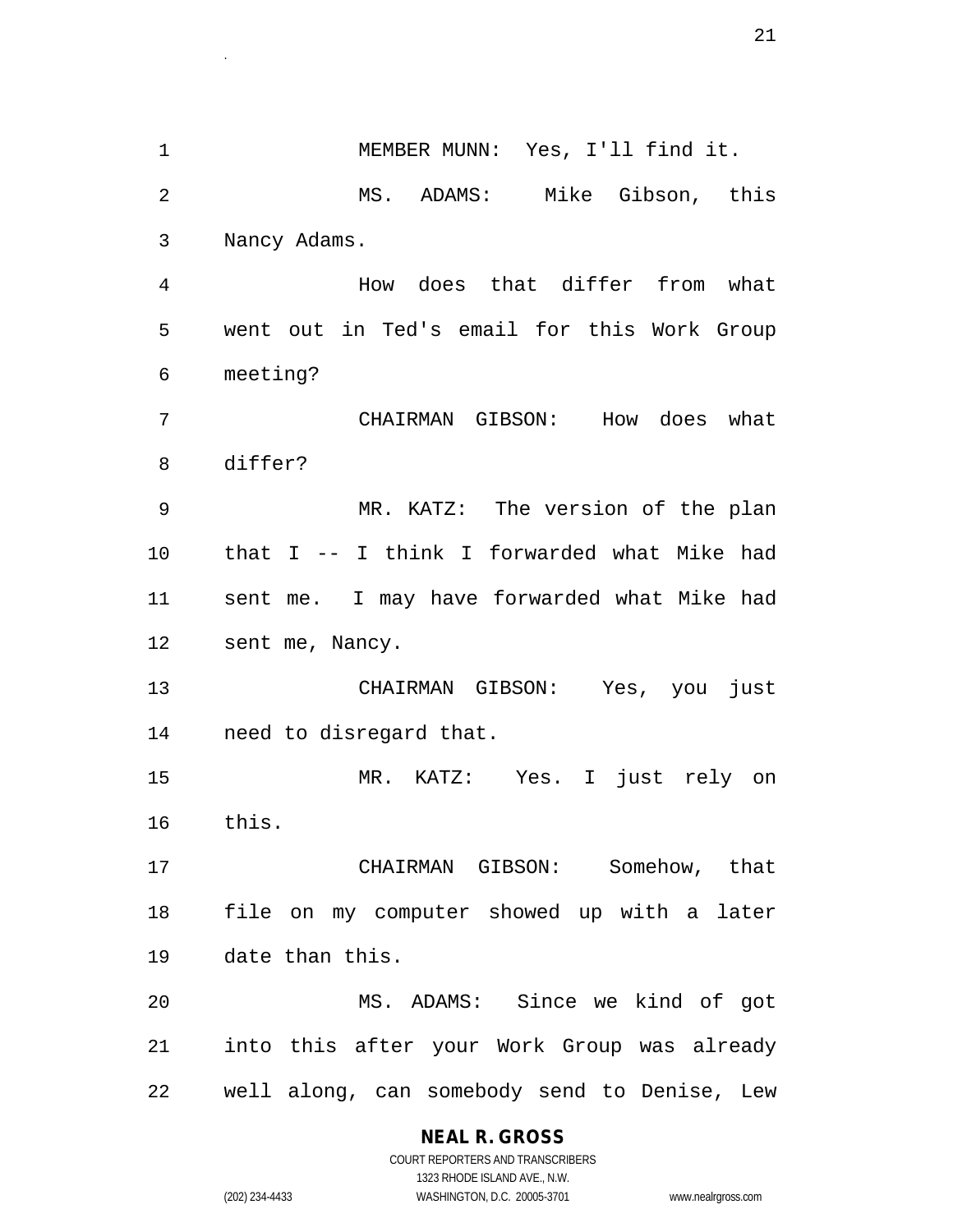1 and I a final version that you're working on 2 so that we can kind of know exactly where you 3 guys are starting from as of today? 4 CHAIRMAN GIBSON: Yes, we can do 5 that. 6 MS. ADAMS: Thank you so much. 7 CHAIRMAN GIBSON: Well, while I'm 8 doing that if the people in the room here just 9 want to go ahead and start looking at the 10 implementation plan and see if there's any 11 areas that we think we may need to -- 12 MEMBER BEACH: Does anybody want a 13 hard copy? 14 MEMBER SCHOFIELD: Yes, I'll take 15 a hard copy. Joe, will you get me one? 16 MEMBER BEACH: The copy that Joe's 17 making, I'd actually lined out a sentence that 18 I thought needed to go. So it hasn't been 19 lined out; it's just my copy. So when you get 20 that -- 21 MR. KATZ: In rough terms, Mike,

22 just to sort of use as a starting point while

**NEAL R. GROSS** COURT REPORTERS AND TRANSCRIBERS

1323 RHODE ISLAND AVE., N.W.

(202) 234-4433 WASHINGTON, D.C. 20005-3701 www.nealrgross.com

 $22$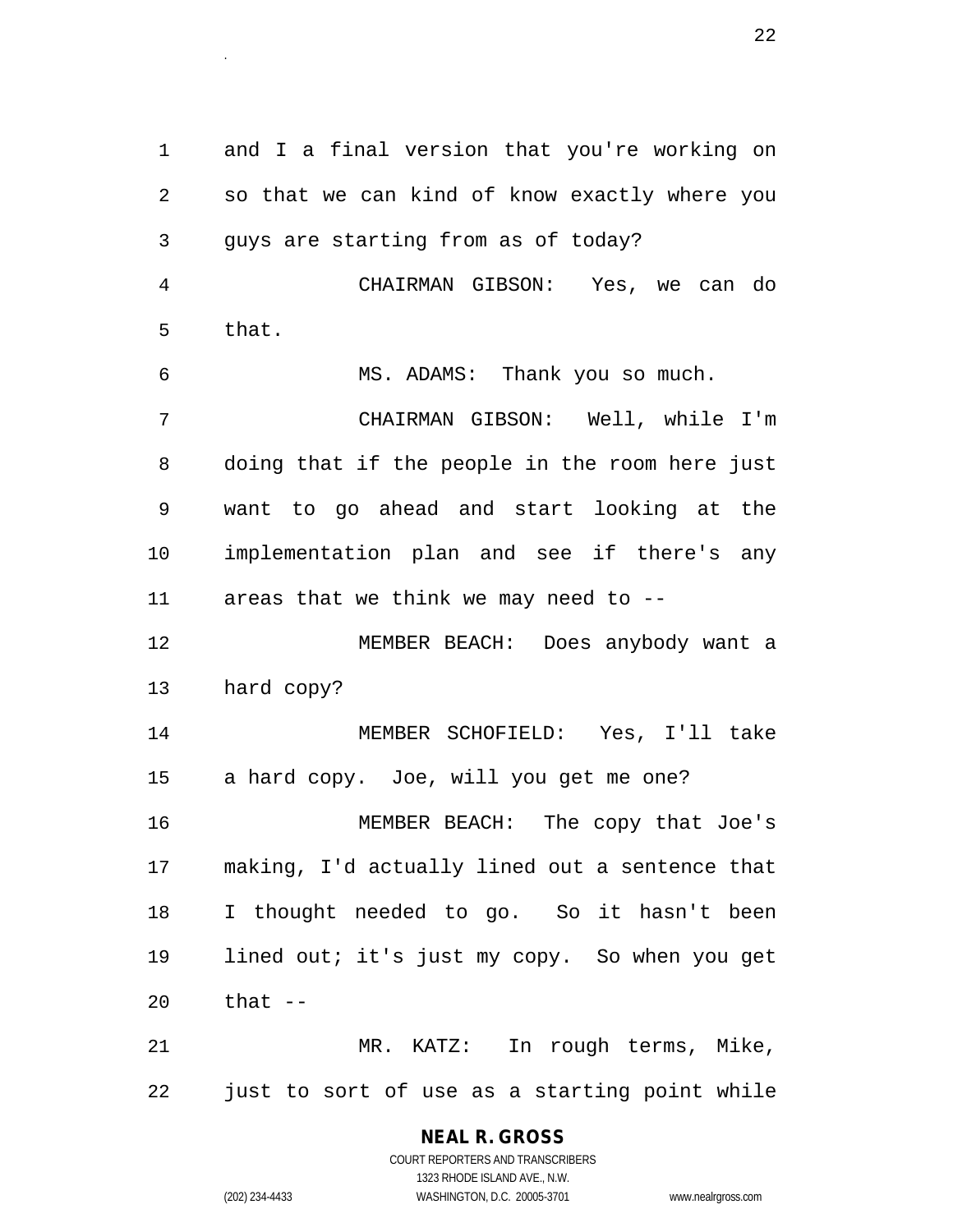1 people are searching for their documents or 2 looking through it, I mean, Objectives 1, 2 3 and 3 are all largely about how NIOSH brings 4 enough information that would be used for site 5 profiles and dose reconstruction and petition 6 evaluations. So those are all operations that 7 are clearly within scope of evaluating the 8 quality of dose reconstructions and of 9 evaluating the quality of SEC petitions.

10 MEMBER BEACH: Four is the one 11 that --

12 MR. KATZ: Four is the one that is 13 educational in nature. So I think it's pretty 14 easy in general to cut it that way.

15 MEMBER BEACH: We shift 4 over to 16 Nancy and Denise and we hang on to 1, 2 and 3 17 and we're set, right? There's some good stuff 18 in 4.

19 MR. KATZ: There's good stuff in 20 it all, I think.

21 MEMBER BEACH: Yes.

22 MR. KATZ: There's a lot of do,

# **NEAL R. GROSS**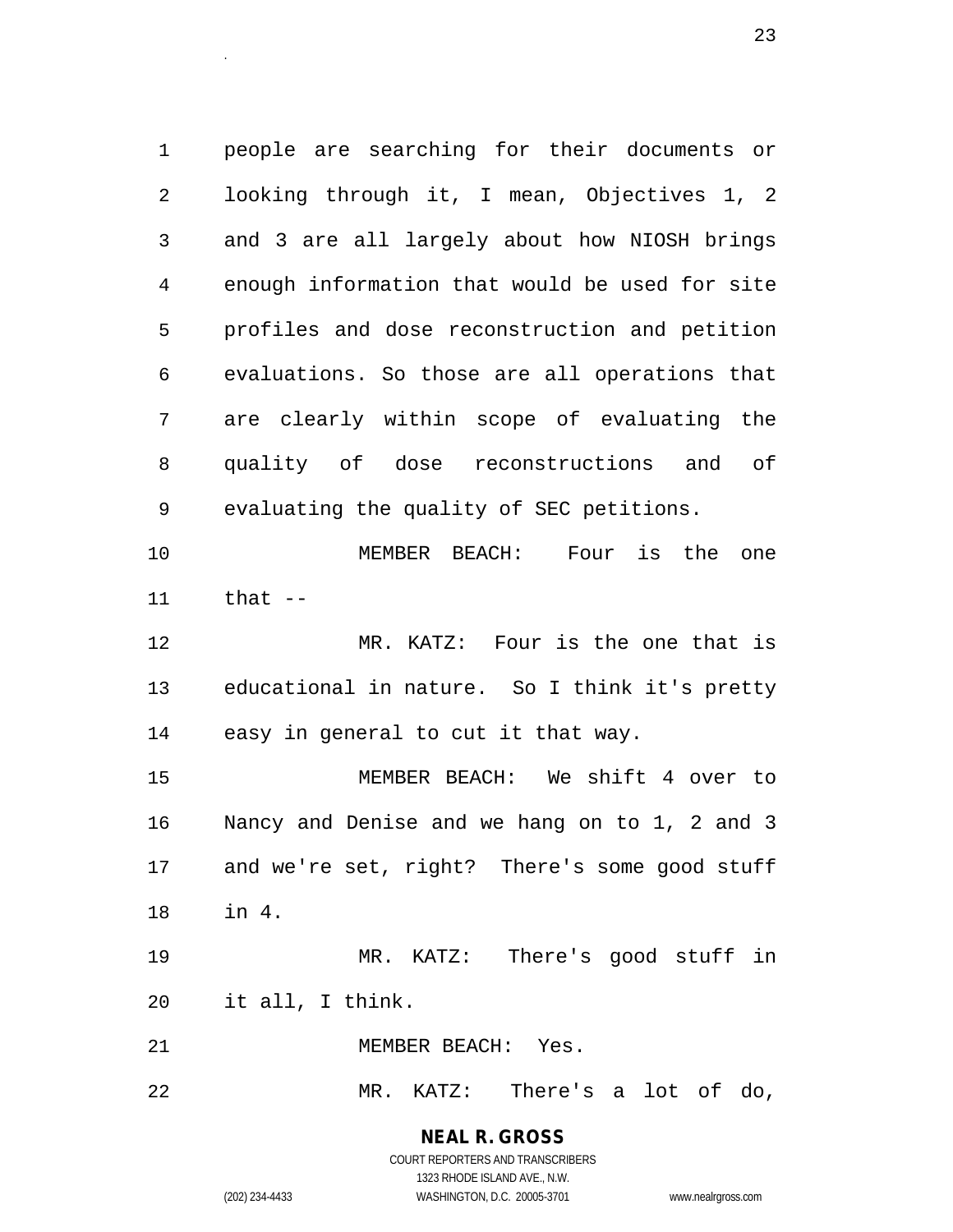1 but it all makes sense.

2 CHAIRMAN GIBSON: What's Lew's 3 email address? So Denise, Nancy, Lew and who 4 else? 5 MR. KATZ: That's it. 6 MEMBER BEACH: Wanda. 7 CHAIRMAN GIBSON: Wanda. 8 MEMBER BEACH: Just in case. 9 MR. KATZ: And if you don't have 10 Lew's there, just -- Nancy can forward it on 11 to Lew. 12 CHAIRMAN GIBSON: Okay. 13 MR. KATZ: Because I think Lew's 14 in a meeting right now. 15 Nancy can forward it on. You 16 don't even need to put it in. 17 MS. ADAMS: Yes, I'll be glad to 18 do it. 19 MR. KATZ: Nancy will send it on 20 to Lew. 21 CHAIRMAN GIBSON: All right. 22 MR. KATZ: I think he's booked

> **NEAL R. GROSS** COURT REPORTERS AND TRANSCRIBERS

1323 RHODE ISLAND AVE., N.W. (202) 234-4433 WASHINGTON, D.C. 20005-3701 www.nealrgross.com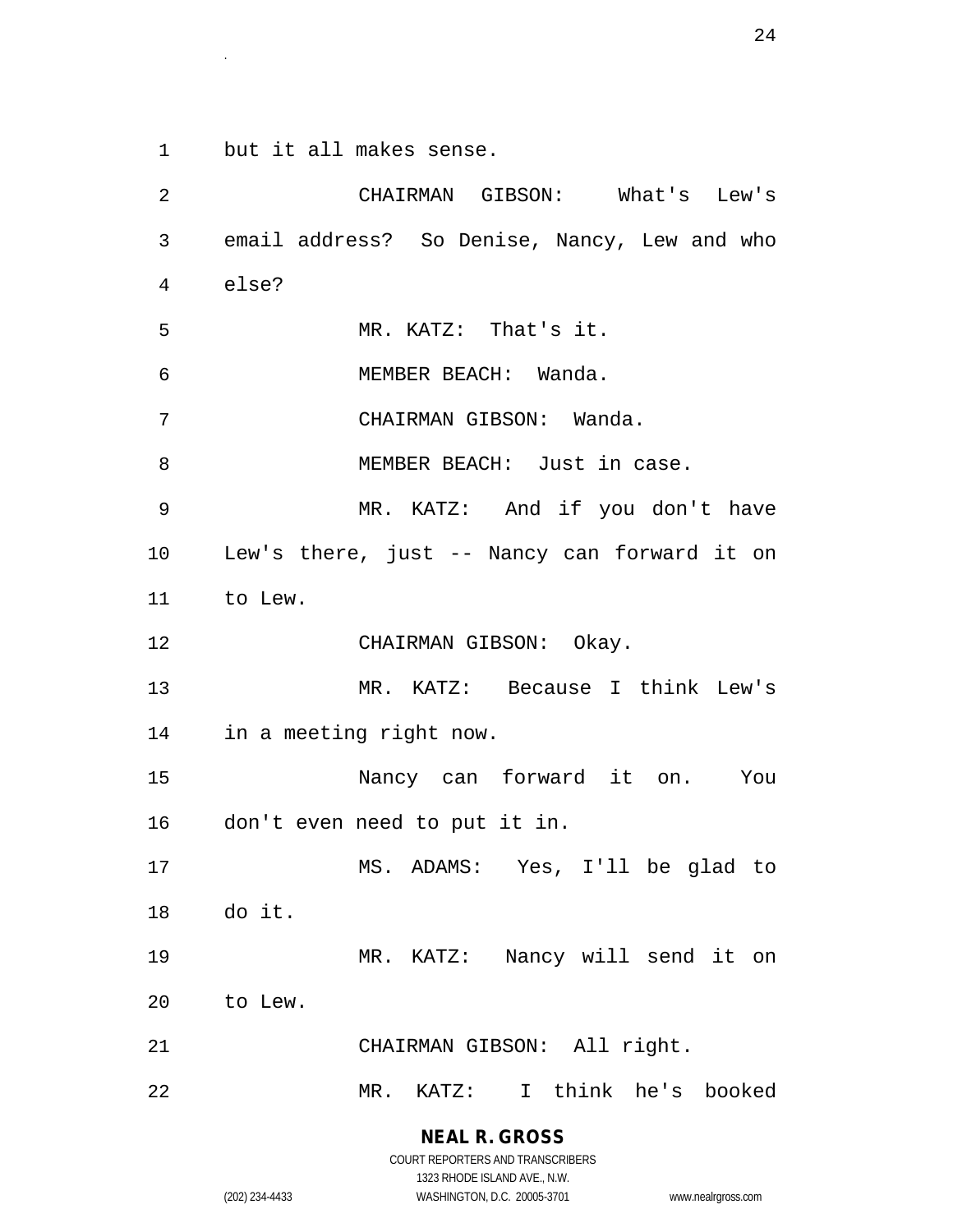1 until later this morning.

| $\overline{2}$ | CHAIRMAN GIBSON: Okay. So all we               |
|----------------|------------------------------------------------|
| $\mathbf{3}$   | need to look at then, basically, is the        |
| 4              | evaluation of criteria 4, is that --           |
| 5              | MR. KATZ: Yes, Objective 4 is the              |
| 6              | one that you would want to use other means to  |
| 7              | address. Probably a good one to consider in    |
| 8              | relation to Nancy and Denise and Lew's         |
| 9              | operation.                                     |
| 10             | CHAIRMAN GIBSON: So what were you              |
| 11             | saying, Ted? I'm sorry.                        |
| 12             | MR. KATZ: Oh, I'm sorry. I was                 |
| 13             | just saying, so Objective 4 is probably a good |
| 14             | one. When you have the discussion with Lew     |
| 15             | and Nancy and Denise it's a good one to keep   |
| 16             | in mind the things that the Work Group are     |
| 17             | interested in evaluating and how those might   |
| 18             | mesh with what they're planning to do.         |
| 19             | Because as they'll say later and I said in my  |
| 20             | email, they're very interested in the Work     |
| 21             | Group's input on how they go about their work  |
| 22             | and what they cover. So they're happy to hear  |

**NEAL R. GROSS**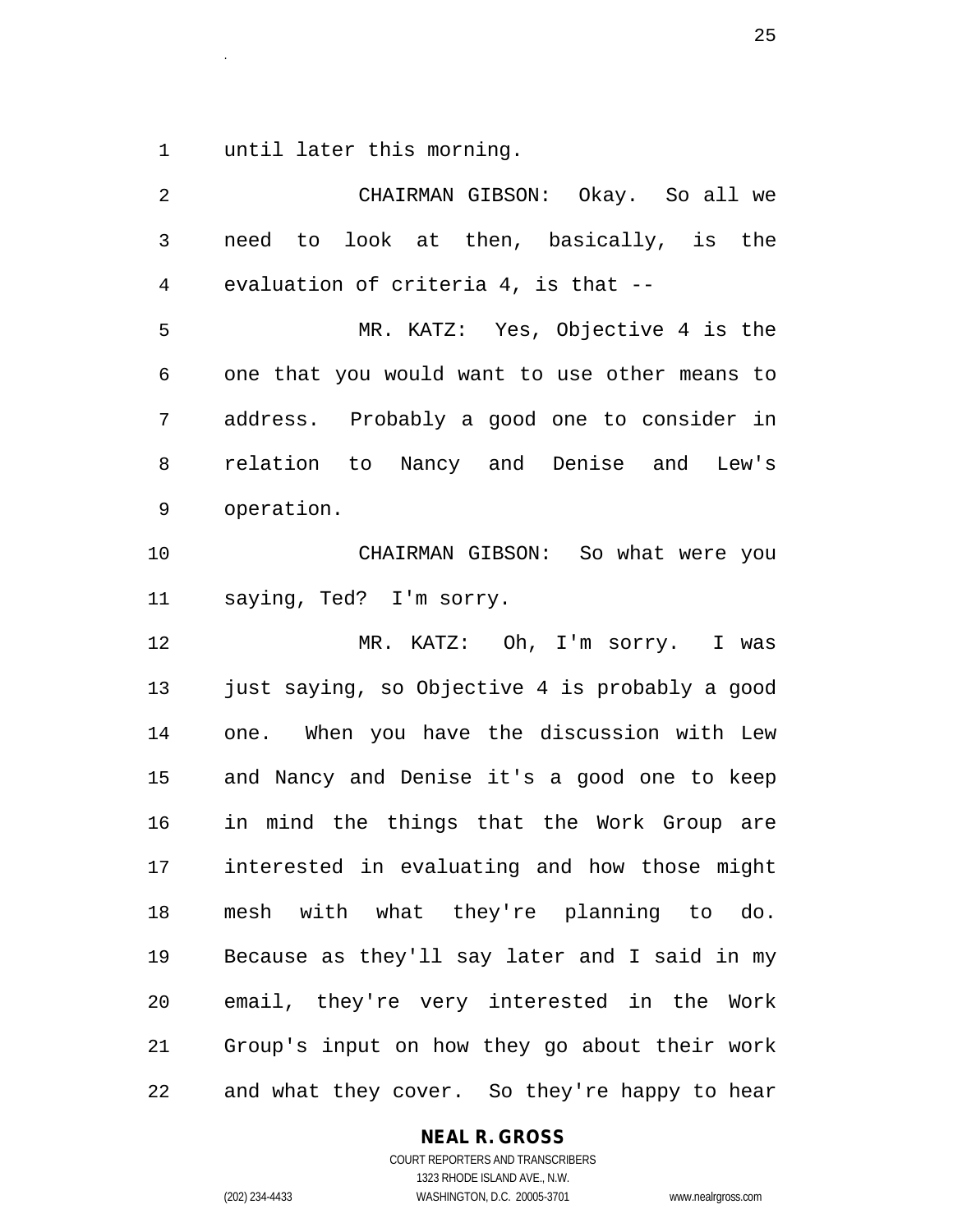1 from you any suggestions.

| 2  | CHAIRMAN GIBSON: So basically it               |
|----|------------------------------------------------|
| 3  | does look like that our implementation plan is |
| 4  | okay as far as related to the SC&A scope       |
| 5  | issues and tasking for now, right?             |
| 6  | MR. KATZ: Yes. It's<br>just                    |
| 7  | Objective 4 would be dealt with by SC&A,       |
| 8  | that's all.                                    |
| 9  | CHAIRMAN GIBSON: Okay. And then                |
| 10 | we can get into Evaluation 4 when Nancy and    |
| 11 | Denise -- okay.                                |
| 12 | Is there any other discussion we               |
| 13 | need on the SC&A support contract or anything  |
| 14 | related to that? Okay.                         |
| 15 | We're a little bit ahead but, if               |
| 16 | Nancy and Denise are ready, I know Denise told |
| 17 | me she had a little presentation to make       |
| 18 | basically what her job entails and what it's   |
| 19 | kind of morphed into. It sounds very           |
| 20 | interesting.                                   |
| 21 | And then, whatever Nancy wants to              |
| 22 | provide and tell us about the program review   |

**NEAL R. GROSS** COURT REPORTERS AND TRANSCRIBERS 1323 RHODE ISLAND AVE., N.W.

(202) 234-4433 WASHINGTON, D.C. 20005-3701 www.nealrgross.com

 $26$ .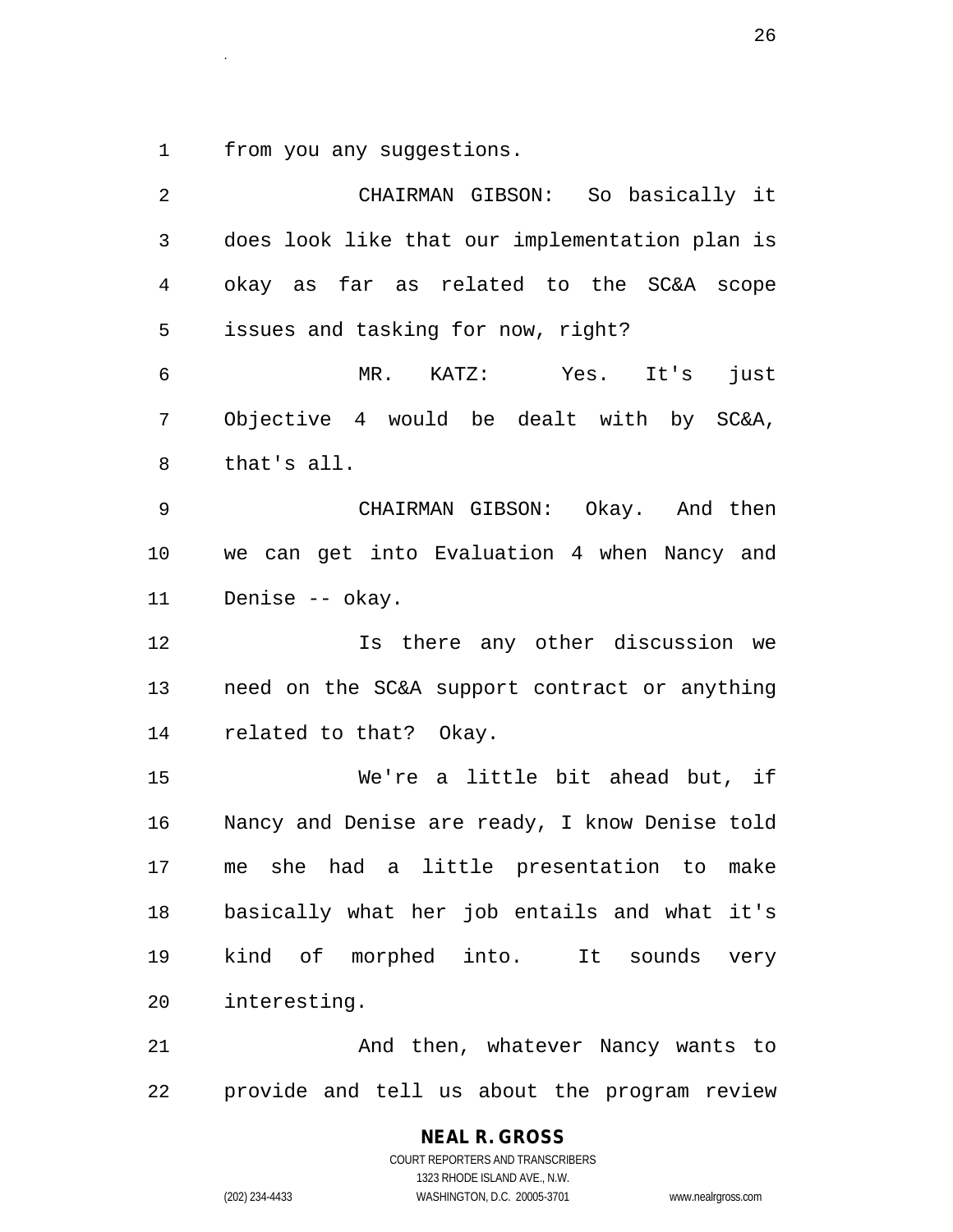1 so we can wait until later until Lew wants to 2 add to it or -- 3 MR. KATZ: Denise, are you with us 4 already? 5 MS. BROCK: Yes, I'm here. 6 MR. KATZ: Oh, hi. 7 MS. BROCK: I had to get the mute 8 off. 9 MEMBER SCHOFIELD: Can we wait 10 until Joe is back -- he's getting copies -- so 11 he can be in on this? 12 MR. KATZ: Okay. So why don't we 13 -- we need to wait. Joe's out of the room. 14 Should we just take a three-minute breather? 15 CHAIRMAN GIBSON: Yes, okay. 16 MR. KATZ: Just a three-minute 17 break until Joe gets back. 18 (Whereupon, the above-entitled 19 matter went off the record at 10:27 a.m. and 20 resumed at 10:33 a.m.) 21 MR. KATZ: Okay. We had a short 22 break. We're reconvening. And Nancy is going

 $27$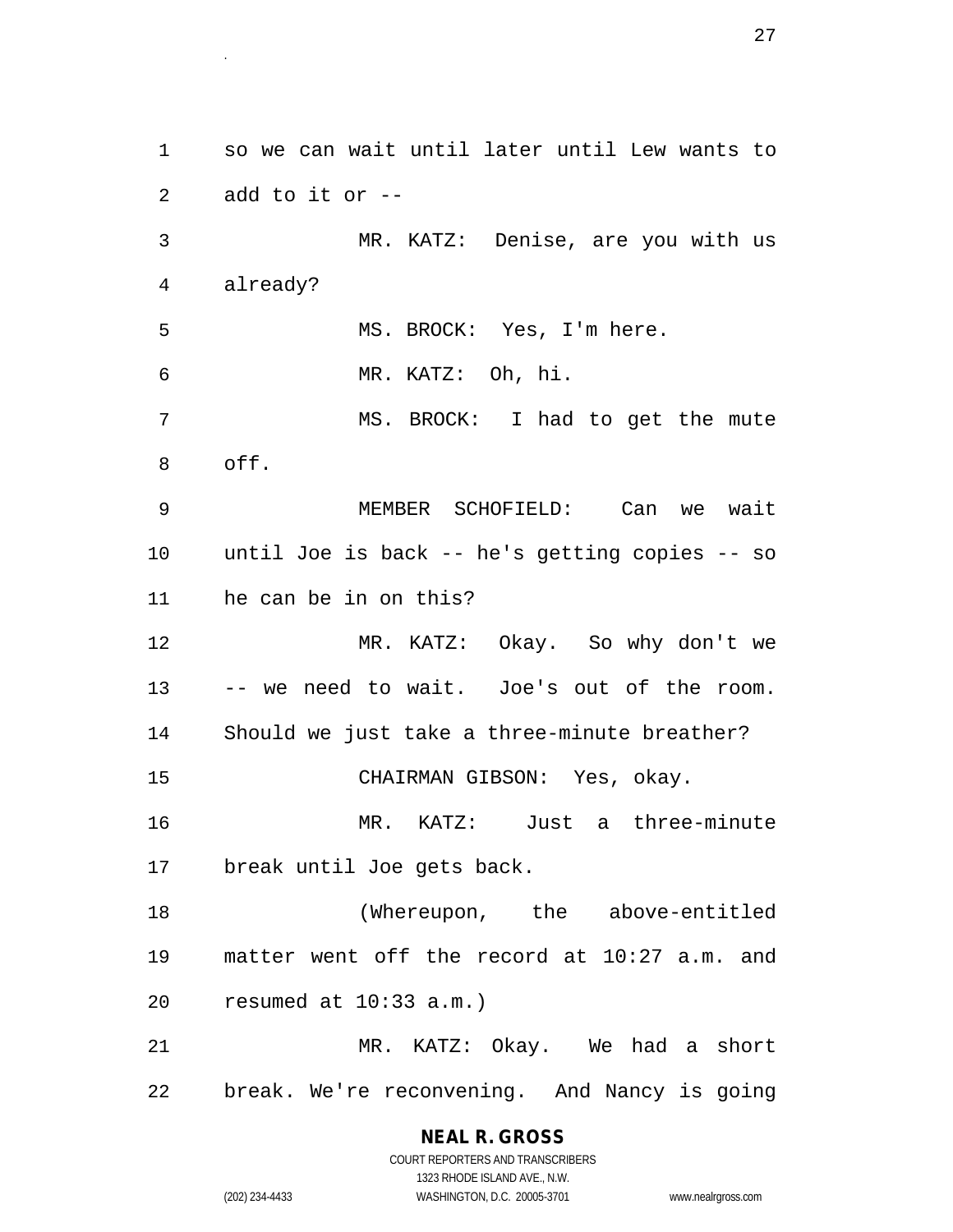1 to tell us a little bit about their evaluation 2 plans to get started.

3 MS. ADAMS: Good morning, 4 everyone.

5 MR. LEWIS: Good morning.

6 MS. ADAMS: Lew, Denise and I all 7 talked yesterday. And Lew sees -- and he'll 8 be much more eloquent at this discussion when 9 he comes on. Our piece right now is kind of 10 being structured in four or five kind of 11 buckets.

12 The spreadsheet that Ted submitted 13 yesterday that was from me; if you look at it, 14 it says Customer Service Issues, a kind of 15 timeline. The right side, it says Level Of 16 Importance. But that goes along with kind of 17 the first bucket of information that we want 18 to look at, and that's the data that is part 19 of the OCAS database. And it's a quantitative 20 look at primarily time frames: how long from 21 this to that. And that delineation of those 22 time topic areas is everything that's down the

## **NEAL R. GROSS**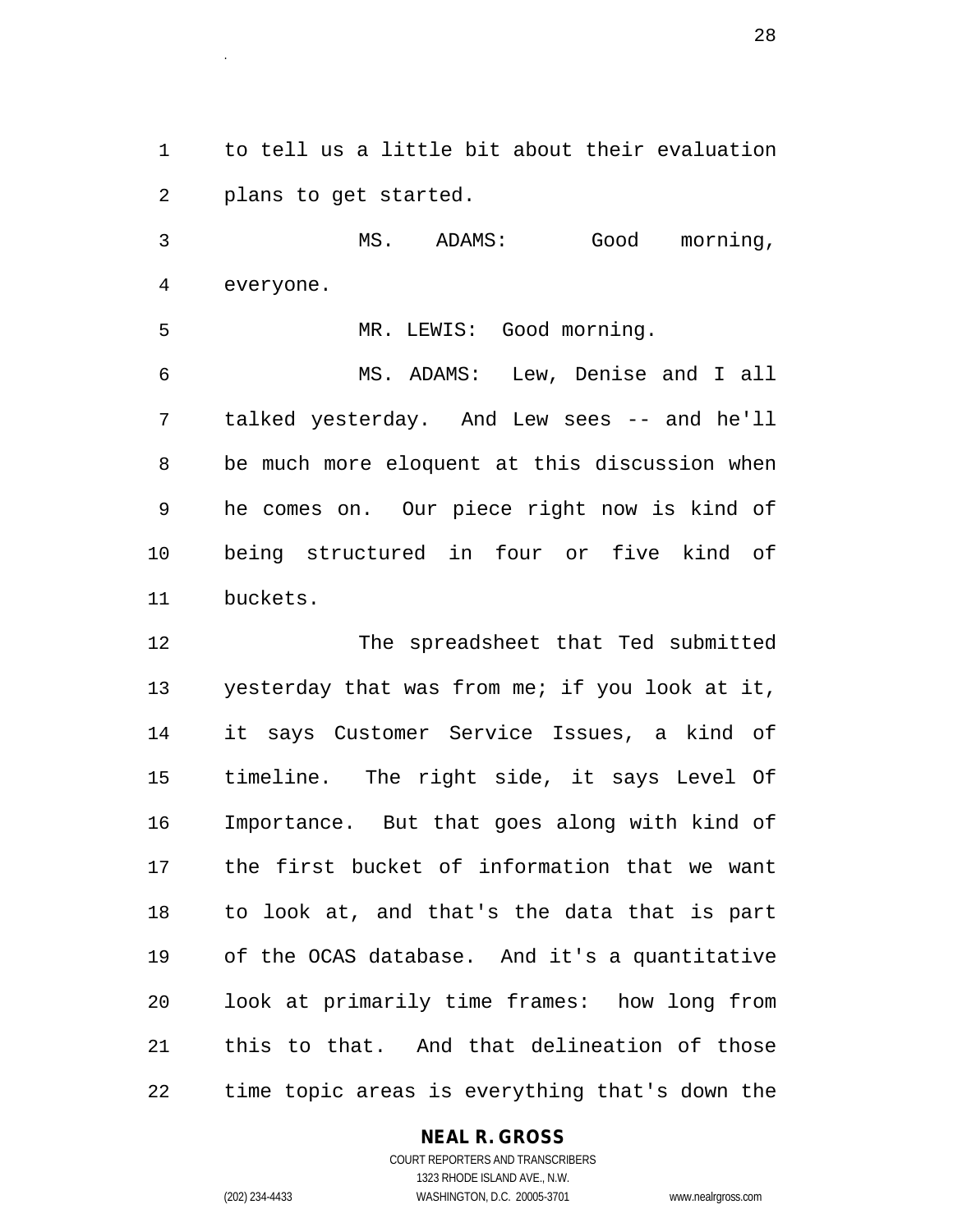1 left side of this little two pages of 2 information.

3 And if we've missed anything 4 there, we certainly would welcome the Work 5 Group to add stuff to this.

6 The other piece of that is, given 7 these types of quantitative looks, what level 8 of importance does this piece of data have in 9 the minds of the work groups, and I tend to 10 share this with the leadership of the OCAS 11 team to it, the Strategic Planning meeting to 12 get everybody's input in this.

13 OCAS is well along the way in 14 developing a query to kind of pull this stuff 15 out of the database for us. So if there's 16 anything that we're missing here, now is the 17 time to let us know so that we can put those 18 items, if they're not already captured, into 19 the query for capturing them.

20 So the first piece of the overview 21 of customer service would really be, try to 22 capture a quantitative look at the program.

# **NEAL R. GROSS**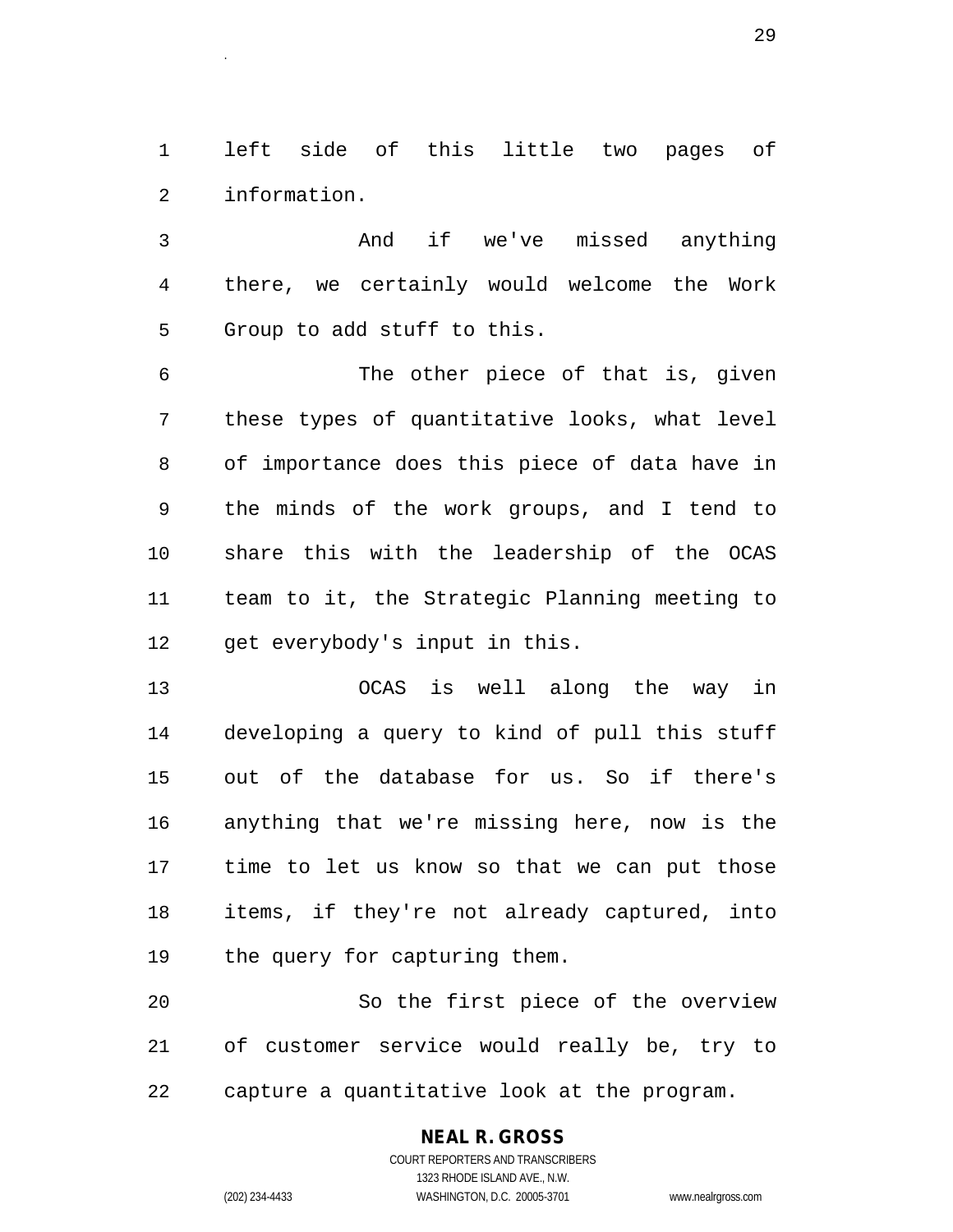1 Also as a second piece, want to 2 look at the databases that NIOSH created at 3 the beginning. And this is where I'm on a 4 major learning curve because I gather there 5 was one called TOPHAT. There was one called 6 WISPR and then there's now the Outreach 7 Tracking System and it's for us to take a look 8 at the content of those databases, as well.

9 And then the third bucket is 10 specifically your piece, the Work Group's 11 report and then any recommendations that the 12 Board would have as a result of the work that 13 you all have done.

14 The fourth is looking at 15 evaluating stuff that came into the docket. 16 As was talked about in the February meeting, 17 we've established a docket and its both 18 accessible for the NIOSH web page as well as 19 the OCAS web page for people to comment 20 officially by putting stuff in that docket. 21 And they can do it electronically or they can 22 do it by sending their information in the mail

## **NEAL R. GROSS**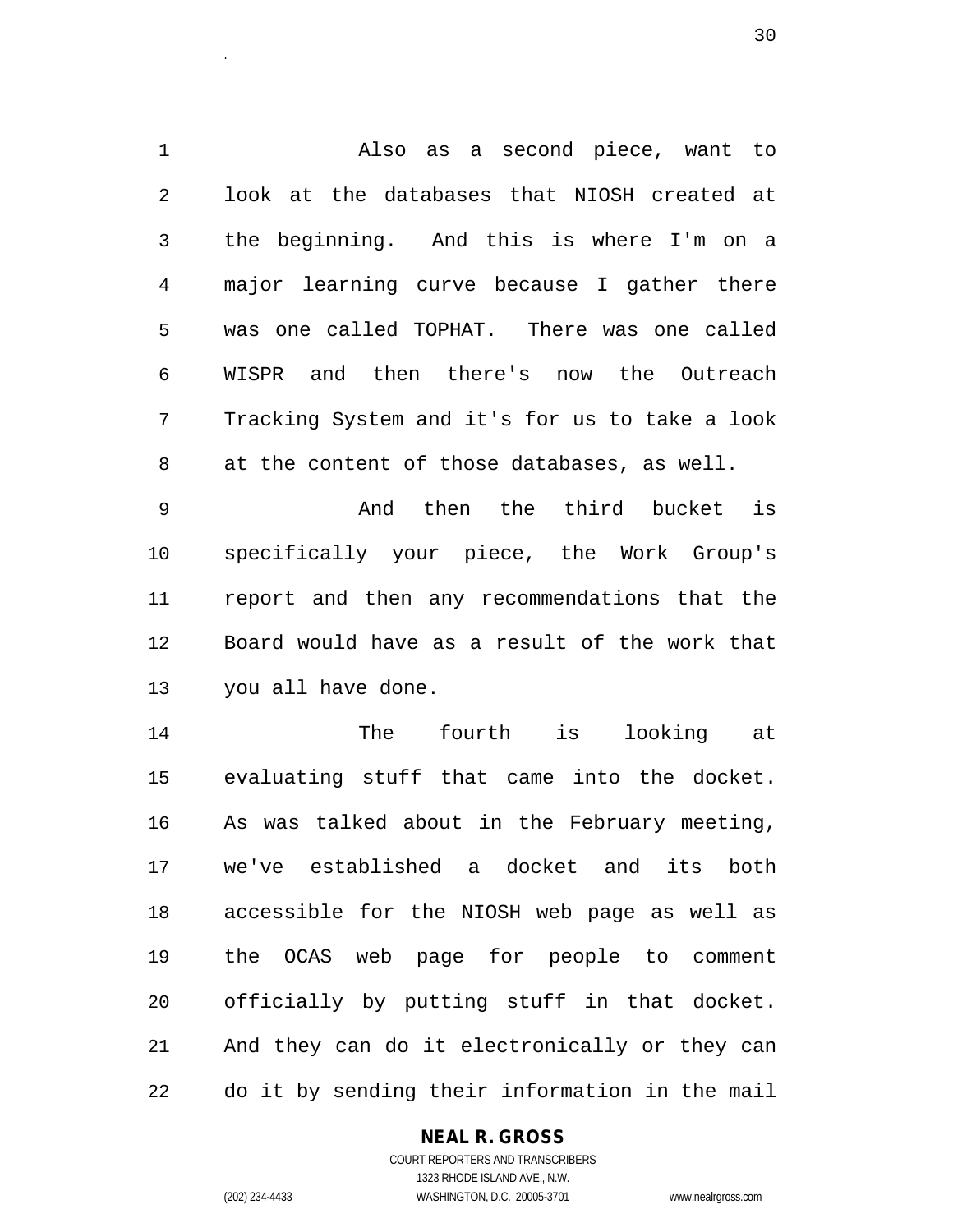1 or by fax.

2 The last piece is kind of a 3 perspective piece of information. This is the 4 piece that's really kind of hard to get a 5 lasso around right now, and that's how we 6 perceive the program is working or not working 7 with regard to customers, and that's more of a 8 perspective, more of a subjective view. And 9 this one is kind of right now -- kind of 10 amorphous as to how we would look at or how we 11 would gather that data. I mean, certainly 12 Denise, from her daily contacts with claimants 13 and their representatives certainly has a good 14 grasp of a perspective of kind of how they 15 feel and what they feel is working versus what 16 isn't.

17 So in a very uneloquent fashion, 18 that's kind of what we see as the outreach 19 section of the ten-year review encompassing. 20 If I missed anything or if you all 21 want to give us some other information to 22 think about, the approach or whatever, we're

### **NEAL R. GROSS** COURT REPORTERS AND TRANSCRIBERS

1323 RHODE ISLAND AVE., N.W.

(202) 234-4433 WASHINGTON, D.C. 20005-3701 www.nealrgross.com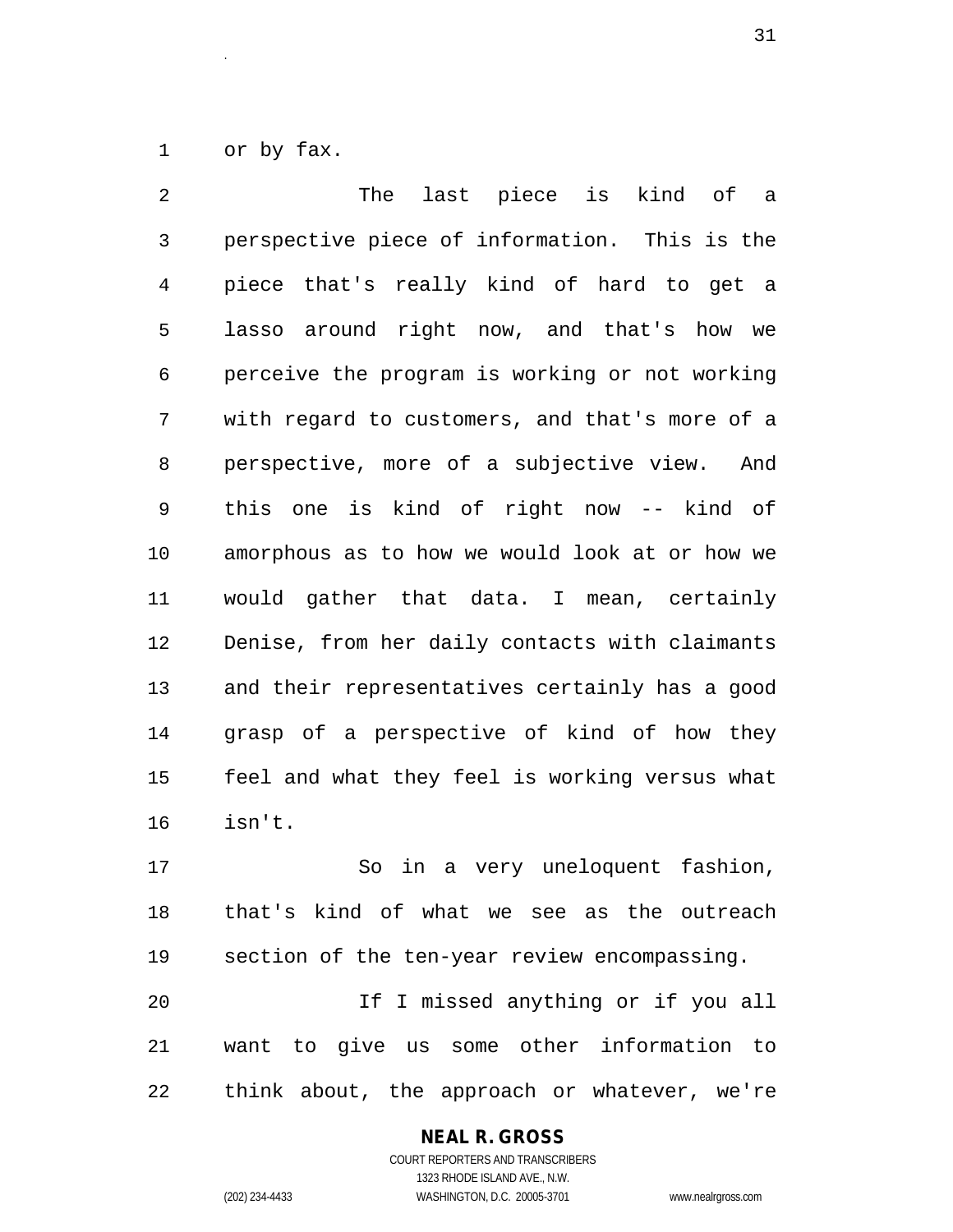1 certainly open to that information.

2 MEMBER MUNN: Nancy, this is 3 Wanda.

4 I think you've correctly 5 delineated the fact that the evaluations and 6 the assessments of whether things are working 7 or not turns out to be one of the thorniest 8 issues of all. And whether or not any of this 9 can be done in a truly quantitative manner or 10 not is very difficult for some of us to see. 11 It appears that there's no obvious way, 12 certainly in my mind, to place quantitative 13 values on the kinds of interactions that take 14 place in outreach activities.

15 MS. ADAMS: That's certainly 16 correct.

17 MEMBER MUNN: People who have 18 successful outcomes from their interactions 19 will obviously feel better about what's 20 transpiring than people who have been 21 unsuccessful in their actions. And it's 22 virtually impossible to get any evaluation and

## **NEAL R. GROSS**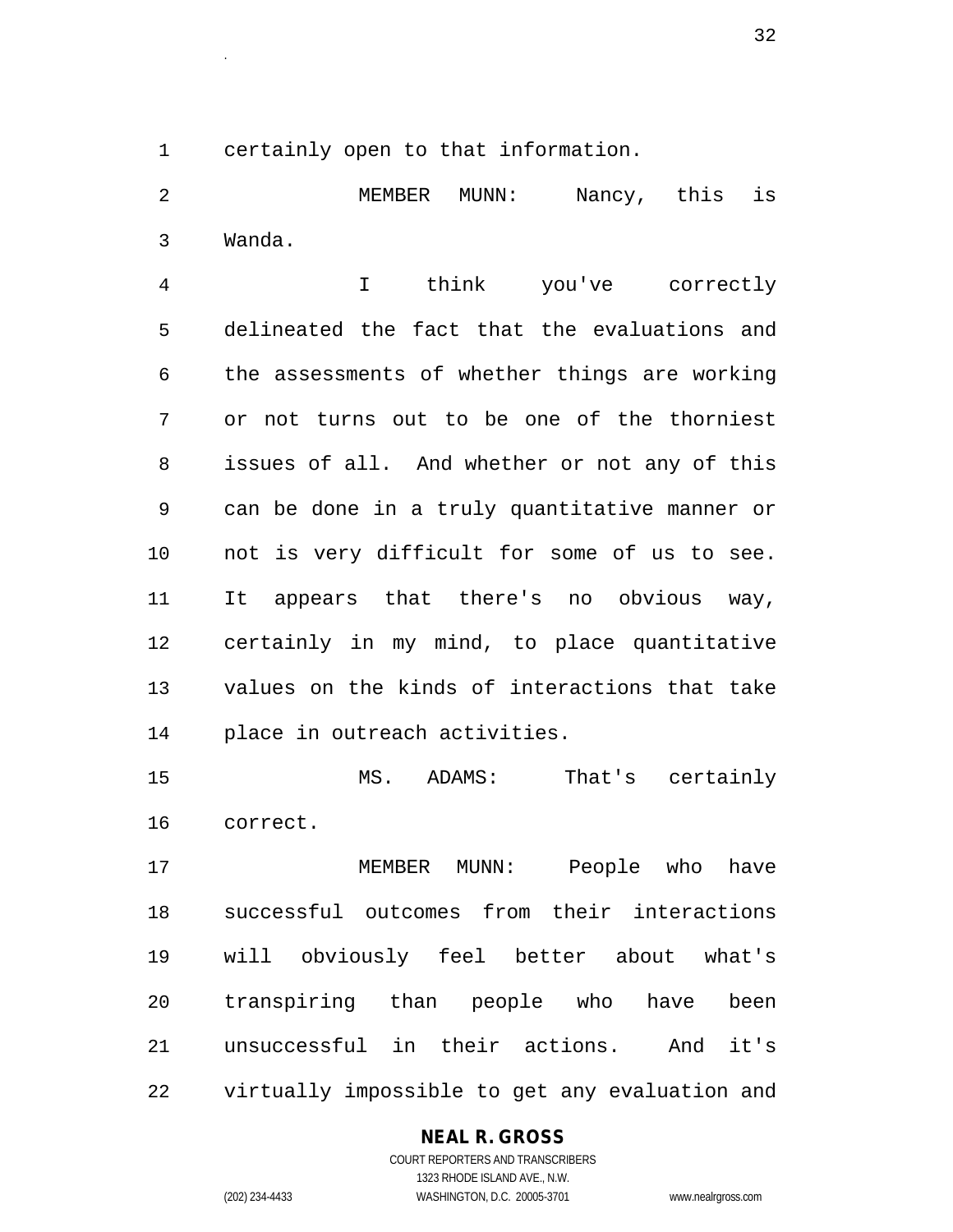1 resolve people who are not vocal or involved 2 in commenting on what goes on. We have many, 3 many claimants who have nothing except routine 4 interactions. And for those people there may 5 be an entirely different set of expectations 6 and an entirely different set of evaluations 7 that would be possible if we wanted to go that 8 route, which is not feasible, I think, given 9 the size of the program. 10 But I have yet to hear or to come

11 up with myself a valid method for quantitative 12 evaluation of what we're doing.

13 MR. KATZ: Nancy, can I kind of 14 make a suggestion?

15 In terms of some of the substance 16 for your fifth sort of plank of your 17 evaluation, the perspectives piece, if you 18 have it now: the Work Group's implementation 19 plan, and you look at Objective 4. Objective 20 4: I think it puts a lot of meat on the bones 21 that you're talking about perspectives. But, 22 I mean, that's just my point of view. But I

## **NEAL R. GROSS**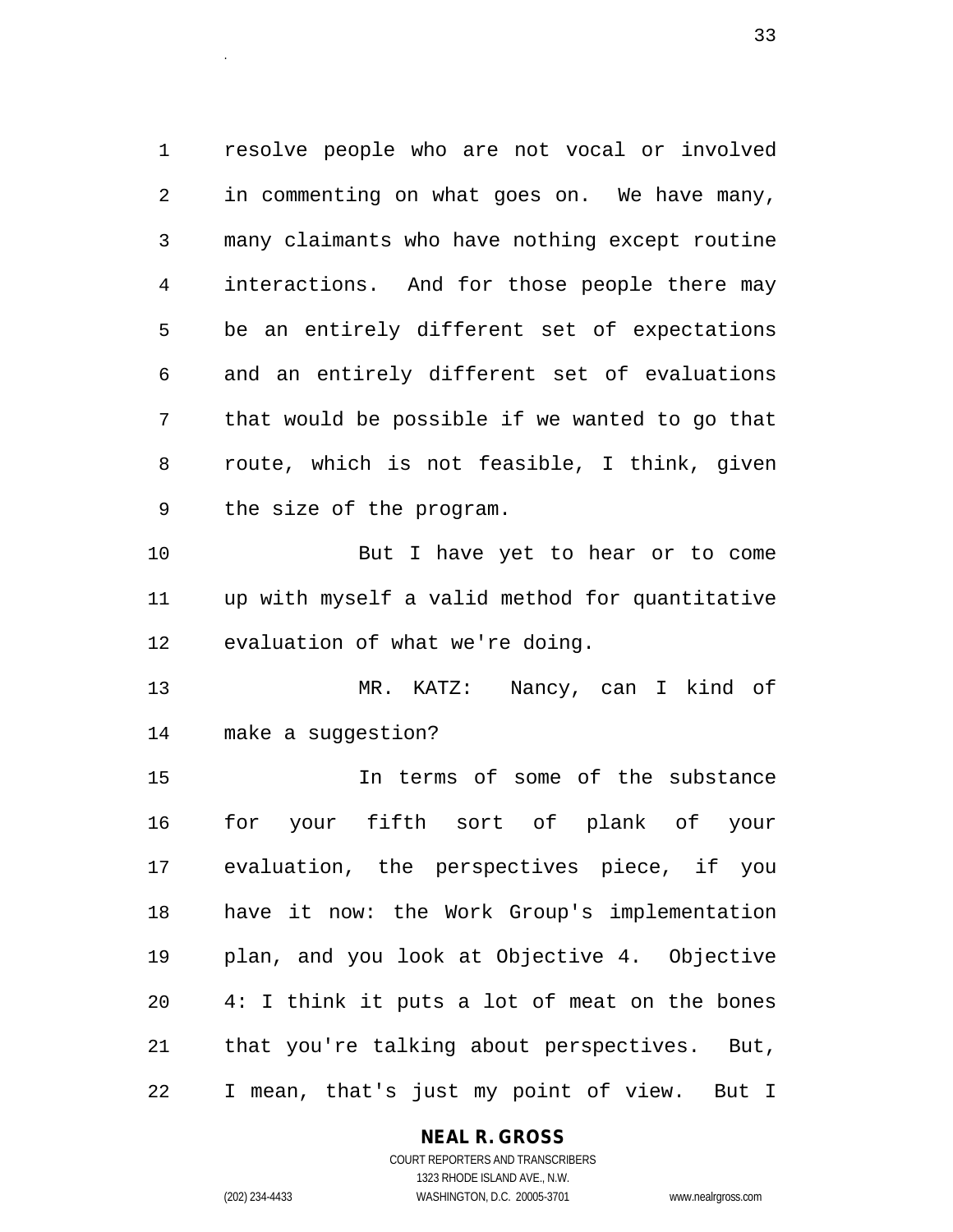1 think there's a lot of opportunity there 2 between what the Work Group has laid out as 3 its interest and evaluation and your 4 perspectives piece.

5 MS. ADAMS: I'm looking at that 6 now.

7 CHAIRMAN GIBSON: I think they're 8 going to mesh together, but I still think we, 9 just as Wanda said, need to figure out how 10 we're going to --

11 MR. KATZ: Yes.

12 MS. BROCK: This is Denise.

13 Wanda is correct. Nancy, Lew and 14 I have talked about that and it is true, there 15 are folks who would be very happy with the 16 program as to their outcomes with 17 compensation. And then you have those folks 18 who are not happy because, for whatever 19 reason, that case has been denied. But there 20 is sort of a middle road there where, and I'll 21 go into that a little bit later, where folks 22 maybe are just waiting for some kind of answer

## **NEAL R. GROSS**

COURT REPORTERS AND TRANSCRIBERS 1323 RHODE ISLAND AVE., N.W. (202) 234-4433 WASHINGTON, D.C. 20005-3701 www.nealrgross.com

 $34$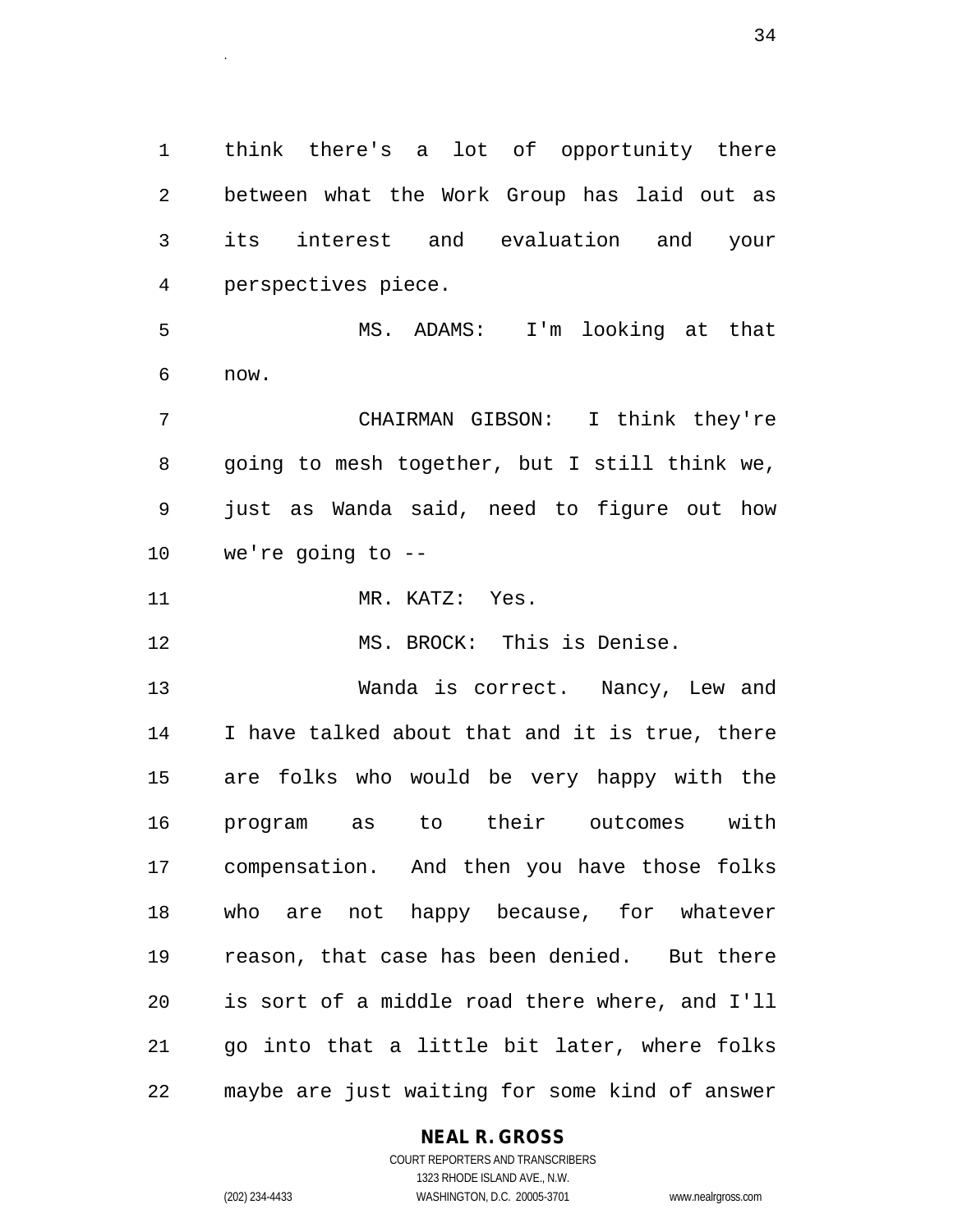1 or the dose reconstruction, or maybe they're 2 with -- an instance where someone, whether it 3 be Department of Labor or NIOSH dropped the 4 ball and a case had been denied and then maybe 5 later we were able to find that problem and 6 get that case compensated. And there's always 7 the issue of timeliness, too.

8 And when you're talking about a 9 group of folks that in this program are 10 typically elderly and maybe not all of those 11 folks use the internet and are able to go on 12 the docket, put something in electronically. 13 And Nancy and I have talked about that too, 14 you know, do we just randomly send forms out. 15 I mean, the issues that many of 16 you have talked about -- the paper as well. 17 So I mean it is kind of sticky thing. You're 18 trying to figure out how to get to all of 19 those folks or a good volume of folks, 20 different types of people. And that is the 21 issue that we've talked about.

22 MEMBER BEACH: Nancy, this is

**NEAL R. GROSS** COURT REPORTERS AND TRANSCRIBERS 1323 RHODE ISLAND AVE., N.W.

(202) 234-4433 WASHINGTON, D.C. 20005-3701 www.nealrgross.com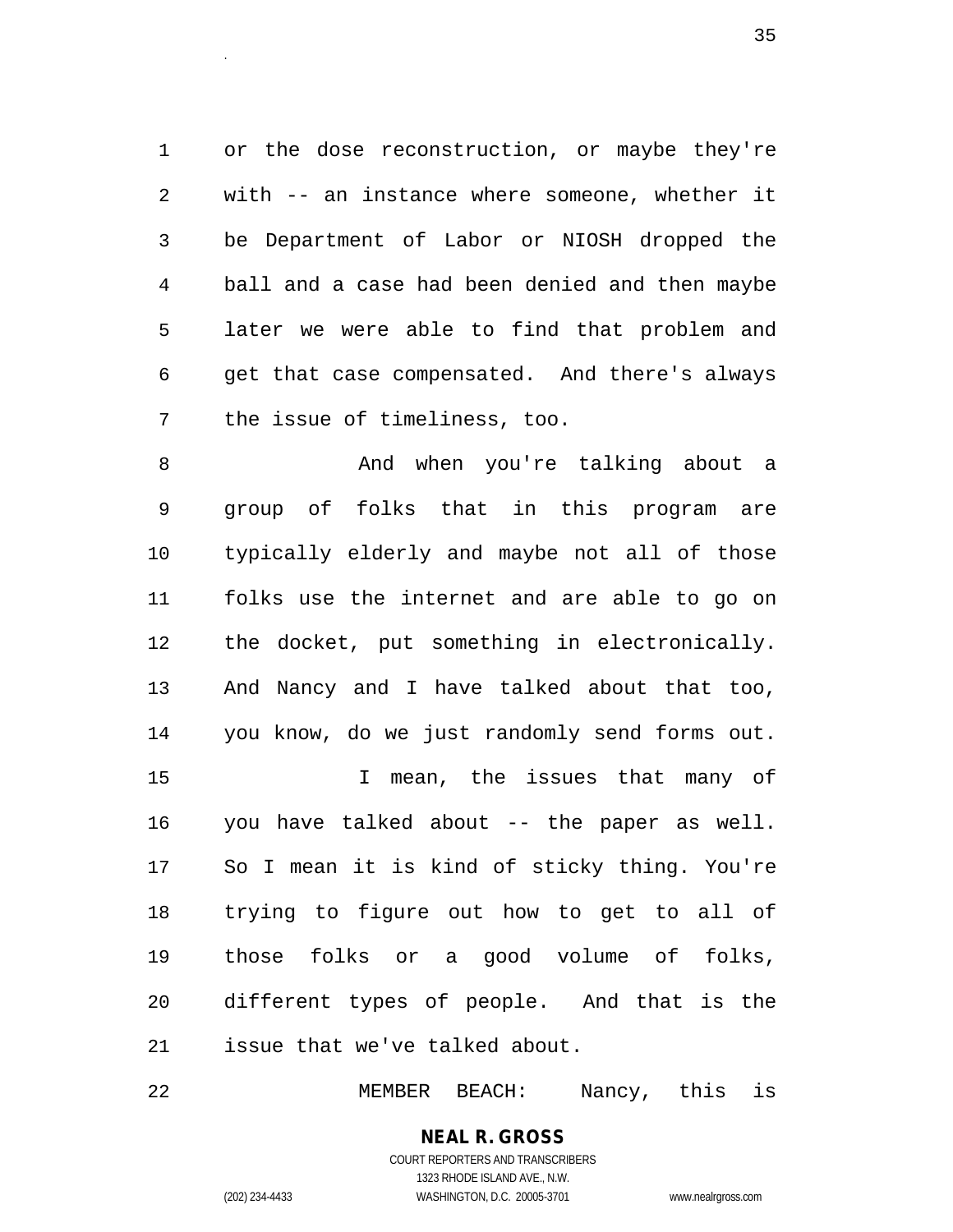1 Josie.

2 1 Was interested in, I think the 3 third portion on the review of the TOPHAT 4 database, WISPR and the Tracking System. Can 5 you give me a little more information on what 6 your process is going to be on that topic? 7 Because we're interested in that portion as 8 well.

9 MS. ADAMS: For sure in the 10 future, it's -- that's the piece that we just 11 talked about yesterday, and I'm in the process 12 of trying to figure out how to get access to 13 that and whether or not some of the 14 information that was in one was totally 15 subsumed in the other. So, I am going to say 16 yes, but right now I'm pretty ignorant of this 17 whole --

18 MEMBER BEACH: Well, I do know 19 that WISPR was available. And I have looked 20 through WISPR. But when WISPR transferred 21 over to the new system, most of the 22 documentation within it was gone. So,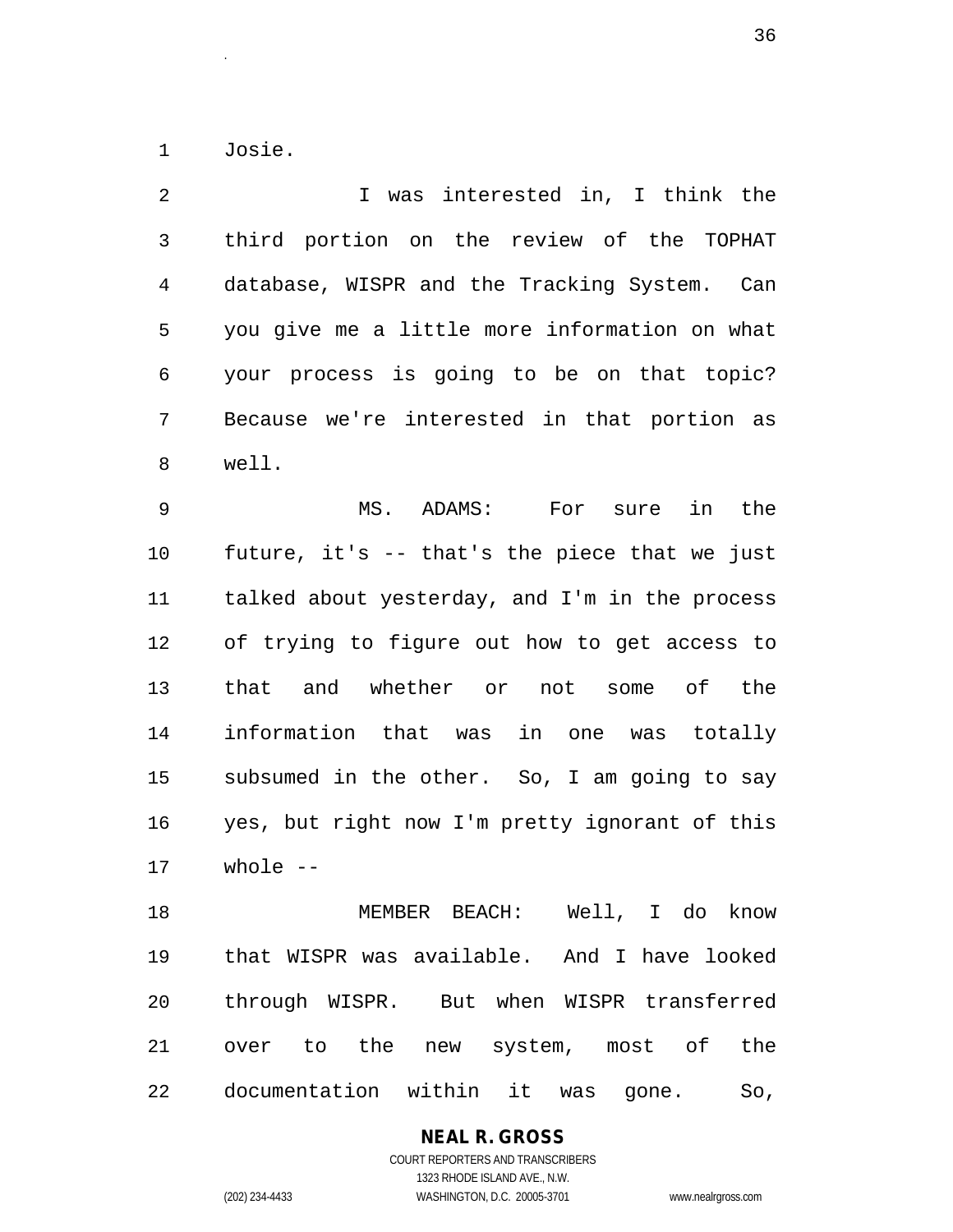1 hopefully, maybe you can resurrect all of that 2 data.

3 And TOPHAT, I know, goes back even 4 further, and I'm not sure. I know SC&A has 5 some TOPHAT.

6 But, I'll be interested in that 7 when you get that piece together.

8 MS. BROCK: I tried to access 9 WISPR yesterday and had that data problem with 10 it as well.

11 MEMBER BEACH: All right.

12 MS. BROCK: So I know Nancy and I 13 had talked about that problem to just get 14 access to that and wrap our mind around it.

15 MEMBER BEACH: Well then, once you 16 go to it, a lot of it is missing, so it'd be 17 nice to know where that data went.

18 MS. ROBERTSON-DeMERS: This is 19 Kathy Robertson-DeMers.

20 What is available for WISPR on the 21 O: drive are reports. There's about, for all 22 facilities, 15 pages of items that were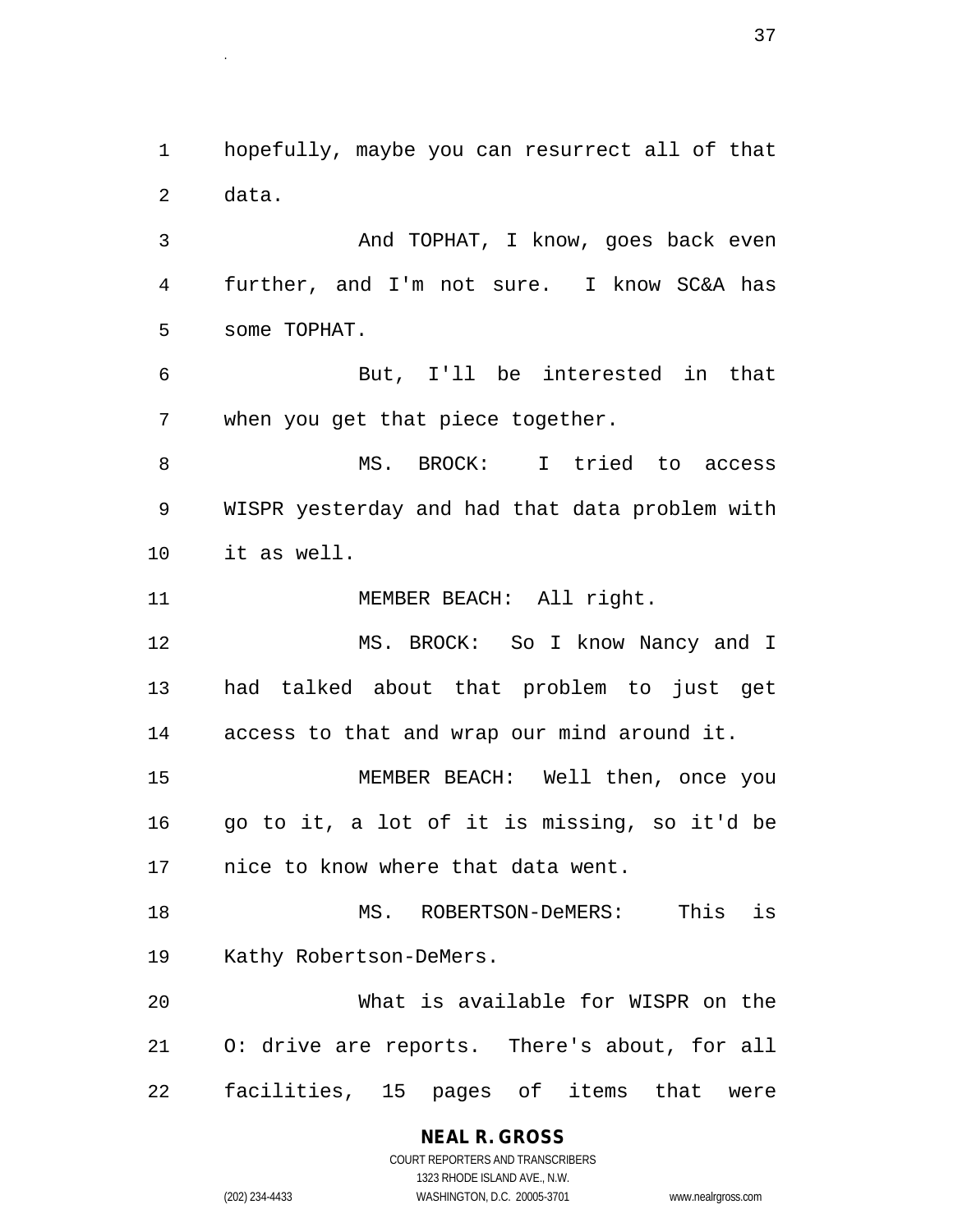1 extracted from WISPR. WISPR was actually a 2 much larger database originally and it tracked 3 comment-by-comment and how NIOSH responded to 4 each of those comments. And what you want is 5 to access the original database and not just 6 the reports that are available on the O: drive 7 right now. And there's a procedure out there 8 which describes the original database. 9 MS. ADAMS: Thanks, Kathy. 10 CHAIRMAN GIBSON: I would imagine 11 some requirement to keep that kind of data 12 couldn't have just been deleted, right? 13 MR. KATZ: I really don't know, 14 Mike. Well, what I recollect from Larry's 15 discussions of this in this Work Group were

20 recall of his account.

21 As to where the data are that were 22 in WISPR, whether they reside somewhere, I

16 that it had major functionality problems, that

17 database, which is why they I guess abandoned

18 the effort. It wasn't at all friendly,

19 searchable in proper ways. So that is what I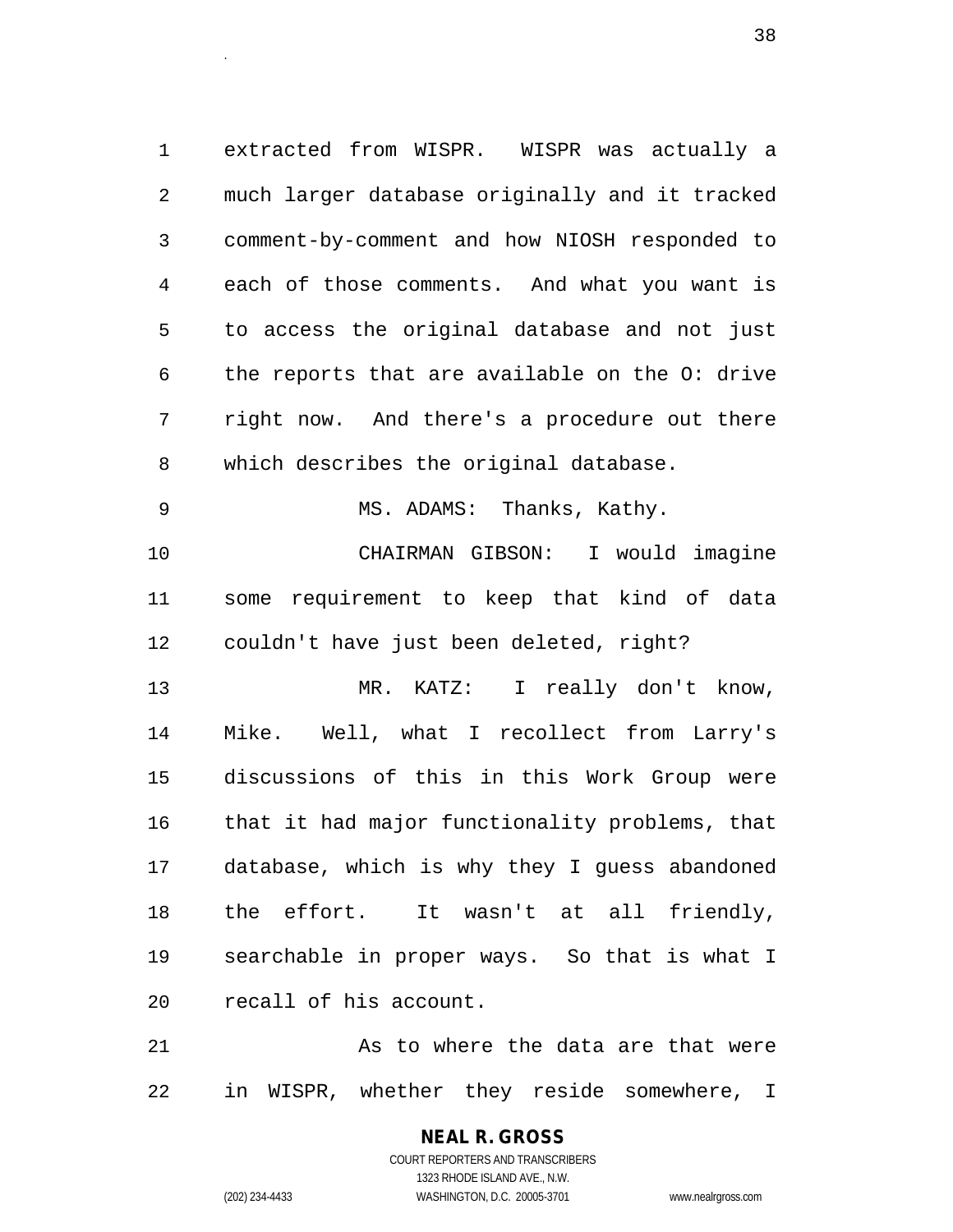1 don't know, but that should have a plain 2 answer.

3 CHAIRMAN GIBSON: Yes. 4 MR. KATZ: I don't think they're 5 with -- well, it's not 11:00 yet, they were 6 going to, I think, join us at 11:00. But 7 Grady Calhoun and J.J. Johnson were supposed 8 to join us and that's a good question to ask 9 them. 10 CHAIRMAN GIBSON: Yes. I've been 11 on a WISPR just a couple of times and it was 12 kind of hard to follow through, but it was 13 very complete, very accurate. 14 MR. KATZ: Yes. So when they come 15 on line, we can ask them are those data 16 available. Even if they can't be searched 17 like you would search a good database, I guess 18 the material can be printed or whatever and 19 someone can look through all that material. 20 CHAIRMAN GIBSON: Okay. 21 MEMBER MUNN: My memory of 22 discussions is similar to yours, Ted. My

#### **NEAL R. GROSS**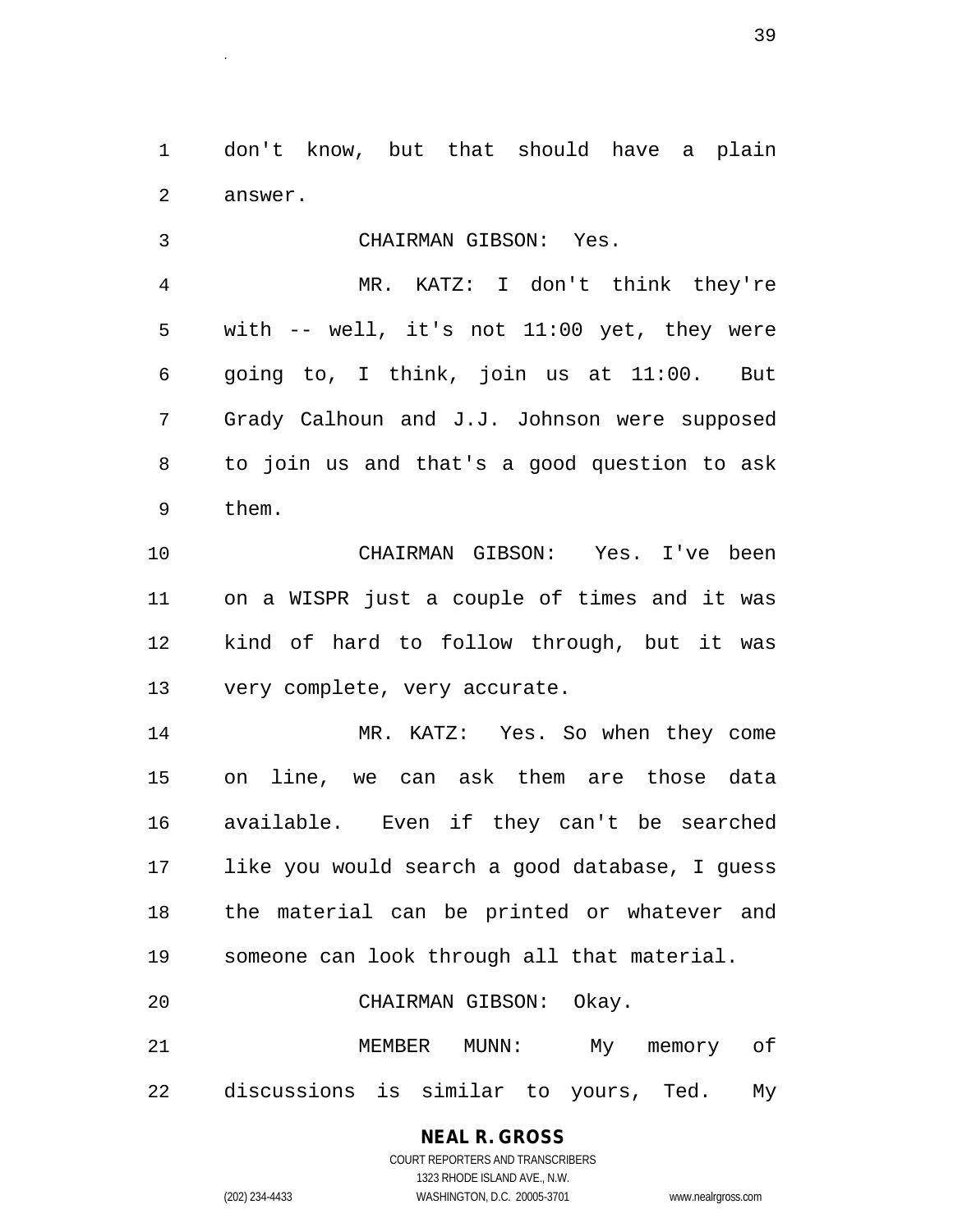1 memory is, even though I've never even 2 attempted to access that database because the 3 facts that I have always said it was too 4 cumbersome to actually work with, but it 5 contained a great deal of material. I can't 6 imagine that the material was destroyed. 7 Certainly it was transferred to some other 8 format, some other spot. Whether it's still a 9 searchable spot is a different question. 10 Maybe we'll ask --

<sup>40</sup>.

11 MR. KATZ: Right. I imagine 12 they'll know.

13 MEMBER SCHOFIELD: Yes. There 14 does seem to be a difference in if you were 15 able to see parts of it some time back to what 16 it is now. I mean, like parts of it has just 17 fell out somewhere. There was a big portion 18 of it missing.

19 MR. KATZ: Well, I mean it was 20 abandoned. I mean, I do recall that myself. 21 MEMBER SCHOFIELD: Yes, it was

22 abandoned.

**NEAL R. GROSS**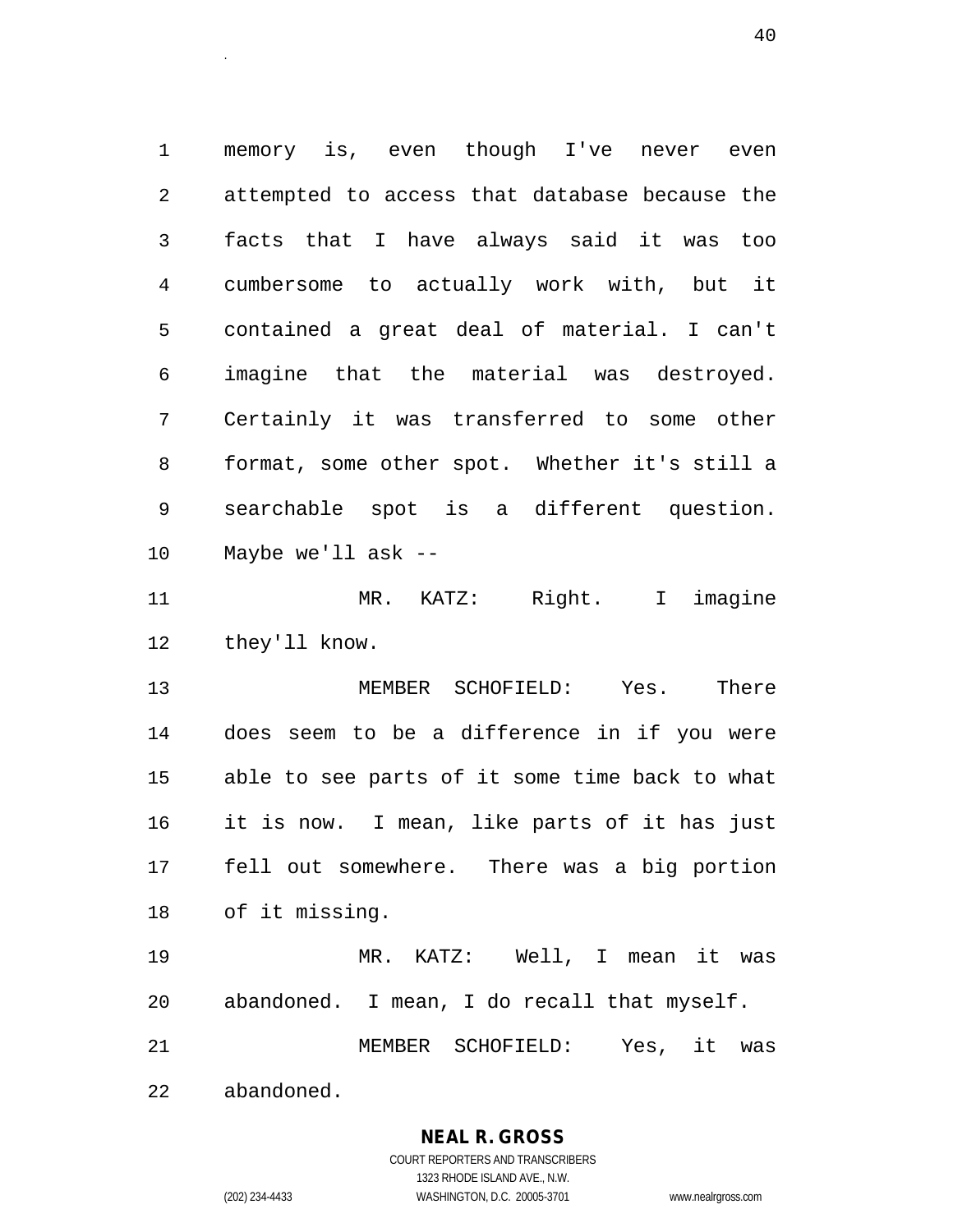1 MR. KATZ: The new database is a 2 brand new effort with a different structure 3 and so on. And as I understand it, at least, 4 they didn't repopulate it with any information 5 from WISPR but began from day one with the new 6 database. But we'll find out. I mean, it 7 seems like it would be productive to get Grady 8 and J.J. to explain what's there. 9 MEMBER SCHOFIELD: Is there any 10 possibility that they actually printed out a 11 hard copy of the database? 12 MR. KATZ: When they join us -- 13 MEMBER SCHOFIELD: Okay. I just 14 didn't know if you knew that answer or not. 15 MR. KATZ: I have no answers for 16 you. I'm in the same position you are. I've 17 only heard what's been said in the Work Group 18 meeting. 19 CHAIRMAN GIBSON: Okay. Nancy, 20 did you have anything else or -- 21 MS. ADAMS: I do not. I mean, I

22 think this is a major undertaking and we're

**NEAL R. GROSS** COURT REPORTERS AND TRANSCRIBERS

1323 RHODE ISLAND AVE., N.W.

(202) 234-4433 WASHINGTON, D.C. 20005-3701 www.nealrgross.com

<sup>41</sup>.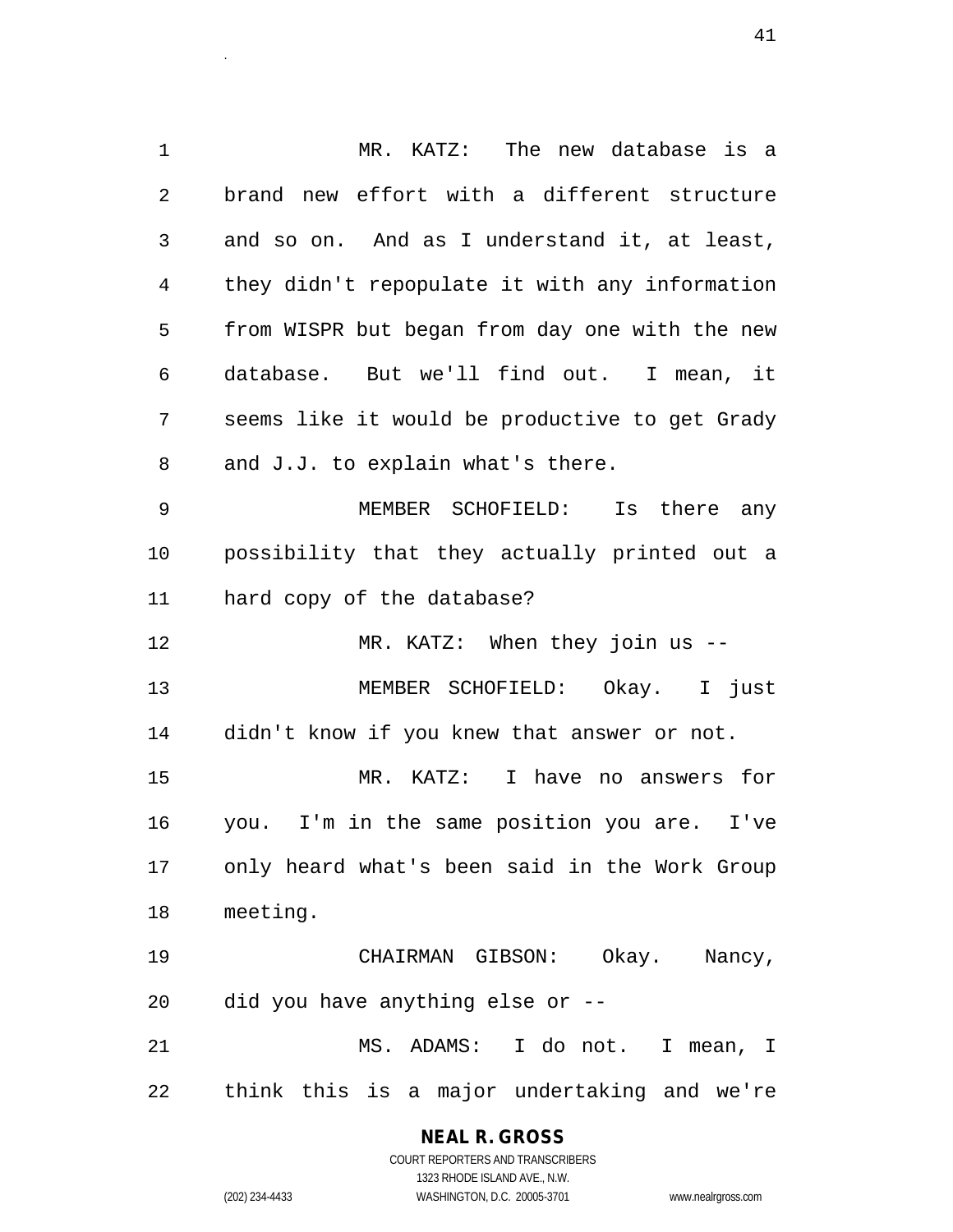1 going to try to dig as much of this as we can 2 and perhaps in doing that, we'll uncover some 3 information that you're interested in. So -- 4 CHAIRMAN GIBSON: Okay. 5 MR. KATZ: Did you want Denise? 6 CHAIRMAN GIBSON: Yes. Denise, are 7 you ready to tell us a little bit more about 8 your activities? 9 MS. BROCK: Sure, I'm ready. 10 I did get an opportunity to review 11 what you had just sent me, Mike. I think it's 12 just slightly different than the one we had 13 received earlier. I think when I had sent you 14 an outline, it was referencing maybe four 15 types of meetings that NIOSH typically hosts 16 or has. And I thought to add possibly a fifth 17 one to that, but it looks like your objectives 18 maybe are listed a little bit different. 19 I just wanted to state that most 20 recently through my new contract I've been 21 able to get some additional money to reimburse 22 folks for their travel to come to workshop or

**NEAL R. GROSS**

COURT REPORTERS AND TRANSCRIBERS 1323 RHODE ISLAND AVE., N.W. (202) 234-4433 WASHINGTON, D.C. 20005-3701 www.nealrgross.com

 $42$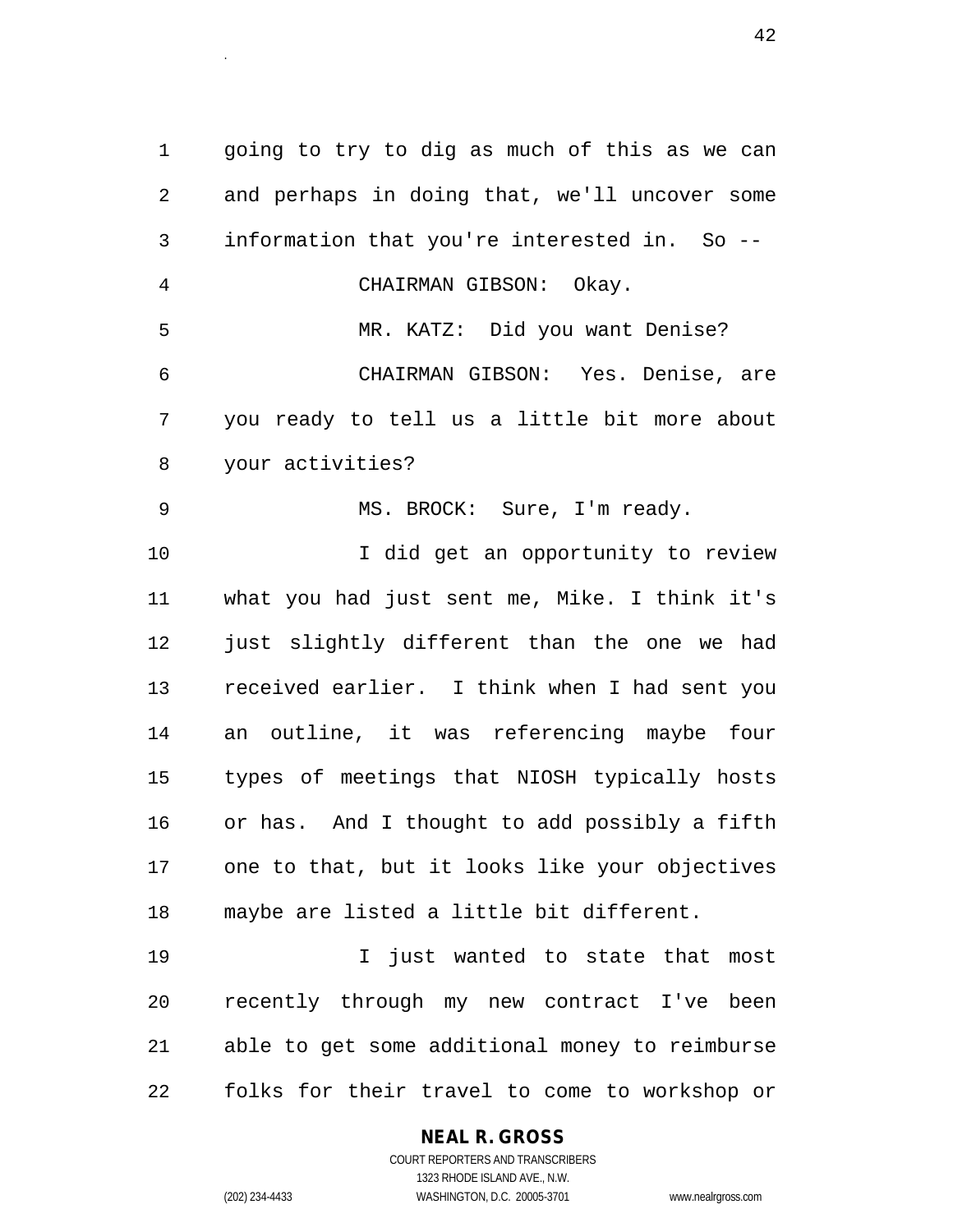1 outreach meetings. And that's very exciting 2 for me because what I've noticed from doing 3 this since 2006 is that although the task that 4 I was originally given still exists, my 5 position has really expanded, if you will, 6 into some other areas which I find very 7 rewarding.

8 And, Mike, I don't know if you had 9 forwarded on what I had sent you to Phil or 10 Josie or Wanda, but I can kind of go over a 11 little bit.

12 Originally, you know I was tasked 13 with a few things. One would be working with 14 Laurie Breyer in the SEC outreach areas. And 15 several different issues like that. But what 16 I've found in this is that daily I receive -- 17 I can't even tell you how many calls in a day 18 I get, just huge amounts, and typically these 19 calls are from claimants who for whatever 20 reason have been denied and ask me to take a 21 look at their case. And when I do that, it's 22 wonderful because I'm able to actually bring

#### **NEAL R. GROSS**

COURT REPORTERS AND TRANSCRIBERS 1323 RHODE ISLAND AVE., N.W. (202) 234-4433 WASHINGTON, D.C. 20005-3701 www.nealrgross.com

 $43.$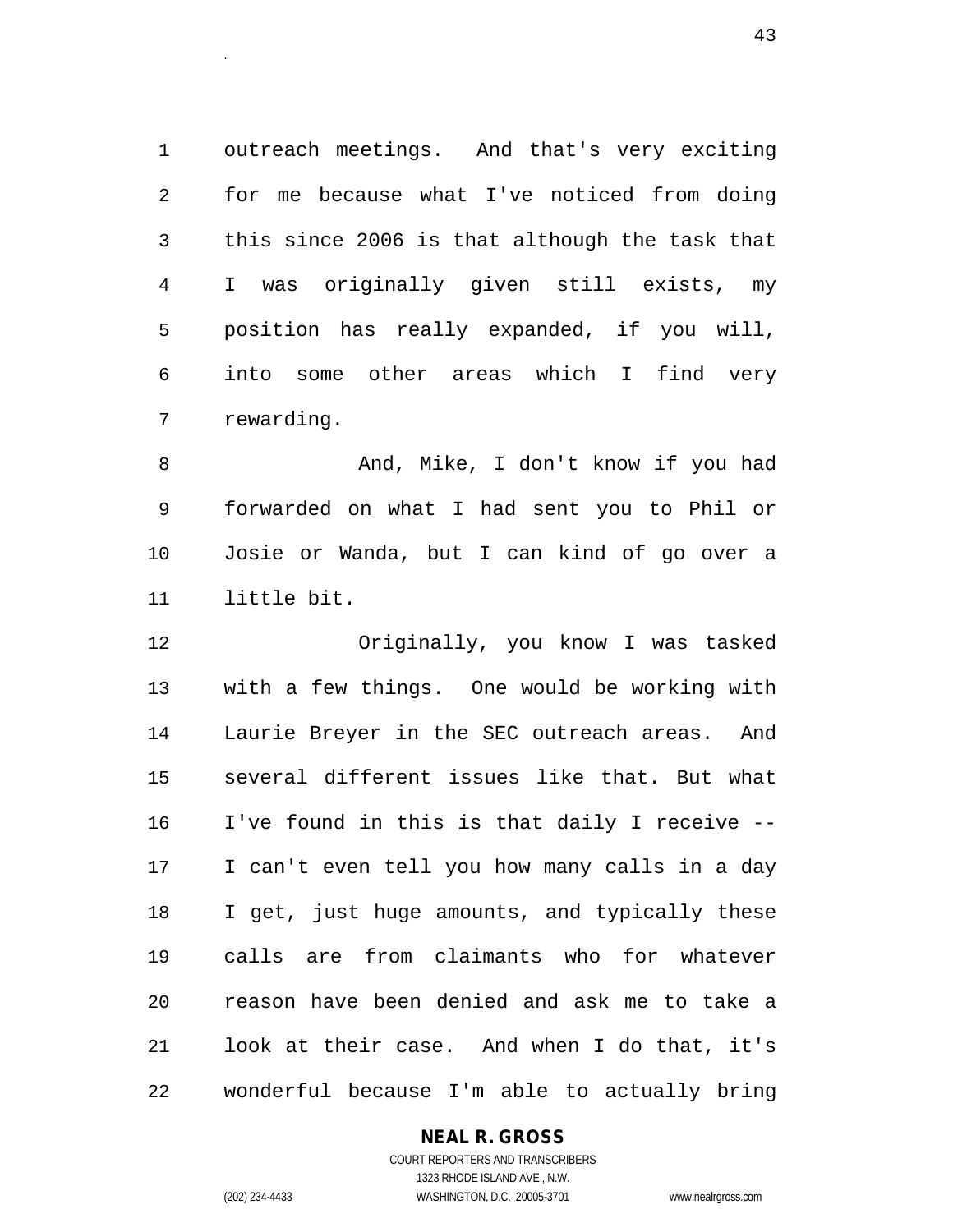1 that entire case file up in NOCTS. And by 2 doing so, I'm able to actually go into their 3 DOL initial case files.

4 Recently within the past few 5 months I've actually, what I say, appealed 6 over 20 cases and actually have won, or got 7 all of those compensated. And that's very 8 exciting for me because what I notice is that 9 more often than not somewhere a ball gets 10 dropped, if that makes sense.

11 You know, when your claim 12 originates, it goes through the Resource 13 Center, which I think the Resource Centers are 14 wonderful. It goes through the Resource 15 Center, it then goes to the Department of 16 Labor.

17 And, for example, I just had one 18 just yesterday and the day before. Anyway, a 19 gentleman had called me. His father worked at 20 several approved SEC sites, but for whatever 21 reason, when that case went to the Department 22 of Labor, I believe, in 2002, it appeared for

#### **NEAL R. GROSS**

COURT REPORTERS AND TRANSCRIBERS 1323 RHODE ISLAND AVE., N.W. (202) 234-4433 WASHINGTON, D.C. 20005-3701 www.nealrgross.com

<sup>44</sup>.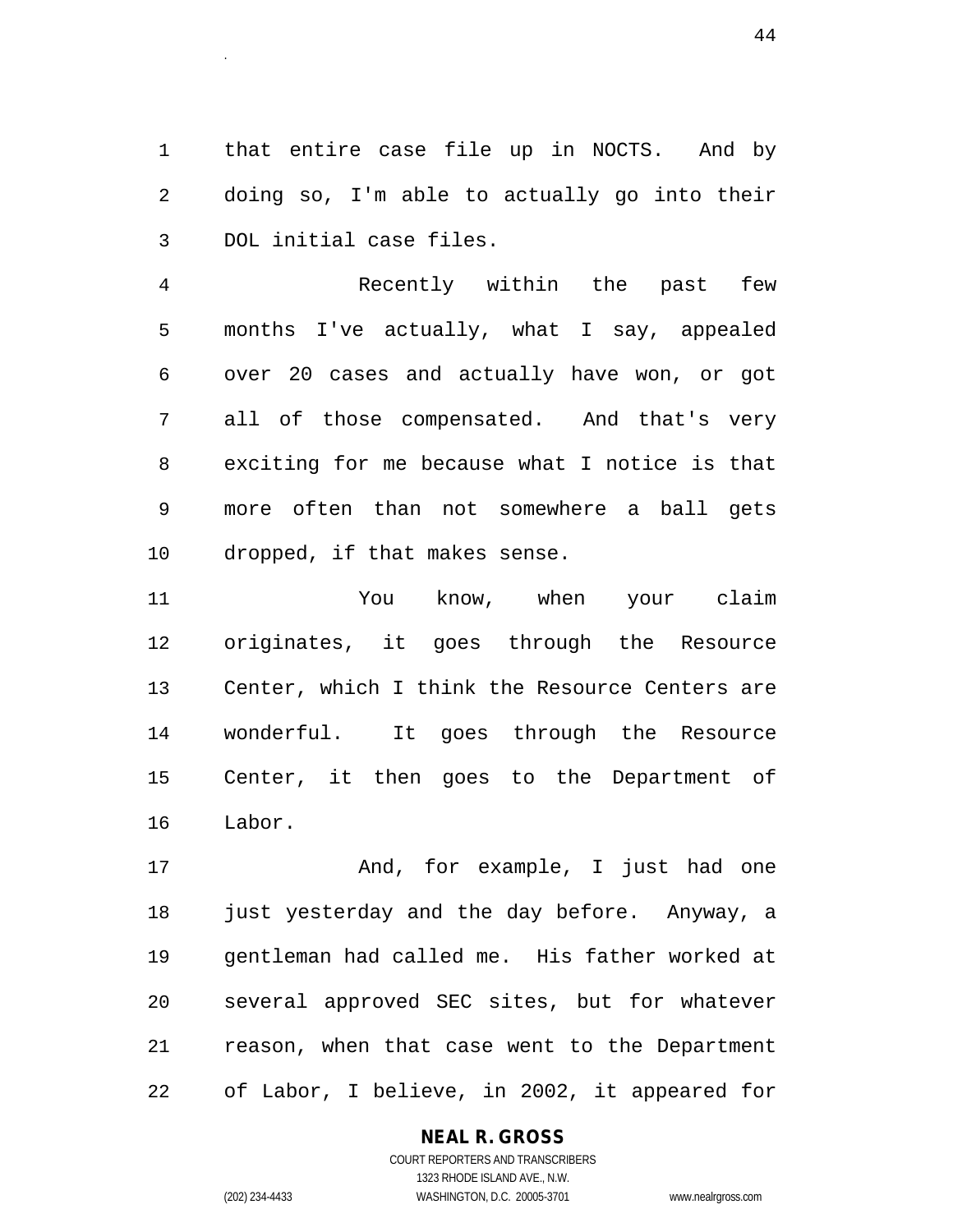1 his employment that it was just notated that 2 he was with Oak Ridge Compound Security Force. 3 And it was sort of just left like that. And 4 it was sent to us as a dose reconstruction 5 because it looked like, you know, during the 6 250 days there was no specific site.

7 Well since that time the 8 Department of Labor office actually sent us 9 additional information. This gentleman had 10 employment at Y-12, K-25 and then he had, 11 well, well over the 250 days. But Labor tells 12 NIOSH to go ahead and do the dose 13 reconstruction. Well, we do it and it's not 14 up to 50 percent.

15 Well, as soon as I pull it up I 16 start looking at it and I'm thinking well, 17 what's the problem here? The guy's got over 18 250 days, he's got one of the 22 cancers. And 19 so I pass it over to the Department of Labor, 20 who is great, they work well with me. And 21 we're having to FedEx the employment that they 22 had already sent to us and somehow its been

#### **NEAL R. GROSS**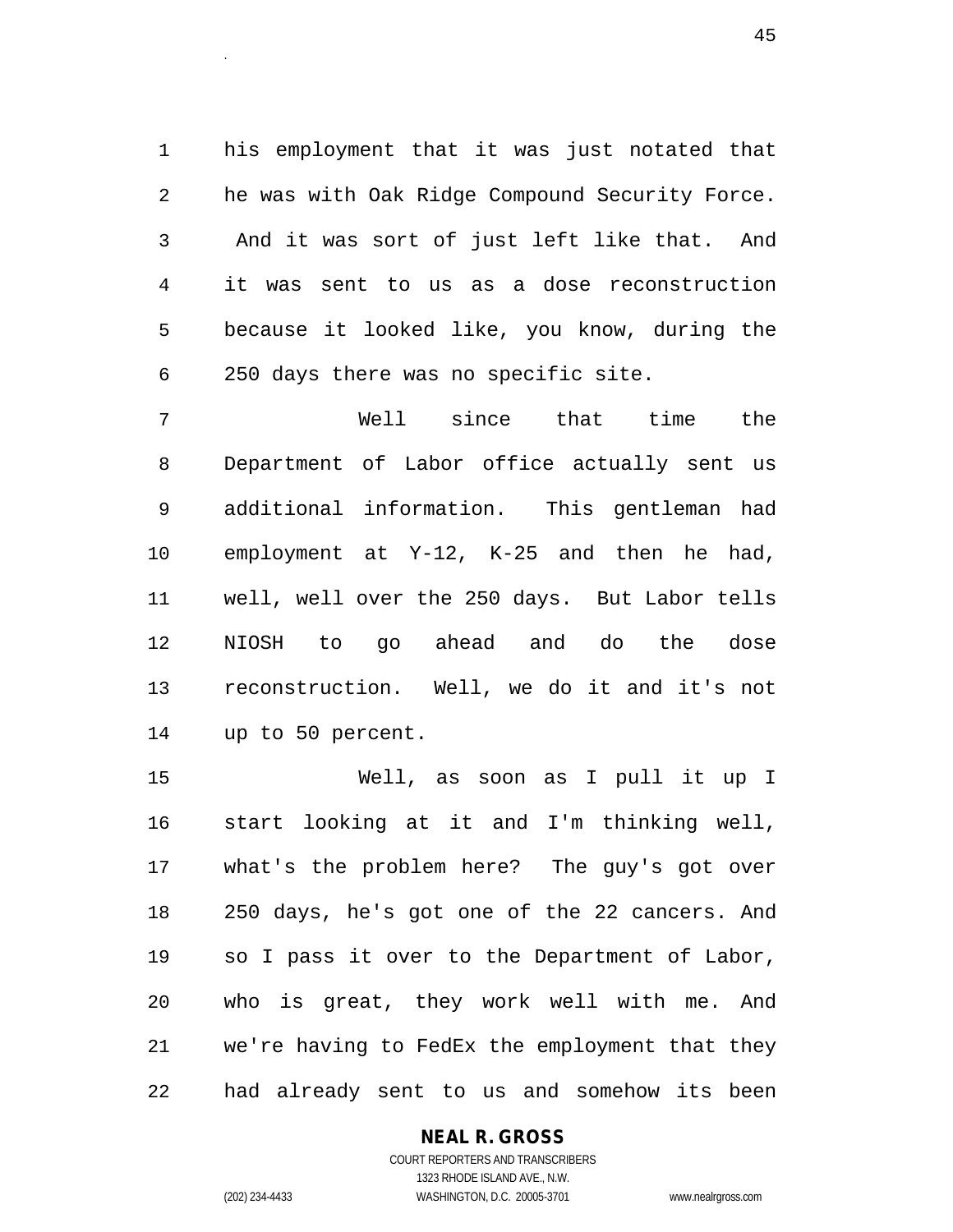1 misplaced or lost. We're now sending that 2 back to Labor to get this case compensated. 3

4 Well my point here is that this 5 happens a lot. So somewhere along the line, 6 and you hate to be pointing blame, but 7 somebody should have caught that at the Labor 8 end. But if Labor didn't catch it, when we 9 pull it up instead of dose-reconstructing it, 10 when we look at that you can look at for face 11 value and say, hey, there's something wrong 12 with this.

13 Now I'm glad I got it, but there 14 are numerous cases I get like that where 15 there's either a secondary cancer at an 16 approved SEC site where maybe somebody has 17 prostate or skin, and it was for the bone, and 18 I put it back in. Or maybe we have one that 19 doesn't even say bone, or it may use a 20 different type of medical terminology, if you 21 will, that may be inappropriately correct and 22 it's one of the presumptives.

#### **NEAL R. GROSS**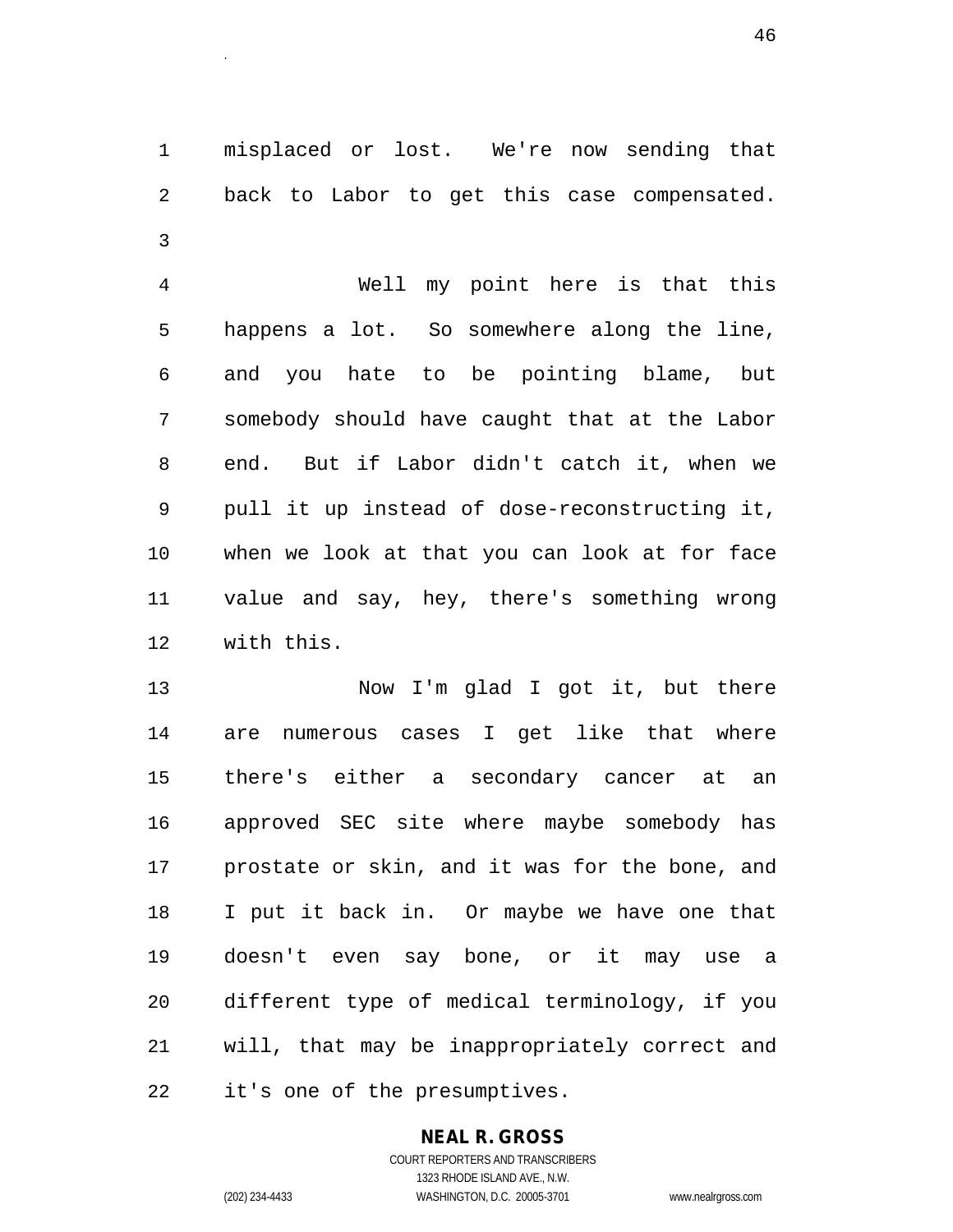1 These are all issues that come to 2 me and are very exciting for me because those 3 are cases that have been denied and then when 4 I put those back in -- and Department of Labor 5 works very well with me. I've been very 6 blessed. I put those back in and it takes a 7 little bit, but ultimately that case is 8 compensated.

<sup>47</sup>.

9 And so this leads me to the other 10 comment about these meetings that I like to 11 hold. What I find, in fact, there are many, 12 many more applicants now and applicant's 13 representatives in this program than what we 14 had originally seen. The program has 15 definitely moved forward. There's also sorts 16 of interest in it. And so there you have 17 these advocates. But I always say, no matter 18 how well intentioned, many times we have some 19 of those folks that are just ill-equipped to 20 assist the claimants and that is because the 21 application is not there.

22 So what I like to do, and what I'm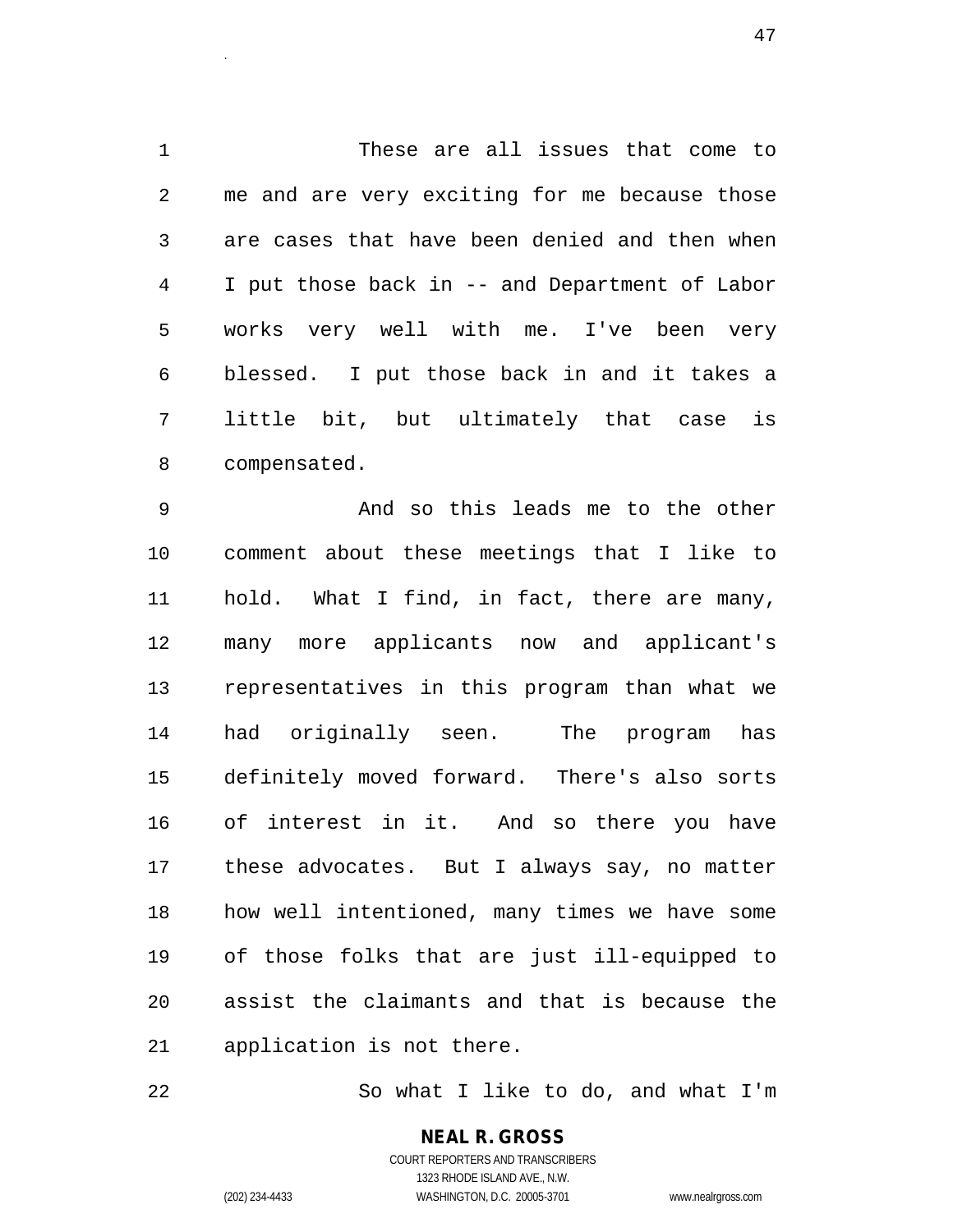1 planning to do again very recently within 2 maybe April or May, is host another meeting. 3 And I'd like to have the entire program, D and 4 E, critiqued for folks. Because although 5 NIOSH handles the cancer claims, there's still 6 other issues.

example and the contract of the contract of the contract of the contract of the contract of the contract of the contract of the contract of the contract of the contract of the contract of the contract of the contract of th

7 11 If you look at somebody's case and 8 no matter what you do they're not going to 9 come up with that 50 percent, I dissect that 10 case. I ripe that thing apart. I look for 11 common area issues. Could it be if I can't 12 get them to pay for pancreatic cancer, did 13 they have something that looks like pre-1993 14 CBD? Did they have pulmonary effusions or 15 granulomas? I inquire about any sort of 16 additional primary cancers. Many times, 17 people aren't even aware about skin cancers. 18 Well do you have any other cancers? No. What 19 about skin? Oh, sure. I had four on my 20 forehead and one on my arm, but I thought that 21 was from the sun.

22 If you dig deep enough, you can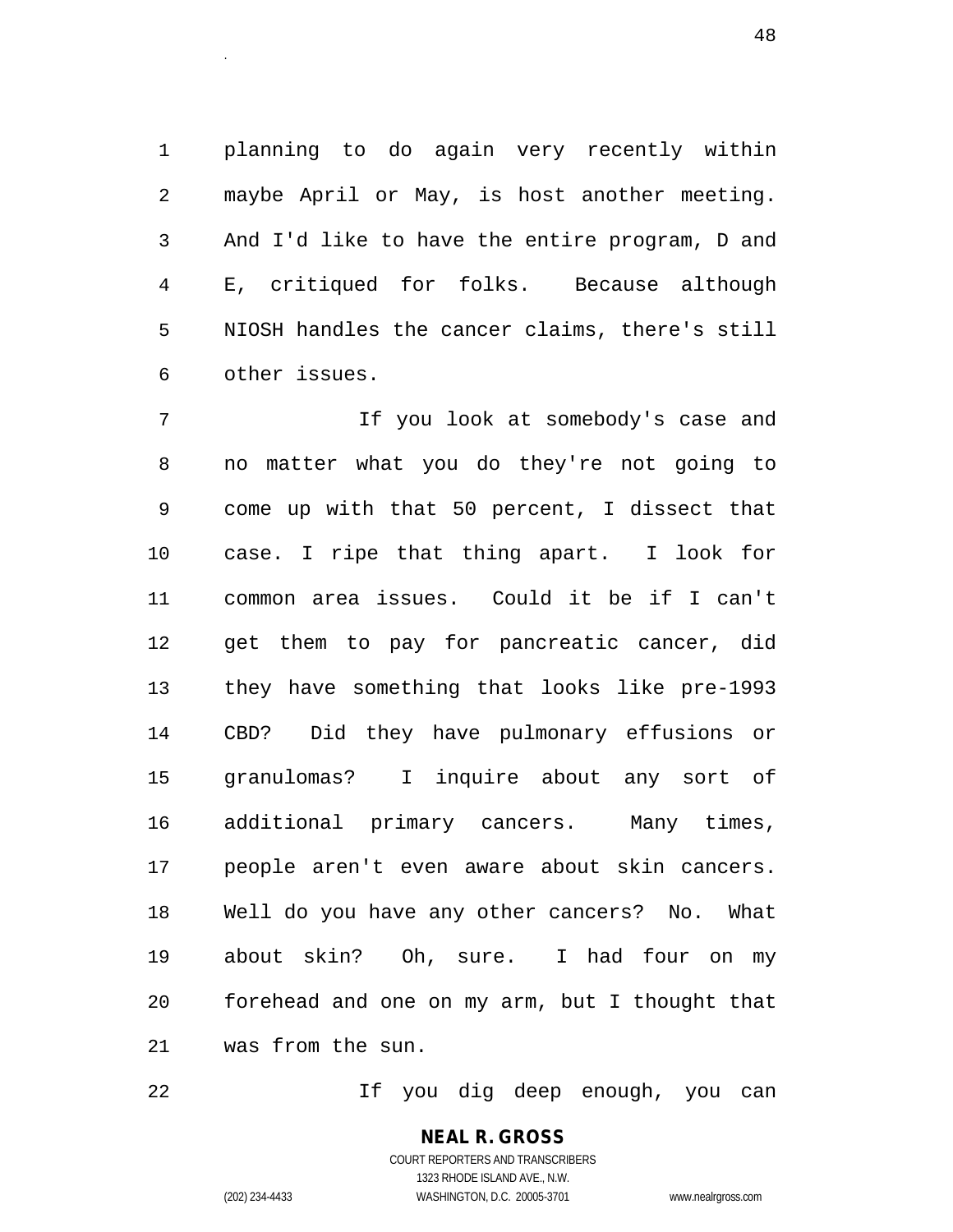1 many times find other ways to put this case 2 back in and get them compensated. And it 3 works with E, as well.

4 The Department of Labor Ombudsman 5 office, I work very closely with them. 6 Theresa, Lew Wade and I had found a case. 7 Quite some time ago a lady came to me and her 8 husband worked at a site. It just was not 9 going to come up to 50 percent. But what she 10 did was sent me this huge box of medical 11 records, thousands of pages. I worked through 12 that piece by piece. And what did I find? 13 But the gentleman had had a liver transplant 14 and the pathology report came back and his 15 liver was completely saturated with plutonium. 16 Theresa and I put that back in and 17 that lady, although she didn't come up under 18 B, we got her under E and she got the full 19 \$250,000.

20 So my thought is this, is that 21 when I have these meetings I like to, myself, 22 do a presentation on what you can do to assist

#### **NEAL R. GROSS**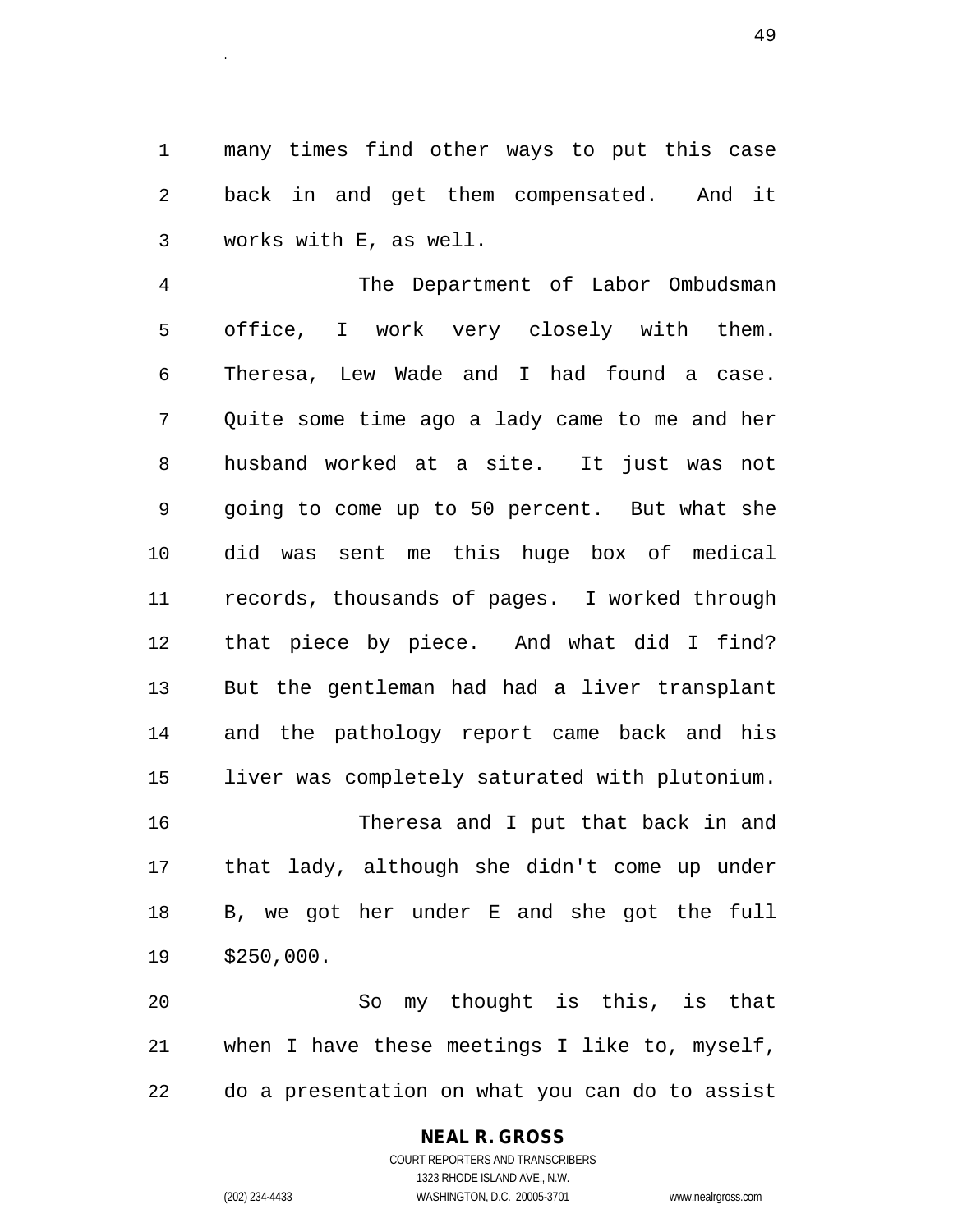1 the claimant. And I actually take them step 2 by step and give them scenarios.

3 If a person comes to you with this 4 problem and they worked this site for this 5 many years and they have this type of cancer, 6 how can you help them? What is the first 7 thing you would look for? What would you ask? 8 If it's a recommended decision, what would you 9 request? If it's a final decision, how do you 10 -- and I'd walk them step-by-step.

11 And I think it's tremendous to 12 have the Department of Labor Ombudsman's 13 office there to talk about Subpart B and the 14 impairment rating. Many people don't 15 understand impairment rating and how that 16 works.

17 Department of Energy is wonderful 18 because we have the free medical screening and 19 now we have folks like Mariah who is wonderful 20 to come in and speak about getting these 21 workers the free medical screening that they 22 deserve.

**NEAL R. GROSS**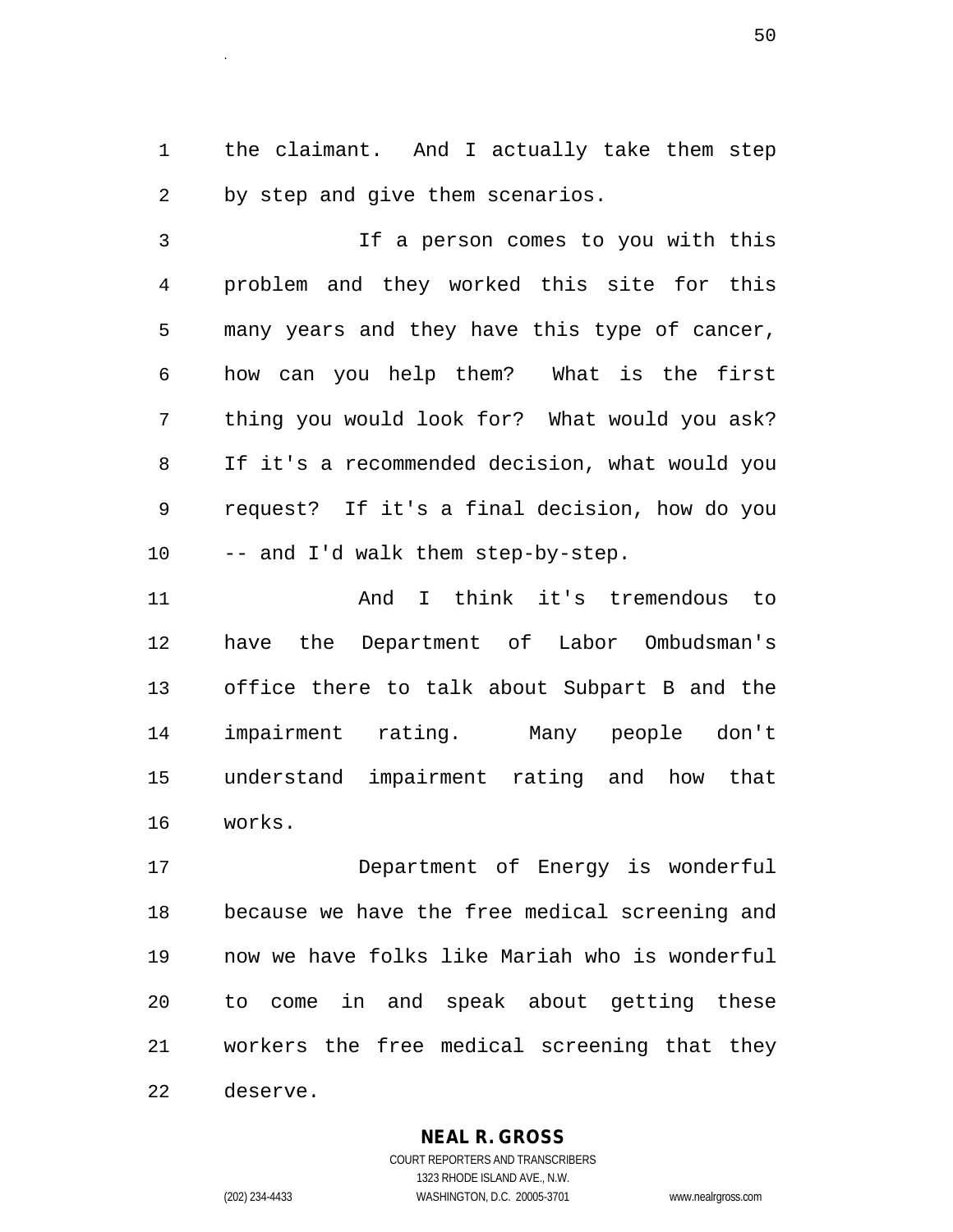1 And I think if we work together as 2 a group, as a program, as a whole, not just 3 where NIOSH has D and Labor has E or --- you 4 know, if we all learned the checks and 5 balances and work with one another, I think it 6 behooves the claimant population.

7 And so I would love for the Work 8 Group to come and sit in on one of the 9 meetings. I'm going to extend that invitation 10 as well, like I said, to Mariah and the 11 Department of Energy and CPWR, which is for 12 the building and construction trades and 13 Department of Labor. I even want somebody 14 from Department of Labor because many times 15 when I get calls -- I've done it several times 16 this week -- I will ask a claimant if they 17 have a computer. I teach them how to go into 18 their computer and look into the Department of 19 Labor website Site Exposure Matrix. Because 20 if you have somebody who has colorectal 21 cancer, we couldn't get them comped under B, 22 but what we were able to do was get him comped

#### **NEAL R. GROSS**

COURT REPORTERS AND TRANSCRIBERS 1323 RHODE ISLAND AVE., N.W. (202) 234-4433 WASHINGTON, D.C. 20005-3701 www.nealrgross.com

 $\sim$  51.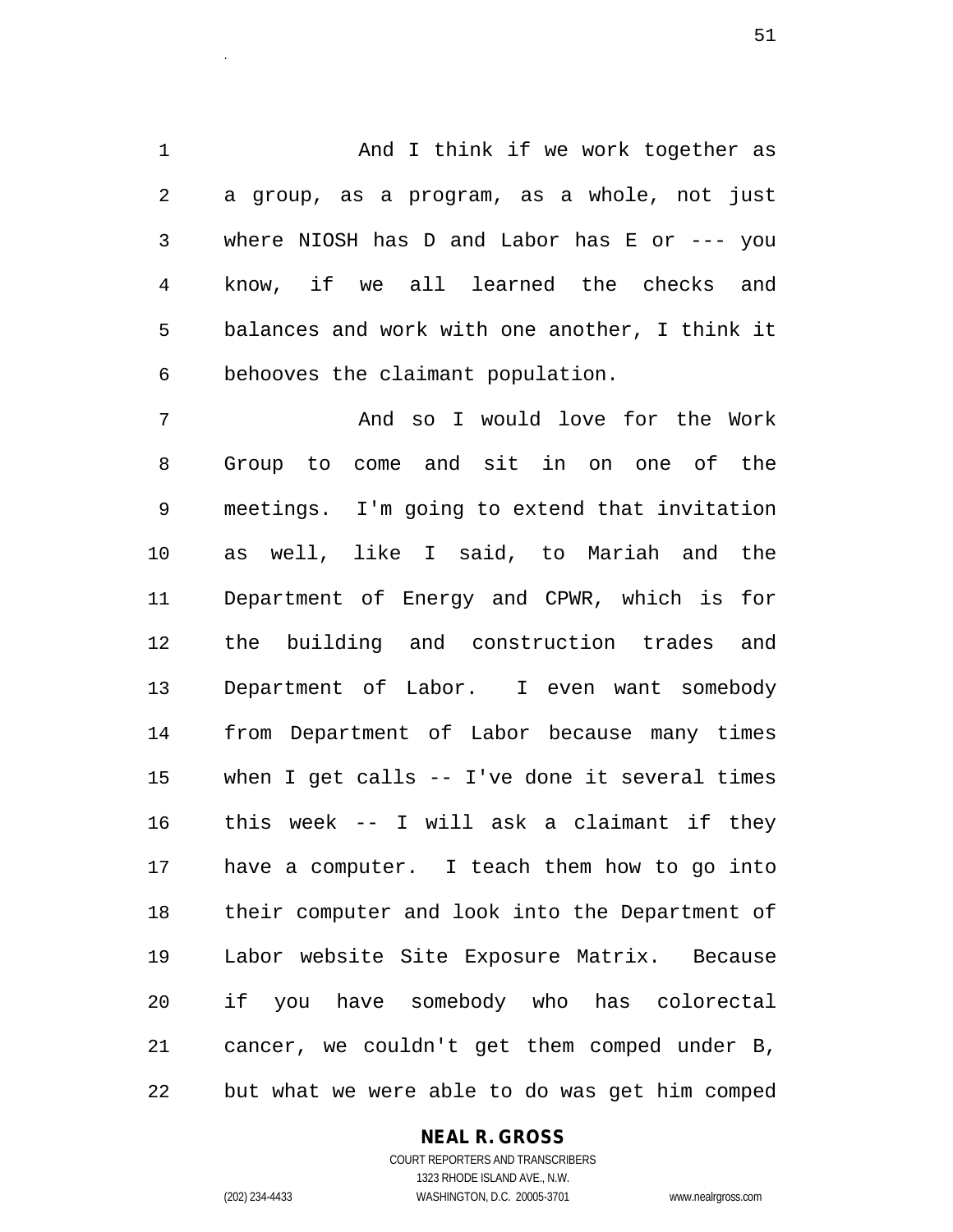1 under E for asbestos exposure for colorectal 2 cancer. And many people wouldn't know that. 3 But you can go into the Site Exposure Matrix 4 and find a way to assist that claimant. And I 5 think it's a wonderful thing to be able to 6 advocate your advocates in your outreach 7 representatives.

8 And so if you had any questions, 9 I'd be more than happy to answer those.

10 CHAIRMAN GIBSON: Does anyone have 11 any questions or comments for Denise?

12 I think this sounds really 13 interesting and I, for one, and hopefully the 14 rest of the Work Group maybe, want to try to 15 attend this meeting that you have. You've 16 made it clear, at least to me, that there's 17 areas, and it may inadvertent, but there's 18 areas where the customers isn't being served 19 as well as they could. And maybe it's simply 20 because there's just a few additional steps 21 that perhaps Labor and/or NIOSH to look into 22 to see if they can't catch these problems that

#### **NEAL R. GROSS**

COURT REPORTERS AND TRANSCRIBERS 1323 RHODE ISLAND AVE., N.W. (202) 234-4433 WASHINGTON, D.C. 20005-3701 www.nealrgross.com

 $52.$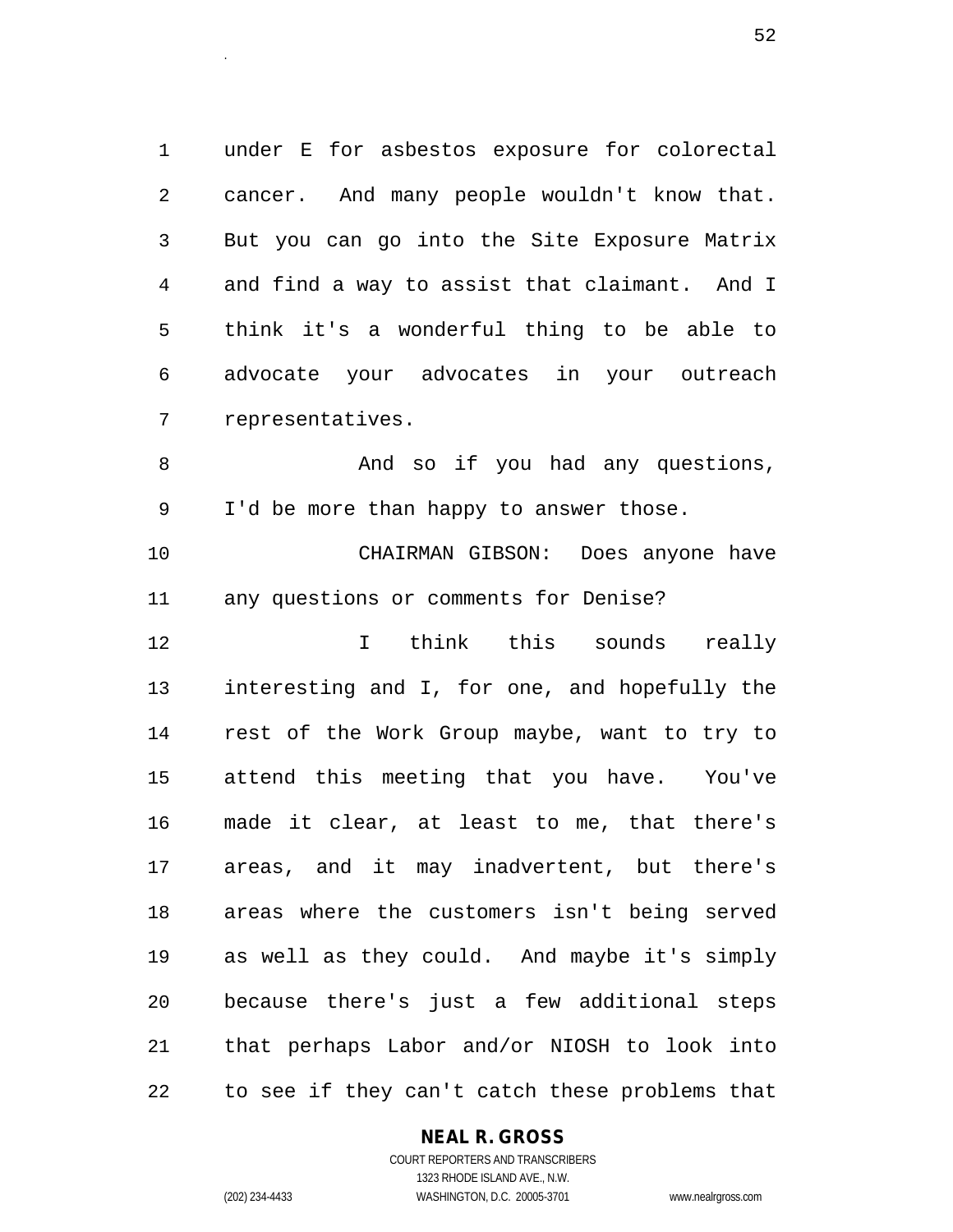1 you've identified here today.

2 MS. BROCK: Well, thanks, Mike. 3 And I think sometimes it's just 4 sensitive. I know, you know if folks are 5 uncomfortable contacting Labor, I never have a 6 problem. I work with them on a daily basis. 7 Actually, the Department of Labor, 8 Jacksonville office, the Deputy Director and 9 the Director just recently within this past 10 week had assigned a new position for one of 11 the office staff. And they actually call him 12 their NIOSH Ombudsman Liaison. And they've 13 made it to where he will call me at least once 14 a month. We will discuss policy changes, 15 Bulletins, any cases or claims that I might 16 have that I haven't called about through the 17 week. And that really keeps a line of 18 communication open.

19 Recently I had, I think -- I can't 20 remember, there were several cases where I had 21 folks who were at approved SEC sites, but they 22 had laryngeal cancers. So for the longest

## **NEAL R. GROSS**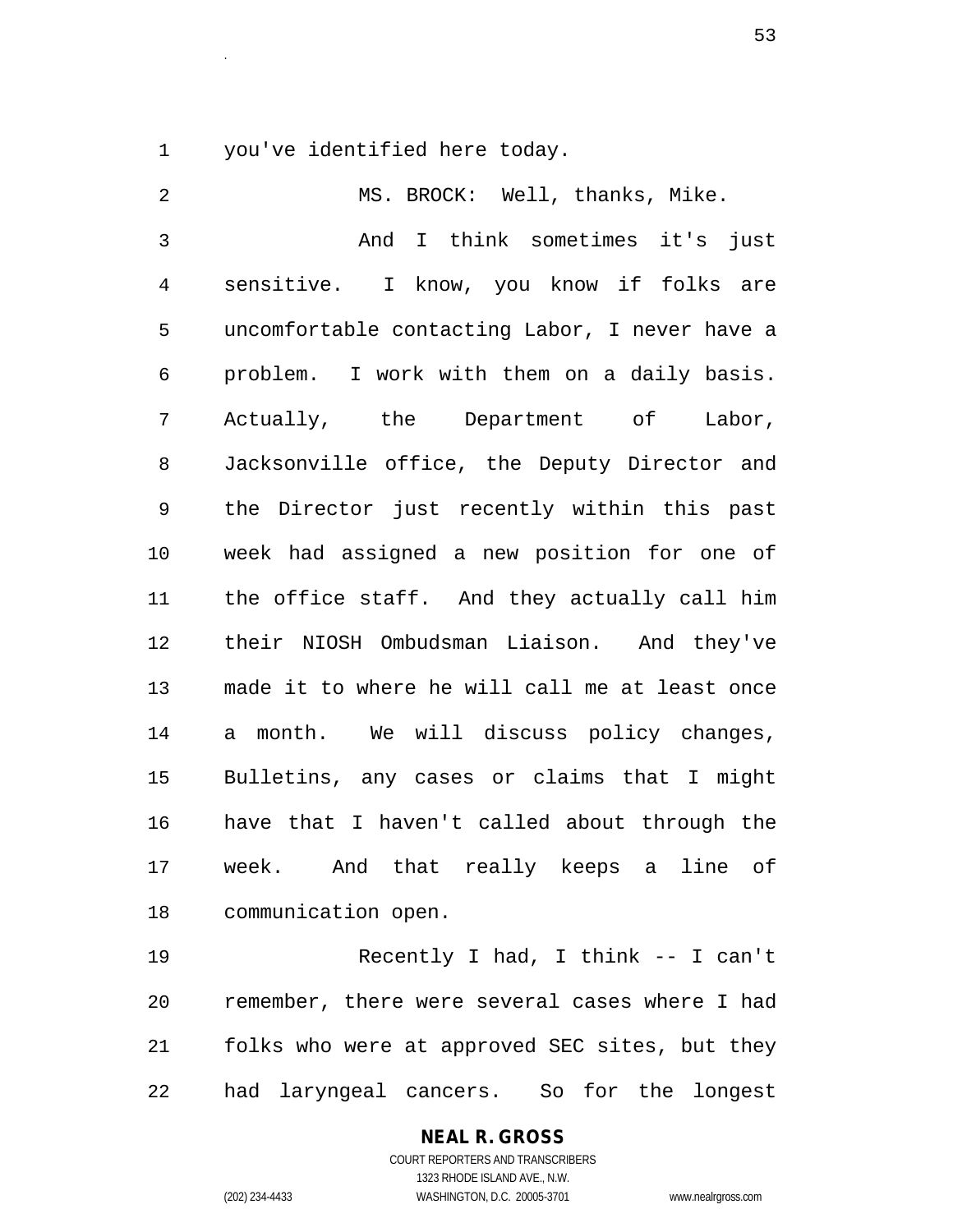1 time I've been working with Labor telling 2 them, look, this is really anatomically the 3 same thing as the pharynx, a lot of times you 4 go with the epiglottis or there's different 5 areas of that larynx that were involved that I 6 thought should be considered pharynx. And 7 since that time we've actually had a new 8 Bulletin called 10-08, or Labor has, that's 9 went out. And all of those cases that I 10 brought to them are now being paid that were 11 previously denied. And if we get that word 12 out to folks, my gosh, what a difference that 13 could make in somebody's life, you know. 14 They've been denied and now because of this 15 new Bulletin we can put that back in and it 16 compensates that worker or that family.

 $54$ 

17 So I would love for anybody to 18 come and sit in. And I would take any sort of 19 thoughts that you may have how I can improve 20 on my end to do something better to 21 accommodate the claimant and advocate 22 community.

> **NEAL R. GROSS** COURT REPORTERS AND TRANSCRIBERS

1323 RHODE ISLAND AVE., N.W. (202) 234-4433 WASHINGTON, D.C. 20005-3701 www.nealrgross.com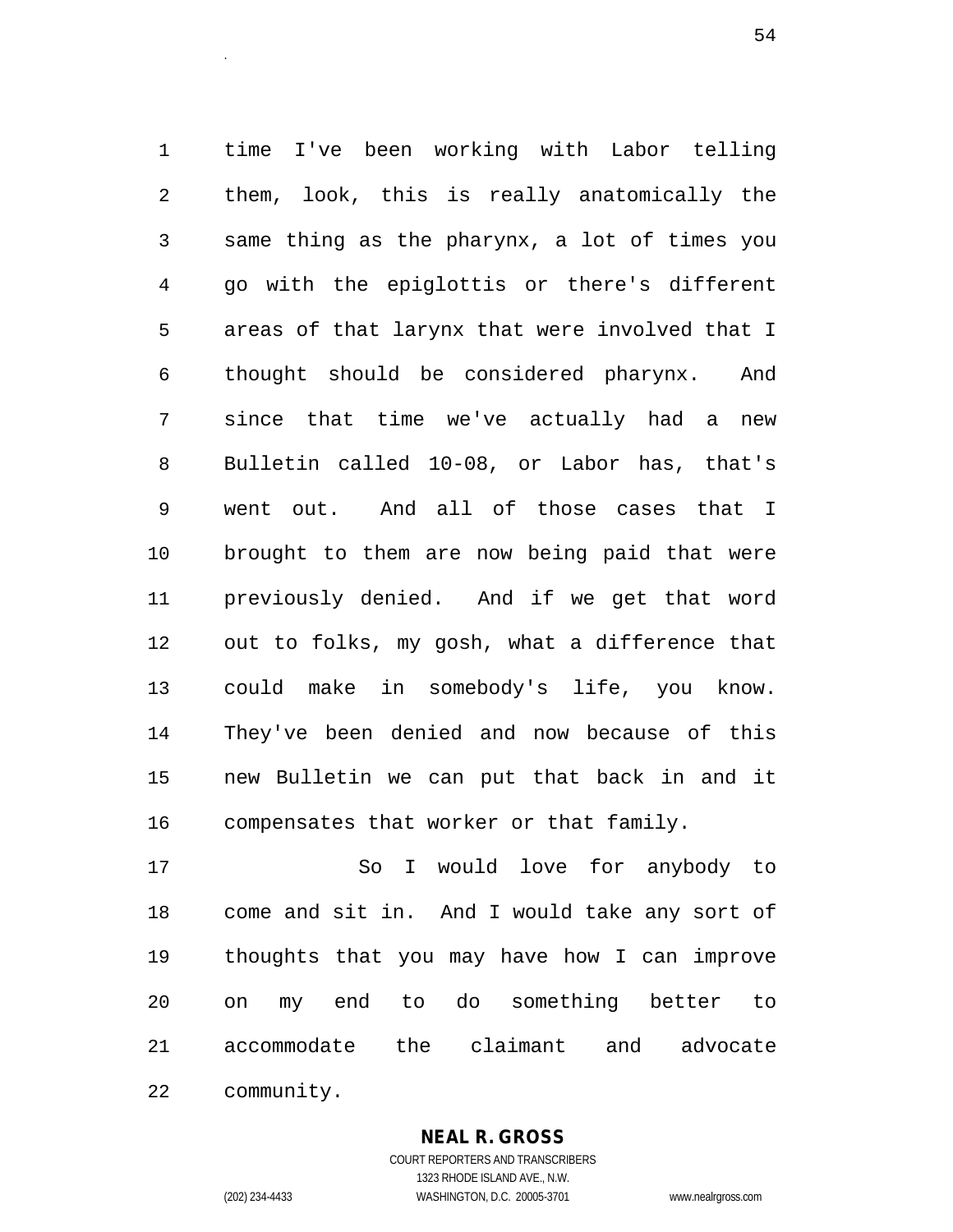1 MEMBER SCHOFIELD: Denise, this is 2 Phil. I got a couple of questions for you 3 here on this. 4 MS. BROCK: Sure. 5 MEMBER SCHOFIELD: It sounds like 6 most of these are almost on a one-to-one basis 7 when you're meeting with these people either 8 in person or via phone, or whatever. 9 MS. BROCK: Yes. 10 MEMBER SCHOFIELD: Do you actually 11 go out to hold workshops, you might say with 12 the building trades or various groups and tell 13 them, show them the steps they could take to 14 appeal some of these cases that have been 15 denied or where they come in like 45 or 46 16 percent, how to break down their particular 17 case so they can appeal it? I mean, do you 18 actually hold workshops on that particular 19 subject or not? 20 MS. BROCK: I do. I do. And like, 21 I was just actually doing that. You know,

22 I've been working where I'll go in, like ATL

#### **NEAL R. GROSS**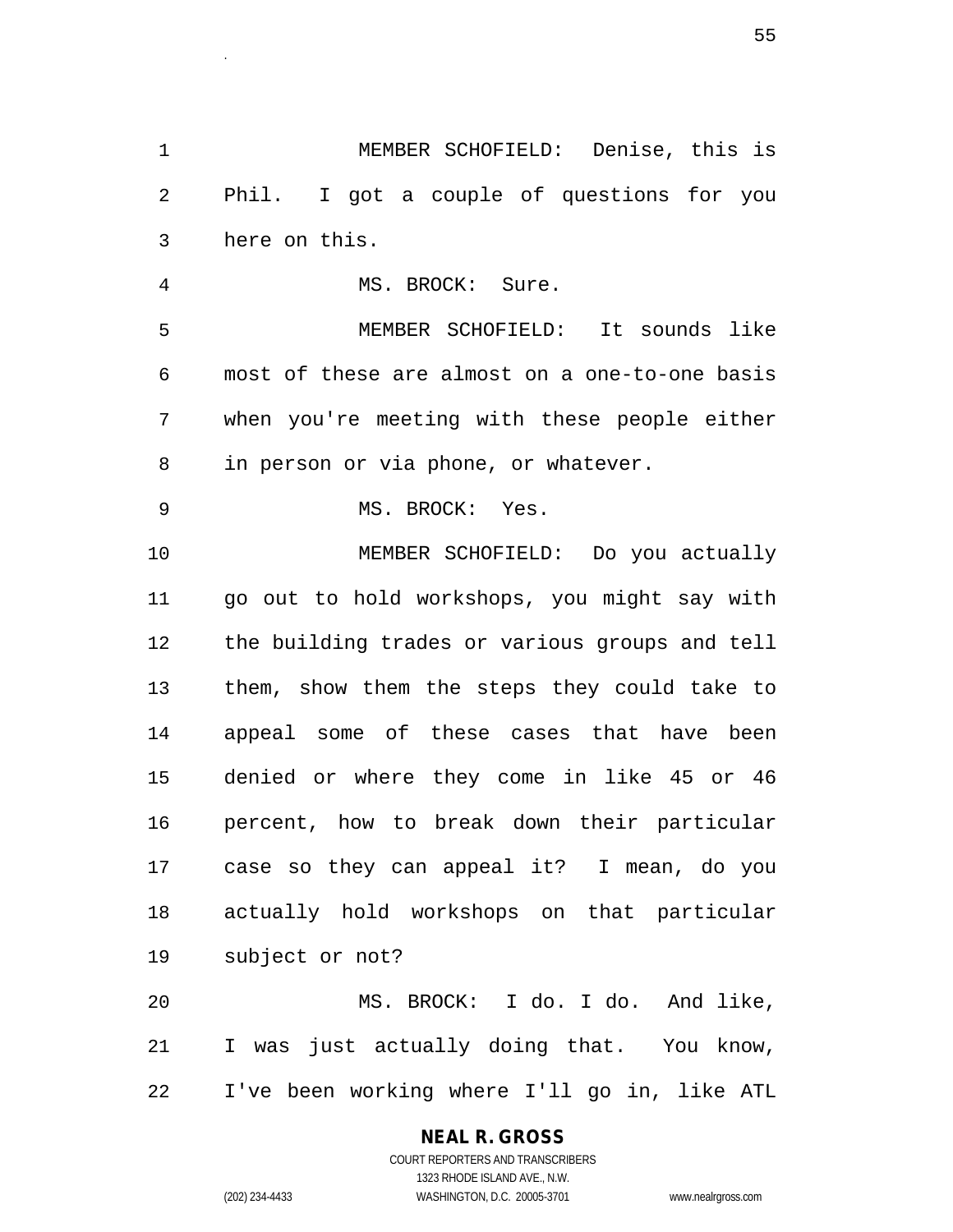1 will have meetings. I think they're having 2 one in April. And I'll go in and I'll discuss 3 that. I'd like to discuss it at length, but I 4 don't always do that. We were very rushed the 5 last time. But that's actually what I'm 6 planning on doing now that my contract just 7 went through. And I can actually go into 8 areas instead of people coming to me, 9 absolutely go to building and construction 10 trades and I actually have a PowerPoint 11 presentation that says what you can do to 12 assist the claimant. And it will actually 13 have them pull their cases apart.

entities and the contract of the contract of the contract of the contract of the contract of the contract of t<br>The contract of the contract of the contract of the contract of the contract of the contract of the contract o

14 And as crazy as it sounds, there's 15 actually certain medical terminology that you 16 could sit and look through, through medical 17 records to possibly appeal cases.

18 Sure, I love to educate folks on 19 different ways to pull these cases apart to 20 see if there's maybe not another way to put it 21 back in.

22 MEMBER SCHOFIELD: Do you give

## **NEAL R. GROSS**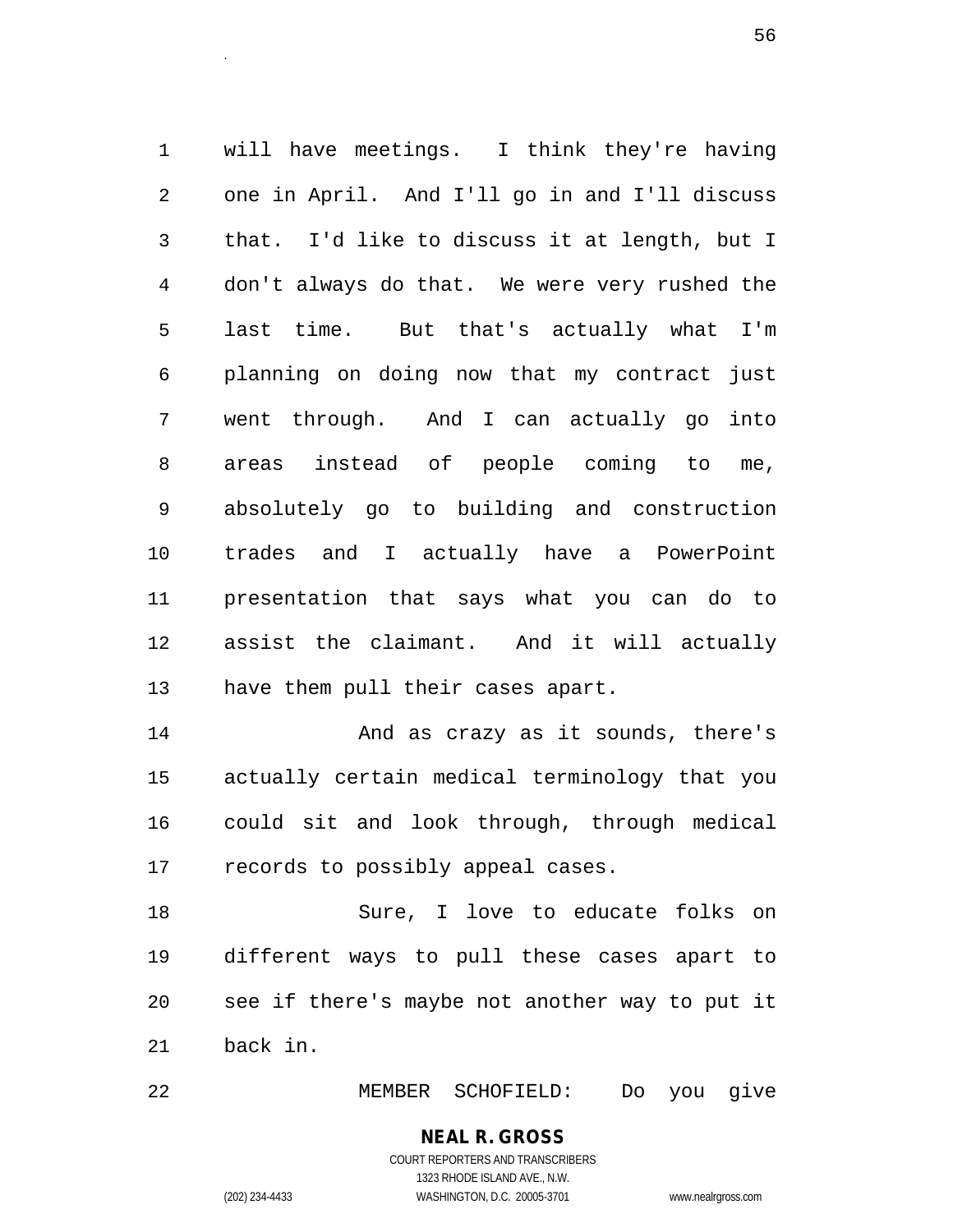1 these workshops just locally or do you, say, 2 go up to Hanford or Idaho?

3 MS. BROCK: Everywhere. Sure. 4 I'd go absolutely anywhere to do that.

5 MR. KATZ: And what she was saying 6 earlier is that she now has resources in her 7 contract to be able to bring people to her 8 too. So that folks that wouldn't otherwise 9 have the resources to come and attend, could 10 all come to one place and attend an advocacy - 11 -

12 MEMBER SCHOFIELD: Yes. Well, I 13 was just thinking we've had a number of 14 meetings and we've had, you know, Worker 15 Outreach meetings at different facilities, 16 educational type meetings. But that's kind of 17 the early stage how to file an SEC, you know 18 what kind of paperwork you should be looking 19 at. But then it seems like to me, then the 20 ball gets dropped. Once the person's case is 21 filed and some of these people are denied, do 22 we really give them the materials and the

#### **NEAL R. GROSS**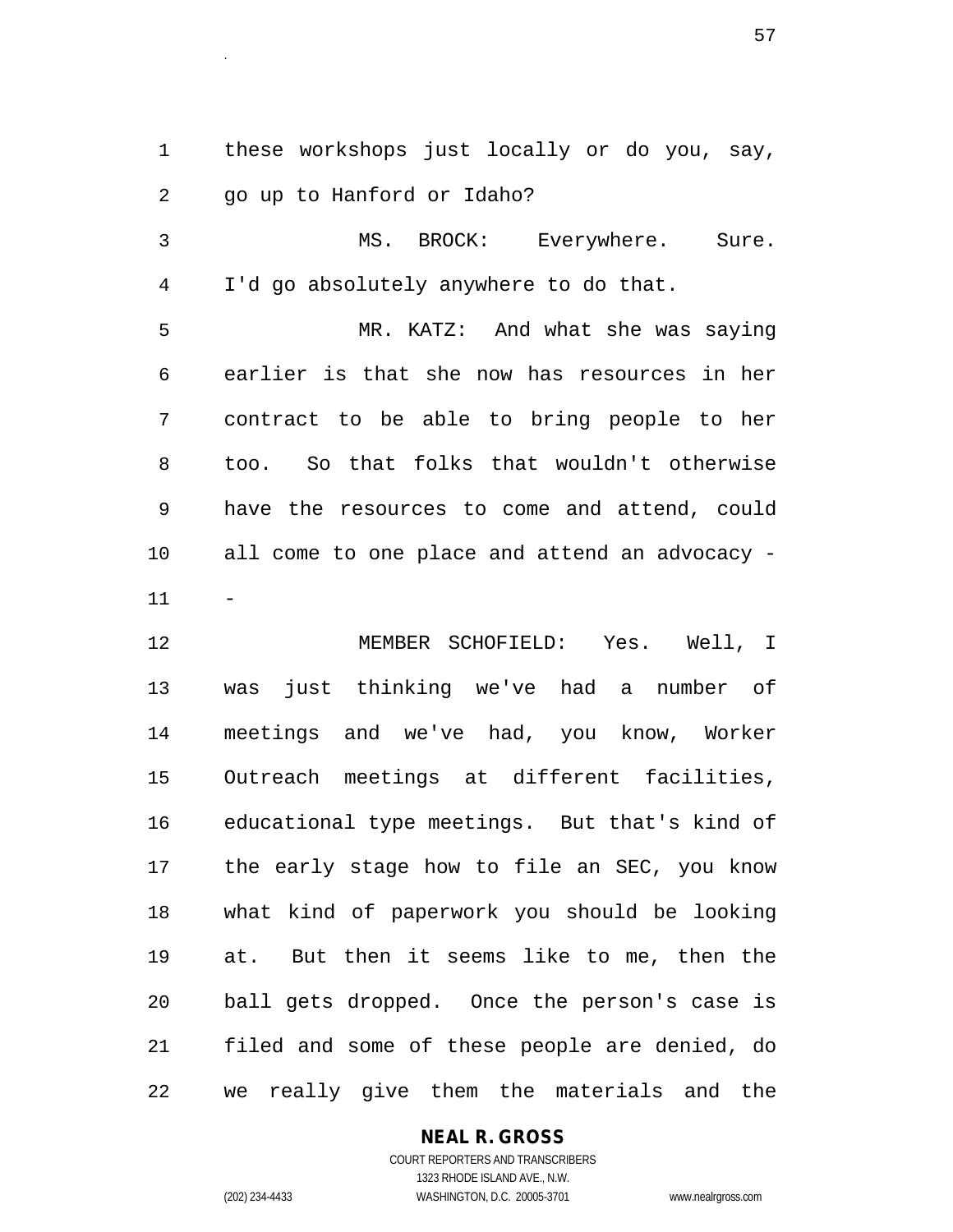1 education they need so they can appeal the 2 denial, and how do they go about appealing it? 3 And this is what I'm working out.

4 MS. BROCK: Yes. I think we don't 5 do that. And it's such a really sticky wicket 6 or whatever you would call it. Because many 7 times you're talking about, again, elderly 8 people or just anybody gets a letter and it 9 says, you know, of course they get their Dose 10 Reconstruction Report but ultimately Labor is 11 the one that makes that decision. And Labor 12 sends a letter of the recommended decision to 13 deny. And then they'll get a final decision 14 to deny. But a lot of times people think that 15 that's the end of it. And what I explain to 16 them it is absolutely not the end. You know, 17 upon a recommended decision you have like 60 18 days and you can request a reconsideration. 19 And, obviously, you have to have a basis for 20 that. But even if it goes past that in the 21 cases that you get a final denial, I can 22 always request a reopening of that case and I

#### **NEAL R. GROSS**

COURT REPORTERS AND TRANSCRIBERS 1323 RHODE ISLAND AVE., N.W. (202) 234-4433 WASHINGTON, D.C. 20005-3701 www.nealrgross.com

entities and the contract of the contract of the contract of the contract of the contract of the contract of t<br>The contract of the contract of the contract of the contract of the contract of the contract of the contract o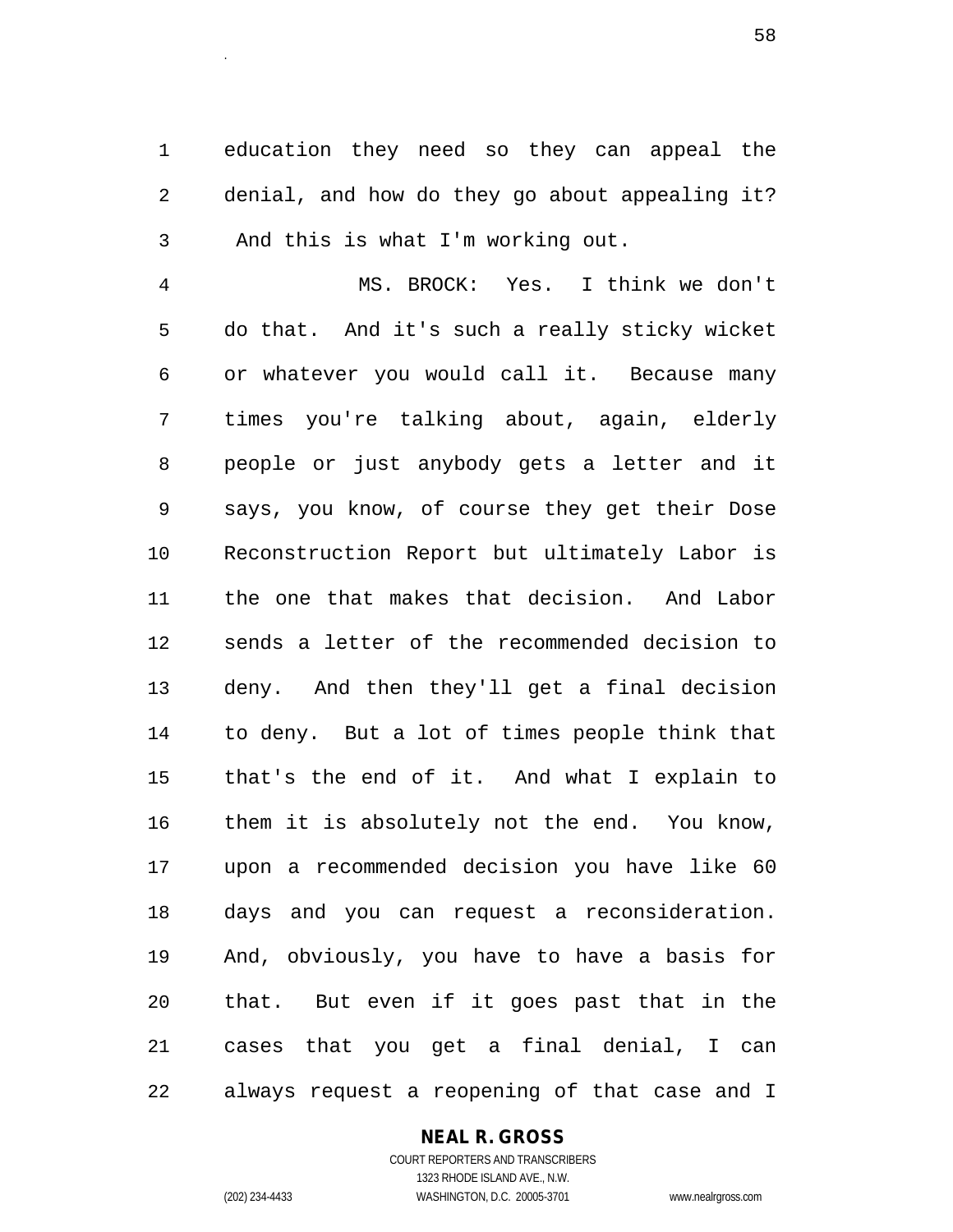1 have to have a basis.

2 And I'll look at it, or I even 3 write it for them, or I teach folks how to do 4 it. And a lot of times for just a claimant, 5 typically I would do that. But when you have 6 situations where you have like advocates like 7 ANWAG -- or shoot, there's all sorts of folks 8 out there doing it just one-on-one. There's 9 even several attorneys that do this. And they 10 do this not as litigation, but they actually 11 take it on as an advocate for these folks. 12 And they take just their 2 percent. 13 It's good to educate them because 14 if they don't understand the program as a

15 whole or how to go about appealing the -- or 16 like I said, they're ill-equipped, and it's 17 not so much that time has passed and that they 18 can't -- you can always reopen it. But the 19 issue is, is if you have somebody that expires 20 or passes away, and they had a completely 21 compensable case, that's where it's bad. The 22 more education we get out there to these

#### **NEAL R. GROSS**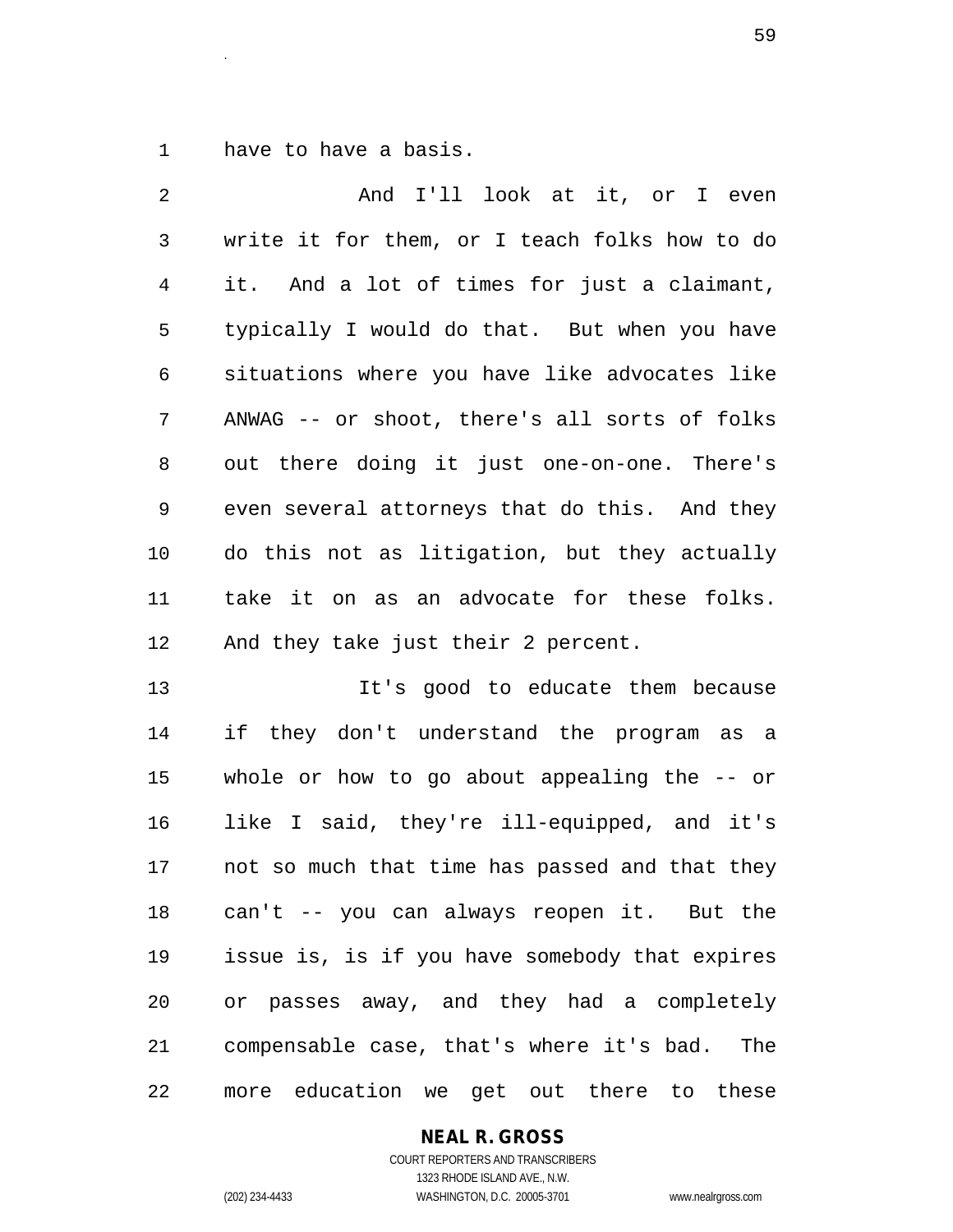1 folks, the better it serves them.

2 DR. MAURO: Denise, this is John 3 Mauro.

4 I had a thought that I'd like to 5 just throw on the table. And you had 6 described and I know many people reach out to 7 you and you follow-up. And on a number of 8 occasions you've actually found reason for 9 reversal or for compensation. But this sounds 10 to me -- it occurred because people reached 11 out to you. The very fact that you would 12 uncover a number of places where some errors 13 were made or some information wasn't made 14 available so that an appropriate decision 15 could be made, leads me to think that it's 16 important to know how pervasive that is. That 17 is, are these very, very rare occurrences out 18 of the thousands of cases that are 19 adjudicated. You know, the prevalence of 20 this.

21 That is of some concern to your 22 ten-year review.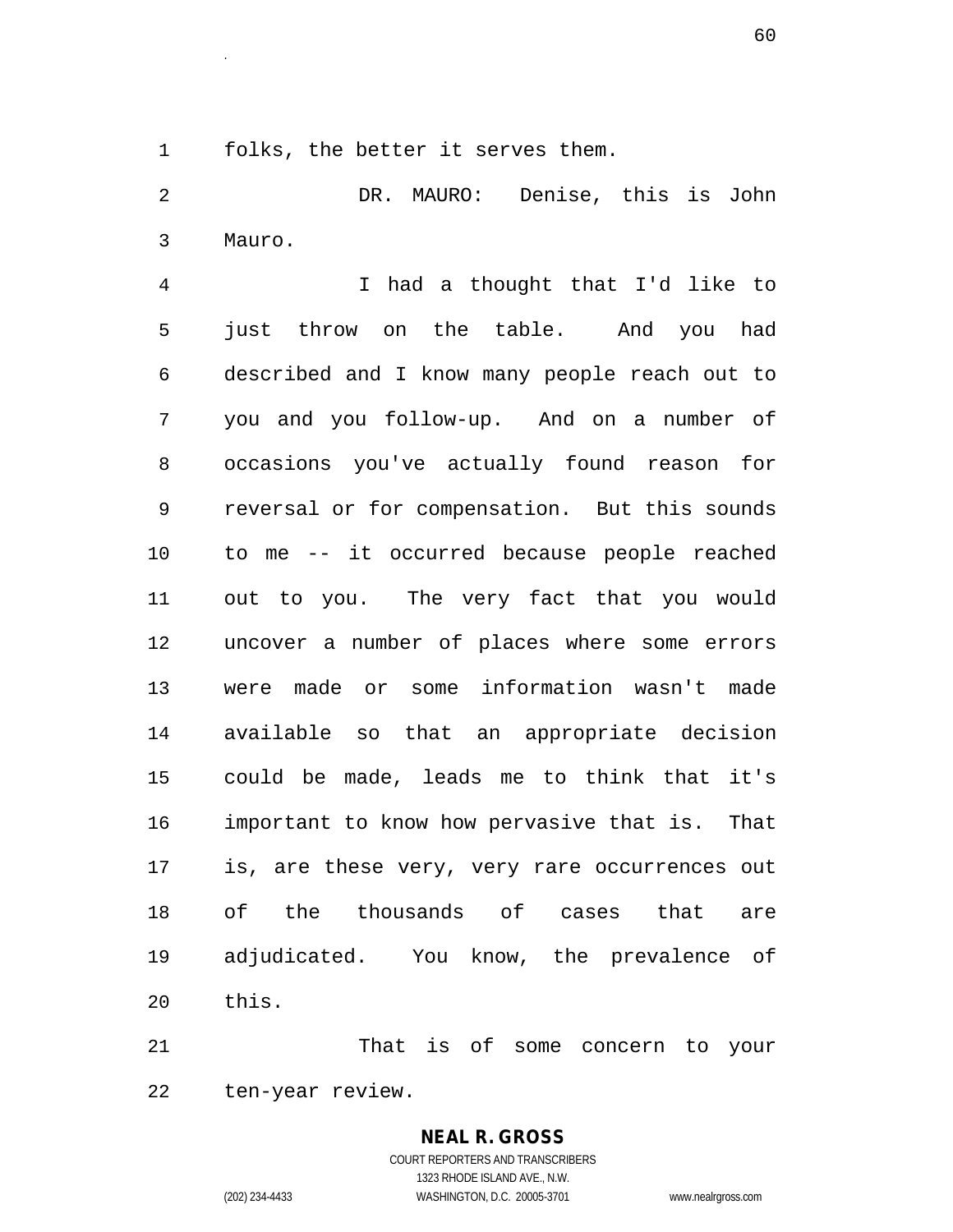1 MS. BROCK: Yes. 2 DR. MAURO: It seems to me that 3 some type of quantification of how extensive 4 that might be, you know understanding that 5 it's widespread or it's minimal, it might be 6 needed. And this goes to the other side, 7 other than the education process and the 8 discussions you were describing, but 9 understanding whether or not this is a serious 10 problem or not, or how serious it is, that 11 could only be done by somehow randomly 12 sampling the cases and seeing out of an 13 appropriate sample how many do we actually 14 find. Is it one in a thousand? Is it one in 15 a hundred?

16 And it seems to me that that is 17 one of the fundamental pieces of information 18 that may very well enrich your program in 19 understanding how serious a problem it is. 20 Without having that, you really don't have a 21 lot to stand on in terms of how aggressive you 22 need to go to correct a problem.

## **NEAL R. GROSS**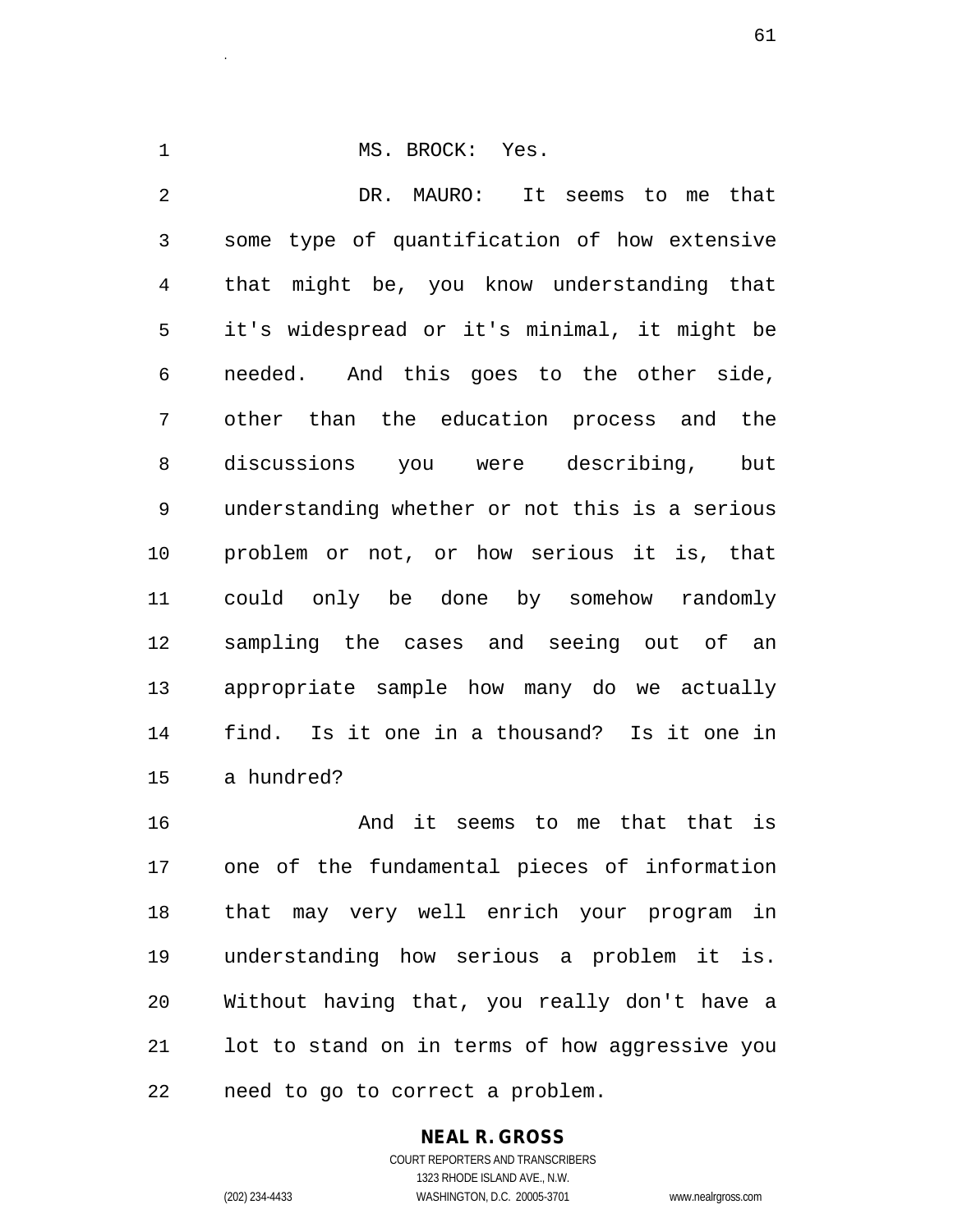1 MS. BROCK: I agree. And in my 2 mind, I mean it's probably a weird one to ask, 3 but to me it's a terrible problem even if I 4 find one. Although I'm happy that I catch it, 5 sometimes it aggravates me because, as I said, 6 maybe that person has expired or passed away. 7 And let me say again that there's a couple of 8 different issues there.

9 One would be the issue of 10 something that when you look at it at face 11 value; so I'm saying if you've got an approved 12 SEC site and somebody has one of the 22 13 cancers and they have the 250 days and for 14 whatever reason that ended up over in our 15 court and we dose it, to me -- and this is 16 just me and I'm maybe speaking out of turn --17 but somebody at Labor should have caught that. 18 And if they didn't, somebody over here should 19 have caught it. I'm glad I got it so that we 20 could put it back in, but that's pretty much 21 at face value. And there are some of those.

22 But there's other issues besides

**NEAL R. GROSS**

COURT REPORTERS AND TRANSCRIBERS 1323 RHODE ISLAND AVE., N.W. (202) 234-4433 WASHINGTON, D.C. 20005-3701 www.nealrgross.com

 $\sim$  62.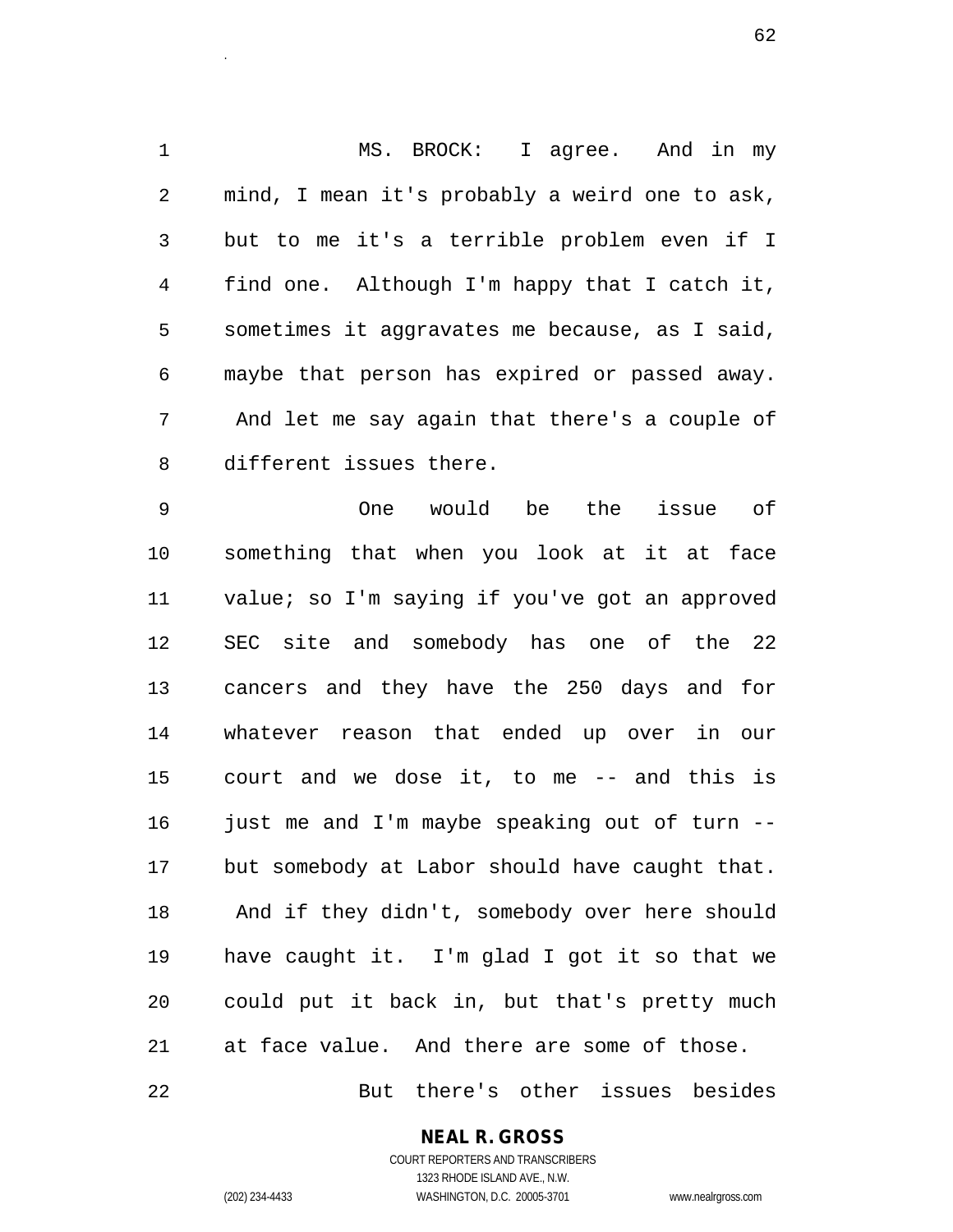1 something that's really easily you know when 2 you pull it up and look at it at face value 3 you're like what's this? This shouldn't have 4 even came to us. But there's other ones where 5 nothing was really done incorrectly. Labor 6 did their job, you know, they sent it to us. 7 We dosed it. It may not even be an SEC case, 8 it may just be a regular case. We dosed it, 9 it's not going to come up to 50 percent. And 10 then really everybody's done their job.

 $\sim$  63.

11 To go a little bit further. 12 Because to be real honest with you, my goal is 13 to get that worker or that claimant 14 compensated. And so I will take a worker's, 15 that entire case file meaning all the medical 16 records, I'll read their X-rays, I'll read 17 their pulmonary function report, you know any 18 of their labs. I look through everything. 19 Because if I can find a way, I can't comp them 20 under B through either a cancer or a chronic 21 beryllium disease, then I start running the 22 gamut with all diseases because under E it's

#### **NEAL R. GROSS**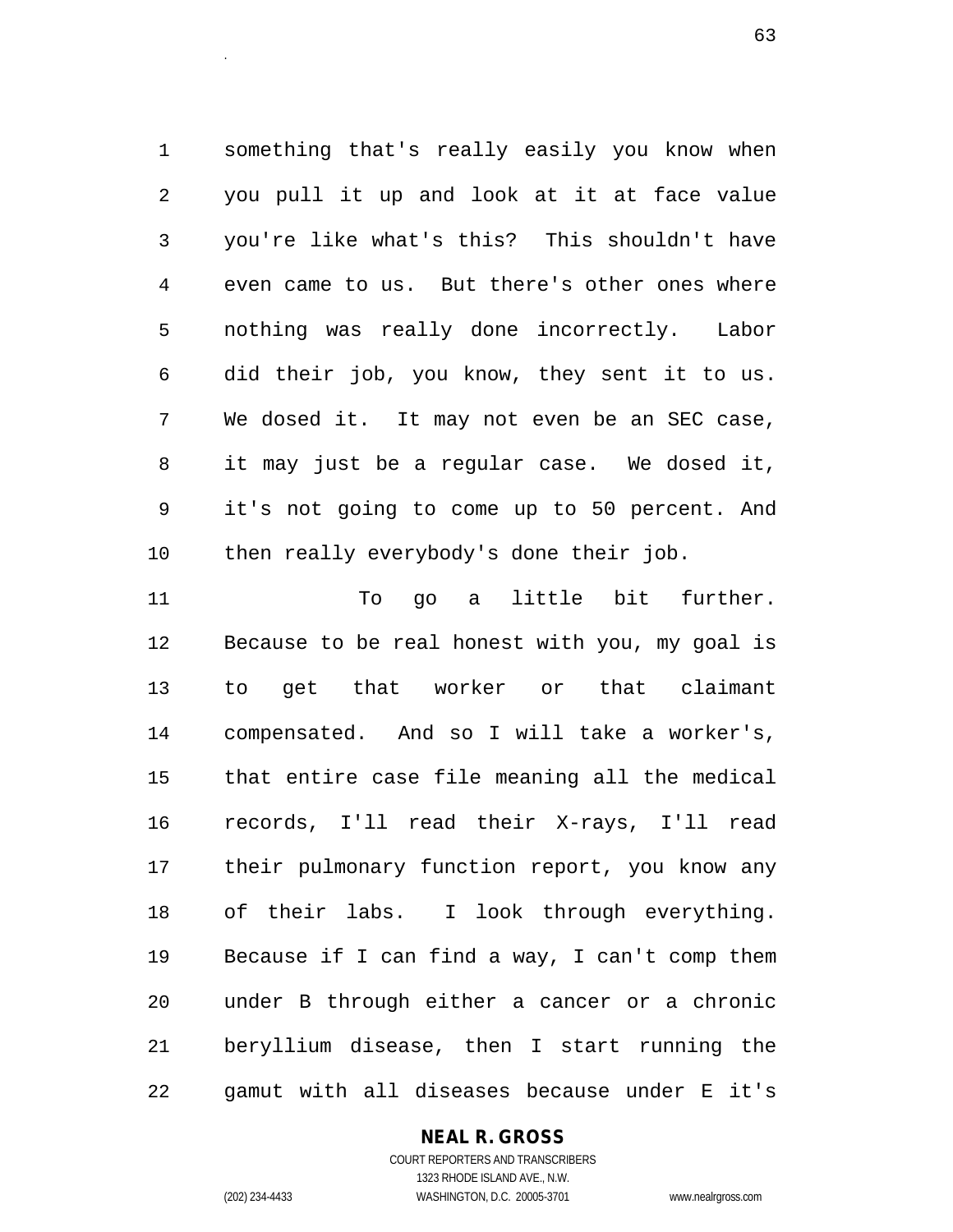1 any illness that could have been caused by, 2 aggravated by or contributed to by toxic 3 exposure. And that's when I start digging 4 around through medical books. I mean, maybe I 5 go a little bit too far, but it seems to work. 6 Because more often than not there's usually 7 something in there that I can work with.

8 And so is it really a pervasive 9 problem or something like that? I don't know. 10 I mean, you know I definitely when you get 11 something that is face value, you know you're 12 looking at something and it says something and 13 somebody just didn't know that meant bone or 14 they weren't aware of that Bulletin, that to 15 me is a problem. I think they need to be aware 16 of their own Bulletins. But, was there a 17 secondary cancer? Well, not everybody asks 18 that; I do just because I know that that is a 19 piece of that legislation and I know that 20 that's enough to comp that case.

21 But I track those, and I try to. 22 I think I have been lately trying to track and

## **NEAL R. GROSS**

COURT REPORTERS AND TRANSCRIBERS 1323 RHODE ISLAND AVE., N.W. (202) 234-4433 WASHINGTON, D.C. 20005-3701 www.nealrgross.com

 $64$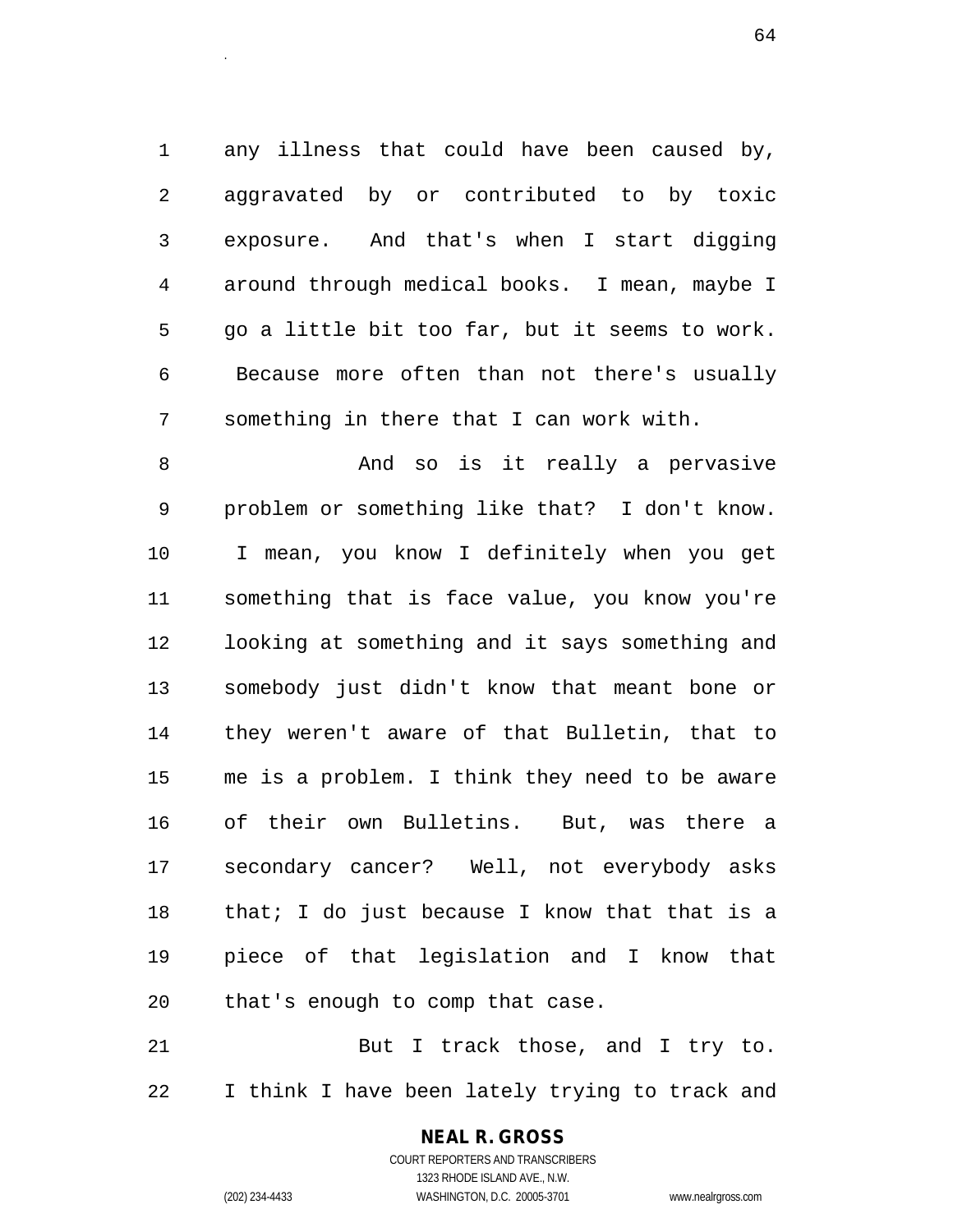1 notate some of these cases just because I feel 2 like it has been a problem.

estados de la contradición de la contradición de la contradición de la contradición de la contradición de la c<br>Entre de la contradición de la contradición de la contradición de la contradición de la contradición de la con

3 I mean, I would be happy. I mean, 4 maybe that's something Nancy and I can talk 5 about or add that to our list, Nancy, whatever 6 you think. It's something else we need to 7 look at, you know, as far as an issue.

8 MEMBER MUNN: And this is Wanda.

9 I have to sound a warning note 10 here. My warning note has to do with the 11 difference in Denise's approach and indeed her 12 charter, whether it is her contracted charter 13 or whether it's her personal charter.

14 One needs to bear in mind that her 15 purpose and her desire is different than our 16 responsibility as a Work Group and our 17 responsibility as a Board.

18 Our responsibility is not to see, 19 as our organized labor folks see, that every 20 person who can possibly be compensated is 21 compensated. Our responsibility is to see 22 that anyone who was harmed by their work in

#### **NEAL R. GROSS**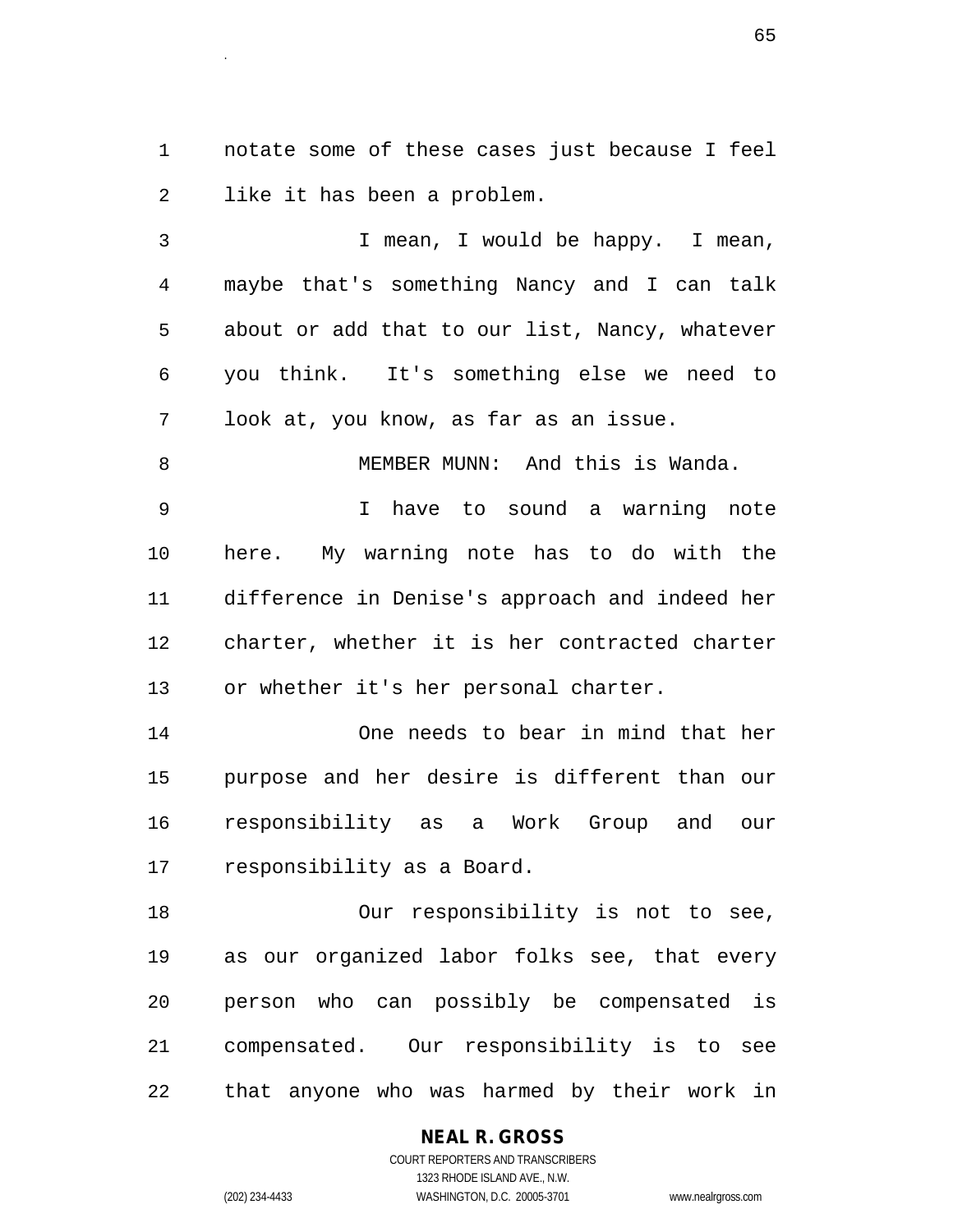1 this defense complex is appropriately 2 compensated. And we should not go outside of 3 the regulation realm in doing so.

4 Denise may do so, as I understand 5 it, because of her charter. This Board should 6 not do so. Our responsibility has to do with 7 compensation of individuals whose radiation 8 exposure, specifically their radiation 9 exposure, was the cause of harm that we can 10 identify in dose reconstruction.

11 So when we start talking about 12 quantifying how many denied claims can be 13 compensated in some other way, we need to 14 always bear in mind what our basic charter is 15 as an Advisory Board on Radiation and Worker 16 Health is and it is different that her charter 17 is.

19 MEMBER SCHOFIELD: Okay. I've got 20 another question here for you, Denise.

18 MS. BROCK: Oh, I agree, Wanda.

21 MS. BROCK: Yes.

22 MEMBER SCHOFIELD: This actually

**NEAL R. GROSS** COURT REPORTERS AND TRANSCRIBERS

1323 RHODE ISLAND AVE., N.W.

(202) 234-4433 WASHINGTON, D.C. 20005-3701 www.nealrgross.com

 $\sim$  66.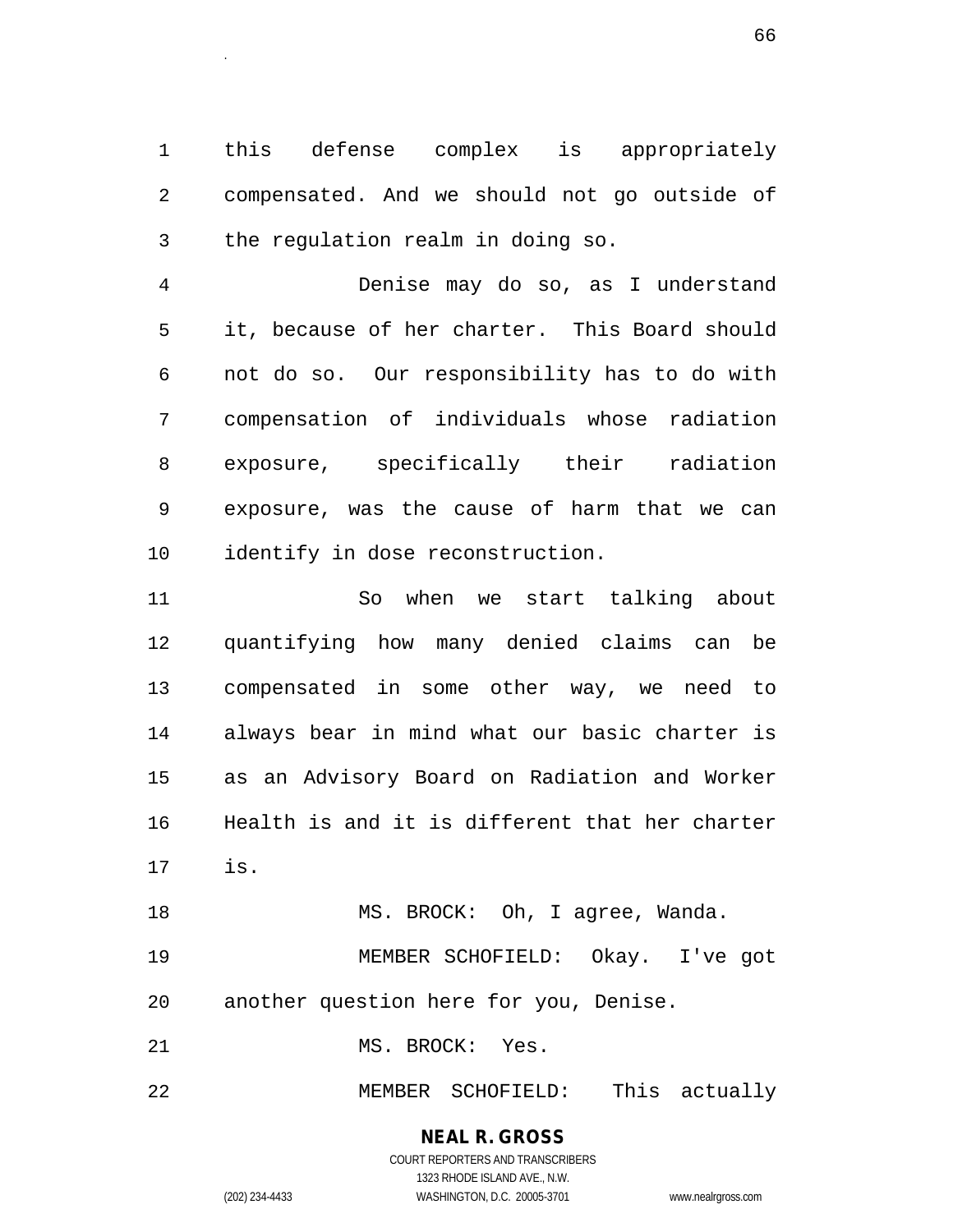1 pertains to worker outreach. And I know 2 typically we target the workers, the 3 advocates, the claimant. But one of the big 4 weaknesses is a lot of the physicians, 5 particular for people who don't live near one 6 of the Resource Centers, they're not used to 7 dealing with all the different codes they need 8 to know, all the different nuances. As part 9 of the worker outreach are you putting 10 together, you, I mean collective as OCAS or 11 anybody, DOL, putting together a package or 12 informative paper that a person could take to 13 their physician that say these are the kinds 14 of codes they need, this is what kind of 15 information. It's a real gambit, because 16 mostly doctors don't do this on a daily basis. 17 And a lot of them aren't even used to dealing 18 with this kind of stuff. And an incorrect 19 code can make a difference between someone 20 being compensated and someone not being 21 compensated, as you pointed out.

европей и производство в село в 1972 године в 1972 године в 1972 године в 1972 године в 1972 године в 1972 год<br>Село в 1972 године в 1972 године в 1972 године в 1972 године в 1972 године в 1972 године в 1972 године в 1972

22 MS. BROCK: Yes.

#### **NEAL R. GROSS**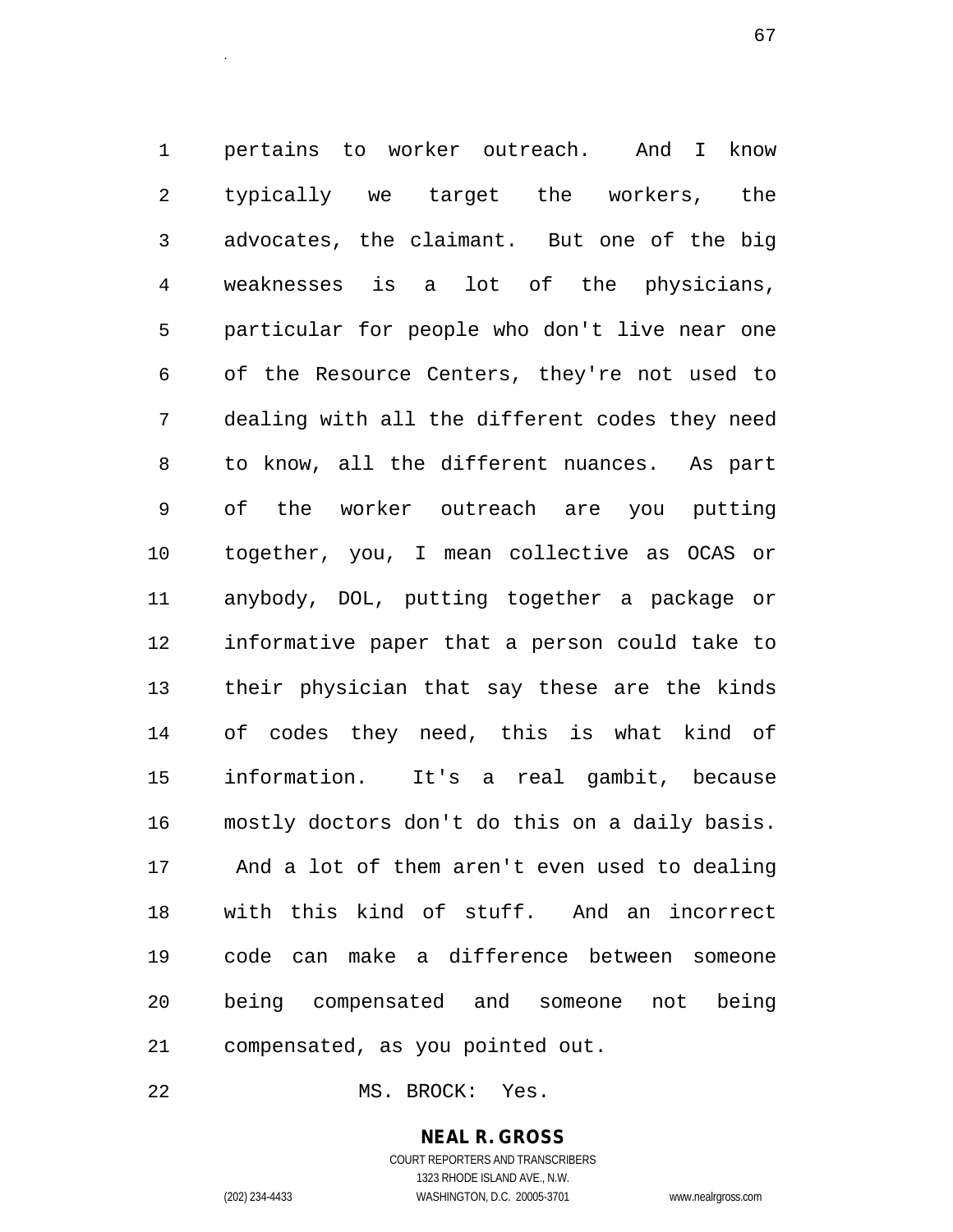1 MEMBER SCHOFIELD: Is there 2 anything for people that has been put together 3 in an outreach program that they can take with 4 them when they go talk to their personal 5 physician?

6 MS. BROCK: Sometimes actually, 7 Phil, I actually will write a letter or I've 8 even talked with physicians over the phone.

9 Department of Labor actually -- 10 and a lot of the time you're talking about 11 ICD-9 diagnostic codes. I had one recently 12 that we had changed just due to an autopsy 13 report that wasn't consistent with the ICD-9 14 code that the Department of Labor used and so 15 they actually switched it. But there, when 16 you talk about like impairment ratings or 17 Subpart E, I don't know if that's what you're 18 referring to, but there is specific language 19 that one would use and we can always send back 20 to them -- I work with the Department of Labor 21 in sending that sort of information to the 22 claimant so they can take that in to their

#### **NEAL R. GROSS**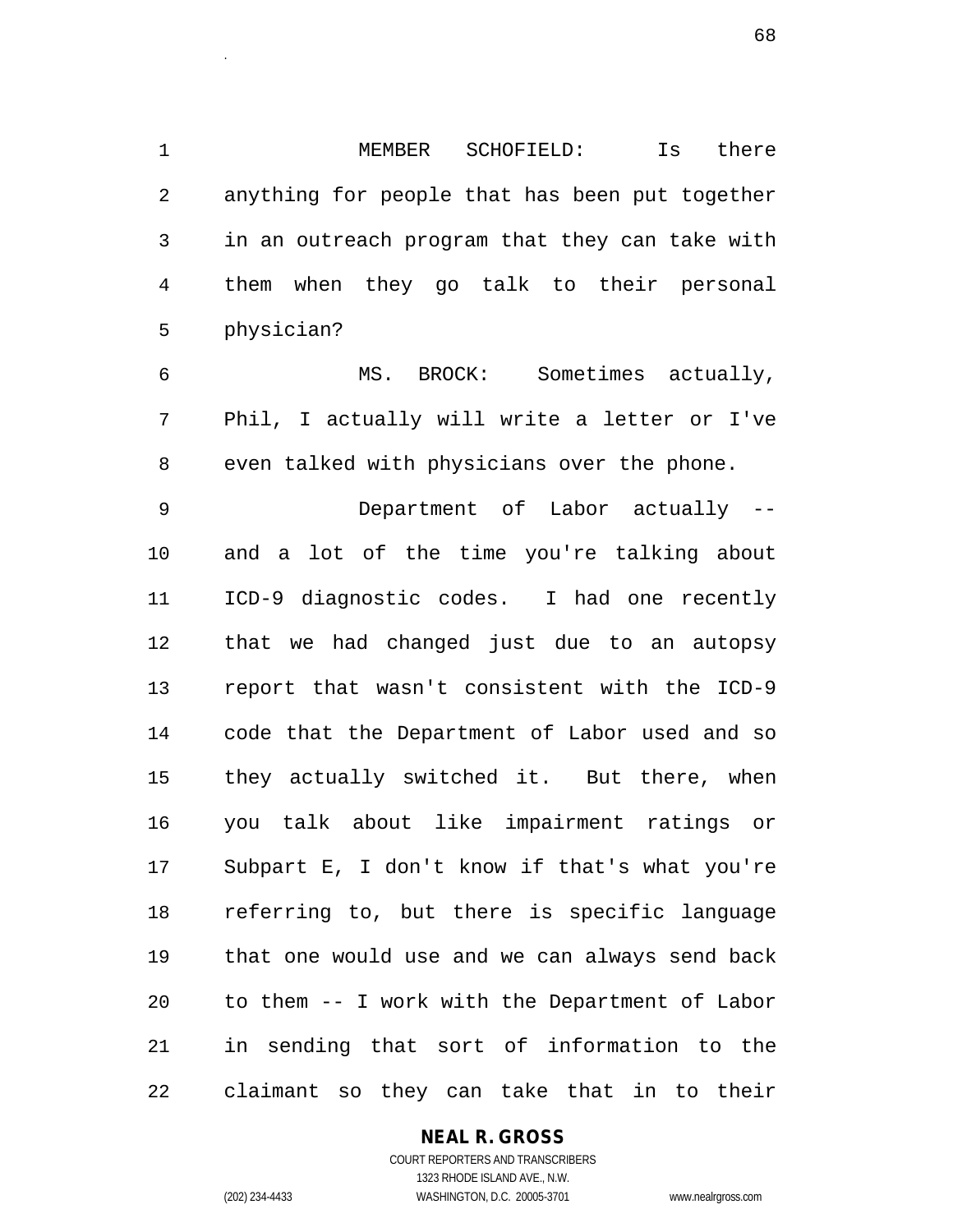1 doctor. Many times we'll give them the actual 2 list of toxins. I mailed one off the other 3 day, it had 680 toxins from a specific site 4 and then the occupational illness that is 5 related to that. And they can take that in to 6 their physician.

es and the contract of the contract of the contract of the contract of the contract of the contract of the contract of the contract of the contract of the contract of the contract of the contract of the contract of the con

7 But the way the program works is, 8 you know the Department of Labor has what we 9 call DMCs or District Medical Consultants. 10 And even a person, his own physician, if 11 they're going to do an impairment rating, they 12 has to be AMA-certified in the fifth edition. 13 So those are sometimes hard to find.

14 But the Department of Labor does 15 work, assists with that because they have 16 their own reports. They have a list of 17 different physicians that are enrolled in the 18 program in certain areas, and they actually 19 can give that list to the claimant. And those 20 physicians are typically aware of the coding 21 issue and things of that nature.

22 MS. CERILLO: This is Mariah from

## **NEAL R. GROSS**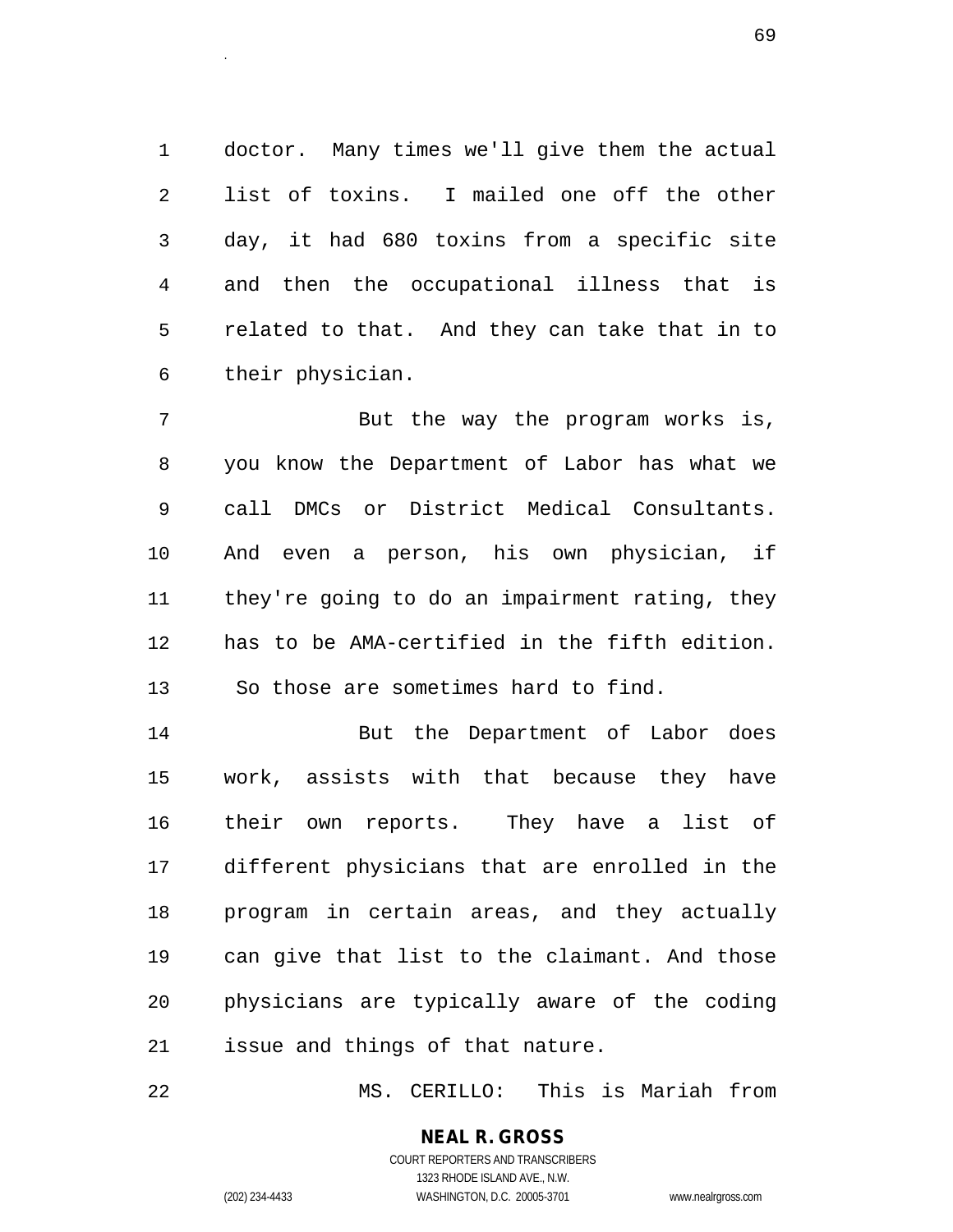1 DOE.

2 And we've actually been working 3 with our PIs in our former worker programs on 4 some of that type of specific language. So 5 I'd be more than willing to share that with 6 Denise if she doesn't already have it. 7 And in a meeting earlier this week 8 we also had some of our local ground team 9 coordinators -- some of our former worker 10 program projects actually have a local ground 11 team. And they've been putting together a 12 list of physicians in their areas. Because it 13 is difficult to find physicians that will do 14 impairment ratings or have experience in that. 15 So one of the things that they're working on 16 is putting together a list of physicians in 17 various areas. So, you know, we'll be more 18 than willing to share that as well. 19 MS. BROCK: Thank you, Mariah. I 20 think that would be great. 21 CHAIRMAN GIBSON: Okay. Is there 22 any other questions or comments, or --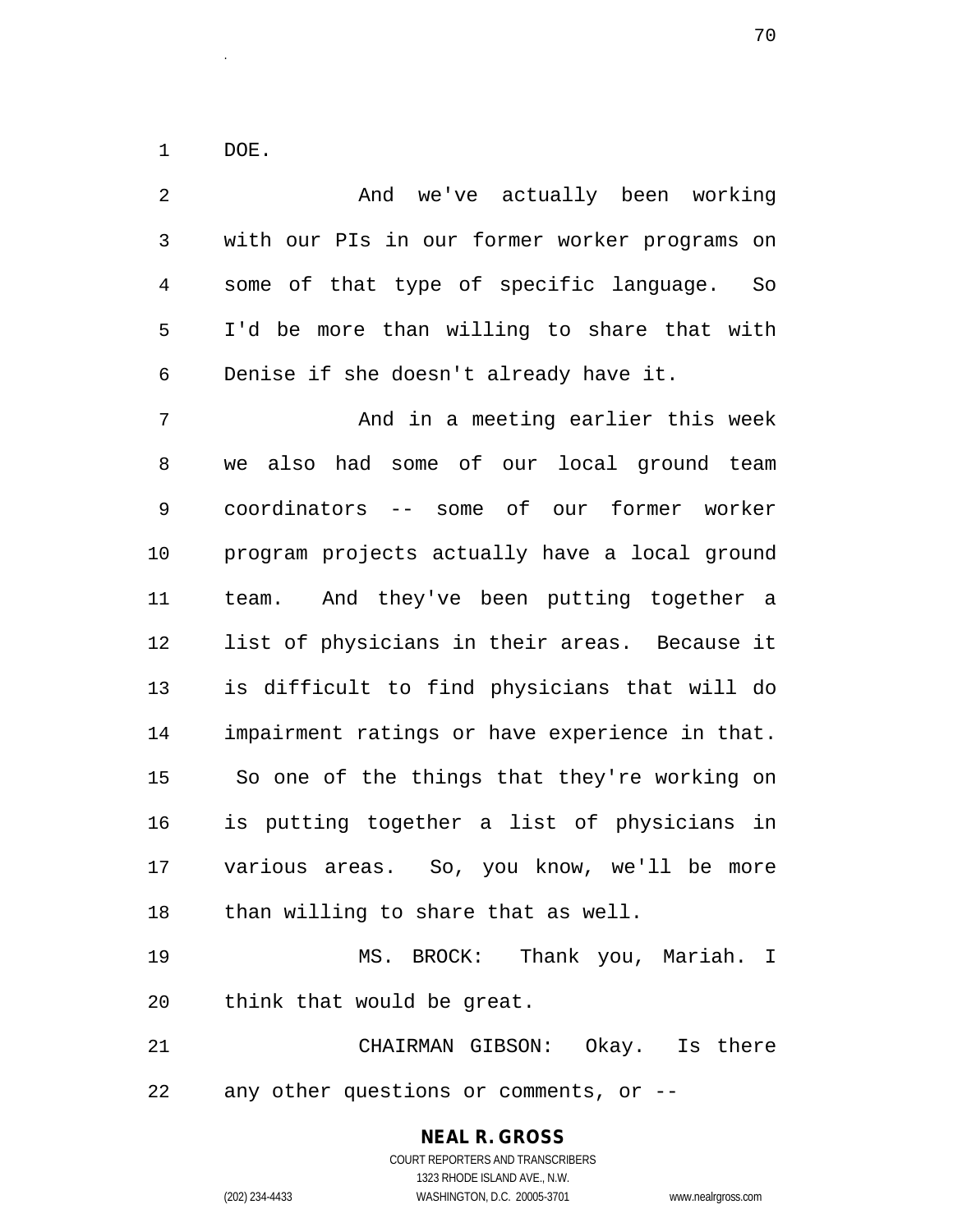1 DR. BURNS: My name is Dr. 2 Kathleen Burns. I'm a scientist who is 3 working with ANWAG and some other groups on 4 this issue.

5 And I just wanted to comment on 6 the last statement that was made. But I also 7 want to thank you for holding this meeting. It 8 is helpful.

9 With respect to physicians who are 10 willing to provide information to help support 11 the claims or discuss this with their 12 patients, one of the critical issues has been 13 how this is approached and what is allowed to 14 be considered under both as a chemical and the 15 radiation exposure situations, and many people 16 of course have both. And there are very 17 substantial concerns about that which I think 18 were brought up in previous meetings. Those 19 concerns do lead some of the physicians to be 20 unwilling to work with this system because of 21 the illogic of the way it's set up.

22 So, for example, some of the

# **NEAL R. GROSS**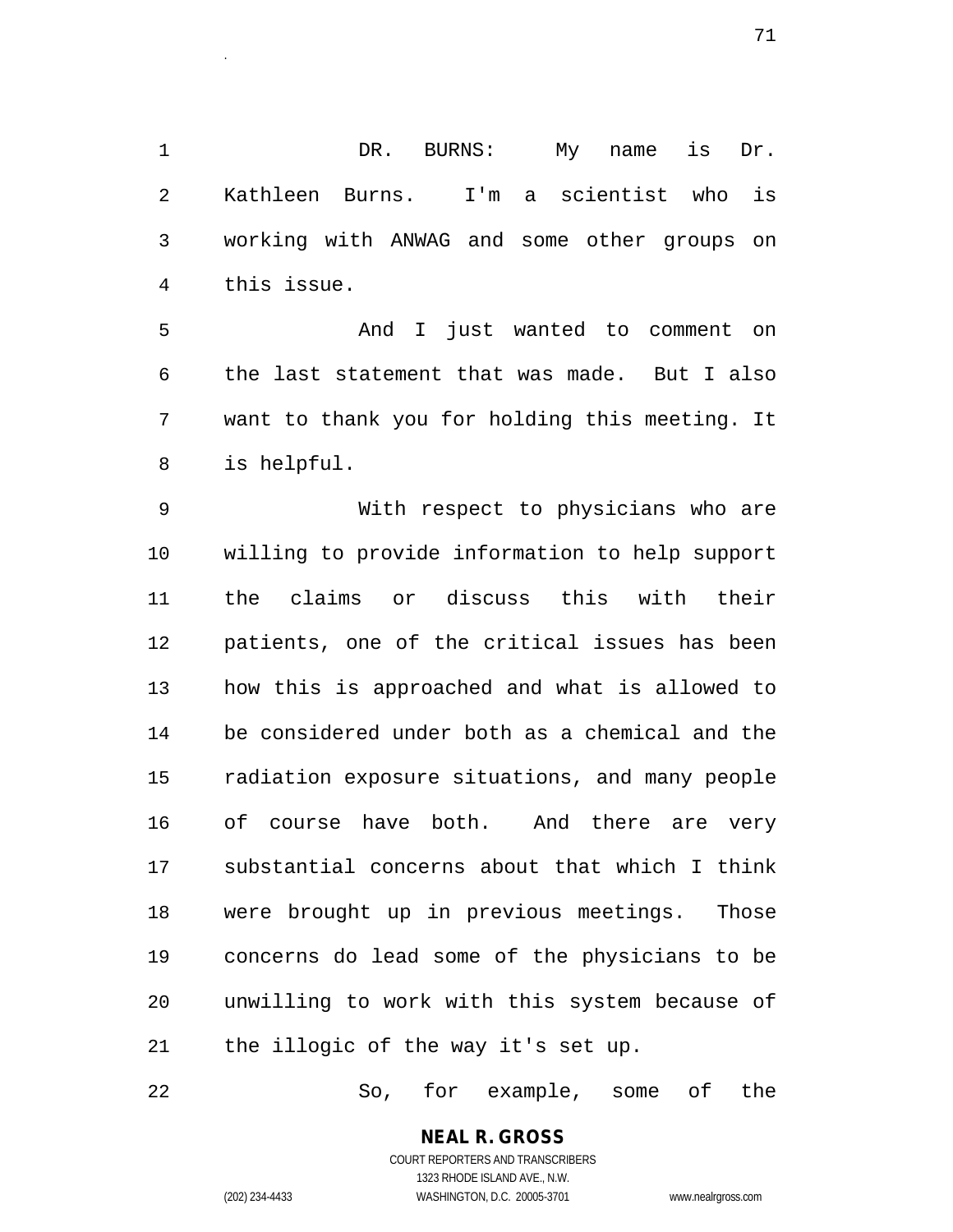1 blood-related cancers, hematopoietic cancers 2 that are accepted as being the result of 3 radiation exposure or chemical exposure are 4 listed, but the precursor conditions, and we 5 know these are direct precursors of the final 6 cancer diagnoses. So aplastic anemia with 7 leukemia, for example, are not accepted. And 8 these kinds of problems are fairly pervasive 9 as well as really serious problems with not 10 including many of the diseases, you know of 11 chemicals and that relationship that we've 12 known has existed for decades and decades.

13 And as a toxicologist who has 14 worked for multiple federal agencies, you know 15 like I absolutely knew, this is in the federal 16 documents.

17 So I just want to comment that in 18 order to really have physicians that are 19 comfortable dealing with this system, there 20 needs to be modern science as a part of it, 21 modern medicine. And I just think it's 22 important to point that out because we want as

#### **NEAL R. GROSS**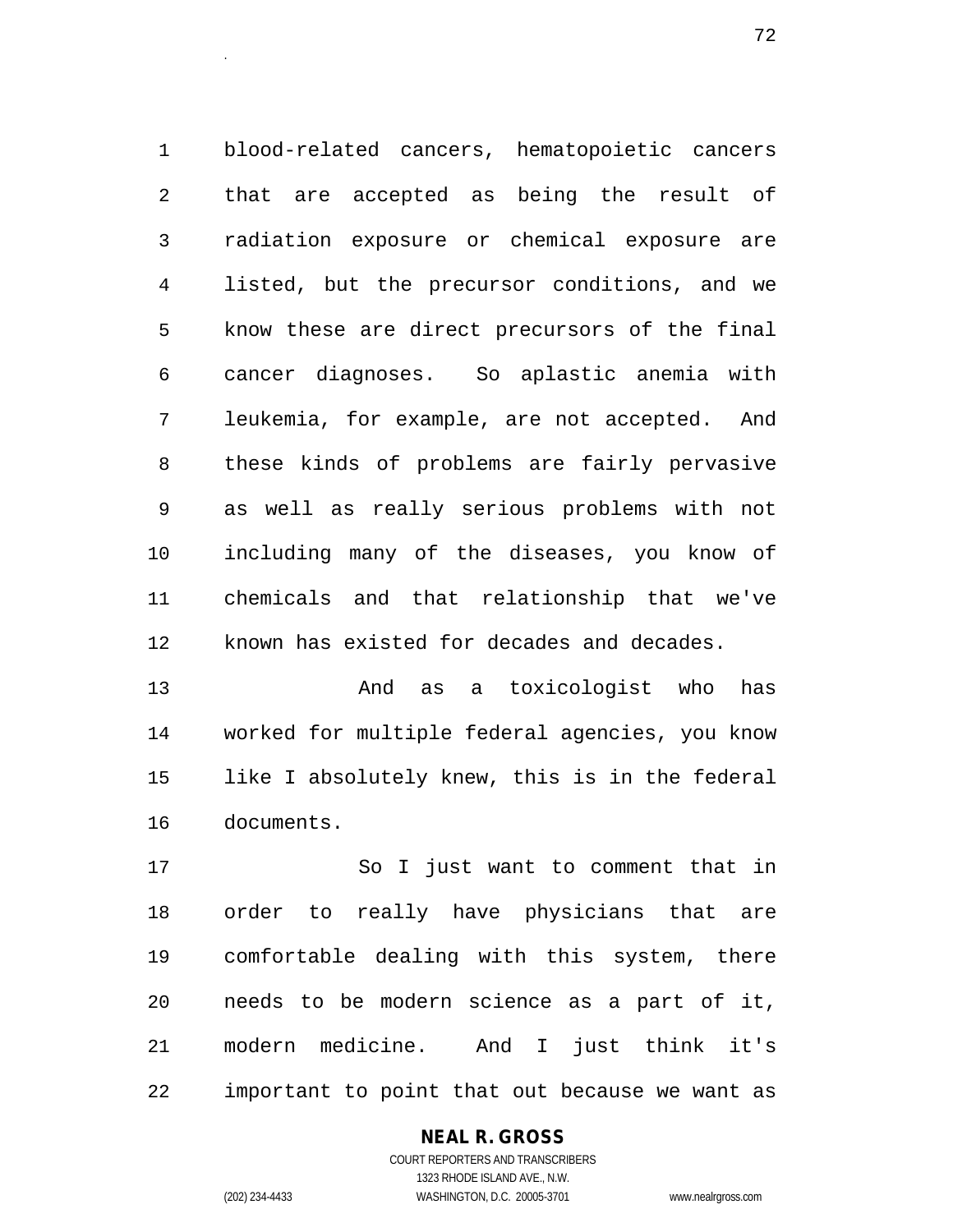1 many physicians to work with this as there are 2 patients who need them. And right now, you 3 know the comments that I've heard from 4 multiple physicians who are very good, 5 dedicated people, is that they're extremely 6 frustrated by some of the scientific or 7 medical constraints within the system.

8 CHAIRMAN GIBSON: Okay. Thank 9 you.

10 I know that at least some of the 11 Board completely shares your concerns. And I 12 know there's a lot of other advocates and 13 claimants that share your concerns. 14 Unfortunately, those issues have to be 15 probably dealt with by some kind of change in 16 the legislation by Congress. I don't know 17 that there's anything that the individual 18 groups can do.

19 DR. BURNS: Well, the legislation 20 doesn't preclude using reliable science. In 21 fact, it emphasizes using that. I think that 22 it may not be so much the group that -- you

#### **NEAL R. GROSS** COURT REPORTERS AND TRANSCRIBERS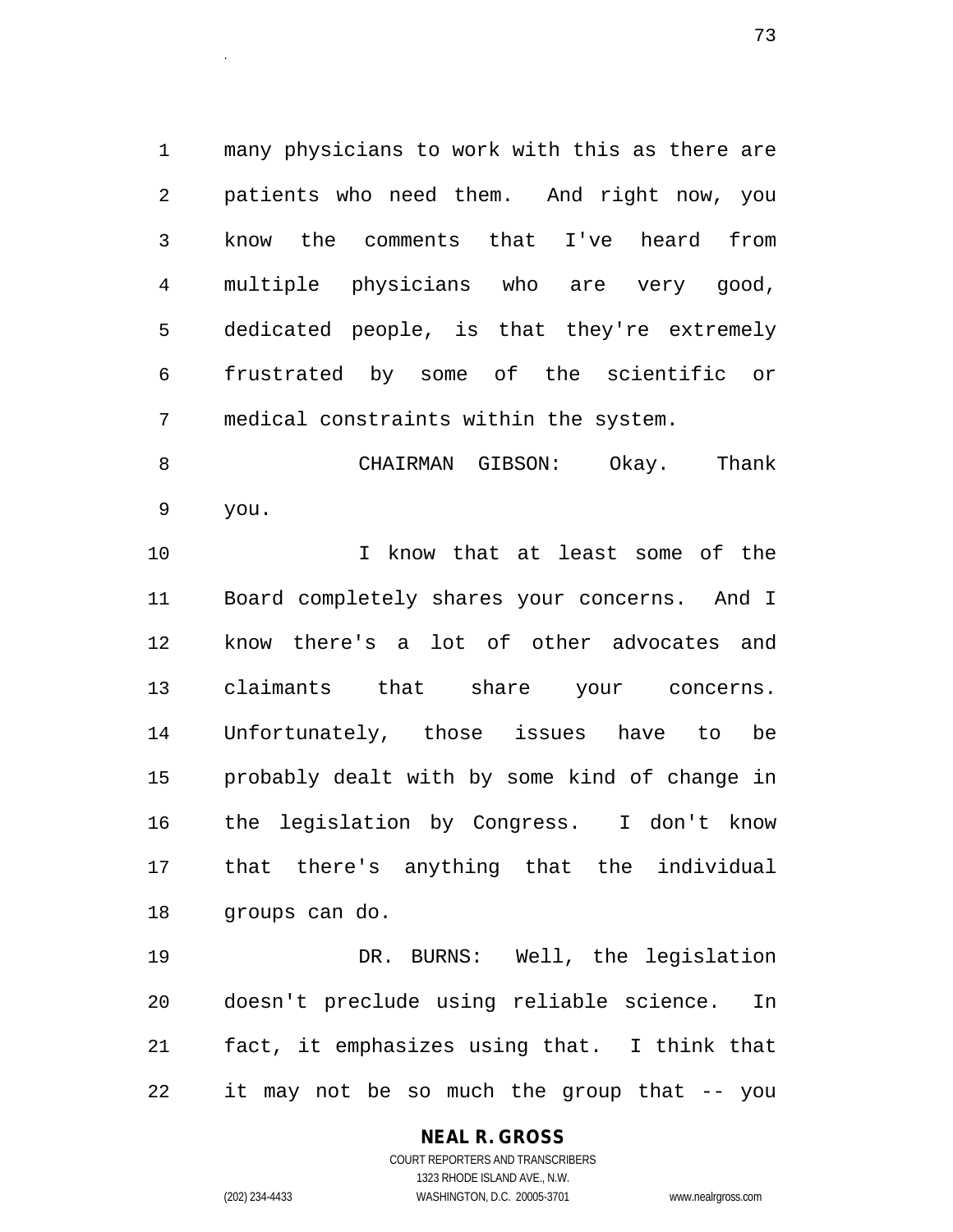1 know there are multiple people who are on the 2 phone now. It sounds like you're all working 3 extremely hard to do a good job. But the 4 constraints are not written into the 5 legislation, as I understand it. And I have 6 looked at that and some of the attorneys who 7 are working with the EEOICPA potential 8 claimants on this have talked to us about what 9 is and isn't possible.

10 So the decisions within agencies 11 regarding how they're going to say this 12 disease or this chemical, or this dose of 13 radiation, whatever will be viewed, those 14 aren't specified by Congress.

15 CHAIRMAN GIBSON: Okay. Thank 16 you.

17 Any other questions or comments? 18 Okay.

19 MR. KATZ: Grady has joined us, I 20 just would note. Grady Calhoun and right on 21 time. And J.J. Johnson.

22 We probably also should check in

**NEAL R. GROSS** COURT REPORTERS AND TRANSCRIBERS

1323 RHODE ISLAND AVE., N.W.

(202) 234-4433 WASHINGTON, D.C. 20005-3701 www.nealrgross.com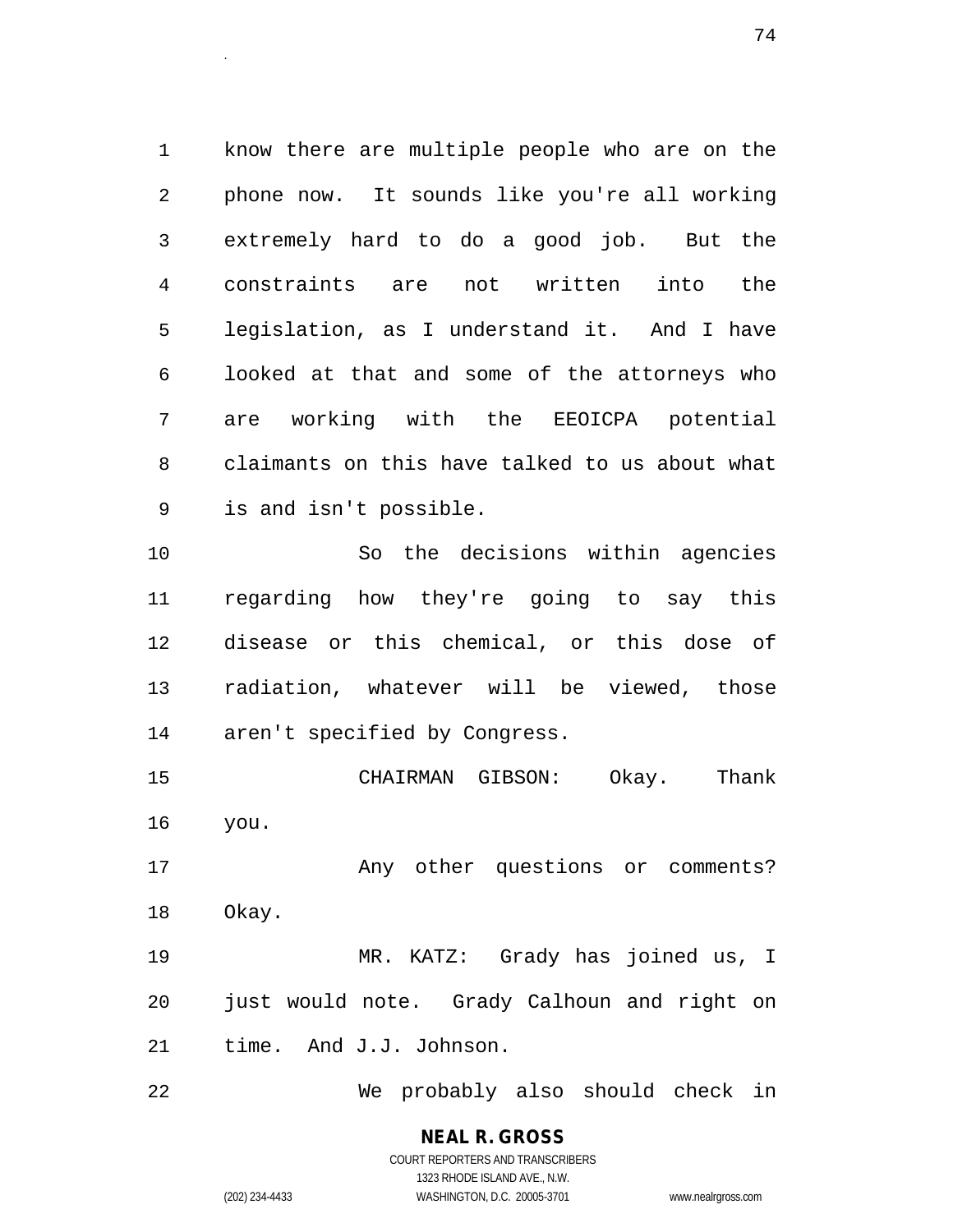1 to see whether Dr. Wade has joined us. Dr. 2 Wade, are you with us on the phone yet? No. 3 MS. ADAMS: He should be shortly, 4 Ted. 5 MR. KATZ: Okay. But I think the 6 Work Group had some questions for Grady and 7 company about the availability of information 8 from the old WISPR database, for one. 9 CHAIRMAN GIBSON: Some of what the 10 Work Group has wanted to look into for 11 completeness, and I think it kind of rolls 12 over with some of what Nancy and Denise are 13 doing with the review of the program. You all 14 currently use the Tracking System for worker 15 comments. But then there was the other two 16 databases, the WISPR and TOPHAT. Is that 17 information still available from those old 18 databases? 19 MR. JOHNSON: It's available.

20 It's not in the same format that it was 21 before.

22 MEMBER MUNN: A little bit closer

## **NEAL R. GROSS** COURT REPORTERS AND TRANSCRIBERS

1323 RHODE ISLAND AVE., N.W. (202) 234-4433 WASHINGTON, D.C. 20005-3701 www.nealrgross.com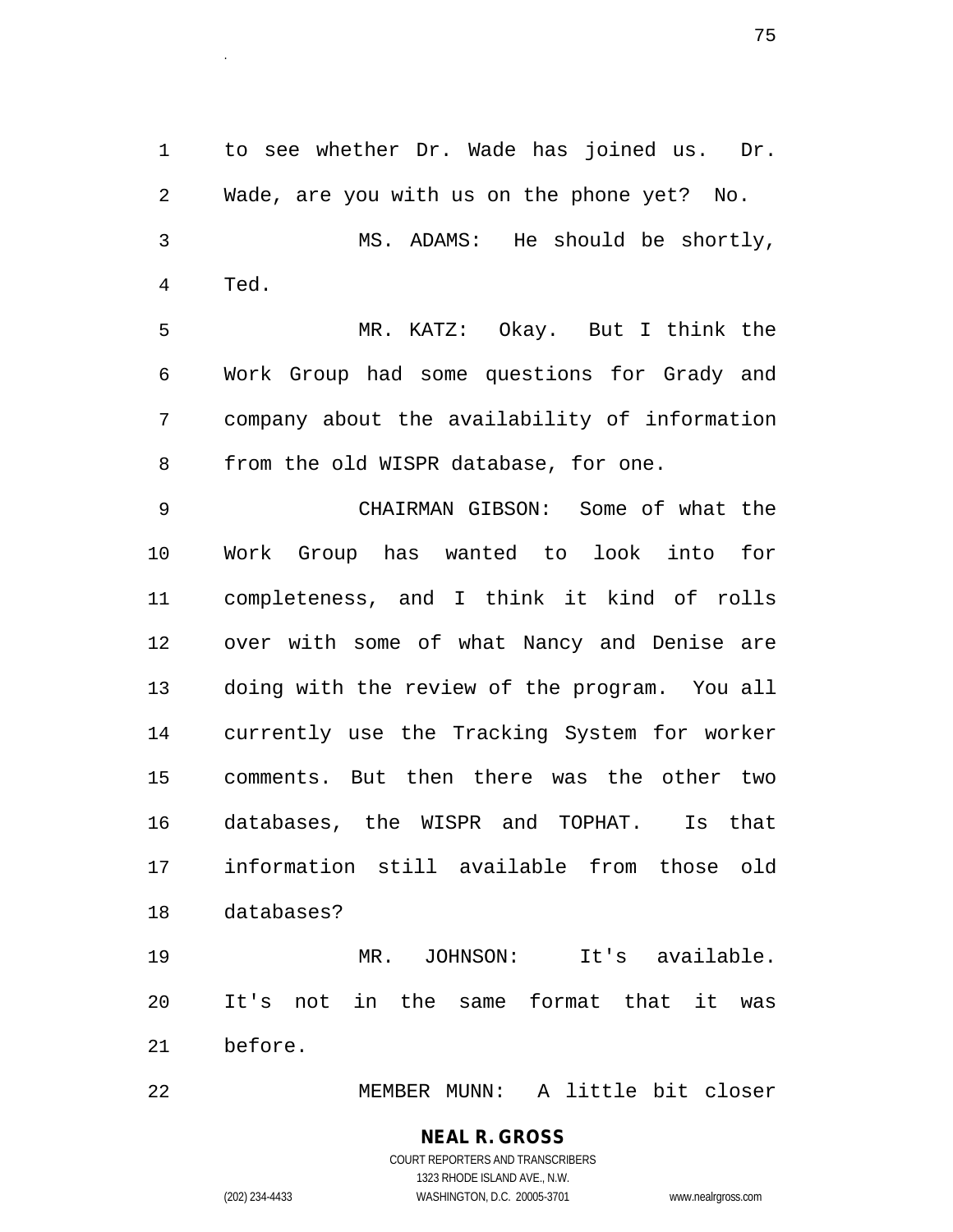1 if you can get there.

2 MR. KATZ: So, Wanda, could you 3 hear that? 4 MEMBER MUNN: It's better. 5 CHAIRMAN GIBSON: You say it's not 6 in the same format. How is it different or -- 7 MR. JOHNSON: Because of the 8 programming format that they used, we don't 9 have that. And so it's in data form. It's 10 accessible out there. There's even on the HP 11 Tool page, people are there for it. But I'm 12 not certain that is accessible to that right 13 now. We'd have to go through our IT group in 14 order to get that information. 15 CHAIRMAN GIBSON: Okay. That's 16 probably something we'd be interested in if 17 you could do that for us and get back to us in 18 another meeting. 19 MR. JOHNSON: Okay. 20 MR. KATZ: So I guess the idea 21 would be, if it could be mounted, the 22 information on the O: drive.

> **NEAL R. GROSS** COURT REPORTERS AND TRANSCRIBERS

1323 RHODE ISLAND AVE., N.W. (202) 234-4433 WASHINGTON, D.C. 20005-3701 www.nealrgross.com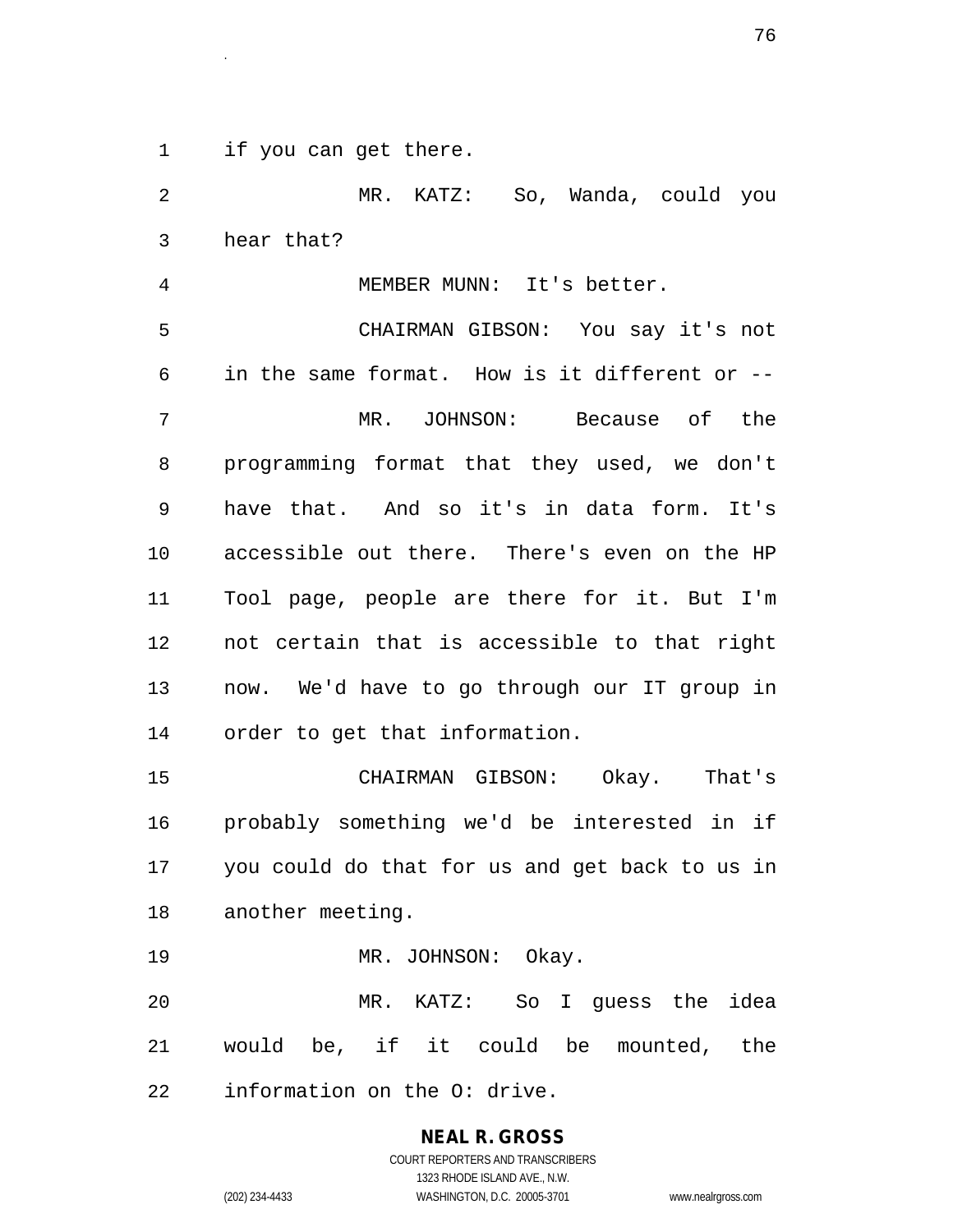1 MR. JOHNSON: Yes, but I don't 2 know if it can be on the O: drive. I think 3 it'll be probably on the HP OCAS Tools. 4 Because that's where the toolbar is right now. 5 MEMBER BEACH: So will it have all 6 the comments, not what it has now which is 7 just the report. 8 MR. JOHNSON: You know, I don't 9 know. I'd have to talk to IT. It will not be 10 in the same format because we don't use that 11 type of language or format for the conversion. 12 We just have the data information on that. 13 MEMBER BEACH: Well, I guess 14 that's what I'm interested in, is the actual 15 data that was there before so that that isn't 16 lost, the comments. 17 MR. JOHNSON: We have that. We 18 have that. 19 MEMBER BEACH: And then a path to 20 get it. An email with a path of how to get to 21 those comments if it's available.

22 MR. JOHNSON: And do you have

**NEAL R. GROSS** COURT REPORTERS AND TRANSCRIBERS 1323 RHODE ISLAND AVE., N.W.

(202) 234-4433 WASHINGTON, D.C. 20005-3701 www.nealrgross.com

е производите поставите на 1972 године на 1972 године в 1972 године в 1972 године и 1973 године в 1973 године<br>Село в 1974 године в 1982 године в 1982 године в 1982 године в 1982 године в 1982 године в 1982 године в 1982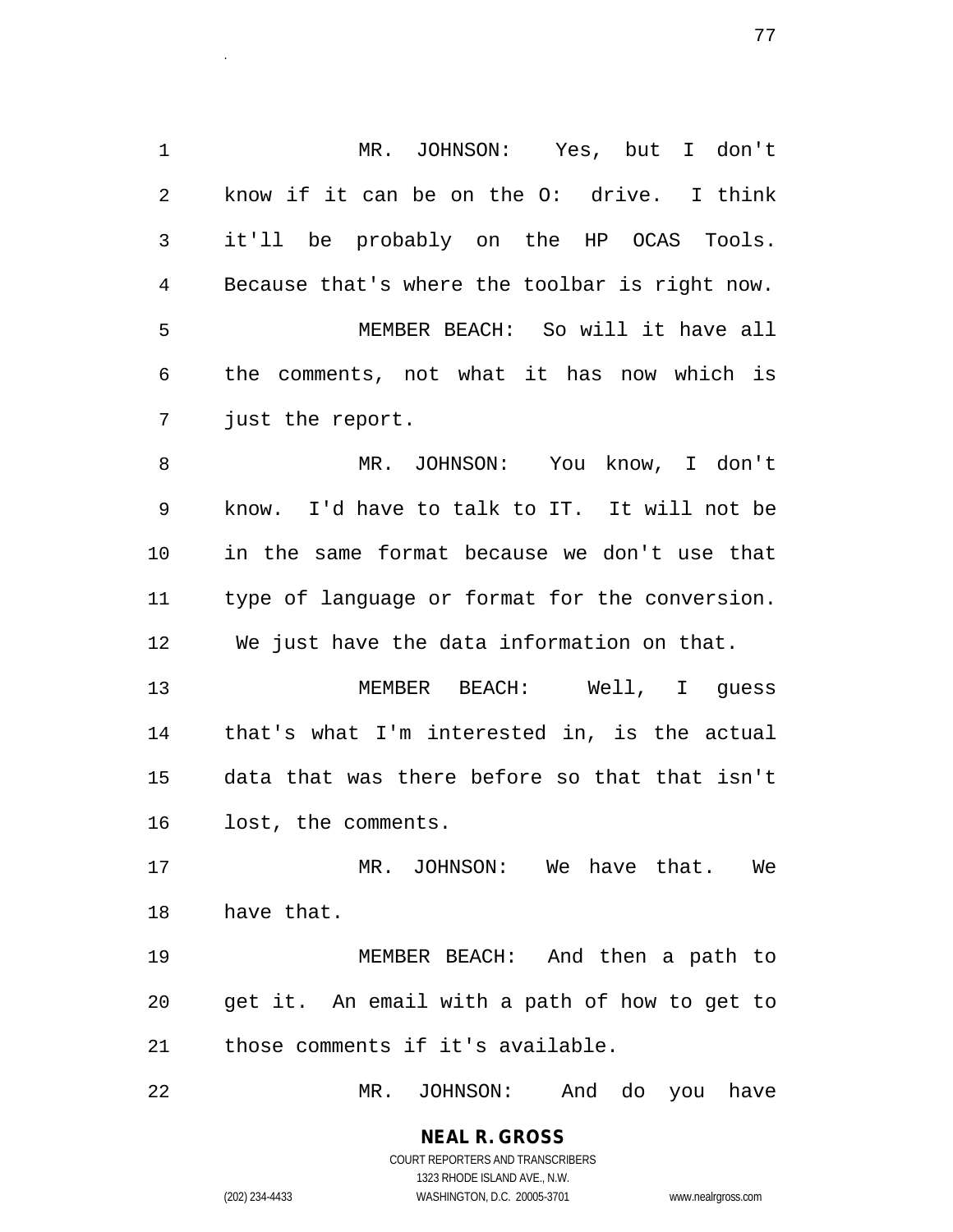1 access to the HP Tool page?

2 MEMBER BEACH: I don't know if we 3 do or not. I've never gone to the HP Tool 4 page. So that's why I was saying -- 5 MR. JOHNSON: Have you ever gone 6 to our Outreach Tracking System? 7 MEMBER BEACH: Yes. 8 MR. JOHNSON: Well it's on the 9 same page. 10 MEMBER BEACH: Okay. So then it's 11 available. 12 MR. JOHNSON: Well, let me just 13 say that the toolbar is there. If the 14 information is there, I don't know. 15 MS. BROCK: Okay. 16 MEMBER MUNN: But as we understand 17 it, the problem has been -- is that it's so 18 difficult to use, so difficult to track the 19 information, what you want to pull out, is 20 that not correct? Even if you get to it, it's 21 hard to find what you want, right?

22 MEMBER BEACH: Yes, Wanda. All

**NEAL R. GROSS**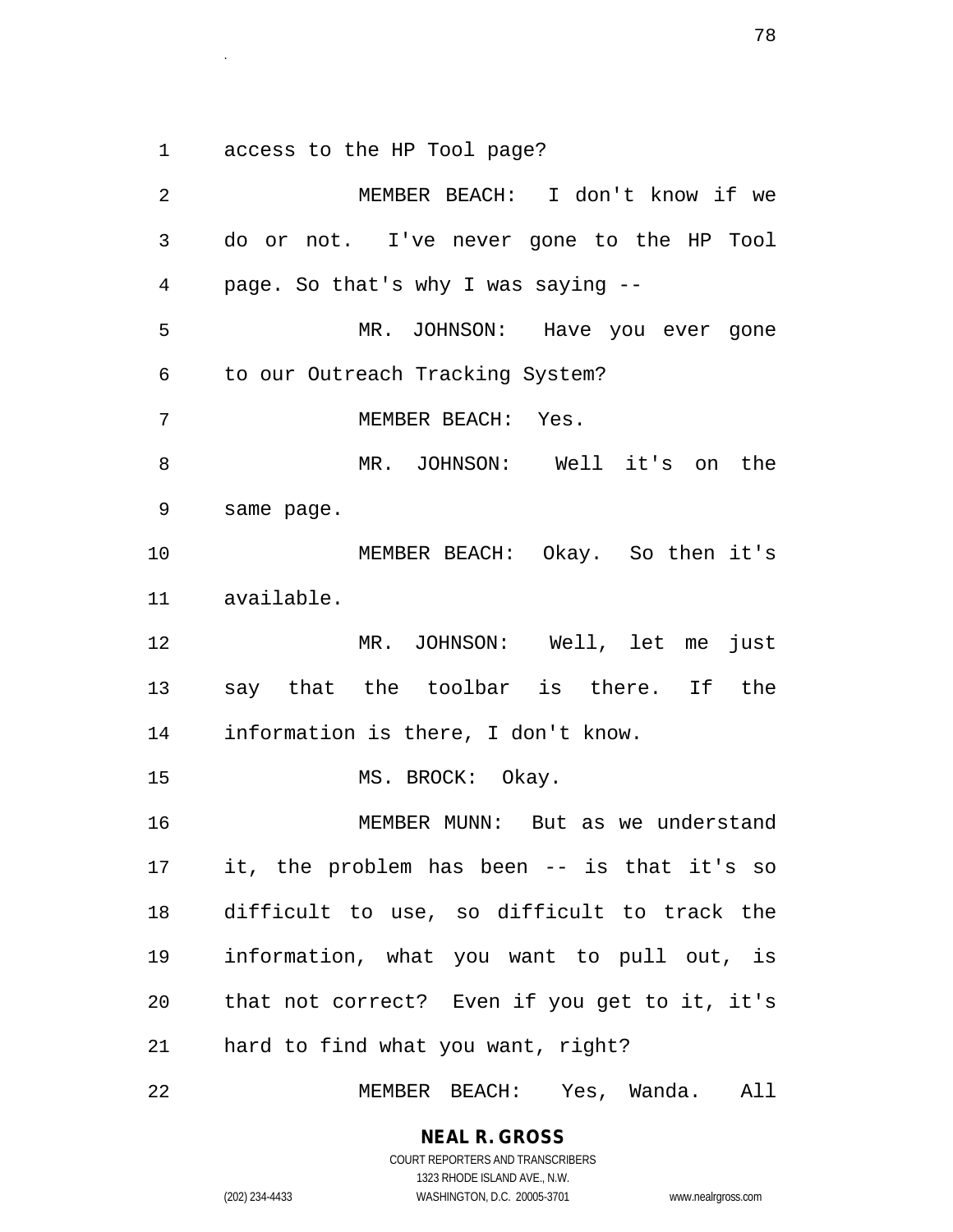1 the information is not available that used to 2 be there. 3 MEMBER MUNN: Right. Correct. 4 MR. JOHNSON: It's not in the same 5 format. 6 MEMBER BEACH: It's not. 7 MR. JOHNSON: The information is 8 there, it's not lost. It's -- 9 MEMBER MUNN: The electronic 10 filing cabinet doesn't work well. 11 MR. JOHNSON: Because it came over 12 as a data dump. 13 MR. KATZ: Did you hear that, 14 Wanda? Because it came over as a data dump. 15 MEMBER MUNN: Ah. 16 MR. KATZ: That's the explanation. 17 MEMBER MUNN: Yes. 18 MR. KATZ: So it's not easy to 19 search or possible to search in a systematic 20 way, but the information is all there. 21 MEMBER MUNN: Which is what we're 22 trying to avoid in the future.

> **NEAL R. GROSS** COURT REPORTERS AND TRANSCRIBERS

> > 1323 RHODE ISLAND AVE., N.W.

(202) 234-4433 WASHINGTON, D.C. 20005-3701 www.nealrgross.com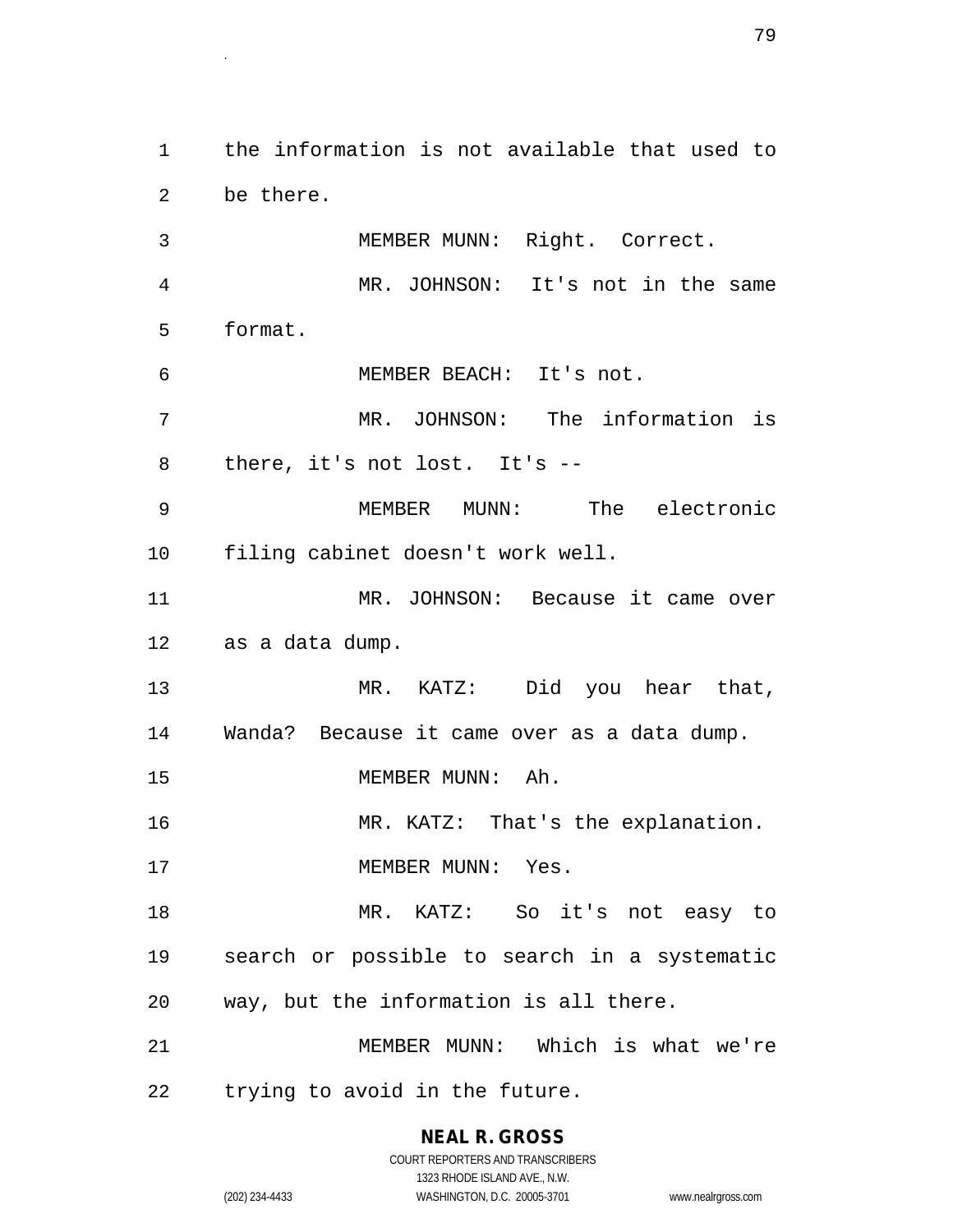1 MR. KATZ: Right. But at least if 2 you find when you actually get to devising the 3 implementation steps for the plan how to go 4 forward, you know that that's a data resource 5 that you can access. I mean, it may take more 6 work than a nice database in terms of getting 7 the information out and analyzing it. 8 MEMBER MUNN: Right. 9 MEMBER BEACH: And is that the 10 same with TOPHAT? 11 MR. JOHNSON: I have no idea what 12 the status of TOPHAT is. I don't know where 13 that data is or in what format it is based in. 14 I don't believe it was out there very long. 15 I'll have to check on that. 16 MS. ELLIOTT: I believe it was 17 less than a few months. 18 Mary Elliott, ATL. 19 CHAIRMAN GIBSON: Is there any 20 questions or comments regarding the databases 21 or anything until the group can get back with 22 us at a future meeting?

entities and the second state of the second state of the second state of the second state of the second state <br>The second state of the second state of the second state of the second state of the second state of the second

## **NEAL R. GROSS**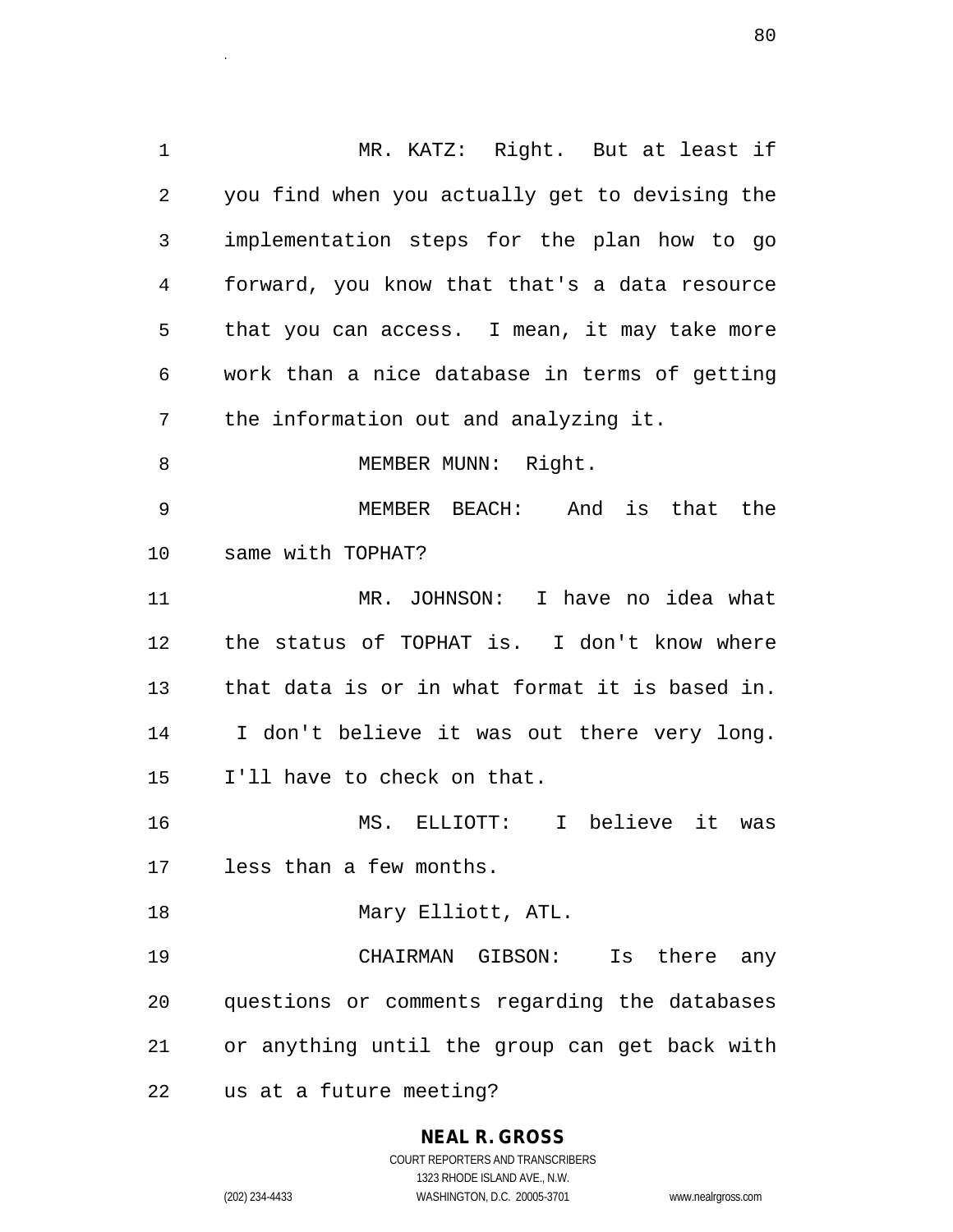1 MEMBER MUNN: I would just reflect 2 the information that I think I just heard with 3 respect to how to find it, be sent to the 4 members of the Work Group by email, in the 5 vain hope that I may have email again someday. 6 MR. KATZ: So that's an action 7 item is instructions on how to get there on 8 the internet. 9 MEMBER MUNN: Yes, it would be 10 how-to. 11 CHAIRMAN GIBSON: Okay. Is there 12 anything else we need to do on the overview of 13 CDC's EEOICPA review at this point? 14 DR. WADE: This is Lew Wade, I've 15 joined you. 16 MR. KATZ: Okay, Lew. 17 DR. WADE: How are you? 18 MR. KATZ: Fine. How are you? 19 DR. WADE: Fine. Could I just 20 take a moment of your time -- 21 MR. KATZ: Sure. Go ahead. 22 DR. WADE: -- to put some

> **NEAL R. GROSS** COURT REPORTERS AND TRANSCRIBERS

1323 RHODE ISLAND AVE., N.W. (202) 234-4433 WASHINGTON, D.C. 20005-3701 www.nealrgross.com

entities and the second state of the second state of the second state of the second state of the second state <br>The second state of the second state of the second state of the second state of the second state of the second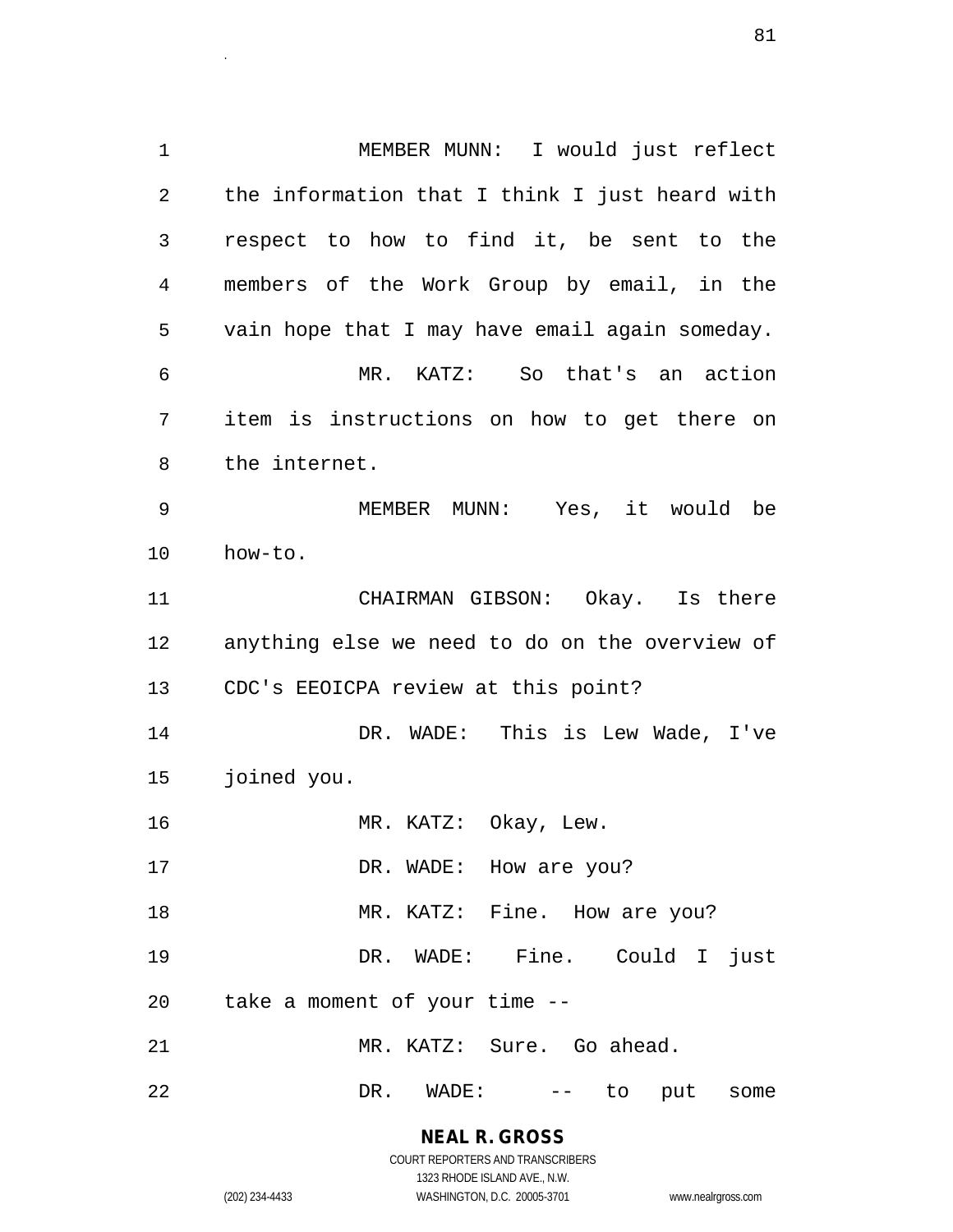1 perspective on this?

2 As all the Board members know, the 3 Director of NIOSH, John Howard, has 4 commissioned a ten-year retrospective review 5 on how NIOSH has done relative to the program. 6 And that review has five major elements: 7 The quality of science practiced 8 in the program; 9 The timing of the accomplishment 10 of NIOSH program tasks; 11 The appropriateness and 12 consistency of decisions regarding petitions 13 to add groups of claimants to the Special 14 Exposure Cohort; 15 Fourth, the appropriateness and 16 consistency of decisions on individual dose 17 reconstructions, and; 18 And last and fifth, the quality 19 and timing of services provided to claimants, 20 petitioners and their representatives. 21 That last task is something that 22 Denise Brock, Nancy Adams and I have taken on

**NEAL R. GROSS**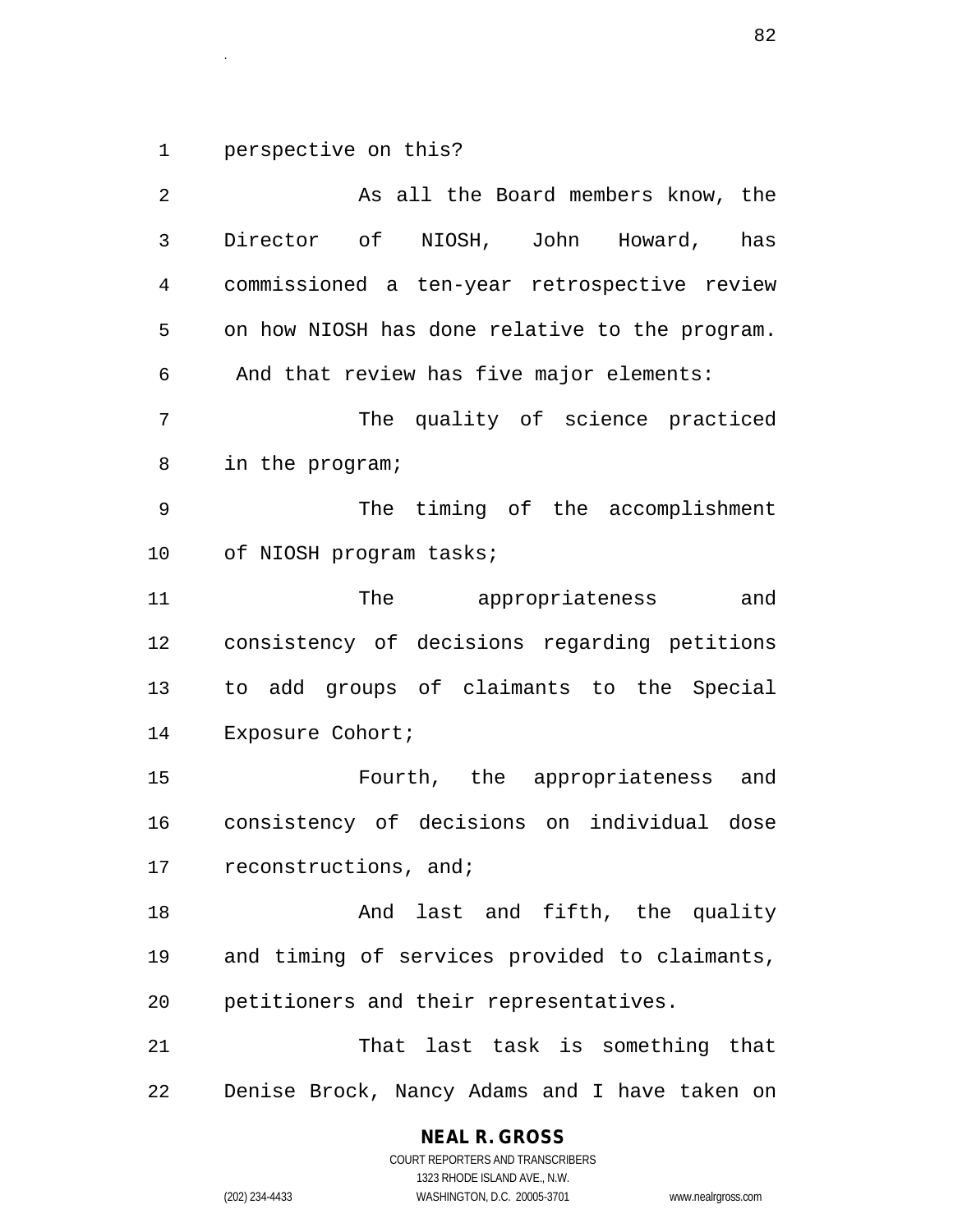1 in preparing at least the factual part of that 2 analysis. As I told you before, there'll be 3 two phases of the review. The first will be 4 preparing the factual information and then 5 presenting it to the Director, who will then 6 have a policy group who will look at the issue 7 of making changes in the program.

8 As we contemplated the customer 9 service piece, the fifth, and we watched what 10 your Work Group was doing, we couldn't help 11 just be tremendously impressed by the four 12 objectives you've set for yourself in terms of 13 the evaluation objectives. I won't read them 14 to you; you know what they are. But we 15 certainly think that those are outstanding. 16 And we couldn't imagine that our work wouldn't 17 be made better by it being inclusive of the 18 work that you folks have done.

19 So, we wanted to talk to you a 20 little bit about how we were approaching it 21 and certainly share with you our commitment to 22 listen to anything you have to say to us to

## **NEAL R. GROSS**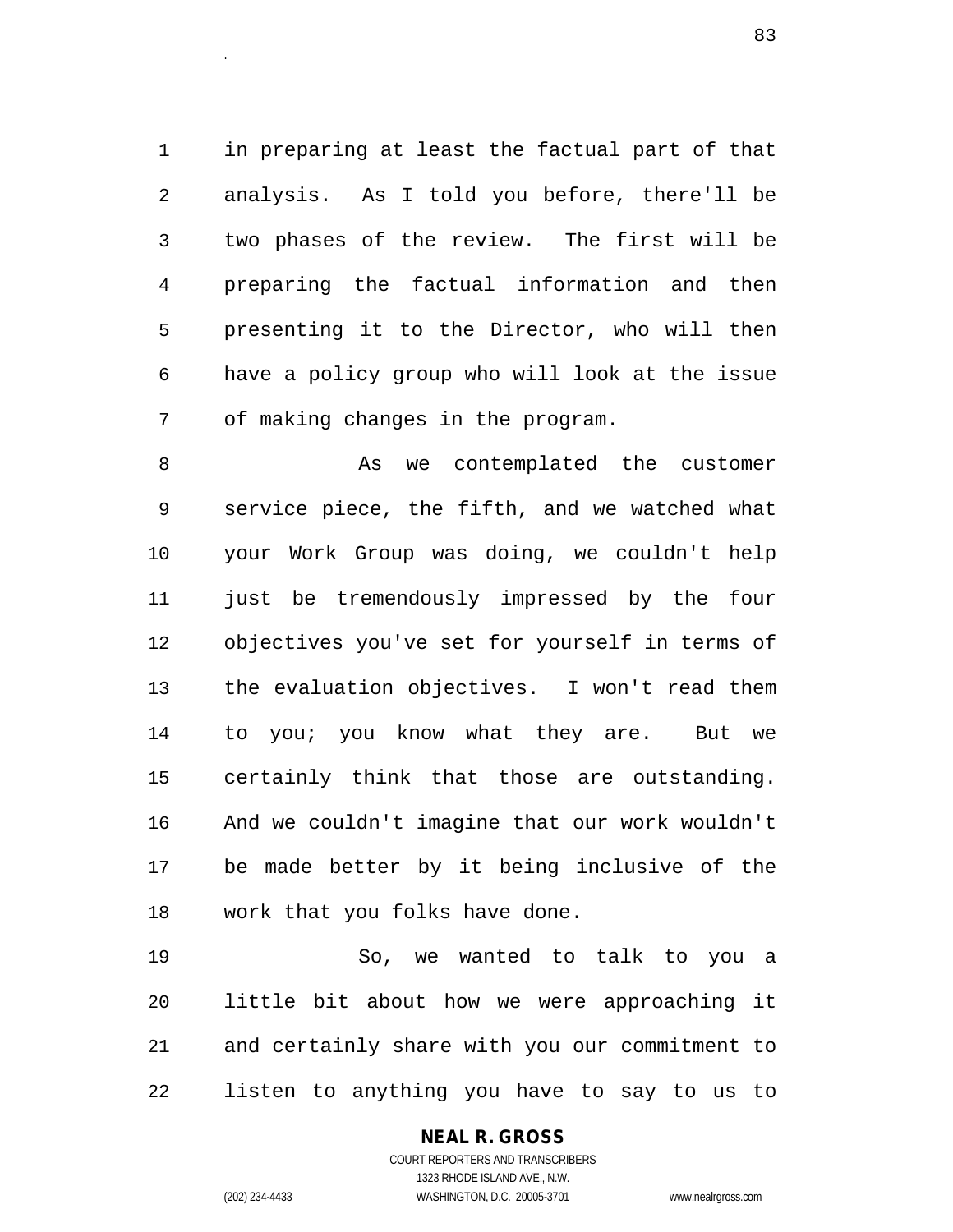1 guide us to share anything we do with you, and 2 also maybe have a little bit of discussion 3 about the timing of what you're doing. We're 4 under a fairly tight timeline, self-imposed. 5 And maybe that timeline needs to be adjusted 6 based upon your timeline.

7 But from the point of view of the 8 customer service program review, we're sort of 9 imagining five chapters, as it were, to our 10 report. The first would be sort of the 11 statistical information that Nancy said she 12 shared with you -- the headings anyway -- of 13 collecting information on the timing of work 14 related to this customer service issue. It 15 deals with dose reconstruction, dose 16 reconstruction rework, 83.14 and 83.13 SECs. 17 So that piece would be one chapter. Again, it 18 would be whatever the numbers were.

19 The second, and again there's some 20 overlap with what you guys were just 21 discussing, we think it's incumbent upon us to 22 review the information in TOPHAT, in WISPR and

## **NEAL R. GROSS**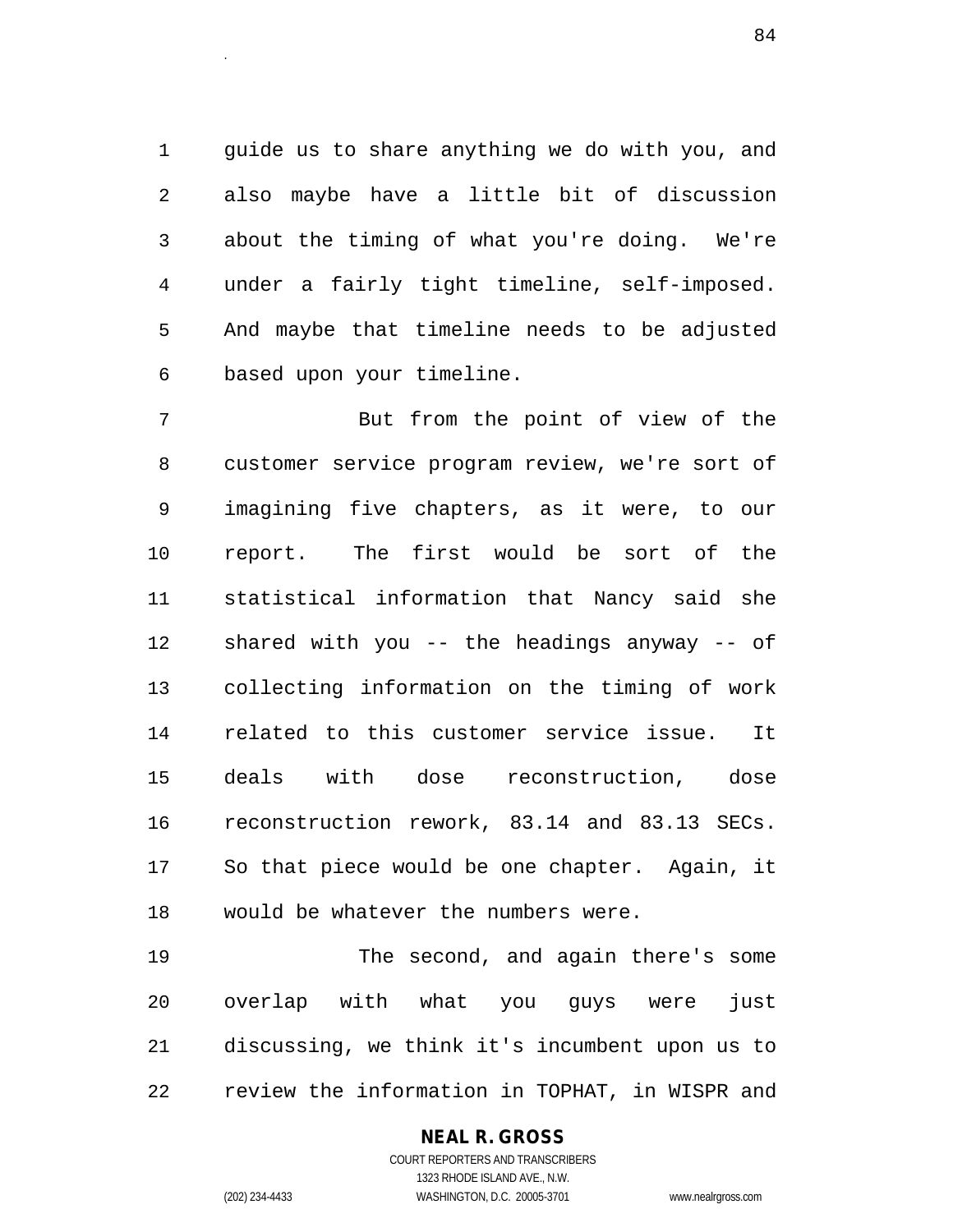1 then the Outreach Tracking System and in some 2 way try and summarize that data, not losing 3 any of its work but in some way trying to 4 offer the flavor of what's been said to us 5 through those vehicles.

6 The fourth element would be a 7 review of any of the comments that would be 8 submitted to the docket that we've opened 9 surrounding this review. We're starting to 10 get comments and they certainly generally 11 touch on customer service. We think those 12 comments need to be reviewed and reported on.

13 And we also think we need to swell 14 the docket by going back through the formal 15 files surrounding the Board and its work and 16 look at the letters that have been submitted, 17 other written materials that are a part of the 18 record that speak to peoples' concerns over 19 customer service. So we would try and collect 20 that and then report on that.

21 The fourth element would be you 22 guys. We would love to be able to include

# **NEAL R. GROSS**

COURT REPORTERS AND TRANSCRIBERS 1323 RHODE ISLAND AVE., N.W. (202) 234-4433 WASHINGTON, D.C. 20005-3701 www.nealrgross.com

estados de la contrada de la contrada de la contrada de la contrada de la contrada de la contrada de la contra<br>En la contrada de la contrada de la contrada de la contrada de la contrada de la contrada de la contrada de la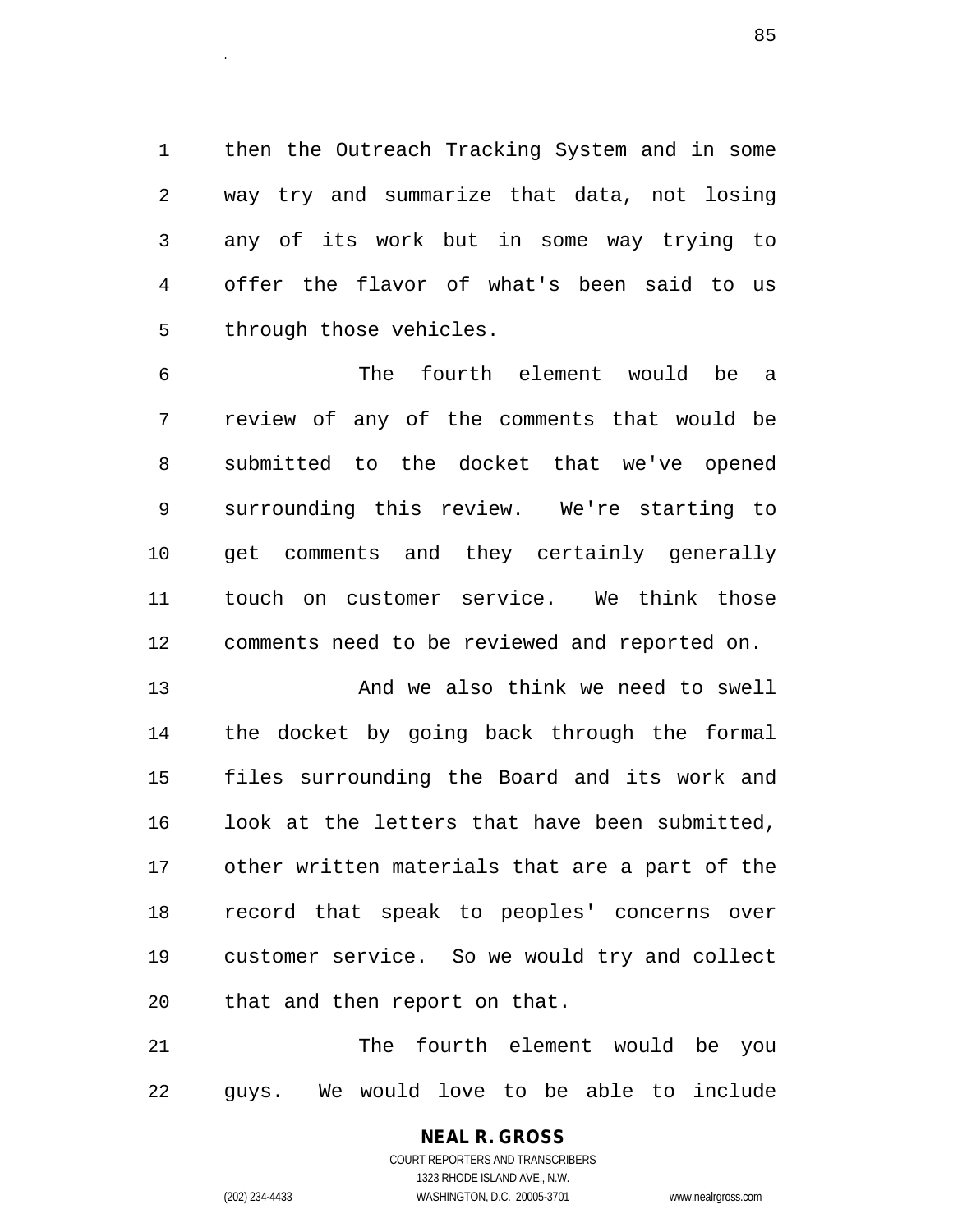1 your report or what might be available of your 2 work on those objectives in what we do.

3 And then the fifth piece really 4 sort of strays from the data moving towards 5 the policy. But I think it would be 6 appropriate to allow the authors of this 7 report, Denise, Nancy and myself, to offer 8 their perspective on what they've seen. I 9 think particularly Denise's perspective would 10 be enlightening to the Director in terms of 11 what she has experienced herself, has 12 firsthand experience of and what she's read in 13 this material, and again, Nancy as well as I 14 would offer that.

15 So those are the five pieces that 16 we would be putting together. Again, we would 17 love to be able to include your completed 18 report. I just don't know the timeline, Mike, 19 that you're working on. We're offering no 20 pressure to that timeline, but if you could 21 give us a sense now or as you progress as to 22 what your timeline is, we would appreciate

## **NEAL R. GROSS**

COURT REPORTERS AND TRANSCRIBERS 1323 RHODE ISLAND AVE., N.W. (202) 234-4433 WASHINGTON, D.C. 20005-3701 www.nealrgross.com

entities and the contract of the contract of the contract of the contract of the contract of the contract of the<br>The contract of the contract of the contract of the contract of the contract of the contract of the contract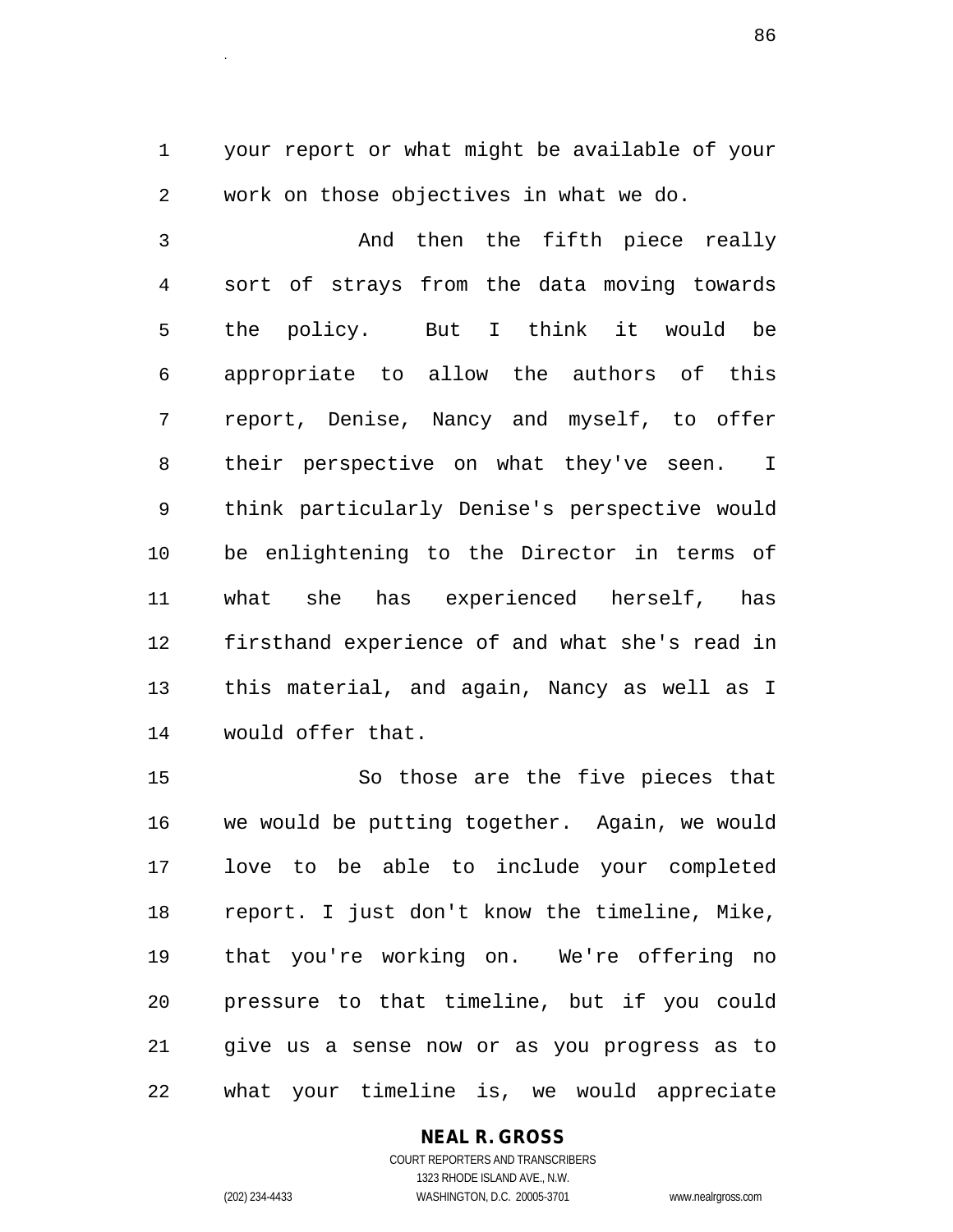1 that.

2 Certainly anything we prepare at 3 any point, I'll brief you as the Chair of the 4 Work Group on it, and we can share with the 5 Work Group any of our work products. 6 We would like to work in parallel 7 with you. And again, we would listen to any 8 suggestions you have to make and I can almost 9 guarantee we would take your suggestions to 10 heart and implement them. 11 So, I won't take up any more of 12 your time. If you have a sense of timing, 13 Mike, I'd appreciate it. It doesn't have to 14 be now, but as you evolve certainly it would 15 be good for us to keep in touch with you. 16 CHAIRMAN GIBSON: Okay. Thanks, 17 Lew. 18 DR. WADE: Thank you. 19 CHAIRMAN GIBSON: We're going to 20 look at some preliminary plans, objectives for 21 us to look at before the day's out today. So 22 hopefully it would be a little better position

**NEAL R. GROSS**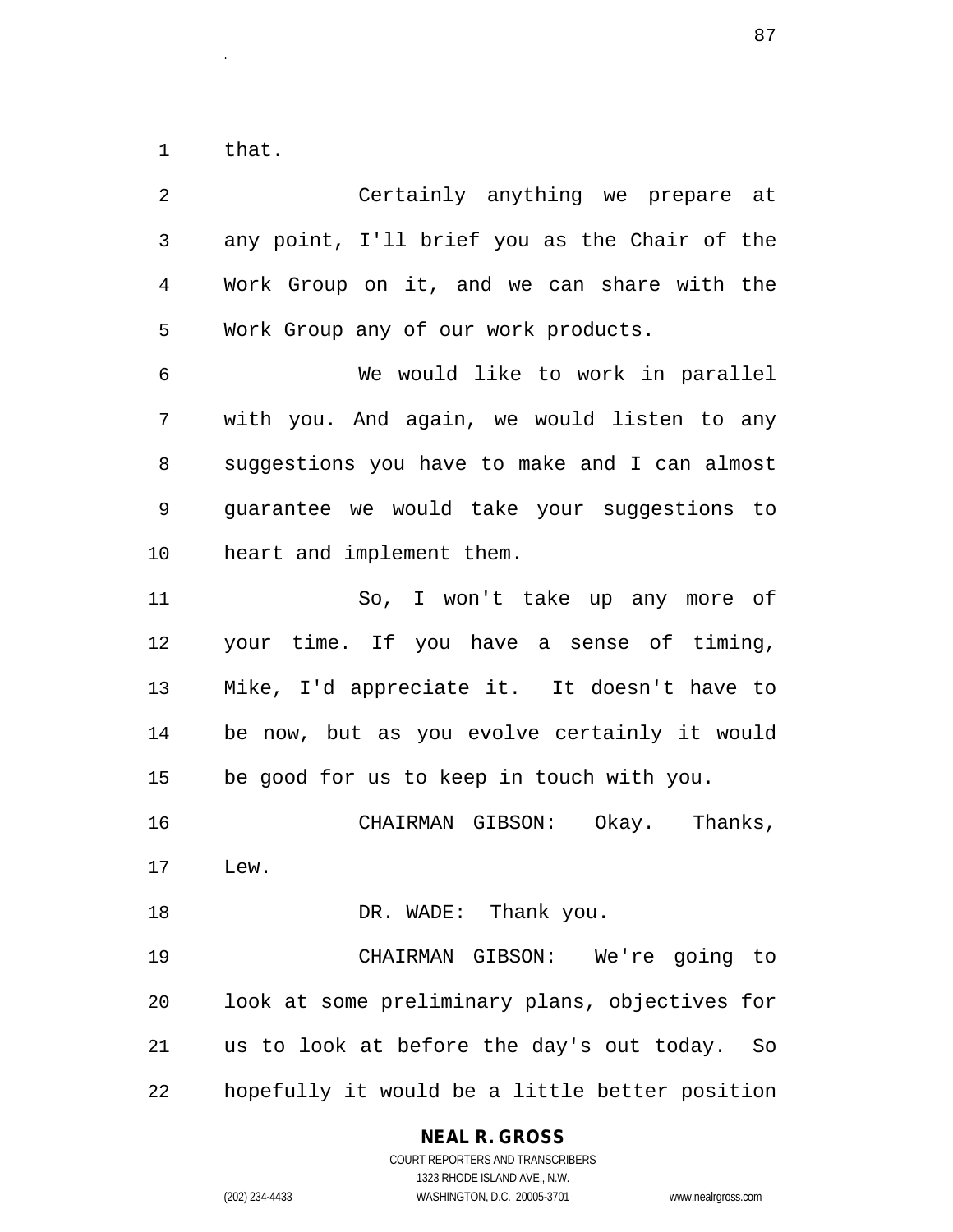1 to give you at least some initial potential 2 date here in the next few days.

en de la construction de la construction de la construction de la construction de la construction de la constr<br>Le construction de la construction de la construction de la construction de la construction de la construction

3 DR. WADE: Well, that would be 4 fine. You know, on getting on the date, 5 whatever the date is. What it is, what is it. 6 We want to make sure that to the degree 7 possible we include your work in what we 8 report on.

9 CHAIRMAN GIBSON: Yes. We'd like 10 to try to work with you, also.

11 DR. WADE: Thank you.

12 CHAIRMAN GIBSON: Okay. Do we 13 have anything else concerning the CDC review 14 or comments, questions?

15 Okay. If not, let's say we take a 16 15-minute break and then we'll come back and 17 start looking at the plan objectives for 18 preliminary focus.

19 MR. KATZ: Okay. So about five-20 to, we'll set up again, is that right?

21 Okay. So I'm just putting the 22 phone on mute for everyone on the line, but

#### **NEAL R. GROSS** COURT REPORTERS AND TRANSCRIBERS

1323 RHODE ISLAND AVE., N.W. (202) 234-4433 WASHINGTON, D.C. 20005-3701 www.nealrgross.com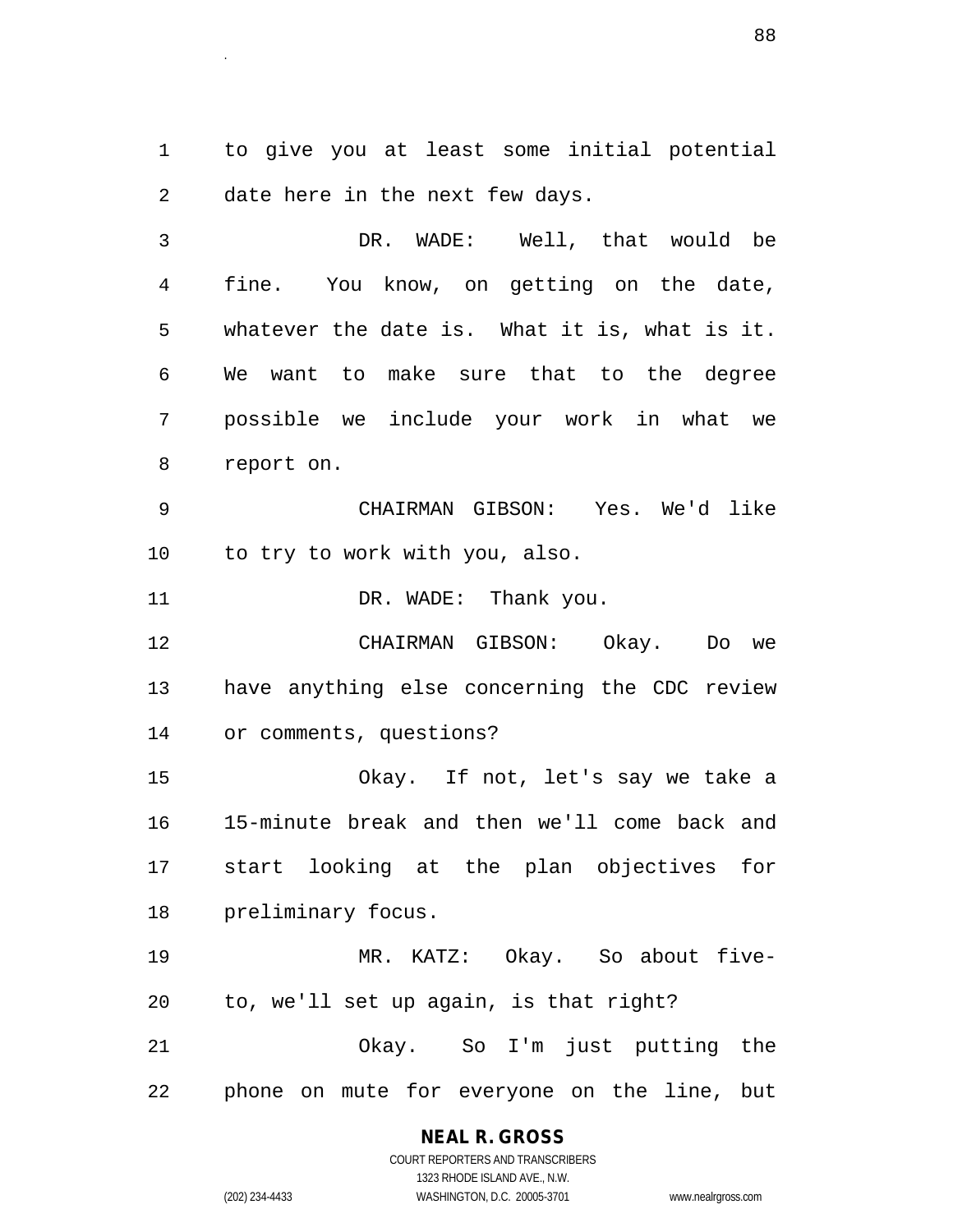1 we're not disconnecting and we'll be back. 2 Thanks.

3 (Whereupon the above-entitled 4 matter went off the record at 11:39 a.m. and 5 resumed at 11:56 a.m.)

6 MR. KATZ: Okay. This is the 7 Worker Outreach Work Group. We're just coming 8 back on-line after a short break. And we're 9 getting started on implementation steps, 10 right?

11 CHAIRMAN GIBSON: Yes. I guess 12 what we're going to start to looking at now is 13 what plan objectives we're going to look at as 14 a Work Group. First, just kind of, maybe go 15 through all the objectives on the plan and 16 just kind of an open discussion about the 17 bullets that are under those and see if we can 18 find a reasonable amount of items to sort out 19 so that we can get to work on this and maybe 20 look at tasking SC&A some things.

21 MEMBER BEACH: So, you want to 22 just go right to Objective 1? Is that what

# **NEAL R. GROSS**

COURT REPORTERS AND TRANSCRIBERS 1323 RHODE ISLAND AVE., N.W. (202) 234-4433 WASHINGTON, D.C. 20005-3701 www.nealrgross.com

es and the set of the set of the set of the set of the set of the set of the set of the set of the set of the<br>The set of the set of the set of the set of the set of the set of the set of the set of the set of the set of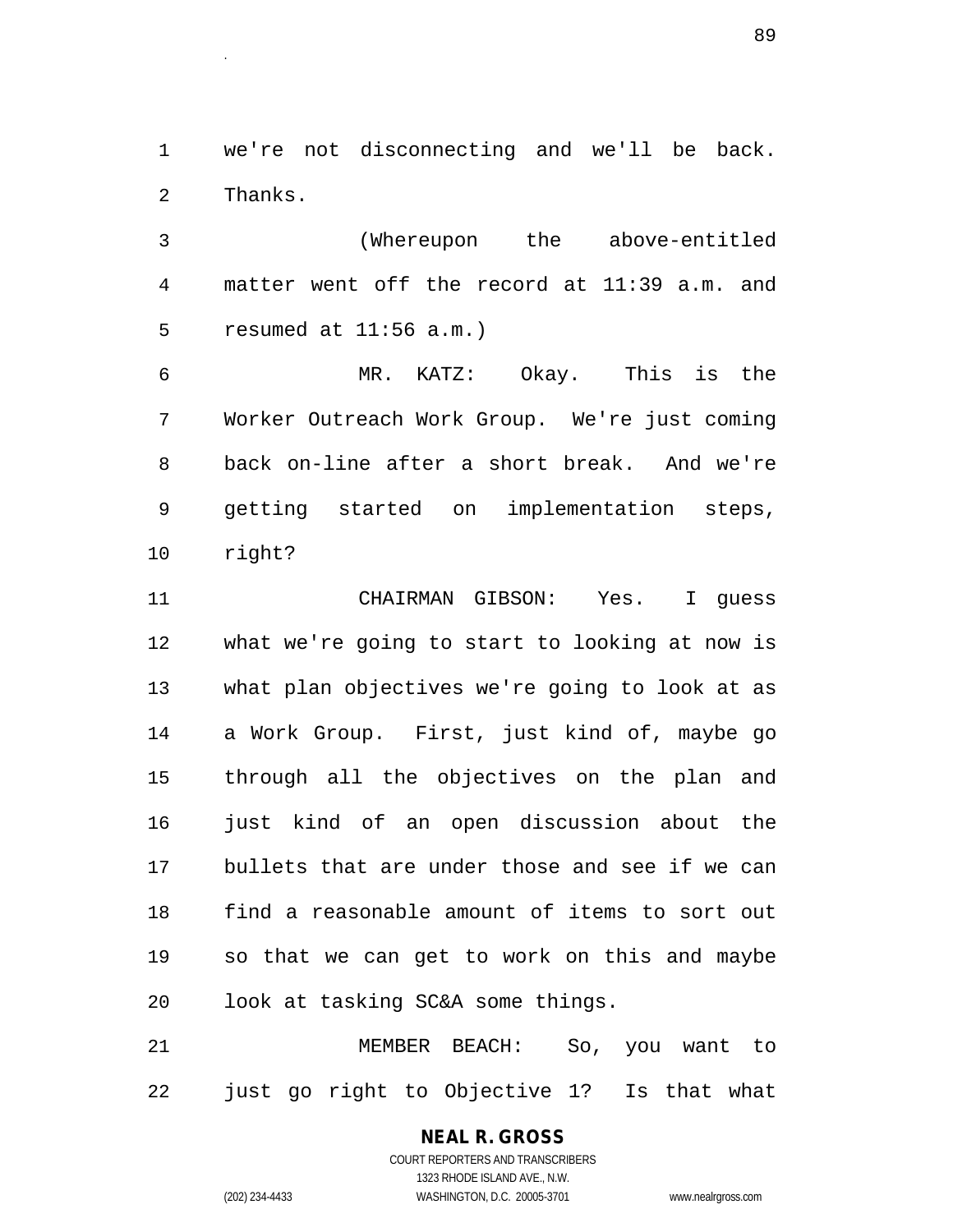1 you're thinking?

| $\overline{2}$ | CHAIRMAN GIBSON:<br>Yes.<br>So,                          |
|----------------|----------------------------------------------------------|
| $\mathbf{3}$   | Objective 1 is determine whether OCAS<br>is              |
| 4              | taking appropriate measures to solicit worker            |
| 5              | input into the site profiles, SEC petition               |
| 6              | evaluations and other technical documents.               |
| 7              | And then I won't read them, but everyone can             |
| 8              | look at the bullets down below and we'll just            |
| 9              | open it up for some discussion on what would             |
| 10             | seem to be the preliminary logical first step            |
| 11             | in that area.                                            |
| 12             | $MR$ .<br>KATZ:<br>Can<br>$\mathbb{I}$<br>toss out<br>an |
| 13             | observation and maybe a suggestion too?                  |
| 14             | CHAIRMAN GIBSON: Yes, go ahead.                          |
| 15             | $MR$ .<br>KATZ: I just was<br>looking                    |
| 16             | through this and remembering how these                   |
| 17             | objectives were constructed in a sense, too.             |
| 18             | And I would note that, for                               |
| 19             | example, under Objective 1 a number of these             |
| 20             | bullets are really -- part of it is procedure            |
| 21             | review, figuring out what the procedures were,           |
| 22             | understanding what the procedures were and               |

## **NEAL R. GROSS**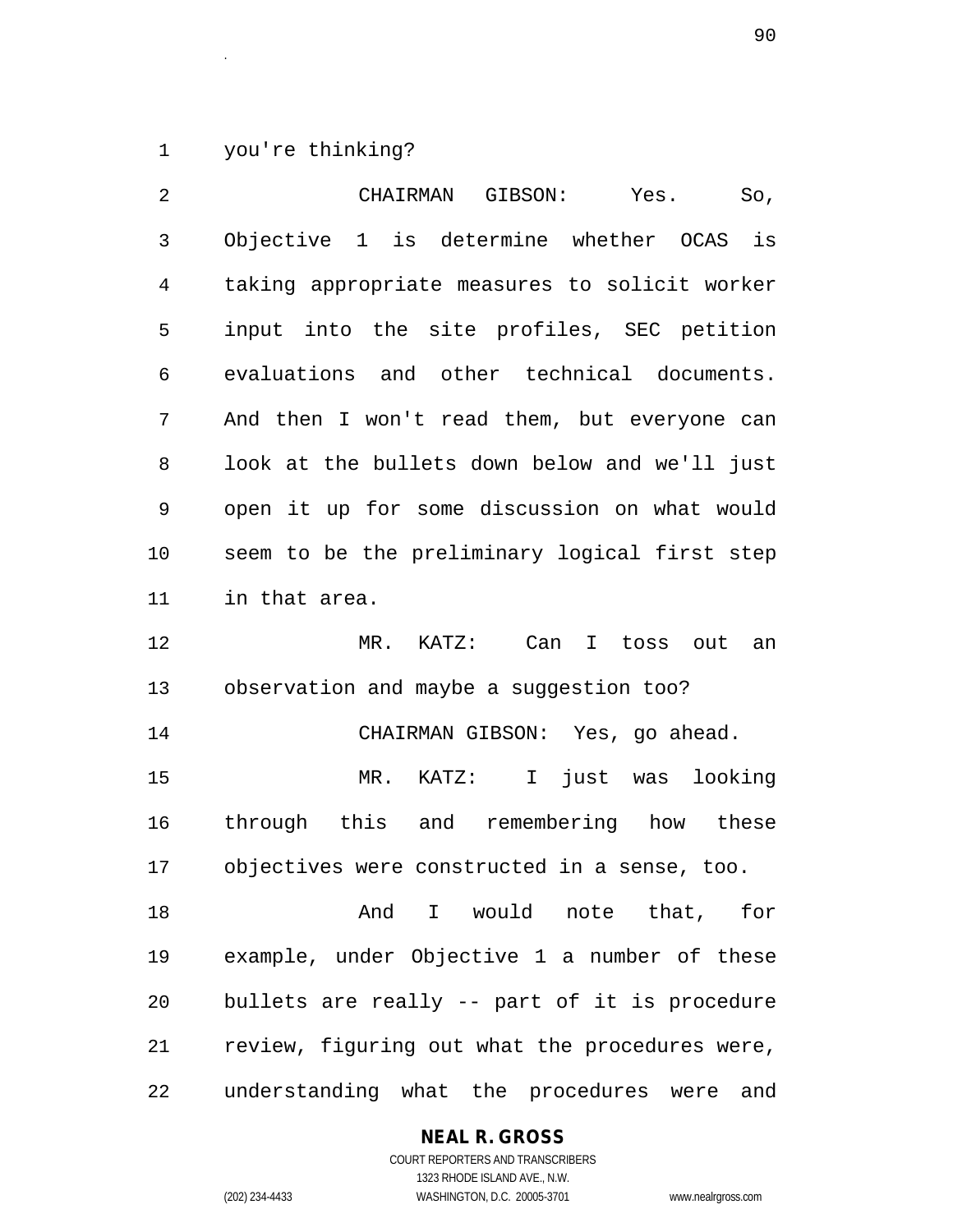1 there's sort of evaluative work to be done on 2 the basis of those procedures to see how well 3 those are being carried out.

example 2014 and 2014 and 2014 and 2014 and 2014 and 2014 and 2014 and 2014 and 2014 and 2014 and 2014 and 201<br>Contract the contract of the contract of the contract of the contract of the contract of the contract of the c

4 And I would note that I think 5 there's been some discussion here in the Work 6 Group about these procedures. There's been 7 some discussion, and that might be a good 8 starting point for -- in tasking SC&A before 9 SC&A goes to OCAS to interview people about 10 these. The transcript of this Work Group has 11 material, at least partial answers to some of 12 these questions or a starting point. And 13 that might be a good place for SC&A to begin, 14 is reviewing how these were discussed in the 15 Work Group, then digging in deeper beyond 16 what's available in the transcript.

17 And the other thing I would just 18 note with this Objective 1 is, so, for 19 example, if you want to go through the 20 bullets, the first two bullets here. How does 21 OCAS determine whether an outreach meeting is 22 to be conducted for a facility, how does OCAS

## **NEAL R. GROSS**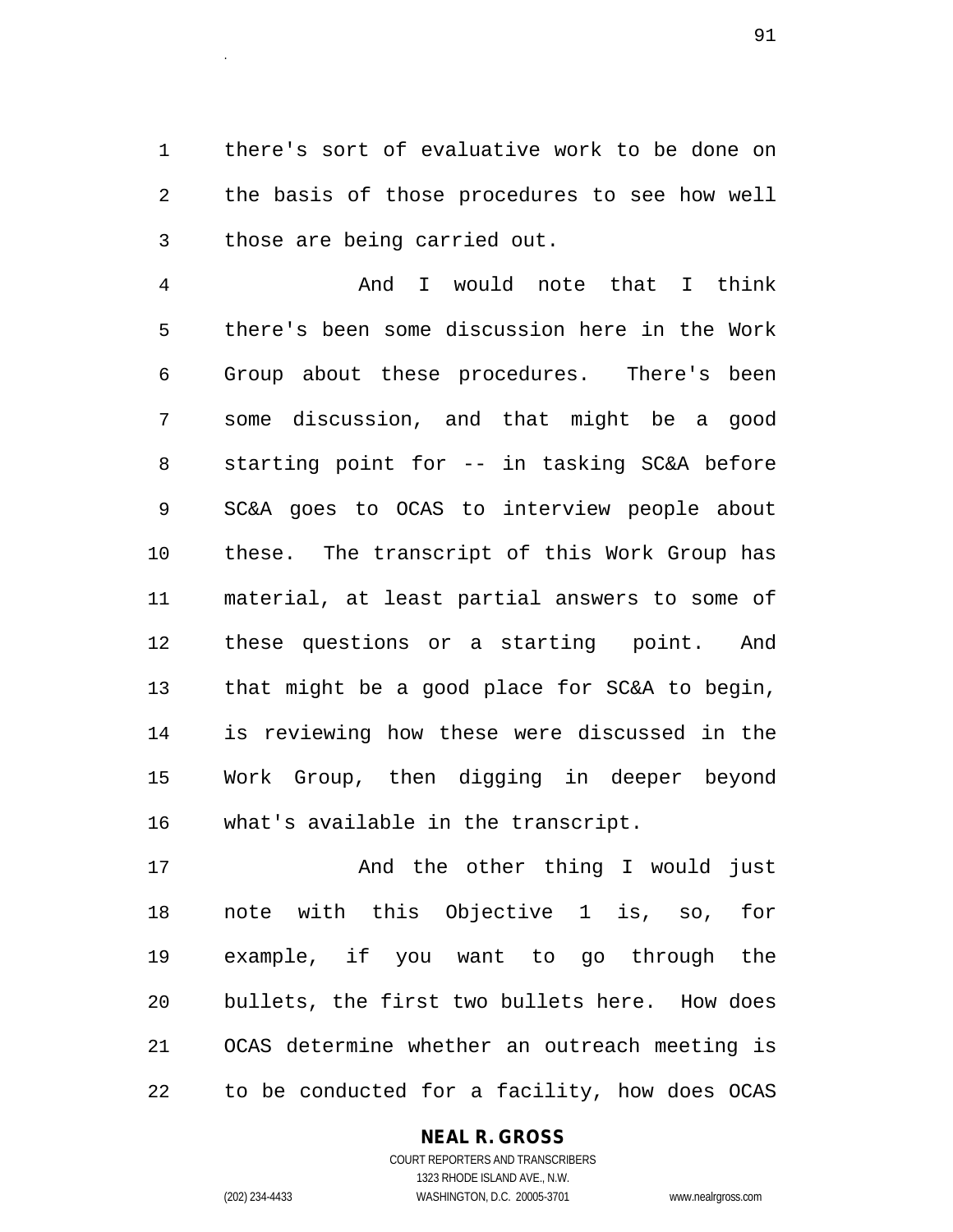1 identify and inform workers of opportunities 2 for input and follow up to secure 3 participation? That's sort of procedure 4 review, those two things, how does OCAS go 5 about that. As is the last bullet on there. 6 Are arrangements made to participate for those 7 interested but unable to travel to outreach 8 meetings? I mean, that's a procedural 9 question.

10 But the bullets in between: is 11 Outreach Tracking System scheduling and 12 notification system adequate? That's sort of 13 an evaluation question. Are participants in 14 outreach meetings notified in a timely manner? 15 That's sort of an evaluation question.

16 And then if you go to the next 17 page, you get into, where are the procedures 18 followed and in effective practice? Did OCAS 19 make an appropriately extensive effort to 20 elicit problems and substantial participation? 21 And then, of course, other recommendations 22 for improvements.

## **NEAL R. GROSS**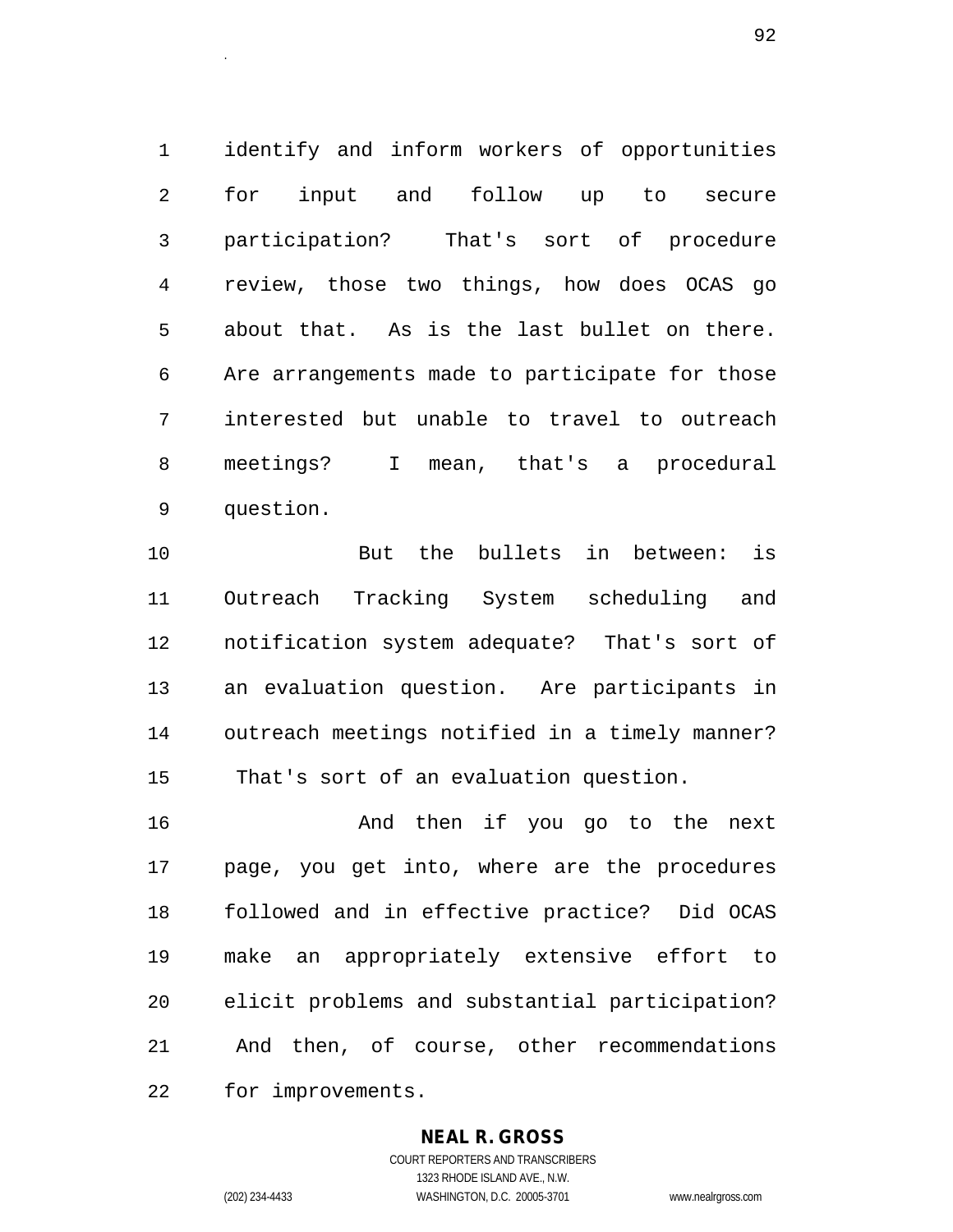1 1 In my view, at least, this 2 objective is a reasonable bite-sized, one 3 piece that could be handled sort of, you know 4 could be tasked all at once. In effect there 5 would be different activities that SC&A would 6 be doing in support of you for these different 7 bullets. But it doesn't seem like an 8 overwhelming amount of work to venture through 9 this entire objective and put it to bed.

10 CHAIRMAN GIBSON: Okay. Any 11 comments or --

12 DR. MAURO: This is John, just to 13 weigh in. In fact, I would like to ask a 14 question of Kathy.

15 We are right now reviewing PR-12. 16 And I suspect that a lot of the issues 17 identified here in Objective 1 are the subject 18 of -- part and parcel to our review of the 19 procedure, PR-12. And I believe also, Kathy, 20 you could let me know that part of the work 21 you're doing besides reviewing the procedure 22 is there's also an implementation aspect to

## **NEAL R. GROSS**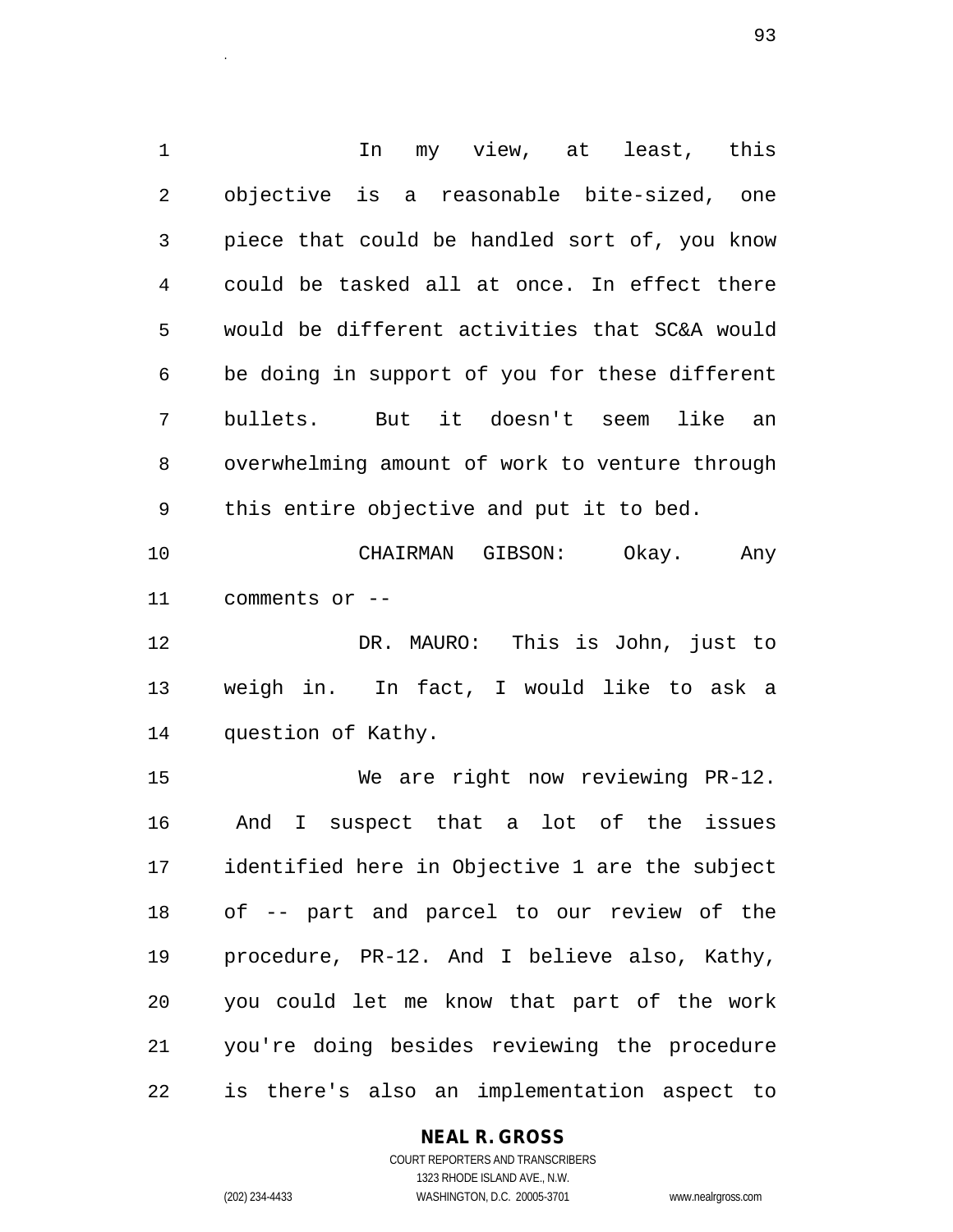1 it. I believe we have attended at least one 2 outreach meeting.

3 So what I'm getting at is, are we 4 sort of partially there already and have 5 already partially been tasked or completely 6 tasked in light of the fact that we are doing 7 PR-12, or are there aspects of this particular 8 Evaluation Objective 1 that are not currently 9 covered by our tasking from PR-12 review? 10 MS. ROBERTSON-DeMERS: I would say 11 the majority of the items under Objective 1 12 and Objective 2 are being covered in the 13 procedure review. 14 Where we really need to focus an

15 effort is on the review of the Outreach 16 Tracking System materials and Objective 3, 17 where the comments are taken by NIOSH, 18 evaluated and response is communicated back. 19 And also the comments are evaluated for their 20 applicability to changes that may occur in the 21 technical work document.

22 So, yes, it is the implementation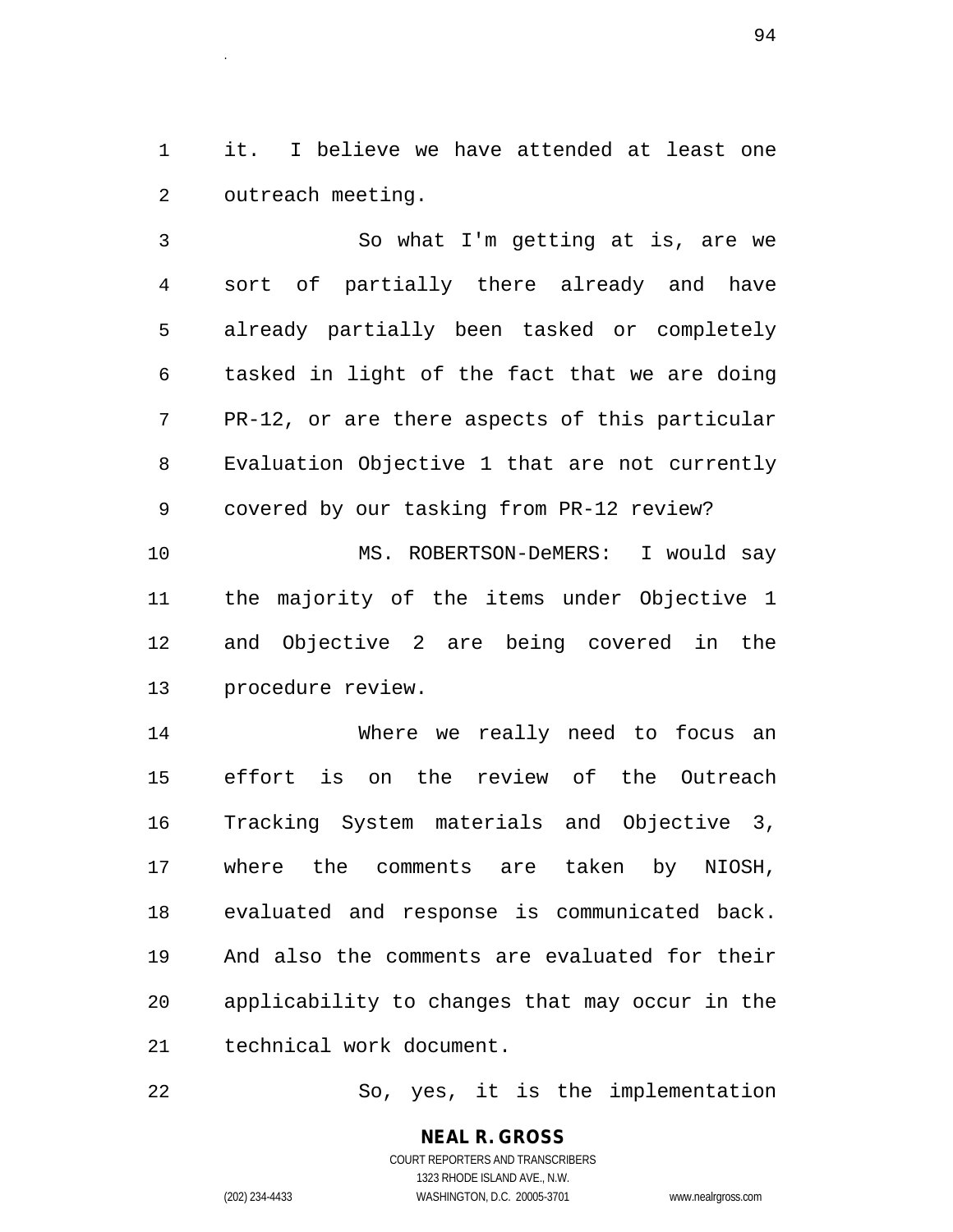1 part.

| 2  | MEMBER MUNN: So, this is Wanda.               |
|----|-----------------------------------------------|
| 3  | Do I understand correctly that the            |
| 4  | scope of your work with PR-12 is the universe |
| 5  | of procedures and practices that we're        |
| 6  | concerned with? Because one of my problems    |
| 7  | with Objective 1 is that it does not contain  |
| 8  | any limits and there are lots of procedures,  |
| 9  | processes.                                    |
| 10 | MS. ROBERTSON-DeMERS: Well, it's              |
| 11 | more or less -- what I tried to do was take   |
| 12 | the objectives and take the procedure and see |
| 13 | if I could answer the question with the       |
| 14 | procedure. How many procedures?               |
| 15 | DR. MAURO: One.                               |
| 16 | MS. ROBERTSON-DeMERS: One.                    |
| 17 | MEMBER MUNN: PR-12 is the one                 |
| 18 | that you're dealing with?                     |
| 19 | MS. ROBERTSON-DeMERS: Right.                  |
| 20 | MEMBER MUNN: Okay. It certainly               |
| 21 | satisfied me. My question is, does it satisfy |
| 22 | the other members of this Working Group with  |

## **NEAL R. GROSS**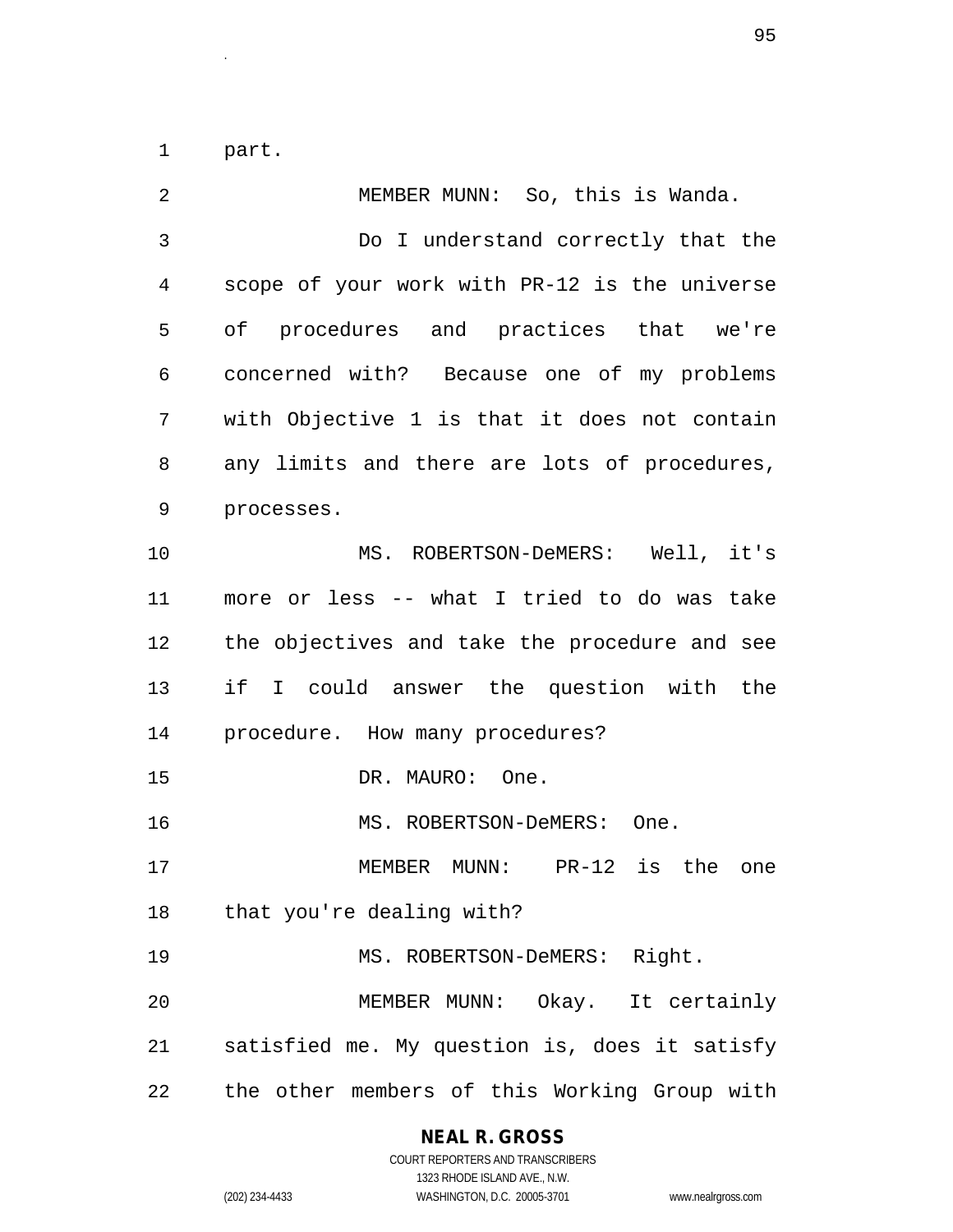1 respect to scope.

2 MEMBER BEACH: I think it's a 3 great place to start. 4 This is Josie. 5 And I assume that after we get the 6 review back, then we can determine from that 7 review if there is any other items from 1 and 8 possibly 2 that we need to still look at. 9 MEMBER SCHOFIELD: I think this is 10 really more formalizing kind of what's been 11 going on for all the years, because we've had 12 a number of, like Mark Lewis came and gave us 13 one when he was with the union. Laurie 14 Breyer, I've actually attended some that she's 15 given. But this just makes it a little more 16 formal so that before they come, they kind of 17 identify who they want to talk to and what 18 kind of information they're wanting to give. 19 And when there's been other meetings that I've 20 attended where it was more of their intent was 21 to gather information, not really educate 22 people about the program, but gather

## **NEAL R. GROSS**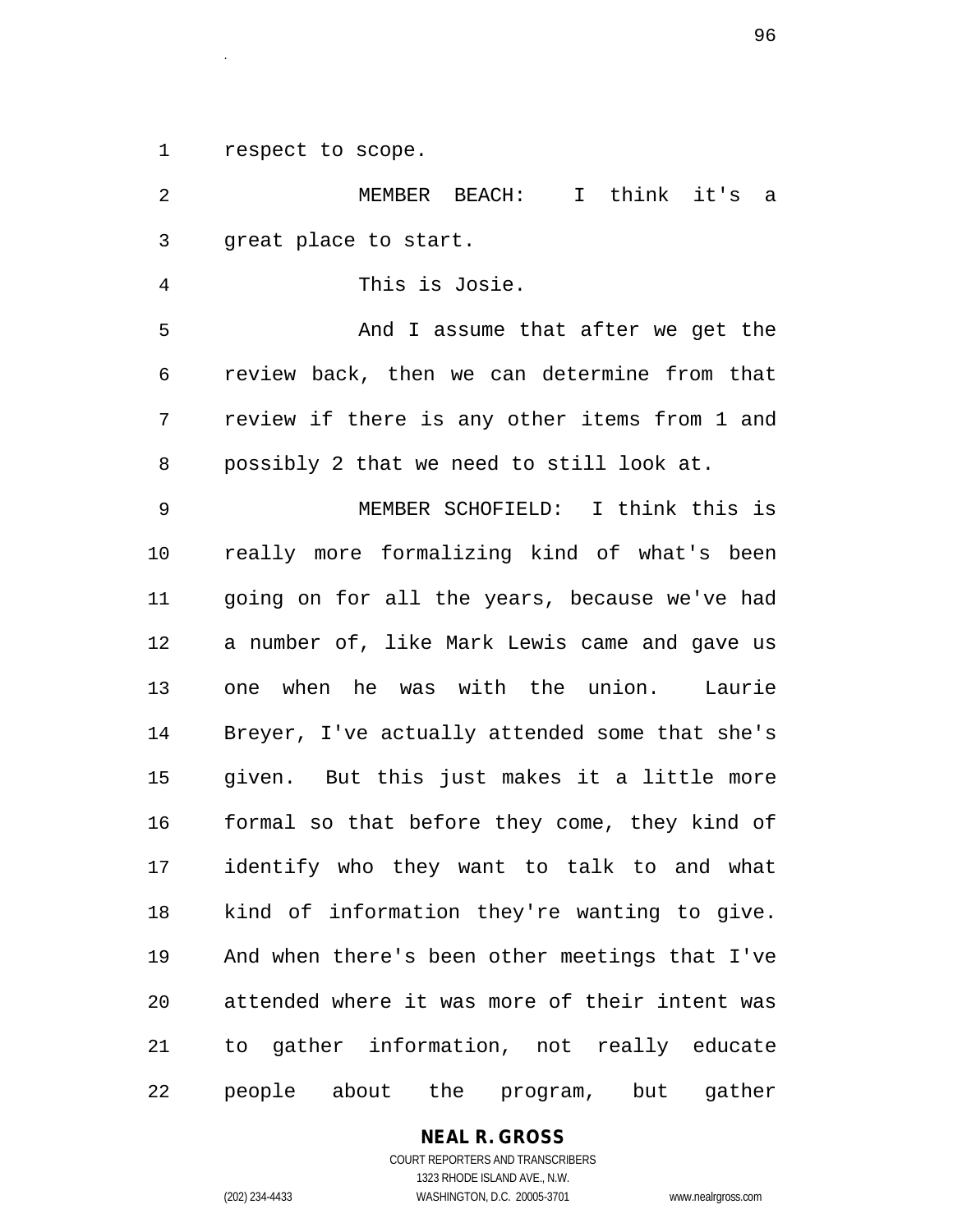1 information about a facility or a site or 2 something.

3 So, I mean this I think really is 4 just kind of formalizing what is already 5 there. And this kinds of helps flesh it out a 6 little better so that you have some way of 7 knowing, is this working, does it need to be 8 tweaked a little better or not. I mean, that's 9 just my personal opinion.

10 MS. ROBERTSON-DeMERS: This is 11 Kathy.

12 There's not a lot in the procedure 13 that covers Objective 3.

14 MEMBER MUNN: I'm still on the 15 first one.

16 MS. ROBERTSON-DeMERS: Many of the 17 items under 1 and 2 I was able to comment on 18 just by the review of the procedure. And 19 you'll see that when the review comes out. 20 MR. KATZ: Kathy, maybe it would 21 be helpful for the Work Group to know, rather

22 than just vagueness about many, but which of

## **NEAL R. GROSS**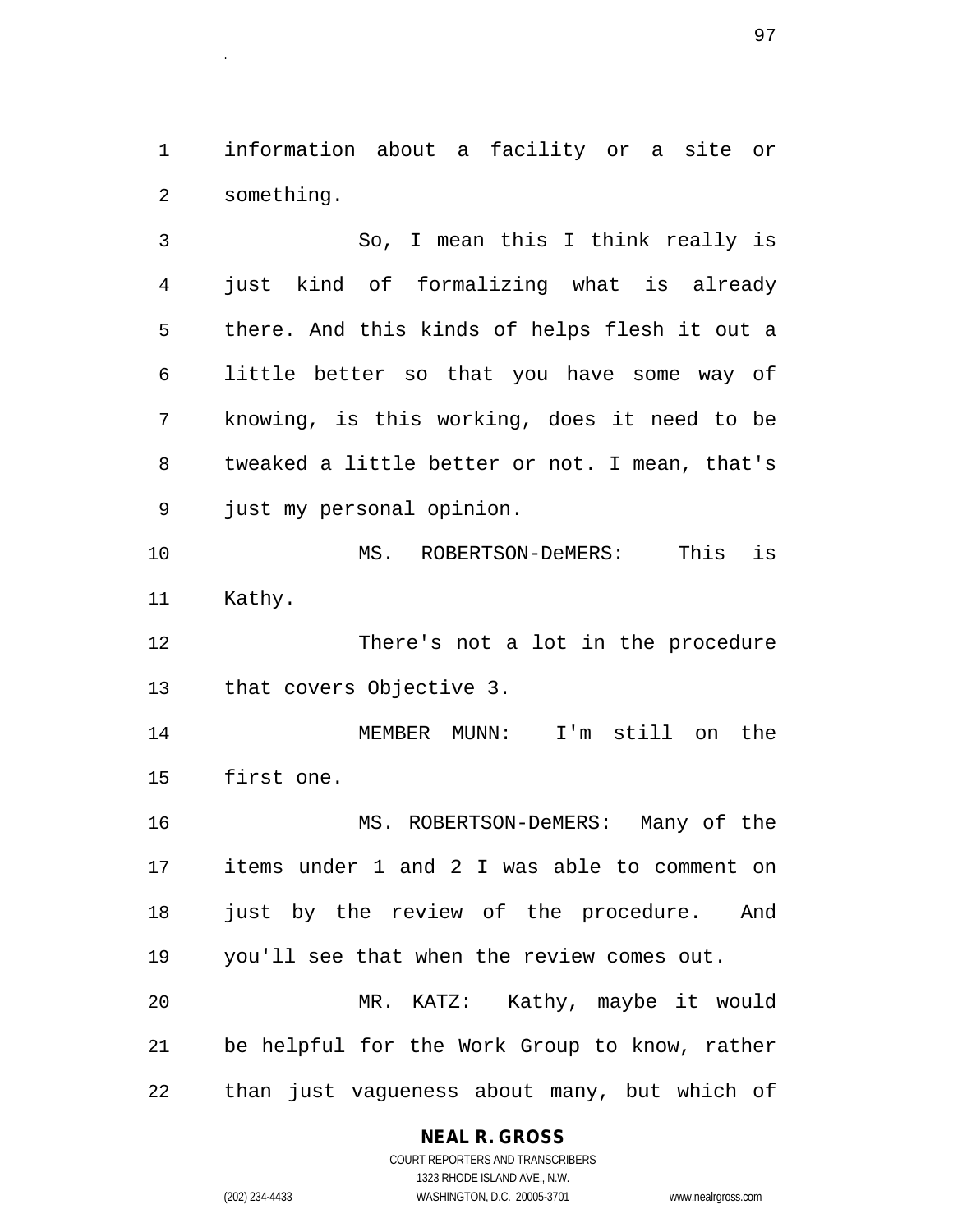1 the items specifically the review doesn't get 2 to. You know, for example, under Evaluation 3 Objective 2, one of these is about, is the 4 documentation and participant's comment 5 accurate and complete and I would suspect that 6 in doing a procedure review you're not doing 7 that kind of analysis on the comments that 8 have been received from participants and 9 whether they're accurate and complete, 10 documented accurately and completely.

entities and the contract of the contract of the contract of the contract of the contract of the contract of t<br>The contract of the contract of the contract of the contract of the contract of the contract of the contract o

11 MEMBER MUNN: Let me go down here 12 to the table.

13 MS. ROBERTSON-DeMERS: And how can 14 you tell whether it's accurate and complete? 15 DR. MAURO: Yes. My sense is that 16 the way in which the objectives are written is 17 a blend of all the procedures in place. In 18 other words, has NIOSH imposed upon itself a 19 mandate to design and implement the program 20 for outreach that addresses all of the 21 elements identified in Objectives 1, 2 and 3? 22 And then there's also a part of it

**NEAL R. GROSS**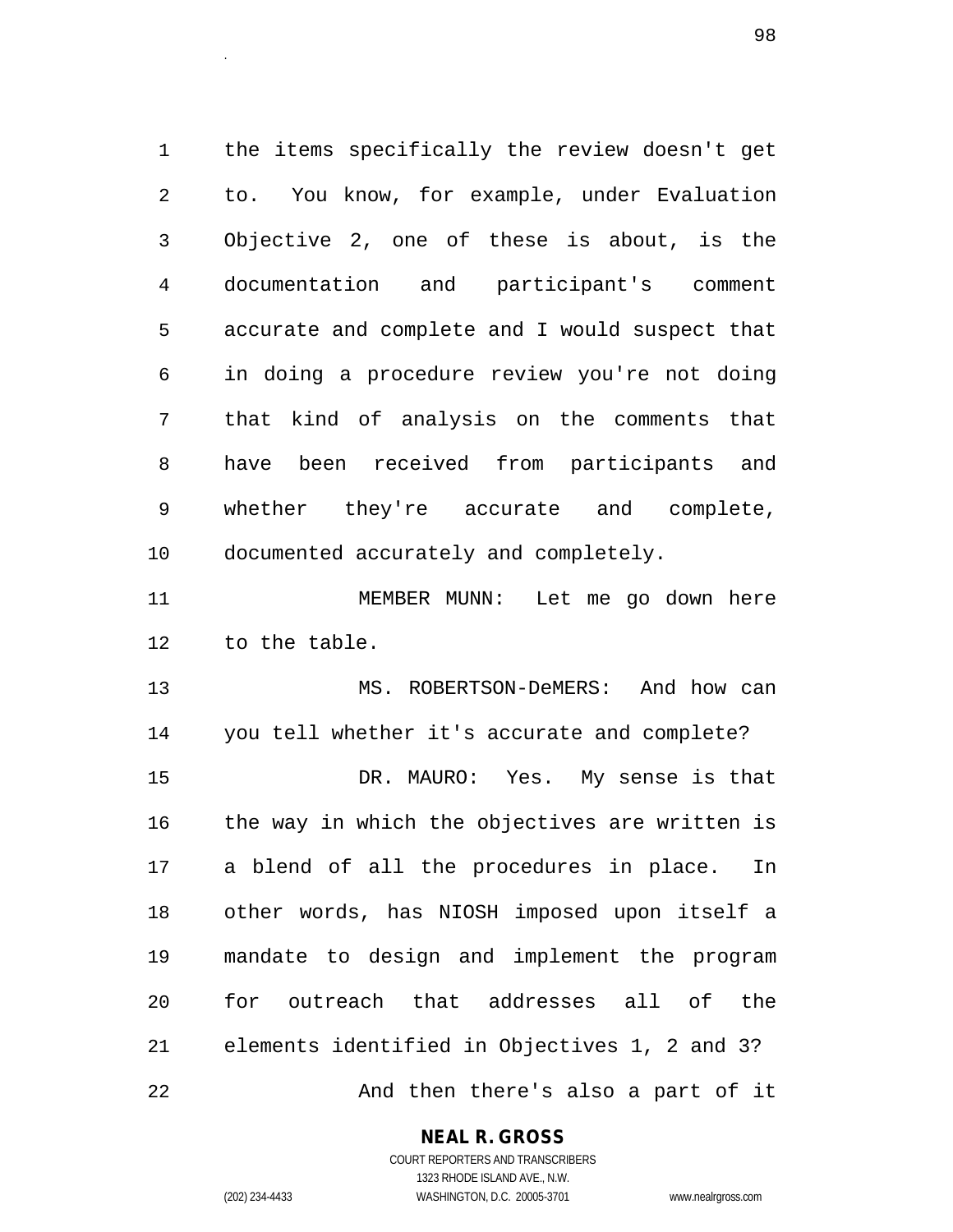1 that says, okay, have they actually 2 implemented it in a way that meets all of the 3 procedure requirements that they lay out in 4 PR-12 and also the elements that compromise 1, 5 2 and 3.

6 So I think right now, and Kathy, 7 correct me if I'm wrong, I don't think we 8 looked at very many or participated in very 9 many outreach programs which were information 10 receiving that were performed subsequent to 11 this PR-12 being issued and subsequent to, of 12 course, this implementation plan.

13 So we're probably a little bit not 14 in a position to evaluate implementation 15 unless we go back to some of the older 16 meetings which are with the minutes and the 17 documentation. You know, meetings perhaps 18 over the past six months or so that have been 19 performed and implemented by NIOSH. And there 20 are certainly minutes there. We wouldn't, of 21 course, have been physically there but there 22 are the minutes of those things which are

## **NEAL R. GROSS**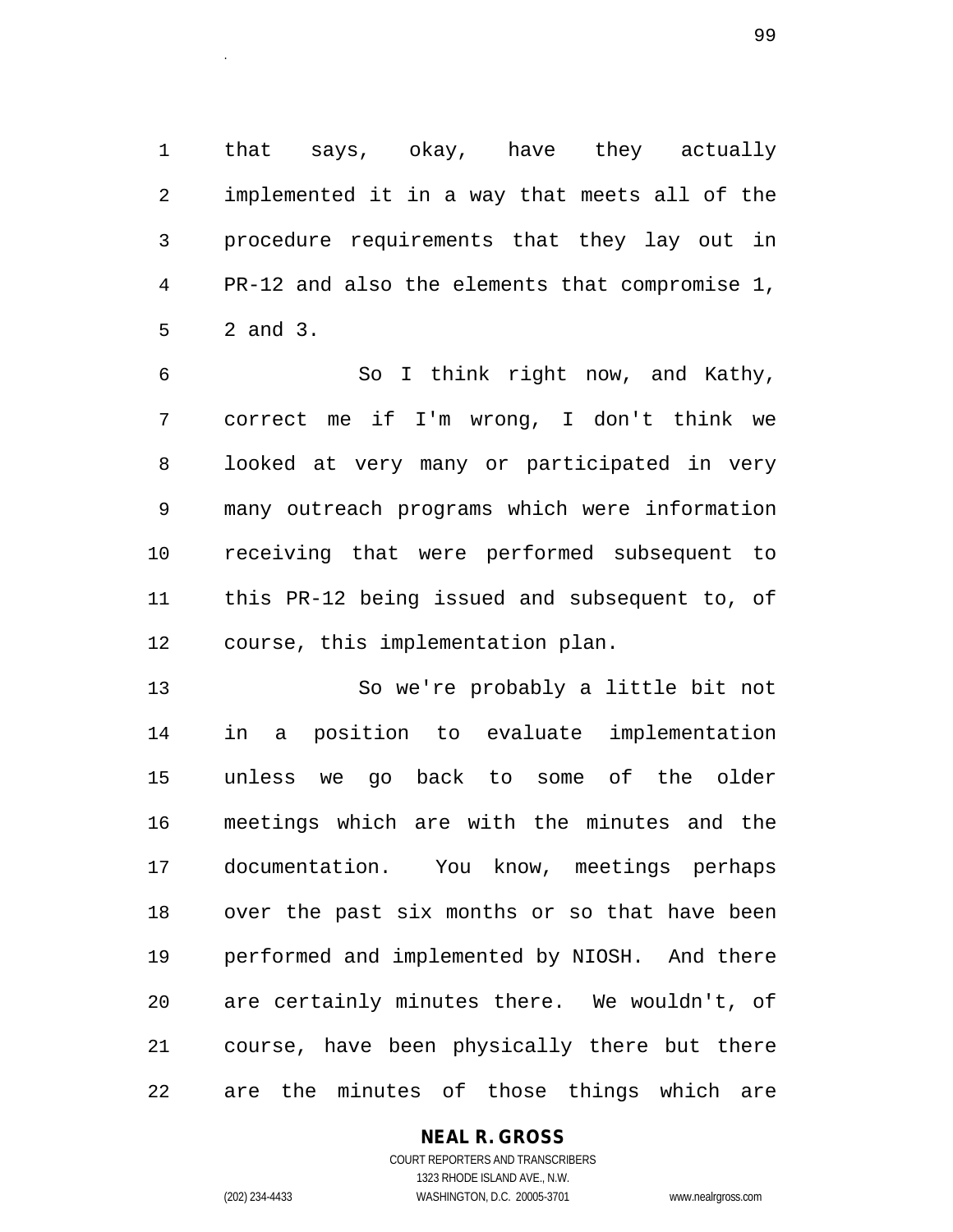1 being accumulated, I presume, in the Tracking 2 System.

3 I don't know. Is the Tracking 4 System retrospective or is the Tracking System 5 that's being put in place under PR-12 only 6 prospective, that is, beginning with the start 7 of PR-12?

8 You see why I'm raising this 9 question. Because in theory, if it's somewhat 10 retrospective, that is, they try to capture 11 older material, then in theory we could 12 probably as part of our review of PR-12 go 13 back to some of the older minutes or reports 14 and evaluate implementation. So I guess it's 15 a question that lends itself toward the 16 feasibility of how much we really can at this 17 time.

18 MS. ROBERTSON-DeMERS: Would you 19 like me to answer that or --

20 DR. MAURO: That would be great. 21 Sure.

22 MS. ROBERTSON-DeMERS: There are

**NEAL R. GROSS** COURT REPORTERS AND TRANSCRIBERS

1323 RHODE ISLAND AVE., N.W.

(202) 234-4433 WASHINGTON, D.C. 20005-3701 www.nealrgross.com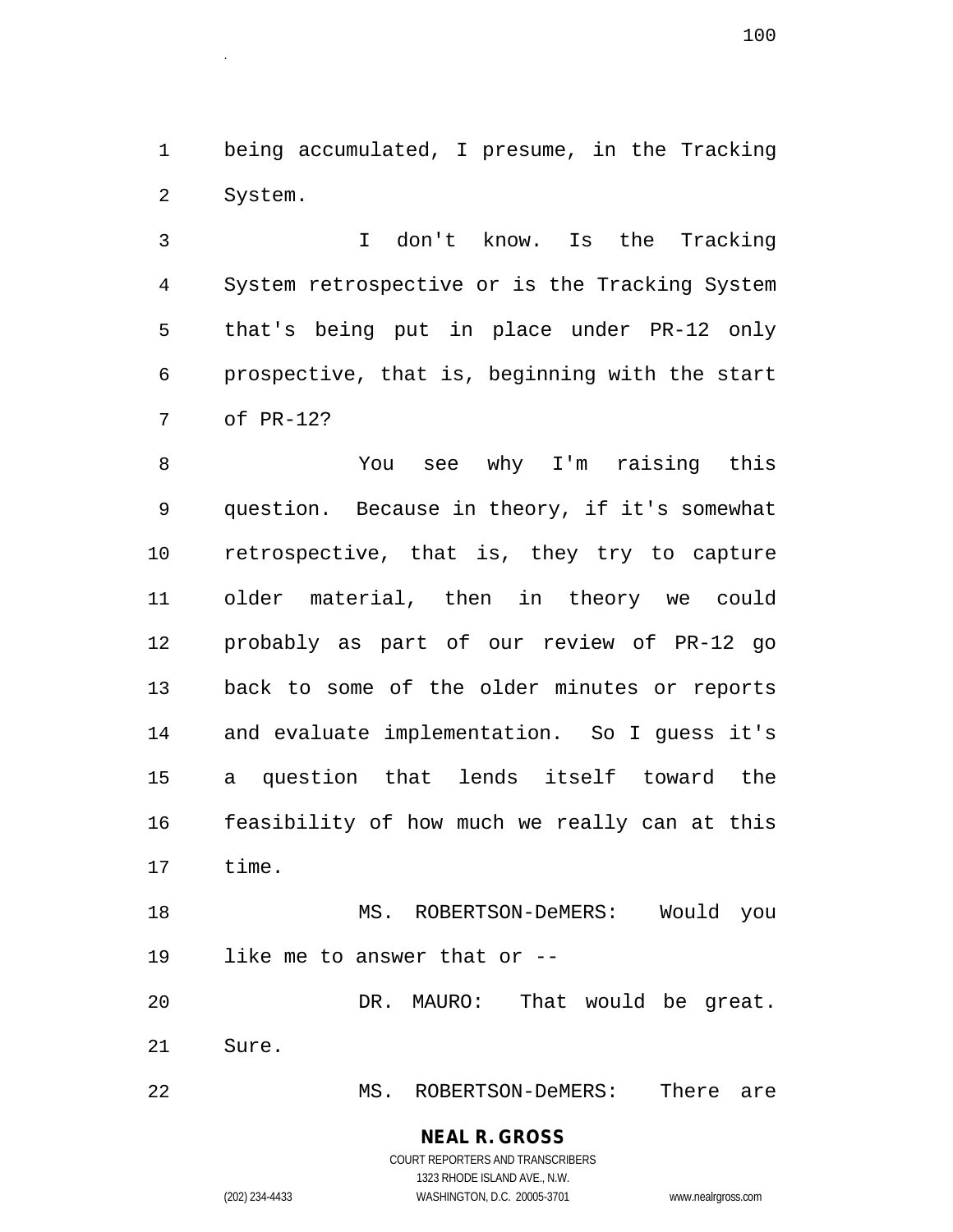1 118 meetings in OTS. Eighteen of those have 2 occurred and occurred after the implementation 3 or the day before the implementation in the 4 case of one of PR-12. 5 So, we're looking at the universe 6 of 18 meetings. 7 There was a single focus group 8 meeting in that set. 9 DR. MAURO: Focus group meaning it 10 would be an information-gathering meeting. 11 MS. ROBERTSON-DeMERS: Okay. 12 DR. MAURO: In other words, out of 13 the 18 which were what we would call 14 information-giving versus -receiving. 15 MS. ROBERTSON-DeMERS: Right. 16 MR. FITZGERALD: This is Joe. 17 What was the mix before PR-12 was 18 issued? Was there more focus group 19 representation before then, or did that exist. 20 MS. ROBERTSON-DeMERS: They were 21 actually called site profile introductory 22 meetings and site profile roll-out, and I

## **NEAL R. GROSS**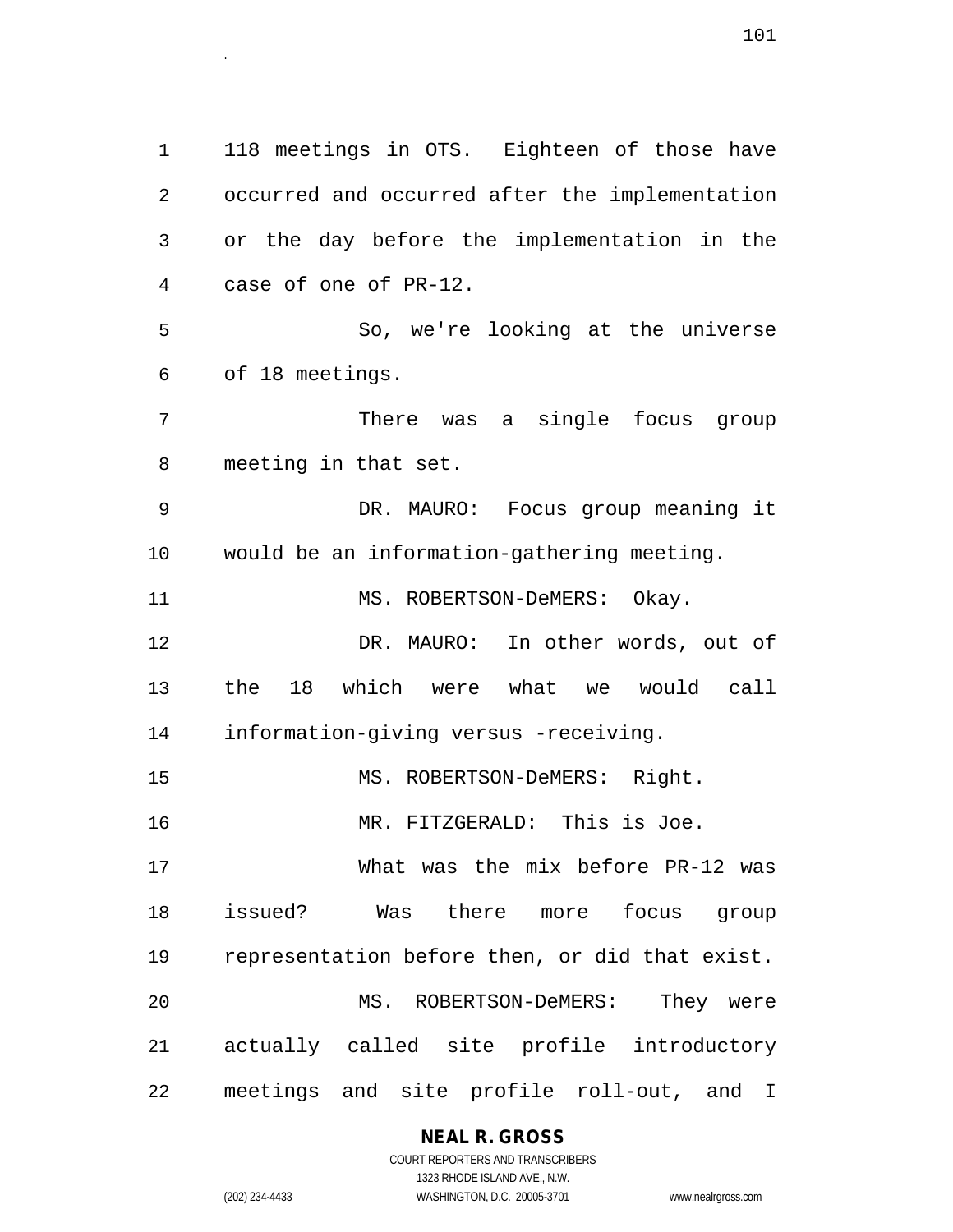1 would say that predominately they were 2 information-gathering.

3 MR. FITZGERALD: Okay. So they 4 were in fact information-gathering?

5 MS. ROBERTSON-DeMERS: Right. As 6 to the implementation date of PR-12.

7 MR. FITZGERALD: Because I was 8 just reflecting on what Dr. Wade had said 9 earlier, and this was of course the Work 10 Group's bailiwick. But, you know it seems 11 like it would be useful to be able to provide 12 some perspective as well to that activity that 13 they have underway. And that would probably 14 entail having a bit of a blend of before and 15 after just because it doesn't sound like 16 there's going to be much to evaluate. There's 17 only one right now. So I don't know if that 18 would be very representative.

19 So if the Work Group wanted to 20 contribute to the ten-year evaluation, it 21 would seem like it would be useful to bring 22 that forward as a blend of the before and

> COURT REPORTERS AND TRANSCRIBERS 1323 RHODE ISLAND AVE., N.W. (202) 234-4433 WASHINGTON, D.C. 20005-3701 www.nealrgross.com

**NEAL R. GROSS**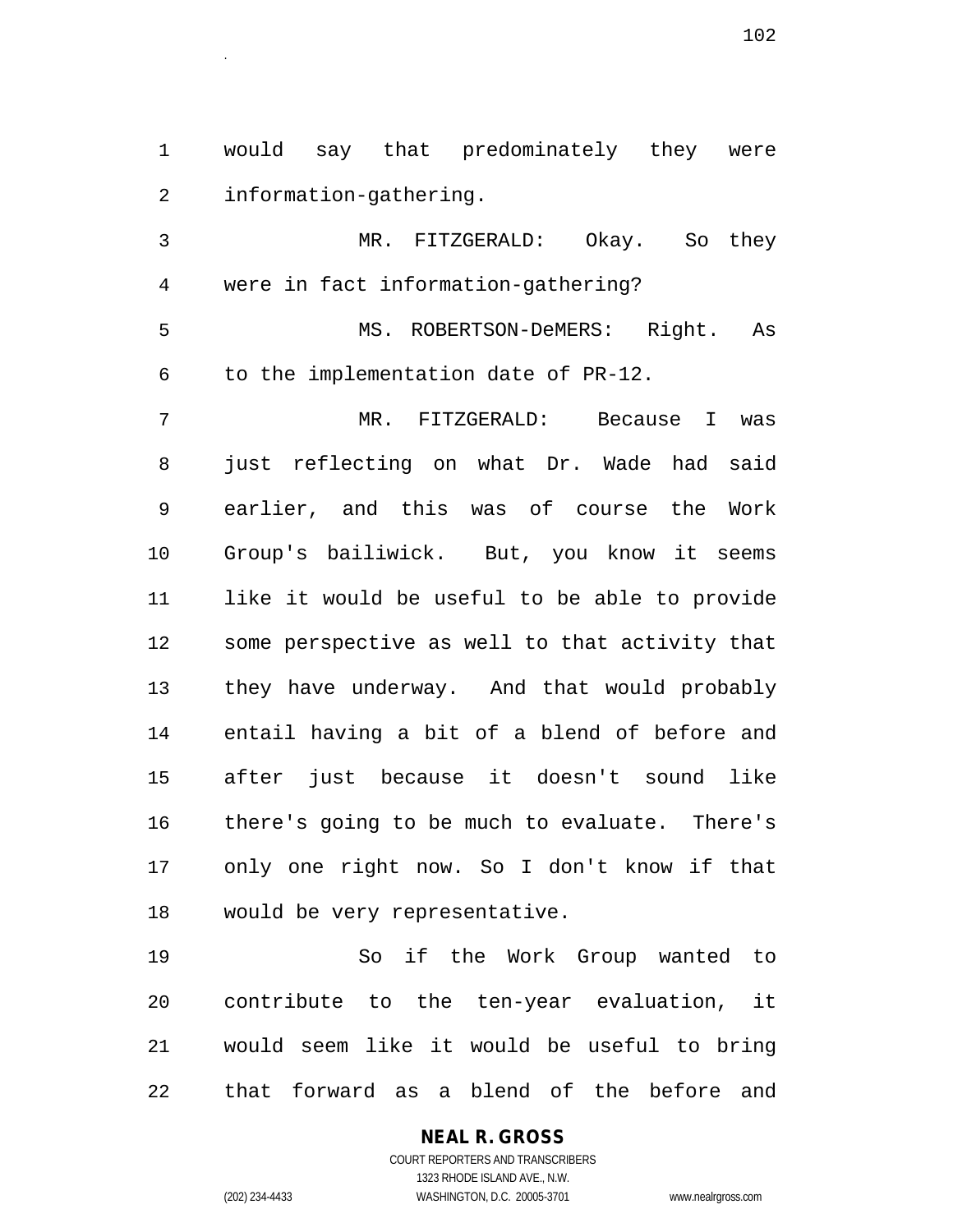1 after just to make sure that there's something 2 that can be offered.

3 MEMBER MUNN: Well, Joe, one needs 4 to keep in mind the development of the program 5 as it has moved through from the beginning to 6 where we are now. You know, bear in mind the 7 fact that in the earlier years almost everyone 8 was focused almost solely on getting the site 9 profile and gathering the information that was 10 necessary to put together the base documents.

11 MR. FITZGERALD: Yes, Wanda, I 12 agree with you. I think that's a good point.

13 And I think maybe the Work Group 14 could consider perhaps truncating it to some 15 extent. Because I agree, the earlier years 16 aren't representative. So maybe look at the 17 site profile, the equivalent of the focus 18 group, the site profile data collection maybe 19 in the 12 months or 18 months before PR-12 was 20 issued and then whatever happens in real time 21 after that. But, you know, certainly not try 22 to capture the first year or two where you're

#### **NEAL R. GROSS** COURT REPORTERS AND TRANSCRIBERS

1323 RHODE ISLAND AVE., N.W. (202) 234-4433 WASHINGTON, D.C. 20005-3701 www.nealrgross.com

 $103$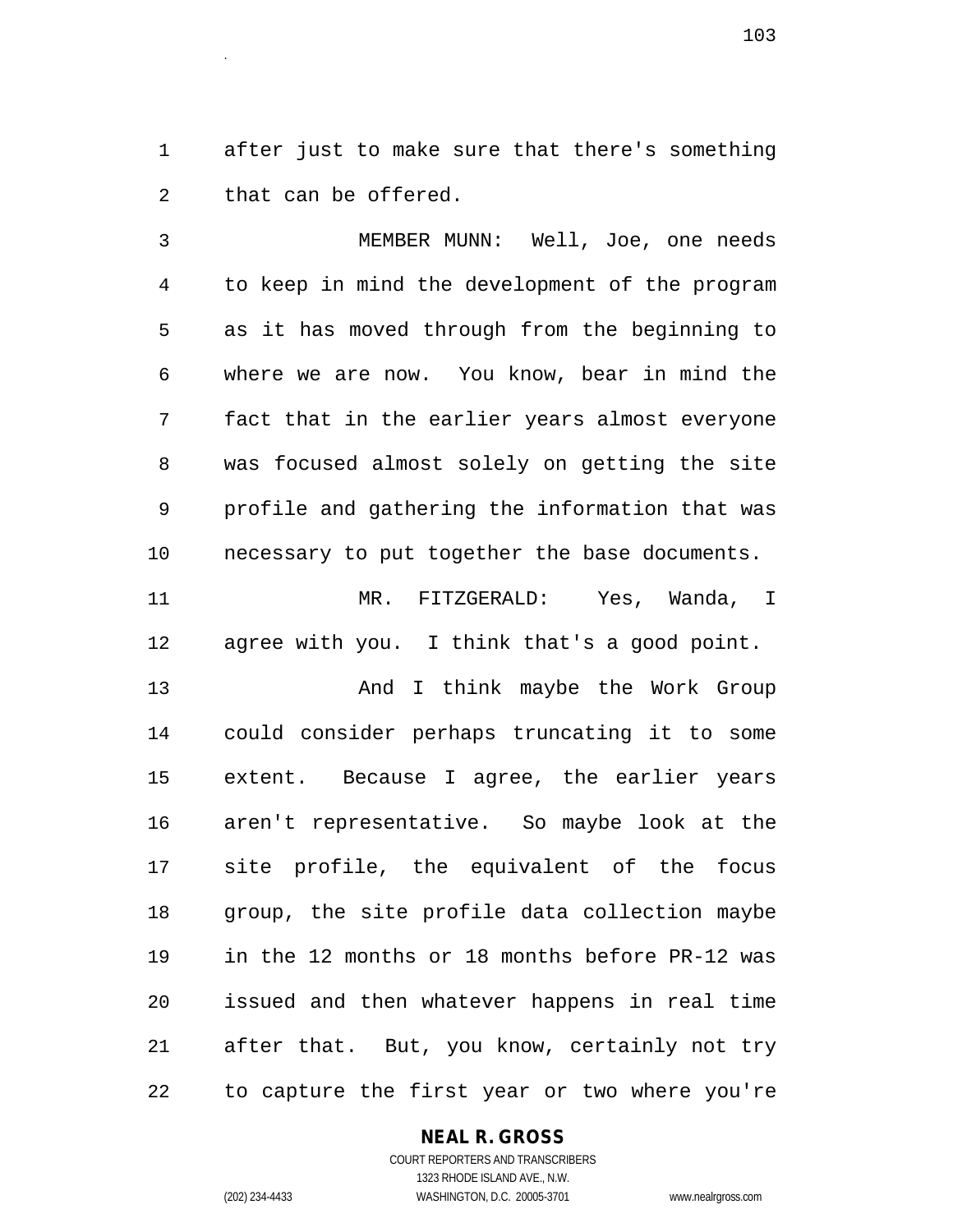1 really trying to roll out something new. And I 2 think that's a good point.

3 MEMBER MUNN: Not only that, until 4 you have a body of data with respect to not 5 only individual dose reconstructions but also 6 a significant body of data surrounding SECs, 7 you really have no way to make some of the 8 evaluations that we're asking for here.

9 MR. FITZGERALD: Yes. You know, I 10 don't think there's a perfect -- since this is 11 clearly subjective -- a perfect database. 12 What I was just saying is that, if you're 13 going to do some evaluation, I think it would 14 have to be a recent vintage and one that 15 reflects some maturation of the program, the 16 SEC and site profile process so that people 17 are getting more comfortable with the 18 questions to ask and more comfortable in terms 19 of what achieves the best results in the 20 outreach. And I think it would be something 21 maybe presumably over the last couple of 22 years. Just again, that's where we get

**NEAL R. GROSS**

COURT REPORTERS AND TRANSCRIBERS 1323 RHODE ISLAND AVE., N.W. (202) 234-4433 WASHINGTON, D.C. 20005-3701 www.nealrgross.com

 $104$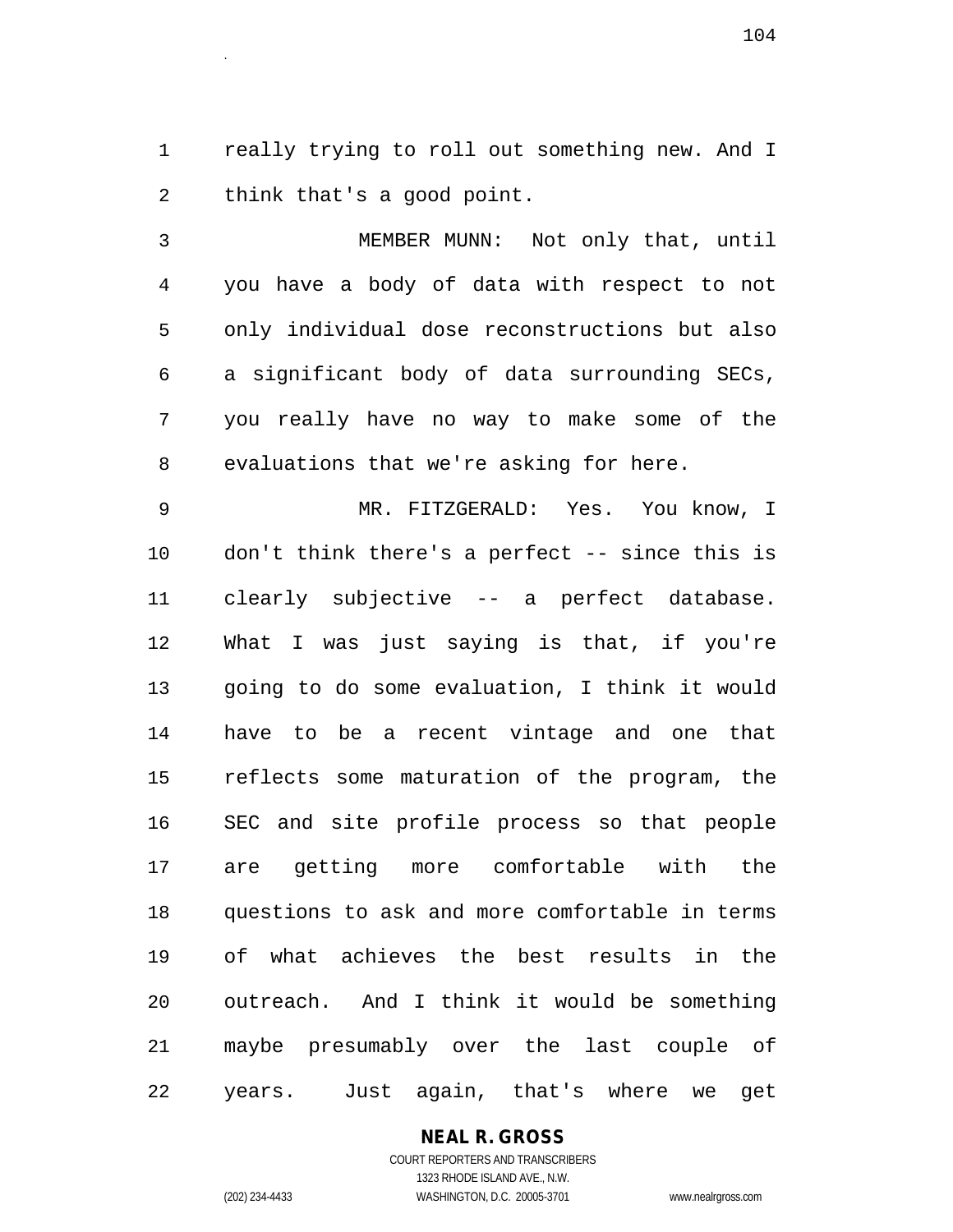1 stalled over six years of experience, but over 2 the last couple of years, it would seem to be 3 reasonably representative and it could be 4 done. Otherwise, I don't know if there's 5 anything to offer on the evaluation side if 6 you have one data point since PR-12 was 7 issued.

8 MR. KATZ: Two questions related 9 to what Joe was saying associated with that 10 that have to be answered.

11 To go back beyond it, I guess your 12 question is, you're relying on minutes for the 13 front end. So the question, I guess, is just 14 how rich are the minutes as a source material, 15 if SC&A wanted to look at what you were 16 hearing in those meetings.

17 MR. FITZGERALD: The minutes are 18 out?

19 MR. KATZ: Yes. I'm just asking, 20 I guess, you know I'm familiar with very many 21 different types of minutes and some are a set 22 of reports and then some minutes are very rich

## **NEAL R. GROSS**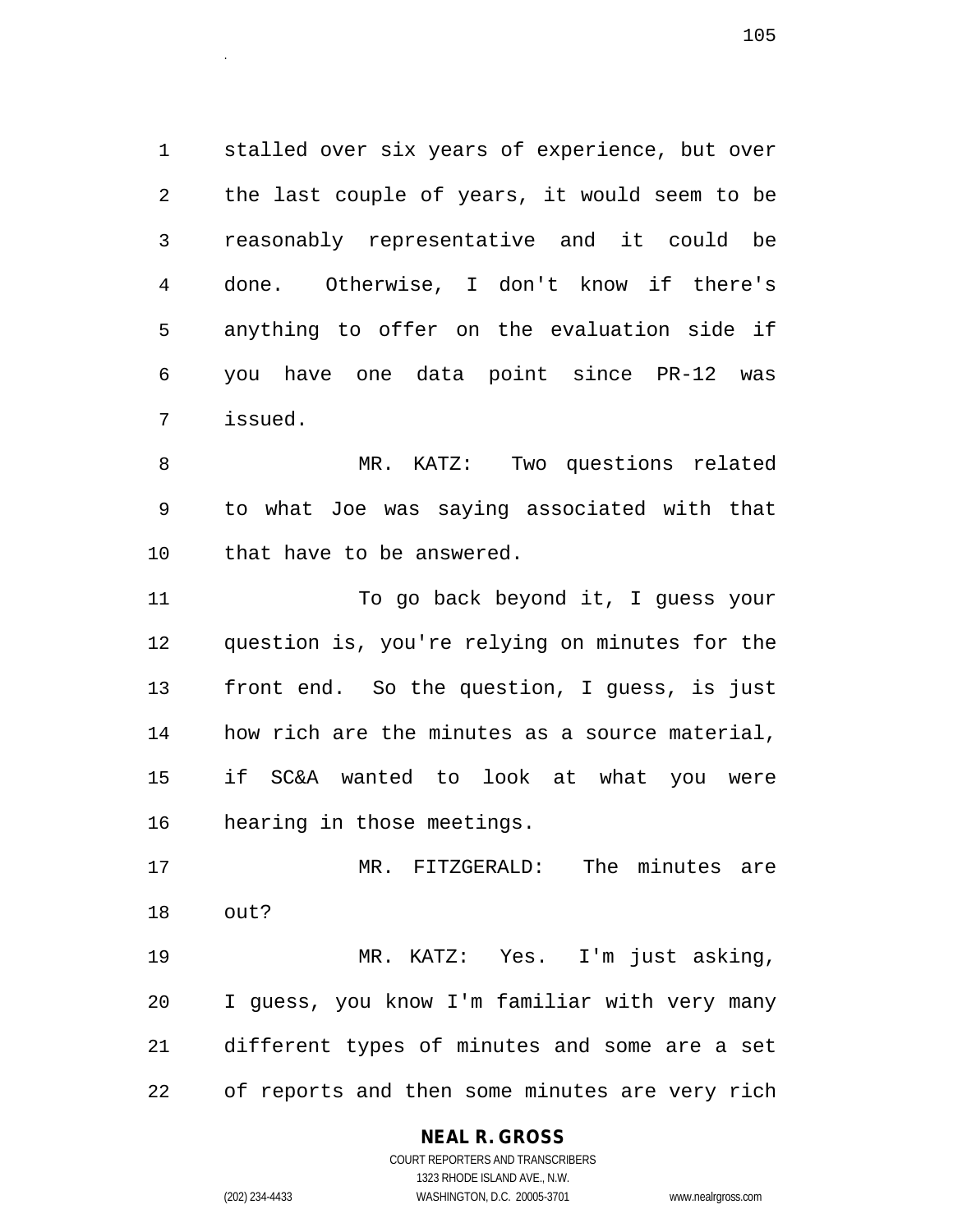1 with narrative and you really capture -- the 2 substance is provided. I have no idea what 3 the nature is. But the richer the minutes 4 are, the better SC&A will be able to grapple 5 with this question of what came in the door 6 and then, how was it handled, that 7 information.

8 MEMBER BEACH: But that is going 9 back to what we're looking at, too, is how 10 rich are those minutes.

11 MEMBER SCHOFIELD: If you go back 12 to some of the earlier meetings, I mean, like 13 Larry Elliott asked this question at one of 14 the meetings and he addressed it. And in 15 earlier days, this became actually a point of 16 contention because when a lot of these 17 meetings they had, they would summarize. They 18 did not keep actual minutes, they did not 19 actually transcribe everything that was said 20 in the meeting. So a lot of things were just 21 summarization by OCAS of what was said there 22 or what the points were. And so people

## **NEAL R. GROSS**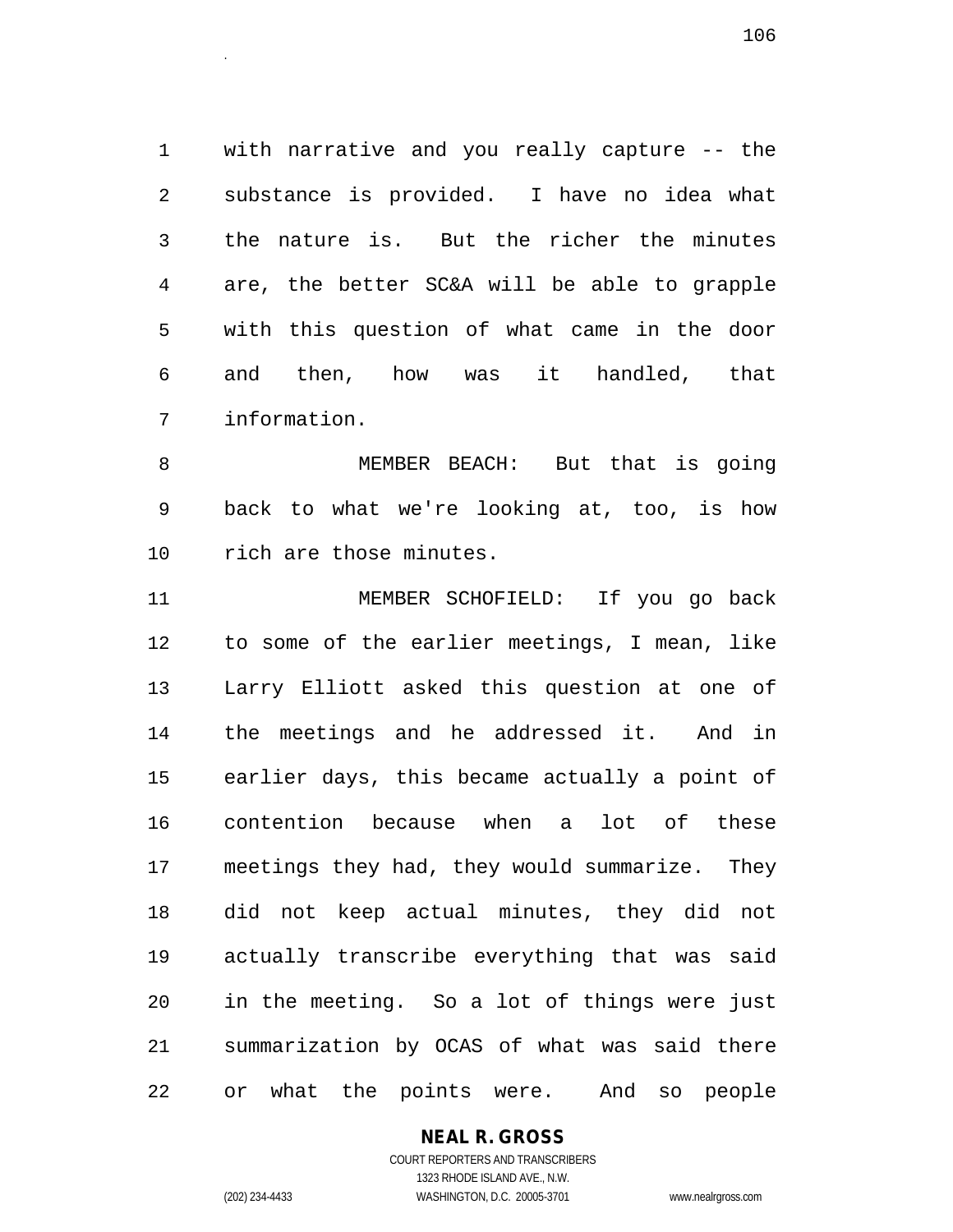1 wouldn't go back and they said, well, you 2 know, where are a lot of these meetings. So a 3 lot of the earlier ones you won't find a good 4 database of information because they didn't -- 5 even when they videotaped them, they didn't 6 keep the videotapes necessarily.

7 MS. ROBERTSON-DeMERS: This is 8 Kathy.

9 Can I make a suggestion?

10 CHAIRMAN GIBSON: Sure, go ahead. 11 MS. ROBERTSON-DeMERS: There's a 12 series of Worker Outreach meetings which were 13 conducted under the former procedure, PROC-14 0097 that range from 2006 through January 15 2009. And that's probably a very good route 16 to choose from. Because most of them have 17 final meeting minutes. And they were actually 18 formally following a procedure for collecting 19 meeting minutes that is somewhat similar to 20 PR-12.

21 DR. MAURO: Kathy, one of the 22 thoughts I just had related to what you just

# **NEAL R. GROSS**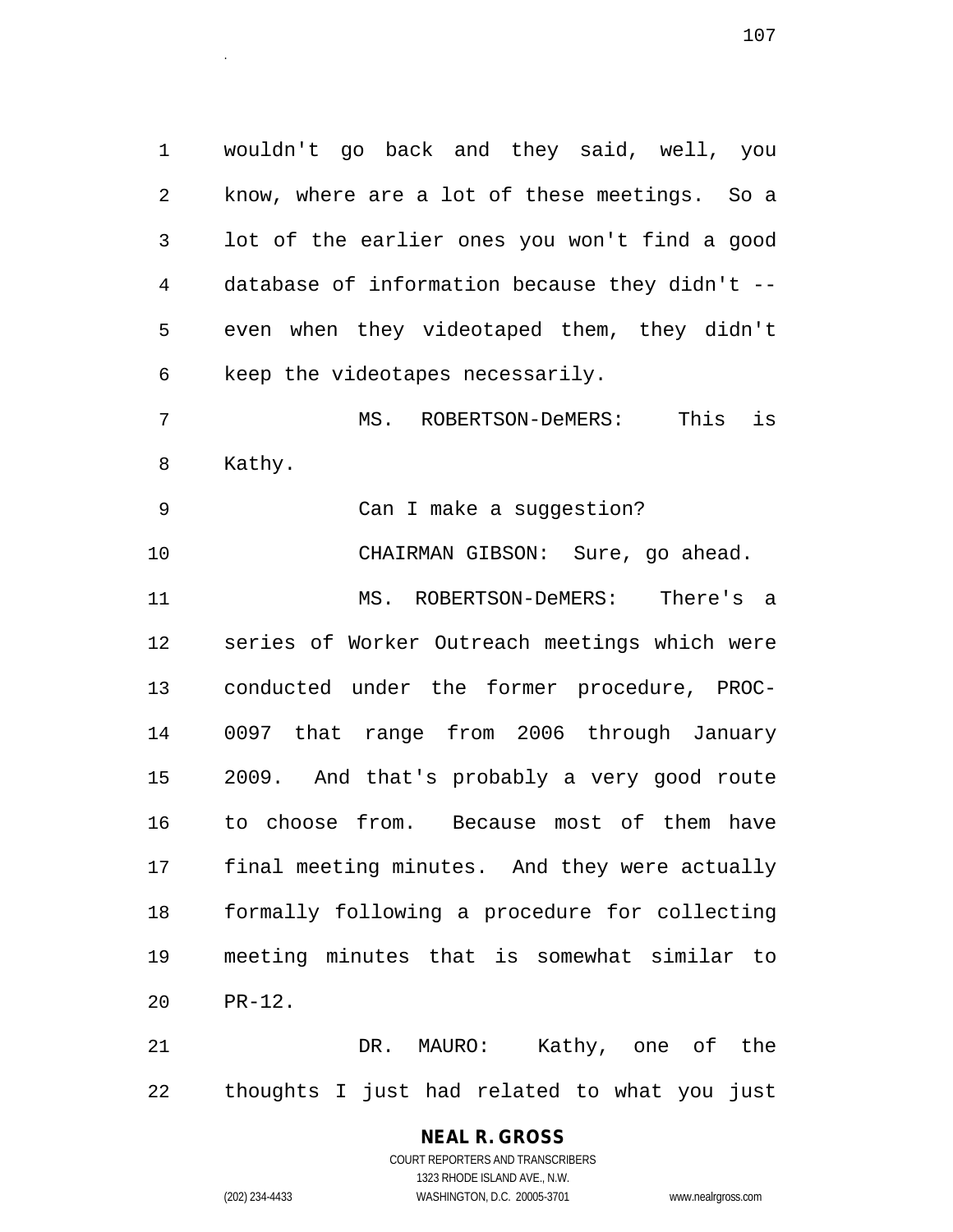1 said is, PR-12 is a maturation of a process. 2 Do you see a much richer set of instructions 3 or guidelines in PR-12 that are substantively 4 different than in -- I guess it was PROC-0097? 5 In other words, I guess where I'm headed with 6 this is, if we were to go retrospectively and 7 -- I just say something about the minutes and 8 the information contained there and evaluate 9 related statements, what appropriate 10 qualifiers of knowledge about this were done 11 before PR-23. The question is, you know, 12 there are advantages or disadvantages to that.

13 The disadvantage is that we would 14 be evaluating the minutes in a way that may be 15 unfair because those minutes were created 16 prior to PR-12. But if it turns out 0097 and 17 12 are really not that different except for a 18 few items, then it wouldn't be so unfair to 19 see if the previous minutes and records 20 maintained were in fact in compliance with 21 their procedure PR-12.

22 And I'm sort of reaching for where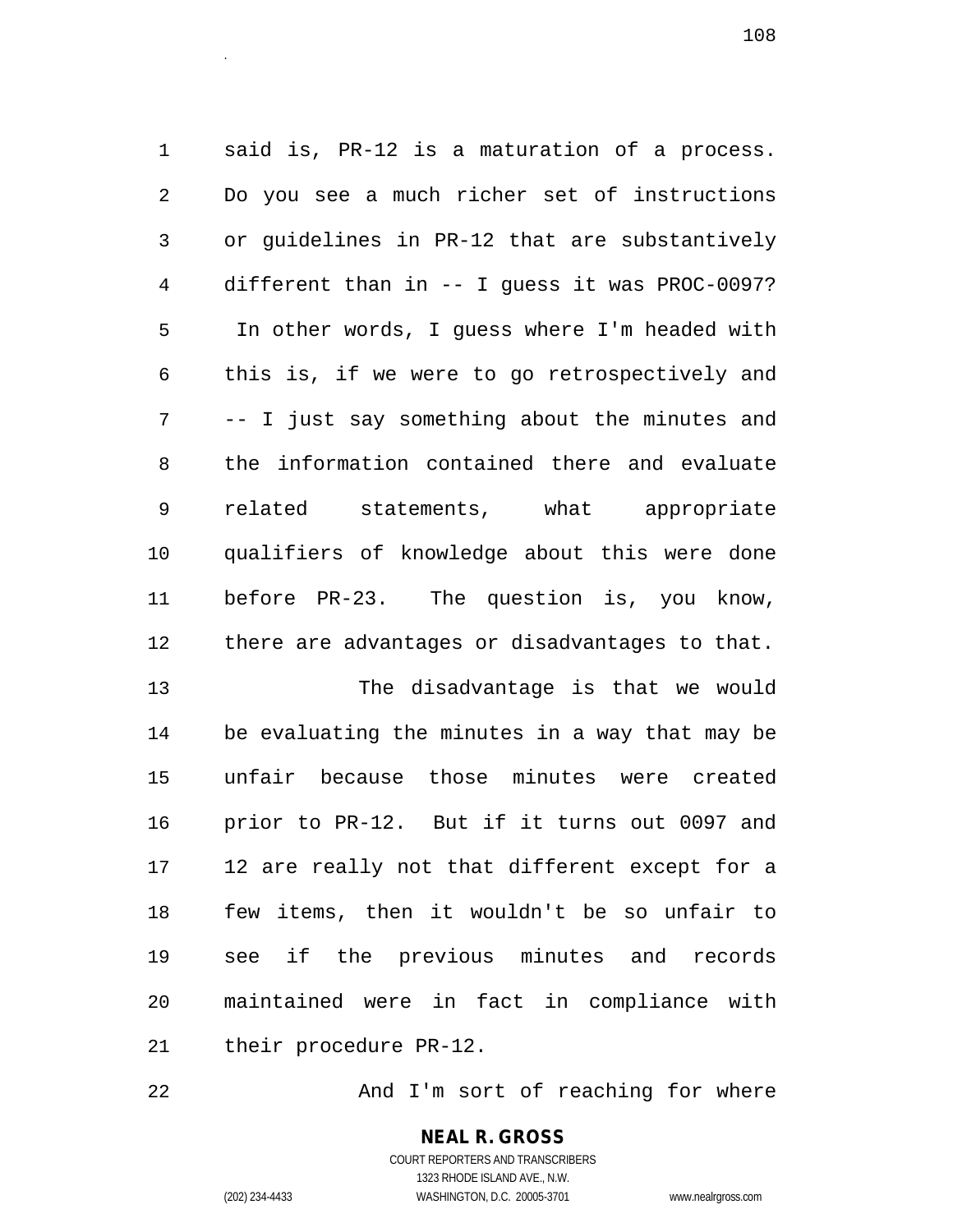1 the value lies and whether or not it's worth 2 pursuing or not.

3 MS. ROBERTSON-DeMERS: Well, the 4 answer to your question is that PROC-0097 5 provided a lot more detail on how they 6 gathered comments, had comments reviewed by 7 the workers and so on and so forth.

8 So 0097 actually provides much 9 more detail into the outreach process.

10 MR. FITZGERALD: This is Joe.

11 But to answer John's question, you 12 know you could go from a prescriptive format 13 to a performance-based format and the essence 14 of the requirement is the same. It's just a 15 different way of doing it and maybe if that 16 could be established that the objectives of 17 both procedures are the same and the elements 18 are the same, but -- there is a movement to go 19 from a prescription of how do you do it to one 20 that's more performance-based and I can 21 understand that intent. But that would still 22 enable us to look at whether the objectives

**NEAL R. GROSS**

COURT REPORTERS AND TRANSCRIBERS 1323 RHODE ISLAND AVE., N.W. (202) 234-4433 WASHINGTON, D.C. 20005-3701 www.nealrgross.com

 $109$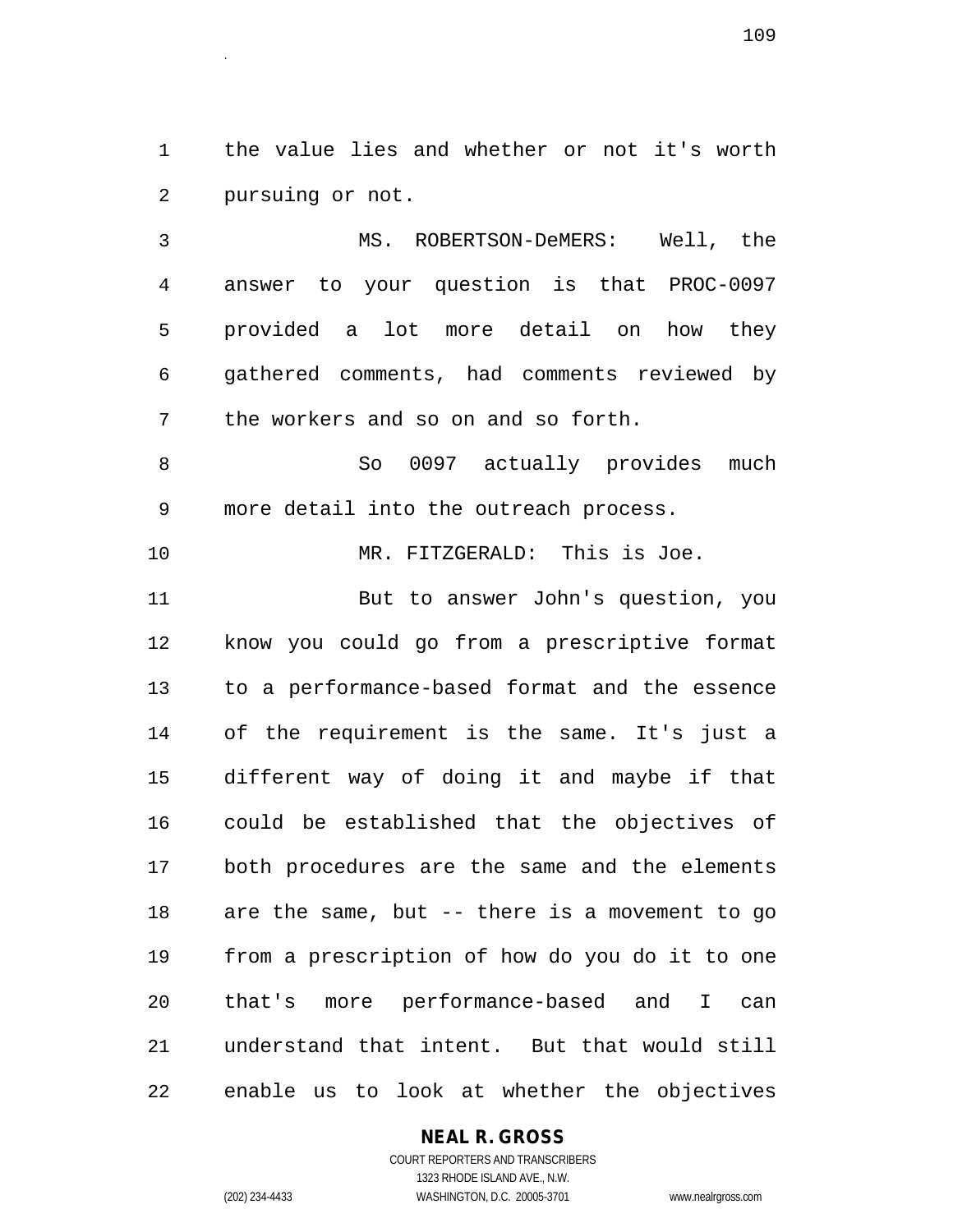1 are met and have enough data points to offer 2 something up in the process.

3 Otherwise, I think you could 4 accomplish Objective 1 and 2 but not really 5 get Objective 3 done this year just because 6 you're going to wait until you have enough 7 focus meetings. It just seems like we would 8 not be able to satisfy, I think, the intent 9 the Work Group had and also what Dr. Wade was 10 talking about.

11 So this is not a perfect solution, 12 but it offers a way to provide a positive 13 contribution, given what information you have. 14 MR. KATZ: And just to add to what 15 Joe just said, to keep in mind sort of the 16 progression in these Objectives. Objective 3 17 deals with how OCAS has given consideration to 18 the information that's been received. And, 19 obviously if you're going to look at 20 information coming in the pipe now, the 21 upcoming meeting you mentioned, Kathy, and 22 whatever other upcoming information received

## **NEAL R. GROSS**

<sup>110</sup>.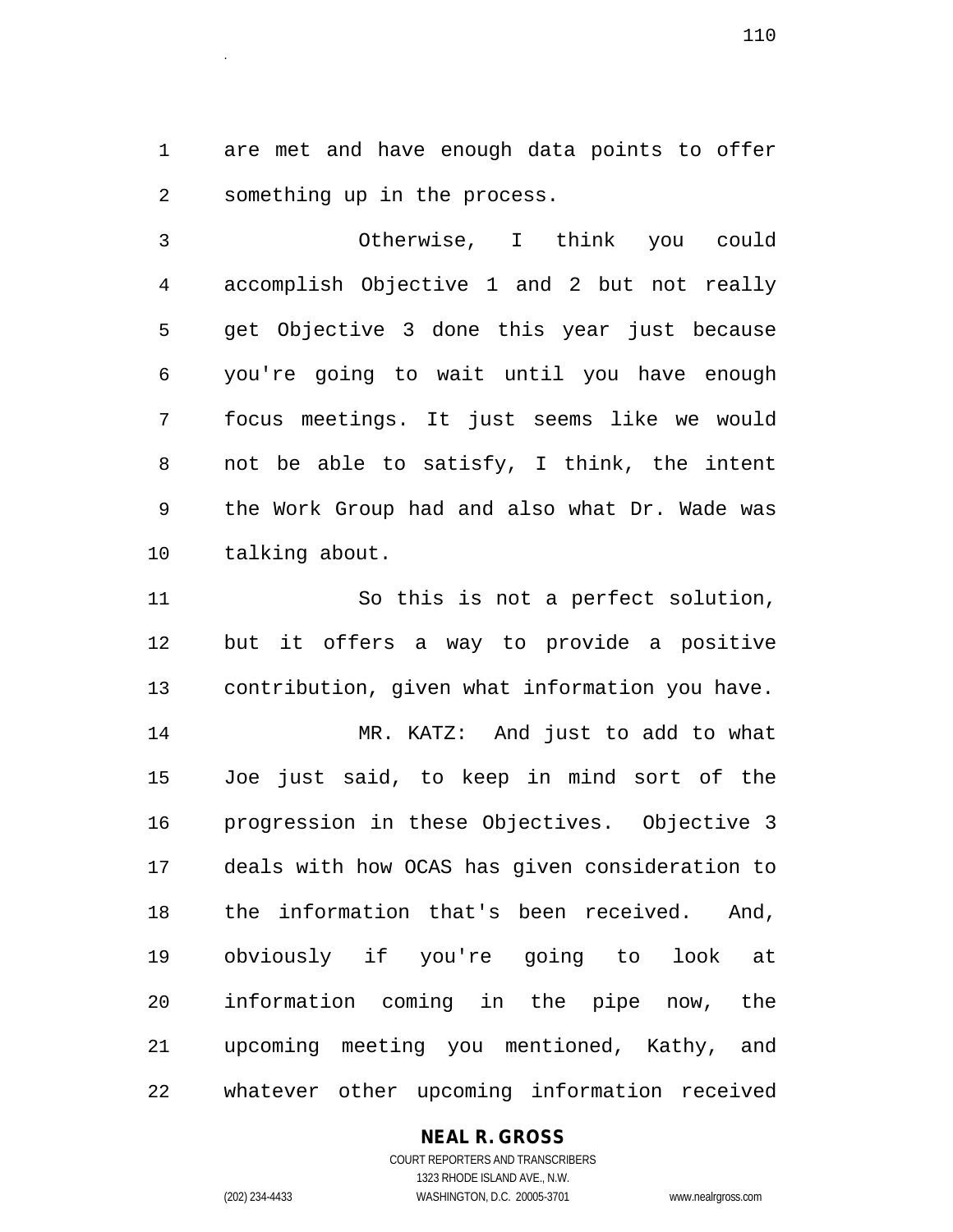1 meetings might be coming. Then to be able to 2 evaluate how that information gets used, 3 there's a considerable timeline there. 4 Because OCAS, obviously, has to do a lot of 5 work before that information ever shows up in 6 a change of in the procedure or a site 7 profile, or what have you.

8 So you're almost, if you want to 9 do evaluative work on how information is being 10 used, you're quite committed if you want to do 11 that work at this point to being somewhat 12 retrospective going back at least a couple of 13 years. Otherwise, you don't have the time. 14 The water hasn't come under the bridge yet.

15 MR. FITZGERALD: And, you know, 16 there's no harm in having a big asterisk that 17 says we recognize that the procedures have 18 been shifting and maybe become more 19 performance-based, but the overall objective 20 and the intent is the same. I don't think 21 that's changed.

22 So, with that qualifier I think

**NEAL R. GROSS** COURT REPORTERS AND TRANSCRIBERS 1323 RHODE ISLAND AVE., N.W.

(202) 234-4433 WASHINGTON, D.C. 20005-3701 www.nealrgross.com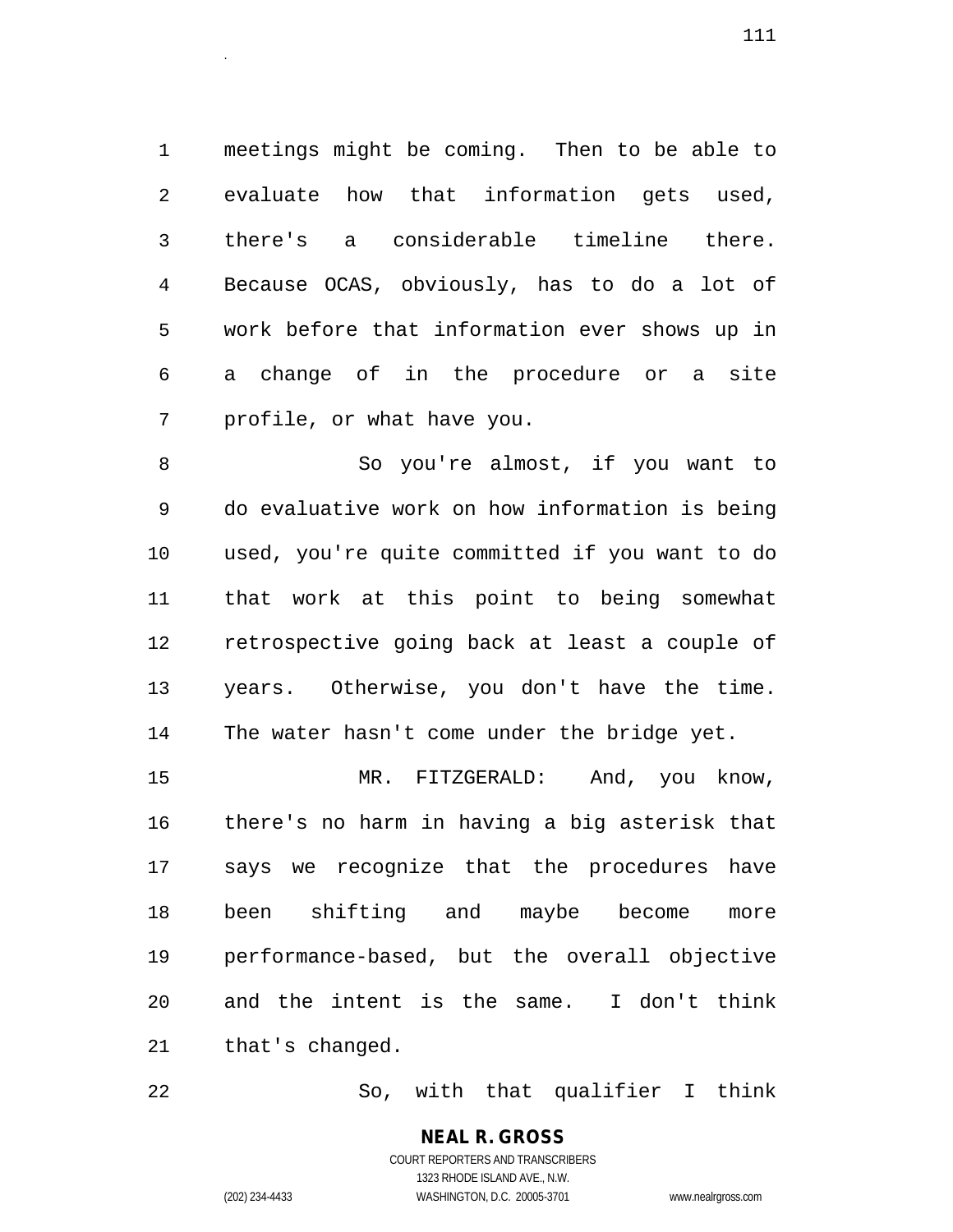1 the Work Group can offer up something that 2 would be useful.

3 DR. MAURO: I think it's useful to 4 think about this process we're entering as 5 having three fundamental elements to it.

6 You know, one is the procedure 7 itself, PR-12, and the degree to which that 8 procedure provides for all of the items that 9 we've identified in our implementation plan. 10 It's almost like a checklist: did they 11 address it, did they provide for it, and it is 12 provided at a sufficient level of detail. 13 That's certainly going to come out of what 14 we're doing right now, and I understand that's 15 pretty well along. So that's really a review 16 of their procedure.

17 Then there's the implementation of 18 the procedure in this regard: did they in 19 fact gather the information that they said 20 that they would gather? And that's what we're 21 talking about right now. And the way you 22 judge that, did they gather the information

> **NEAL R. GROSS** COURT REPORTERS AND TRANSCRIBERS 1323 RHODE ISLAND AVE., N.W.

(202) 234-4433 WASHINGTON, D.C. 20005-3701 www.nealrgross.com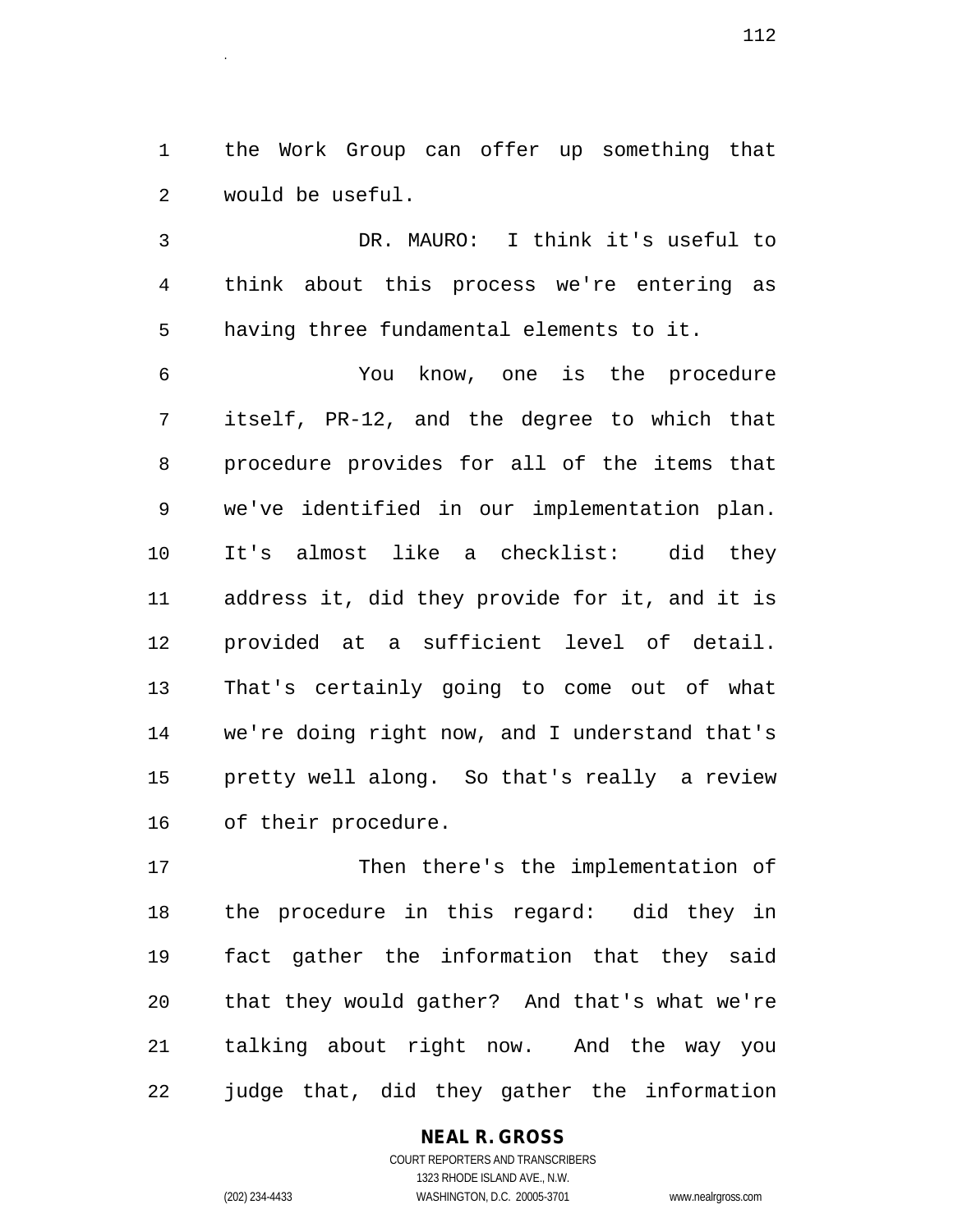1 that's needed, whether it was required by PR-2 12 or 0097. But then the last piece, the 3 point that Joe just brought up is, okay, let's 4 say they did or didn't gather the information 5 so we could make some statement regarding the 6 degree to which they gathered the information 7 that they said they would gather, or they're 8 supposed to gather, and certainly that can be 9 done prospectively but also to a certain 10 degree could be done retrospectively. But now 11 there's the last part, and this is the most 12 difficult part by far in my mind. Okay.

13 The degree to which they gathered 14 the information, whether or not it was 15 complete, you know it was broad enough number 16 of stakeholders that were interviewed and 17 captured. The question of the degree to which 18 that information found its way into the site 19 profiles and the evaluation reports, that 20 becomes another dimension which is, for all 21 intents and purposes, I believe, Number 3. 22 How much of that can be done at this time is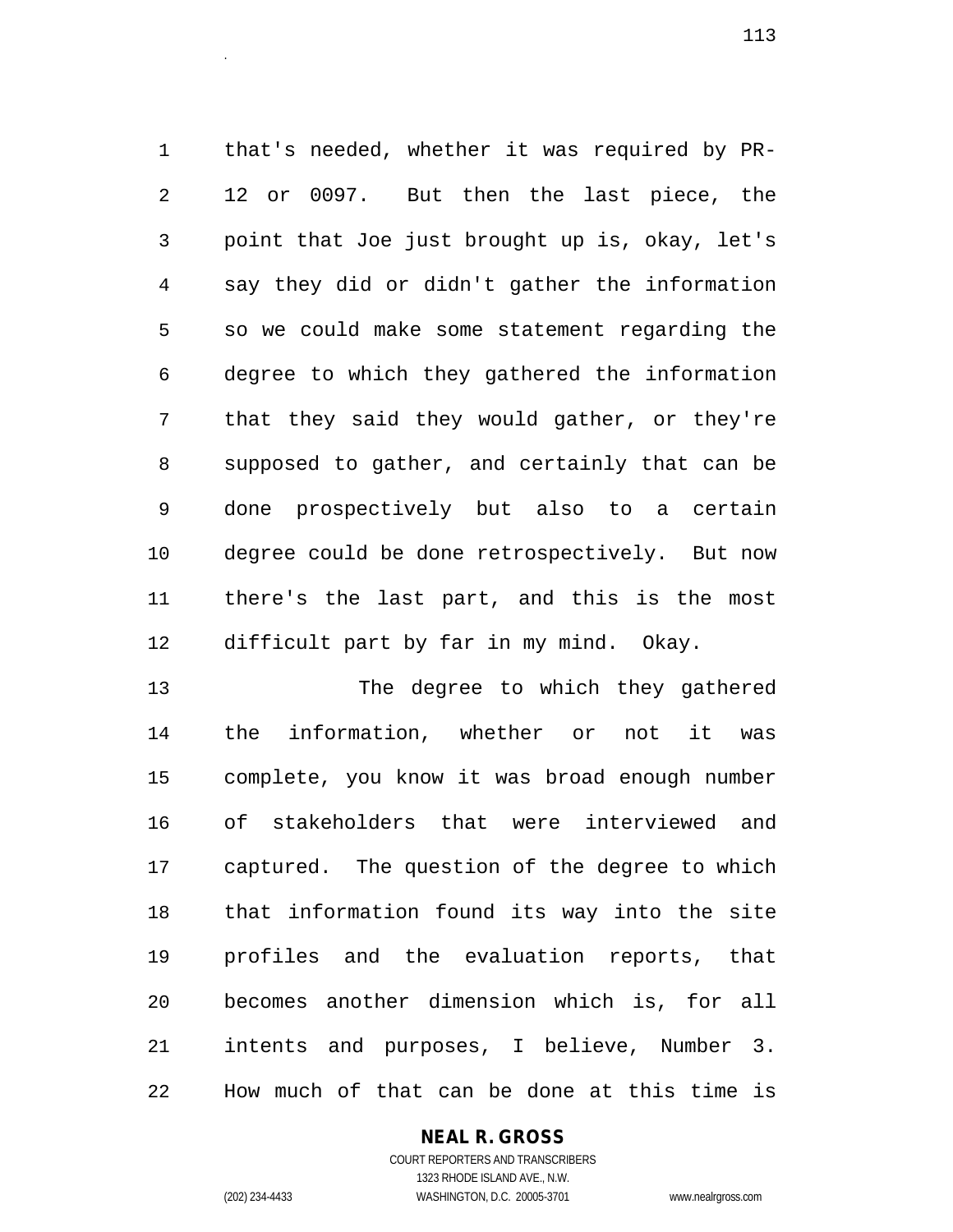1 to me the most challenging of this work.

2 I think the first two parts that I 3 just described is a very doable, especially if 4 we do some retrospective work, we could do 5 that now. Certainly, with the prospective 6 part of it, we'll have to wait for future 7 meetings where it would certainly be richer. 8 But that third part -- right now how we would 9 go about doing that. And I guess it has to be 10 given a lot of thought.

11 11 I'm not sure. For example, 12 information that may have been gathered 13 regarding certain practices that reveals 14 certain deficiencies in programs that took 15 place in the past and the degree to which that 16 information was carried forth and is reflected 17 in the site profile, that's going to be a 18 tough one. I think it's going to be the 19 limiting factor in terms of implementing this 20 review of the Outreach Program.

21 MEMBER MUNN: Well, I'm still not 22 sure exactly how you're ever going to plan

## **NEAL R. GROSS** COURT REPORTERS AND TRANSCRIBERS 1323 RHODE ISLAND AVE., N.W.

(202) 234-4433 WASHINGTON, D.C. 20005-3701 www.nealrgross.com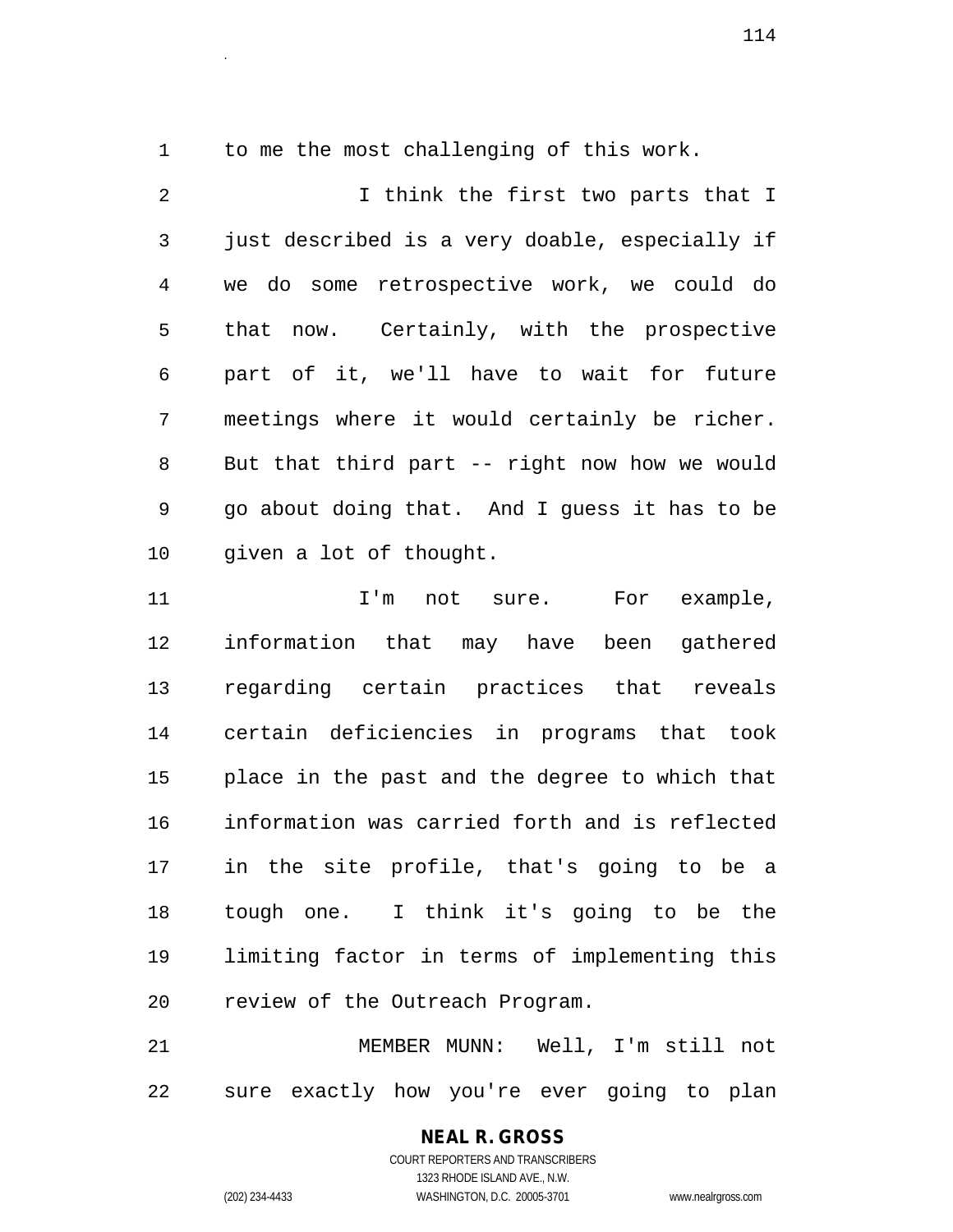1 whether the number of pieces of information 2 you have; does it have any relationship to the 3 accuracy of the information you have. That's 4 going to be -- that, in all human endeavors, 5 is ultimately the most difficult of all 6 decisions to make. Every jury has that 7 problem.

8 DR. MAURO: Let me give you an 9 example of what I think is important. It's my 10 flagship example.

11 12 I worked on General Steel. And I 12 don't know what we do with this, but let me 13 just put it out.

14 NIOSH prepared Appendix BB to TBD-15 6000 which deals with General Steel. It 16 included a number of interviews and captured a 17 certain amount of information.

18 Then we came along and we had to 19 do our review. And we went through the 20 process of interviewing folks.

21 Now what we found is we did a lot 22 more interviews and we gathered a lot of

> **NEAL R. GROSS** COURT REPORTERS AND TRANSCRIBERS

1323 RHODE ISLAND AVE., N.W. (202) 234-4433 WASHINGTON, D.C. 20005-3701 www.nealrgross.com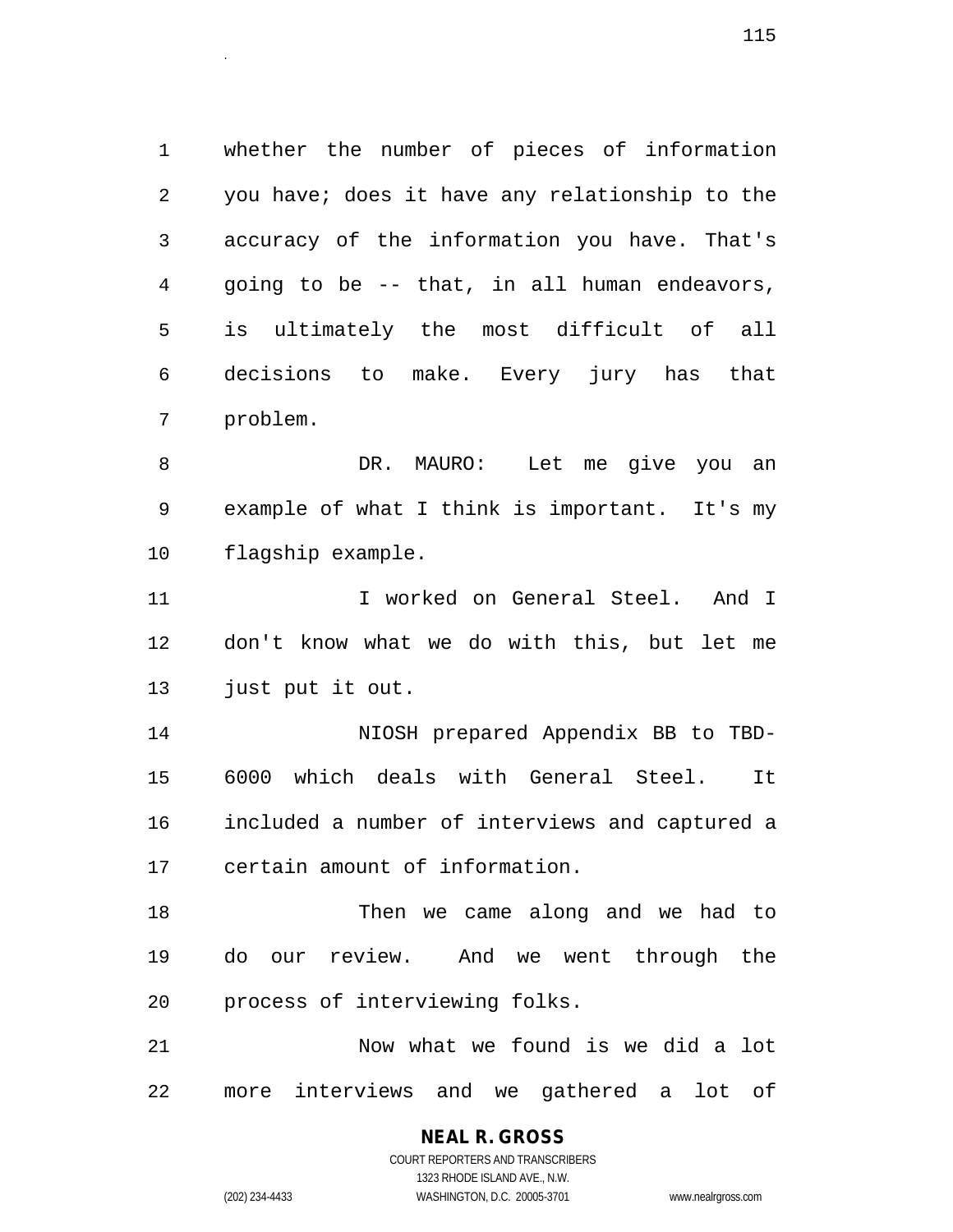1 information, and in fact it actually 2 continued. NIOSH continued to engage in these 3 interviews that at some point in the process 4 in this flowing river of information-5 gathering, you know, Appendix BB was already 6 out there, but then the information-gathering 7 continued. And in the end, we now have our 8 review of General Steel. And there's a ton of 9 material in there that was able to be 10 acquired.

11 And I'm not faulting anyone here. 12 In other words, we were standing on the 13 shoulders of NIOSH. NIOSH carried the ball, 14 went to a certain degree and did the best they 15 could to put out the best product they could 16 in the time period that they had before them. 17 Then we come along and we sort of stand on 18 their shoulders. And we carried the ball a 19 little further and we pursued lines of 20 inquiry, and we talked to additional people. 21 As you know, [indentifying 22 information redacted] and [indentifying

> **NEAL R. GROSS** COURT REPORTERS AND TRANSCRIBERS

> > 1323 RHODE ISLAND AVE., N.W.

(202) 234-4433 WASHINGTON, D.C. 20005-3701 www.nealrgross.com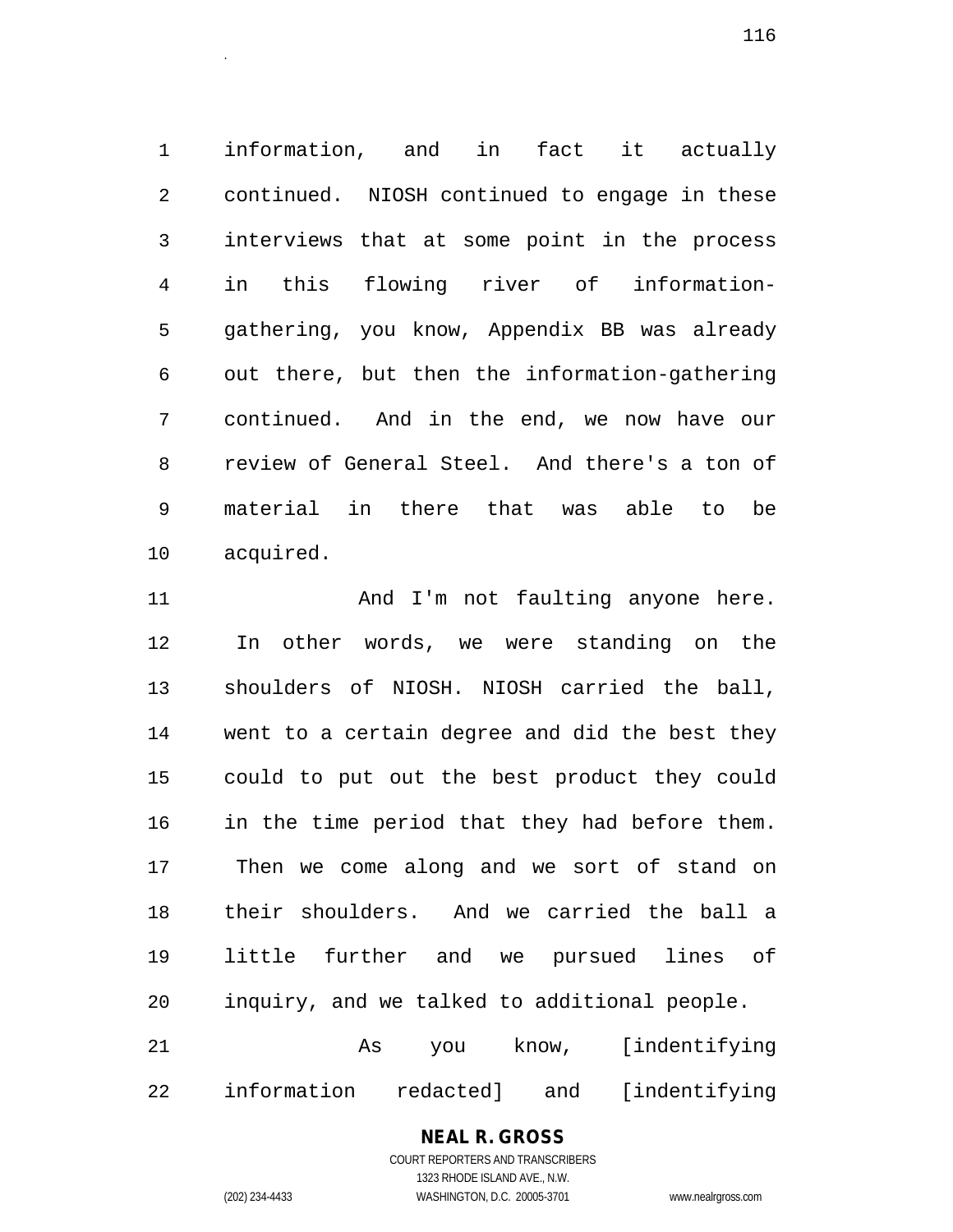1 information redacted] provided tons of 2 information subsequent to the publication of 3 the evaluation report and site profiles for 4 General Steel.

5 Now, given that real-world example 6 and its going on right now as we're speaking, 7 its happening right now, how do we -- now 8 where would that come in, how do we deal with 9 that in terms of evaluating the Outreach 10 Program? You see, it becomes a very elusive 11 problem because it's such a living process.

12 NIOSH's data gathering, doesn't 13 stop after they issue -- well at least, it 14 hadn't. It didn't stop after they issued their 15 evaluation report. So it's a very unusual 16 situation we find ourselves in.

17 You know we are going to evaluate, 18 let's say we're about to evaluate an 19 evaluation report and a site profile as part 20 of this program. And we're saying, okay, does 21 that evaluation report and site profile really 22 reflect all the information that was gathered?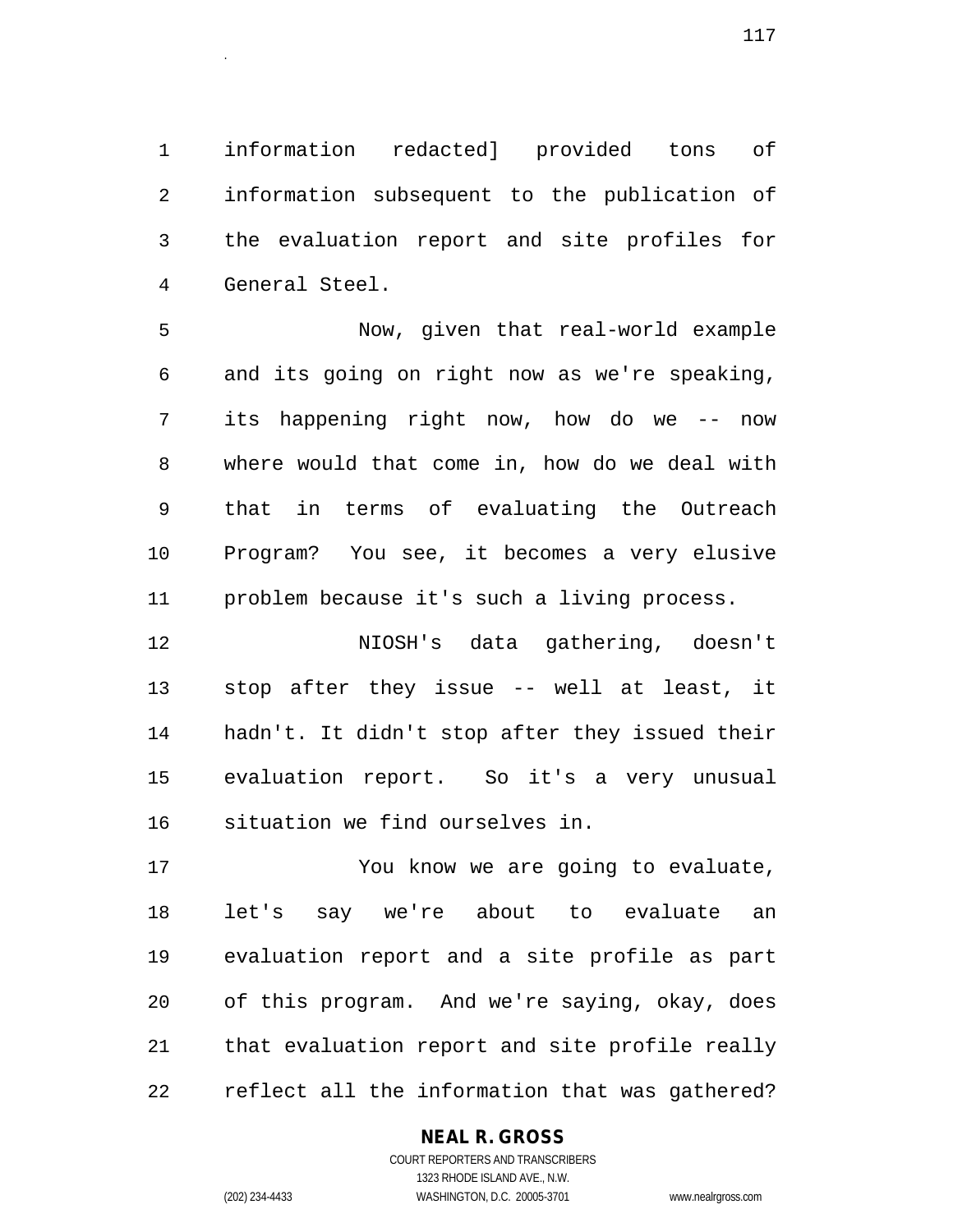1 And that's doable. But that information 2 gathering is ongoing, it doesn't stop 3 obviously with the issuance of the evaluation 4 report, as evidenced also by Mound.

5 So I mean, I think it's important 6 when we discuss this part of it, Number 3, I 7 think that's going to be the greatest 8 challenge to the Work Group in coming up with 9 a structure of coming at that problem in a way 10 that's fair and productive, it helps and adds 11 value to the program without it making it 12 appear -- because I think to a certain degree 13 it could very well be viewed, you know if we 14 identify all those things that were not 15 captured. For example, if we were right now 16 to list all the things that were not captured 17 in the evaluation report and site profile for 18 General Steel, quite frankly NIOSH won't very 19 good and it would be unfair.

20 They won't look very good because 21 the data capture process continued well beyond 22 with the participation of NIOSH after the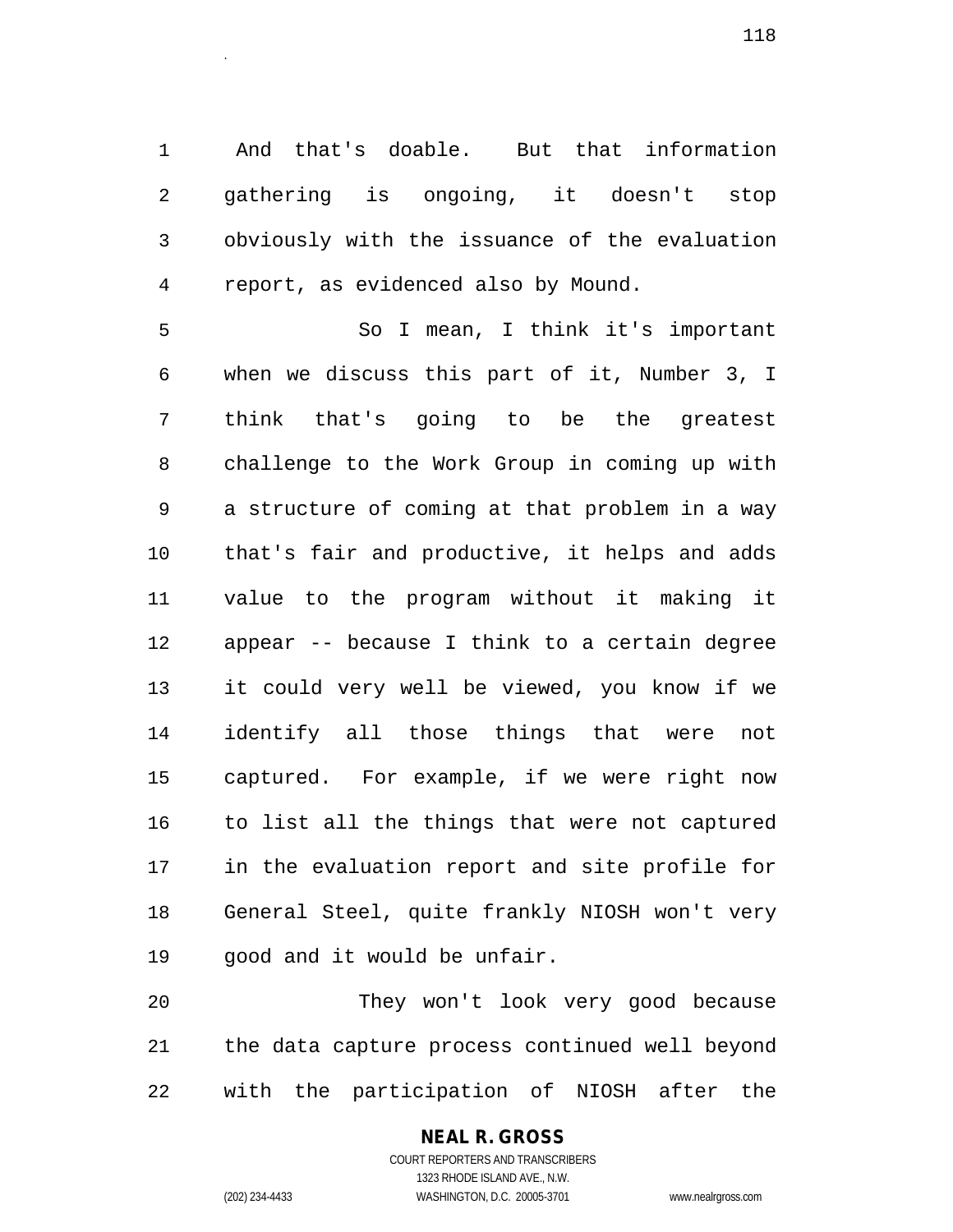1 report went out.

| 2  | So I'm sorry for going on so long              |
|----|------------------------------------------------|
| 3  | about it. I'm sort of struggling with how are  |
| 4  | we going to do Number 3. I'm not at all        |
| 5  | worried about 1 and 2. I'm worried about 3 and |
| 6  | doing it in a way that's going to add value    |
| 7  | and not just be --                             |
| 8  | MR. KATZ: John?                                |
| 9  | DR. MAURO: Yes.                                |
| 10 | MR. KATZ: John, I think that's                 |
| 11 | good discussion that you're giving here.       |
| 12 | I would just say, I mean, from                 |
| 13 | just an evaluator's hat, I mean you worry      |
| 14 | about completeness within the time, within the |
| 15 | context so that the fact that if you keep      |
| 16 | researching, you're going to find<br>more      |
| 17 | information.                                   |
| 18 | DR. MAURO: Yes.                                |
| 19 | $MR.$ $KATZ:$<br>I mean, it's                  |
| 20 | unavoidable, like you say.                     |
| 21 | DR. MAURO: Yes.                                |
| 22 | MR. KATZ: But I think you worry                |

**NEAL R. GROSS** COURT REPORTERS AND TRANSCRIBERS

1323 RHODE ISLAND AVE., N.W. (202) 234-4433 WASHINGTON, D.C. 20005-3701 www.nealrgross.com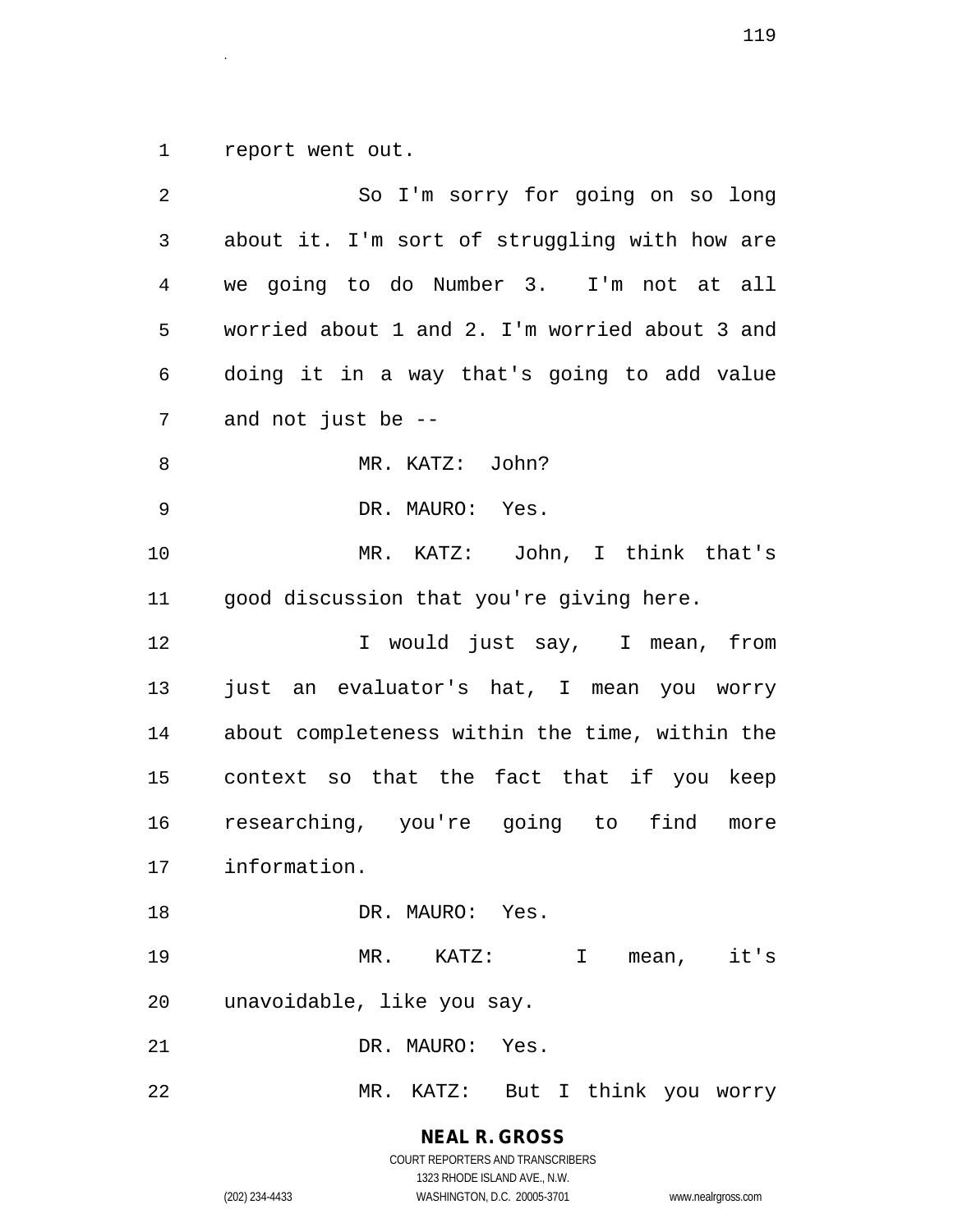1 about the effort within the time it was done 2 with what was available. And I think, you 3 know the key issue it seems like for -- the 4 Board has continually had the most interest in 5 is how well NIOSH responds to the information 6 that it obtains within the time? I mean, once 7 it receives this information that says X or Y, 8 how well does NIOSH handle that information? 9 And that, I think, is not sort of affected by 10 the problem you're talking about that the 11 research goes on, so to speak.

12 DR. MAURO: Yes.

13 MR. KATZ: That conversation.

14 DR. MAURO: Well, you see to a 15 certain extent if someone were to, in 16 retrospect, on GSI with SG of NIOSH, why 17 didn't you, where's this, where's this, 18 where's this. In other words, say listen, 19 there was so much more information out there 20 that could have been acquired if the 21 interviews were broadened and other probing 22 questions were pursued and other lines of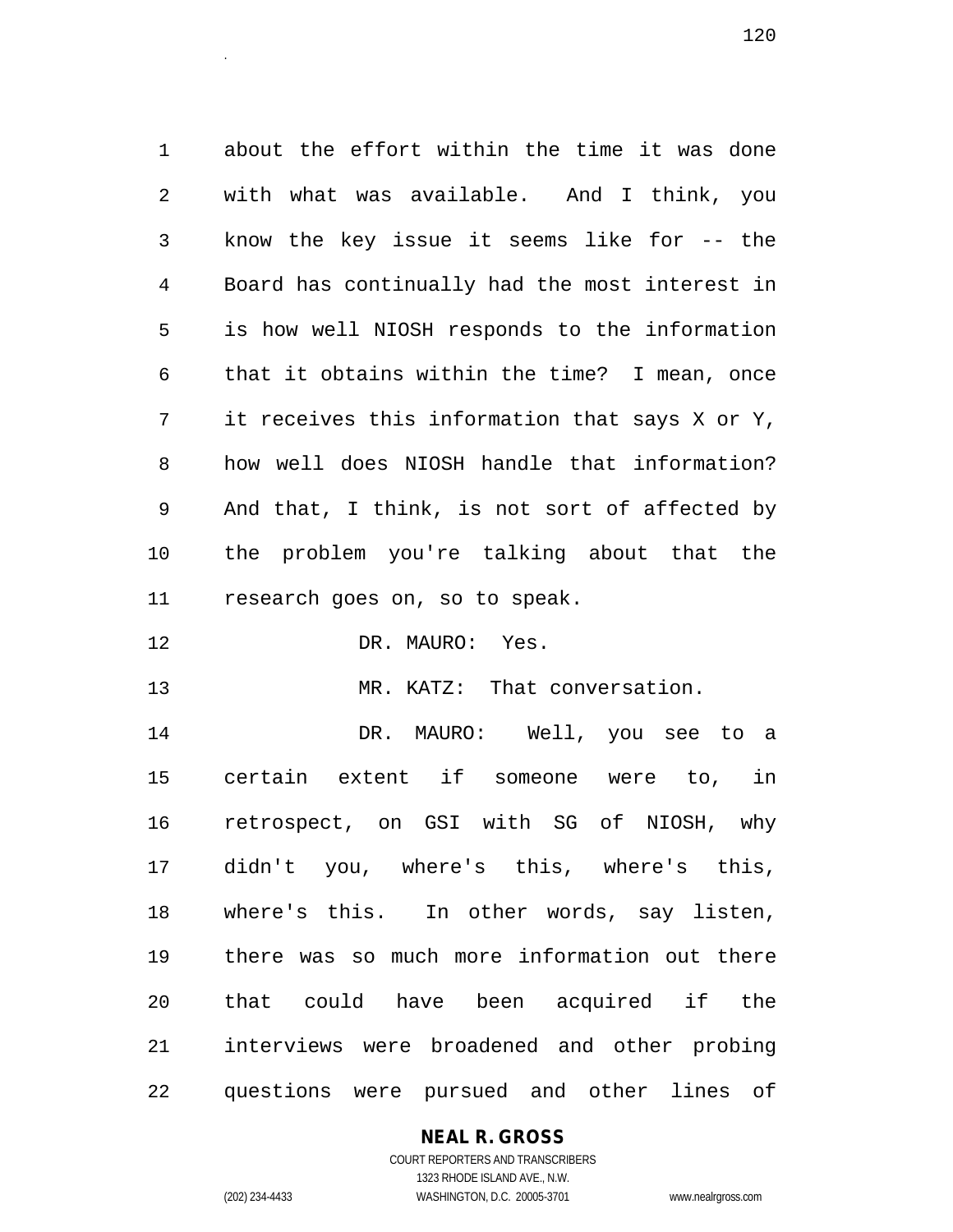1 inquiry went forward, one could make a case 2 that that is a legitimate criticism of the 3 Outreach Program, the information-gathering 4 program. But at the same time, one could 5 argue that, well, no, that's not a legitimate 6 criticism because there is a maturation 7 process that took place and it would be unfair 8 to have expected NIOSH to have done all of 9 that in their six-month period, 180 days, that 10 they had to put the ER out. So it's a tough 11 one. 12 MEMBER MUNN: It cannot be 13 ignored. 14 MS. ROBERTSON-DeMERS: This is 15 Kathy. 16 I think that we evaluate Objective 17 3 by doing two things. Evaluate meeting 18 minutes that were available and talking to 19 participants that were at the meeting. 20 DR. MAKHIJANI: I want to raise 21 the point that, since this goes back a little 22 bit when we raised the Procedure 0097 and

#### **NEAL R. GROSS**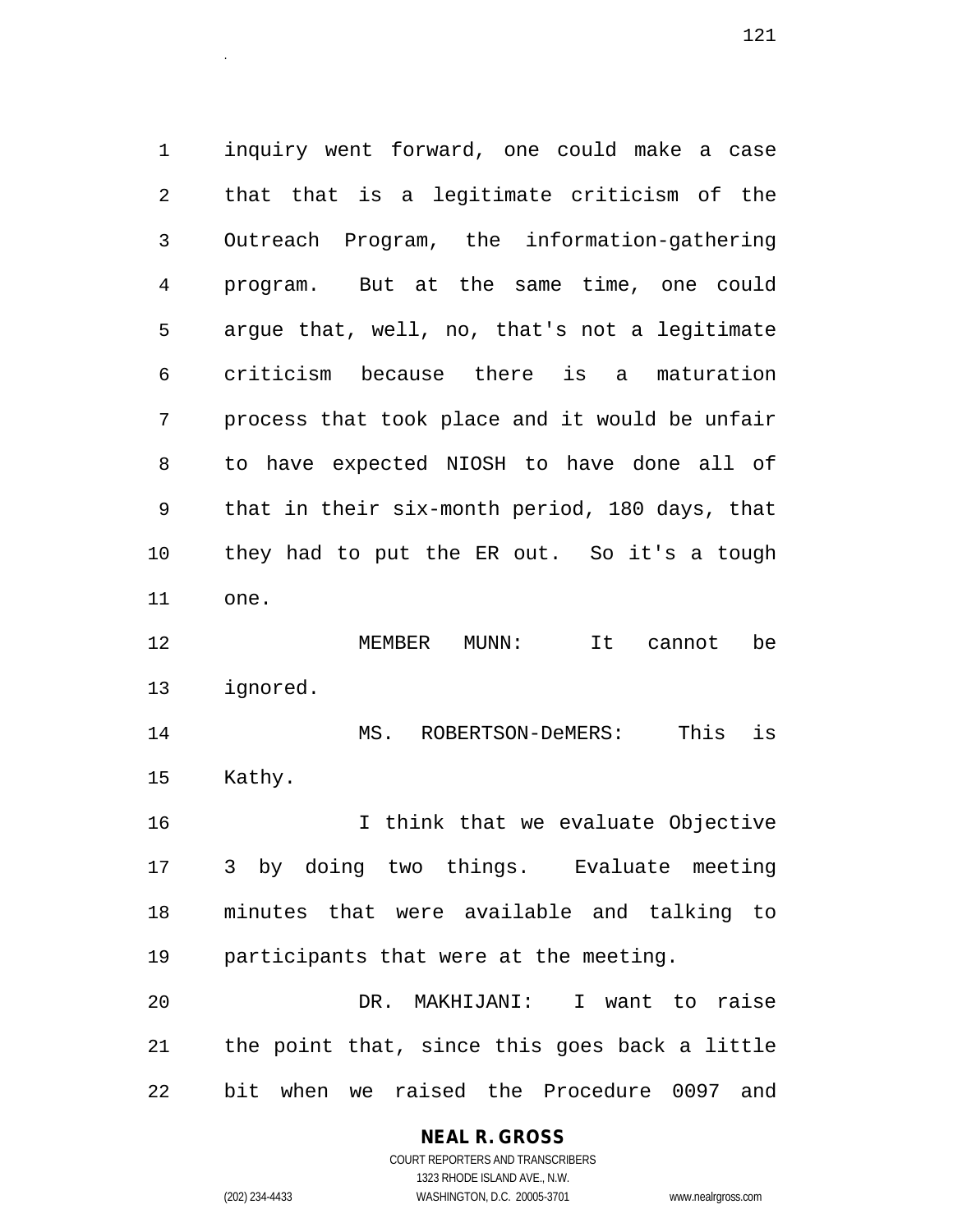1 doing retrospectives. I reviewed Procedure 2 0097 with Kathy. And a significant part of 3 that was that there are two streams in which 4 NIOSH gathers information. One is this health 5 physics interview stream and the other is a 6 sort of worker-outreach stream. And they've 7 been treated kind of differently. They're 8 documented differently. They seem to be used 9 differently.

10 And one of our recommendations was 11 that worker input should be treated in the 12 same way. You know, you may think the 13 technical information is not very good and not 14 use it or not relevant and not incorporate it 15 or you may incorporate it but somebody working 16 on the floor has insights to offer as well as 17 somebody that was measuring the radiation.

18 And I just wanted to ask where in 19 this review process, because Kathy and I have 20 discussed this in terms of Procedure 12 review 21 and I think it's going to come up in that 22 review. So we're talking about a

> COURT REPORTERS AND TRANSCRIBERS 1323 RHODE ISLAND AVE., N.W. (202) 234-4433 WASHINGTON, D.C. 20005-3701 www.nealrgross.com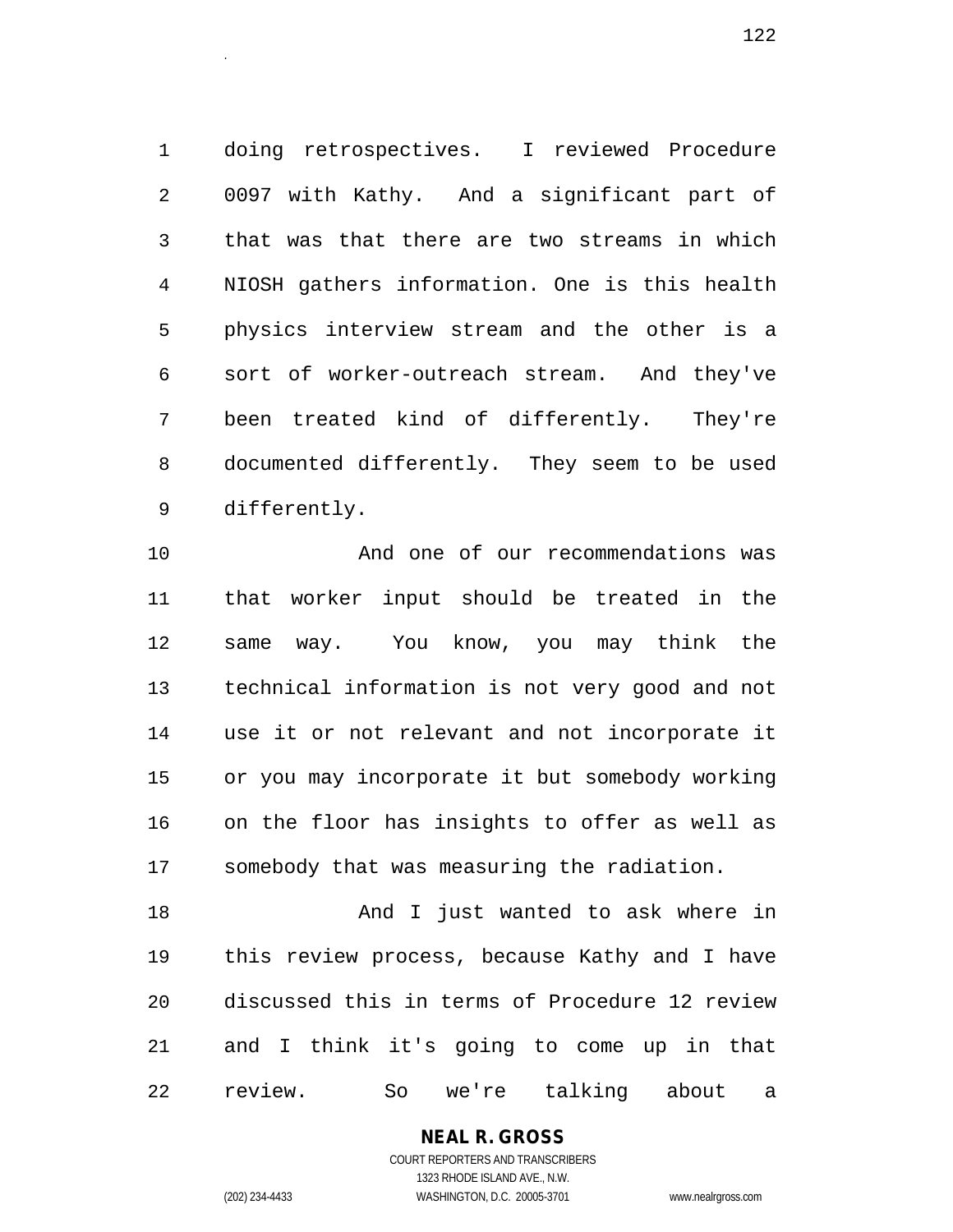1 retrospective going back. I think we should 2 not forget that piece, in my opinion.

3 CHAIRMAN GIBSON: Well, it sounds 4 like to me that we need to try to find some 5 preliminary objectives so we can get going on. 6 And it looks like to me if we try to do this 7 part number 3 that John was talking about 8 right now, we're just going to get wrapped 9 around the axle again and it's just going to 10 go on.

11 So what does everyone think about 12 maybe SC&A reviewing the procedure and looking 13 at the implementation as it affects Evaluation 14 Objectives 1 and 2 and maybe we can get that 15 done in the near future? And then that may 16 give us a better perspective on how to look at 17 the information that was gathered and how it 18 was used.

19 DR. MAURO: Yes. Mike, I think 20 Arjun just gave me an idea. I like what he 21 said. What he's saying is, with regard to the 22 third Objective, maybe we could keep it, at

# **NEAL R. GROSS**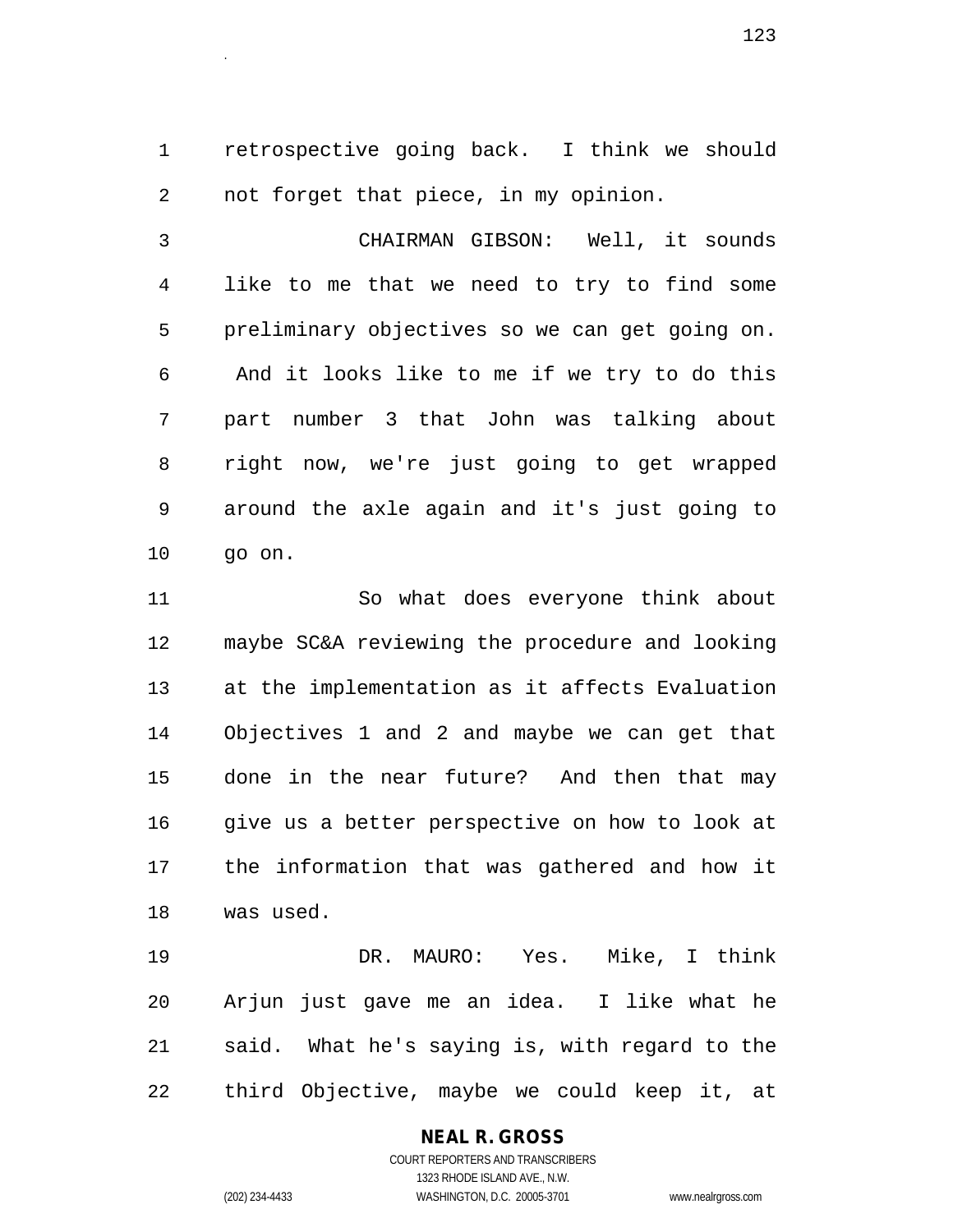1 least for now, relatively narrow and ask a 2 very simple question. Listen, you have all 3 these minutes, even if you go retrospective, 4 you've got all these minutes. And the workers 5 said all these things and they're in the 6 record. However, when we look at the site 7 profile, we don't see where that information 8 was given equal weight or was appropriate to 9 other sources of information. That becomes a 10 very narrow, well focused and very easily 11 implemented task.

12 In other words, we keep it simple. 13 That is, yes. As Arjun pointed out, we have 14 on a number of occasions found that there's 15 some very important information that was 16 provided by workers that really had great 17 bearing on the site profile and judgments 18 regarding -- and the evaluation report that 19 didn't make it into the NIOSH work product. 20 And I think that really is the start of the 21 whole program, why this all became -- and it's 22 a high profile right now. And I think that is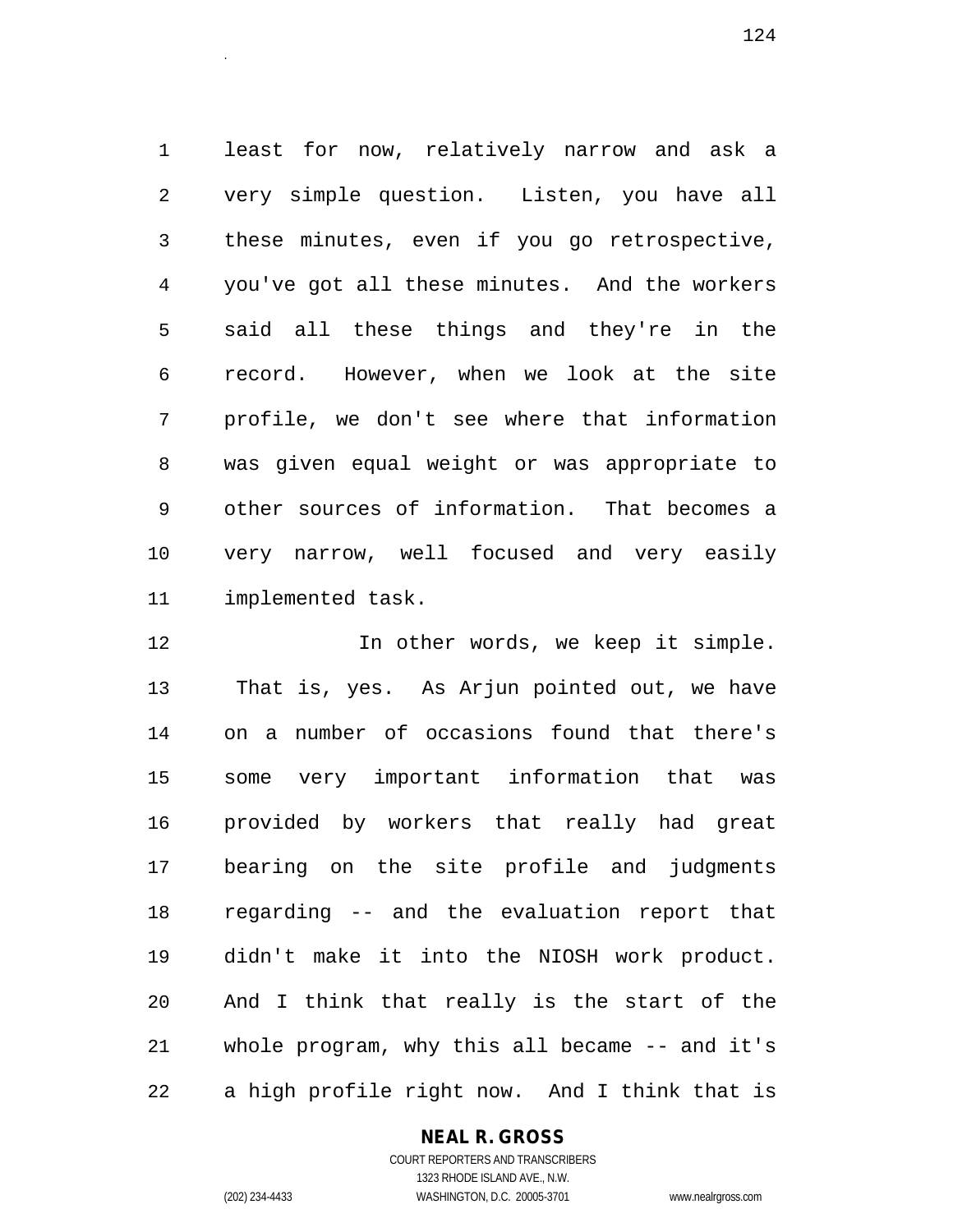1 doable. I think that part of Objective 3 is a 2 very tractable problem that could be done in a 3 reasonable amount of time. And as long as we 4 keep focused on that, that is, looking at the 5 minutes, seeing what's contained there, won't 6 make any judgment on whether or not the 7 minutes are complete. I mean, we can't do 8 that. But what we can say, listen, at least 9 what we can do right now is we do have the 10 minutes, we do have this information that has 11 been gathered, let's check and make sure and 12 see the degree to which that material found 13 its way into the work product. That is 14 something that can be done.

15 MR. KATZ: Just on a methods 16 point, though, John, I think you need more 17 than just that documentation to review. 18 Because if you don't, for example, interview 19 the OCAS folks involved with dealing with that 20 information, you don't know why. It's not 21 necessarily a correct answer that it should 22 appear in the few documents that actually come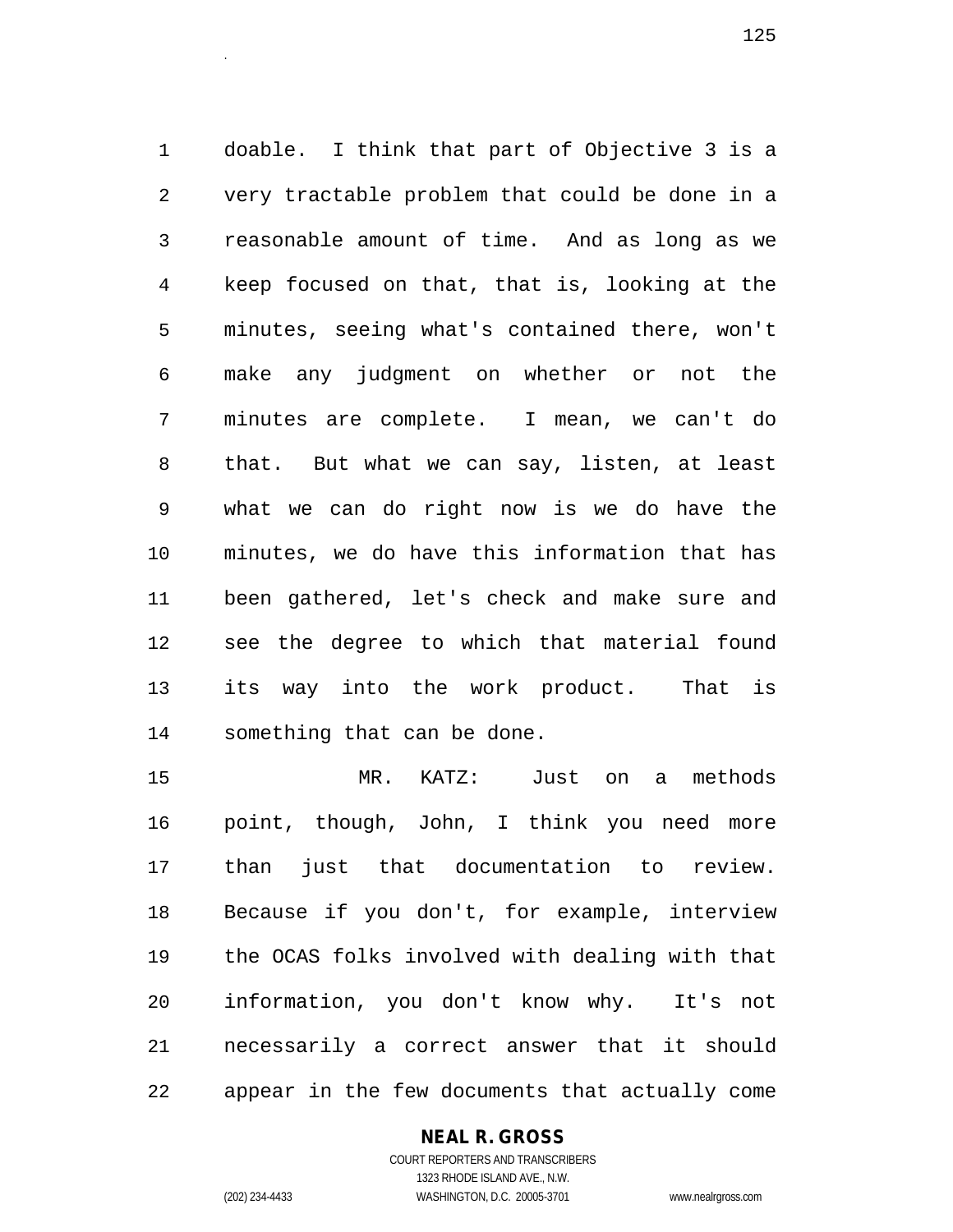1 out at the end of the pipe. You want to know 2 why they handled the information the way they 3 did. And I think you need to interview to get 4 that.

5 MEMBER BEACH: But you could 6 create the table to say here are the problems 7 that we've found and the interview part could 8 come as a secondary offer.

9 MR. KATZ: But you don't know it's 10 a problem until you know the answer to --

11 DR. MAKHIJANI: Yes, I agree with 12 Ted on that.

13 MS. ROBERTSON-DeMERS: Actually, 14 can I say something? You do have thoughts of 15 where NIOSH was coming from because, under 16 PROC-0097, WISPR was in effect. And part of 17 what they did was to document each comment and 18 indicate whether a response was necessary and 19 what that response was.

20 DR. MAKHIJANI: Yes. But you know, 21 Kathy, I think that I agree with Ted. I think 22 that's not enough.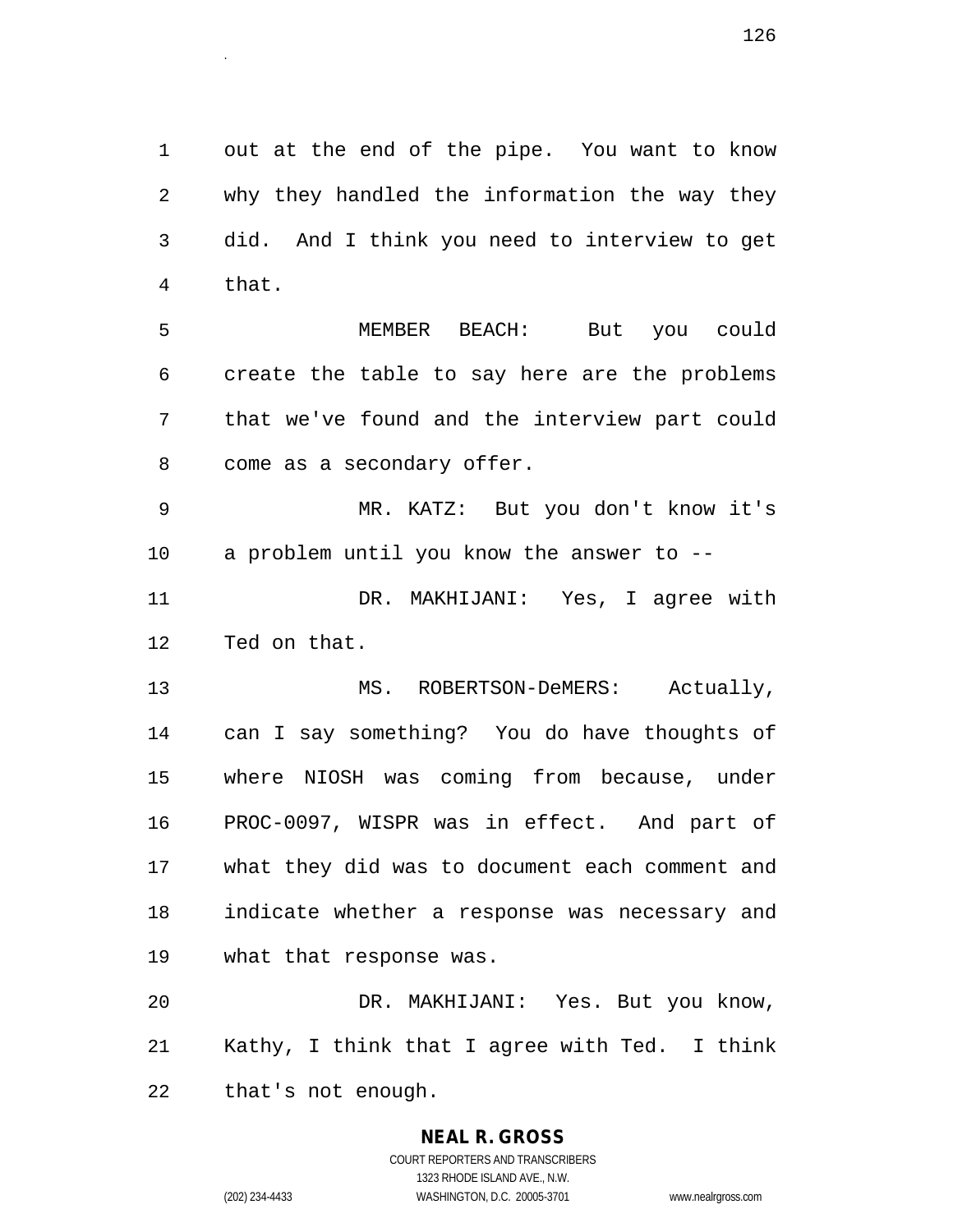1 You know, when we do interviews, I 2 mean just we do a parallel process. We do lots 3 of interviews. And if you look at all of the 4 contents of the interviews, certainly not 5 every single thing that's said in those 6 interviews are reflected in our reports. It 7 may be indirectly sometimes, but you can't 8 make a one-to-one, you know here's what a 9 worker said or here's what's in a summary and 10 that's what's reflected in the report. There 11 is a fair amount of technical judgment that's 12 involved. There's a fair amount of -- you 13 know, there's a structure to the findings and 14 the analysis. And where particular pieces of 15 input, sometimes generally what the worker 16 said informs your writing but you don't 17 actually -- so I think a consultation with the 18 person who did that piece of work is kind of 19 important before you declare there's a 20 problem.

21 DR. MAURO: Yes, absolutely. 22 MR. FITZGERALD: And this is Joe.

**NEAL R. GROSS**

COURT REPORTERS AND TRANSCRIBERS

1323 RHODE ISLAND AVE., N.W. (202) 234-4433 WASHINGTON, D.C. 20005-3701 www.nealrgross.com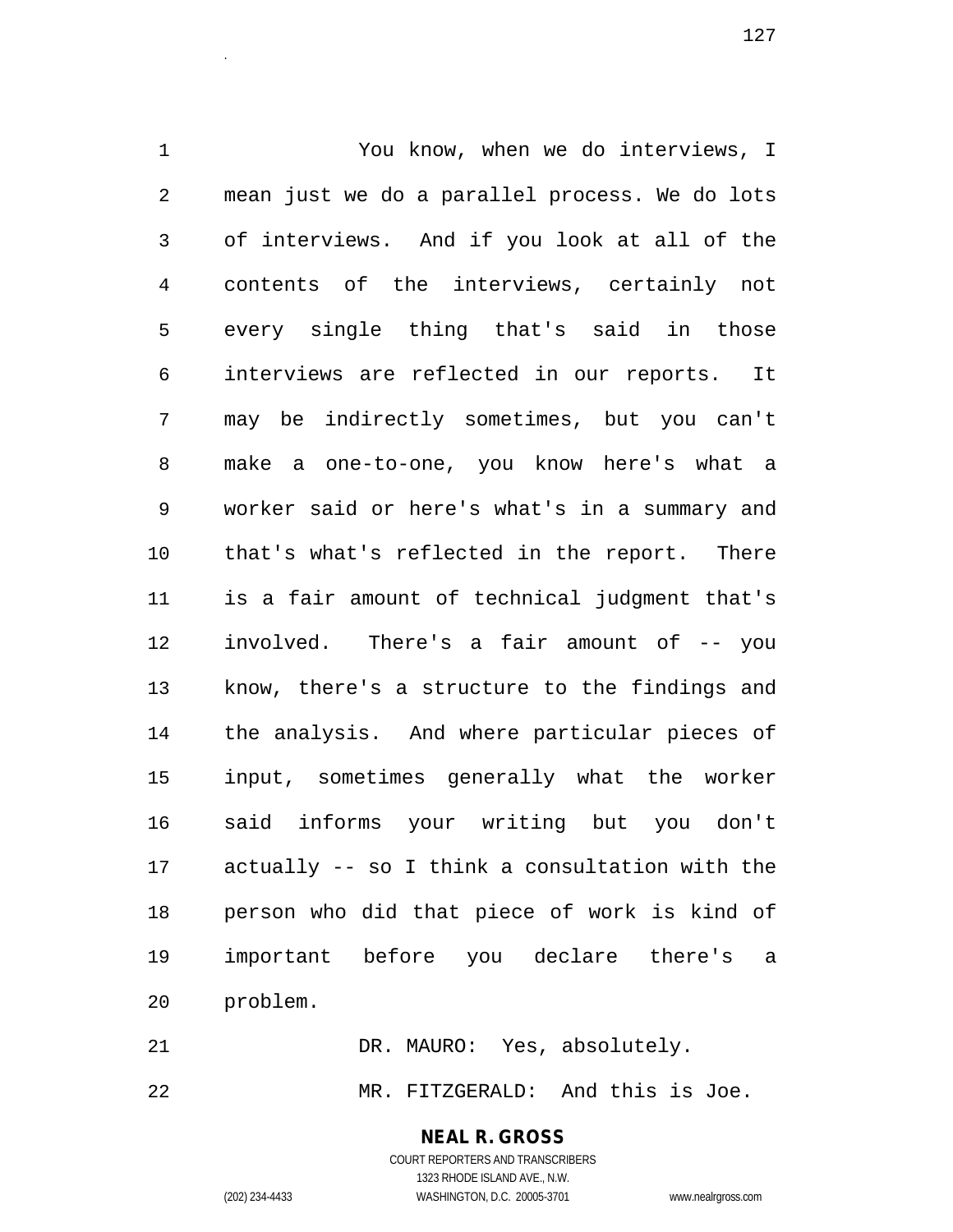1 I'm just reflecting on what Mike 2 just said, too. I think once you've done 1 3 and 2 and have a candidate list of items or 4 issues that we need to bring back to the Work 5 Group, it would worthwhile not doing a 6 universe of what you found, but maybe a 7 sampling of the ones that would make some 8 sense. And then you would interrogate the 9 process, meaning that --- I don't think, you 10 know, this is different than doing a classical 11 sort of like an audit-type thing where you're 12 looking for a good/bad, black/white. I mean, 13 you're basically doing a process review, which 14 means you're looking at attributes in terms of 15 timeliness in response, accountability to the 16 issue raised, meaning did somebody actually 17 disposition the issue. I mean, it doesn't 18 necessarily mean you show a change in a site 19 profile, but did somebody disposition the 20 issue. There's some accountability to it. 21 And there's probably other

22 attributes that would be important to look at

## **NEAL R. GROSS**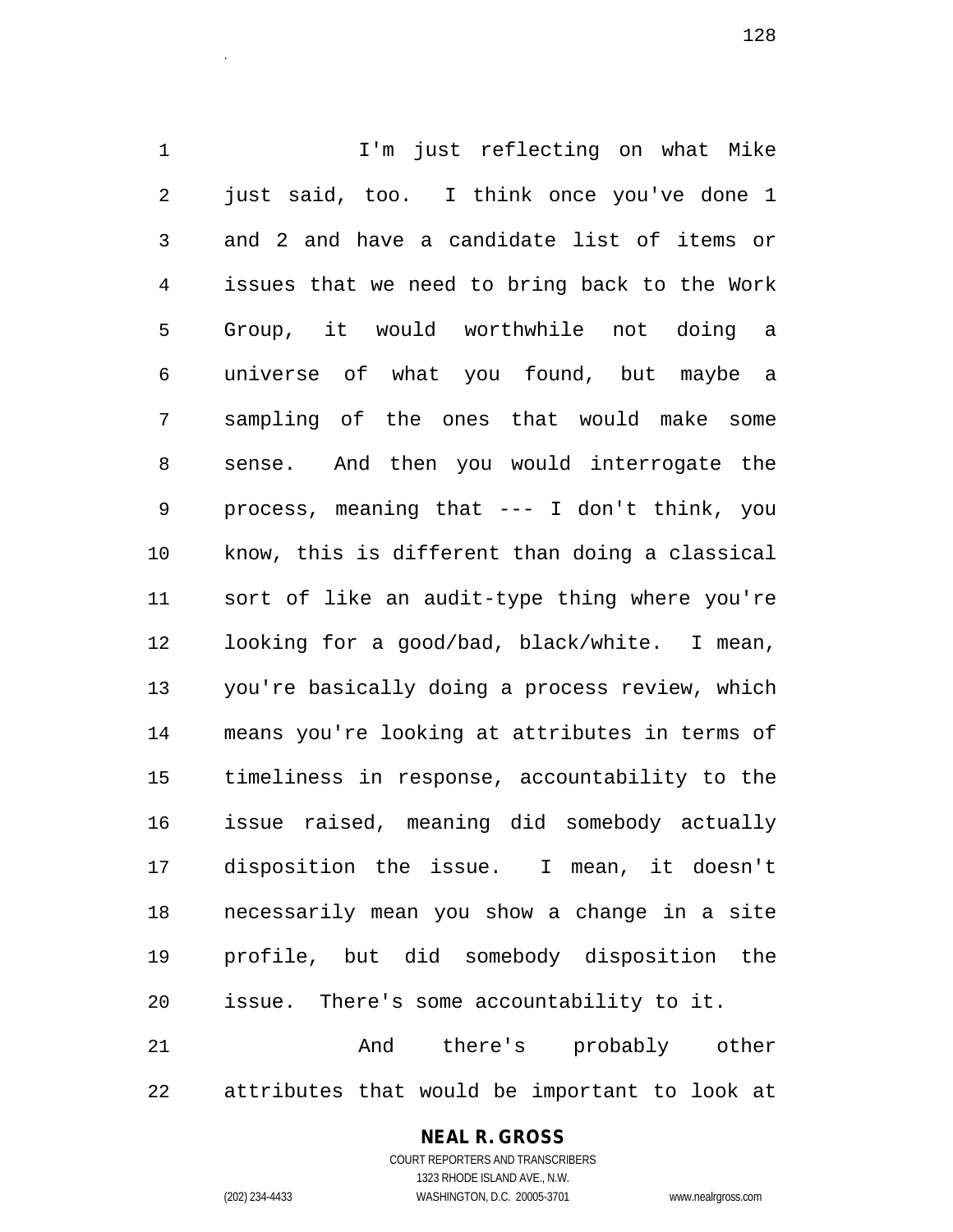1 in terms of a responsiveness on the part of 2 NIOSH.

3 I think that would be the second 4 phase. And I think it would be manageable if 5 you had -- you know, I think Kathy has noted 6 she's pretty far along in 1 and 2. So you 7 would get this candidate list and perhaps the 8 Work Group would say, you know, maybe these 9 ten items are ones that we ought to interview 10 NIOSH, look at documents. But what was said 11 earlier, the lag time, I would be actually 12 more surprised for the more recent, the last 13 couple of years, you would see a lot of this 14 actually manifest in the documents. I don't 15 think it's going to be that quick. So in a 16 sense, you're just trying to say, okay, these 17 are ten pretty pithy examples. I mean, 18 there's no question somebody should have been 19 listening to these 10 examples.

20 Now, if you were to run those down 21 and say, okay, what happened to those 10 22 items, I think that would be of real interest

## **NEAL R. GROSS**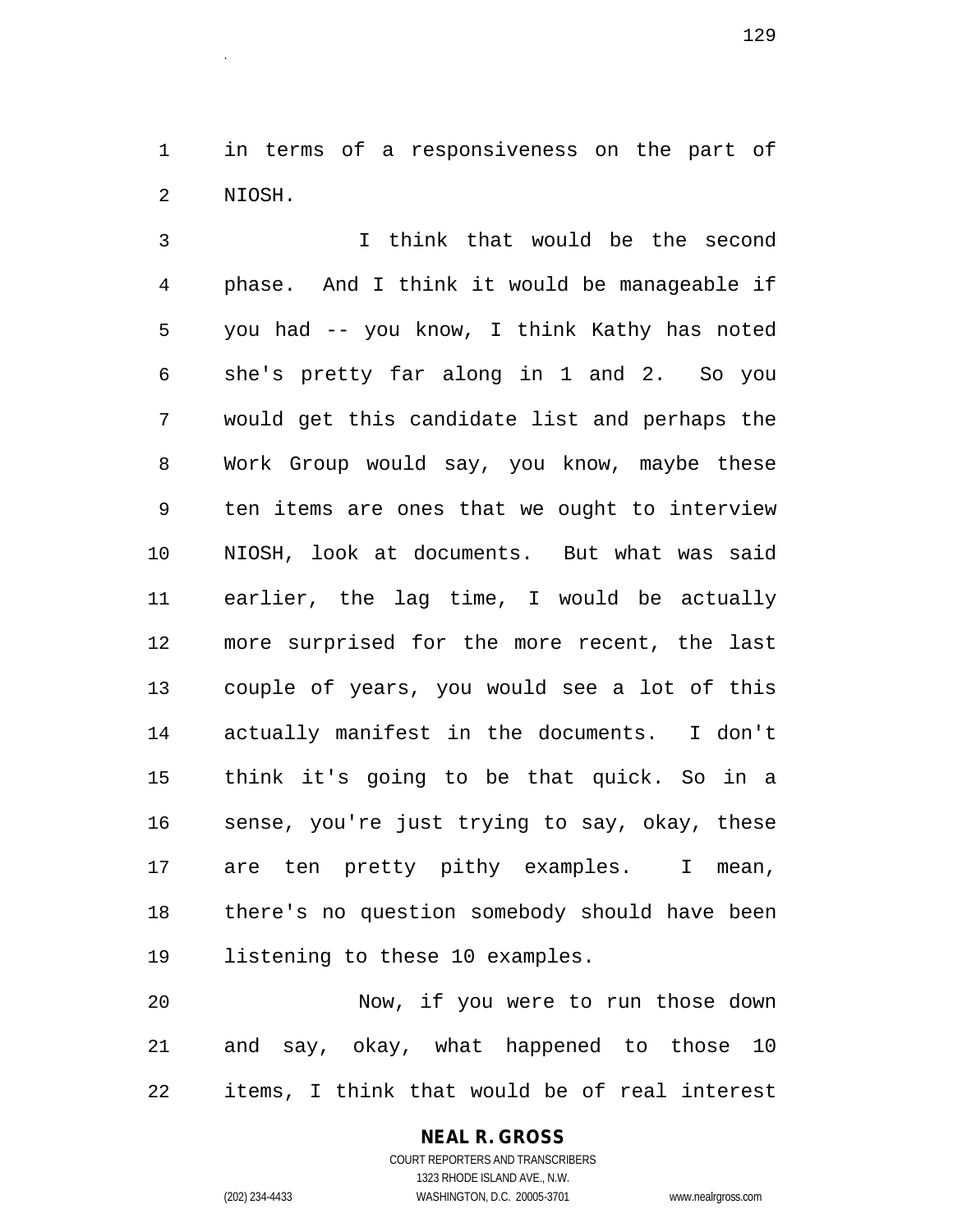1 and would be really illustrative. And if 2 these 10 items weren't addressed, I think the 3 ones that were on the margins, you're really 4 in trouble. So I think that would be a useful 5 approach once you see what comes out of this 6 Objective 1 and 2 review.

7 MEMBER SCHOFIELD: Well, there's 8 no question about --

9 MEMBER MUNN: -- if you're really 10 in tune with going to cover that aspect of 11 work that thoroughly because, in point of 12 fact, without some documents that says we 13 didn't do anything with this because -- and to 14 the best of my knowledge we don't have any 15 such documents -- but in many cases we do know 16 that there is conflicting information among 17 workers themselves, much less between workers 18 and -- for example, even -- you get differing 19 pieces of information from the CATI. So if 20 you have three different people telling you 21 two or different things with respect to some 22 aspect of a site, then there has to be a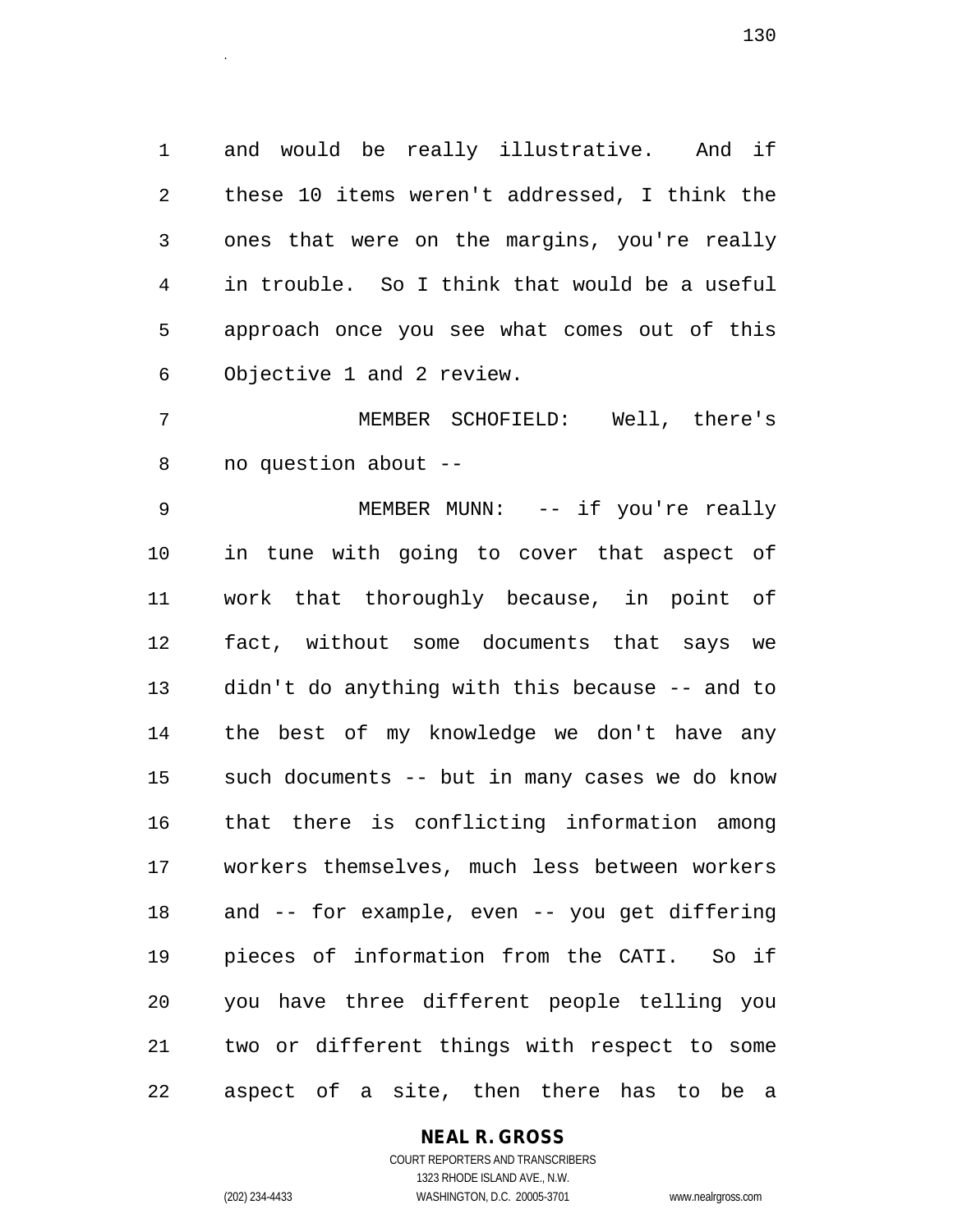1 technical judgment made at the time whether or 2 not to incorporate that in the absence of a 3 document saying, this is why we didn't.

4 MEMBER SCHOFIELD: Well Objective 5 Number 3 is by far and away the most 6 contentious because we've had many comments 7 submitted, both verbally and in writing really 8 about what was incorporated. When people make 9 these comments, what was incorporated and what 10 was ignored. And it is a very contentious 11 subject because, quite bluntly, a lot of the 12 activists, a lot of the claimants feel that 13 their comments have not been incorporated. So 14 when we go back, you start having to look, 15 it's going to be a little bit difficult in one 16 respect --

17 MEMBER MUNN: You're absolutely 18 correct. Most of the comments were not 19 incorporated. If every worker comment was 20 incorporated, we'd have documents we couldn't 21 deal with. And what I'm saying is we don't 22 have a really solid written basis to determine

## **NEAL R. GROSS**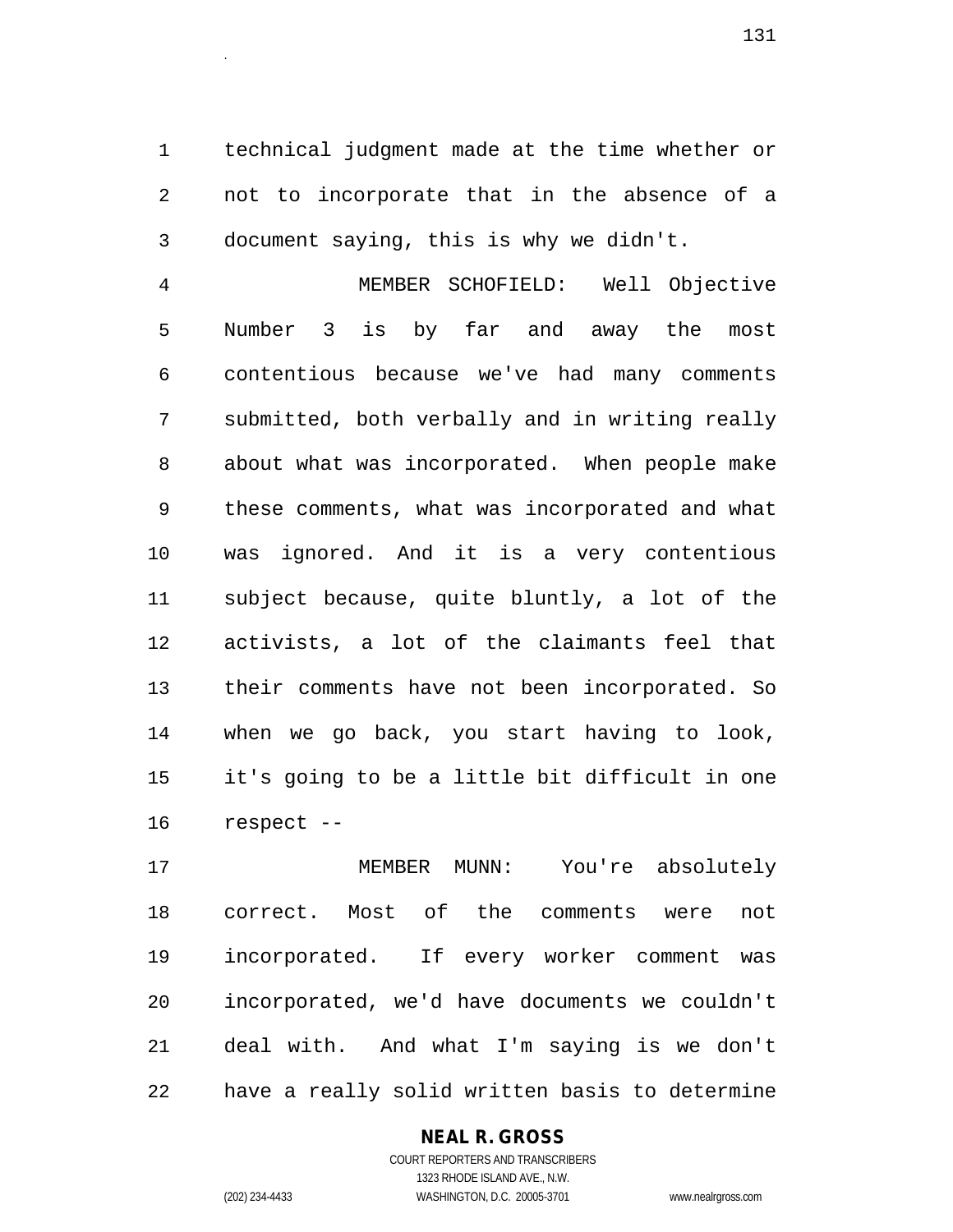1 whether or not they should have been 2 incorporated.

3 MR. KATZ: And that is why we 4 would have interviews as a cure to that 5 process.

6 CHAIRMAN GIBSON: As far as the 7 meeting and the agenda, we do have a time-8 certain aspect for me to get to at 1:30 for 9 the workers, advocates and claimants.

10 So, we've had a good discussion. 11 We have more time this afternoon for this on 12 the agenda. So we can kind of mull over it at 13 lunch. But we need to get to lunch because we 14 need to get back here at 1:30.

15 MR. KATZ: So thank you, everyone 16 on the line. And we'll break the line and 17 restart around 1:30.

18 (Whereupon, the above-entitled 19 matter went off the record at 12:41 p.m. and 20 resumed at 1:36 p.m.)

21

22

**NEAL R. GROSS** COURT REPORTERS AND TRANSCRIBERS

1323 RHODE ISLAND AVE., N.W.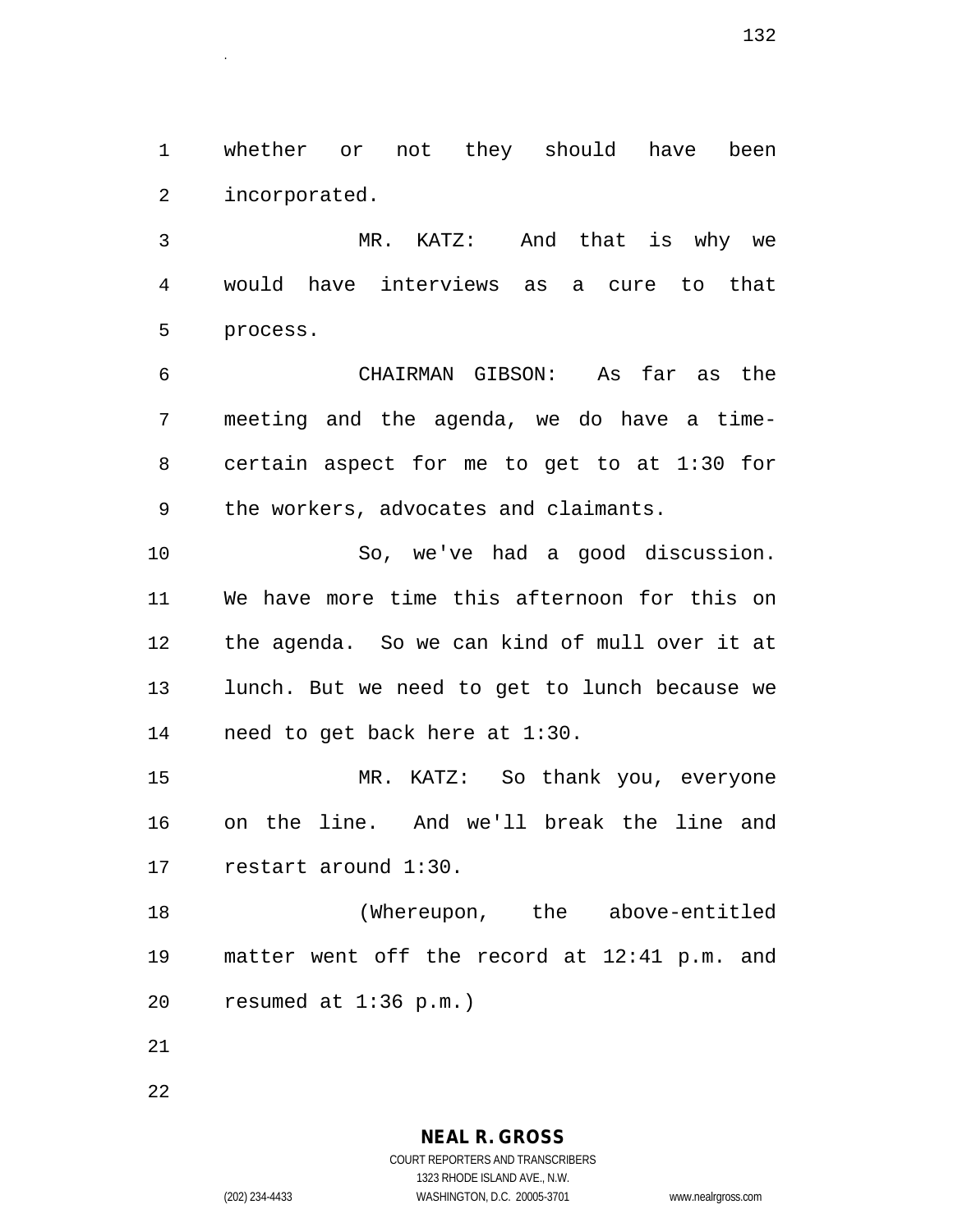1 2 3 4 A-F-T-E-R-N-O-O-N S-E-S-S-I-O-N 5 (1:36 p.m.) 6 MR. KATZ: This is the Worker 7 Outreach Work Group Advisory Board on 8 Radiation Worker Health. We're just 9 reconvening after lunch. 10 Let me check on the line before we 11 get started to see if Wanda is with us. 12 MEMBER MUNN: Yes, I am. 13 MR. KATZ: Oh, great. 14 And, Mike? 15 CHAIRMAN GIBSON: Okay. We're 16 going to open up the line now for workers, 17 worker representatives or advocates to make 18 some public comments, if they'd like to. Just 19 please identify yourself and go ahead. 20 MS. BARRIE: Hi. This is Terrie 21 Barrie with ANWAG. 22 CHAIRMAN GIBSON: Hi, Terrie.

1323 RHODE ISLAND AVE., N.W.

(202) 234-4433 WASHINGTON, D.C. 20005-3701 www.nealrgross.com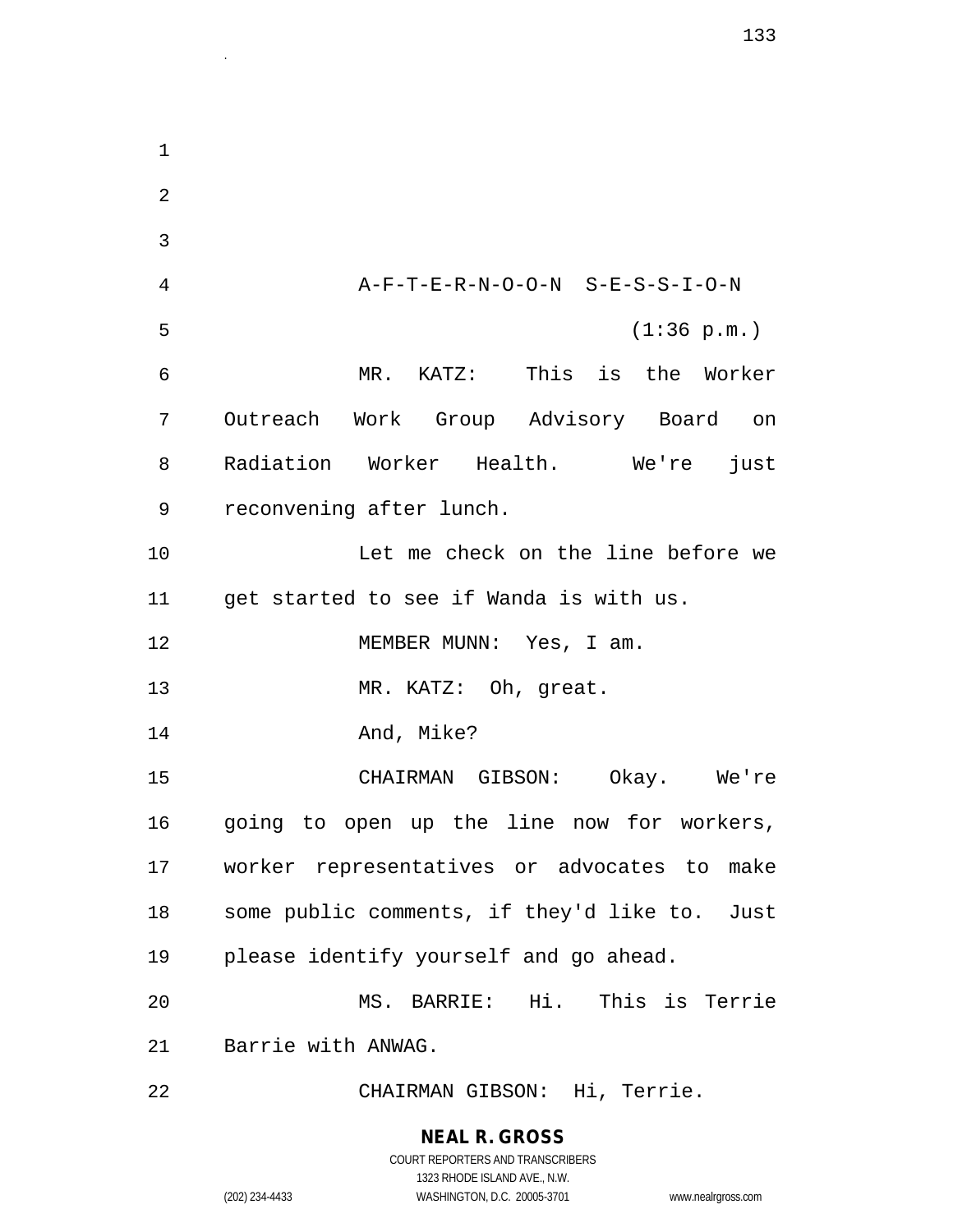1 MS. BARRIE: And, Mike, I want to 2 thank you for always considering the 3 advocates' and the workers' time constraints, 4 because we do have other responsibilities, 5 most of us, other than just working on this 6 issue.

 $134$ 

7 I have a couple of comments, I 8 have. Most of the discussion today has been 9 about tracking public comments made by 10 advocates and workers. I wanted to say, 11 that's very important, but we need some 12 follow-up. I make comments all the time, as 13 you know, but I have yet to be contacted by 14 NIOSH or SC&A on the issues that I raised, you 15 know, specifically with Rocky Flats. As a 16 matter of fact, I think it was in July at the 17 Board meeting I raised some serious issues 18 about the Ruttenber database. And I have no 19 contact. I mean, they didn't say, hi, well 20 where did you get this, we need more 21 information. There's no follow-up. And 22 that's as important as the tracking of

> **NEAL R. GROSS** COURT REPORTERS AND TRANSCRIBERS

1323 RHODE ISLAND AVE., N.W. (202) 234-4433 WASHINGTON, D.C. 20005-3701 www.nealrgross.com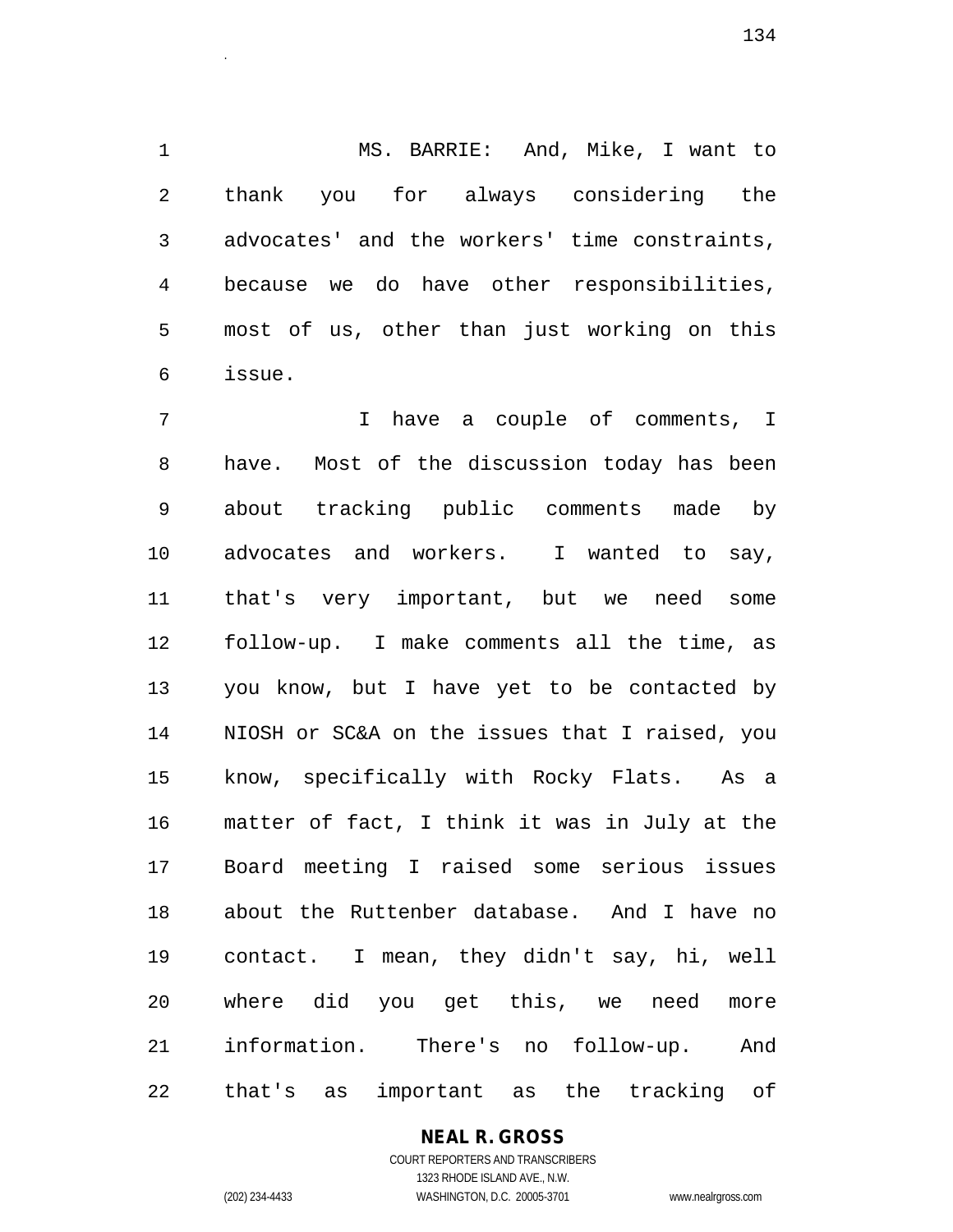1 comments.

2 We had, I think it was the 3 February meeting, someone sent me a log that 4 posted what my comments were. You know, there 5 was a handout from NIOSH at that Board 6 meeting. And it was kind of accurate what my 7 comments were, but it didn't capture the 8 seriousness of the issue. It just said 9 discrepancy between NIOSH database and 10 Ruttenber database. It was a lot more than 11 that. And I think that log needs to reflect a 12 little bit more than what was just like a very 13 short summary. There needs to be a lot more 14 detail in that, and again follow-up with it. 15 MR. KATZ: Terrie, can I, just for 16 clarity for us, that log that you're 17 discussing, excuse me, do you know whose log 18 we're talking about? 19 MS. BARRIE: It was a handout. It 20 was a NIOSH log. 21 MR. KATZ: Oh, that was presented 22 in February you mean?

> **NEAL R. GROSS** COURT REPORTERS AND TRANSCRIBERS

> > 1323 RHODE ISLAND AVE., N.W.

(202) 234-4433 WASHINGTON, D.C. 20005-3701 www.nealrgross.com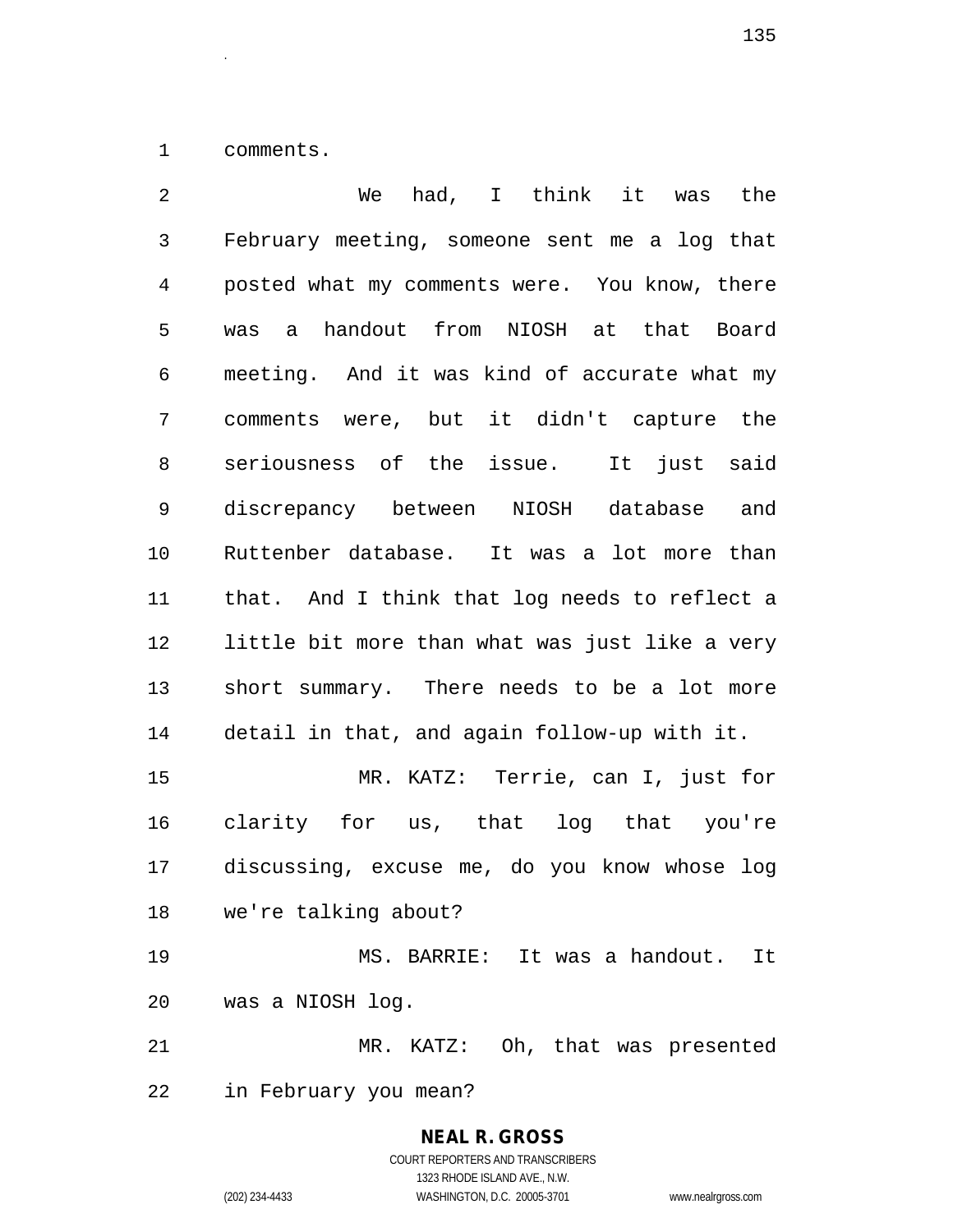1 MS. BARRIE: Right. Yes, and I 2 don't remember who sent it to me. I think it 3 might have been Bonnie. But, you know, my 4 name was on there.

5 MR. KATZ: No, thank you. Thank 6 you. That's great. I just wanted to make 7 certain we know exactly what we were talking 8 about.

9 MS. BARRIE: Right, and it's not 10 quite accurate. It mentions Building 881, and 11 I don't remember raising Building 881 during 12 that meeting. I think it was Building 466.

13 But getting back to my other 14 thoughts, John Mauro mentioned something about 15 SC&A has an easier job of delving into the 16 site profiles and SEC petition evaluation 17 reports because they're following what NIOSH 18 did. That may be true, but that also is not 19 quite accurate.

20 I've looked at the Rocky Flats 21 Worker Outreach meeting, and I think that was 22 held in June of 2004, right when you were

> COURT REPORTERS AND TRANSCRIBERS 1323 RHODE ISLAND AVE., N.W. (202) 234-4433 WASHINGTON, D.C. 20005-3701 www.nealrgross.com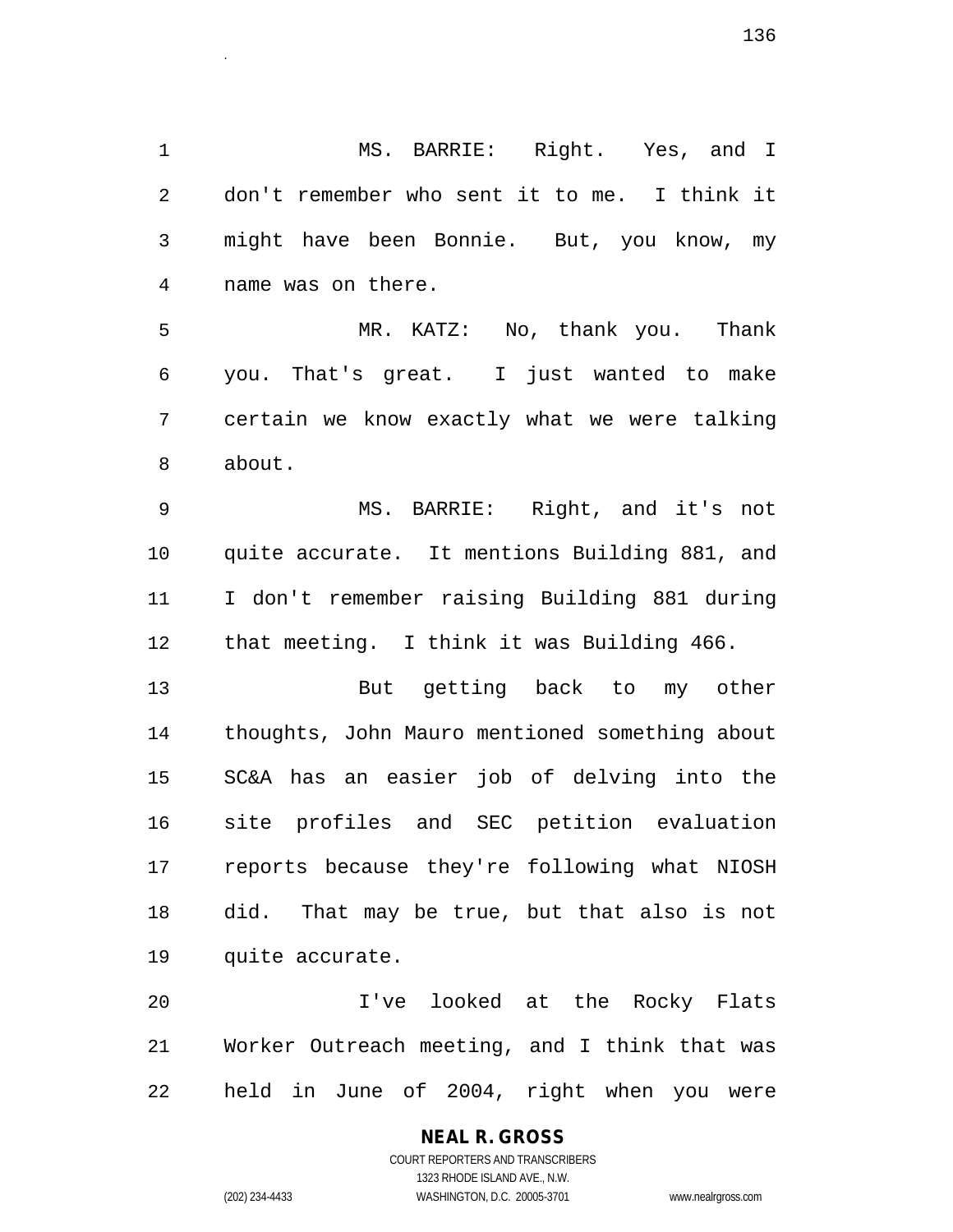1 beginning to develop the site profile. There 2 was one meeting held for the steel workers and 3 one meeting held for the construction trades, 4 and both were on the same day. And I don't 5 see how NIOSH could have gotten a lot of 6 information out of that one-day meeting.

137<sup>.</sup><br>.

7 Now, if you had follow-up meetings 8 with individuals, you know, then I could 9 understand. But just from the looks of it, a 10 whole lot of information wasn't collected 11 because there was only one meeting from 12 rolling out the program: here we are, this is 13 what we're going to do, we want your comments. 14 And, you know, the workers needed to get their 15 minds around what was expected of them.

16 Now, like I said, if there were 17 follow-up meetings that's fine. But just 18 looking at the website there was only a one-19 day meeting held. And I don't think that was 20 enough to gather the information that was 21 necessary.

22 Now, off the subject of NIOSH, I'd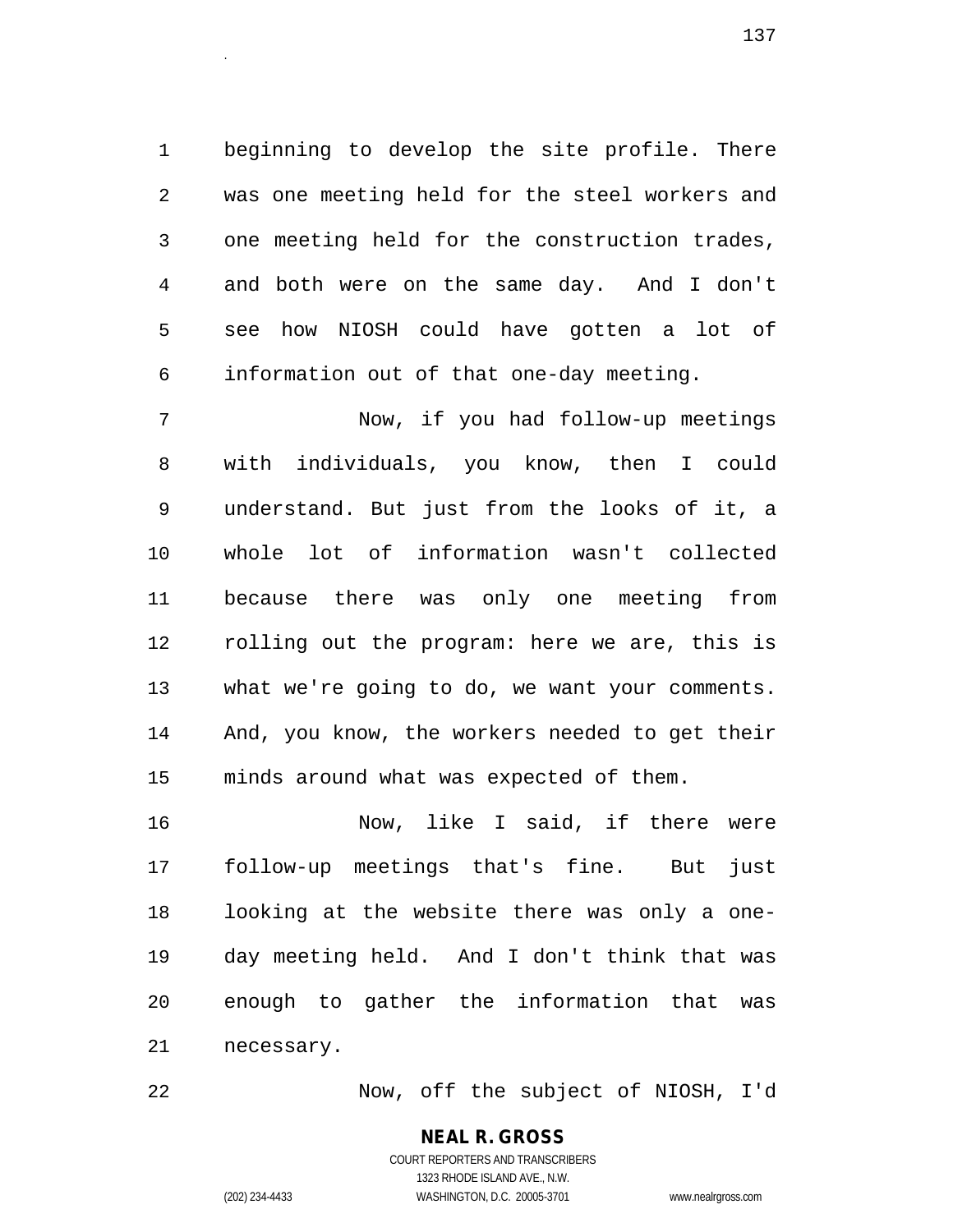1 like to address a couple of other things.

2 Wanda, I agree with you when you 3 mentioned to the Board this morning that it is 4 not the Advisory Board on Radiation Workers 5 Health's charter to delve into the Department 6 of Labor's claims and check out the 7 inaccuracies or inconsistencies of the claim 8 process. I totally agree with you. You guys 9 have enough on your plate to deal with. 10 However, I firmly believe that 11 there needs to be some kind of oversight 12 committee because the advocates hear 13 consistent complaints about evidence ignored, 14 not paying attention to what is said during an 15 oral hearing, you know, things of that nature. 16 And this is just for the record, so if there 17 comes an opportunity for you, the Board, to 18 weigh in, I would suggest that you agree that

19 Department of Labor also needs an oversight 20 committee.

21 and lastly, I would like to 22 address the ten-year review of the program. I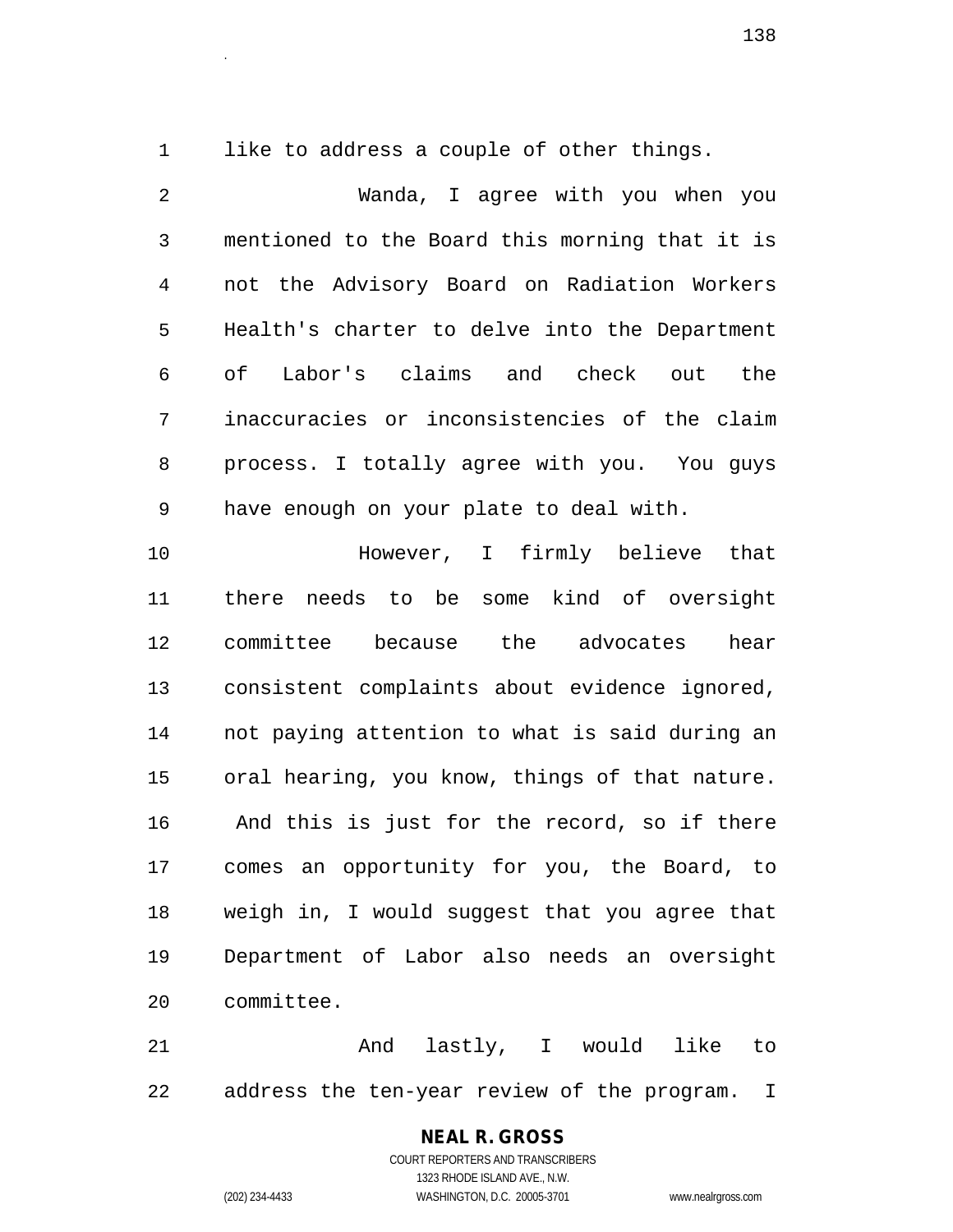1 would suggest to Dr. Wade, Denise and Nancy 2 that when comments are submitted to the 3 docket, that they be posted as soon as they're 4 received. At present they're not. I was 5 speaking with Karen Dragon from the Docket 6 Office and she thought that they wouldn't be 7 posted until the end of the comment period. 8 If you really want people to 9 participate in this, in might help urge other 10 people to see what was already submitted. 11 And again, I thank you for your 12 time. 13 MR. KATZ: Thank you, Terrie. And 14 that last comment I think is a great one. We 15 certainly do that with other sorts of dockets 16 where we post as we receive them. 17 MS. BARRIE: Right. 18 MR. KATZ: So I'll follow up on 19 that, Terrie, and find out what's going on

20 there.

21 MS. BARRIE: Okay. Thank you.

22 MR. WARREN: This is Bob Warren

**NEAL R. GROSS** COURT REPORTERS AND TRANSCRIBERS

1323 RHODE ISLAND AVE., N.W.

(202) 234-4433 WASHINGTON, D.C. 20005-3701 www.nealrgross.com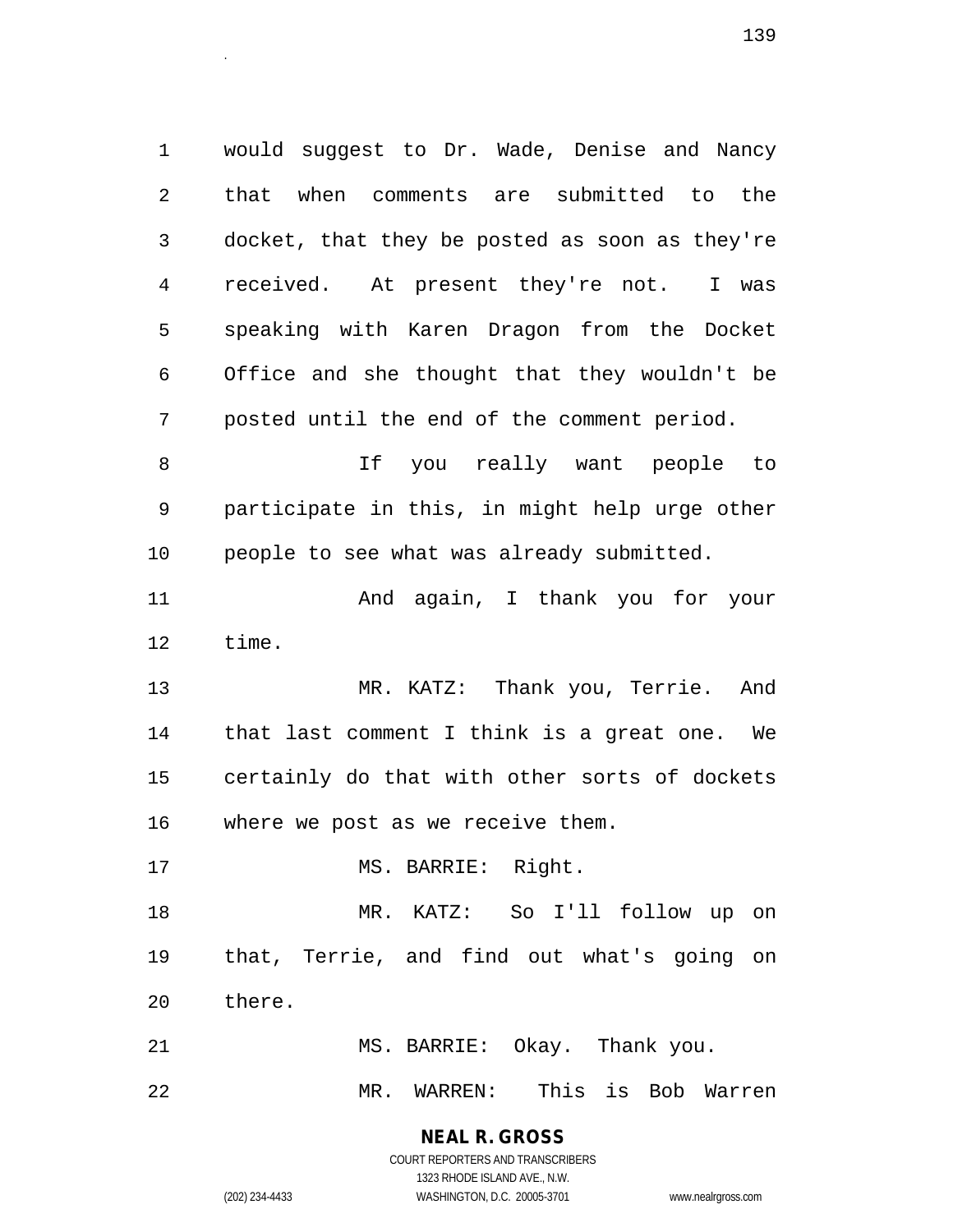1 for the Savannah River Site petition.

2 I agree with the last caller about 3 the posting of the log. In my case it's had 4 very little to do with what I commented on, 5 and then you posted the wrong transcript 6 pages. So anybody looking at it couldn't get 7 to the -- this is on the 10/21/09 meeting. So 8 not only were the comments not adequate, the 9 posting, if somebody was trying to search it, 10 they weren't going to be able to find my 11 comment.

12 What we were talking about back in 13 October of 09 was that the auditors were 14 sending information or required to send 15 information to the NIOSH before they got to 16 the Board. And what I was trying to say was 17 that it didn't seem to me feasible for workers 18 who were already gun-shy about testifying, 19 that immediately when they gave the 20 information to the auditors, NIOSH would have 21 it then notify DOE and show up right there at 22 the site when the workers were trying to give

#### **NEAL R. GROSS**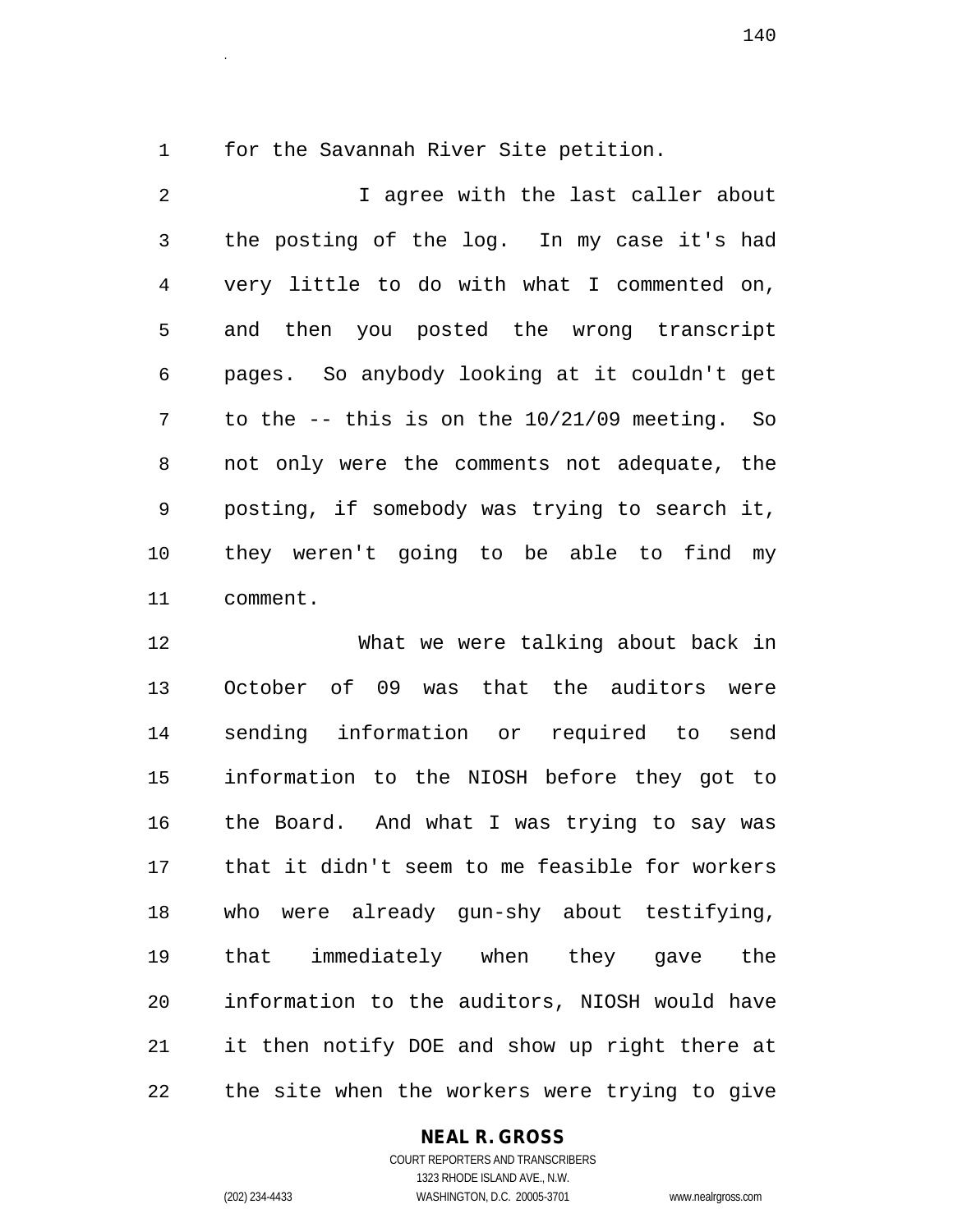1 some information.

| 2  | So I appreciate also the fact that            |
|----|-----------------------------------------------|
| 3  | you've got a public comment today. Because    |
| 4  | one of -- it seems like I got an email saying |
| 5  | there was not going to be any public comment. |
| 6  | Thanks so much for that.                      |
| 7  | MR. DUTKO: May I speak, sir?                  |
| 8  | CHAIRMAN GIBSON: Pardon?                      |
| 9  | MR. DUTKO: May I speak?                       |
| 10 | CHAIRMAN GIBSON: Yes, go ahead.               |
| 11 | MR. KATZ: Absolutely.                         |
| 12 | CHAIRMAN GIBSON:<br>Identify                  |
| 13 | yourself and go ahead.                        |
| 14 | MR. DUTKO: My name is John Dutko.             |
| 15 | I was a betatron and magnaflux operator at    |
| 16 | GSI.                                          |
| 17 | I've had a claim in since 2005.               |
| 18 | Simply, I was in every outreach               |
| 19 | meeting that we had since leaving GSI. We've  |
| 20 | actually had two outreach meetings, both were |
| 21 | in Collinsville. The first one was<br>not     |
| 22 | accepted for some reason by NIOSH because of  |

# **NEAL R. GROSS**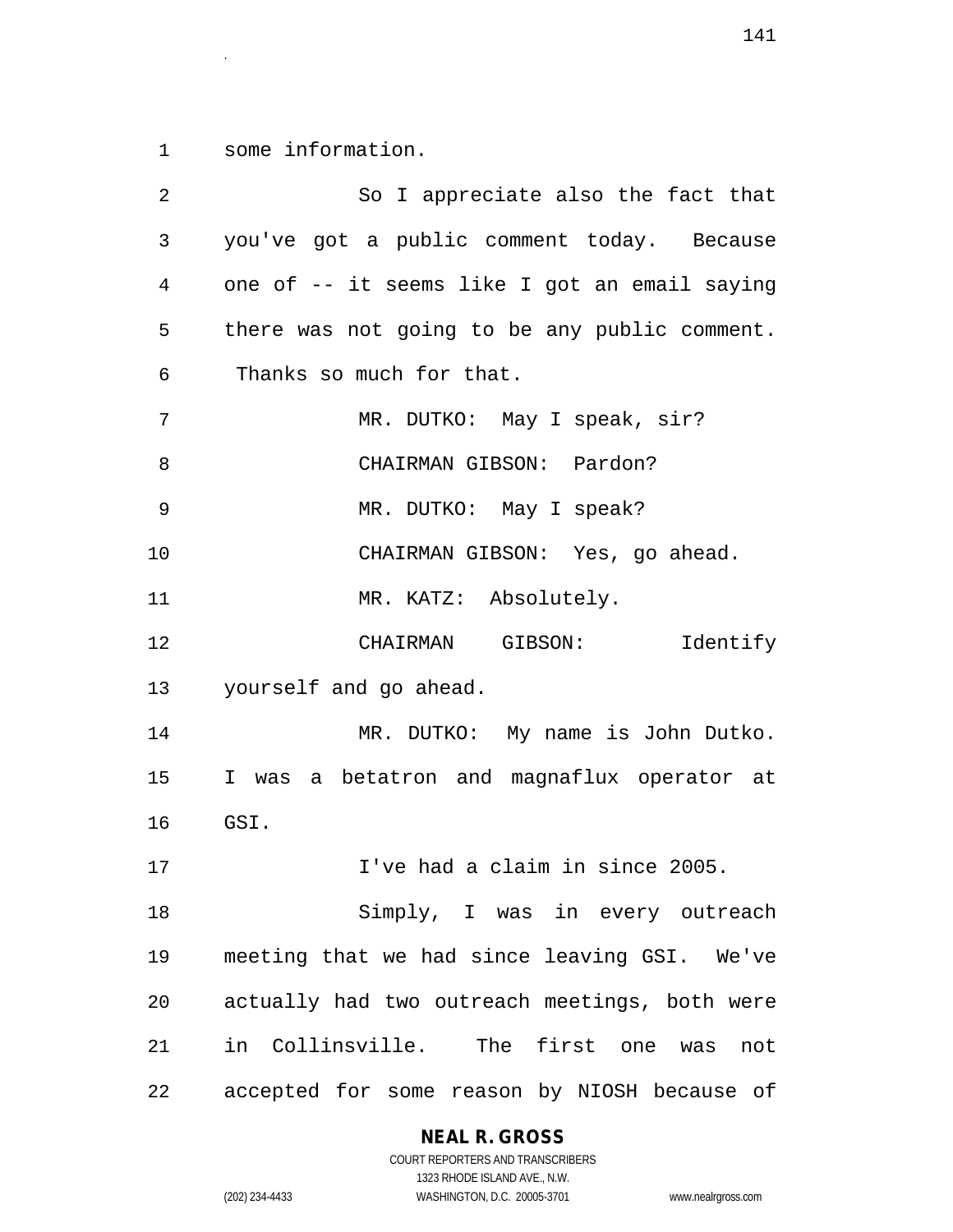1 sanction or some reasons I don't understand. 2 We had another outreach meeting. We also had 3 a special meeting at four o'clock with Dr. 4 Anigstein. There, it was determined, for an 5 example, that overtime hours that we worked, 6 and we worked a lot of times 13 out of 14 7 days, people. It was the Cold War. We worked 8 13 straight days and the 14th day we had to 9 have off by state law.

10 We determined and came to 11 agreement that 65 hours was across the board 12 average of overtime. NIOSH somehow computed 46 13 hours overtime and went with this.

14 And I'm just giving you an example 15 of worker testimony that has been given freely 16 and honestly and accurately that has been 17 ignored right straight down the line.

18 Ninety-five percent of Appendix B 19 applying to GSI has more holes than a sponge. 20 Simply, we say, and I heard 21 [indentifying information redacted] say that 22 all radiation must be included in dose

> **NEAL R. GROSS** COURT REPORTERS AND TRANSCRIBERS

1323 RHODE ISLAND AVE., N.W. (202) 234-4433 WASHINGTON, D.C. 20005-3701 www.nealrgross.com

 $142$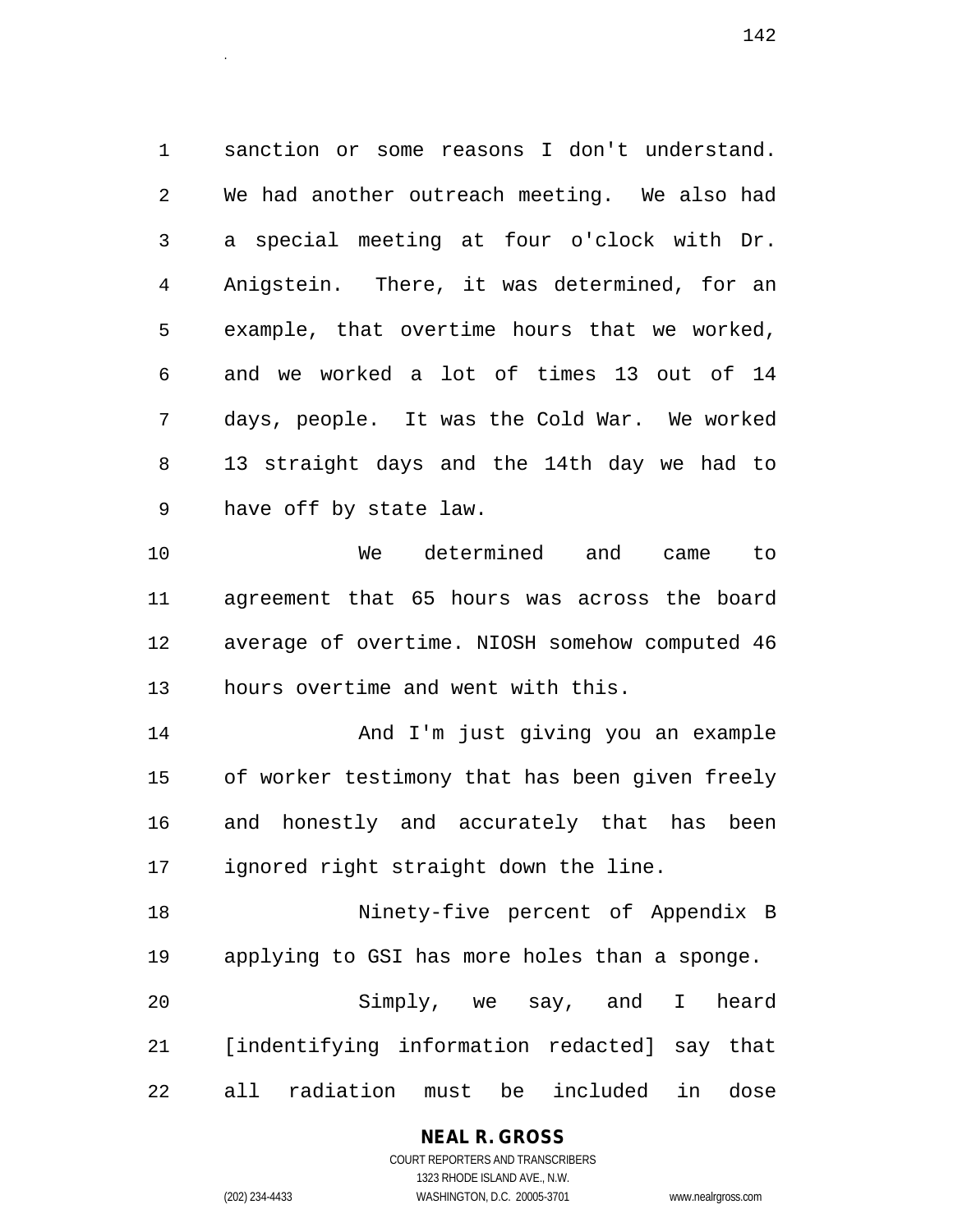1 reconstructions. It has not been. Neutrons 2 were ignored. Sources, isotopes were ignored. 3 It has been inaccurate down the line.

4 The first honest attempt I saw at 5 good accurate information was acquired by 6 SC&A, Dr. Anigstein worked with people from 7 GSI for about six months, sir. Honestly and 8 accurately, and all that information was 9 ignored by NIOSH.

10 I am at a loss to say, when 11 something turns out to be favorable to a 12 working man, it's ignored. I don't quite 13 understand this. I don't quite understand it 14 at all.

15 Thank you.

16 CHAIRMAN GIBSON: Okay. Thank 17 you, sir.

18 Is there anyone else that would 19 like to make comments?

20 MS. BONSIGNORE: Yes. This is 21 Antoinette Bonsignore for Linde Ceramics.

22 CHAIRMAN GIBSON: Hi, and welcome.

# **NEAL R. GROSS**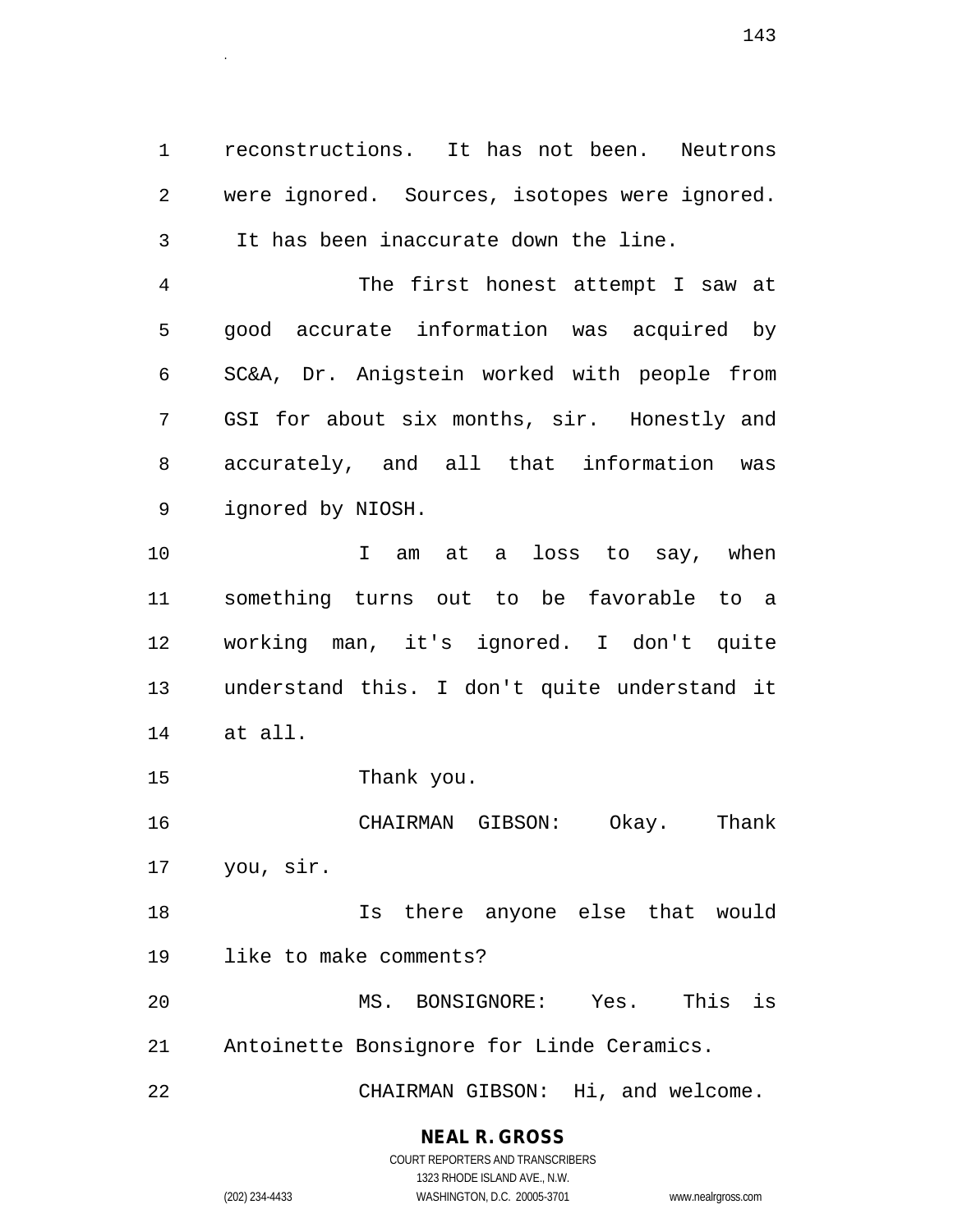1 MS. BONSIGNORE: Hi. Thank you. 2 I wanted to raise a follow-up on a 3 couple of issues that Denise Brock mentioned 4 this morning regarding her role in the ten-5 year review.

6 In terms of helping claimants have 7 an easier or a more fair way to appeal denied 8 claims under Part B, I think it would helpful 9 if Denise would have a role in evaluating the 10 dose reconstruction templates that have been 11 provided to some of the advocates for review, 12 the ones that are being considered as 13 revisions to the current dose reconstruction 14 format that's being used by NIOSH. I think if 15 she were involved in evaluating those possible 16 revisions to the templates, I think her input 17 would be invaluable because she really has a 18 sense of, when she speaks to people on a daily 19 basis, why they're finding the dose 20 reconstruction reports indecipherable at 21 times. And I think her input would be helpful 22 in helping people understand why their claims

#### **NEAL R. GROSS**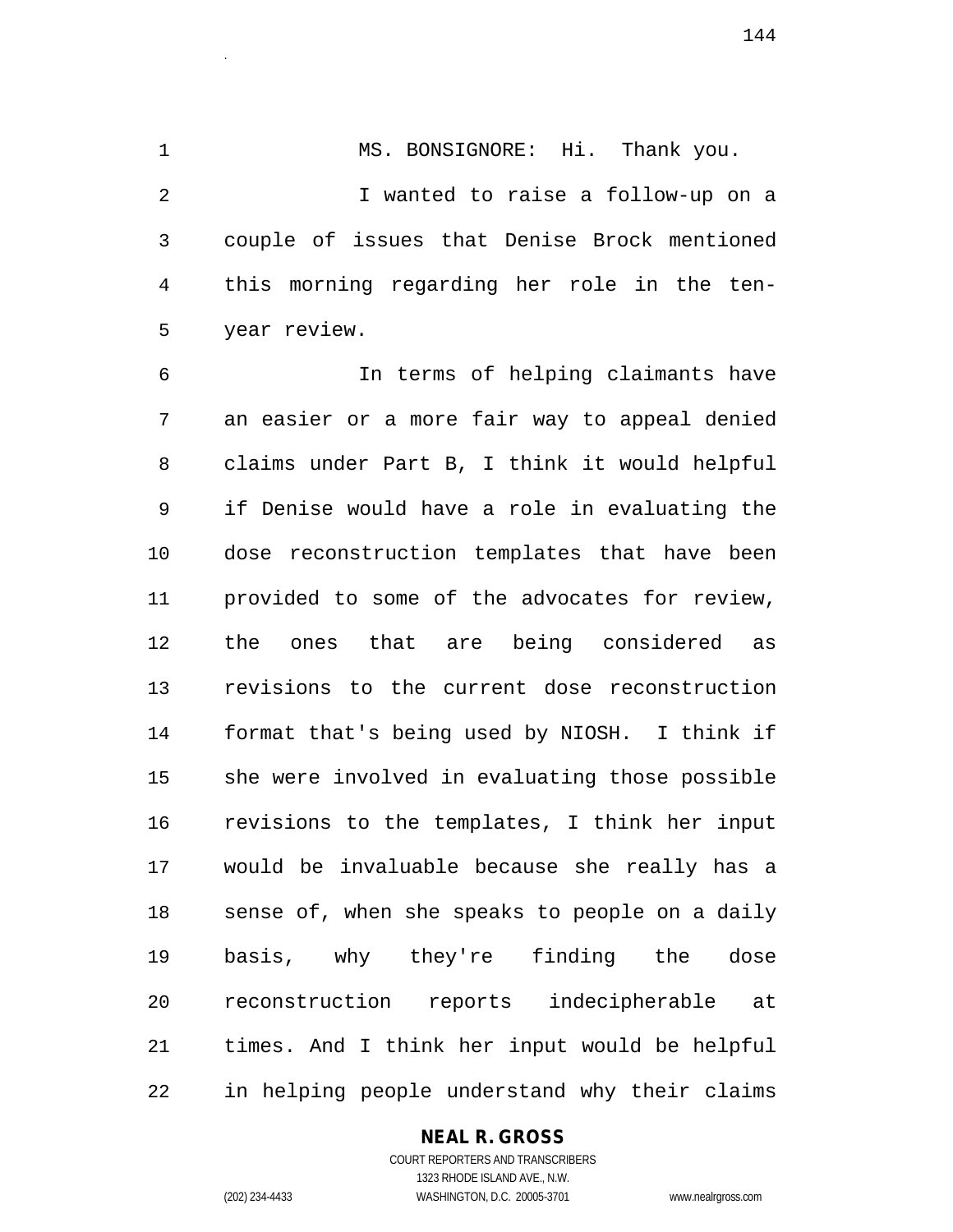1 are being denied so those claimants would have 2 a fairer opportunity to actually effectively 3 appeal a denied decision.

4 Additionally, the issue that 5 Denise raised regarding some basic errors that 6 she's been finding with respect to, let's say, 7 when a claim should have been evaluated under 8 a Special Exposure Cohort versus being dosed. 9 I've encountered that issue many times. And 10 I think basic errors like that that seem to be 11 -- I'm not sure where the problem is, probably 12 at DOL. But I think its important and I'd 13 like to sort of endorse what John Mauro said 14 about trying to get an accounting of whether 15 that kind of a problem of just basic errors in 16 how claims are being processed, whether that's 17 a systematic problem and how pervasive a 18 problem that is. And I think it would be 19 important. I don't know if this Work Group is 20 authorized to do it, but to task SC&A to try 21 to evaluate that issue so not only can NIOSH 22 be aware of the problem, but DOL can also be

#### **NEAL R. GROSS**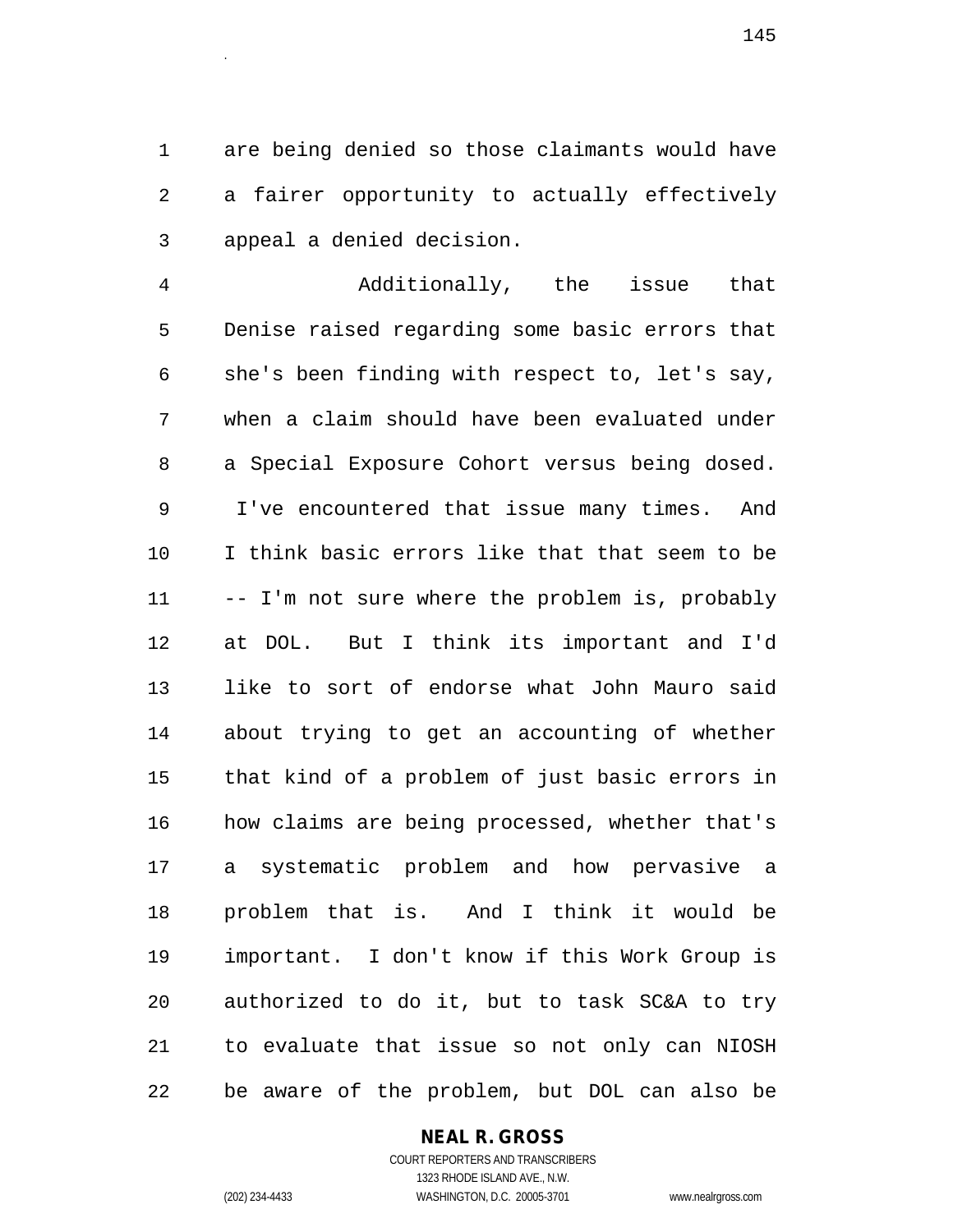1 aware of the problem.

2 MR. KATZ: Antoinette -- 3 MS. BONSIGNORE: And the last 4 thing I wanted to mention was during the 5 October Advisory Board meeting I had made a 6 comment about SC&A being tasked to review 7 evaluation reports at an earlier part of the 8 SEC petitioning process as opposed to waiting 9 to sometimes SC&A evaluating the evaluation 10 reports after a petitioner presents their case 11 to the Board for a full review of an SEC 12 petition.

13 And I was later told by Dr. Ziemer 14 that during the Board working time the next 15 day that that issue was going to be discussed. 16 And he indicated that it had been discussed 17 in an email to me about a few weeks later. 18 And when I went back to the transcript for the 19 October meeting for the Board's working time 20 that day, I cannot find any reference to that 21 issue even being raised.

22 And I actually emailed Mike about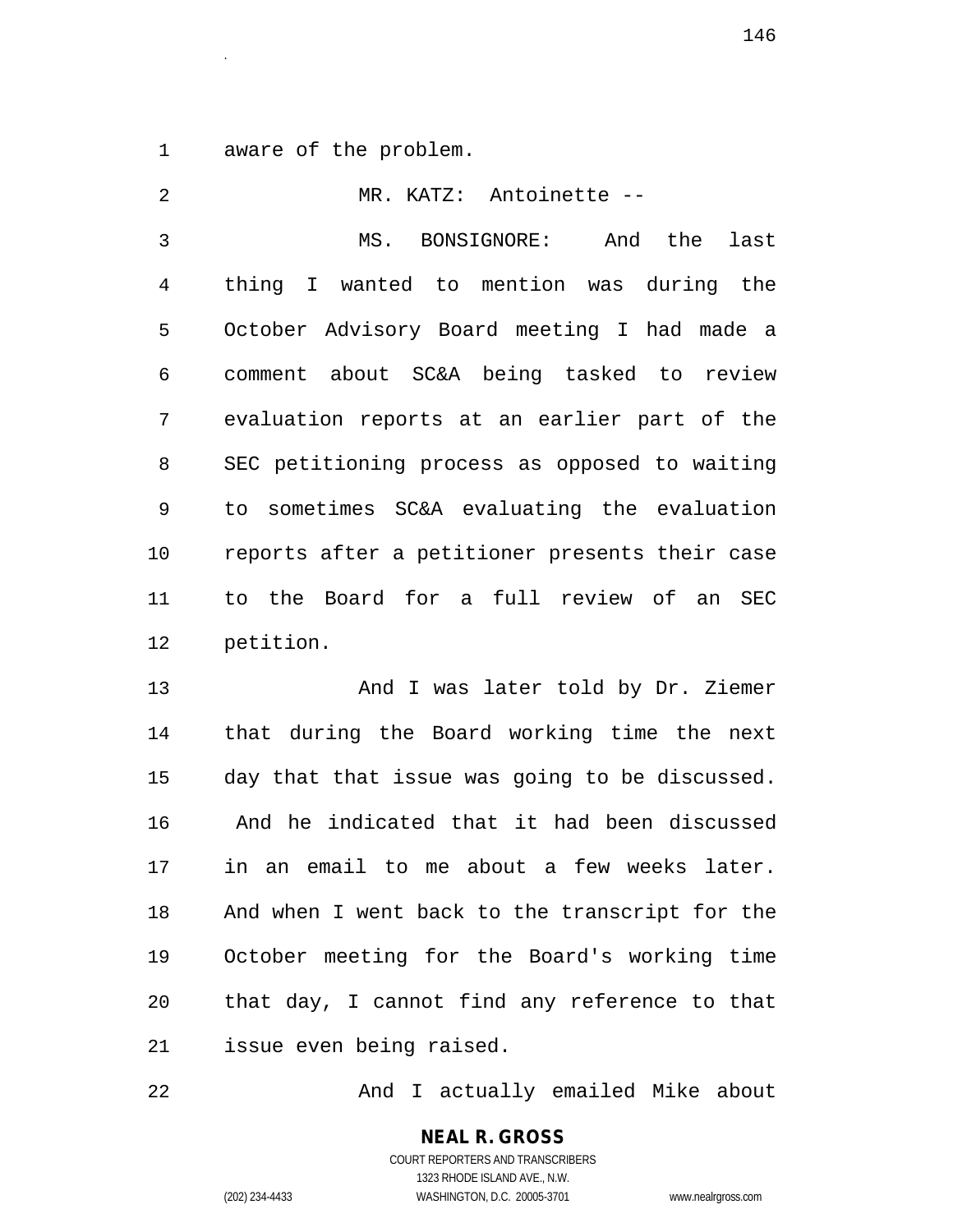1 this, I think it was at the end of December, 2 to point out that the issue had never actually 3 been discussed during the Board's working time 4 on the last day of the October Advisory Board 5 meeting. And I'm sure it was, you know an 6 inadvertent error in what Dr. Ziemer had 7 thought was discussed. But I think that is a 8 problem when issues are being raised by 9 workers and advocates during public comment 10 period and then there's no tangible follow-up 11 to an issue. And I'd just like to emphasize 12 the point that Terrie had made earlier that 13 it's important that not only the worker's 14 statements and the advocate's statement be 15 tracked, but there has to be some kind of a 16 follow-up so we don't feel as though we're 17 just making statements or suggesting things 18 and there's never any follow-up or any 19 discussion of the matter thereafter.

20 And the last thing I wanted to 21 mention was I have been raising an issue 22 consistently with regards to the Linde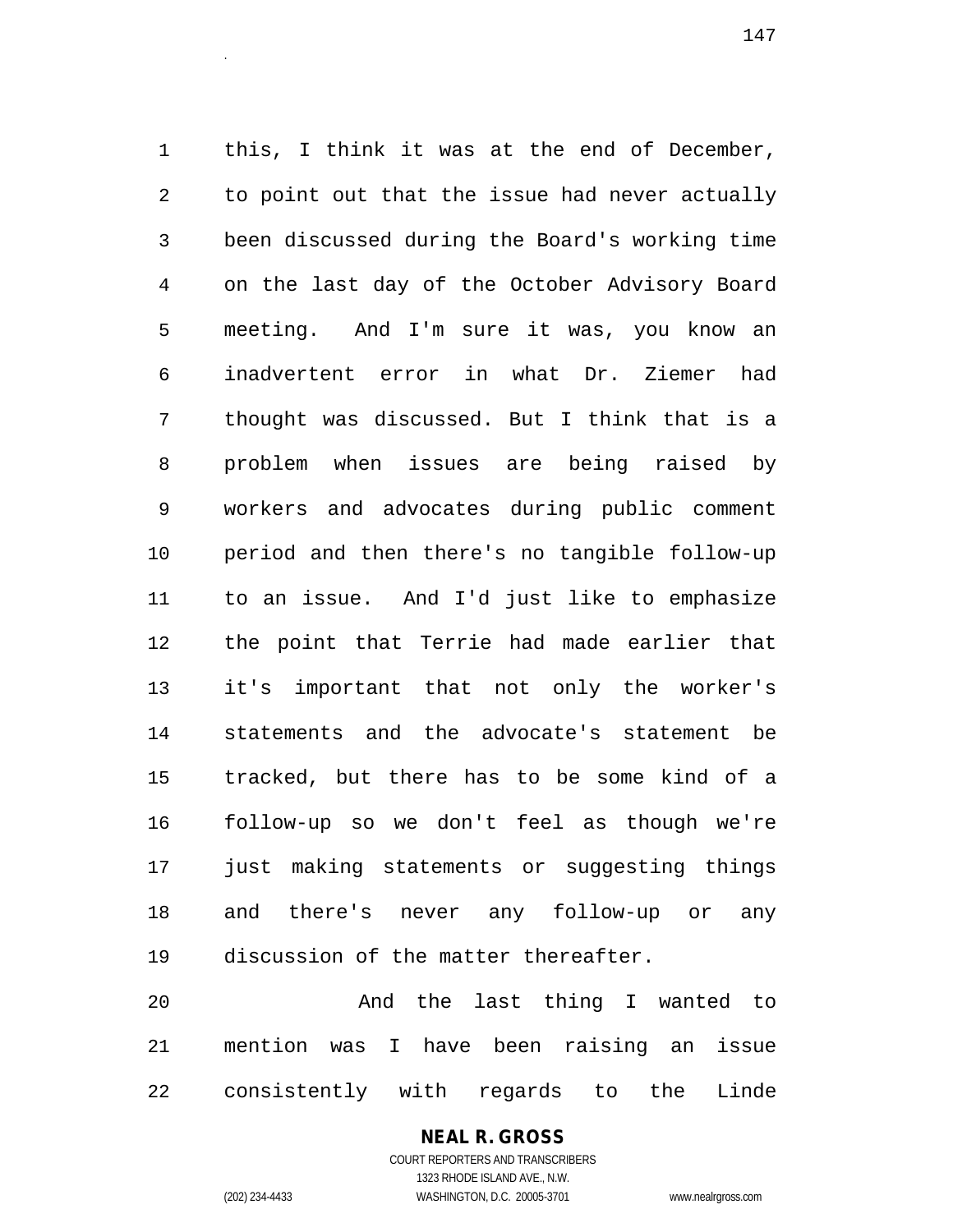1 Ceramics SEC petition about OCAS and SC&A 2 providing simplified versions of their 3 reports. For instance, for OCAS to provide 4 simplified versions of ERs and for SC&A to 5 provide simplified versions of their responses 6 to those ERs so petitioners can have a better 7 understanding of what's going on during the 8 Working Group meetings. And I have found that 9 providing those documents in easily understood 10 manner helps the workers and the petitioners 11 participate in the process about the issues 12 that are truly dispositive of whether the 13 petition will be approved or not. And I would 14 ask that the Working Group consider having 15 OCAS and SC&A provide these simplified 16 versions of their reports as a matter of 17 course during the SEC process. I think it 18 would really facilitate worker participation 19 in the process about the technical issues and 20 not just, you know, their own personal 21 experiences about what happened at a 22 particular facility.

#### **NEAL R. GROSS**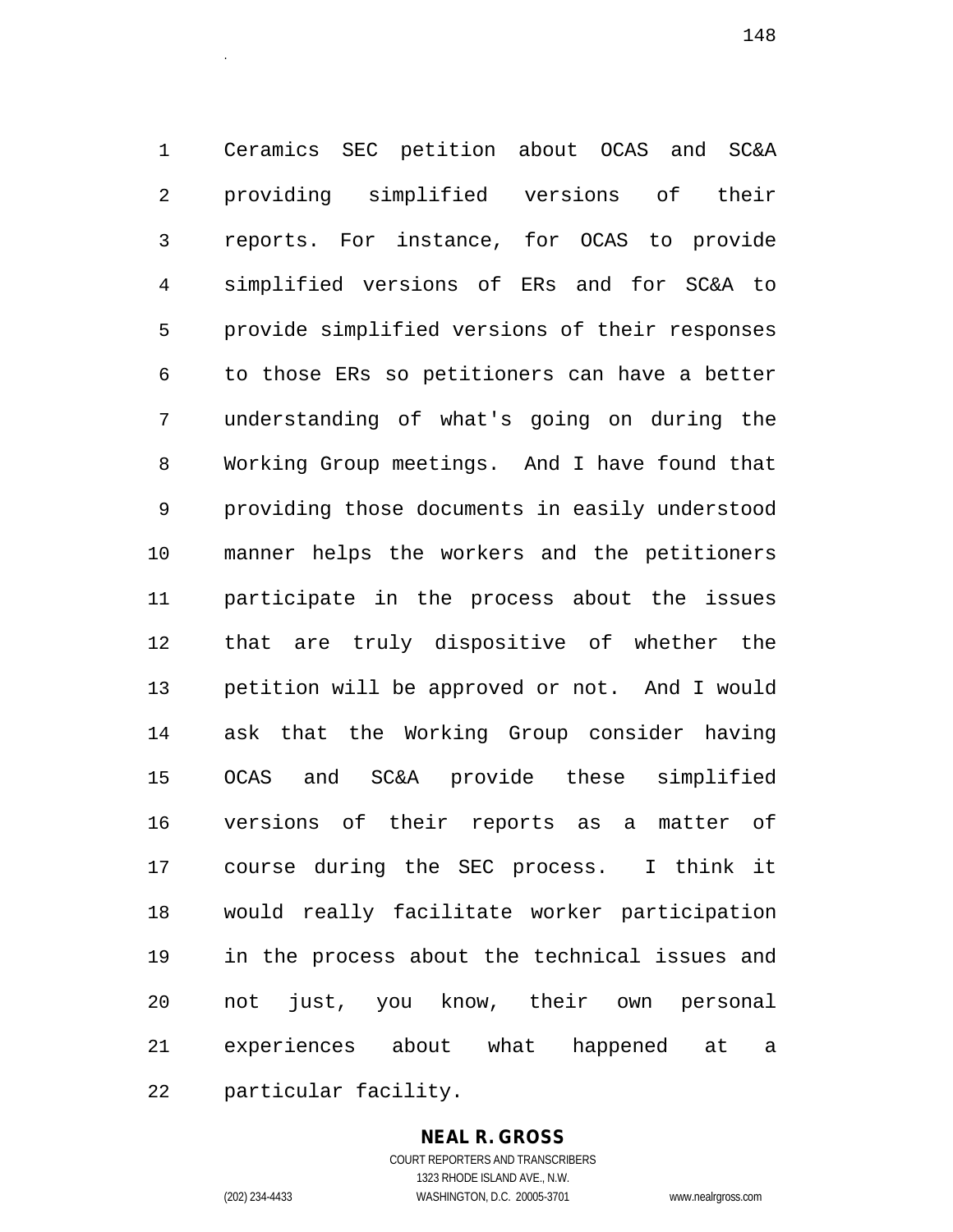1 And I promise this is the last 2 point I want to make. I think it would also 3 be helpful for OCAS and SC&A to provide a 4 transparent accounting in their evaluation of 5 SEC petitions of all the data capture efforts 6 that are made, particularly in response to 7 worker statements and their input. So if 8 workers are providing information to the 9 Working Group and there are some data-capture 10 efforts that are initiated in response to 11 those worker's statements or documentation 12 provided by workers, that there is a 13 transparent accounting of what those data-14 capture efforts are and where they've been 15 initiated, and what they've produced. I think 16 that would be helpful for the workers to know 17 that the information they're providing to the 18 Working Group is being considered seriously.

19 Thank you.

20 MR. KATZ: Thanks, Antoinette. 21 This is Ted Katz.

22 I just wanted to touch on a couple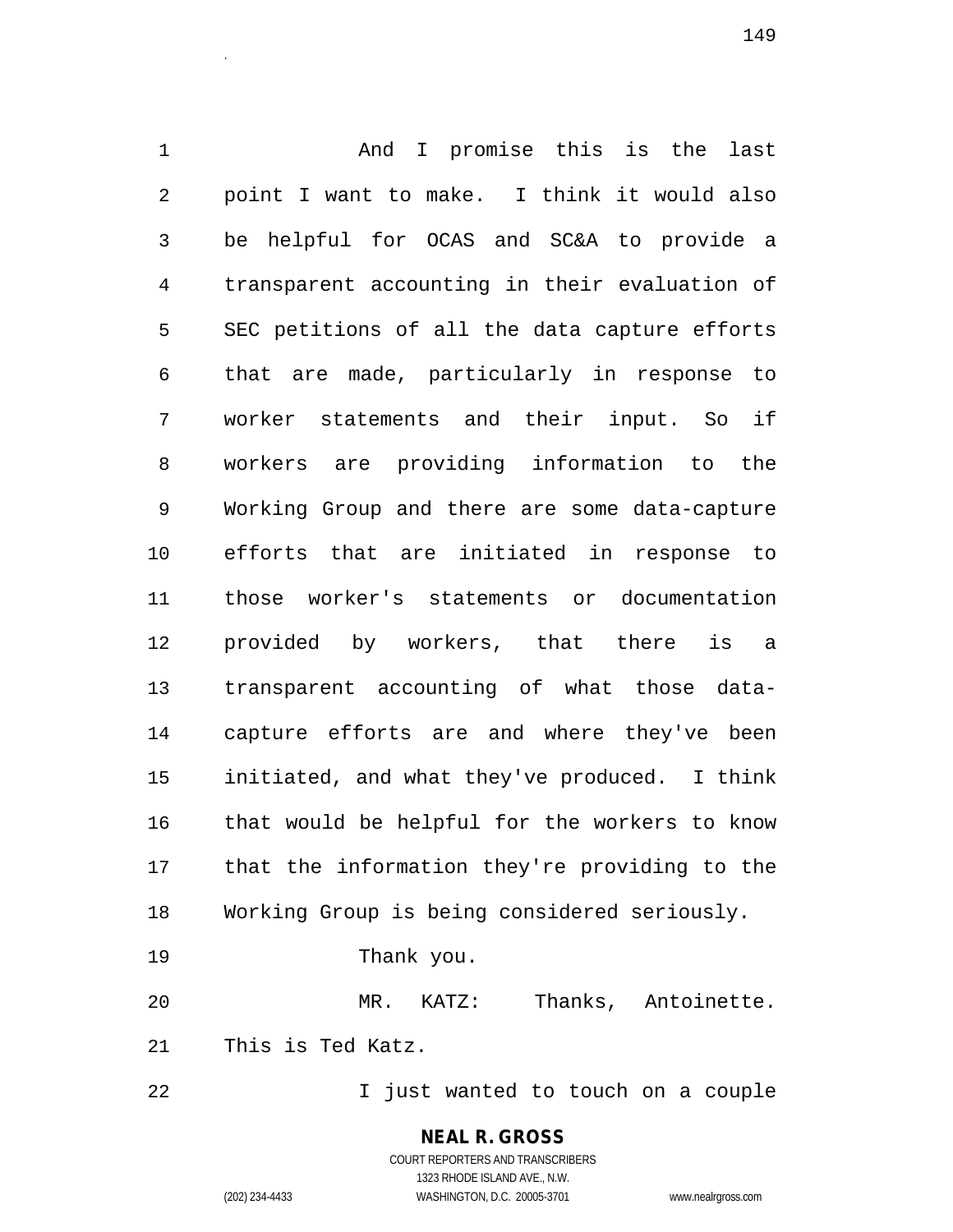1 of those points you made that I think I can 2 give you at least an initial response now, 3 instead of you having to wait for that.

4 MS. BONSIGNORE: Okay.

5 MR. KATZ: So one of your points 6 was about this issue that Denise raised about 7 sometimes -- and I know that because I see all 8 of Denise's work. She gets cases that should 9 have been SEC cases, but they're sent to NIOSH 10 anyway for dose reconstruction. And there's 11 probably a variety of reasons how those errors 12 come back about experience. And you had asked 13 in your comment just now that SC&A review 14 that, do some sort of review.

15 It's really outside of the scope 16 of SC&A doing the review because this is a DOL 17 function, this referral to NIOSH of cases that 18 are appropriate to come to NIOSH. But I would 19 say to you that DOL has an Ombudsman, and that 20 Ombudsman Office is really charged with 21 addressing these kinds of issues. And I think 22 that that's at least a place to start.

# **NEAL R. GROSS**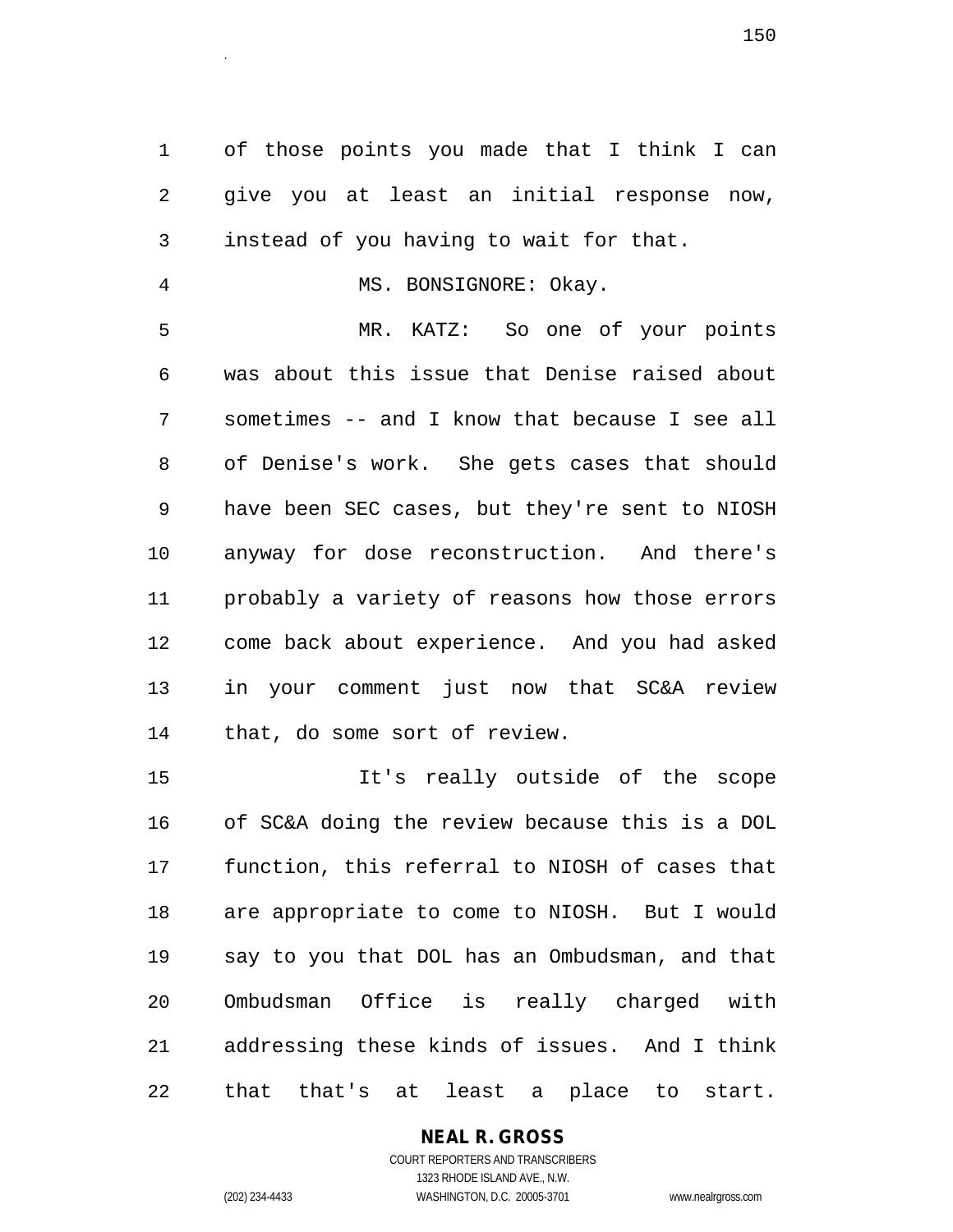1 Because I think it's a very reasonable 2 suggestion that they do something more 3 systematically in evaluating the scope of that 4 problem and what can be done to improve their 5 systems.

6 I would start with the DOL 7 Ombudsman with that, if I were you. So that's 8 just a suggestion on that.

9 And then on the transcript 10 question about the October transcript and the 11 discussion of tasking of SC&A. I can't tell 12 you off the top of my head which meeting or 13 meetings that was discussed. I am certain it 14 has been discussed in full Board meetings that 15 concern, and I will hunt as an action item to 16 me -- I will try to hunt down a transcript for 17 that for you.

18 MS. BONSIGNORE: Okay. My only 19 point about that, Ted, was that I raised it on 20 the second day of the Board meeting and then 21 Dr. Ziemer said -- and then I wasn't available 22 to listen in to the meeting the next day. And

## **NEAL R. GROSS**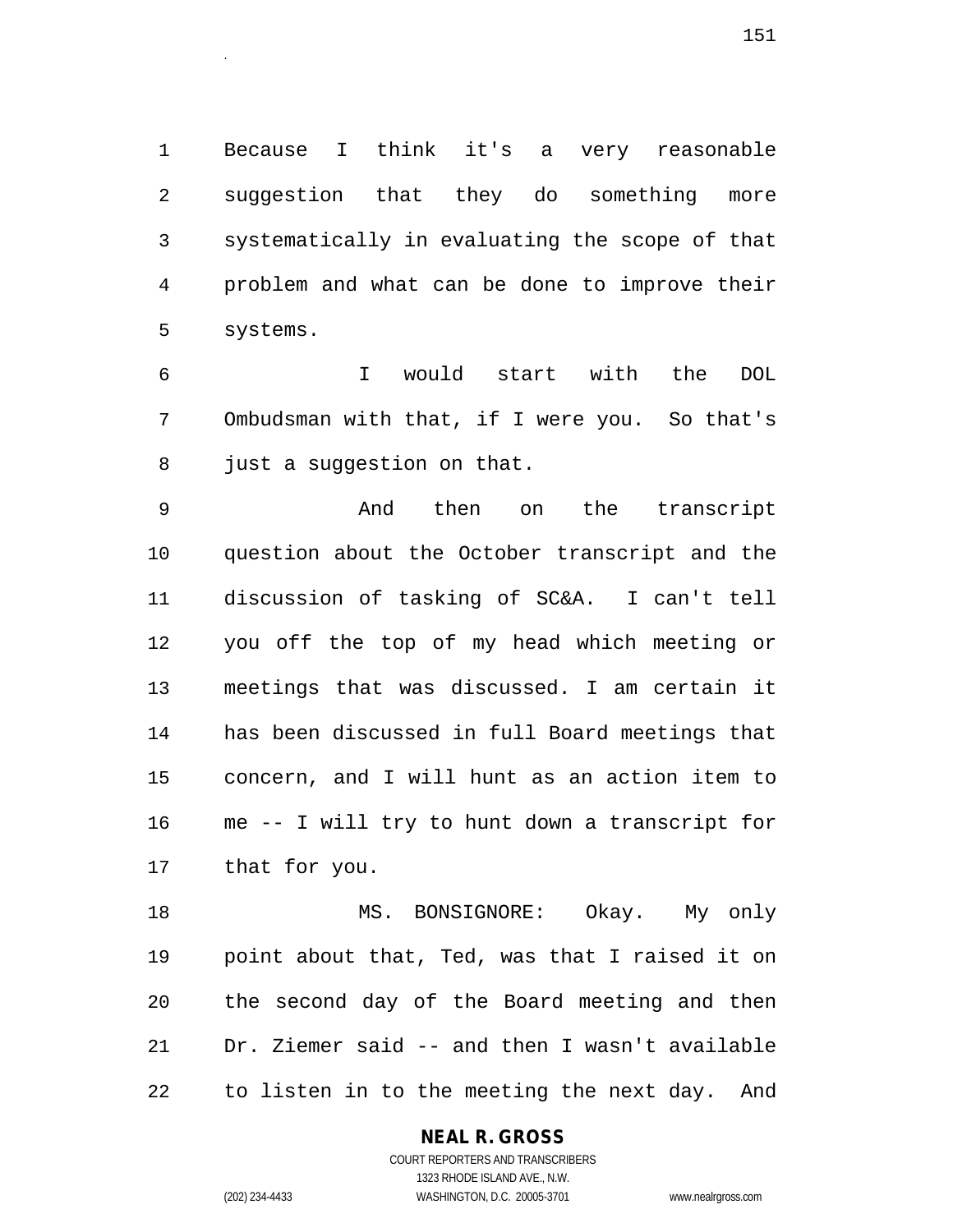1 then about a month later or a couple of weeks 2 later, Dr. Ziemer sent me an email saying that 3 they had discussed on that last day. And when 4 I went through the transcript, they had not. 5 MR. KATZ: Okay. Okay. But if 6 you would like me to go hunt and see where the 7 discussions of that are, I could do that. 8 MS. BONSIGNORE: I would appreciate 9 that. Thank you. 10 MR. KATZ: Okay. Thank you. 11 CHAIRMAN GIBSON: Is there any 12 other comments from workers or representatives 13 or advocates? 14 MS. VLIEGER: Yes, this is Faye 15 Vlieger, Cold War Patriots and ANWAG. 16 CHAIRMAN GIBSON: Okay. Go ahead. 17 MS. VLIEGER: I want to thank you 18 for giving us the opportunity to speak today. 19 I appreciate the opportunity and I want to 20 thank you all for contributing to the meeting 21 today.

22 As a claimant and advocate and an

**NEAL R. GROSS** COURT REPORTERS AND TRANSCRIBERS

1323 RHODE ISLAND AVE., N.W.

(202) 234-4433 WASHINGTON, D.C. 20005-3701 www.nealrgross.com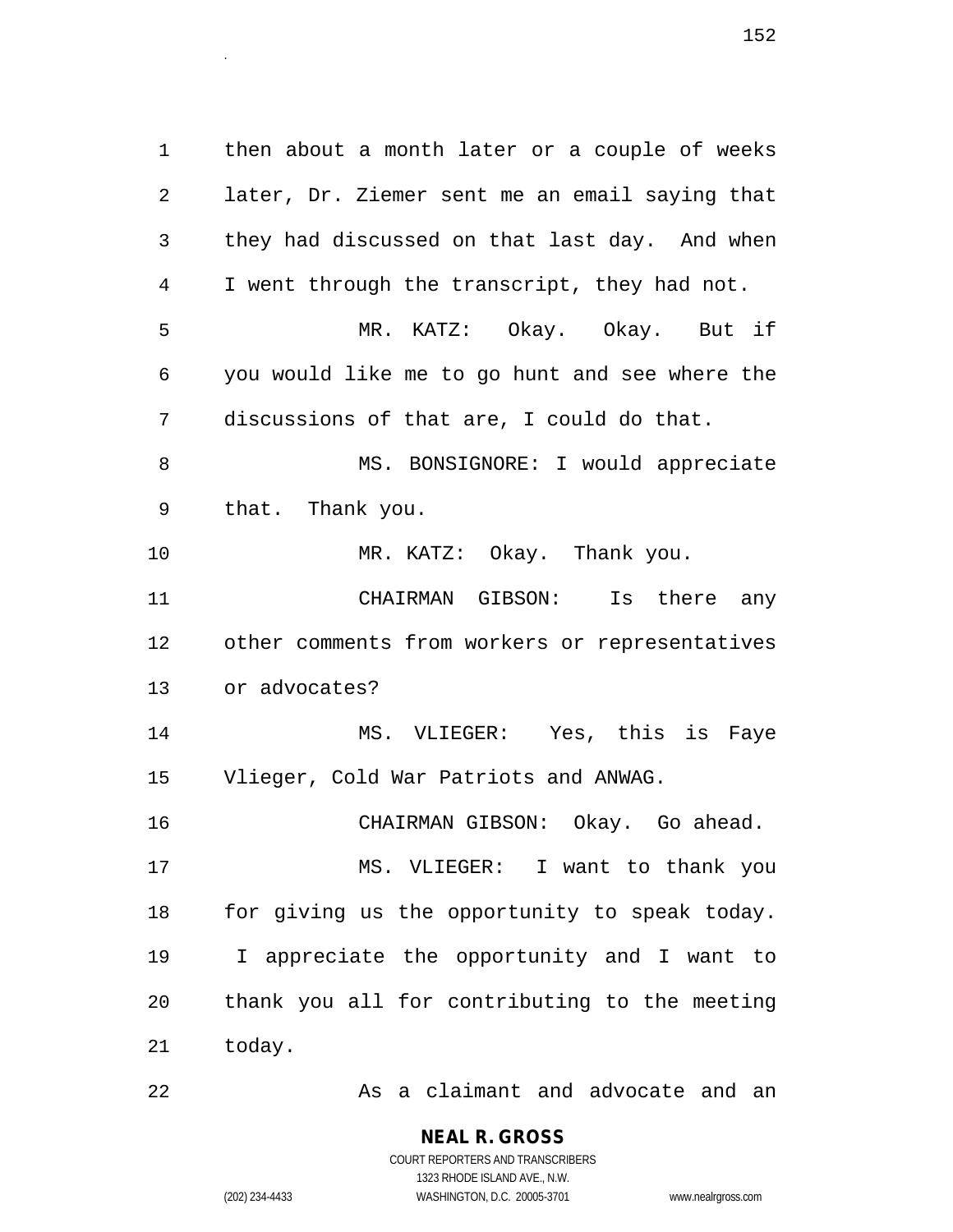1 authorized representative for several 2 claimants, I see the program from a different 3 perspective than the members of the Board, 4 OCAS, DOL and NIOSH.

5 And I want to thank Denise for her 6 candor in describing the various oversights 7 and inaccuracies she found in the claims, but 8 she was only asked to review a few of the 9 claims that the advocates hear on a regular 10 basis. And I would postulate that while you 11 are getting a few of the claims that were 12 grossly inaccurate, it's only the tip of the 13 iceberg from what the advocates see.

14 So while it's important to note 15 Denise's experiences, I feel it's equally 16 important to give weight to these issues when 17 they're raised by the advocates. We see many 18 more complaints. We see a lot of people who 19 are very disheartened. And because they felt 20 they were serving their country, they will not 21 challenge a decision made. Once a decision is 22 made, they feel like, you know, that's it;

# **NEAL R. GROSS**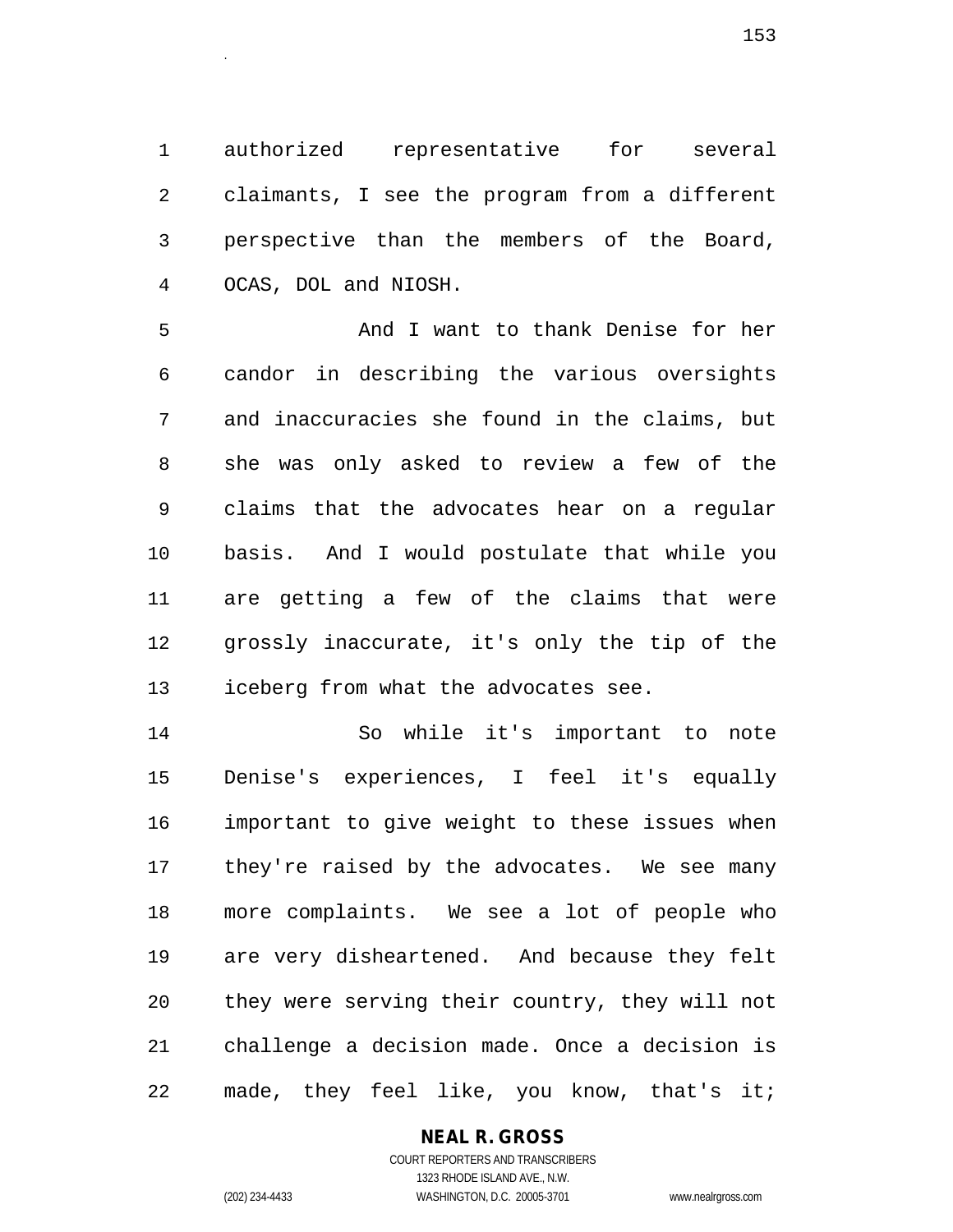1 they've done what they can do and they're 2 willing to walk away, and unjustifiably so.

3 While I believe the personnel 4 handling the claims are for the most part 5 trying to do their best work, they are 6 hamstrung and shackled by the body of 7 scientific and technical materials deemed 8 acceptable by DOL and NIOSH. I feel the 9 process for accepting these materials is 10 laborious and much overworked. And I agree 11 with the positions or earlier comments that, 12 you know, many current medical and scientific 13 documents are being wholly disregarded and 14 ignored.

15 One of the resources you touched 16 on in this discussion today is giving weight 17 to the comments from the previous Outreach 18 meetings. The people who attend these 19 meetings are only a fraction of the affected 20 workers from the sites. And as the 21 populations of these former workers age, their 22 ability to attend and respond to these

## **NEAL R. GROSS**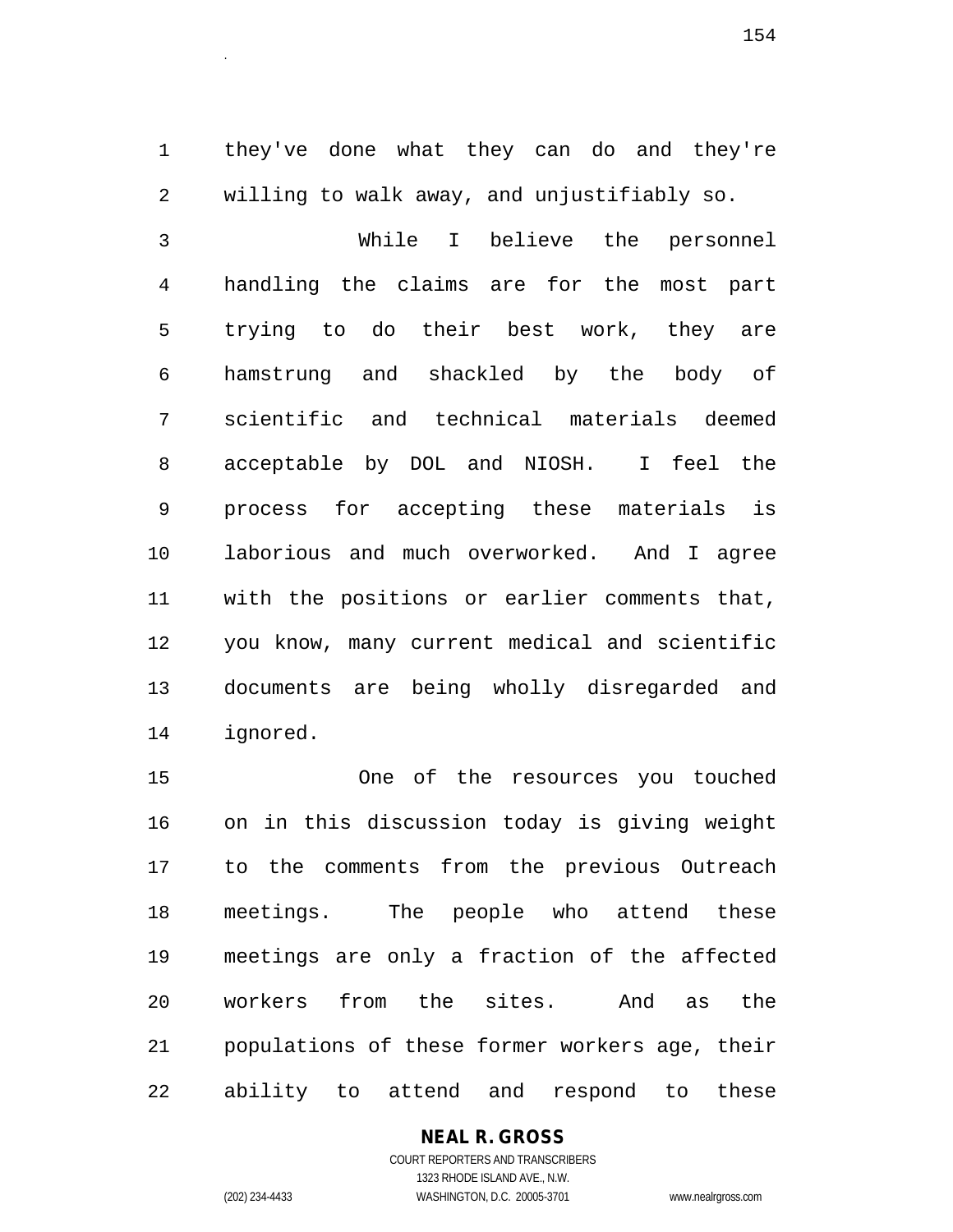1 meetings diminishes. It is therefore essential 2 to capture and use their insights on the 3 workings and day-to-day circle of operations 4 of DOE sites before their voices become lost. 5 I attended -- as a former military 6 member and also a former worker at Hanford. 7 Every day we lose more and more of those 8 voices to age and infirmities. Discounting 9 what they tell you is totally wrong.

10 Another area that concerns me is 11 the SEM and its application to both Part B and 12 Part E claims and the subsequent reopening of 13 claims when the SEM is updated. I'm 14 particularly troubled by a response given to 15 the Ombudsman's Office for their 2009 report 16 concerning the SEM, its updating and reopening 17 of claims.

18 And just briefly from that report, 19 another concern, this was in quotes, another 20 concern that we continued hearing involved 21 instances where claims were denied prior to 22 the time the SEM was available to the public.

**NEAL R. GROSS**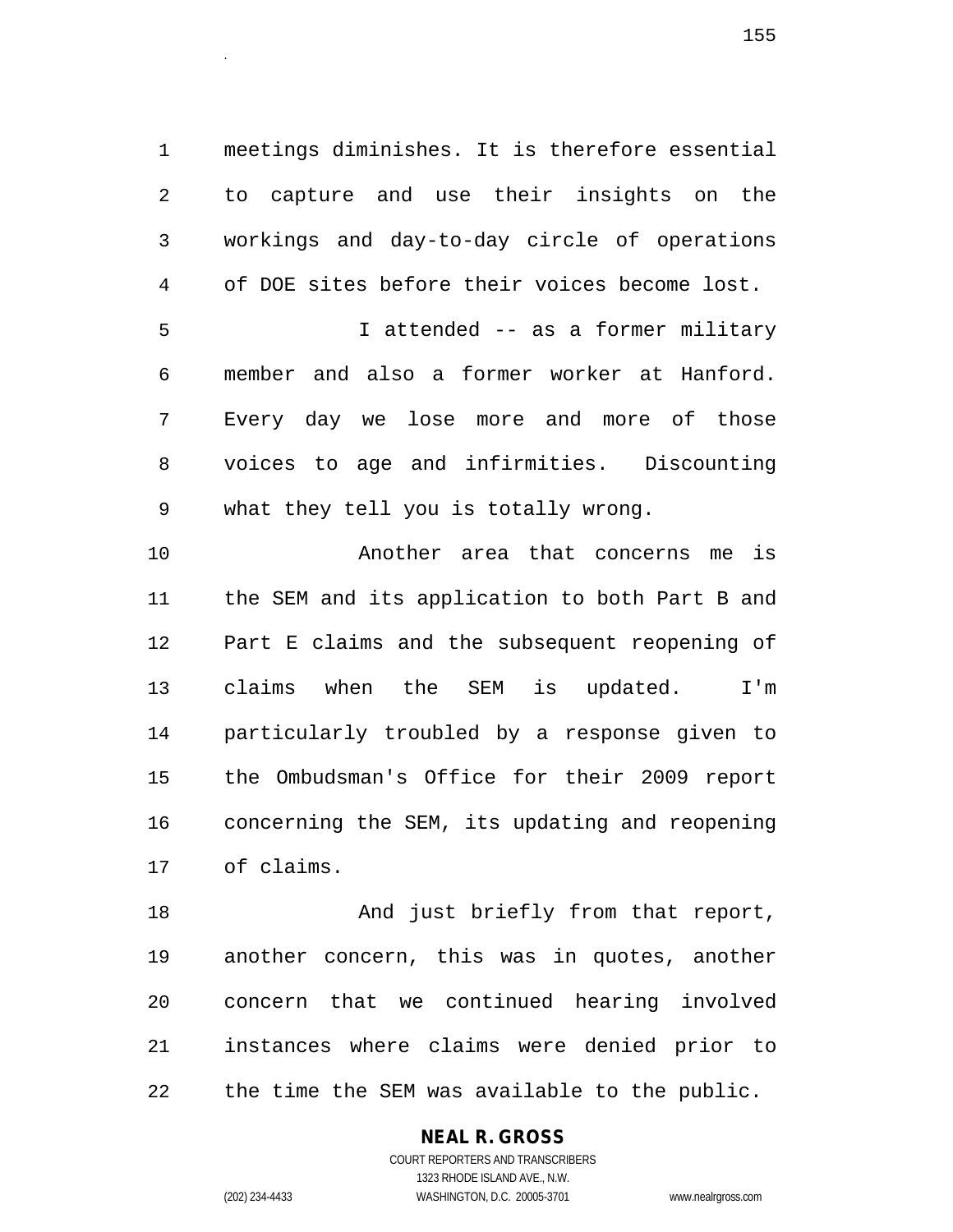1 1 In response to these concerns, DOL 2 asserts that even though the information was 3 not available to the public, it was available 4 to DOL and assures that this information was 5 reviewed by the DOL in determining these 6 claims.

7 I know that that response is 8 totally inaccurate. In my dealings with 9 Paragon Technologies to update the Hanford 10 Site Exposure Matrix from 168 chemicals to 11 2,168 chemicals that the documents that I gave 12 Paragon Technologies and DOL prior to that 13 were available on the Department of Energy's 14 open-source site, but DOL did not have them 15 and was not considering them for claims, and - 16 - that claims were not subsequently reopened 17 when the Site Exposure Matrix was updated as 18 is asserted in the 2009 Ombudsman's report.

19 Now this was not just toxins, but 20 also radioactive materials that were added to 21 that Site Exposure Matrix.

22 So I'm concerned that, in

**NEAL R. GROSS** COURT REPORTERS AND TRANSCRIBERS

1323 RHODE ISLAND AVE., N.W.

(202) 234-4433 WASHINGTON, D.C. 20005-3701 www.nealrgross.com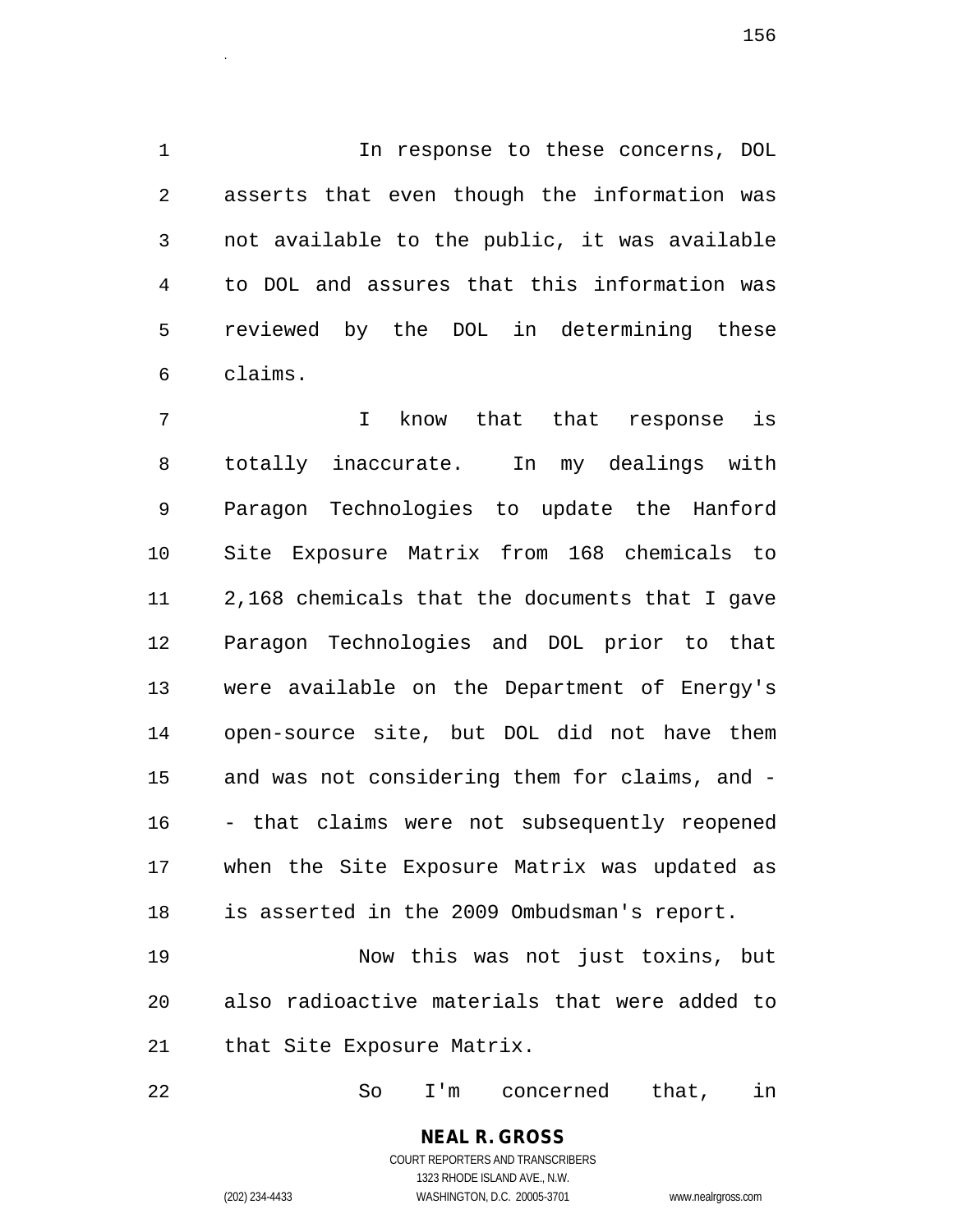1 responding to the Ombudsman's Office, which we 2 are encouraged to use, that the people 3 responding are not actually responding 4 accurately. And so then we have a report 5 which, while it's informative, cannot be 6 investigated because the Ombudsman's Office 7 has no authority to investigate inaccurate 8 responses.

9 So while I applaud the work that 10 we're doing here today and I appreciate the 11 time to comment, you know, there's still work 12 to be done. And I really feel -- I know that 13 the claimants who are aging out are not being 14 properly served.

15 Thank you.

16 CHAIRMAN GIBSON: Thank you for 17 your comments.

18 MR. KATZ: Mr. Dutko, yes? 19 MR. DUTKO: I'd like to make an

- 20 additional comment, please, sir.
- 21 MR. KATZ: Absolutely.
- 22 MR. DUTKO: In 1964 or 1965 was

### **NEAL R. GROSS** COURT REPORTERS AND TRANSCRIBERS

1323 RHODE ISLAND AVE., N.W.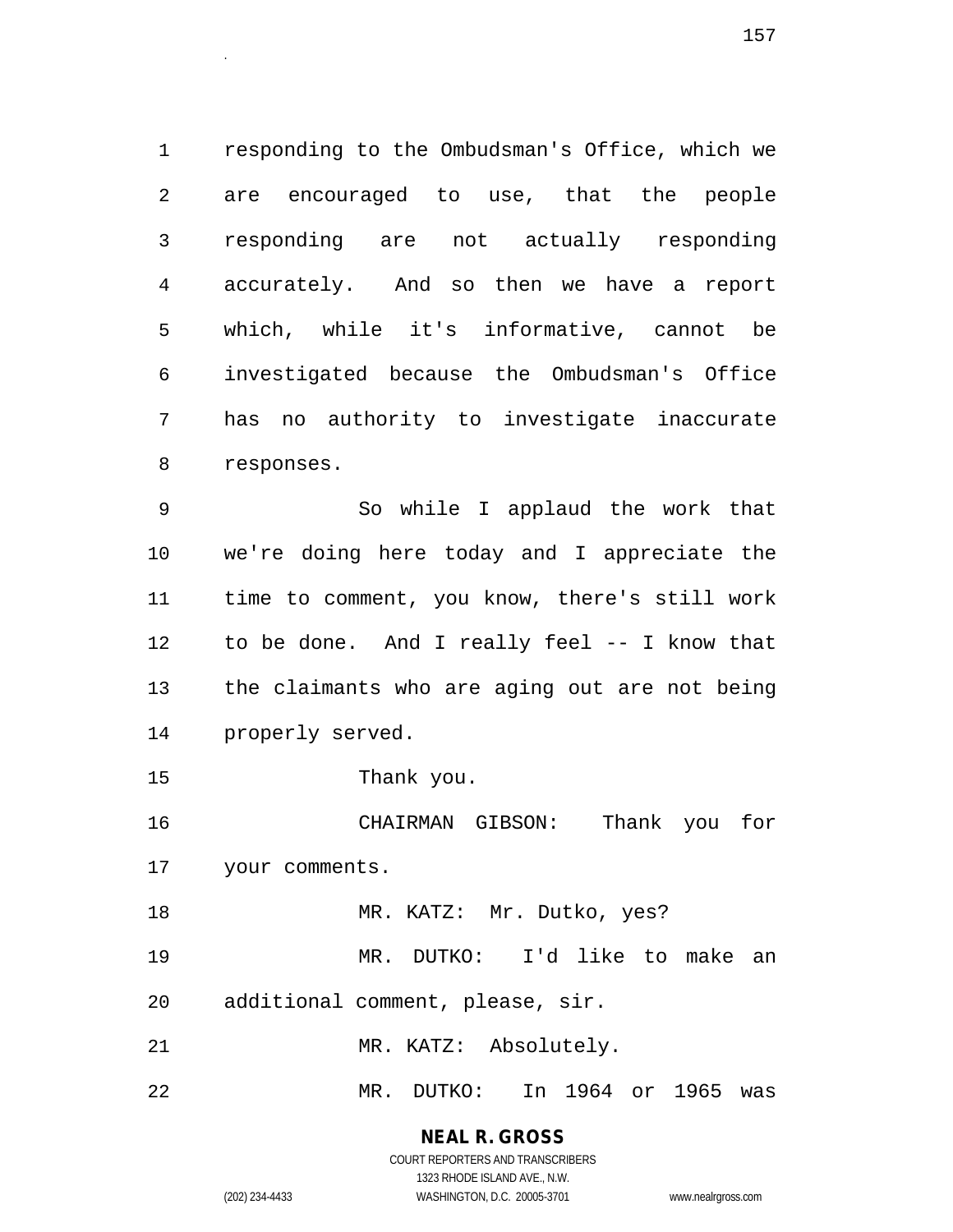1 our peak period of work. We had approximately 2 91 million betatron, magnaflux and chem lab 3 department. Other than nine people I know of, 4 and I have it on my computer that gave 5 testimony to SC&A, seven of those people had 6 some form of cancer. One had two cancers. 7 That represents ten percent of our workforce 8 that's still alive. Many of these people are 9 dead or dead before their time.

10 I speak the truth. It can be 11 documented.

12 It's simply -- I ask the Board in 13 St. Louis to look into this. There's 14 something wrong here, people. Most of these 15 people are being refused as far as 16 compensation; they're being turned away. Yes, 17 they're around one of the simply most powerful 18 machines at the time as far as x-rays and as 19 it turns out, the most dangerous.

20 I thank you for letting me 21 comment. Thank you.

22 MR. KATZ: Thank you, Mr. Dutko.

# **NEAL R. GROSS**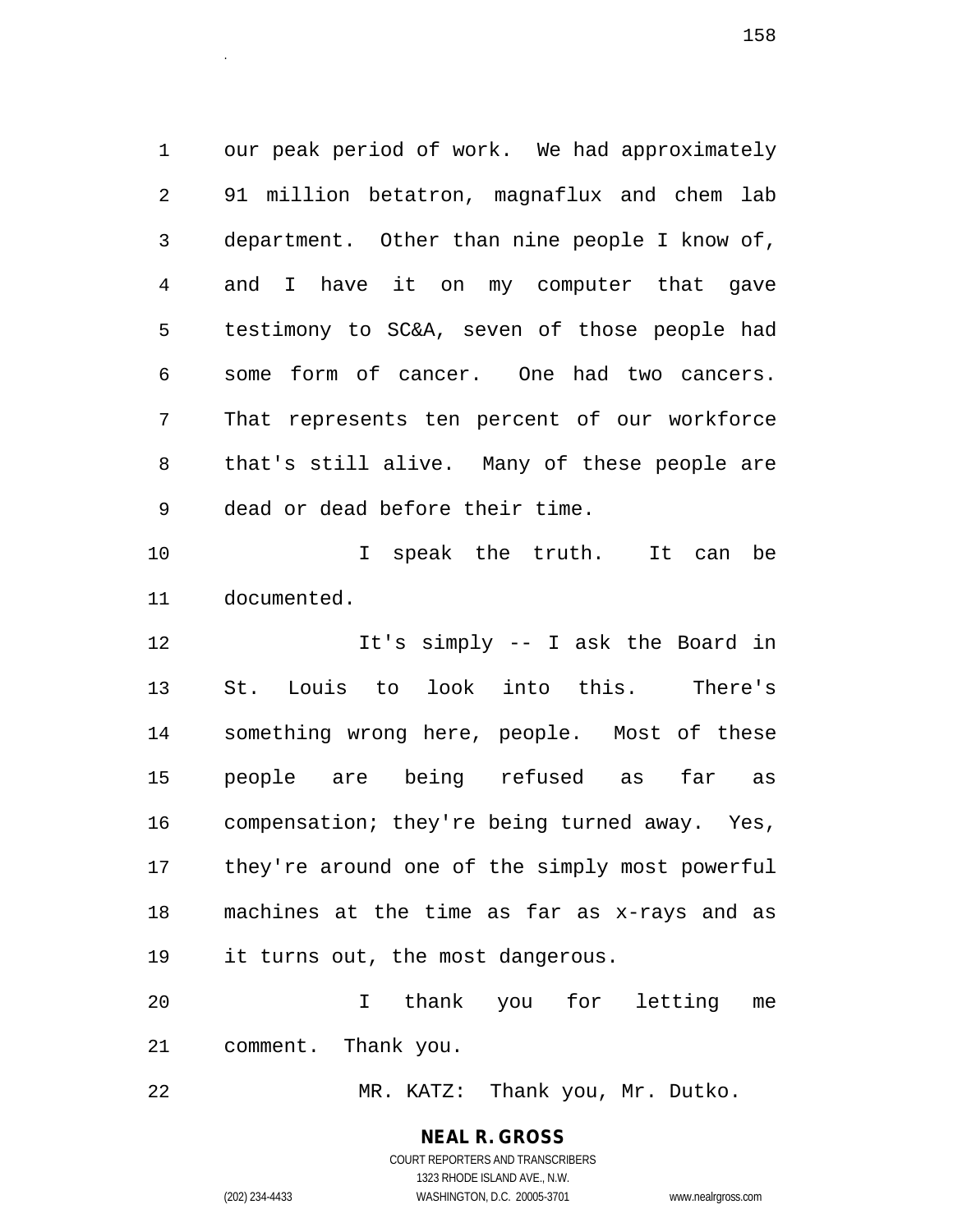1 CHAIRMAN GIBSON: Okay. One last 2 time, is there any other workers or 3 representatives, advocates that want to 4 comment? Okay. If not, then we'll get back 5 to our agenda here and continue our discussion 6 that we started and left off this morning 7 with. 8 MEMBER MUNN: Mike? 9 CHAIRMAN GIBSON: Yes. 10 MEMBER MUNN: This is Wanda. 11 Before we go back to the agenda,

12 may I request that Ted or someone else takes 13 just a couple of minutes to reiterate what 14 SC&A's relationship to the program is? Not as 15 an auditor, but as a technical arm. This is 16 so commonly misunderstood. It sounds from the 17 comments that we've heard today that it's 18 still widely misunderstood. It would be 19 helpful if Ted or someone would make some 20 comment to that effect.

21 MR. KATZ: Well, yes. I mean SC&A 22 provides scientific and technical support to

# **NEAL R. GROSS**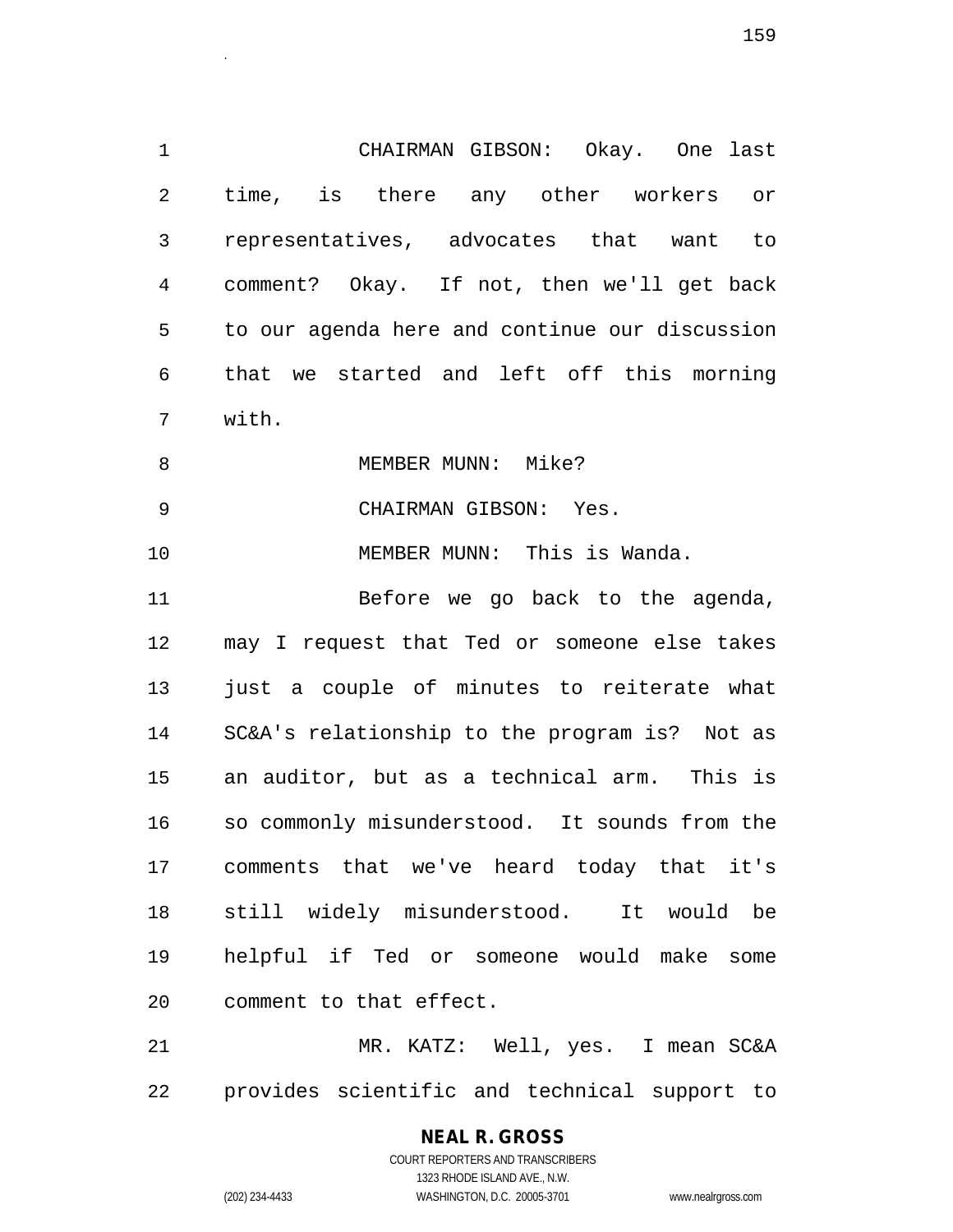1 the Board to help the Board with its major 2 functions, which are to review, one -- and I 3 think this is where sort of audit comes to 4 mind for people -- the Board is to review a 5 sample of dose reconstructions for their 6 validity and scientific quality. And I think 7 that's where people think audit, because it's 8 a sample that they're reviewing. And they 9 also review all of the procedures that are 10 behind, and data that are behind, the dose 11 reconstructions or support the dose 12 reconstructions. And then they evaluate SEC 13 petitions; they provide the technical support 14 to do that for the Board.

15 So, yes, they're not an auditor as 16 one might think of an accounting auditor or 17 GAO, for example, or what have you. That's 18 true.

19 MEMBER MUNN: They bring technical 20 questions to the Board for review.

21 MR. KATZ: They do the heavy 22 lifting for the scientific, technical analyses

# **NEAL R. GROSS**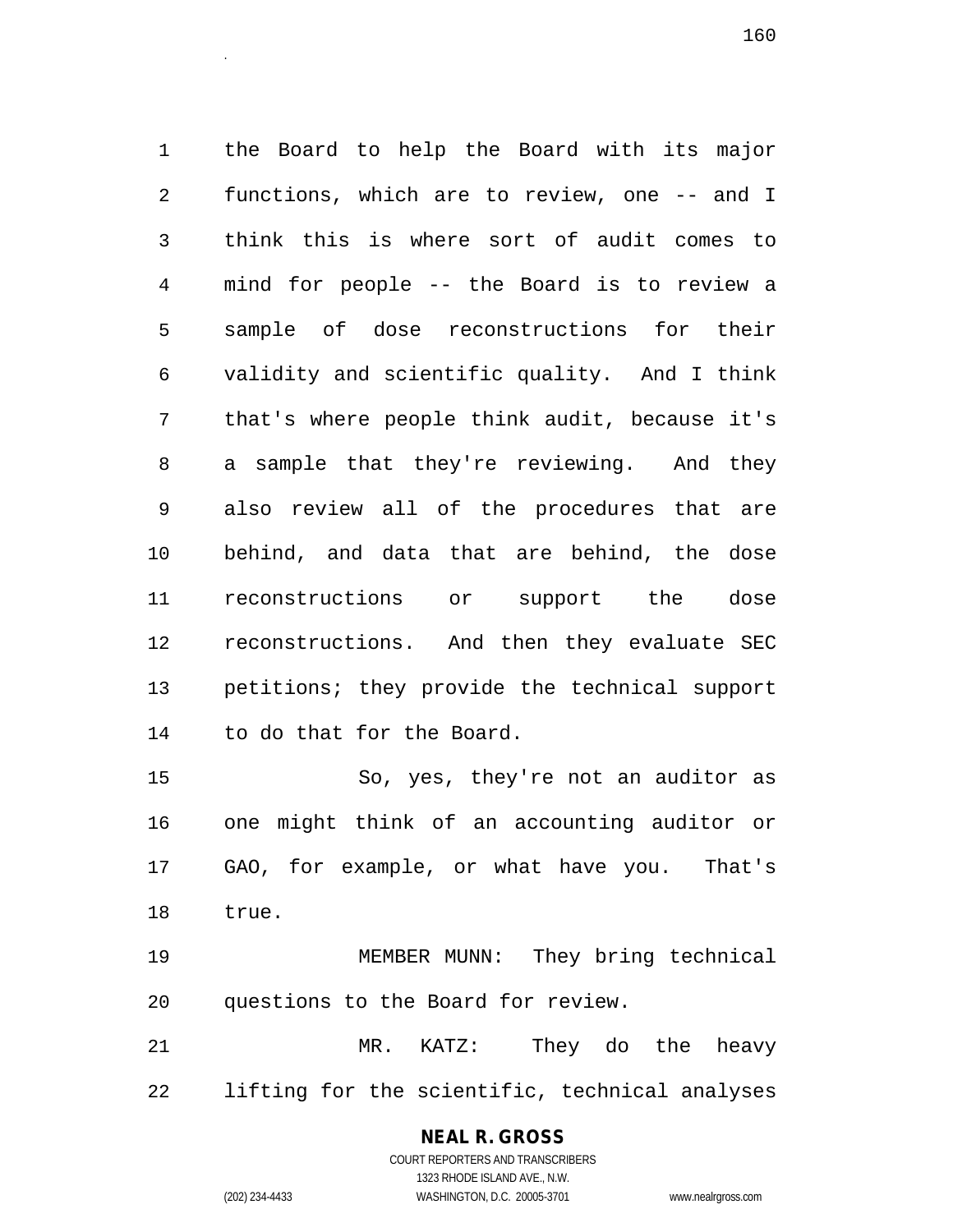1 that the Board needs to know that dose 2 reconstructions are being done well and to 3 consider SEC petitions so that the Board can 4 make its recommendations to the Secretary.

<sup>161</sup>.

5 MEMBER MUNN: Thank you, Ted. I 6 appreciate that.

7 MR. KATZ: Sure.

8 CHAIRMAN GIBSON: Okay. So 9 getting back to the implementation plan 10 Objectives, and I guess one little comment to 11 the folks on the phone who commented. Part of 12 what we're trying to do here in this Work 13 Group is the Board did recognize that there 14 are sometimes public comments or the comments 15 that aren't, perhaps, properly tracked or 16 followed through with, and that was part of 17 what Dr. Ziemer when he was Chair of the Board 18 asked this group to do. So that's part of 19 what we're trying to put together here today 20 in this process so the Board will be better at 21 that.

22 DR. MAURO: Mike, this is John. I

### **NEAL R. GROSS** COURT REPORTERS AND TRANSCRIBERS

1323 RHODE ISLAND AVE., N.W. (202) 234-4433 WASHINGTON, D.C. 20005-3701 www.nealrgross.com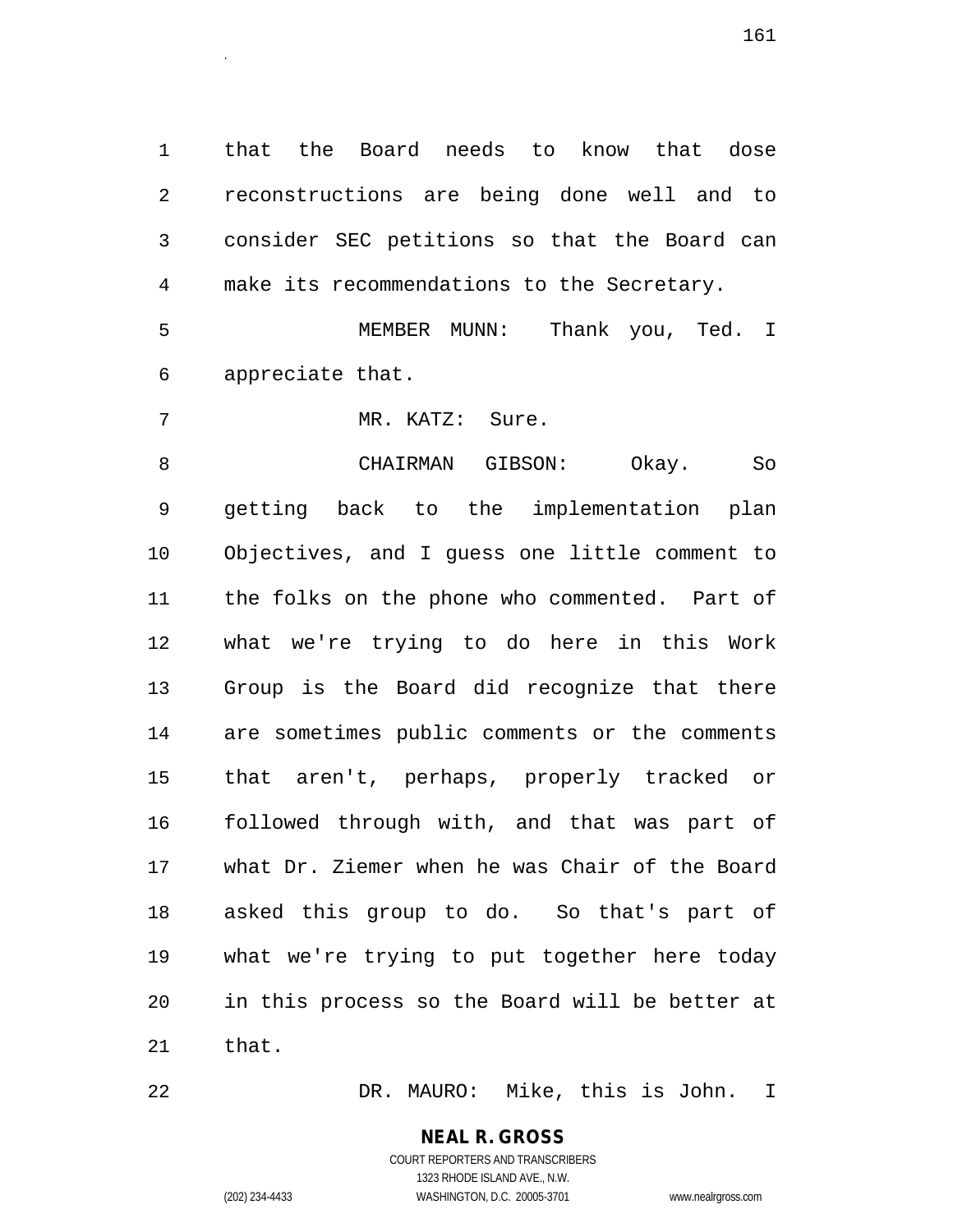1 have just a quick statement.

| 2  | During our discussion<br>in<br>the             |
|----|------------------------------------------------|
| 3  | morning after it concluded, during the break   |
| 4  | Joe and I had a chance to caucus a little bit. |
| 5  | And I think I left the wrong impression with   |
| 6  | the Work Group regarding Objective 3.          |
| 7  | I think Objective 3 is the single              |
| 8  | most important part of what we -- our support  |
| 9  | to the Work Group. And I did not want to       |
| 10 | leave the impression that it's something that  |
| 11 | can't be done. I wanted to leave the           |
| 12 | impression that we have to be thoughtful and   |
| 13 | focused.                                       |
| 14 | And Joe, in fact, pointed out to               |
| 15 | me during the break that he had some good      |
| 16 | ideas on what could be done now that could be  |
| 17 | productive in a way that's manageable and will |
| 18 | help achieve our goals here.                   |
| 19 | So, I just wanted to clarify that.             |
| 20 | I did not want to leave the Work Group with    |
| 21 | the impression that it's an insurmountable     |
| 22 | problem. It's just that part of the work that  |

**NEAL R. GROSS**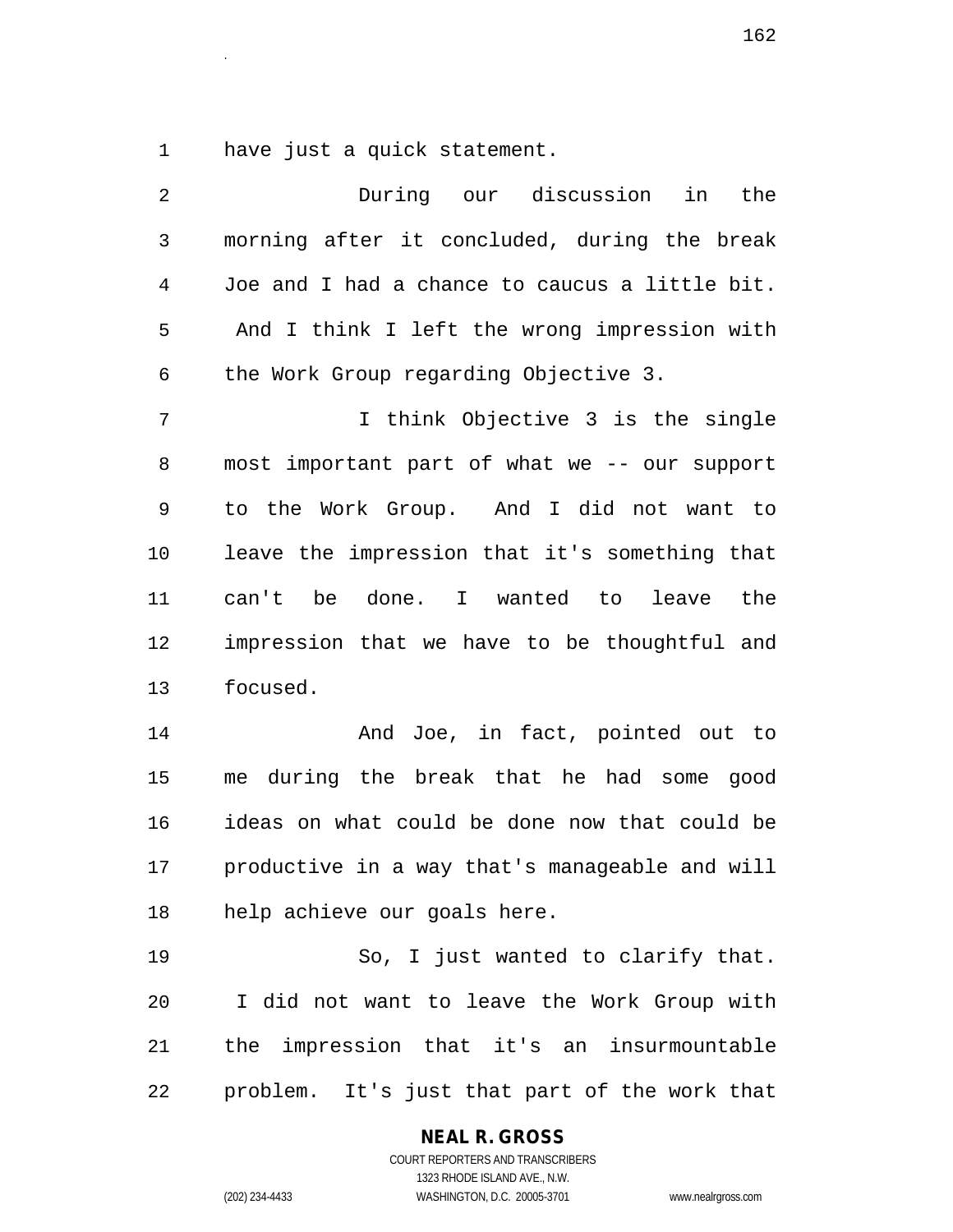1 I think will require some deliberation and 2 well defined goals. And Joe has several good 3 ideas for things that could be done as part of 4 our current scope, as part of our review of 5 PR-12 that could be very productive. 6 So I just wanted to leave that 7 with the Board. 8 CHAIRMAN GIBSON: Okay. Thanks, 9 John. 10 And, Joe, if you want to go ahead 11 and share those with us. 12 MR. FITZGERALD: Well, I think we 13 were getting into -- I think everybody did 14 share some ideas of how you could scope this. 15 I think Arjun was talking about some 16 attributes that could be looked at. So it is 17 a tough issue, but it's tough because the 18 first two objectives sets the stage for the 19 third. The third is, okay, you've done all 20 these things. Now are you bringing something 21 back that you're in fact going to reflect in 22 the work that you do in the program?

## **NEAL R. GROSS**

COURT REPORTERS AND TRANSCRIBERS 1323 RHODE ISLAND AVE., N.W. (202) 234-4433 WASHINGTON, D.C. 20005-3701 www.nealrgross.com

 $163$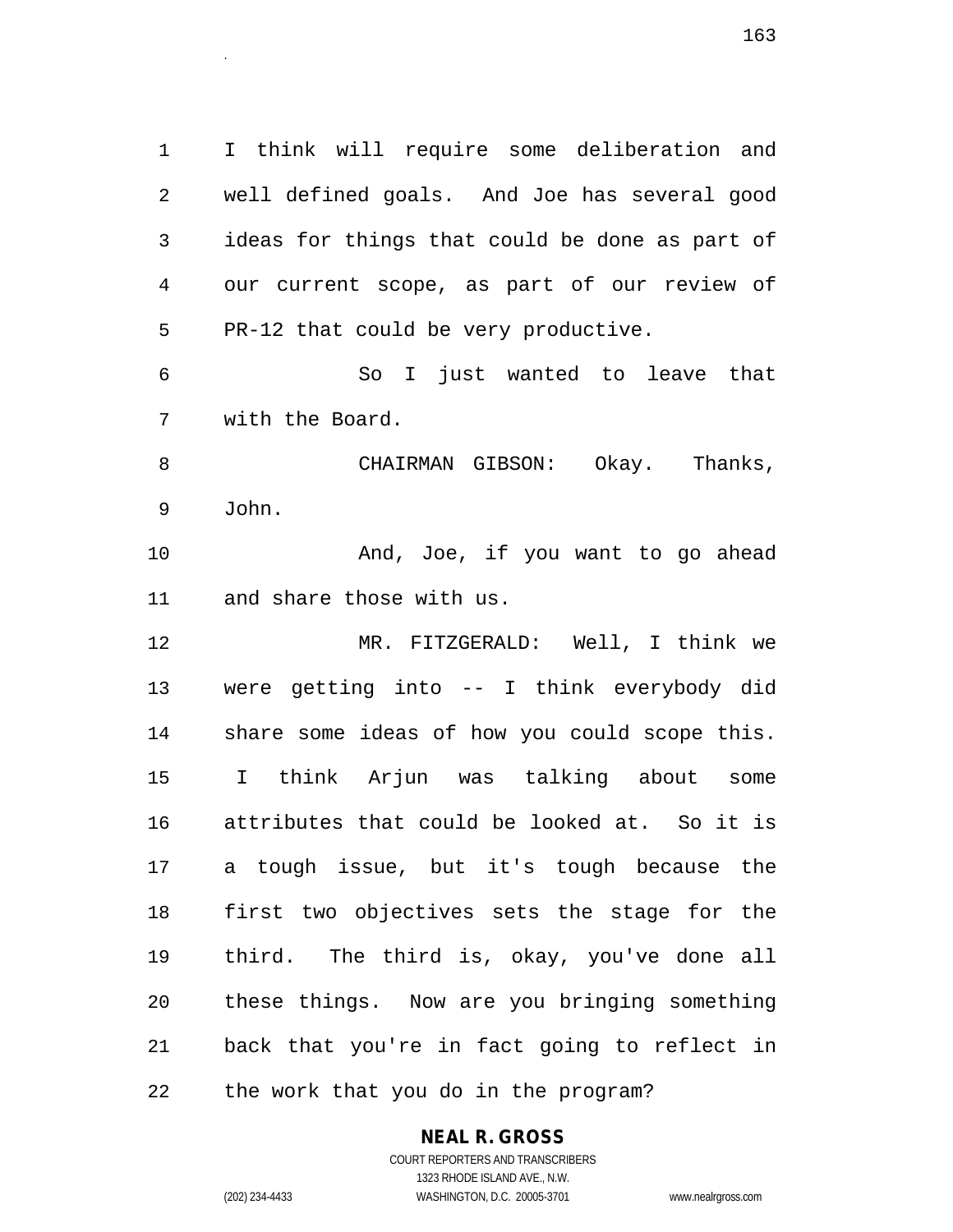1 So that's tougher because you do 2 have to, I think, look at it from minimum 3 dimensions. You're going to have to talk to 4 the people that are doing the work. It's not 5 going to be simply -- wind up in the document. 6 And everything that we've talked about I 7 think before the break was, yes, it's going to 8 be something that the Work Group has to be 9 engaged in.

 $164$ 

10 10 I think we need to bring to you, 11 and I think we can bring to you -- I talked 12 with Kathy a little bit. She's almost through 13 the PROC, the procedure review. And I think 14 we can deliver to you essentially the 15 evaluation of that procedure as well as, 16 perhaps, some illustrative examples, issues or 17 items that the Work Group might consider. And 18 I think that by itself will scope this thing 19 down. But, you know, we're not going to 20 follow 100 possible avenues, but maybe go 21 ahead take ten or 11 that are indisputable 22 inputs -- I think Terrie raised an example --

#### **NEAL R. GROSS**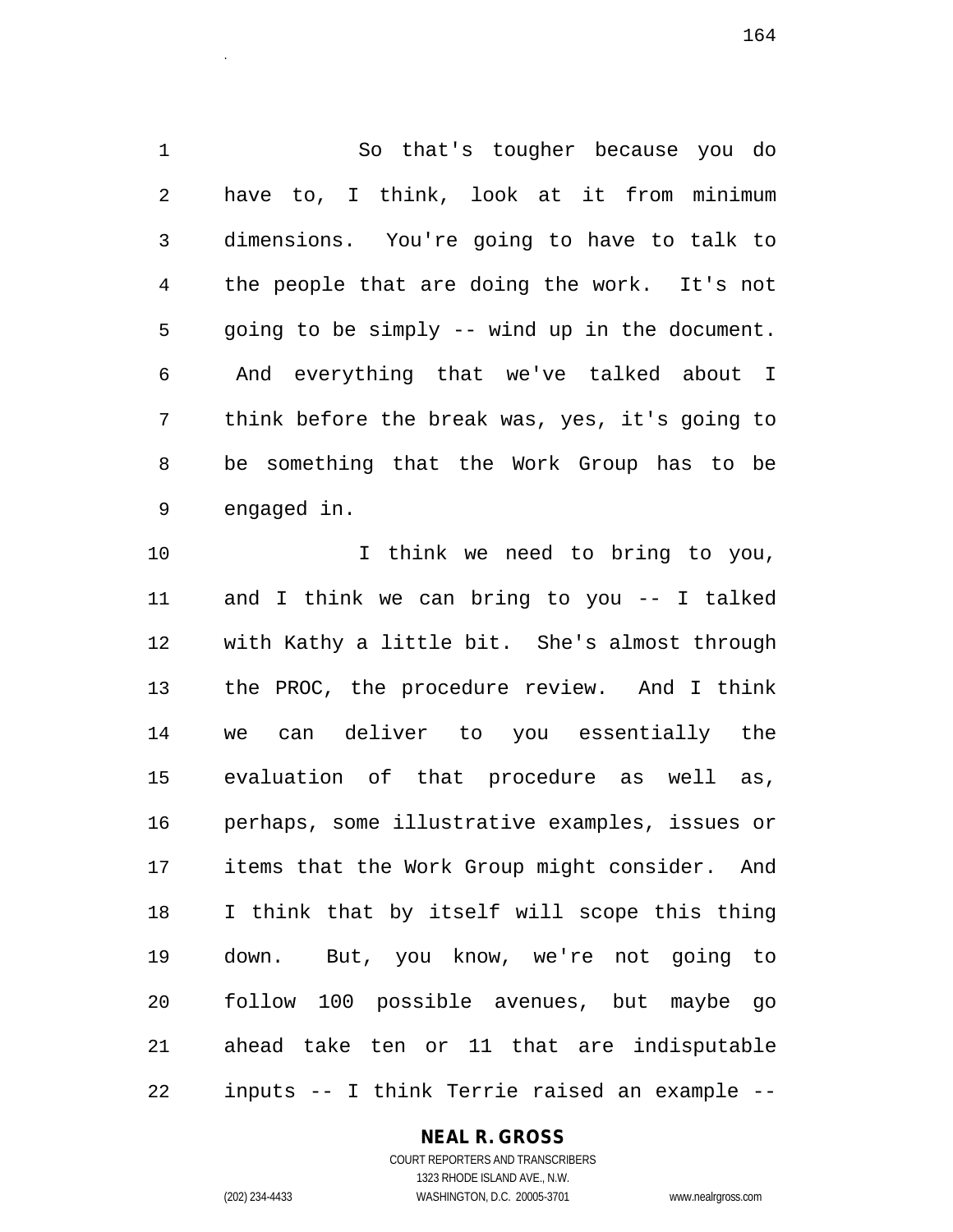1 ones that clearly there should be somebody 2 thinking about following up.

3 And I think if we were to walk 4 that down, talk to the right people, look at 5 the process, understand how the accountability 6 works to do it interactive, perhaps, at the 7 next Work Group meeting with the people 8 responsible for some of this follow-up; I 9 think what that will do is inform the Work 10 Group on the processes applied and whether 11 that process in fact is effective and 12 accountable. And that's not a yes or a no, 13 thumbs up or thumbs down. Just understanding 14 whether the process has been effective and 15 what's being done to follow up on these 16 specific issues.

17 So I think a matter of scoping. A 18 matter of what criteria. And I think we owe 19 you some feedback on scoping and on criteria. 20 To make this a manageable process, 21 I think John did a raise a good question; how 22 can you frame this so that Part 3 doesn't

# **NEAL R. GROSS**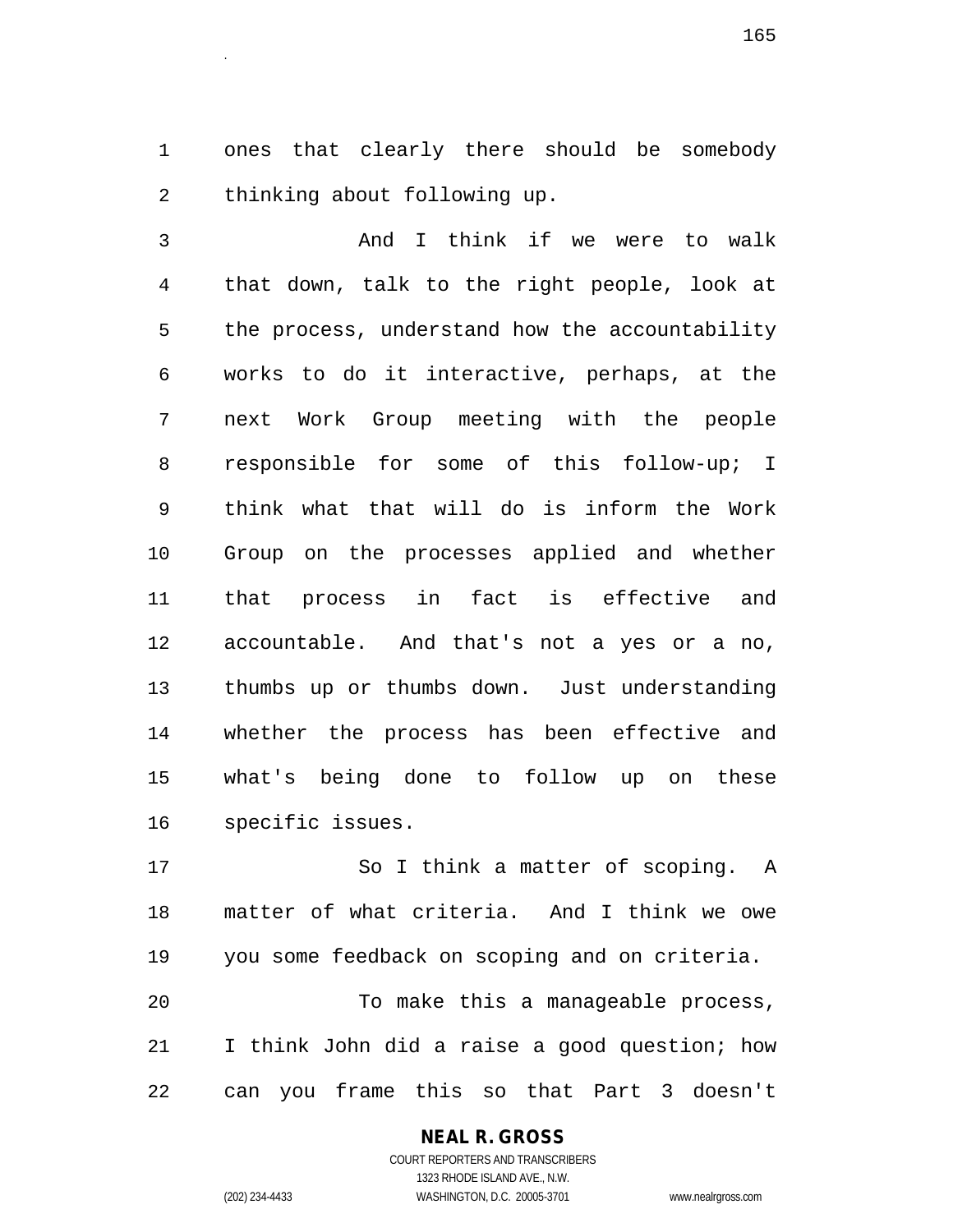1 become sort of a monster. And I think what we 2 need to do is frame it. This is how it can be 3 done. Here's how we could make this manageable 4 for the Work Group, make it equitable to 5 people that are following up -- NIOSH, ORAU -- 6 so that, in fact, we get the feedback the Work 7 Group needs without just sort of judging 8 things by what the manifest results are on 9 paper because, as I said earlier, I'd be 10 surprised if it didn't take a little bit of 11 time for this stuff to get reflected in 12 documents. I do think, though, a lot of this 13 stuff should be reflected in our time as far 14 as follow-up.

15 So, that's essentially it. I 16 think what Arjun had said earlier about 17 looking at this as two information flows. And 18 we've spent a lot of time looking at the 19 information flow through the site profiles, 20 and what have you, and the inputs from the 21 other sources, health physics sources. But the 22 input from the workers: very, very crucial.

#### **NEAL R. GROSS**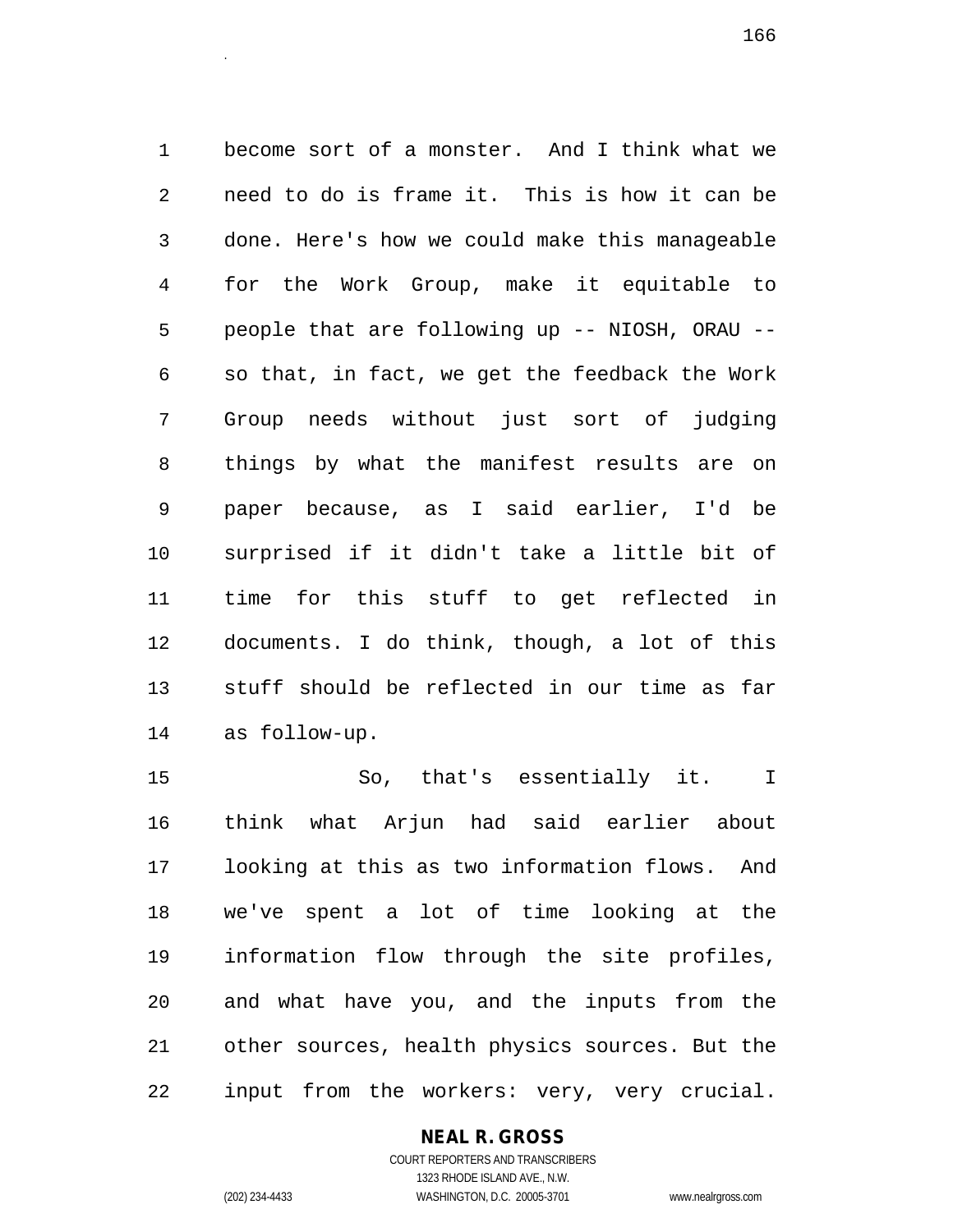1 We spent a lot of time, I think, and Kathy has 2 spent a lot of time interacting at the local 3 level. How much credence is being put in the 4 information which is coming out of that 5 process? And that's really the deliverable. 6 And we can come up with the criteria on how 7 you can do that.

8 DR. MAKHIJANI: Can you give a 9 practical example of that where it really has 10 been very important in the past? I mean, the 11 first review we did with Bethlehem Steel and I 12 went to the NIOSH meeting, you know, we all 13 took notes. But when I went back, a worker 14 arranged for me to meet a worker who had been 15 all over that floor. And he had made on a 16 giant cardboard -- a layout of this thing. 17 And he explained to me where every piece of 18 equipment was, how the flow of the uranium 19 metal rolling happened. And this place where 20 there was these gratings. And basically where 21 it got chopped up and so on.

22 And it was the first time that

**NEAL R. GROSS** COURT REPORTERS AND TRANSCRIBERS 1323 RHODE ISLAND AVE., N.W.

(202) 234-4433 WASHINGTON, D.C. 20005-3701 www.nealrgross.com

 $167$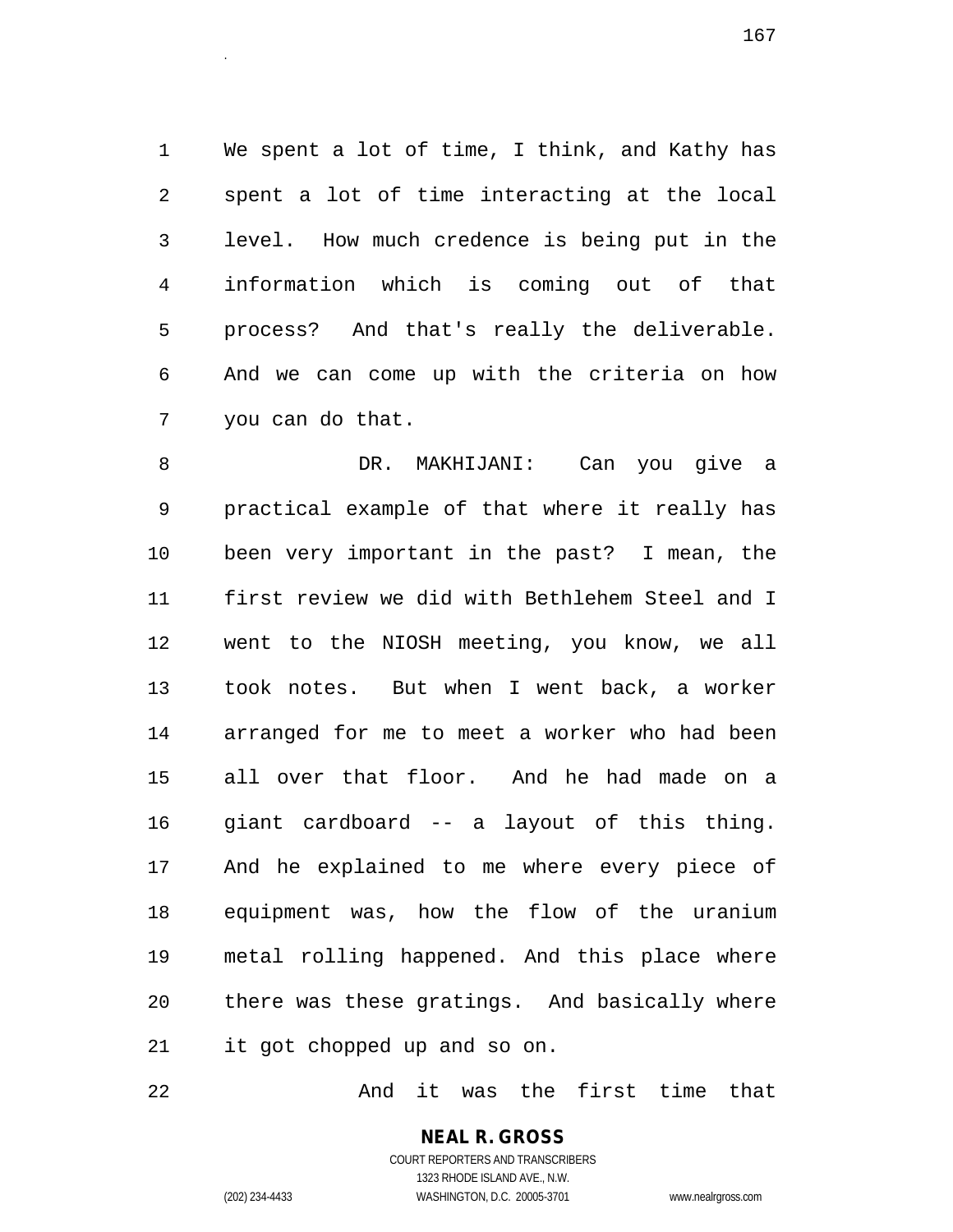1 those of us who were not there got an accurate 2 idea of what was going on and what these 3 cobbles were all about, and where they were 4 at, that it was a different place than where 5 the rolling machines actually were.

6 And we were able to get an idea of 7 the layout of where the hot spots in terms of 8 air concentration were. And that was not an 9 SEC. I mean, we were able to eventually come 10 up with a dose intake matrix for Bethlehem 11 Steel that we felt was pretty good.

12 But the production worker input 13 was just extremely important. It was central. 14 We could not have had the kind of 15 understanding we did without that worker kind 16 of going over every little bit. And then we 17 converted it into a professionally made 18 drawing and put it in our report.

19 CHAIRMAN GIBSON: Okay. 20 MR. FITZGERALD: Kathy, as far as 21 time frame, I mean I think Mike was raising a 22 spacing thing, sort of, is there enough time

# **NEAL R. GROSS**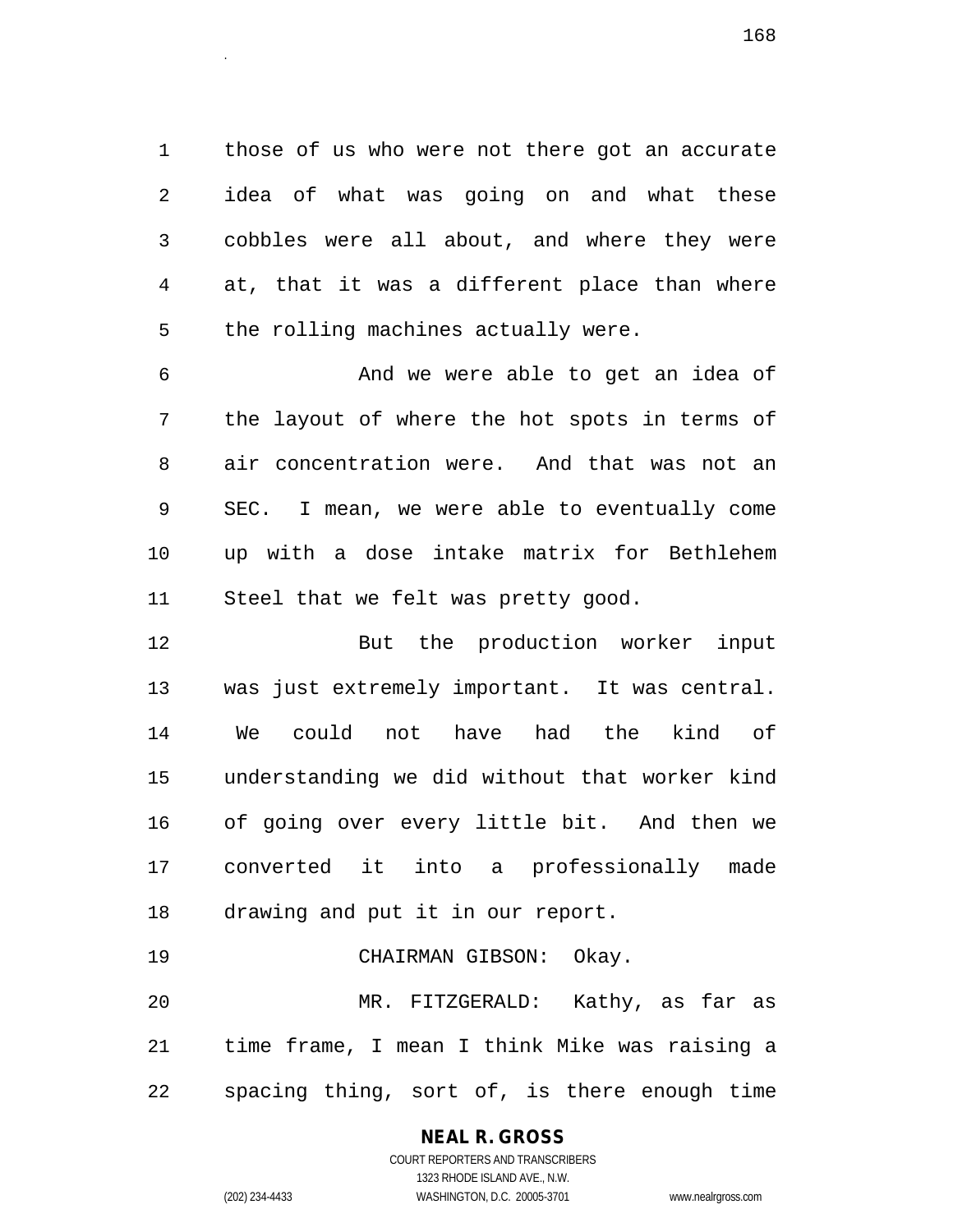1 to give Objective 3 an appropriate amount of 2 time and effort. And as I understand it, 3 you're fairly far along on the procedural 4 review as far as Objectives 1 and 2, which I 5 understand doesn't answer all the questions 6 but it does answer the bulk of them. Can you 7 give the Work Group sort of a perspective on, 8 more or less, timing when they would expect to 9 see that procedural review so that kind of 10 sets the stage for this third Objective? 11 MS. ROBERTSON-DeMERS: I would say 12 that its going to be out within three weeks. 13 MR. KATZ: So, is that cleared by 14 SC&A or just from you to your reviewers at 15 SC&A? 16 MS. ROBERTSON-DeMERS: No. That 17 would be probably out as a -- 18 MR. KATZ: As a final document or 19 draft document from SC&A? 20 MS. ROBERTSON-DeMERS: Right. 21 MR. KATZ: Three weeks. 22 DR. MAKHIJANI: We don't send

### **NEAL R. GROSS** COURT REPORTERS AND TRANSCRIBERS

1323 RHODE ISLAND AVE., N.W. (202) 234-4433 WASHINGTON, D.C. 20005-3701 www.nealrgross.com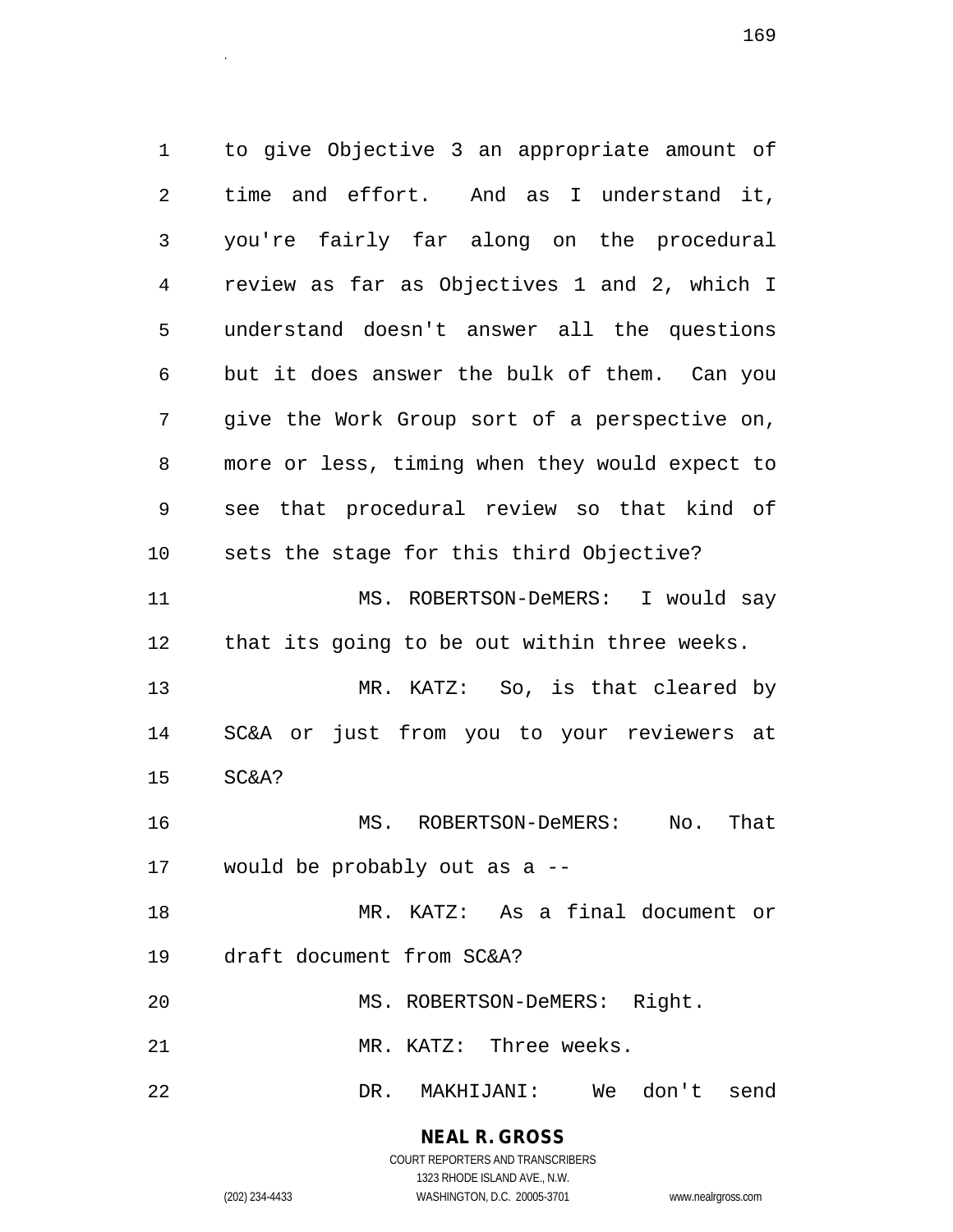1 these procedural reviews to DOE, I don't 2 think. 3 MS. ROBERTSON-DeMERS: No. No. 4 MR. KATZ: No, I'm just talking 5 about internal SC&A. 6 MR. FITZGERALD: From SC&A as an 7 institution, not just from Kathy, yes. 8 MR. KATZ: Yes. 9 DR. MAKHIJANI: If I might just 10 vet this thing in public, normally I don't. 11 Kathy, how long a document are we talking 12 about? Because I'm probably going to be one 13 of the reviewers. 14 MS. ROBERTSON-DeMERS: Ah, give me 15 a minute here. Fifty pages right now. 16 MR. KATZ: Okay. Right now? 17 DR. MAKHIJANI: Okay. Will you 18 give me a week in your time table? 19 MR. FITZGERALD: I think we can 20 safely say it's weeks, not months. But 21 certainly three or four weeks before we -- 22 DR. MAKHIJANI: Okay. Thank you.

> **NEAL R. GROSS** COURT REPORTERS AND TRANSCRIBERS

1323 RHODE ISLAND AVE., N.W. (202) 234-4433 WASHINGTON, D.C. 20005-3701 www.nealrgross.com

<sup>170</sup>.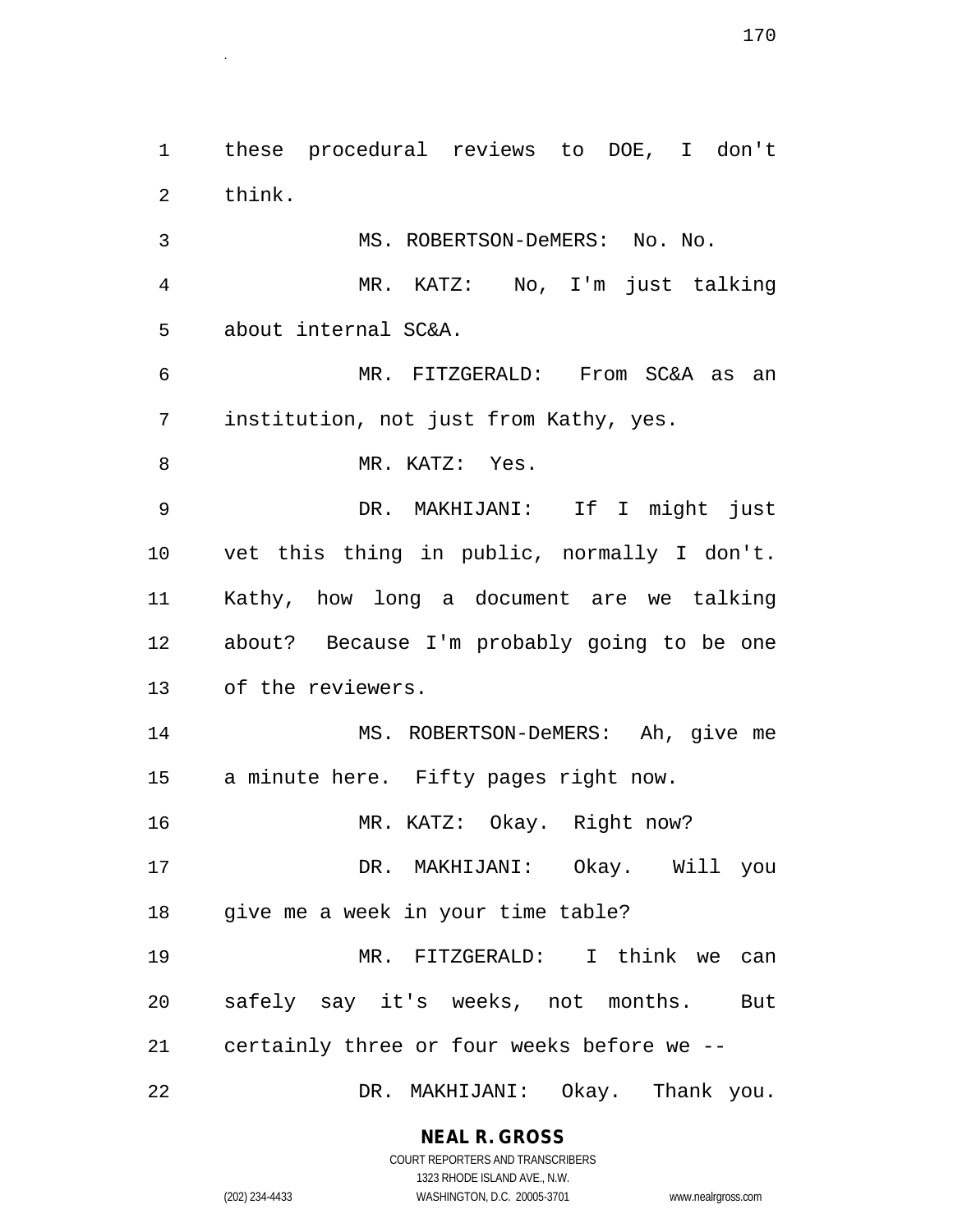1 To be safe, we're talking about four weeks 2 down the road.

3 MEMBER BEACH: And I have a 4 question.

5 This is Josie.

6 Will that frame up, Kathy, O-12 7 and some of the work that still needs to be 8 completed under 1 and 2 at the same time so 9 that we have an idea what that kind of 10 captured under those two objectives?

11 MS. ROBERTSON-DeMERS: This is 12 purely a focus on what's covered in the 13 procedure and what's not covered in the 14 procedure. So it's purely a procedure review. 15 MR. FITZGERALD: So it wouldn't

16 cover, for example, the OTS Tracking System, 17 which I think you identified as an additional 18 item?

19 MS. ROBERTSON-DeMERS: Yes, it 20 does cover the OTS Tracking System in a 21 generic way.

22 DR. MAURO: With regard to the

**NEAL R. GROSS** COURT REPORTERS AND TRANSCRIBERS 1323 RHODE ISLAND AVE., N.W.

(202) 234-4433 WASHINGTON, D.C. 20005-3701 www.nealrgross.com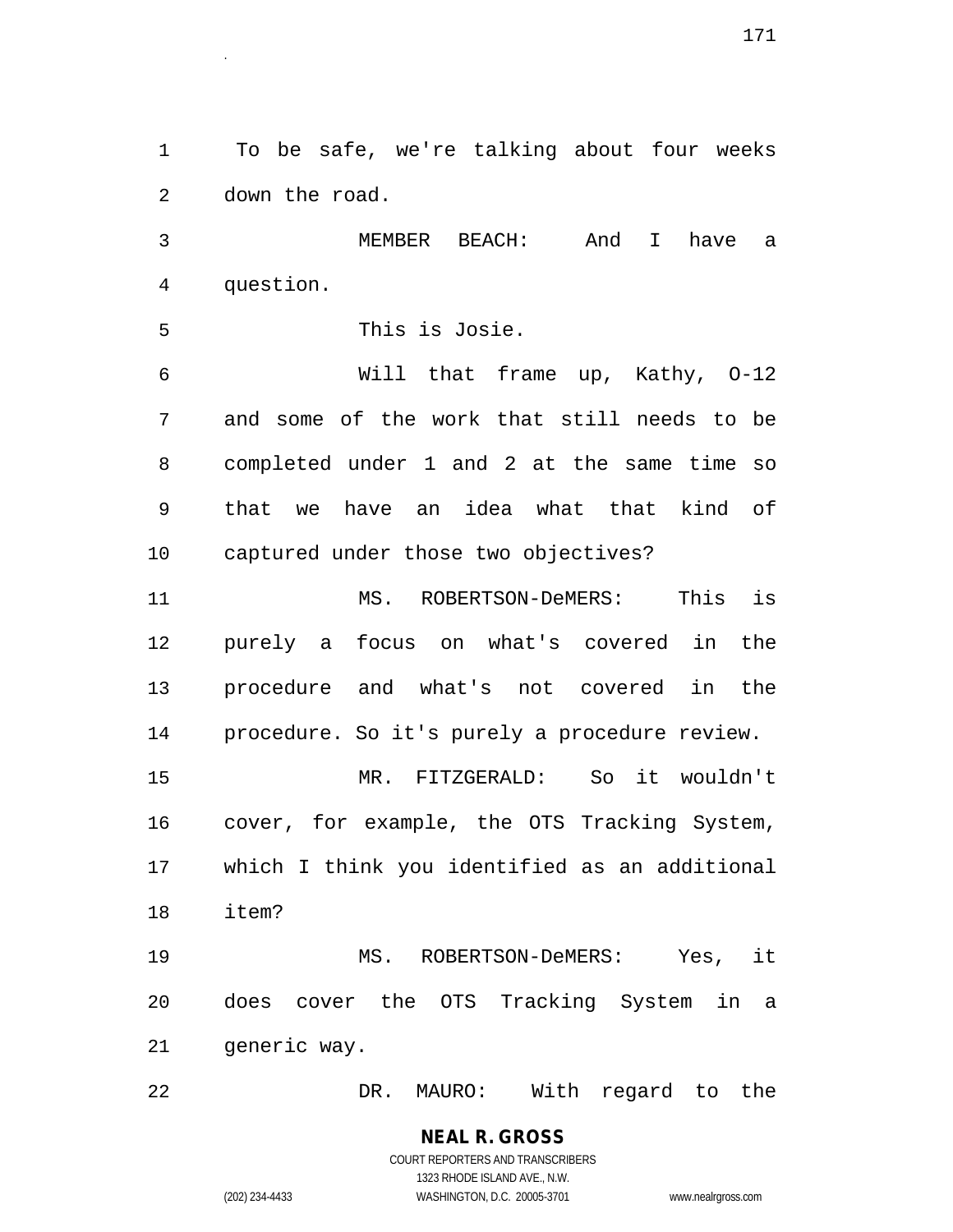1 third Objective and what can be done as part 2 of a process that will allow work to continue 3 in a productive manner and not have a major 4 break, one of the things that Joe and I talked 5 about during the break was, it is plausible as 6 part of this work product that we're going to 7 produce to identify those sets of interviews 8 and notes for particular facilities that were 9 retrospective now. Certainly prospective 10 ones, the single one that we have certainly 11 could be within our mandate. But we believe 12 that there's some value in going to 13 retrospective.

14 And as part of our deliverable to 15 you would be a plan of what we would like to 16 do by way of prospective and retrospective. 17 And the only concern I have is that I think 18 that we will give you a suggested plan and a 19 rationale for what we plan to do and a 20 substantial level of detail. But I'd like to 21 be in a position to implement that plan and 22 not have to wait until, let's say, three

## **NEAL R. GROSS**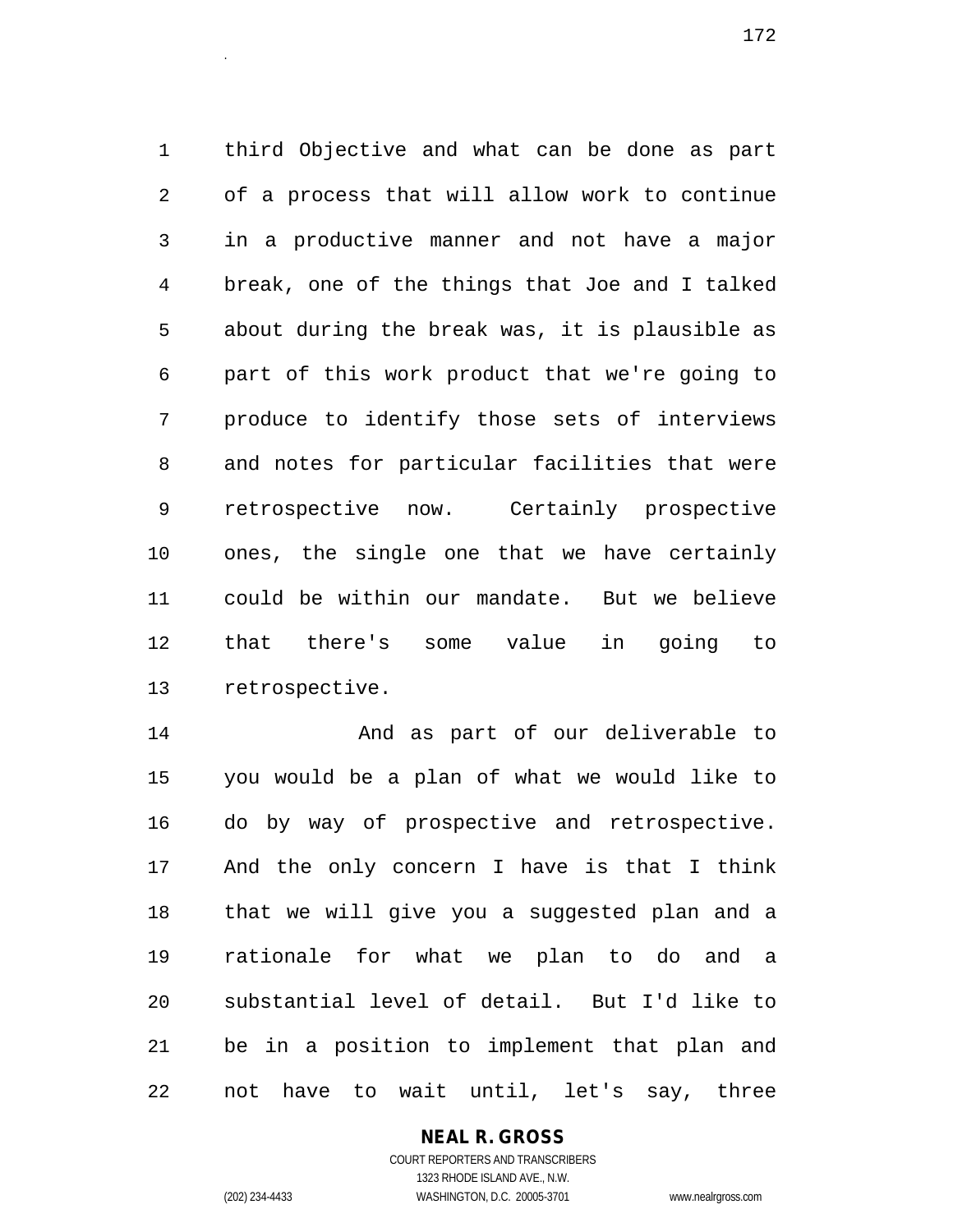1 months from now when the Work Group 2 reconvenes. Because that will show things 3 down.

4 Is there any way that the plan of 5 action that we offer up in the work product 6 that we'll be delivering in a few weeks can be 7 authorized so that, once the Work Group has a 8 chance to look at it, they could say yes or no 9 without having to wait? Because I know we 10 probably won't meet again for quite some time. 11 And I think that if we could move forward on 12 the plan or some revision to that plan with 13 some type of authorization given shortly after 14 delivering that work product, that would be 15 the ideal circumstance to be able to meet 16 everyone's objectives and also have something 17 to Lew that he could look at that would be of 18 substance that might be useful to him.

19 Is that something that we could 20 work out here?

21 CHAIRMAN GIBSON: Well, John, a

22 few things.

# **NEAL R. GROSS**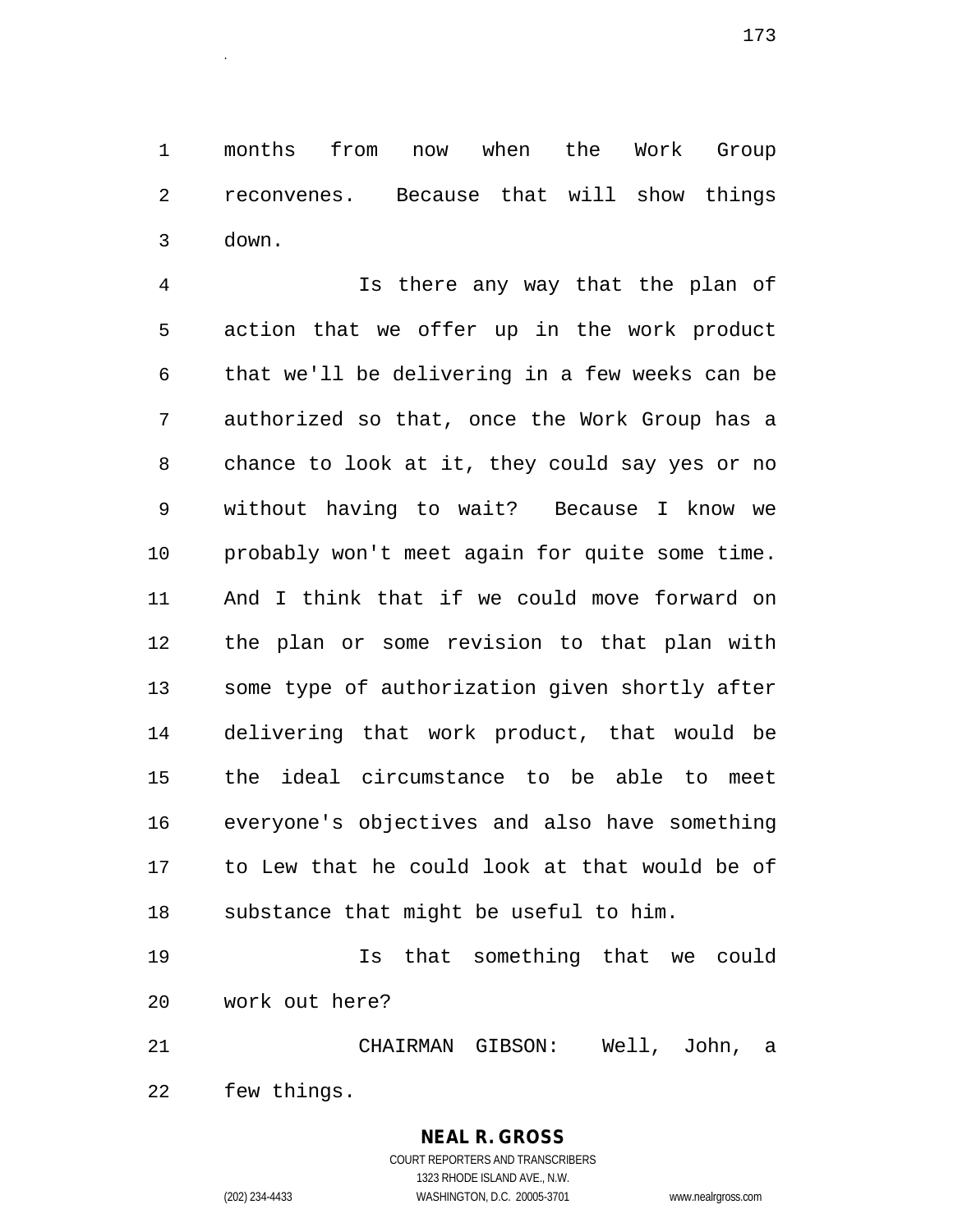1 Number one, if we kind of task you 2 guys with -- Kathy finishing this procedural 3 review, which will basically look at 4 Evaluation Objectives 1 and 2. And then if you 5 guys provide the framework on how that would 6 fit into Objective 3, we can always have a 7 Work Group conference call to make a decision. 8 And secondly, you know, I don't intend on not 9 having another meeting for months. We want to 10 try to get this thing rolling. 11 DR. MAURO: Well, that's my main 12 concern is I'm anxious to move this forward 13 and put some meat on bones with some real, 14 real experiences. And if we can do it that 15 way, that would be great.

16 MR. FITZGERALD: Joe again.

17 And I would add that this is in 18 parallel with what Kathy's doing. Because I 19 think the thinking as far as how to frame up 20 that third Objective, we're already starting 21 it right now. But to put some flesh on that 22 and offer it back to the Work Group as a go-

#### **NEAL R. GROSS**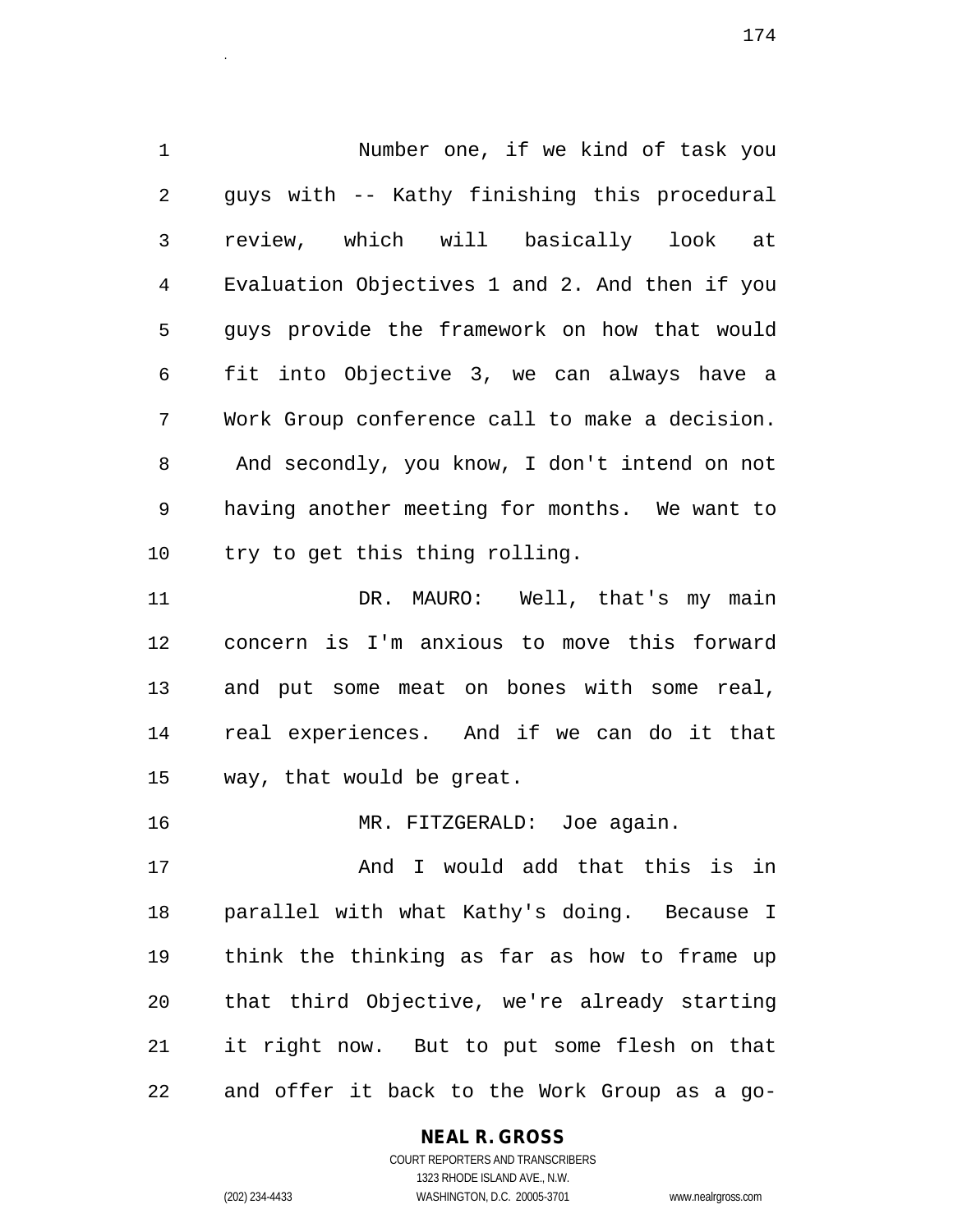1 ahead framework, we can start that now and 2 have it ready so when Kathy does deliver that 3 review, we're ready to go. You've already 4 looked at it, you agree that we have a good 5 approach on the third Objective and we don't 6 miss a beat.

7 MR. KATZ: Joe, I'd suggest you do 8 that as a memo.

9 MR. FITZGERALD: Yes.

10 MR. KATZ: A companion memo 11 because it really doesn't fall within that 12 task specifically, but it'll be informed by 13 it.

14 MR. FITZGERALD: Right. I'm not 15 talking about ten or 15 pages --

16 MR. KATZ: Yes, whatever it takes  $17 - -$ 

18 MR. FITZGERALD: A memo.

19 MR. KATZ: -- to sort of frame up 20 some suggestions.

21 MR. FITZGERALD: Right.

22 MR. KATZ: And you may want to

**NEAL R. GROSS** COURT REPORTERS AND TRANSCRIBERS

1323 RHODE ISLAND AVE., N.W. (202) 234-4433 WASHINGTON, D.C. 20005-3701 www.nealrgross.com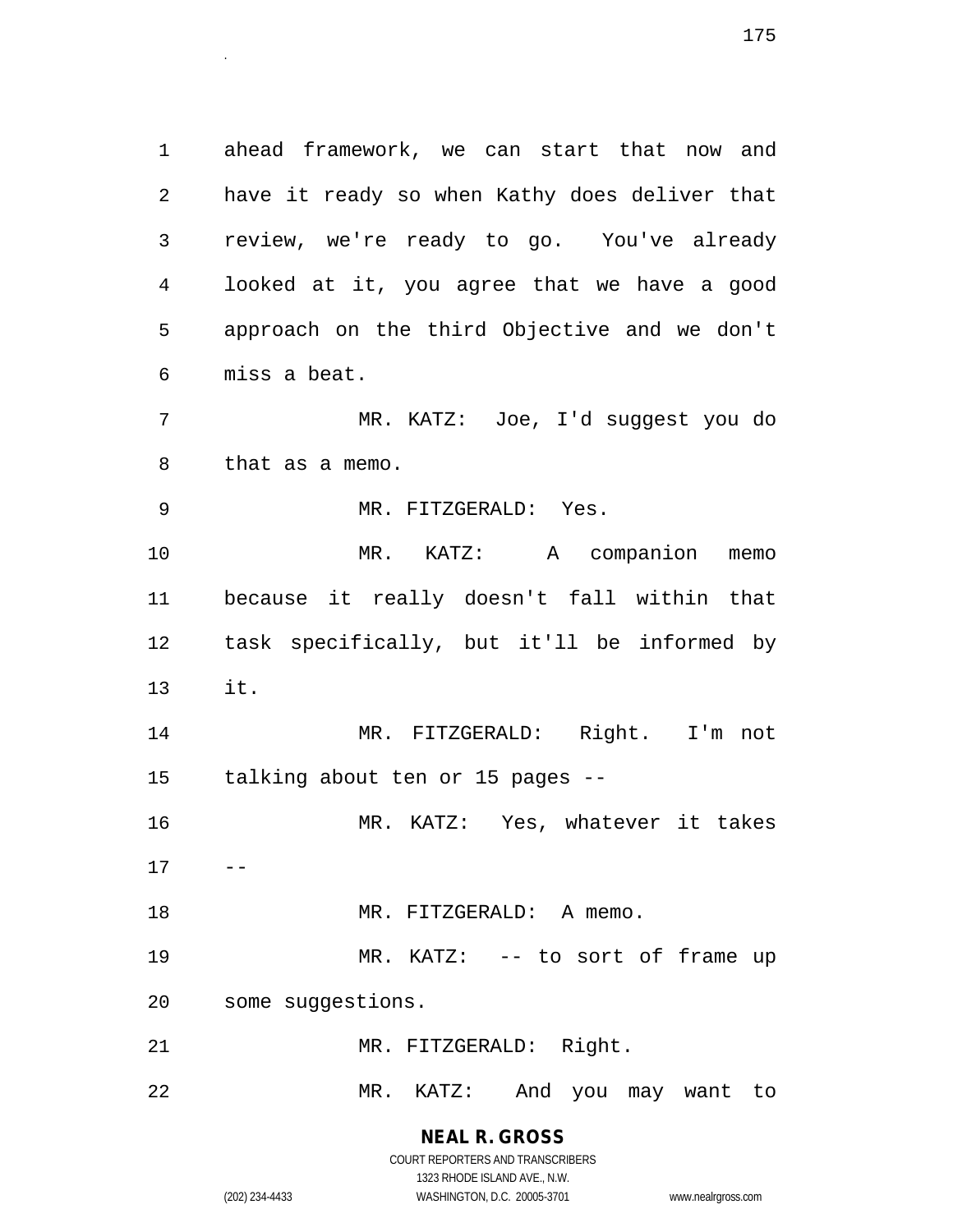2 the table so that -- 3 MEMBER BEACH: But not too many 4 options. 5 MR. KATZ: No. No. We don't want 6 five flavors, but just in terms of -- 7 MR. FITZGERALD: No, no. Right. 10 might -- 11 MR. FITZGERALD: Right. And this 17 CHAIRMAN GIBSON: Well, as far as

18 I'm concerned and I'll hear from the rest of 19 the Work Group members, I think I'm ready to 20 tell him to go ahead with that then. Phil? 21 MEMBER SCHOFIELD: I agree.

22 MEMBER BEACH: I agree.

**NEAL R. GROSS** COURT REPORTERS AND TRANSCRIBERS

1 think about putting more than one option on

8 MR. KATZ: -- think about 9 different ranges of extent of effort that

12 is definitely scalable. So really, as I said 13 before, making it bite-sized is probably one 14 of the biggest challenges, that in order to 15 deliver something and to have it manageable, I 16 think it needs to be bite-sized.

1323 RHODE ISLAND AVE., N.W. (202) 234-4433 WASHINGTON, D.C. 20005-3701 www.nealrgross.com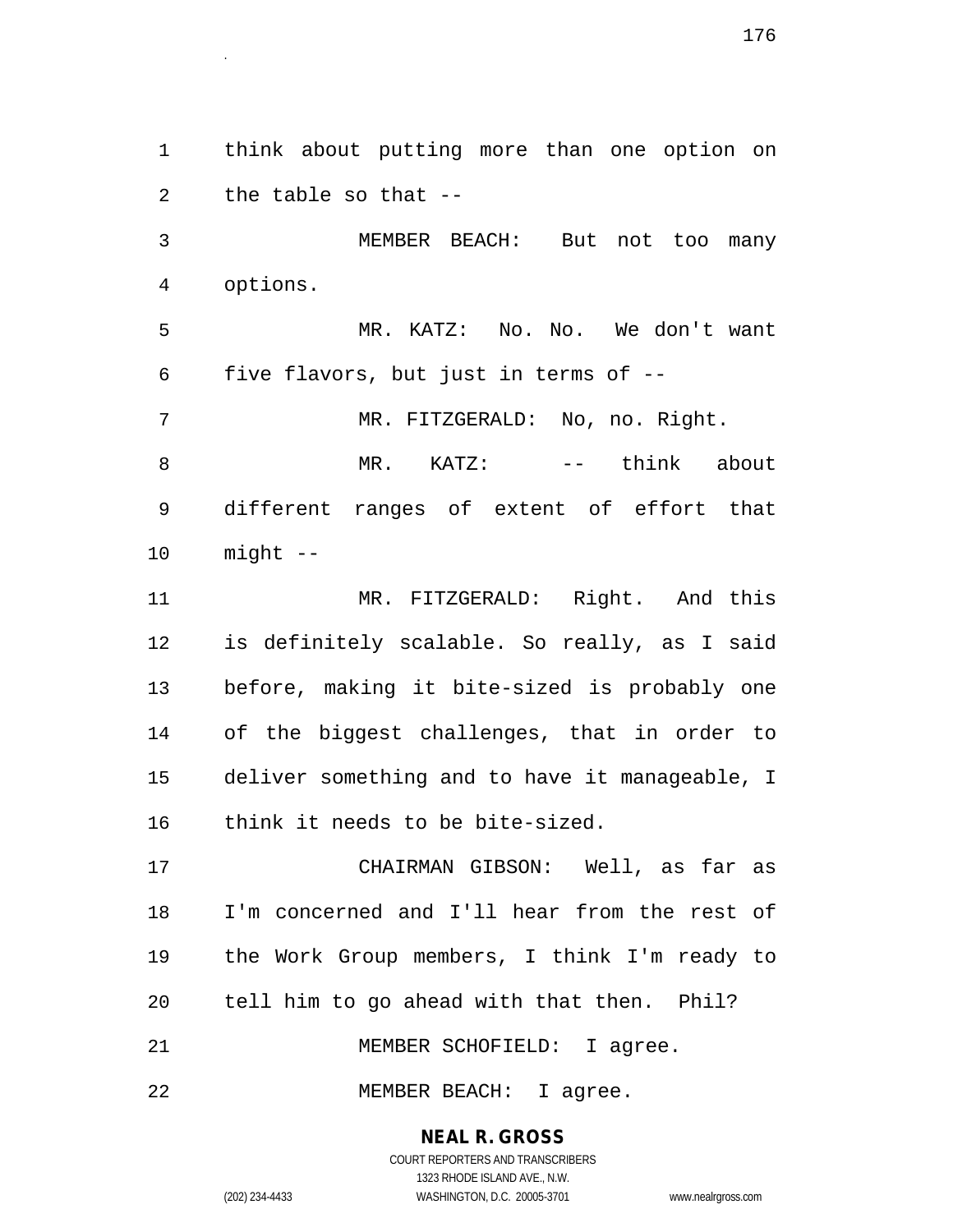1 CHAIRMAN GIBSON: Wanda, you have 2 any comments?

3 MEMBER MUNN: No. It sounds like a 4 feasible course of action.

5 MR. KATZ: So, with respect to 6 John's issue about downstream, you know at the 7 end of this meeting we'll look at our 8 calendar. We have a general framework for 9 when we're going to get the report. And if we 10 imagine that the memo will come with it in 11 about the same timing, then we can plan out 12 our next meeting then.

13 CHAIRMAN GIBSON: Yes.

14 MR. KATZ: Find a date.

15 CHAIRMAN GIBSON: Okay. So as far 16 as the Evaluation Objectives 1, 2 and 3, is 17 there anything additional that the Work Group 18 sees that we need to look at to be involved in 19 or do we just wait until SC&A does its initial 20 tasks and gets back with us? I don't want to 21 muddy the waters, but if there's something 22 that we could do in tandem with that, just

## **NEAL R. GROSS**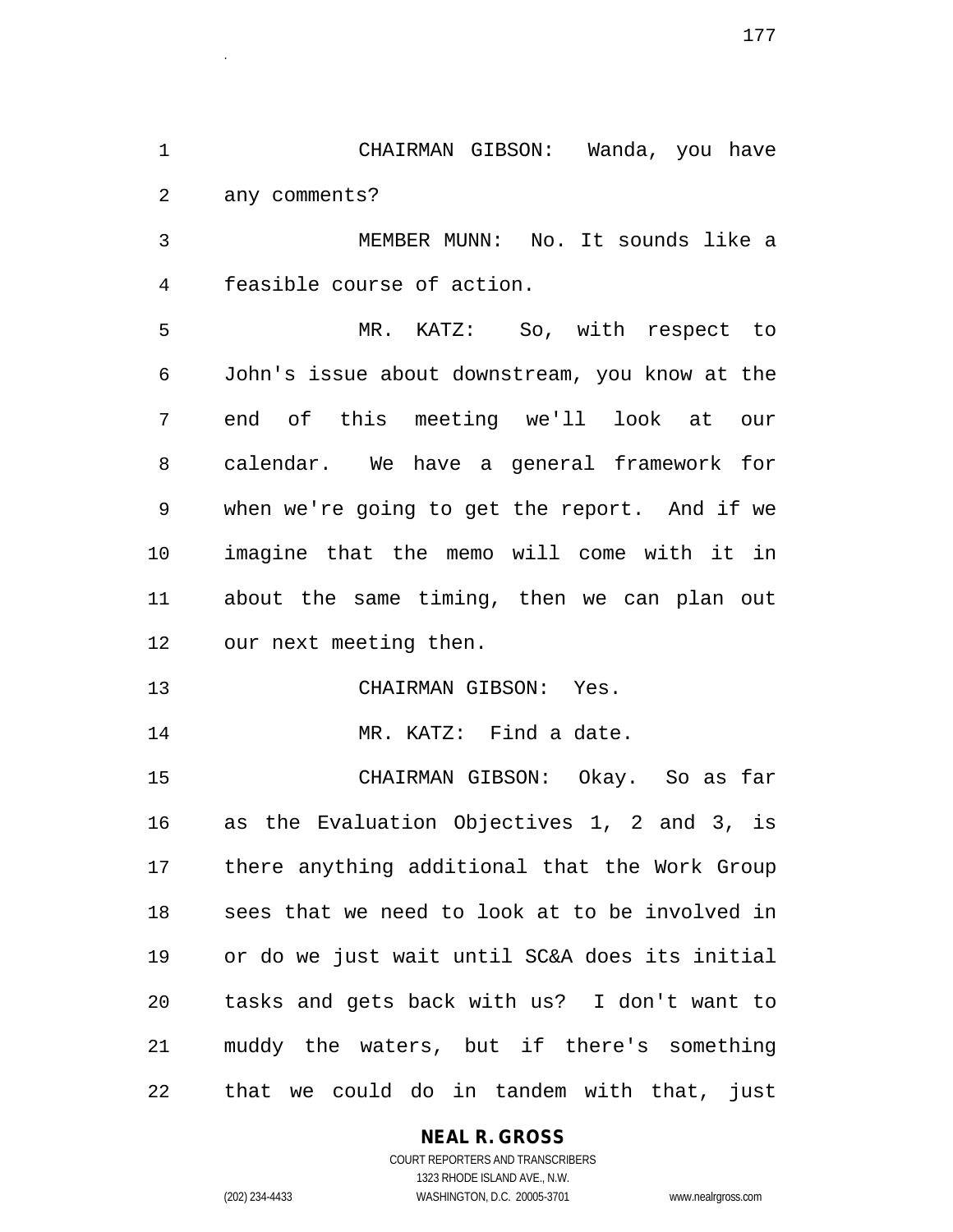1 whatever your thoughts are, or if you have 2 any.

3 MEMBER MUNN: This is Wanda. 4 It appears to me that, until we 5 see where SC&A is going with the material that 6 we've given them to work with so far, it would 7 seem, it might even be counter-productive for 8 us to consider adding to that or going in some 9 possibly different directions. 10 I'd like to see what Kathy is 11 going to give us and what Joe and John have

12 put on paper with regard to their thinking.

13 CHAIRMAN GIBSON: Okay.

14 MEMBER BEACH: I agree with Wanda 15 on that one.

16 CHAIRMAN GIBSON: All right. So 17 is there anything else we need to discuss 18 under our primary focus for these objectives? 19 Or have we kind of took a path forward on 20 them for right now?

21 MEMBER SCHOFIELD: I think we've 22 pretty well got that covered right now.

> **NEAL R. GROSS** COURT REPORTERS AND TRANSCRIBERS

> > 1323 RHODE ISLAND AVE., N.W.

(202) 234-4433 WASHINGTON, D.C. 20005-3701 www.nealrgross.com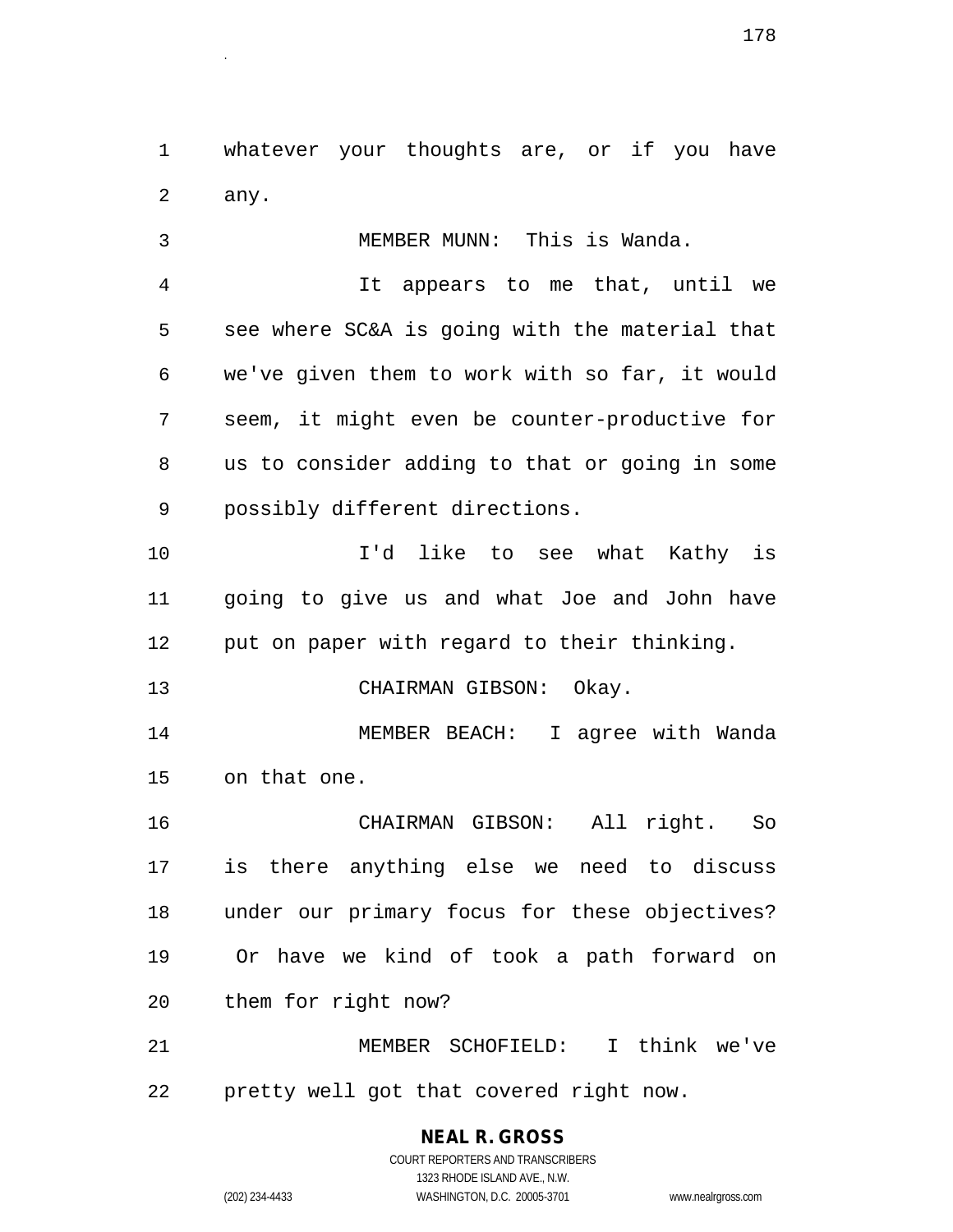1 CHAIRMAN GIBSON: Well, if so, 2 then we're ahead on the agenda.

3 MEMBER BEACH: Well, actually part 4 of this topic was the tracking of public 5 comments during the Advisory Board meetings. 6 And I think we need to spend some time talking 7 about that if everybody's agreeable. I think 8 this was the time that we kind of allotted to 9 that, Mike.

10 CHAIRMAN GIBSON: Okay.

11 MEMBER BEACH: And the reason I 12 bring this up is if everybody has seen that 13 discussion paper that we gave to the Advisory 14 Board at our last meeting, there's four pages 15 of options of how we're going to track the 16 public comment period. And I thought that as 17 a Work Group we should maybe revisit that and 18 bring those down into a more sensible -- 19 there's too many options. It was very clear 20 during the Board meeting that there was too 21 many to even discuss or get our hands around.

22 And then I also brought Kathy's

**NEAL R. GROSS**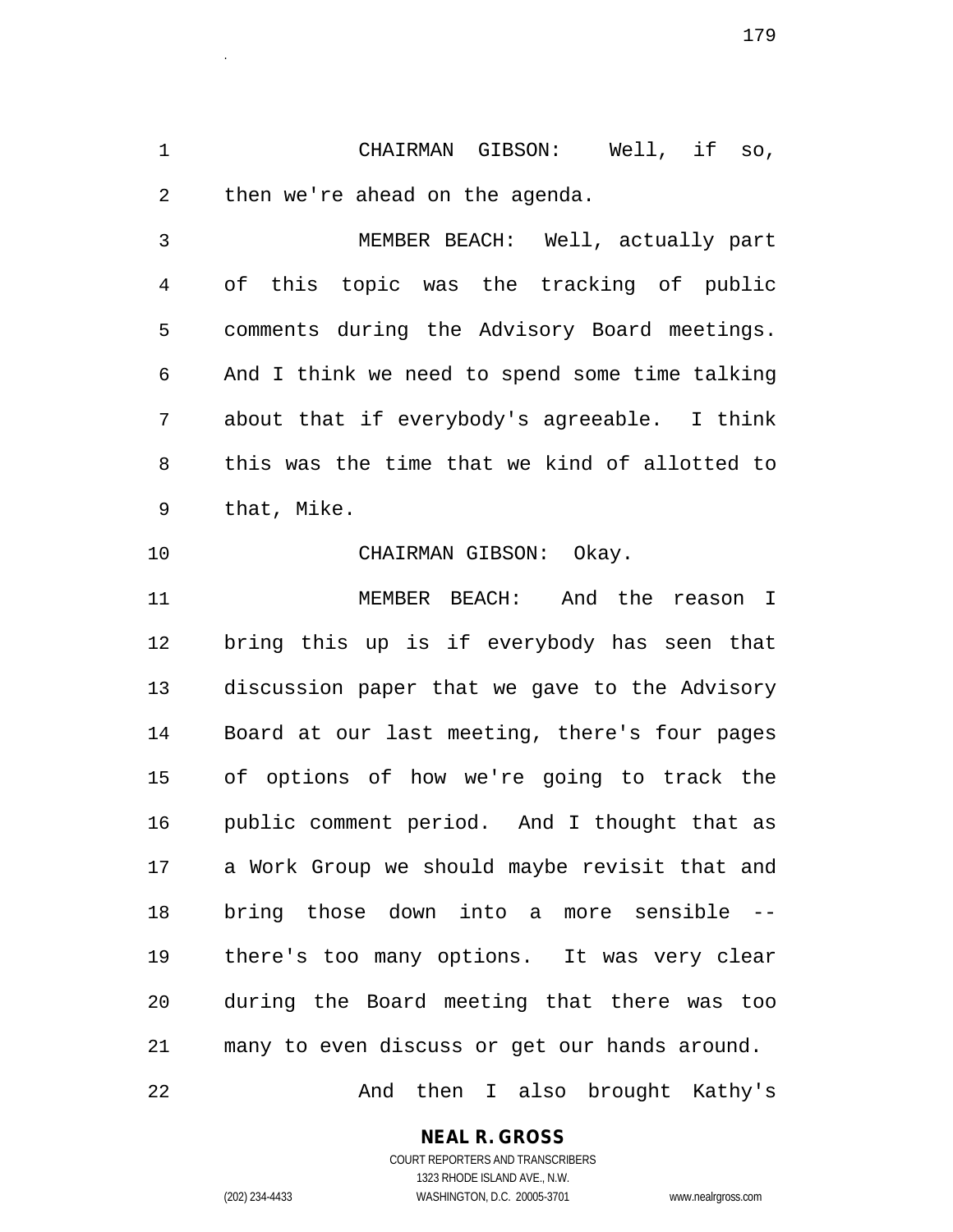1 work that she did on the public comments. I 2 don't know if everybody had a chance to look 3 at that. And I don't want to jump on Mike's 4 toes here, but I thought that we should 5 probably kind of streamline this so we have 6 something to bring to the Board at our next 7 Board meeting on how to track this public 8 comment during the Board meetings, because I 9 don't want to go another Board meeting before 10 we have something concrete to give them and to 11 continue tracking the comments.

12 MEMBER MUNN: Are we going to 13 include SC&A's White Paper in this part of the 14 discussion?

15 MEMBER BEACH: Are you talking 16 about the one that Kathy sent out on March 17 8th?

18 MEMBER MUNN: I don't know what 19 date it went out. March 8th is the date on 20 the cover letter.

21 MEMBER BEACH: To the Advisory 22 Board Public Comment Tracking example? Yes.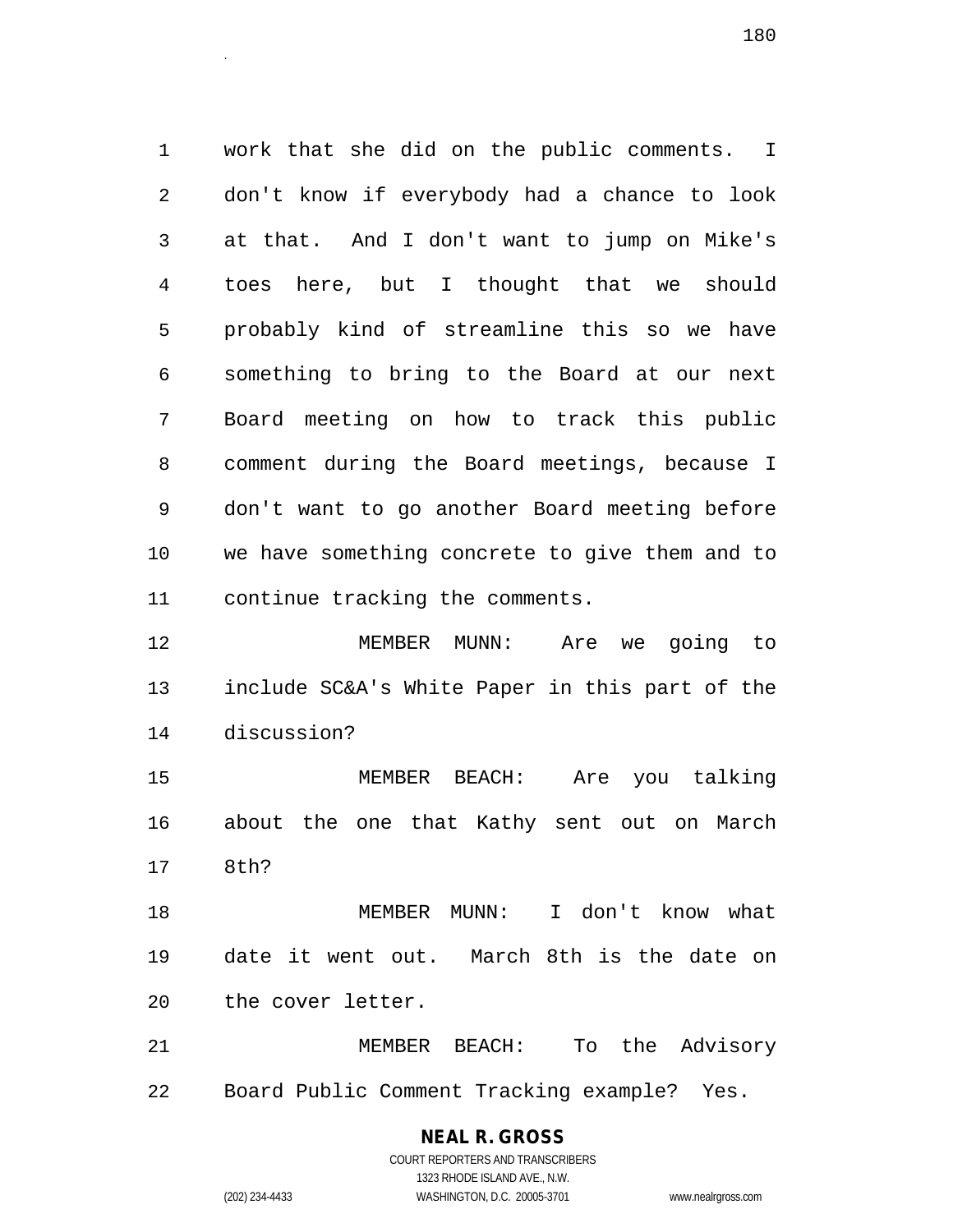1 MEMBER MUNN: That's it. 2 MEMBER BEACH: That's the one that 3 I had pulled out. 4 MEMBER MUNN: Yes. Yes. I really 5 wanted to look at that and take a look at page 6 14 with all of those examples of comment

8 MEMBER BEACH: And I guess I 9 wonder if we shouldn't look at the options and 10 maybe decide because the options are directly 11 related to how those comments are going to be 12 taken and what we're going to do with them. 13 So it seems like we should decide how we're 14 going to keep tracking --

15 MEMBER MUNN: Yes, this is what I 16 was saying earlier when I brought it up out of 17 sequence.

18 MEMBER BEACH: Right. Right. 19 MEMBER MUNN: The issue of how is 20 this information to be used and how can we -- 21 I think I used the word parse it in such a way 22 so that it makes sense.

## **NEAL R. GROSS**

7 categories.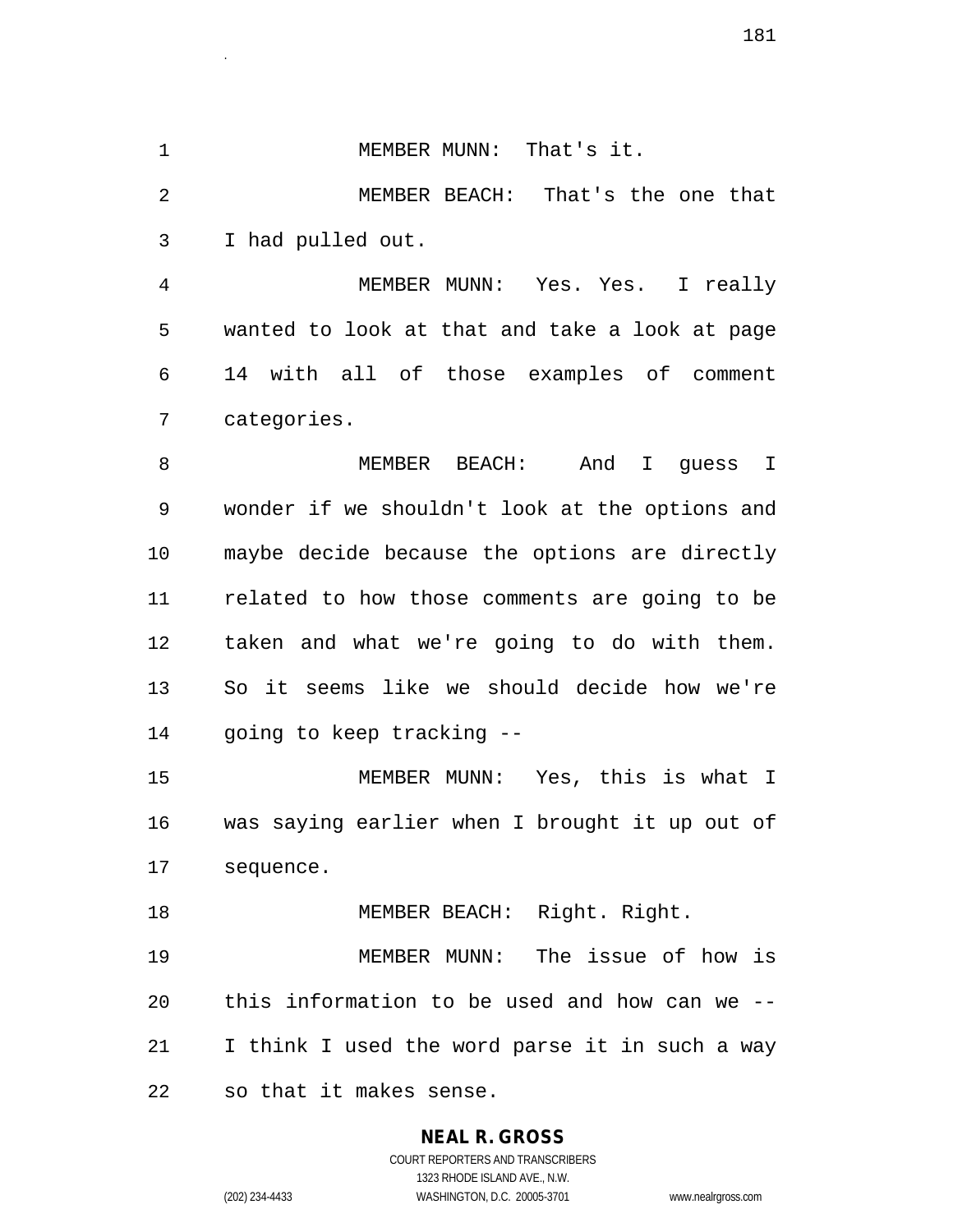1 For example, it's clear that 2 anyone who makes a comment to us would like to 3 know that something is done with that comment. 4 But all of those comments are not necessarily 5 going to have something done with them. If we 6 look at the examples that were given in the 7 White Paper, for example, many of them are 8 information pieces, but not pieces that 9 necessarily require or even reasonably would 10 expect to have a response, a written response 11 or a formal response of any kind to the person 12 giving the information. On the other hand, 13 there are clearly some that pose serious 14 questions and those questions need to be 15 addressed and responded to.

16 MEMBER BEACH: Correct.

17 MEMBER MUNN: We clearly, at least 18 in my mind, we could make a clear distinction 19 between the two. And the tracking mechanism 20 that would appear to be most crucial from my 21 perspective would be those questions that are 22 asked during public comment that obviously are

> **NEAL R. GROSS** COURT REPORTERS AND TRANSCRIBERS

> > 1323 RHODE ISLAND AVE., N.W.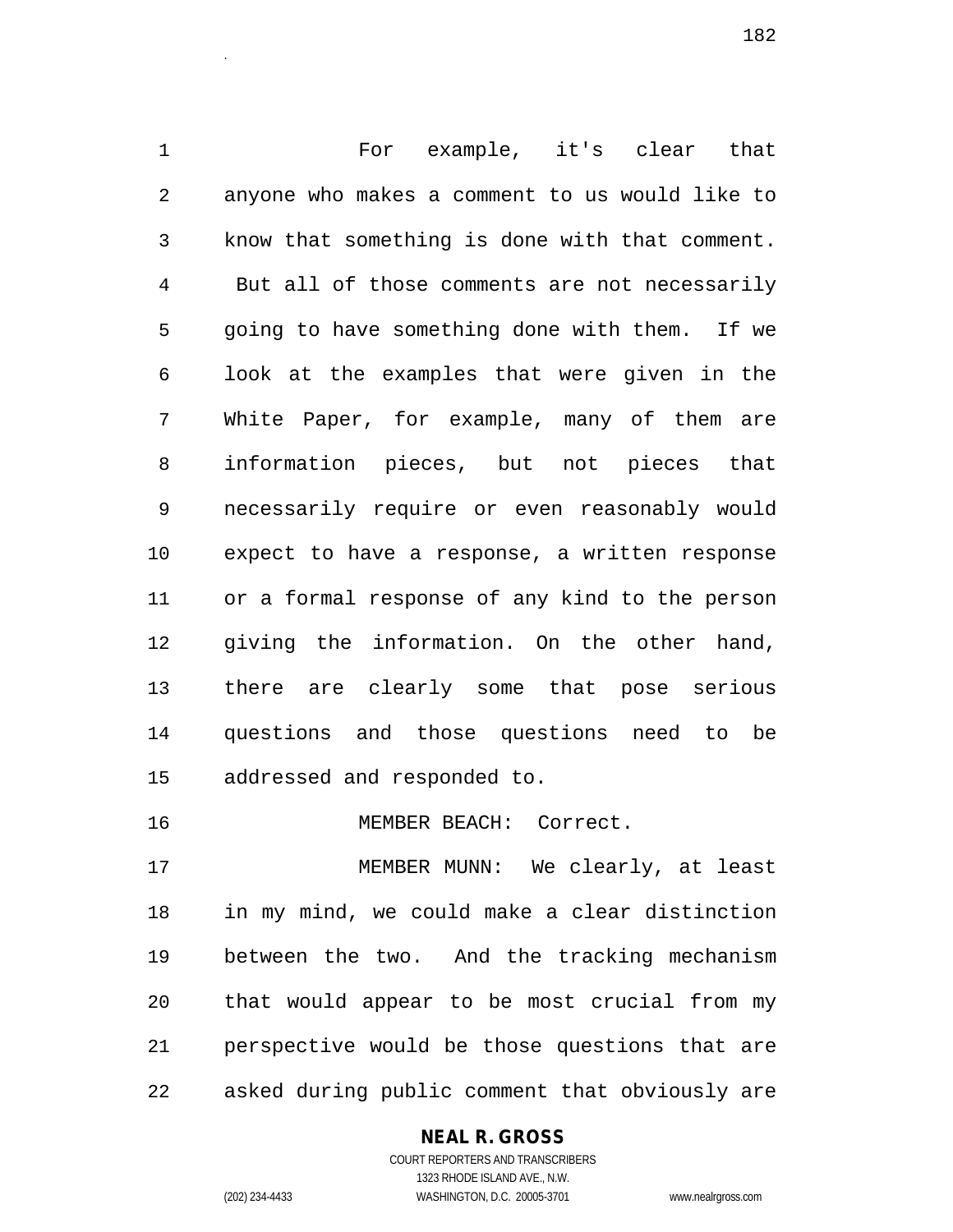1 being asked with the expectation of getting a 2 direct response.

3 DR. MAURO: Does everyone have 4 that March 2nd report that Kathy put together 5 because I found that extremely useful in that 6 it's what I call a straw man? This is 7 something we were asked to do, not that we're 8 going to permanently do this, but something to 9 put on the table as a straw man of what is the 10 thing going to look like. And what we did is 11 our best we can in that. I thank Kathy for 12 doing a lot of hard work in assembling all 13 this good information into a table. And 14 there's that Table 1 where I think we did 15 everything we could to capture every comment, 16 lay it all out, categorize them in some way, 17 for better or worse, and set up a table which 18 would in effect be a tracking system or the 19 start of a tracking system.

20 And I guess once this was done it 21 was my understanding that the Work Group would 22 take a look at it and ask themselves is this

1323 RHODE ISLAND AVE., N.W.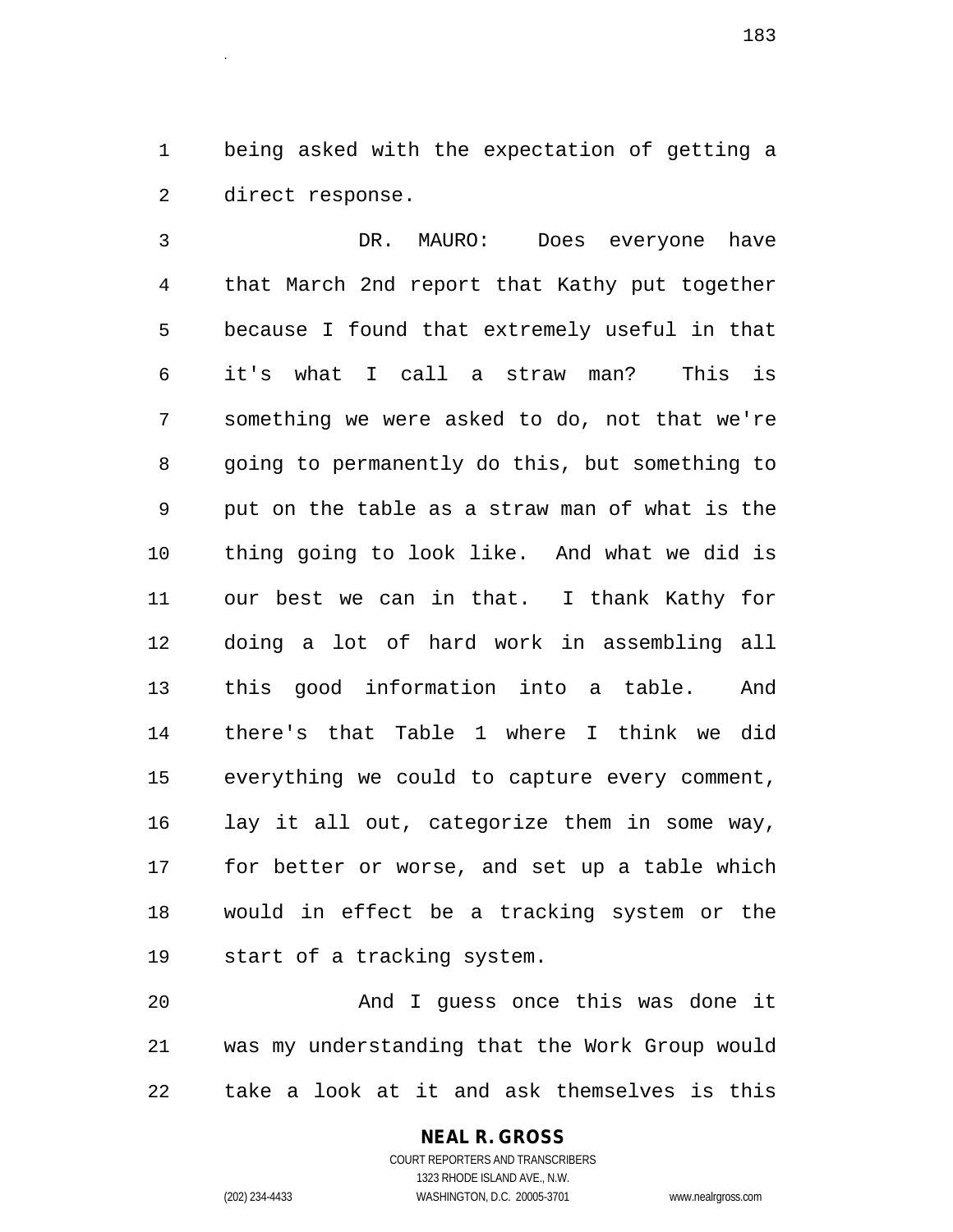1 what we had in mind. You know, in my 2 experience until you put a straw man up, it's 3 very hard to communicate.

4 Now you have something in front of 5 you. And some of you will say, yes, this is 6 exactly what we want. Some of you will say 7 no. So if it's possible for us to take a look 8 at it to see if we're all on the same page on 9 this thing.

10 MEMBER MUNN: From my perspective 11 it's a perfect straw man. And it's obvious 12 the work that went into it. Applause, 13 applause.

14 But this very straw man is what 15 brought the major questions to my mind. All 16 right. What are the key goals we're trying to 17 achieve here? And our key goal, as I 18 understand it, is to respond to workers' 19 concerns that are raised during public 20 comment, which I think that's all we're trying 21 to do.

22 CHAIRMAN GIBSON: Yes.

#### **NEAL R. GROSS**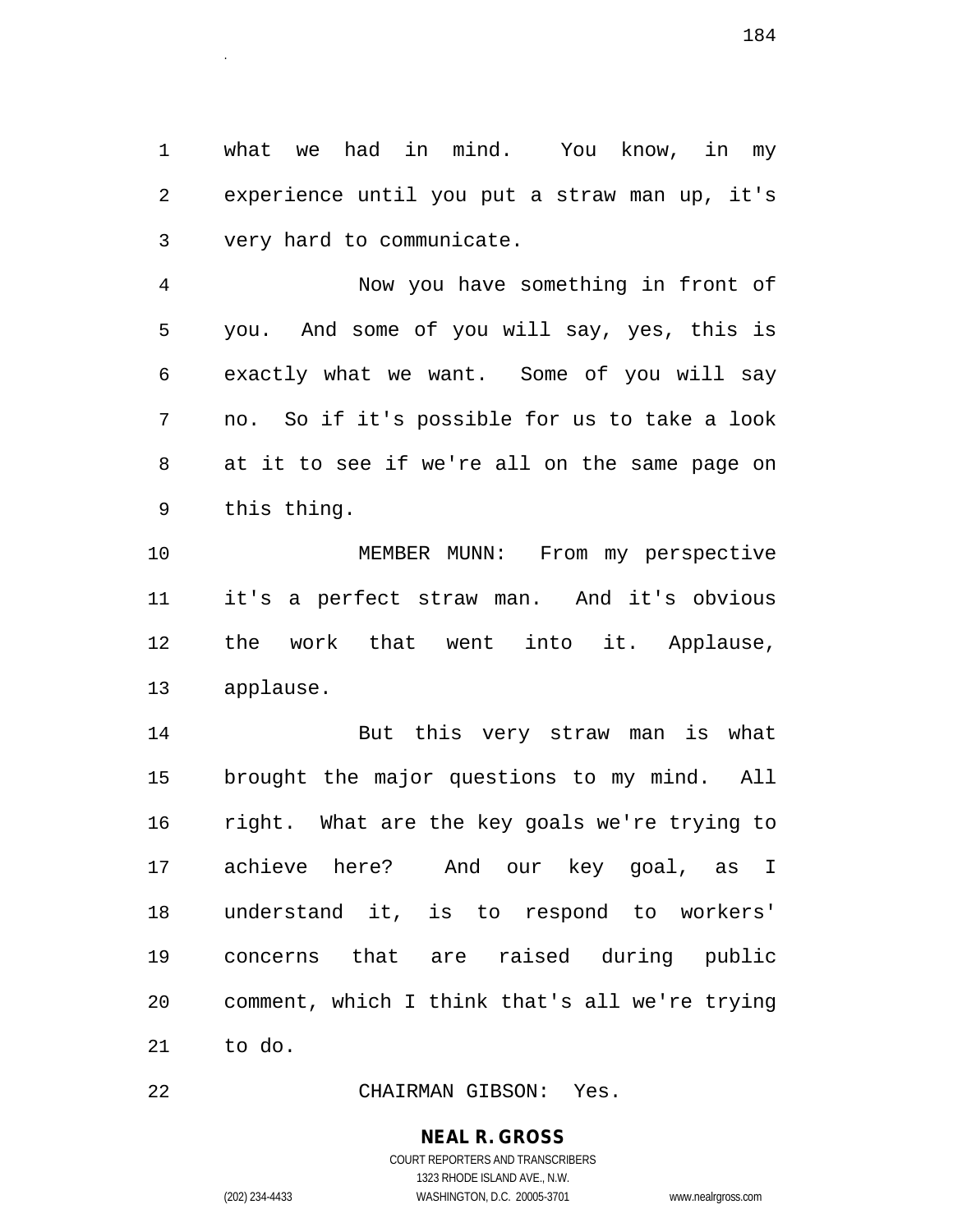1 MEMBER MUNN: And if that's what 2 we're trying to do, then responding to 3 questions and concerns is a different thing 4 than receiving gratefully information and 5 incorporating it, whether it is incorporated 6 as some obvious piece of information in a 7 document is not quite the same as having it 8 incorporated into the body of information and 9 knowledge that both the agency, our 10 contractor, and the Board are working with. 11 You know, we don't have to respond saying, 12 we've heard you and we're going to do this. 13 It doesn't necessarily require action on our 14 part. Things that require action, it seems to 15 me, are the things that we really want to make 16 sure that this Work Group or at least some 17 portion of the Board is tracking.

18 And, in that regard, the 19 meticulous breaking out of categories is 20 greatly appreciated but, from my perspective, 21 muddies the water in terms of pulling 22 information back out again. Whenever one

> COURT REPORTERS AND TRANSCRIBERS 1323 RHODE ISLAND AVE., N.W. (202) 234-4433 WASHINGTON, D.C. 20005-3701 www.nealrgross.com

**NEAL R. GROSS**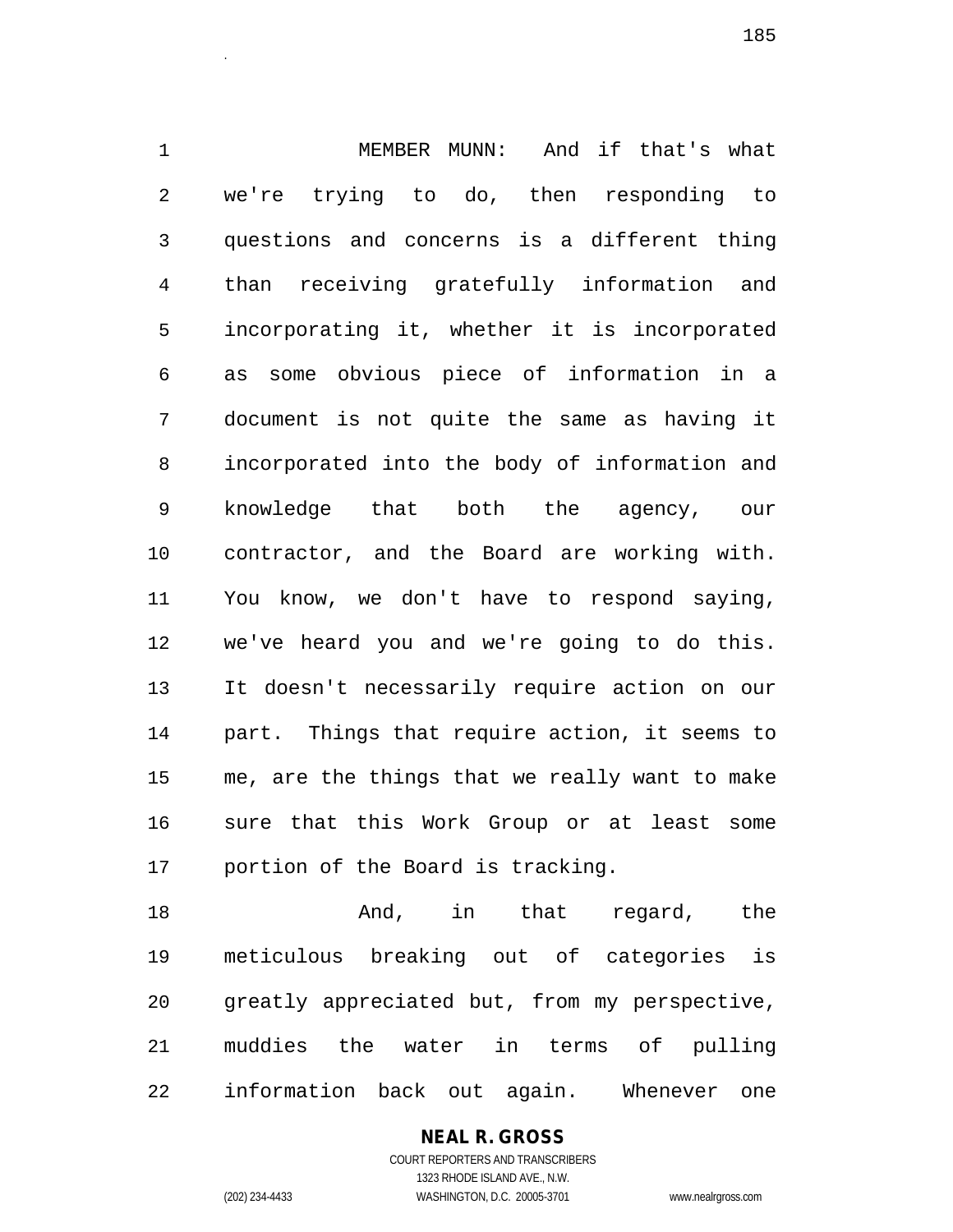1 starts dealing with a large body of 2 information like this, my first concern is, 3 once I have the information, even if I've done 4 something with it, where can I ever find it 5 again.

6 MR. FITZGERALD: Yes. 7 MEMBER MUNN: And this many 8 categories of information is in my view far, 9 far too many to make reconstruction or 10 withdrawal of information again easily. 11 DR. MAURO: In essence, the first 12 five columns are just factual information. In 13 other words, this is what people said and then 14 who said it. 15 MEMBER MUNN: Yes. 16 DR. MAURO: And starting with the

17 category column is where the judgments are 18 made. And I agree with you. In my mind the 19 columns on the right-hand side of the table 20 are the ones where deliberation is needed. 21 In other words, all we really did

22 was capture factual information in the first

#### **NEAL R. GROSS**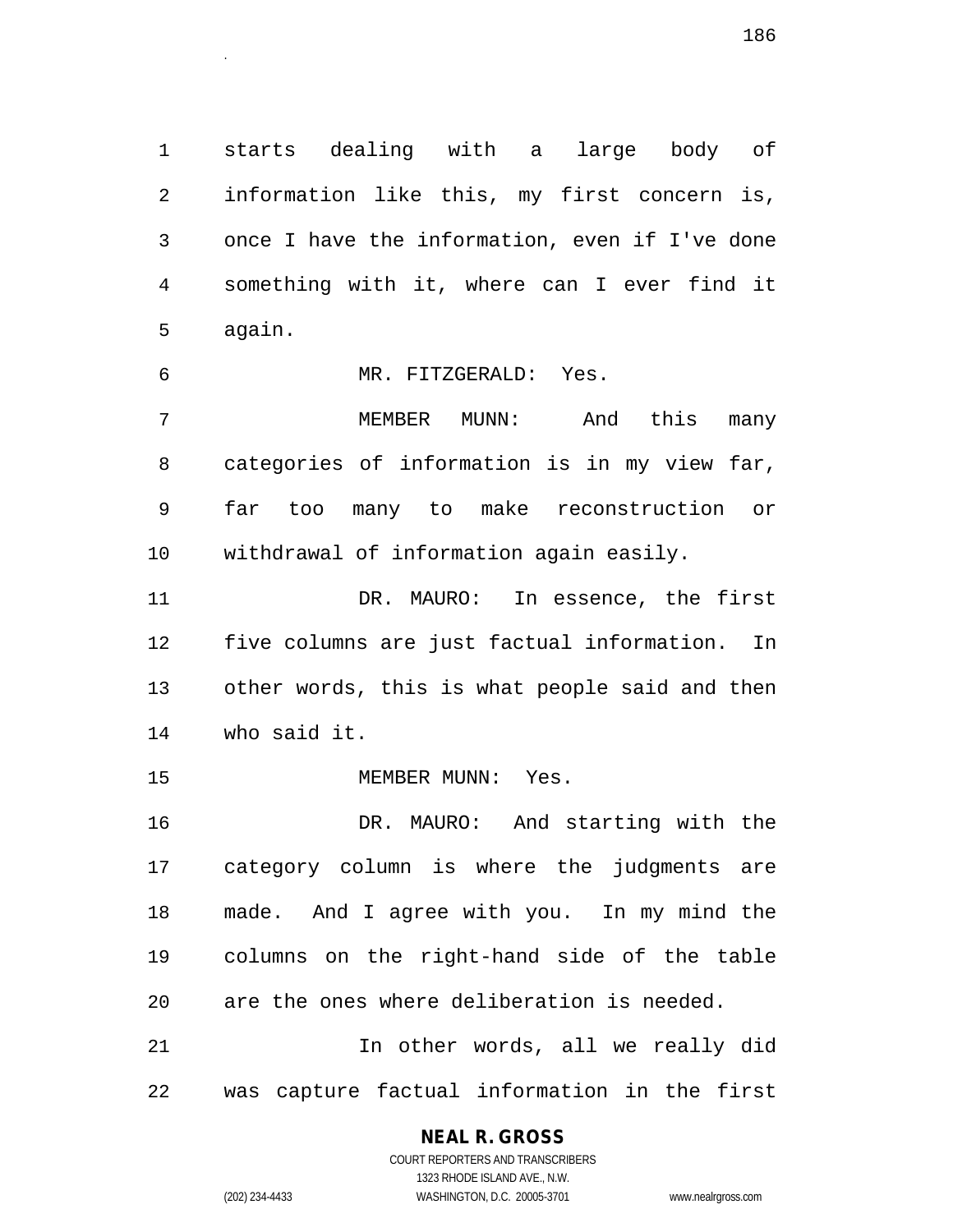1 five columns. The question is what do we do 2 with that now. And I agree with you. Do we 3 want to categorize it and how? We have 28 4 categories. That's certainly perhaps too 5 many.

6 Does the Work Group want to take 7 ownership of this, or does the Board take 8 ownership of this in terms of being what I 9 call the traffic cop in directing which ones 10 need to be responded to, which ones don't? 11 And if they do need to be responded to, who 12 does that, Labor, the Board, NIOSH? These are 13 the questions that I think that emerge from 14 the first five columns.

15 And I guess the question becomes 16 the degree to which the Work Group wants to be 17 the arm of the Board in taking ownership of 18 this information.

19 MEMBER MUNN: Well, my personal 20 view is that the Board needs to make the 21 decision, but we need to provide the 22 documents. And this document that we have

> **NEAL R. GROSS** COURT REPORTERS AND TRANSCRIBERS 1323 RHODE ISLAND AVE., N.W.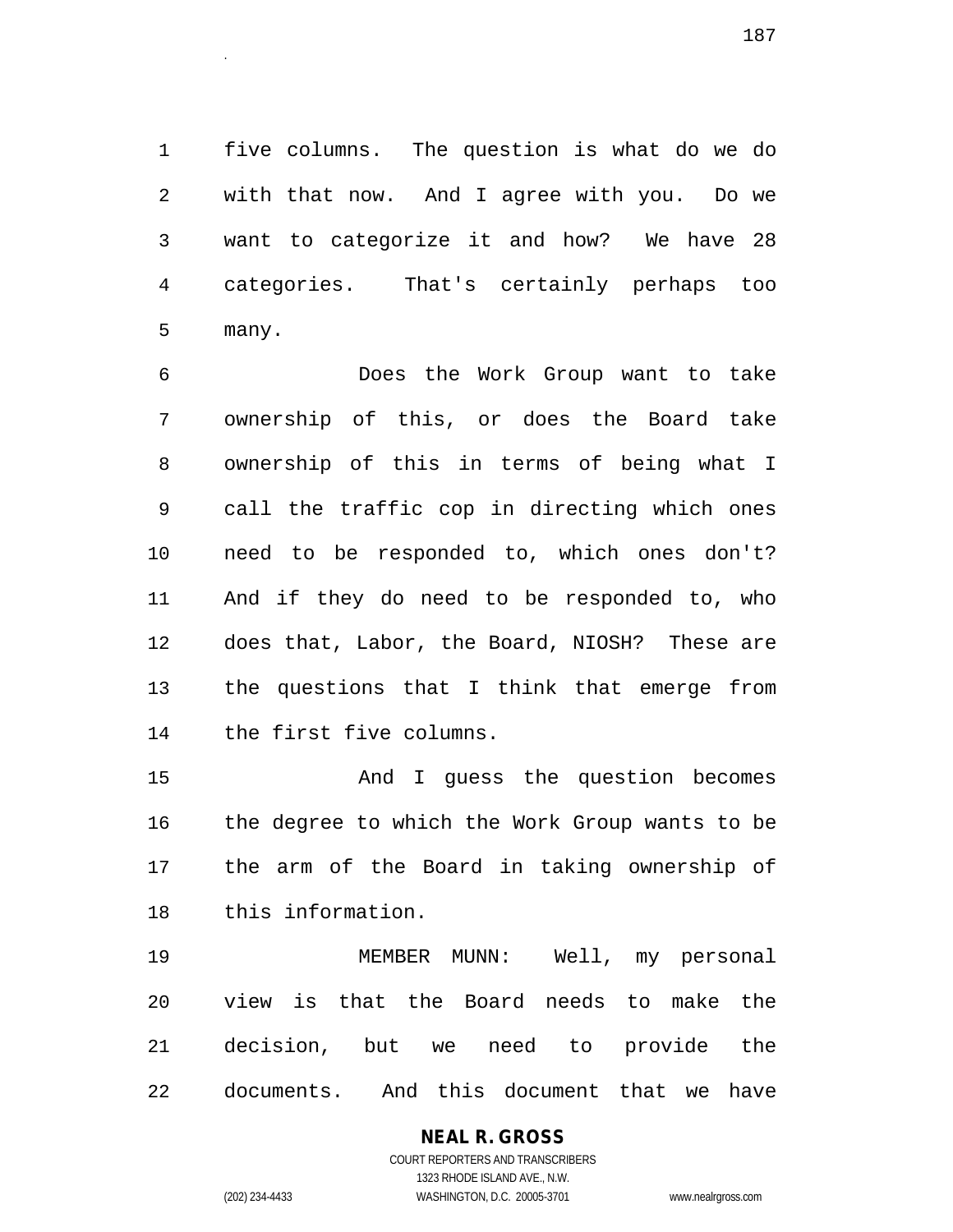1 before us, from my position, is an excellent 2 place to start. But 36 categories is off this 3 chart.

4 MEMBER BEACH: This is Josie 5 again.

6 I think we need to get back to 7 what we were tasked to do by the Board, and 8 that was to come up with some options, correct 9 me if I'm wrong, that we could present to the 10 Board. And the first draft paper that we came 11 up with had several options that, as a Work 12 Group, we haven't really narrowed down to an 13 option that we want to present to the Board as 14 -- because it's not our job to disseminate how 15 we're going to address these comments. I 16 believe that task is up to the Board and for 17 them to tell us if they want this Work Group 18 to move forward with that. But we're not at 19 that point yet.

```
20 Mike, if you have any --
21 MR. KATZ: At the Board meeting 
22 specifically what the Board asked for from the
```
## **NEAL R. GROSS**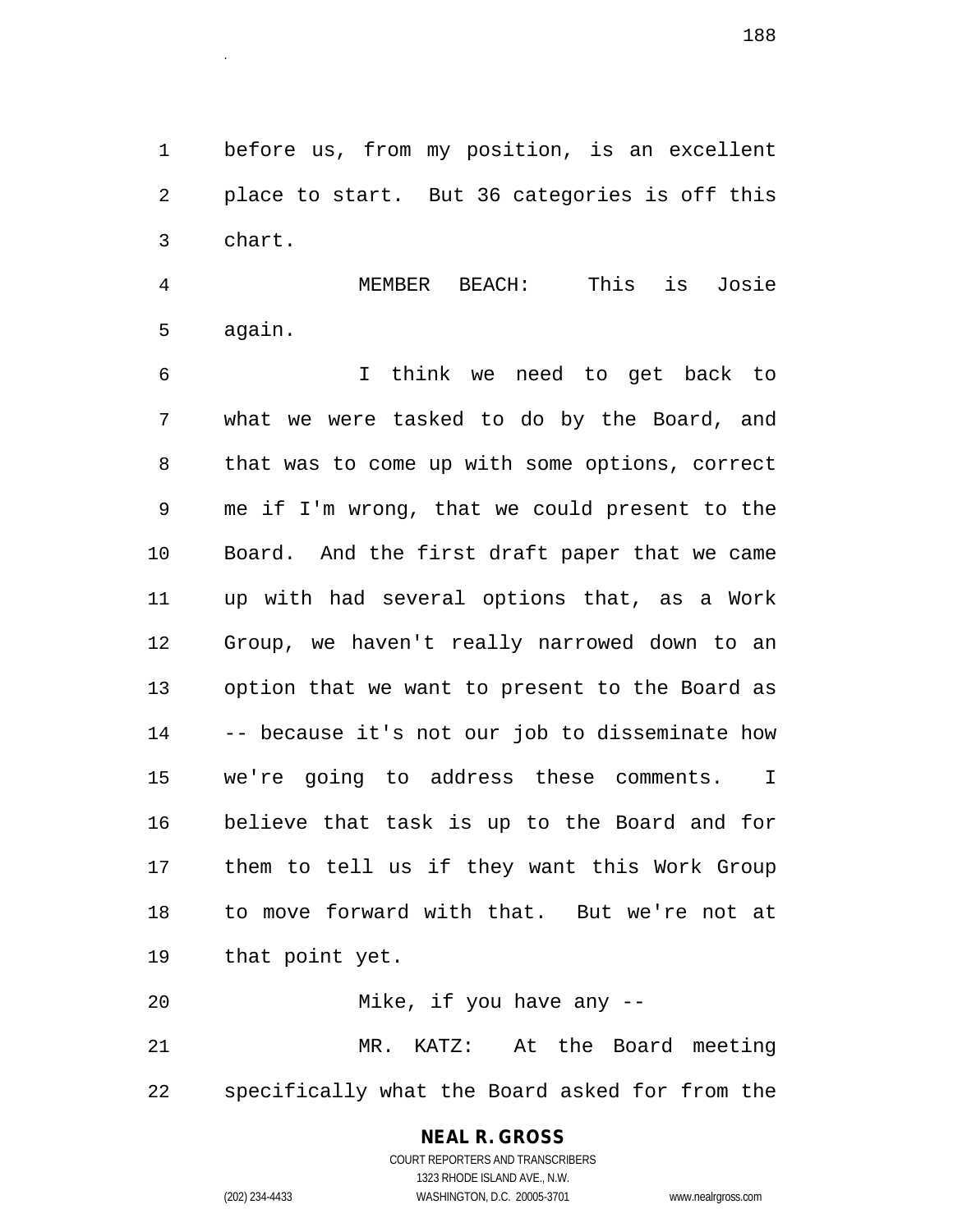1 Work Group was to present -- and SC&A, this 2 straw man proposal, but to present at the next 3 Board meeting a possible tracking system. 4 They wanted, you remember, to do this in baby 5 steps. And that was the place they wanted to 6 start. They wanted to see what a tracking 7 system would look like so they could consider 8 whether they want that.

9 MEMBER BEACH: Right.

10 MR. KATZ: And then there's 11 associated with the tracking is how it gets 12 done.

13 MEMBER BEACH: But would that be 14 up to us to make that decision or would we 15 present this straw man to the Board and then 16 the Board let us know how they want us to go 17 forward?

18 MR. KATZ: I don't see any reason 19 why the Work Group can't make a recommendation 20 to the Board about the how-to as well as to 21 what the tracking system might look like.

22 MEMBER BEACH: Well, then there's

**NEAL R. GROSS** COURT REPORTERS AND TRANSCRIBERS

1323 RHODE ISLAND AVE., N.W.

(202) 234-4433 WASHINGTON, D.C. 20005-3701 www.nealrgross.com

е процесс в последните при в 189 године в 189 године в 189 године в 189 године в 189 године в 189 године в 189<br>Село в 189 године в 189 године в 189 године в 189 године в 189 године в 189 године в 189 године в 189 године в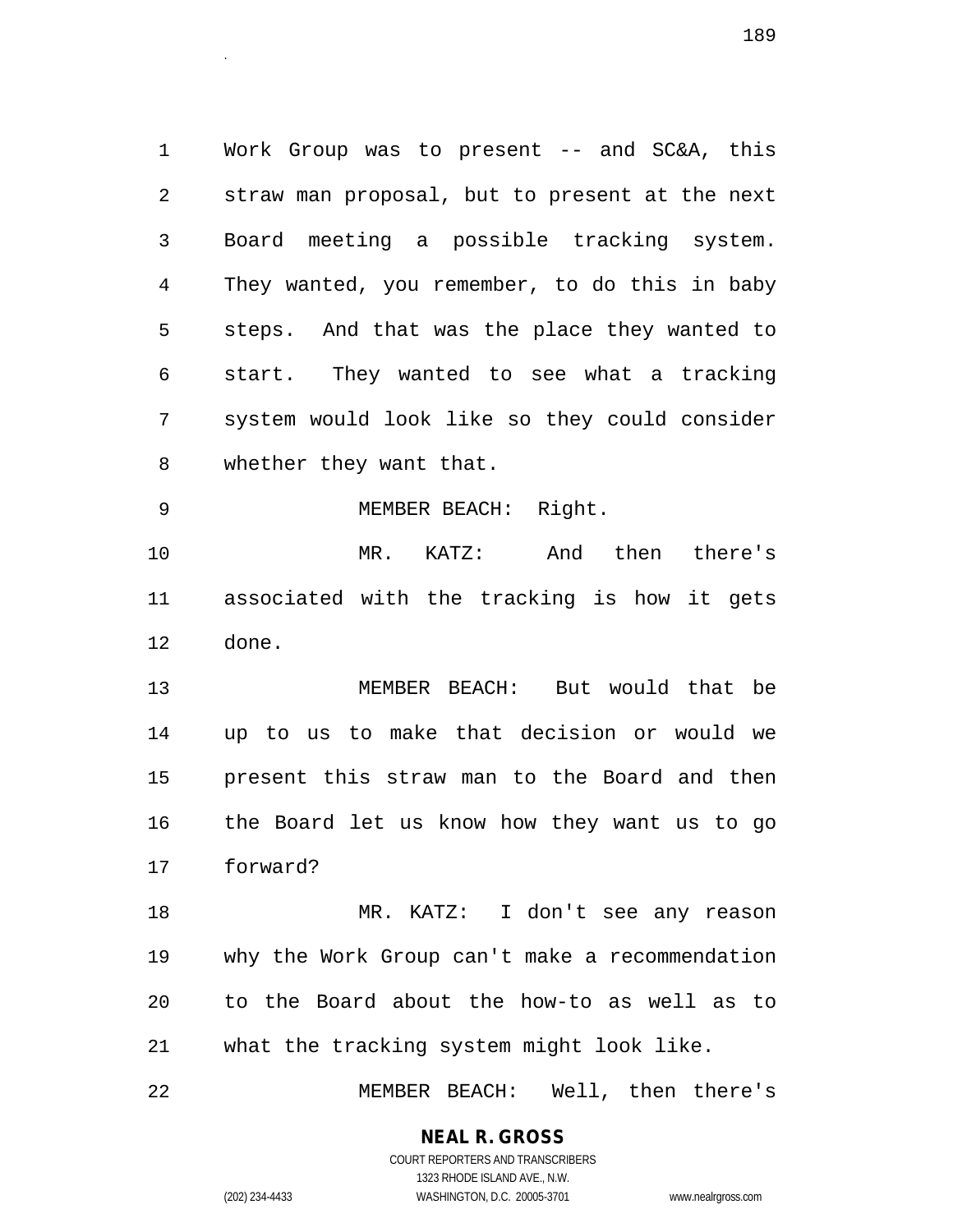1 the question of the next Board meeting, are we 2 going to go ahead and go further with this and 3 have those worker comments documented in this 4 manner, because that's the next step.

5 DR. MAKHIJANI: Just a couple of 6 suggestions. The options looks more 7 complicated than it actually is.

8 I think there are basically two 9 broad ideas of options. One is do you want to 10 document the comments and stop there or are 11 you going to actually figure out what was done 12 and track what was done so you can go back.

13 And the other concern is are you 14 going to go back to previous comments or are 15 you going to start now and start tracking 16 them.

17 MEMBER BEACH: Right.

18 DR. MAKHIJANI: I think basically 19 those things cover the options.

20 And in regards to the tracking, I 21 think, as John said, the first few columns 22 really just present the substance of what was

> **NEAL R. GROSS** COURT REPORTERS AND TRANSCRIBERS 1323 RHODE ISLAND AVE., N.W.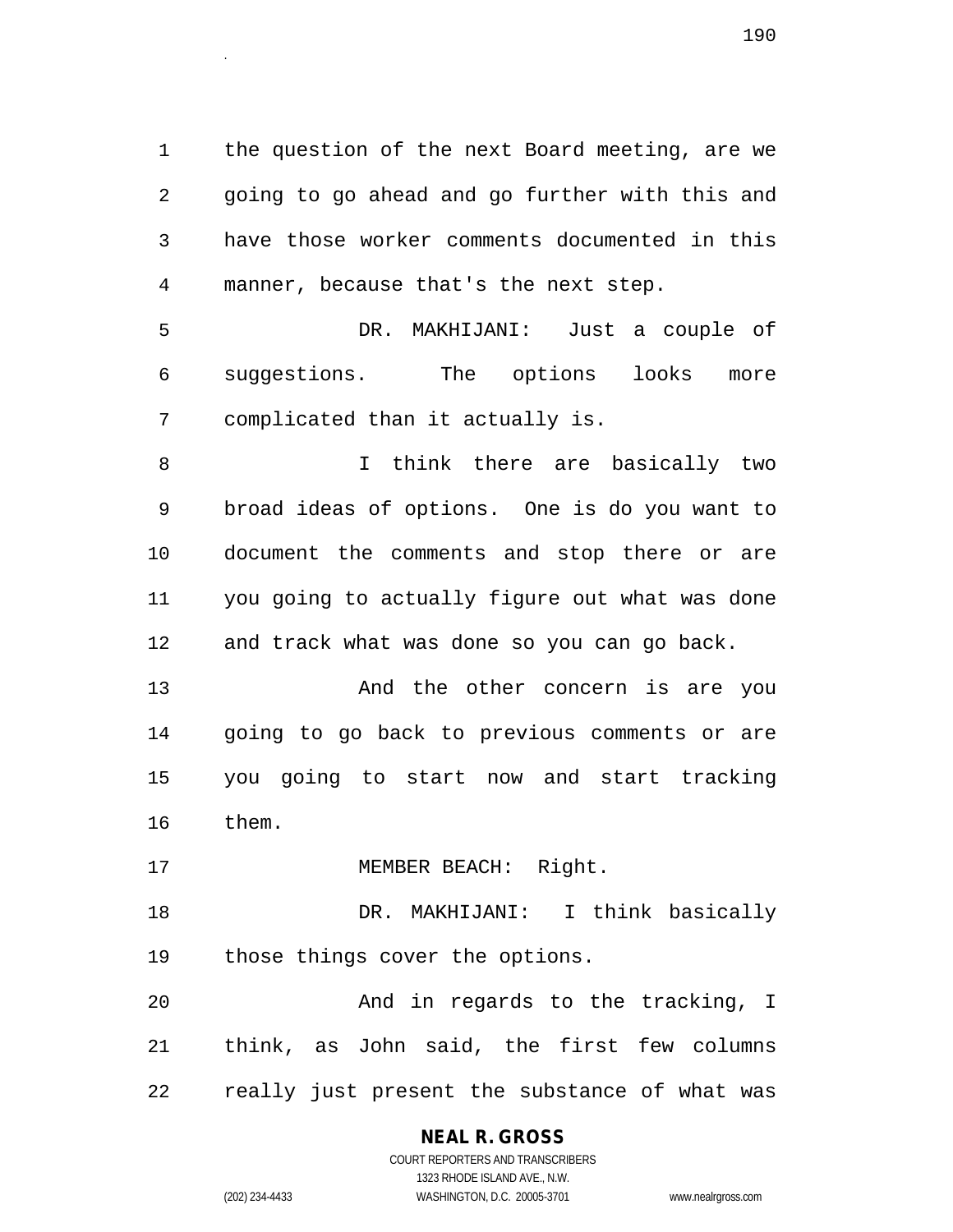1 said.

2 In terms of the categories, maybe 3 the categories themselves may better be made 4 by whoever is doing the follow-up. So the 5 first kind of traffic-cop point, you know, 6 should be NIOSH do the follow-up, Working 7 Group do the follow-up, SC&A do the follow-up, 8 some Board member do the follow-up. Whatever 9 that entity is should then describe the nature 10 of that comment, and -- presuming it needs 11 follow-up. So there'd be five categories or 12 something; no follow-up needed and then who is 13 going to follow-up. And then from there the 14 categorization could be done by the entity 15 that's going to do the follow-up.

16 DR. MAURO: Arjun, that's a good 17 suggestion.

18 **In other words, in the categories,** 19 it might be not defined in terms of who is 20 going to take care of that and be responsible 21 for preparing -- including no action. Maybe 22 that's the best categorization system of all.

#### **NEAL R. GROSS** COURT REPORTERS AND TRANSCRIBERS

1323 RHODE ISLAND AVE., N.W. (202) 234-4433 WASHINGTON, D.C. 20005-3701 www.nealrgross.com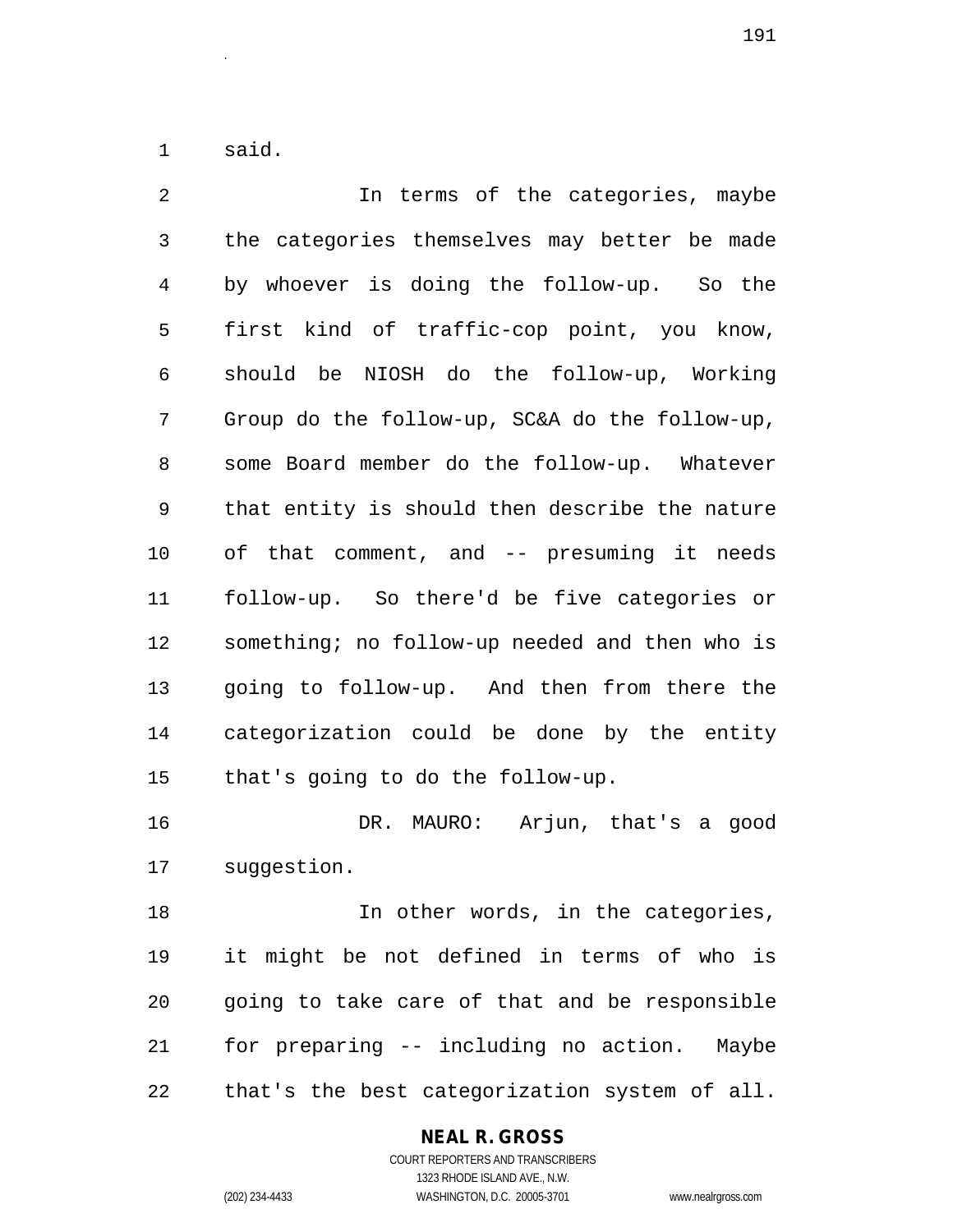1 Just say who has got this one, what 2 organization, whether it's NIOSH, Labor or the 3 Board itself, or the Work Group itself is 4 going to take this on and be prepared to feed 5 information back to the full Board regarding 6 that particular comment, question or issue.

7 MEMBER BEACH: And if you look at 8 page 7 of that report, some of those have 9 already been completed for us. Some of the 10 responses were made right at that point and 11 they're documented in this report.

12 DR. MAURO: Yes. Yes.

13 MEMBER BEACH: And I personally 14 liked having the categories myself to go back 15 and look at those categories.

16 MEMBER MUNN: But they are so -- 17 how are you going to pull them out, I guess, 18 that is what I really wonder about.

19 MEMBER BEACH: And I can't answer 20 that, Wanda, because we don't even know where 21 they're going to be.

22 DR. MAURO: Well, mechanically,

#### **NEAL R. GROSS** COURT REPORTERS AND TRANSCRIBERS 1323 RHODE ISLAND AVE., N.W.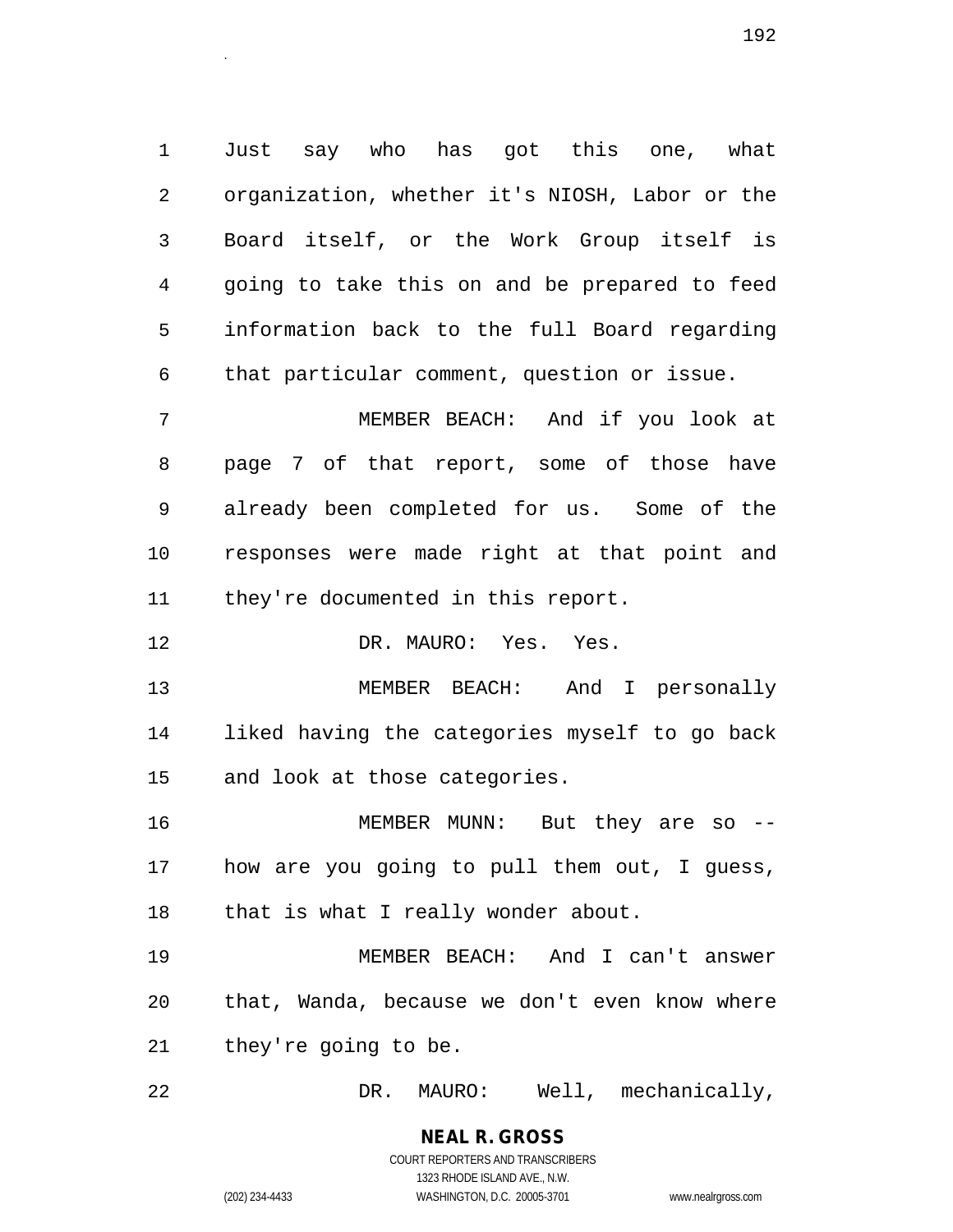1 Wanda, when it's all said and done, that's not 2 a limiting factor. If you liked this, in here 3 you could have two types of categorizations. 4 One is -- would be what I would call 5 characterization of what the type of concern 6 it was according to these 36 items. Another 7 type of category could be who is taking 8 ownership of it or who is going to be 9 responsible. And all of that mechanically can 10 be loaded into an Access database or, more 11 simply, an Excel database where you could 12 sort.

13 Say, listen, I'd like to look at 14 all the type 2 categories, all the type 2 15 comments that came in.

16 And so in terms of the mechanics 17 of tracking, the tools are available to do it 18 any way you want and sophisticated or as 19 simply as you would like.

20 So whether or not you like those 21 categories is a different question. Are there 22 too many? Are there different types of

> **NEAL R. GROSS** COURT REPORTERS AND TRANSCRIBERS

> > 1323 RHODE ISLAND AVE., N.W.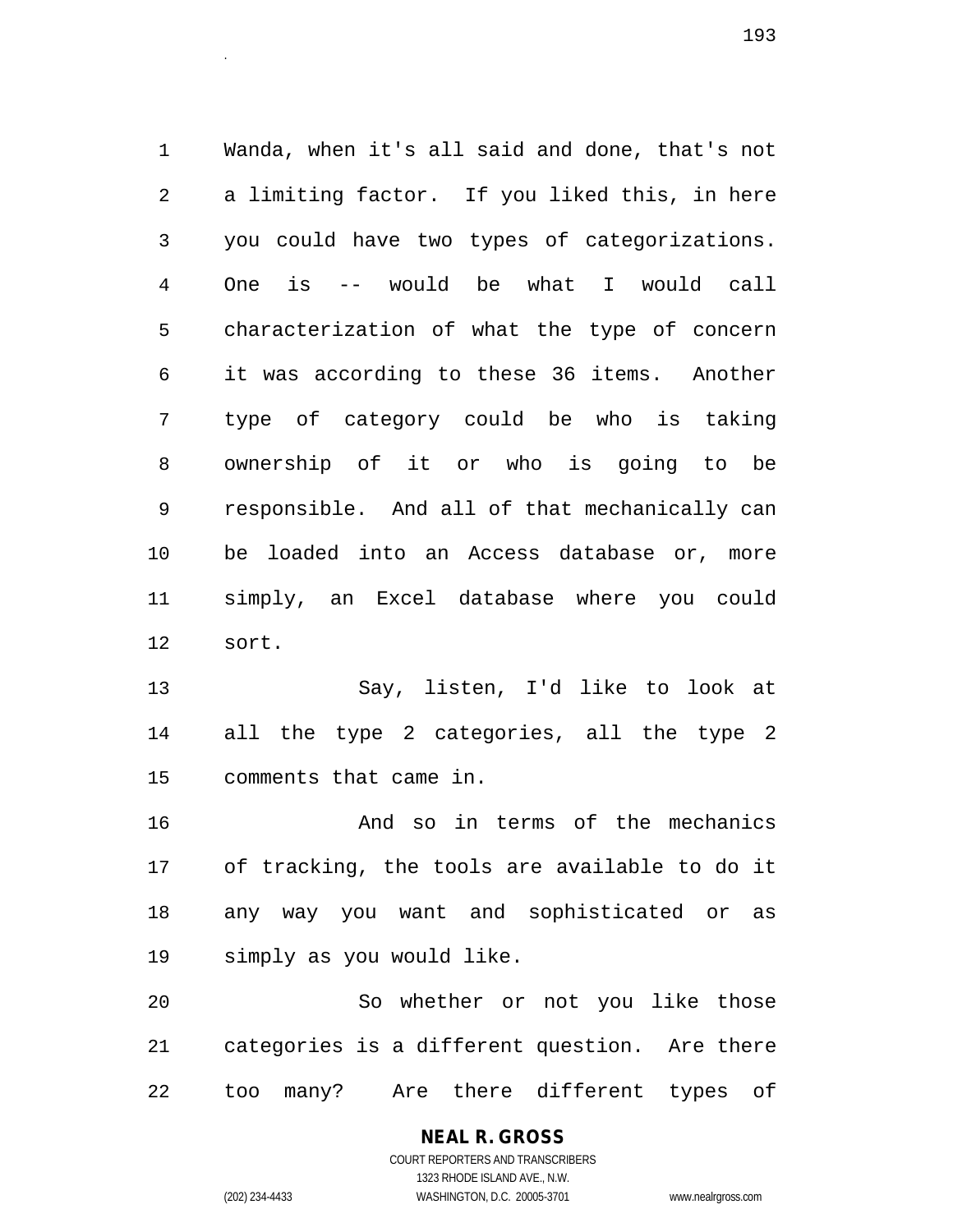1 categories that you would like to sort things 2 according to? But I mean all of that in terms 3 of being a burden, is not a burden. Once the 4 machine is set up, you know it's something 5 that's very easily tracked.

6 And as you know, once we got the 7 procedures machinery working, it served us 8 well. It took a little work to get that 9 machinery working.

10 By the way, this is nowhere near 11 as complicated as what we did on our 12 procedures. This is a walk in the park 13 compared to the procedures.

14 MEMBER MUNN: Understood. And the 15 mechanics are always the simplest parts of 16 putting these things together. The question 17 is whether this kind of slice-and-dice gives 18 us information that is valuable to us. The 19 fact that we can pull up four comments that 20 have been about this particular topic, 21 whatever we choose to look at, does not 22 necessarily give us the information that we

### **NEAL R. GROSS**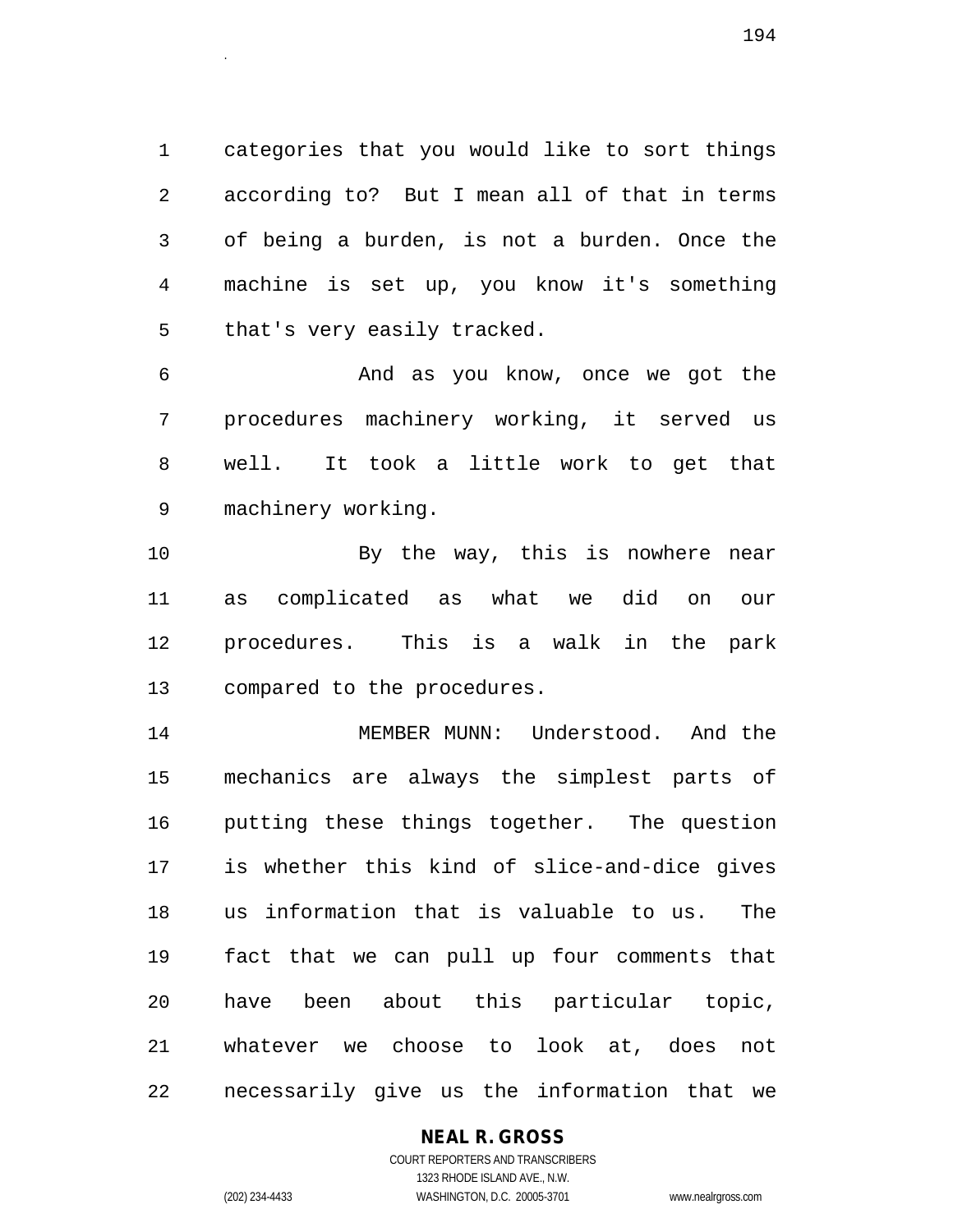1 really need to resolve the questions of 2 whether or not these things are being handled. 3 It's, as you said or was said earlier, it's 4 the columns on the right-hand side -- 5 DR. MAURO: Yes. 6 MEMBER MUNN: -- that really are 7 where the rubber meets the road. 8 DR. MAURO: Yes. 9 MEMBER MUNN: And if we want to 10 begin to identify who has the action, then 11 that's an entirely different thing, and 12 probably within the purview of the Board who 13 do. I doubt that it's within the purview of 14 our Work Group to do that. 15 DR. MAURO: Unless the Work Group 16 decides that they could make recommendations 17 on how to proceed. I mean as Ted pointed out, 18 it's the degree to which you want to make a 19 recommendation on what to do as opposed to 20 just asking the Board to make the 21 recommendation. It sounds to me --

22 MEMBER MUNN: It may also be a

#### **NEAL R. GROSS** COURT REPORTERS AND TRANSCRIBERS

1323 RHODE ISLAND AVE., N.W. (202) 234-4433 WASHINGTON, D.C. 20005-3701 www.nealrgross.com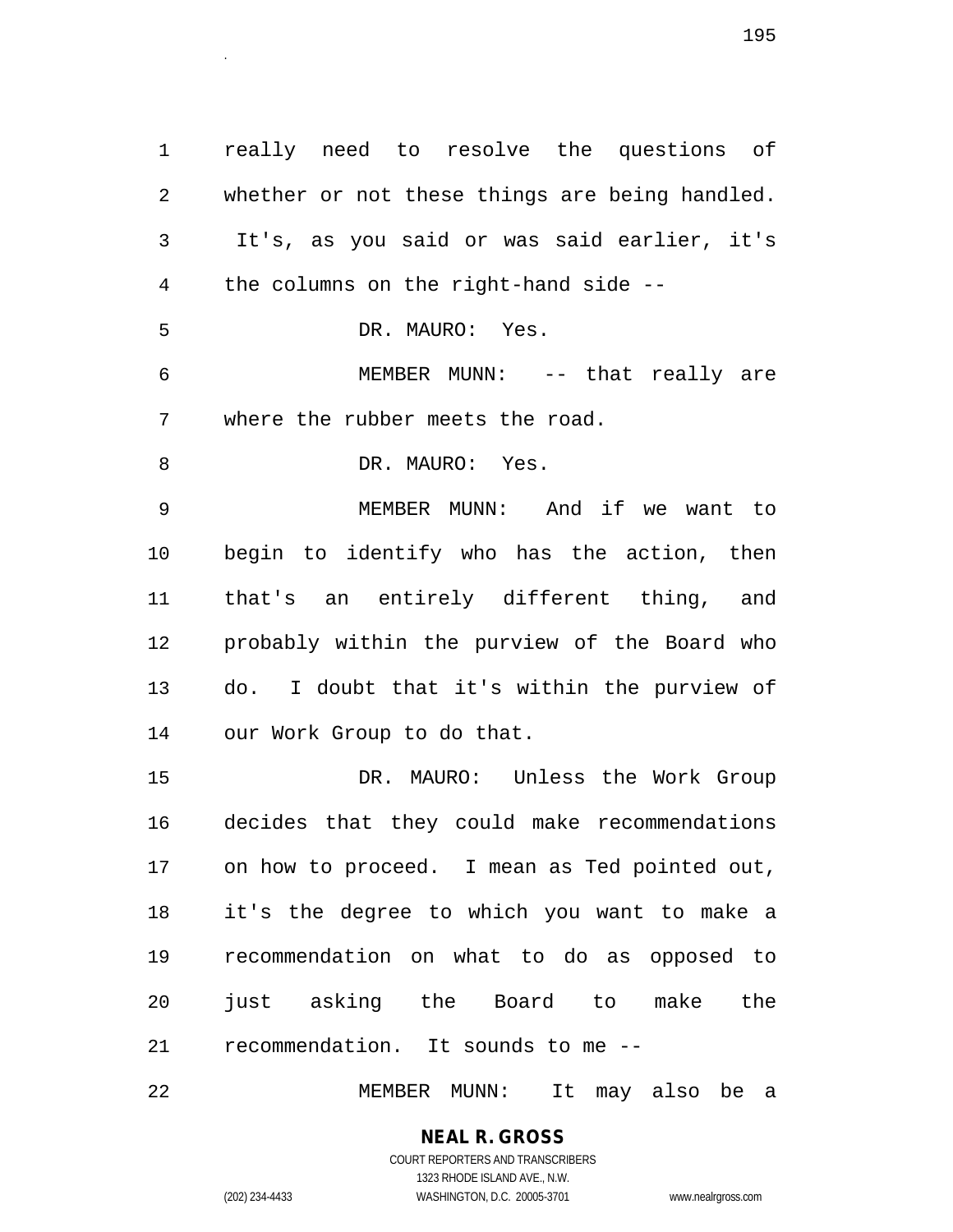1 process question with respect to, oh, this 2 Work Group perhaps recommending to the Board 3 that, to the extent possible, the identity of 4 who has the responsibility for response be 5 identified at the time any comment is made. 6 We have not done that routinely. And then I 7 guess the question then becomes whether or not 8 we can expect the Board to think on its feet 9 in terms of no response required --

10 DR. MAURO: One observation 11 regarding that, doing it in real time. You'll 12 notice that piecing out the essence of what a 13 person said when they got in front of the 14 Board --

15 MEMBER MUNN: It takes a while. 16 DR. MAURO: In other words, it's 17 very often that that information comes out in 18 a fragmented way.

19 MEMBER MUNN: Right. 20 DR. MAURO: And then it takes a 21 little bit of skill to surgically say, well, 22 what is that person really saying, and try to

#### **NEAL R. GROSS**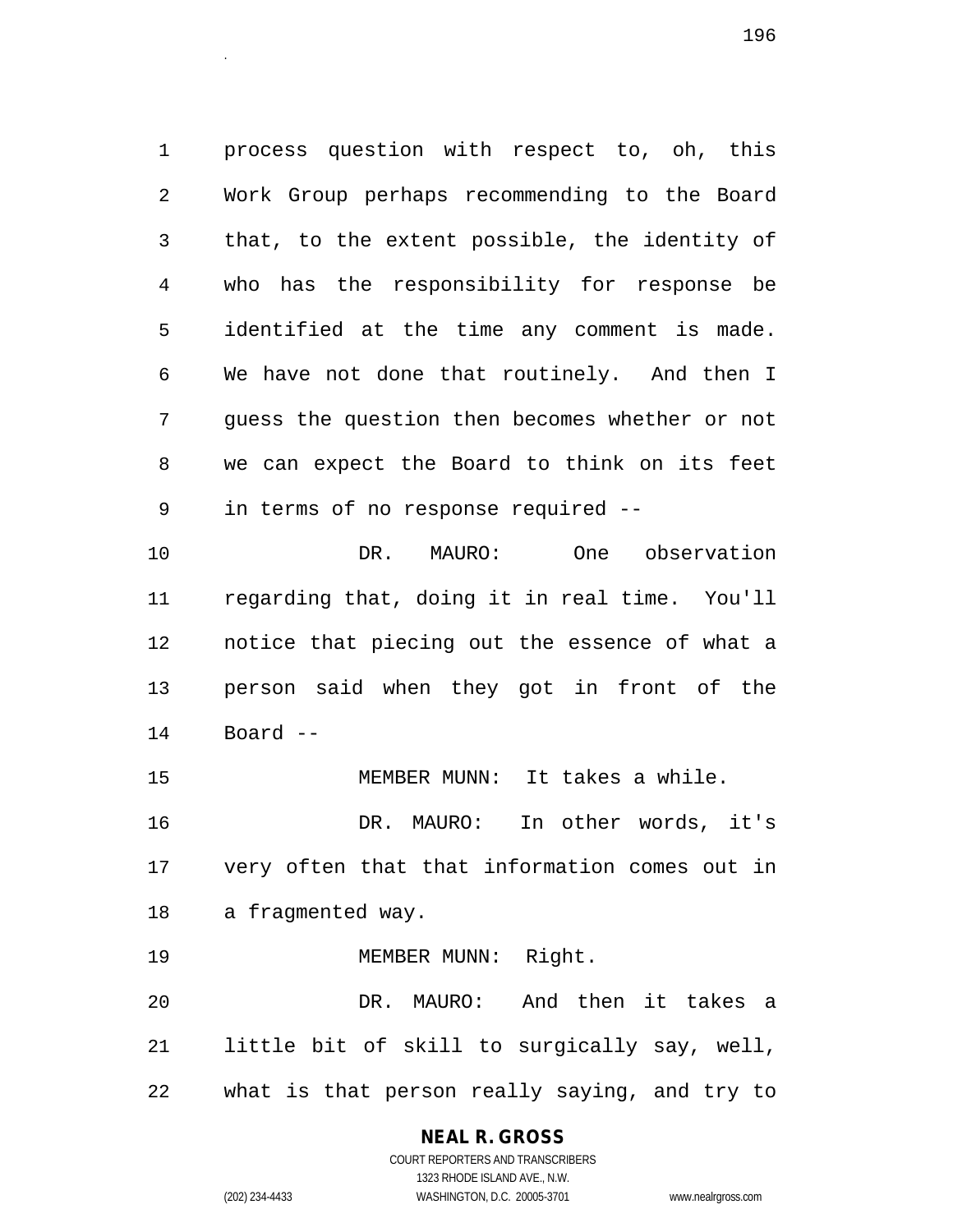1 capture it.

2 So, I don't know if it's going to 3 be very easy to do in real time. 4 MR. KATZ: I agree, John. Can I 5 weigh in, Mike, on this on a couple of things: 6 just thoughts? 7 CHAIRMAN GIBSON: Yes. 8 MR. KATZ: One, with respect to 9 who is going to respond. I think DCAS will 10 self-select. It's up to them to decide what 11 their issues are that they're going to respond 12 on and really the Board won't be assigning 13 DCAS. You'll be responding to this. I think 14 they'll self-select that and then you'll have 15 a universe of other --

16 And some of those that they self-17 select, the Board may want to answer to in its 18 own way. And so it's not that DCAS will be 19 taking anything off the table for the Board to 20 respond to, but certainly they'll make their 21 own decisions as to what their issues are.

22 So in terms of process, I would

**NEAL R. GROSS**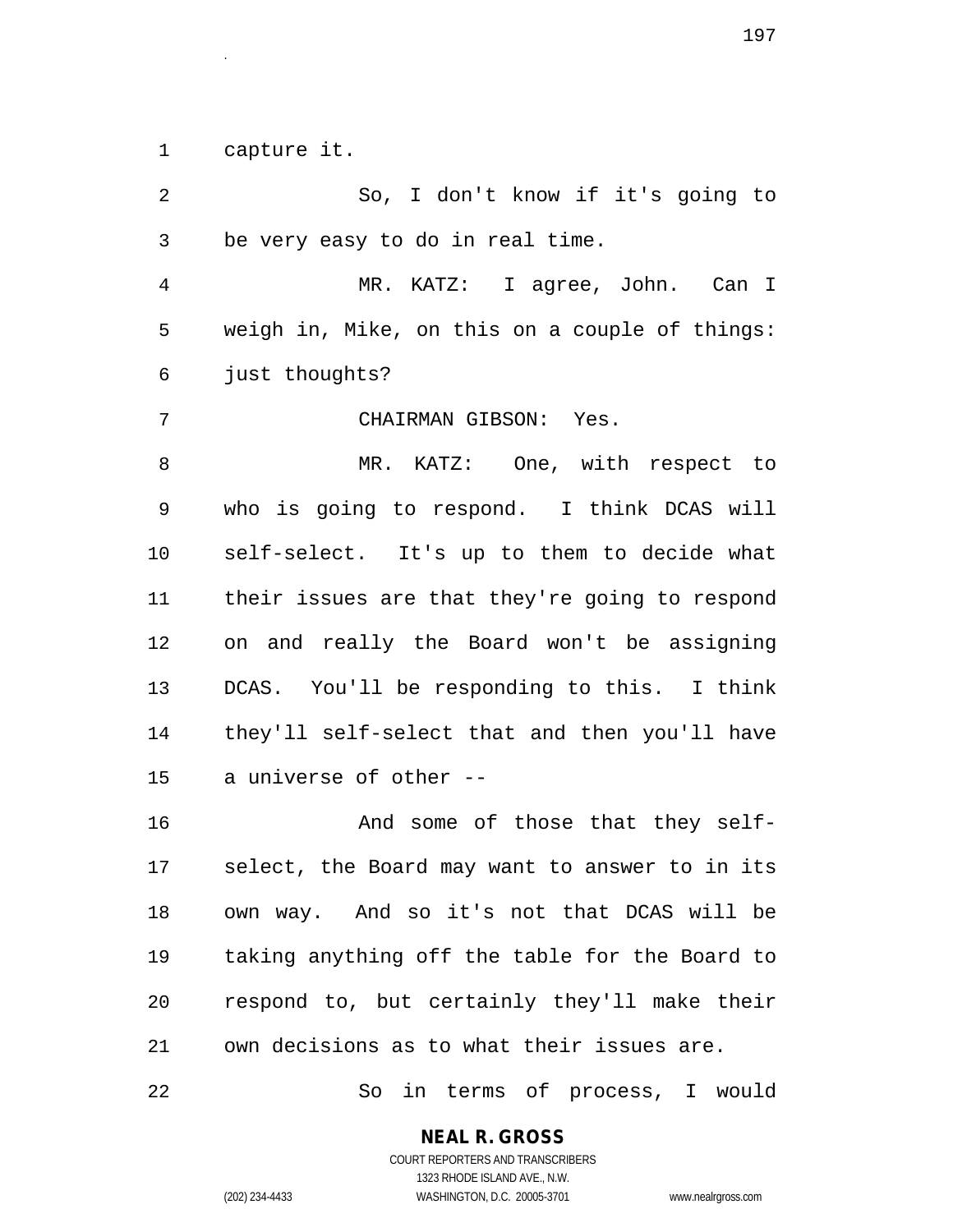1 think, would that happen at some point after 2 the Board meeting and probably when they have 3 the issues all laid out before them, although 4 they will have already responded at the Board 5 meeting to some things and stuff and what have 6 you. That's where they would go down the list 7 and say, okay, this is ours, this is ours, 8 this is ours, or what have you.

9 MEMBER MUNN: Yes.

10 MR. KATZ: But what I wanted to 11 say about the category business is, I agree 12 with your concerns, Wanda, as to what end are 13 we doing this best. And the categorization 14 will, of course, grow with experience, too. I 15 mean, you'll end up with 48 or 57 categories, 16 or what have you, and a given comment may 17 strike three categories at once, or one. I can 18 see enormous complexity coming into someone 19 spending time worrying about which boxes to 20 check in terms of category and so on. And I'm 21 not sure that that moves anything much forward 22 unless you're concerned about, down the road,

#### **NEAL R. GROSS**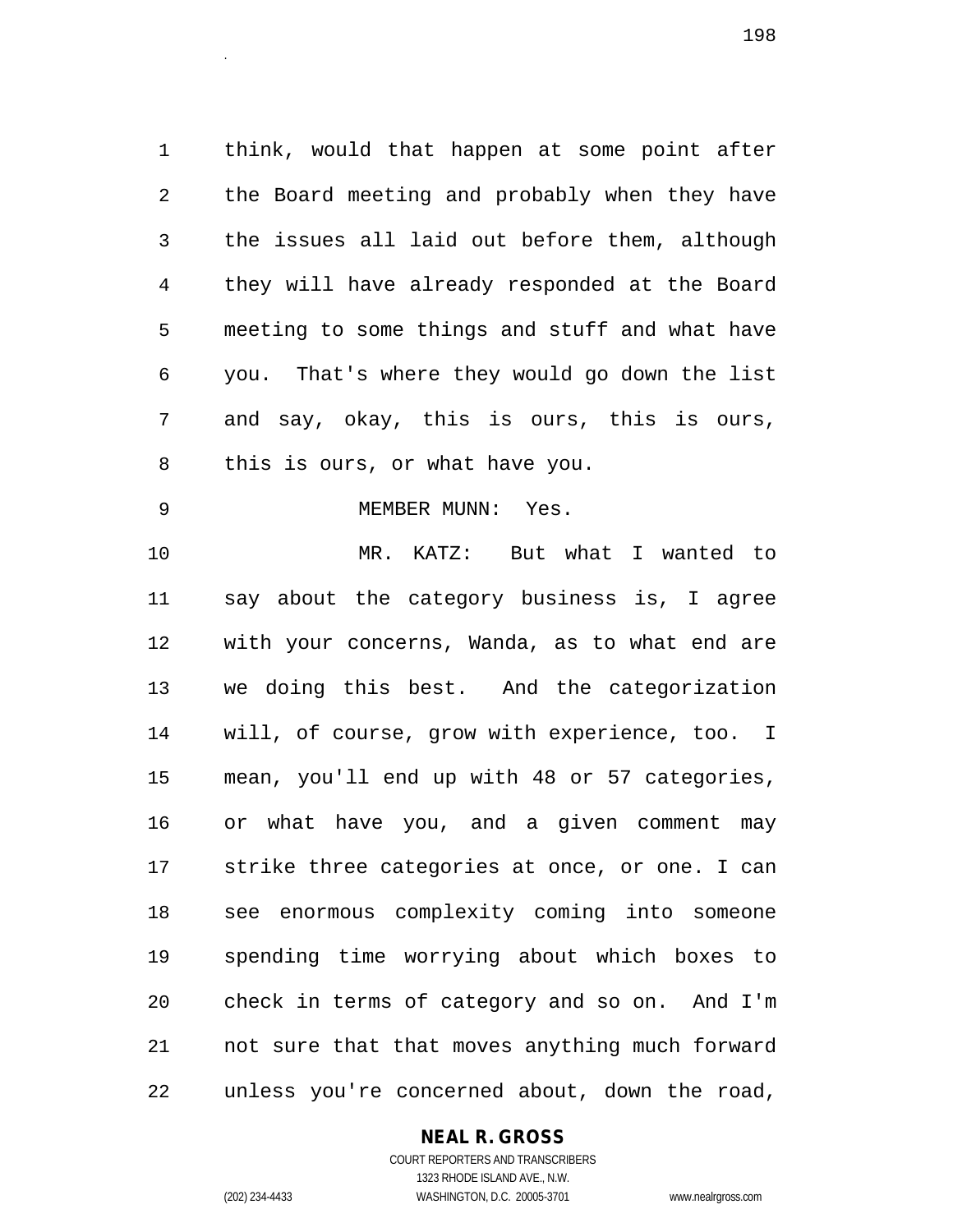1 evaluating how well the Board is responding to 2 comments and you want to be able to go down by 3 these categories and say to this kind of 4 comment, this is how well the Board was 5 responding to them and what have you.

6 I wonder about the value of the 7 categories. I think the value is in what was 8 the response or whether it was one that 9 doesn't need response. I mean, that makes 10 sense to have as a possibility.

11 But I just see a lot of complexity 12 when you'd start categorizing things and given 13 the intent of this, which is the Board -- I 14 mean, this all grew out of the Board being 15 concerned about wanting to be responsive to 16 comments that it received, not necessarily 17 wanting to analyze its own performance with 18 respect to being responsive to comments 19 received.

20 MEMBER MUNN: Yes.

21 DR. MAURO: I have to say, my 22 sense is I could see us getting caught up in

## **NEAL R. GROSS**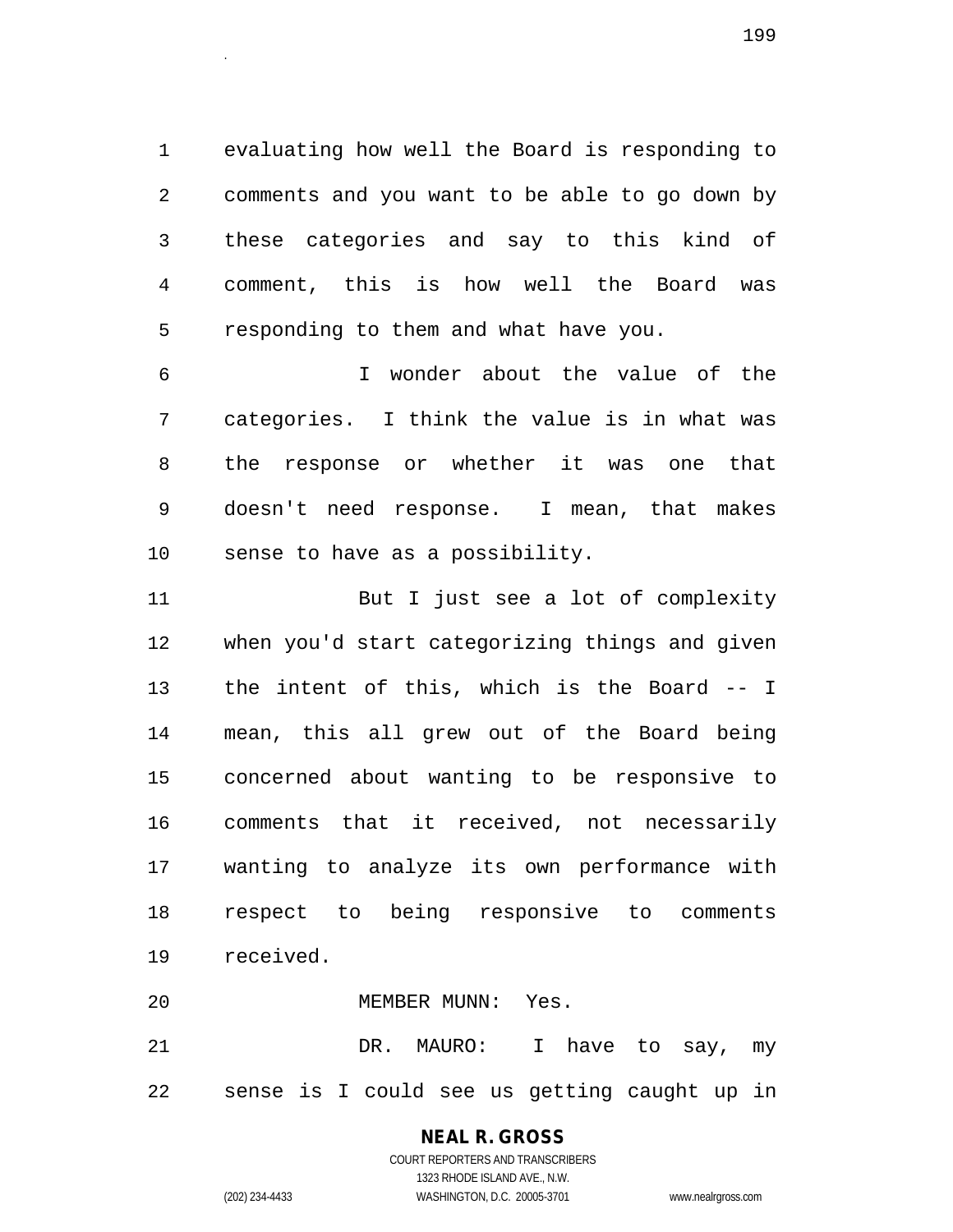1 categorization and debates which are really 2 going to be not very productive.

3 I like the idea of things self-4 organizing. That is, if all we can do right 5 now is capture the comments the best we can 6 and in some way or another come up with a 7 system for who has got the ball and not 8 attempt to categorize, I mean other than who 9 has got the ball, let the categorization -- if 10 it turns out that the process reveals that no, 11 we need to start to categorize because an 12 interest emerges during the process that we'd 13 like to know all of those comments that deal 14 with certainly a site, a given site for 15 example and of course, we have that here, but 16 whether or not they're generic or they belong 17 to this, maybe I think we need to burden 18 ourselves with something we don't have to 19 burden ourselves with right now.

20 MR. FITZGERALD: Let me just add 21 one thing quickly. You know, somebody said 22 this was a straw man. I think it really is

#### **NEAL R. GROSS** COURT REPORTERS AND TRANSCRIBERS

1323 RHODE ISLAND AVE., N.W. (202) 234-4433 WASHINGTON, D.C. 20005-3701 www.nealrgross.com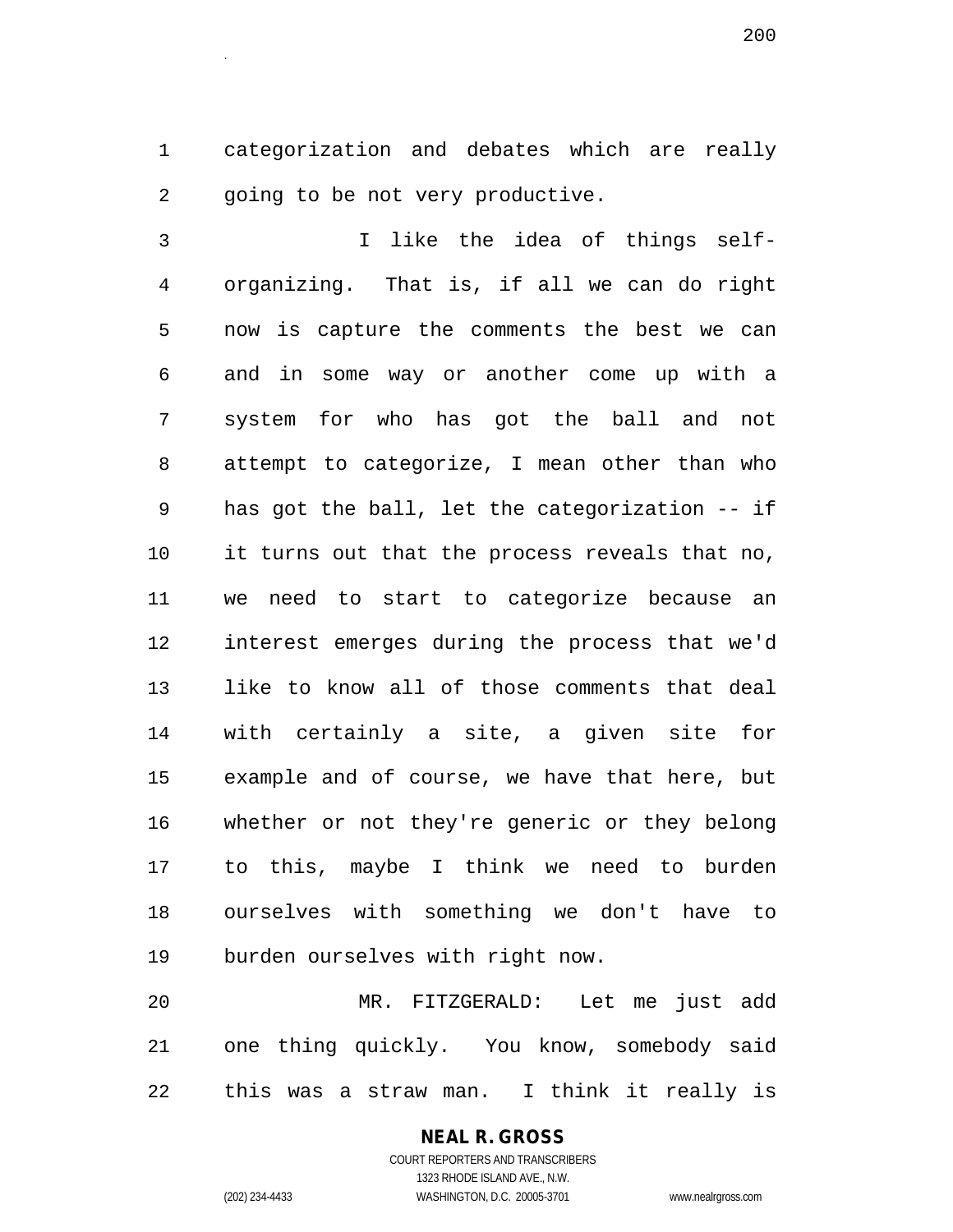1 and it was to provoke some discussion about 2 the intent of, you know, this is a tool. It's 3 a tool for the Board and NIOSH. And I think 4 this is the juncture where you go back and say 5 what was the intended goal for this tool? 6 What do you want this tool to do? And this is 7 a straw man. Does this accomplish that 8 intention?

9 Now if it turns out that there's 10 still a lot of discussion about, what do we 11 want to do with such a tool, then that 12 discussion should happen now, because really 13 you can adjust this thing, take some 14 categories out. You know, you can do anything 15 you want to it. But maybe it's a lack of 16 clarity as to what is this going to do and who 17 is going to do it. And that is going to 18 really influence what that's going to look 19 like.

20 And right now it probably is too 21 complex, but I think that's forcing this 22 discussion about, well, we really want

## **NEAL R. GROSS**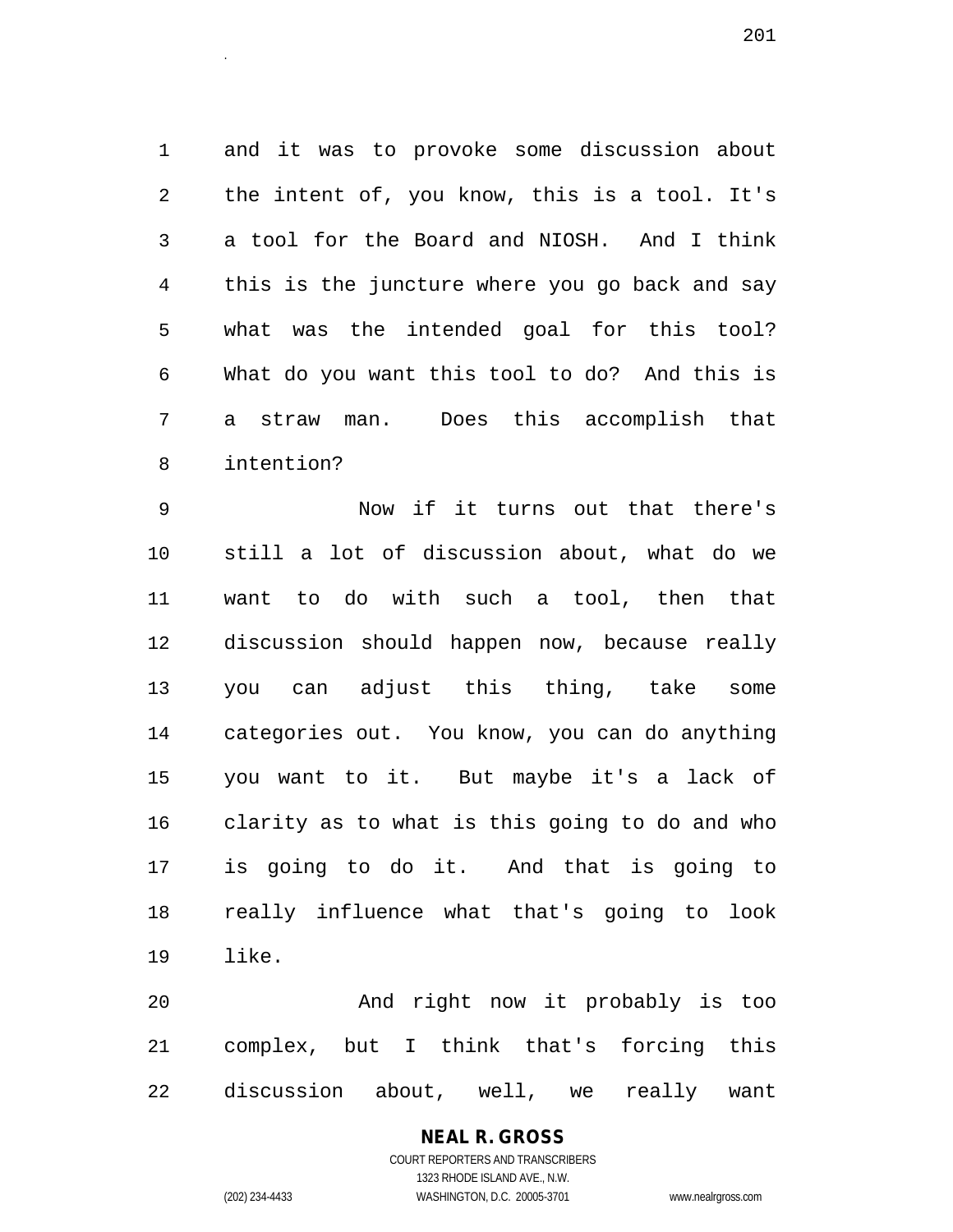1 something a little more simple, self-2 organizing. NIOSH is going to assign itself 3 and I think that's very valuable to get this 4 on the table because I don't think that's 5 really been laid out before.

6 So this is doing what it was 7 intended to do. It sort of gets you there. 8 But then you're going to have to go backwards 9 and say, okay, now that we know what we really 10 want to do with this thing, what does this 11 thing look like. And we can go back and 12 retrofit that and then take that forward.

13 MEMBER BEACH: Well, and I think 14 Abe and Kathy did a great job on this. But 15 the other key point is, is we have to present 16 something to the Board in addition to the 17 straw man, and it's that first document that 18 we gave them at the last Board meeting that 19 was way too complex. So I'm wondering if we 20 can't, as a group, pare it down and give them 21 a more realistic set of options, or do we even

22 need it?

**NEAL R. GROSS** COURT REPORTERS AND TRANSCRIBERS

1323 RHODE ISLAND AVE., N.W. (202) 234-4433 WASHINGTON, D.C. 20005-3701 www.nealrgross.com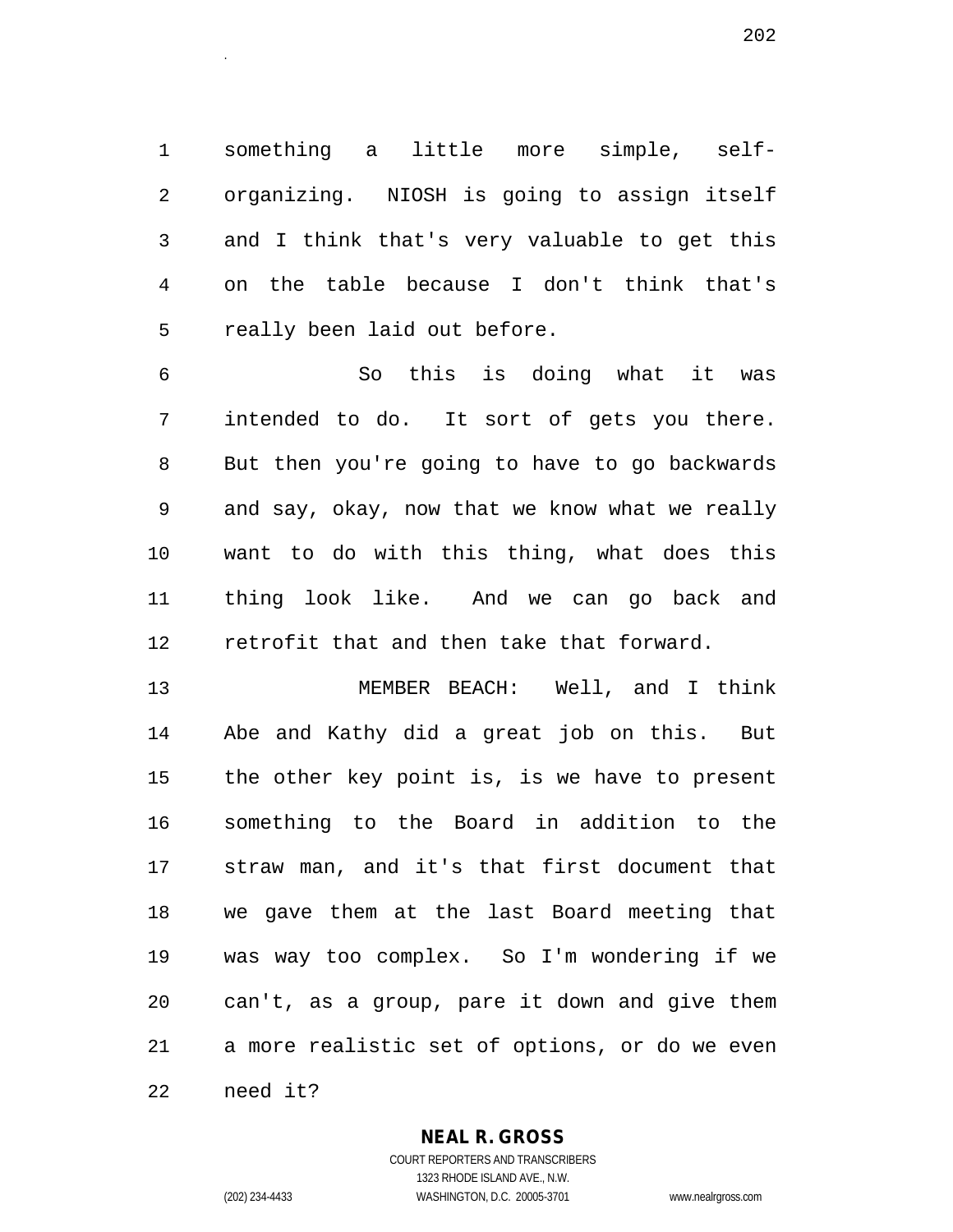1 MR. KATZ: It seemed like the 2 Board wanted -- I mean, a lot of those options 3 were sort of going beyond what gets commented 4 on in a Board meeting to what about sub-Work 5 Groups and Subcommittees and so on. And I 6 think the Board already, only briefly, but 7 spoke to that and said no we don't mean -- I 8 think Paul said about his -- he used the 9 example of his work group on the TBD-6000. He 10 said, you know we've got the comments that 11 come to us. We don't need this Board system 12 to deal with our comments that are made before 13 our Work Group and so on.

14 MEMBER BEACH: Maybe it just 15 simply is we're going to keep having someone 16 taking over during the comment period and 17 looking at the transcript and then creating a 18 document.

19 MR. KATZ: I've been thinking 20 about this because I've been thinking about 21 how to staff this, get this done because I 22 don't think any of you Board members really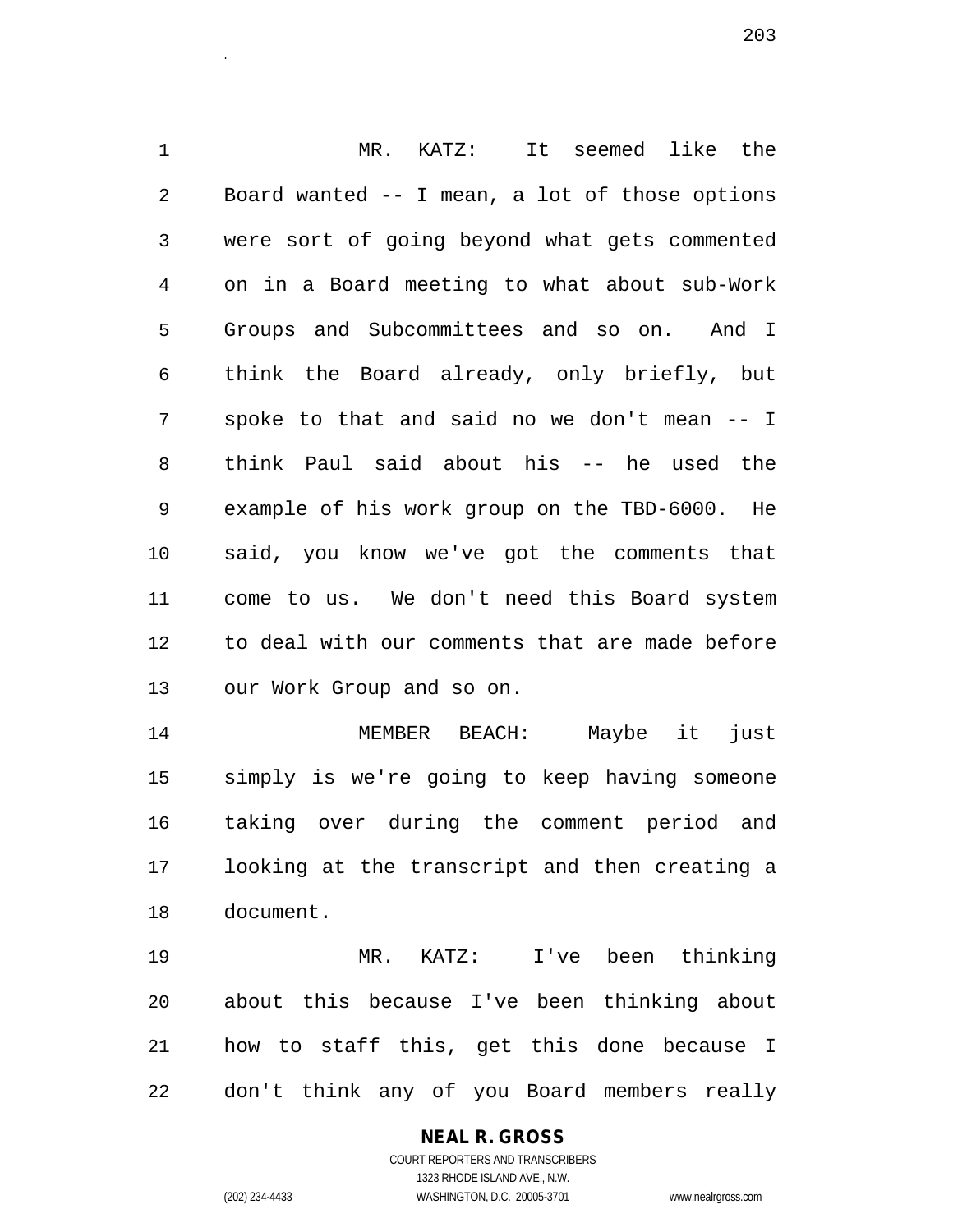1 have the time to do this.

2 And so I have a staff person who 3 works for me on regulatory stuff -- nothing to 4 do with OCAS -- and I've spoken to her about 5 her availability of time. 6 My one question is whether it 7 really makes a lot of sense to have to do it 8 in real time, you know, taking notes there. 9 We have full transcripts. That work is 10 already done. And it's a whole lot more 11 efficient in a time sense to go through the 12 transcript and pull every single comment 13 that's made at any session, and then do this 14 than to be taking notes in real time and then 15 go back and look at the transcript and verify 16 or elaborate, or what have you. It's almost 17 double work. 18 MEMBER BEACH: Well, I guess I 19 have a concern of -- because I look at the 20 comments, whoever did this, I believe OCAS or

21 NIOSH, and they're pared down. They're 22 incorrect, we've heard twice today. Where the

#### **NEAL R. GROSS**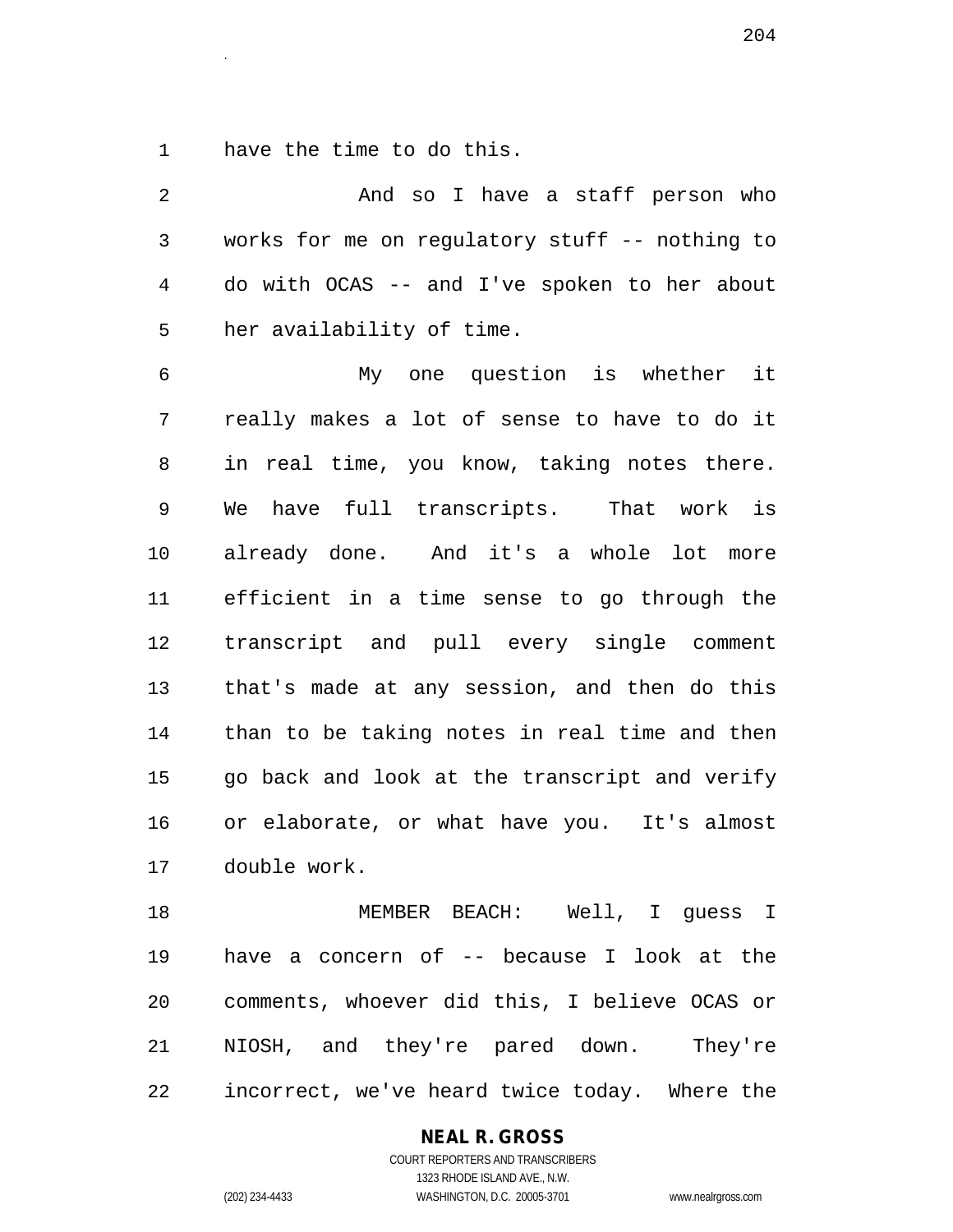1 comments here are almost word-for-word. And I 2 guess I just want to make sure we're capturing 3 what the worker actually said and not 4 paraphrasing what we think they say.

5 MR. KATZ: I agree. Although you 6 are, I mean, even in these cases, I mean you 7 have to summarize. I mean, a person goes on 8 for 20 minutes; you're not going to put in a 9 table of 20 minutes of -- I'm exaggerating 10 about someone goes for 20 minutes --

11 MEMBER BEACH: As long as they're 12 summarized.

13 MR. KATZ: -- but you're going to 14 have to just encapsulate what the main points 15 were. The transcript is still there for anyone 16 who has questions as to all of what was said.

17 I totally agree that you want a 18 good job of summarizing that. But keep in 19 mind, the summary of the issue, the point of 20 that is for tracking to see that it got 21 responded to. And when you have a response, 22 you'll certainly want to know that the

**NEAL R. GROSS**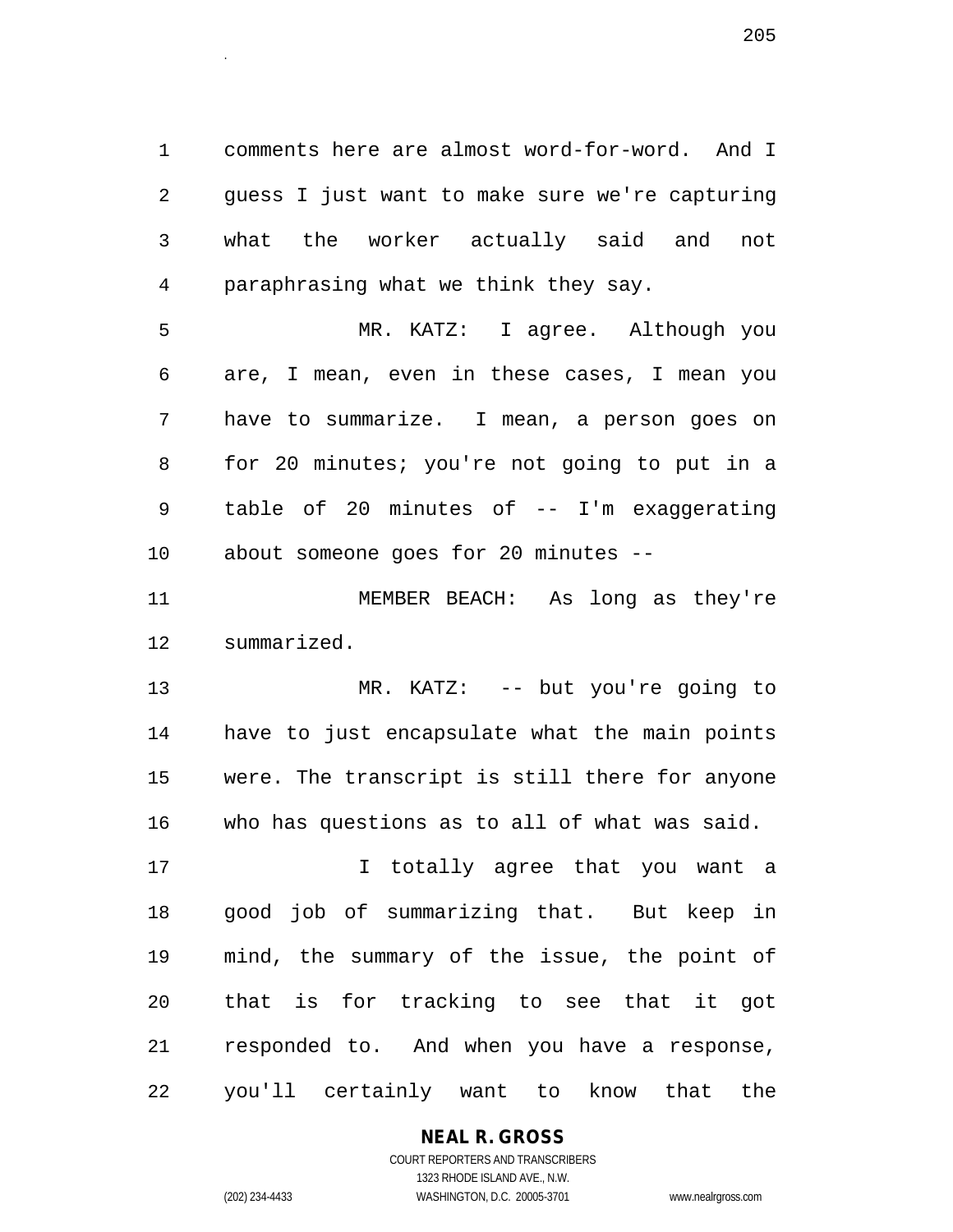1 response fully addressed the issue raised. 2 But it's not so important that in your 3 tracking table that every droplet of blood in 4 that comment is captured there. Because 5 really it's, again, to track to make certain 6 that it was fully responded to.

7 MEMBER BEACH: Right. Right.

8 DR. MAURO: I think that in the 9 simplest of ways what's really important here 10 is that the Board is about to start something 11 that makes it a little bit more proactive in 12 engaging the concerns of the public when they 13 show up at the meeting. I think that's the 14 single most important thing because I think 15 opposite of that are wonderful when that 16 happens and the degree to which the Board can 17 actually respond in real time, I think that 18 was wonderful.

19 By the way, that happened at the 20 last meeting. It was great.

21 CHAIRMAN GIBSON: Right.

22 DR. MAURO: And the degree to

**NEAL R. GROSS** COURT REPORTERS AND TRANSCRIBERS 1323 RHODE ISLAND AVE., N.W.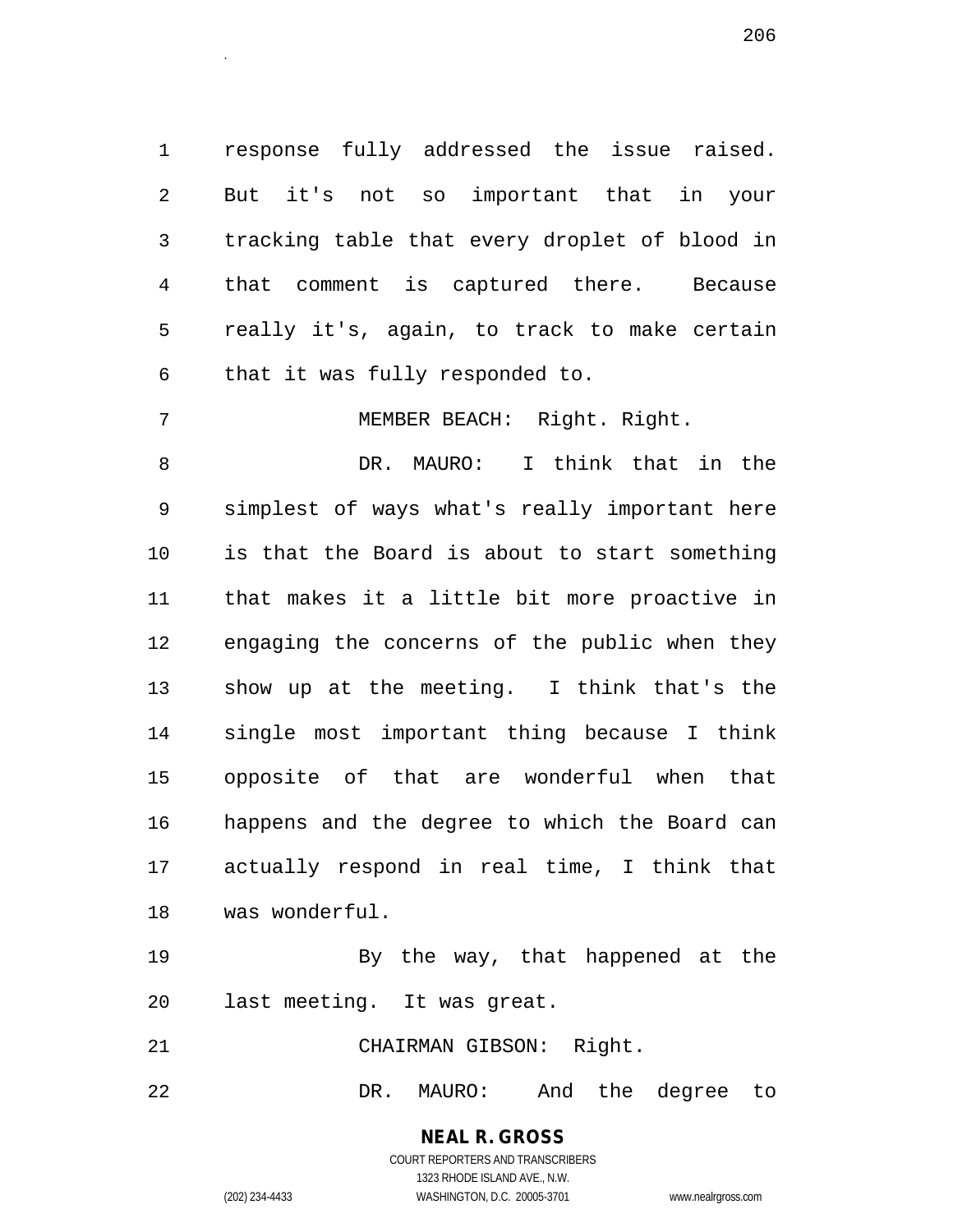1 which the Board can then at the next meeting 2 say, you know, by the way there were a number 3 of questions and concerns raised at the last 4 meeting that we felt were important.

5 In fact, I don't necessarily 6 believe -- and I agree with you on this, Ted, 7 that every single item has to be captured. I 8 think that it becomes a matter of there are 9 certain issues raised, questions and concerns 10 that the Board felt that it was important that 11 we get back to those folks. And to let them 12 know that we're doing the best we can to 13 listen to their concerns. So I think that 14 that's the message that we want to come out of 15 this.

16 So as far as the categorization 17 system, in my opinion it's not essential. I 18 think what is essential though is, at the next 19 meeting, the Board be prepared to make the 20 statement that there were a number of 21 questions that were raised at the meeting that 22 we felt were especially important and we have

#### **NEAL R. GROSS**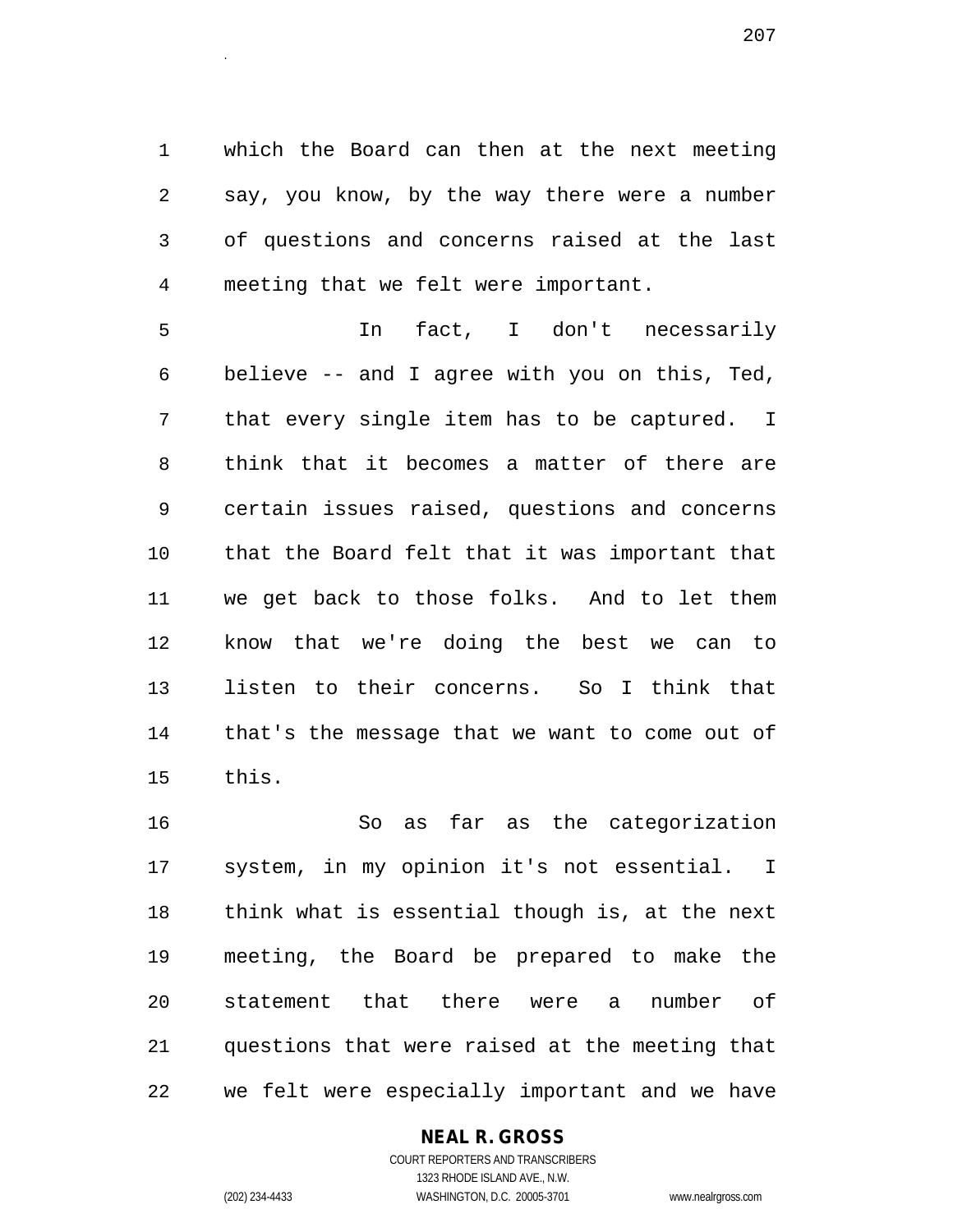1 this time period set aside to remind the 2 listeners of what those concerns were, perhaps 3 who made them and what our response is and 4 what's being done about it. Now we may not 5 have answers, but we may say we have asked 6 Department of Labor to provide some materials 7 as soon as they could on this matter.

8 So I think it's almost a dialogue 9 that happens at the next meeting and how this 10 particular product that you're looking at is 11 going to facilitate that. That's all it 12 really is and I would not want to make it more 13 than that. That is that the end result is 14 that there is a good feeling that comes back 15 from the visitors in the evening sessions 16 that, oh my goodness, these folks are 17 listening to me. And that's all we're really 18 trying to do here.

19 And by the way, I would argue, and 20 this is maybe a little self-serving, but 21 understanding the context within which a 22 person's statement is made and not only its

## **NEAL R. GROSS**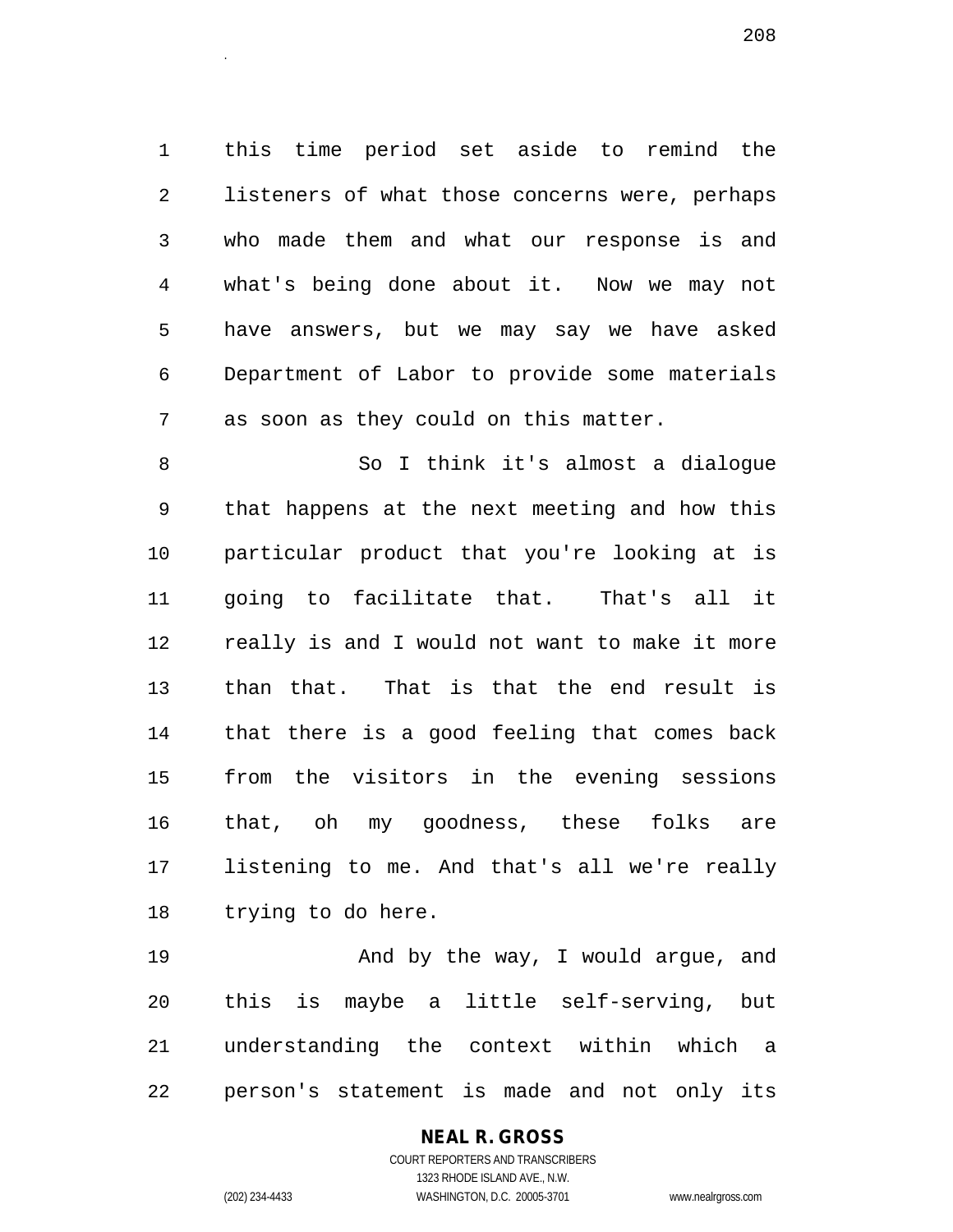1 administrative but also its technical 2 importance to a particular site is something 3 that does require someone very experienced in 4 the program administratively and also 5 technically.

6 So if you do decide to go forward 7 and collect information, whether it's in real 8 time, you know during the meeting, or from the 9 transcript, it is very, very important that we 10 really get to the heart of what each person 11 and tease out what the person had to say and 12 why it's important.

13 1've said my piece.

14 MR. KATZ: Yes. And on that last 15 point let me just explain that I'm not self-16 serving because it doesn't serve me actually 17 to have my staff involved. It's more work for 18 me, too. But I think we can handle this 19 readily --

20 DR. MAURO: Okay.

21 MR. KATZ: -- in terms of 22 capturing the key points and being able to

## **NEAL R. GROSS**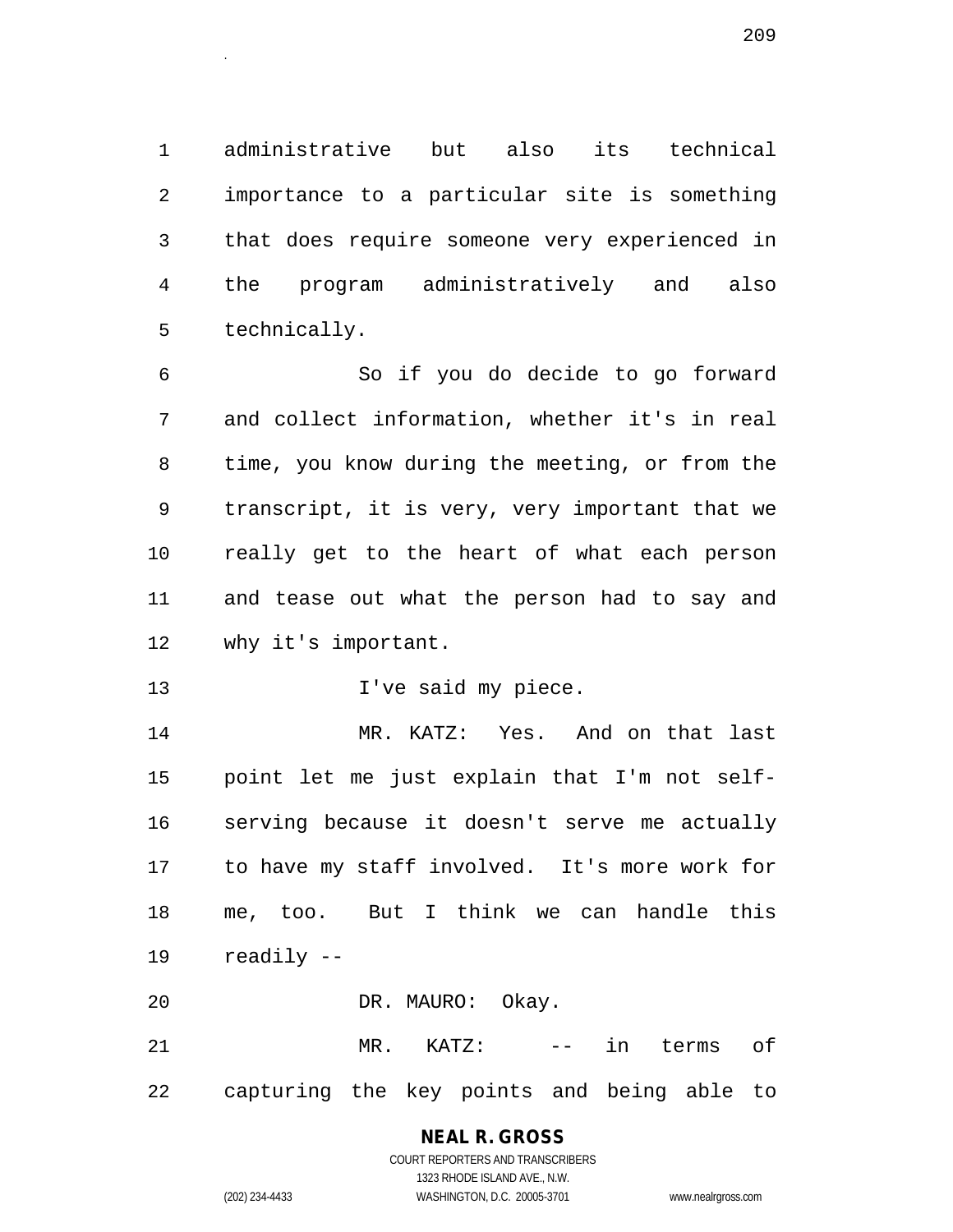1 track the responses themselves, the 2 substantive technical responses, whether they 3 come from OCAS, whether they come from the 4 Board, and whether the Board needs SC&A to 5 help it with its response in a case or two, or 6 what have you. I suspect that's rarely going 7 to be the case. But however that is, that's 8 one thing. But I don't see that this is an 9 issue in terms of being able to provide 10 accurate, summarized tracking.

11 And, you know, just the other 12 thing for us to keep in mind is, DCAS has sort 13 of piloted an effort at the last Board meeting 14 I think, before the last Board meeting, of 15 beginning to try to track, see how well they 16 could track this. I imagine if they're going 17 to be tracking, I don't know whether their 18 plans are to track going forward and elaborate 19 on that system. Is that their plan or not? 20 MR. JOHNSON: No. This is the 21 surrogate for it.

22 MR. KATZ: Right. So you're not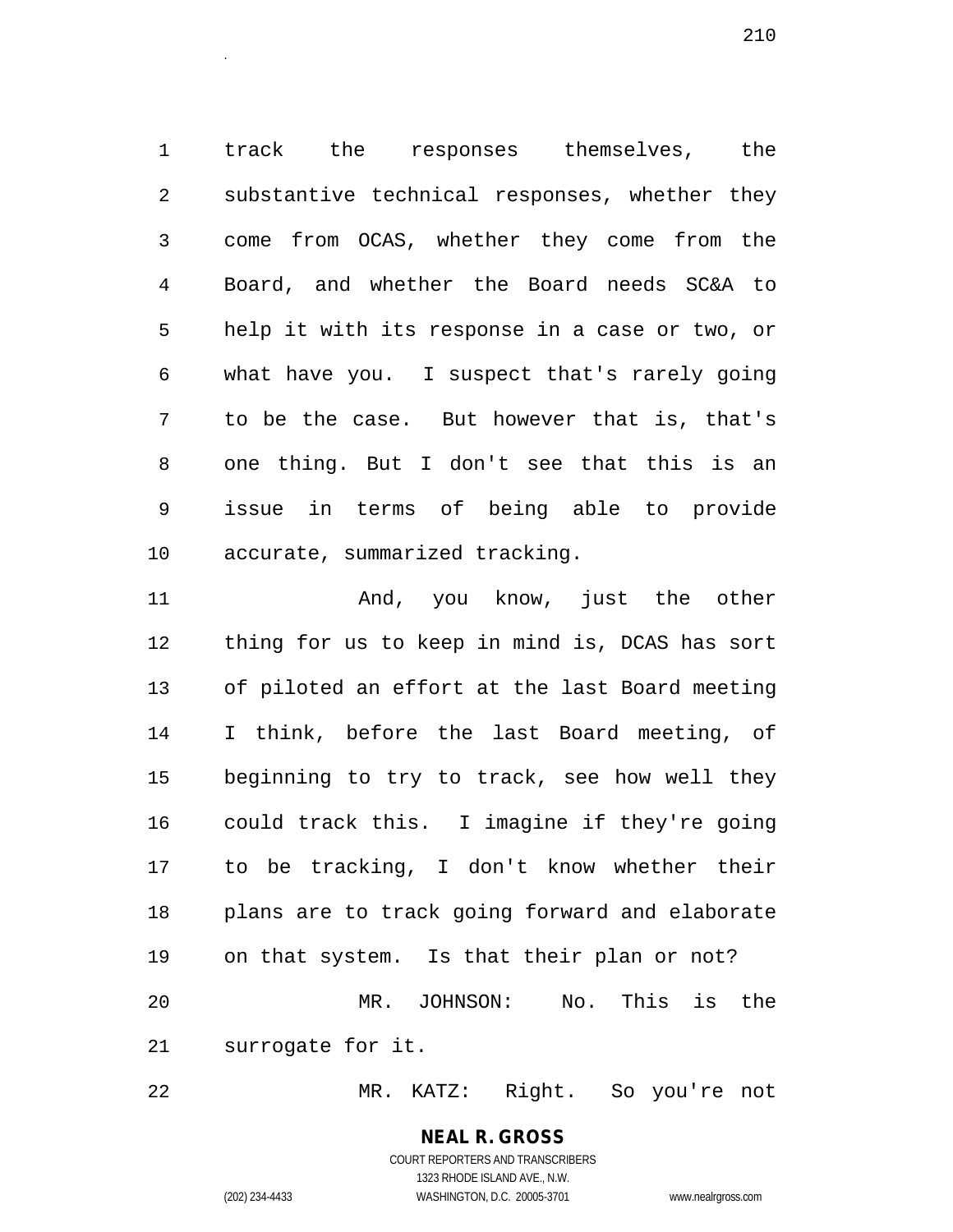1 planning to do anything yourselves 2 independently? In other words, you started an 3 effort to track and see what you're responding 4 to?

5 DR. MAURO: That's correct. We 6 started a straw man and this process is 7 overlapping that, has taken over.

8 MR. KATZ: Okay. So then your 9 answer is that if we're going to develop a 10 tracking system, we're going to develop it. 11 It's not going to be you've dropped whatever 12 you started there?

13 MR. JOHNSON: Right.

14 MR. KATZ: Okay. That's clear.

15 MEMBER MUNN: It's very helpful to 16 know, Ted, that we have staff available to do 17 that kind of preliminary overview. And it's 18 reassuring also to know that we now have a 19 circumstance where the transcripts are 20 available to us, at least internally, in a 21 timely enough manner to be able to do the kind 22 of processing that you have suggested. It

**NEAL R. GROSS**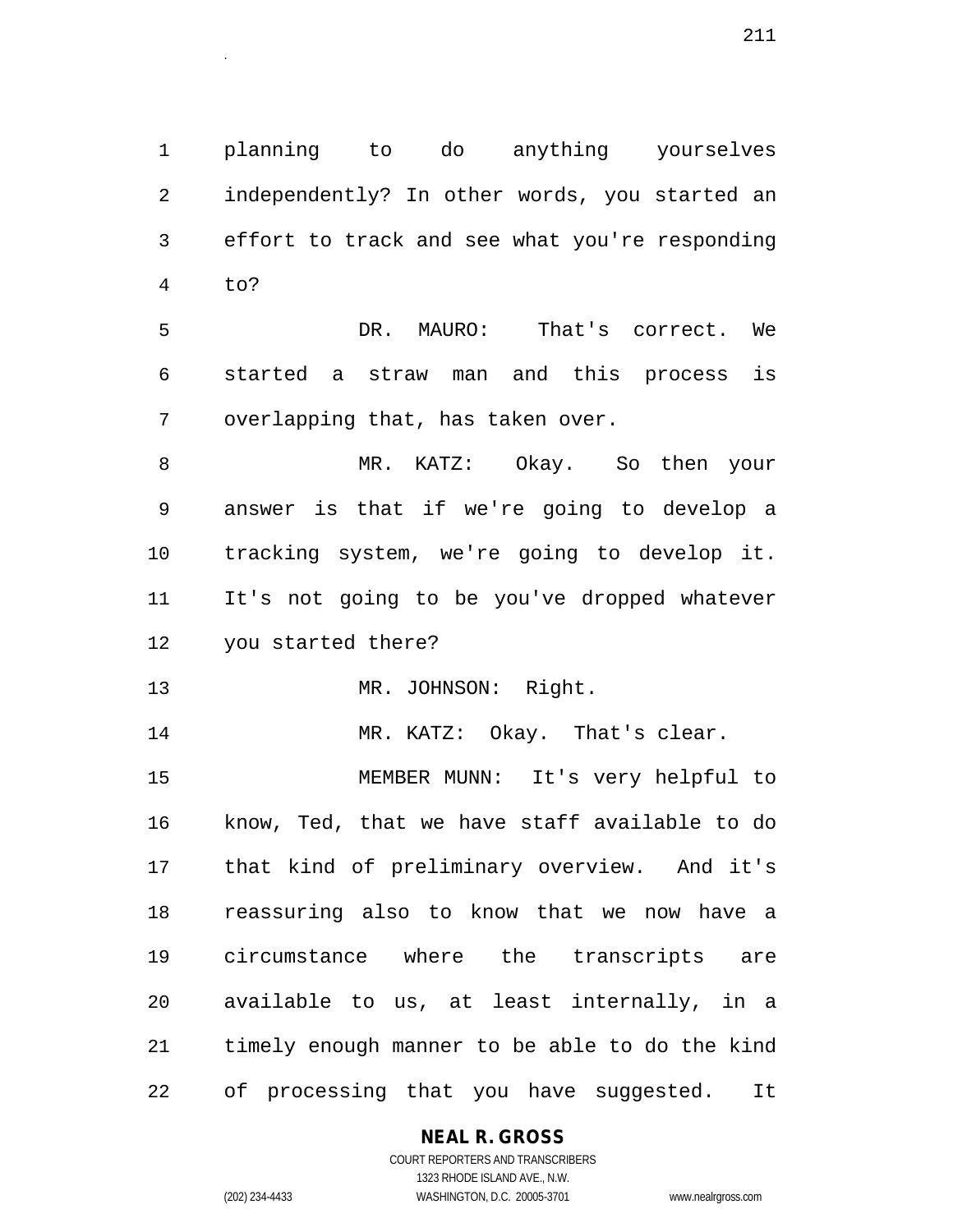1 appears to be ideal if we can in fact, at each 2 meeting, provide an overview of comments that 3 were made during the previous meeting.

4 MR. KATZ: I mean, we need to get 5 beyond that. I mean I'm just thinking about 6 process. If you want to follow the option of 7 doing it based on transcripts, it seems like 8 the steps would be we get the transcripts, we 9 capture in a table like this protocol that 10 SC&A has drafted, this straw man. We capture 11 those comments. But then the next step is we 12 need to sort of go with those, for example, to 13 DCAS and say which of these have you responded 14 to, are you responding to?

15 Of course from the transcript, 16 we'll know the ones that we're responding to 17 at the Board meeting and that'll be settled. 18 Again, those that remain open, then my staff 19 would need to go basically to the Board and 20 say here are the ones that are open, how do 21 you want to handle these except for the ones 22 that may be obvious they're a DOL issue and we

#### **NEAL R. GROSS**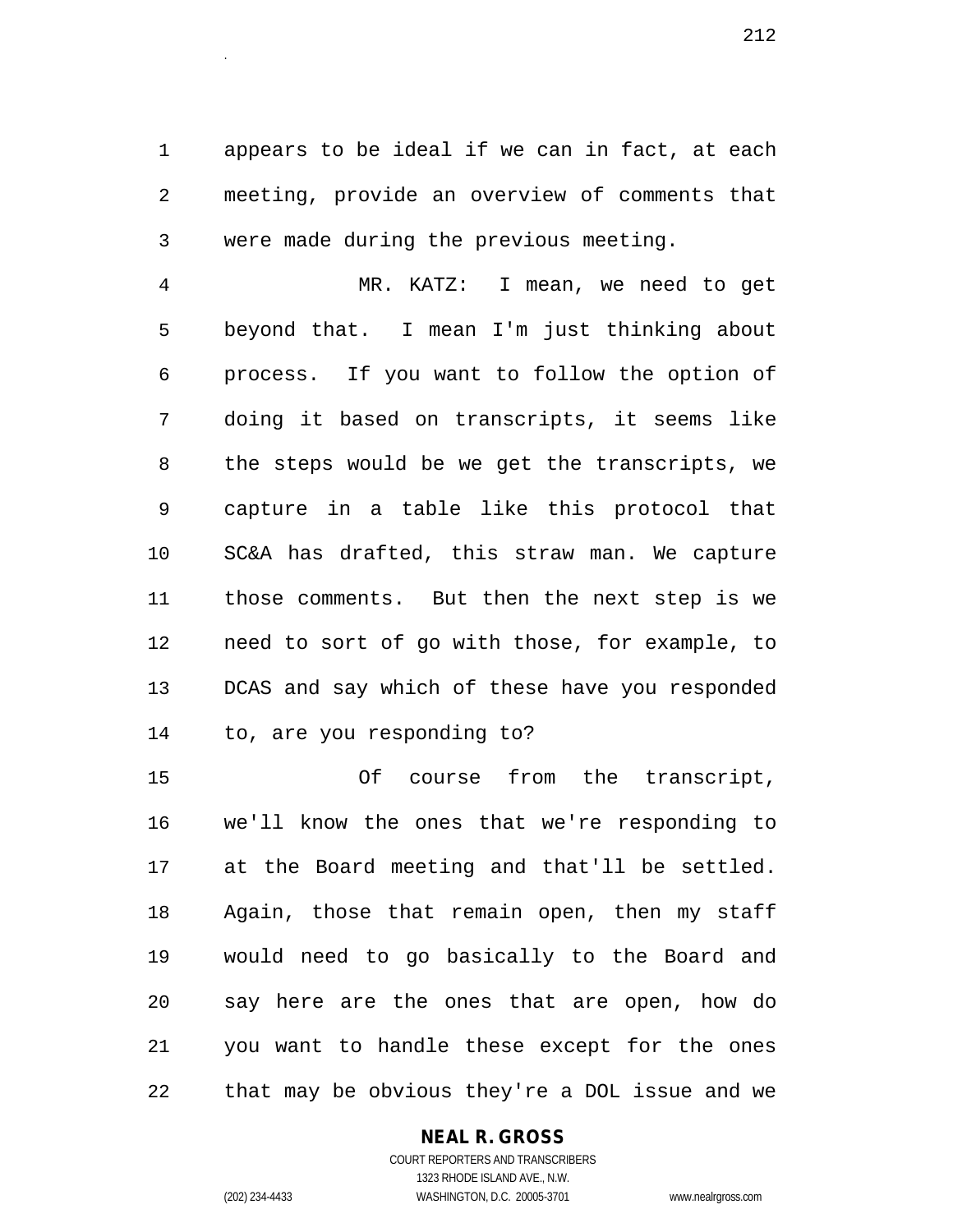1 need a mechanism. But that could be sort of 2 the straw proposal, and that's what I would 3 suggest as sort of a process for how this 4 would work.

5 I mean, when you get to the next 6 Board meeting, which is -- they're generally 7 90 days apart, right? Approximately 90 days 8 apart. You have not only what the comments 9 were and from who and so on, but we would have 10 at that point, have identified who the 11 responder was. At minimum, some of the 12 responses would have been done. And then we 13 would know that X is working on this and we'd 14 be able to report that. And it seems like 15 that would get you to your point where at that 16 next Board meeting you would be able to give a 17 report, sort of as John envisioned, say, 18 here's where we are with what we heard at the 19 last Board meeting.

20 MEMBER BEACH: So we have SC&A's 21 report here. Are you in a position where 22 whoever you're thinking about on staff could

# **NEAL R. GROSS**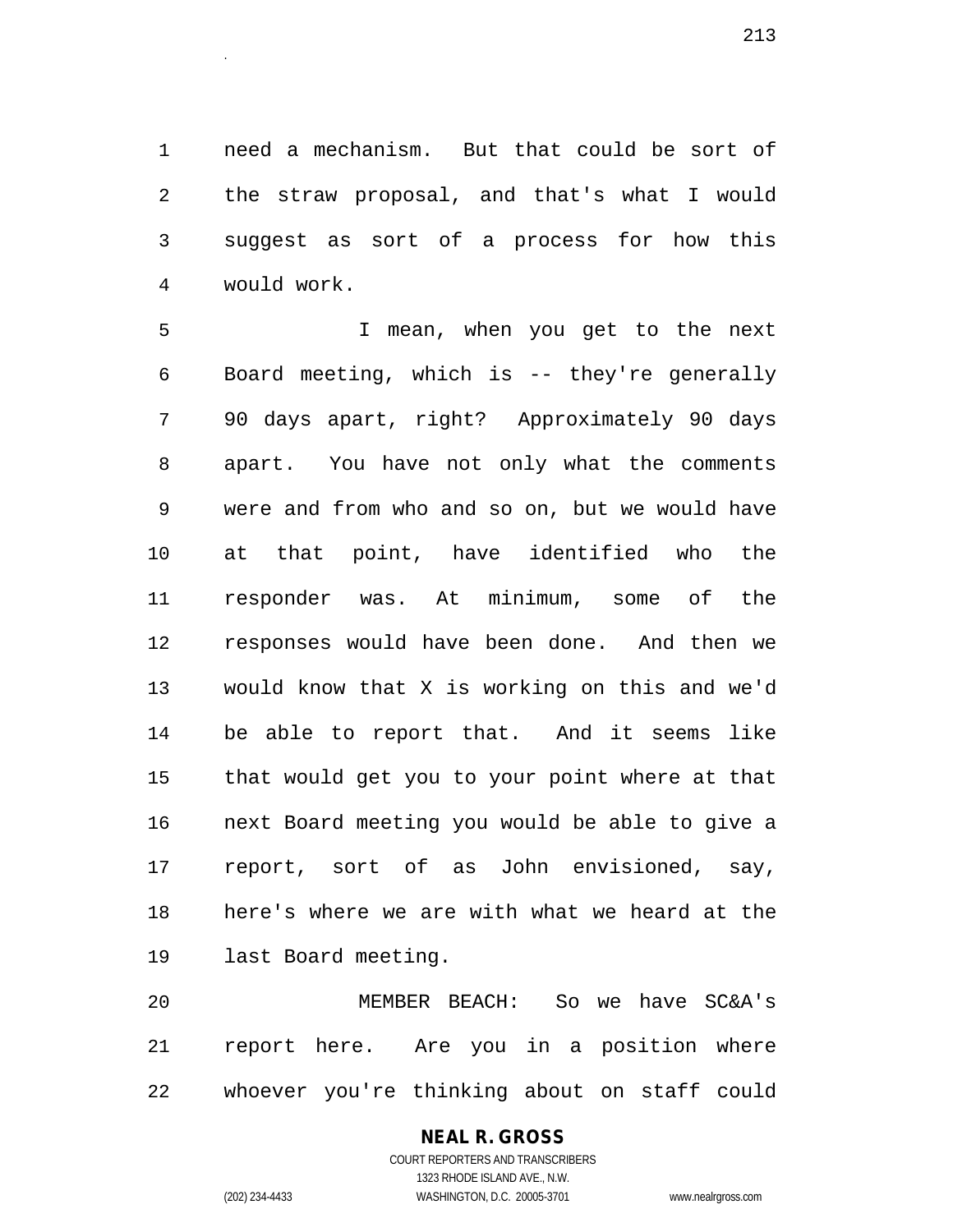1 actually look at the transcripts from the last 2 meeting and pull those out? Or are you just 3 going to go with what SC&A did at this point 4 forward?

5 MR. KATZ: So I haven't read the 6 way they were summarized in detail.

7 MEMBER BEACH: Yes.

8 MR. KATZ: But if these are 9 adequately summarized to be able to go about 10 that next step in effect. Because I'm 11 assuming Kathy, she always is very 12 comprehensive about what she does, I'm 13 assuming she caught it all here. I don't know 14 whether this was just partial or whether it's 15 complete. But if this is complete then -- 16 MEMBER BEACH: I think it's

17 complete.

18 MR. KATZ: -- she can follow-up 19 and follow up first with DCAS and find out 20 which of these they may have taken up. And 21 then from there I can communicate with the 22 Board about what's left on the table.

> **NEAL R. GROSS** COURT REPORTERS AND TRANSCRIBERS 1323 RHODE ISLAND AVE., N.W.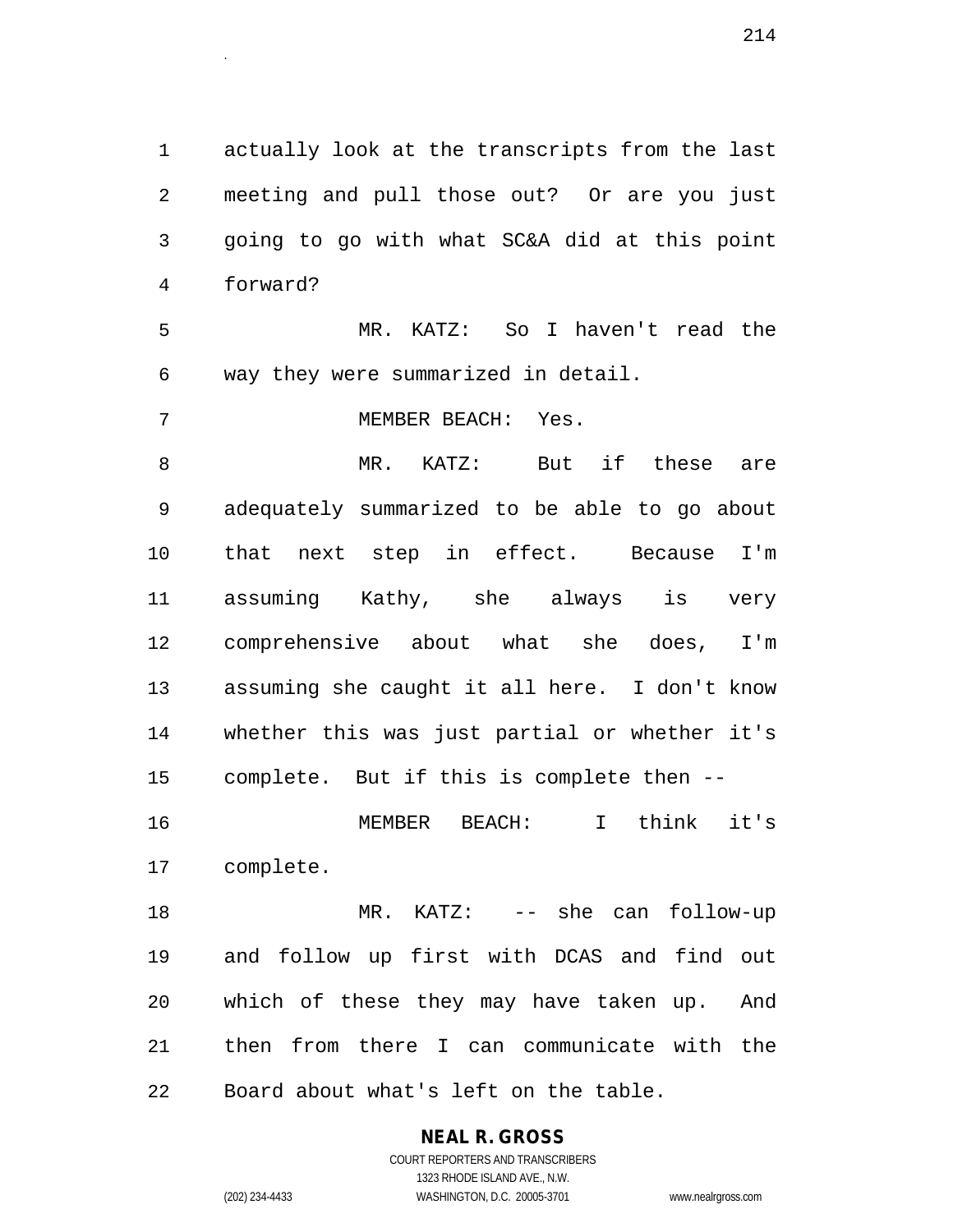1 MEMBER BEACH: So you're saying 2 she, Kathy, can follow-up or --

3 MR. KATZ: No, no, no. I'm sorry. 4 The she, the person who works for me. So her 5 name is Erica Weiss. She works for me --

6 MEMBER BEACH: Thank you.

7 MR. KATZ: -- on requlatory 8 matters. But she could, again, follow-up with 9 DCAS, find out what they're covering already 10 and have some sort of synopsis of what it is 11 DCAS is going to be doing going forward on 12 that. And then communicate with the Board the 13 ones that are left open. I mean, communicate 14 it all, but communicate with the Board, here 15 are the ones that seem like they need a Board 16 response that don't have one yet.

17 MR. FITZGERALD: Yes. I think the 18 two key issues is the ones you're touching on, 19 really, is who is going to be responsible and 20 then what counts as a public comment. Because 21 I think that's the entry point for what goes 22 in the system, and just to clarify for anybody

#### **NEAL R. GROSS**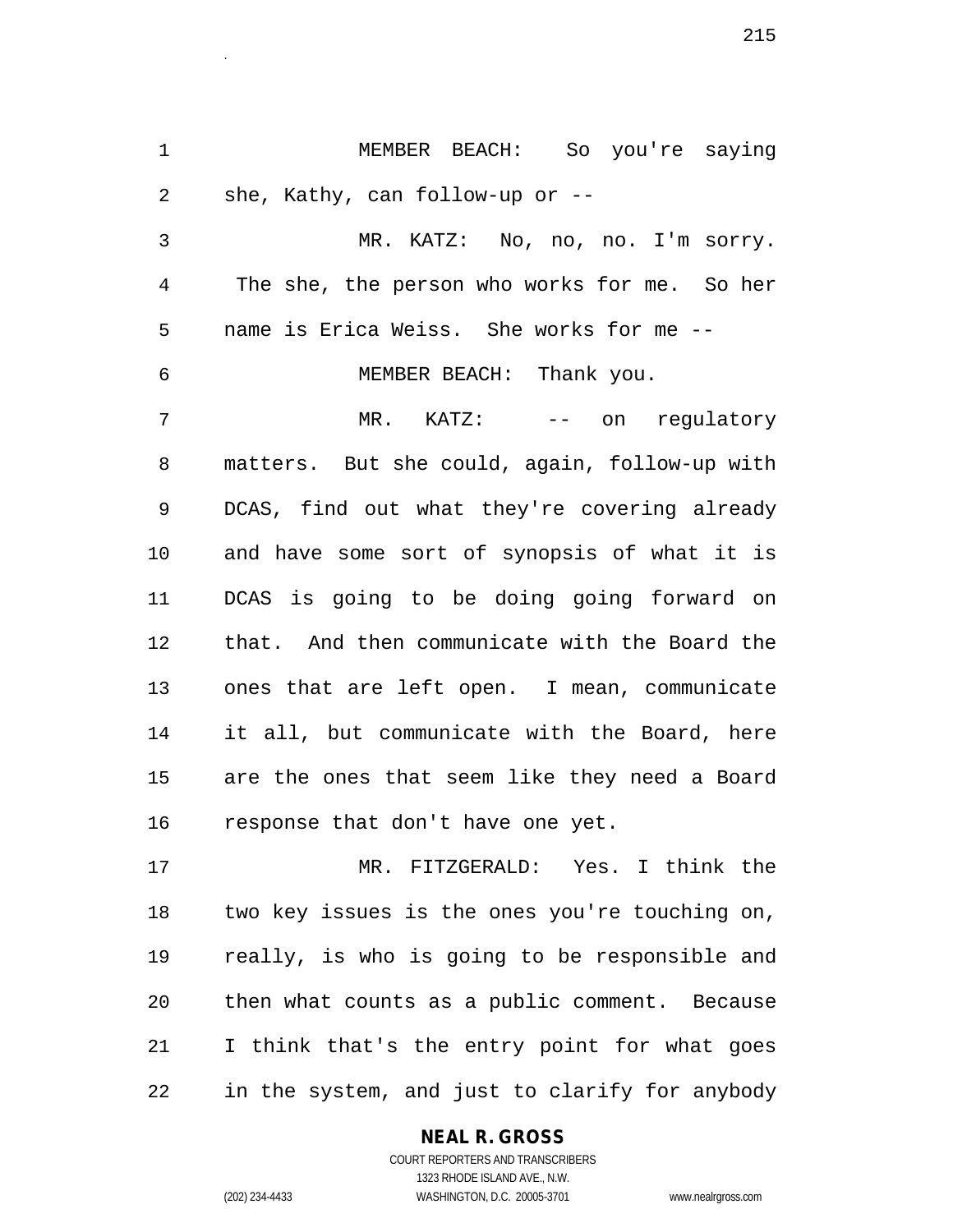1 who wants to know, including the public, you 2 know this is how it's going to be handled. 3 But, you know, this question I think has been 4 what is considered a comment subject to actual 5 resolution or response.

6 And you go to these meetings and 7 you get a lot of things being thrown in, but 8 not everything is necessarily a comment.

9 MR. KATZ: I would say that all 10 comments, that some don't need responses. I 11 mean if someone is saying something very 12 personal about their own frustration or 13 whatever, then that can go in the column no 14 response necessary and the Board can see that. 15 And, of course, if the Board feels like, 16 well, that really does need a response -- 17 MR. FITZGERALD: Right. 18 MR. KATZ: -- then the Board can 19 do that. 20 MR. FITZGERALD: Yes, and I think

21 that's useful. And I think --

22 MR. KATZ: Yes. I don't want to

**NEAL R. GROSS** COURT REPORTERS AND TRANSCRIBERS

1323 RHODE ISLAND AVE., N.W.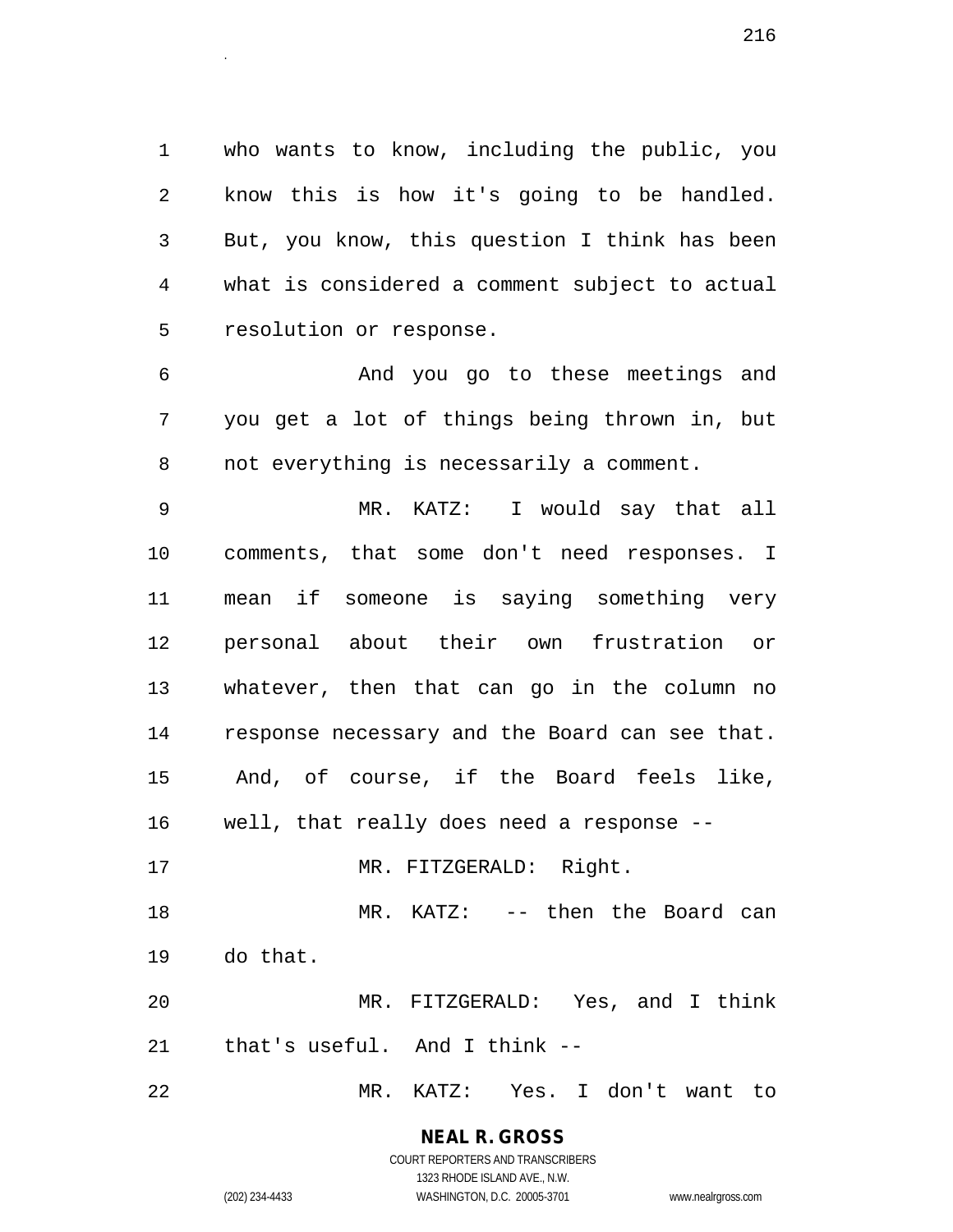1 lose any -- I really wouldn't want my person 2 to be making choices about which is a public 3 comment or which is not. 4 MR. FITZGERALD: Right. 5 MR. KATZ: I would just be 6 comprehensive. 7 MR. FITZGERALD: And have NIOSH 8 and the Board self-select, or that process of 9 organizing what would be, in fact, useful. 10 MR. KATZ: No. So my staff person 11 wouldn't be making judgments on anybody's 12 behalf. 13 MR. FITZGERALD: Right. And I 14 think this would be more valuable. I think 15 what got a little bit convoluted was going 16 through a lot of options for doing tracking. 17 I think, really, I think what would be easy 18 for the Board would be -- you know, this has 19 been kicked around. Frankly, here's a 20 process. Sort of similar to what was done on 21 procedural -- the Procedures tracking system. 22 Here's a system that we're going to try on --

#### **NEAL R. GROSS** COURT REPORTERS AND TRANSCRIBERS

1323 RHODE ISLAND AVE., N.W. (202) 234-4433 WASHINGTON, D.C. 20005-3701 www.nealrgross.com

 $217$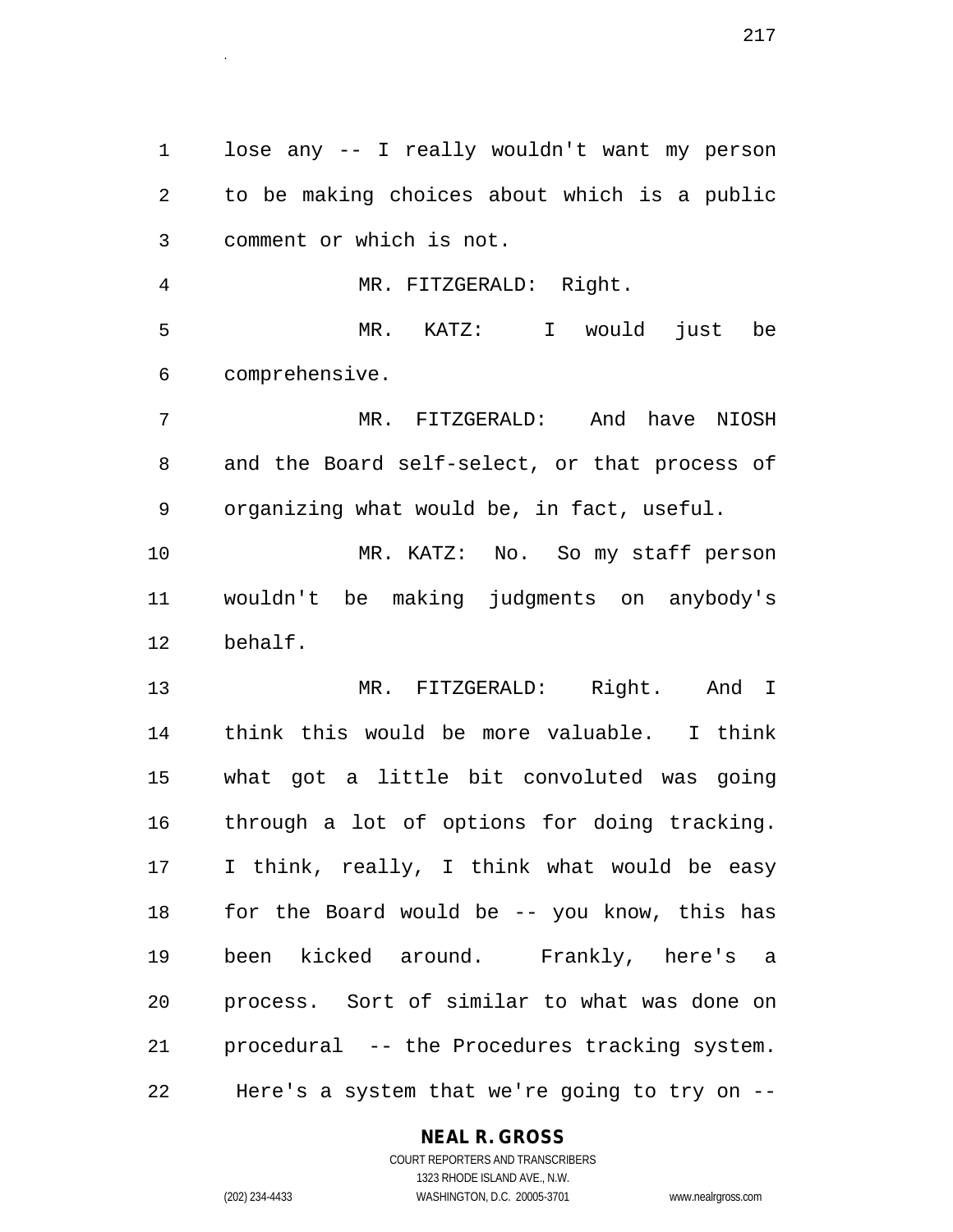1 nothing is going to be matched the first time 2 around. This is a trial and we'll probably 3 fine-tune it and see how it works. But that 4 would be a way to go.

5 MEMBER BEACH: And the other thing 6 is, what role does this Work Group play in 7 that. I mean, once you have that process in 8 place, because we had talked last week about 9 us kicking around some of those and we might 10 not need to, as a Work Group. It may fall all 11 to the Board. So I don't know if we've given 12 that any thought. I know we did the last time 13 we met.

14 MR. FITZGERALD: I think you're 15 doing QA on the process. I mean, you're doing 16 QA on the process now. And once this is put 17 in place, you're going to continue seeing how 18 the process works by virtue of feedback from 19 workers in terms of monitoring how the actual 20 tracking turned out.

21 MEMBER BEACH: So this worker may 22 do QA, is what you're saying?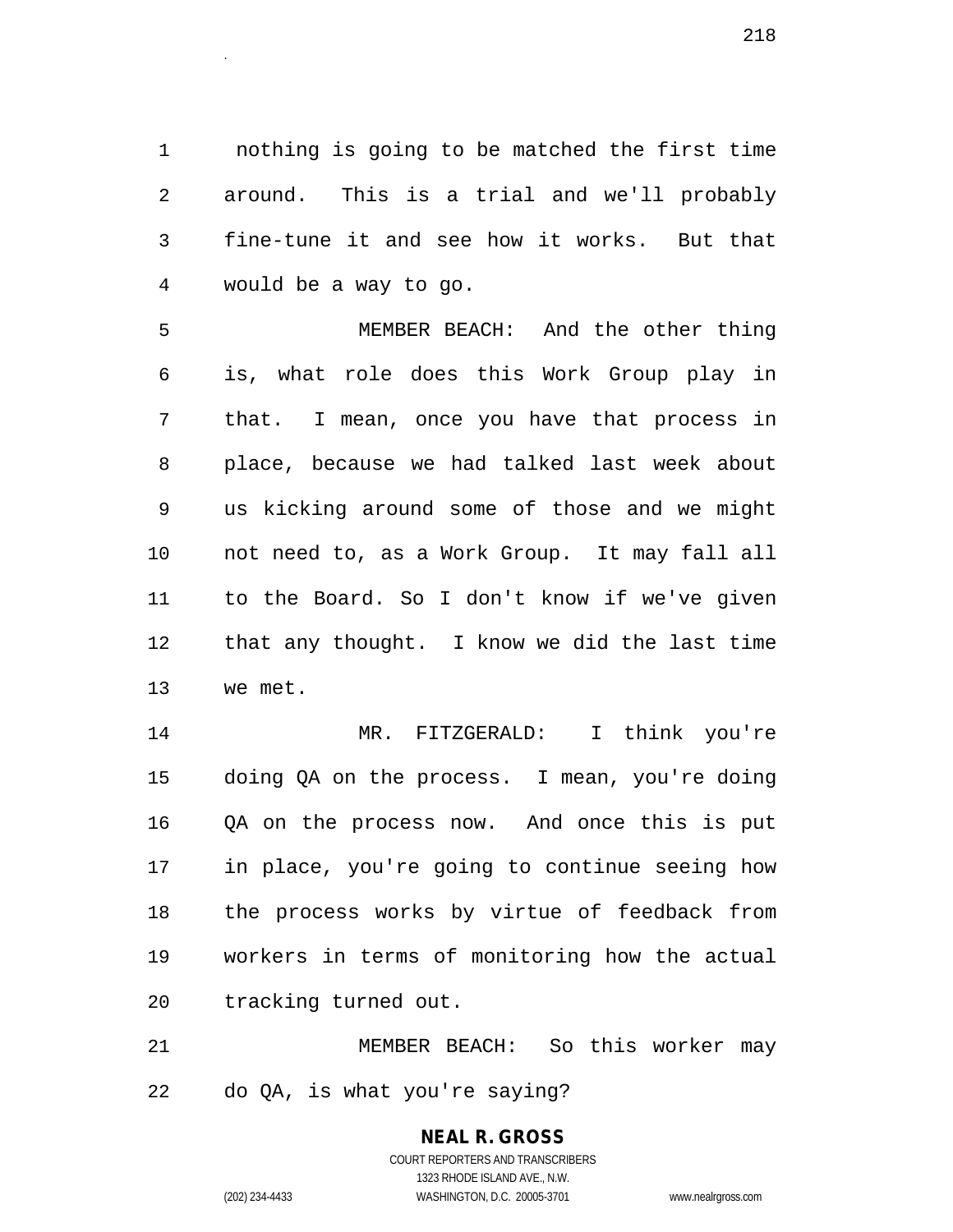1 MR. FITZGERALD: I think that's 2 sort of a continuation in a sense of what's 3 being done now. But in this place you have a 4 process in place and it would be very helpful 5 to see what the workers think at that point 6 and whether things are getting better and 7 whether there are things that maybe are not 8 being caught and it'd be kind of useful to 9 have that QA going on. And that would be just 10 kind -- 11 MS. ROBERTSON-DeMERS: This is 12 Kathy. 13 I wanted to get some clarification 14 on the definition of public comment from a 15 generic perspective. 16 At the Board meeting we got a 17 public comment session, but you've also got 18 SEC petitioner presentations and at this last 19 Board meeting you had [indentifying 20 information redacted] speak during the 21 discussion on surrogate data. And I wanted 22 some clarification on whether these other

 $219$ 

# **NEAL R. GROSS**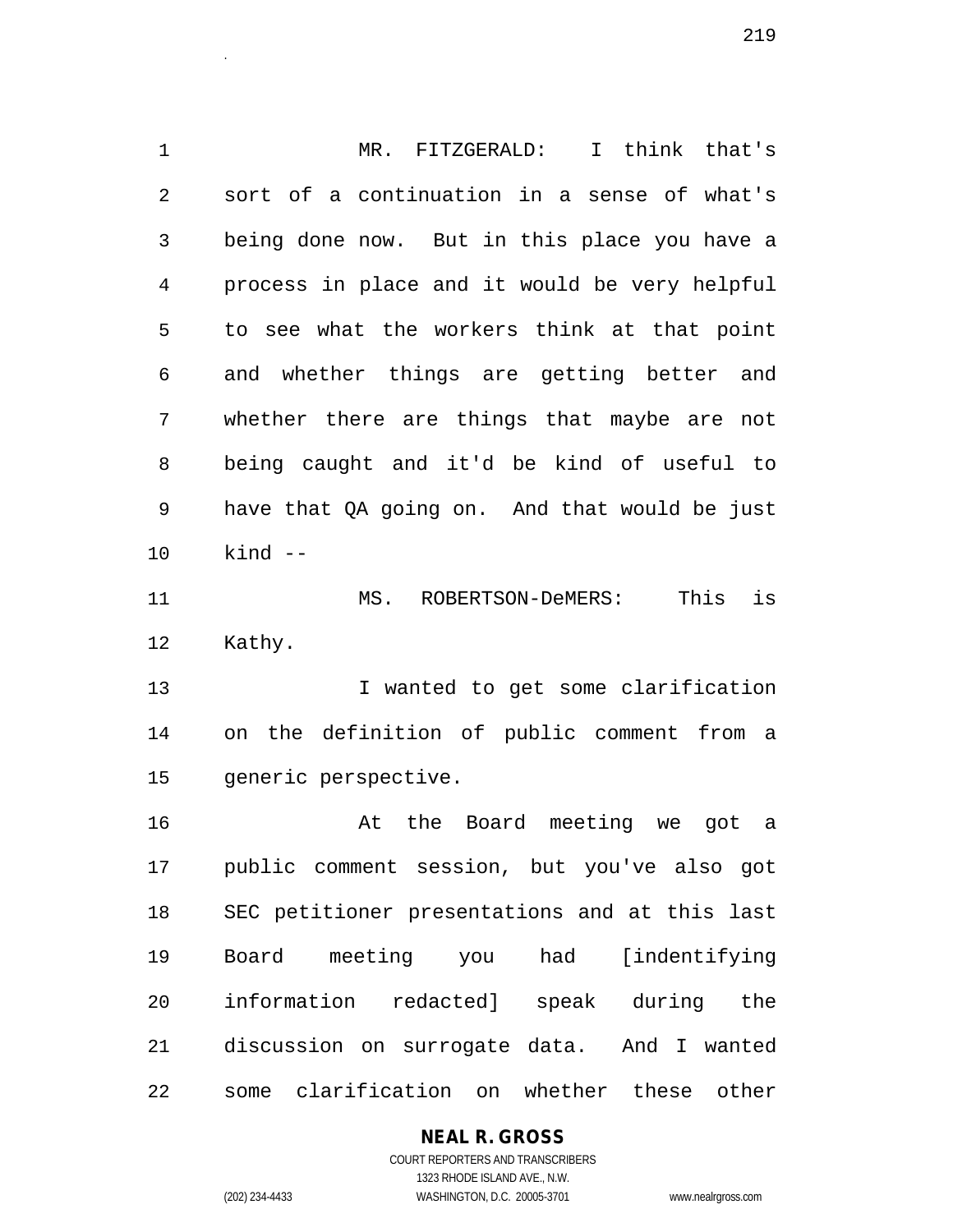1 items outside of the official public comment 2 period are considered public comment? 3 Are you still there? 4 MR. KATZ: Yes. I don't want to -  $5 -$ 6 MEMBER MUNN: If you want 7 reaction, I can give you a reaction 8 immediately. From my perspective, anything 9 that is on our docket as a program issue that 10 we are addressing as a Board is not public 11 comment. It's something that has been 12 scheduled for us to hear specifically.

13 Public comment is an opportunity 14 for people from the general public to bring to 15 the Board a concern that they have. And they 16 can do that by telephone. They can do that by 17 writing and asking somebody to read it. Or 18 they can present it themselves. That to me is 19 public comment.

20 CHAIRMAN GIBSON: But I almost -- 21 well, I do disagree in a way there, Wanda. I 22 think that even though someone is scheduled to

# **NEAL R. GROSS**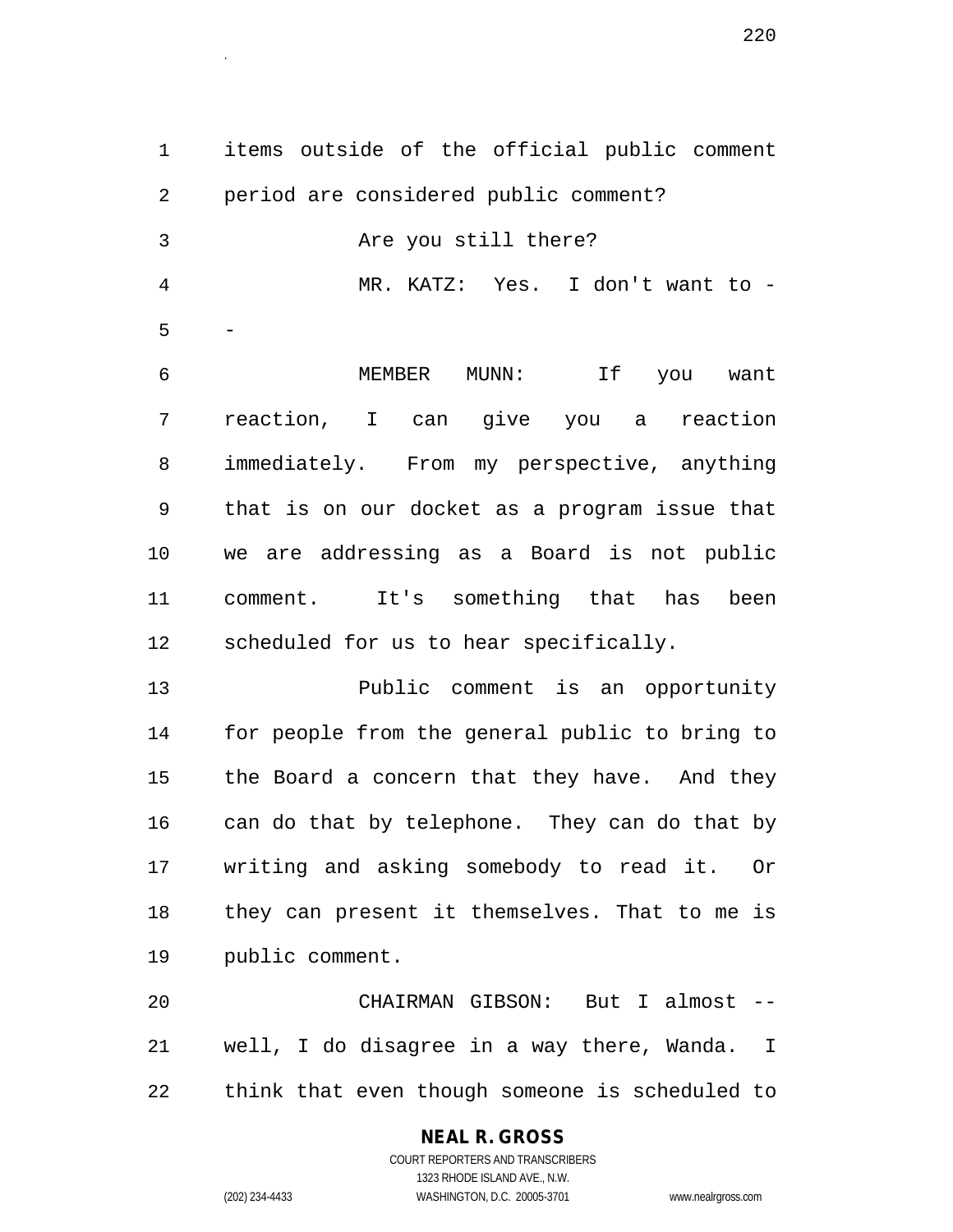1 be on the agenda as a presenter for an SEC 2 evaluation or whatever, it's still in a lot of 3 cases someone that has personal experience 4 that could be valuable that may differ than 5 the opinions that DCAS has come up with in 6 their evaluation.

7 MEMBER MUNN: But they are a part 8 of the SEC organization. I shouldn't say 9 organization. They're a part of the SEC 10 process and are tracked there.

11 CHAIRMAN GIBSON: But I think part 12 of our duties is to determine when information 13 is given that has value to it and how it was 14 used or not used in the process.

15 MEMBER MUNN: Maybe the definition 16 should be the Board's definition.

17 CHAIRMAN GIBSON: Which is?

18 MEMBER MUNN: The Board has asked 19 us to undertake this task. If we need 20 clarification from the Board, we should ask 21 for it.

22 DR. MAURO: Was this one of the

**NEAL R. GROSS** COURT REPORTERS AND TRANSCRIBERS

1323 RHODE ISLAND AVE., N.W.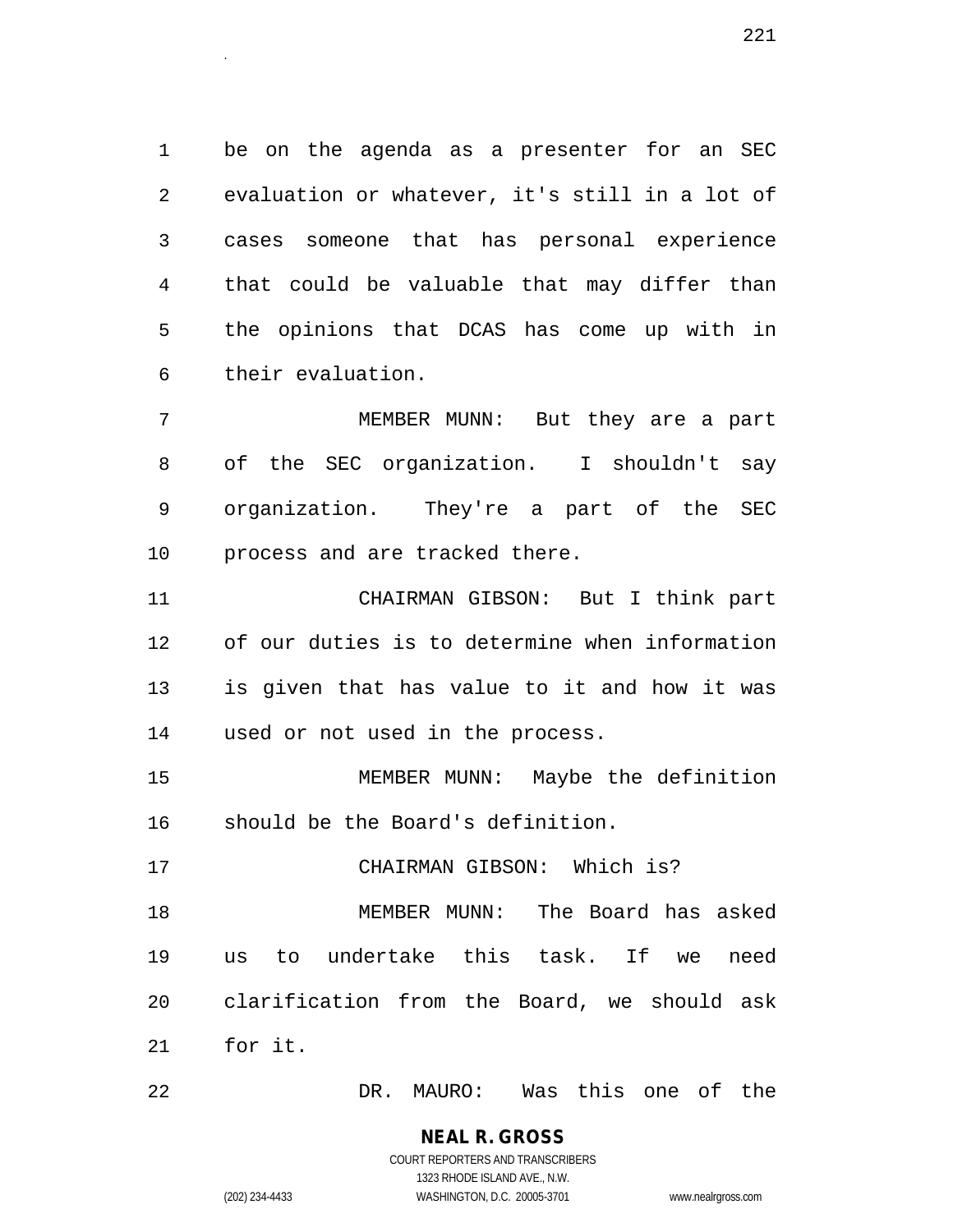1 options? I remember the four options came 2 out. And I agree. Josie, we never really 3 went back to that. Are we talking about -- 4 was this captured in --

5 MR. KATZ: No. No. John, this 6 specific sort of issue that Kathy has raised 7 is not a different version of one of those 8 four options.

9 Let me just say this is what I 10 would suggest here. I mean, we can capture 11 those, you know, the comments during SEC 12 sessions and so on when there are discussions 13 of SECs. I think that's the other main place 14 where there are comments. You can capture 15 those.

16 I mean, I think what we'll end up 17 finding is that the response then to that is 18 of course, the Board has taken that 19 information into consideration because it's at 20 that point the Board is deliberating on the 21 petition. So you may not in many cases have a 22 different response, an interesting response

# **NEAL R. GROSS**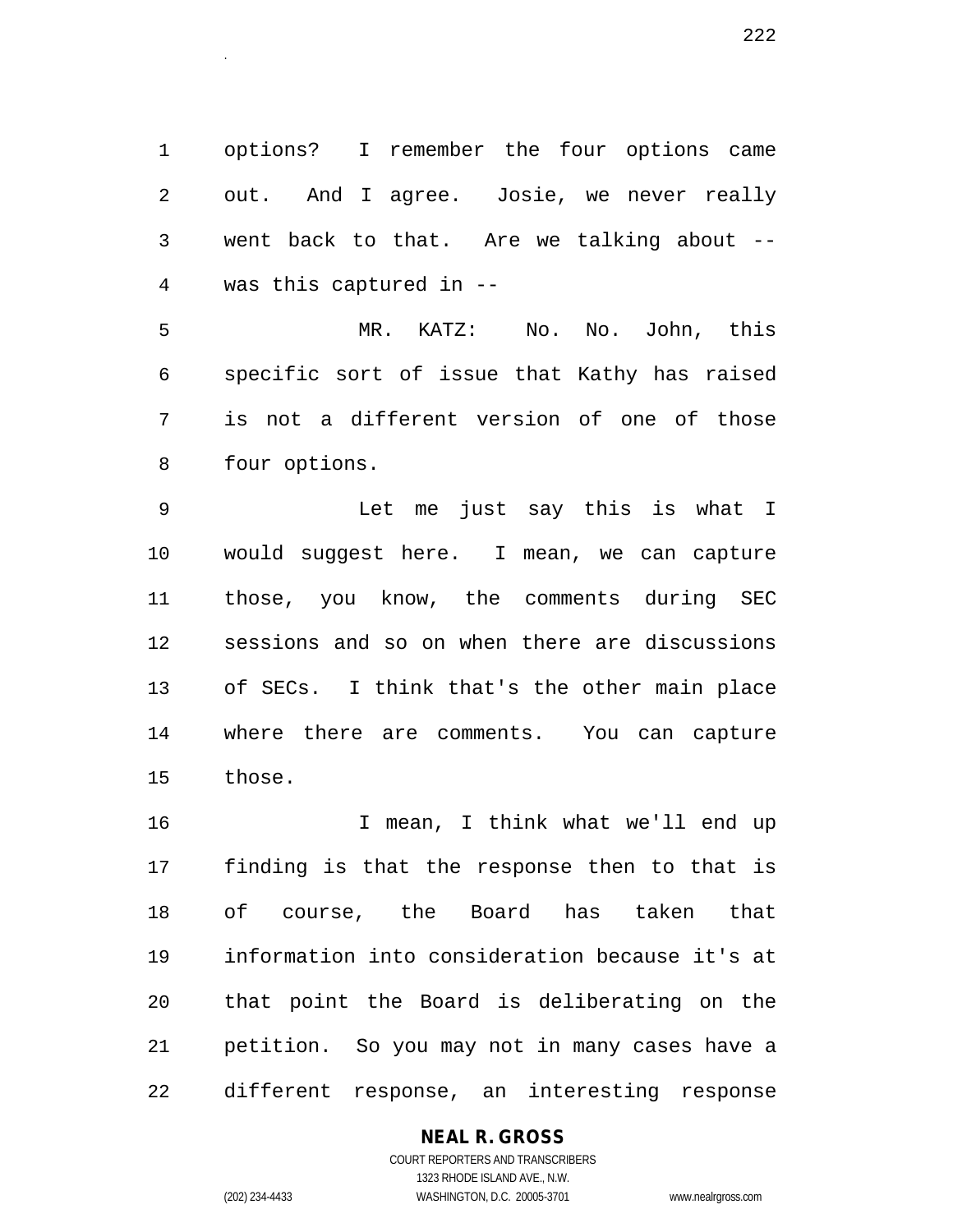1 there. But there may be situations where 2 someone says something during that and that 3 spurs DCAS to do something, or what have you. 4 So, there may be situations where 5 the response would be interesting. But I 6 don't have an issue about capturing it. 7 There's just more comments to capture, but it 8 doesn't seem to present any difficulties.

9 MEMBER MUNN: I think Kathy's 10 point is very well taken. The definition of 11 what -- we always get tangled up in our 12 underwear when we start talking about 13 semantics. And we need to be as clear as is 14 possible for us to be on what the Board has 15 asked us to do, what the Board means when make 16 these comments.

17 MR. KATZ: Right. So I would just 18 suggest, I mean you could be inclusive and 19 suggest back to the Board we'll capture all 20 comments made at the Board meeting, whether 21 they're made in the public comment session or 22 in an SEC petition presentation, what have

# **NEAL R. GROSS**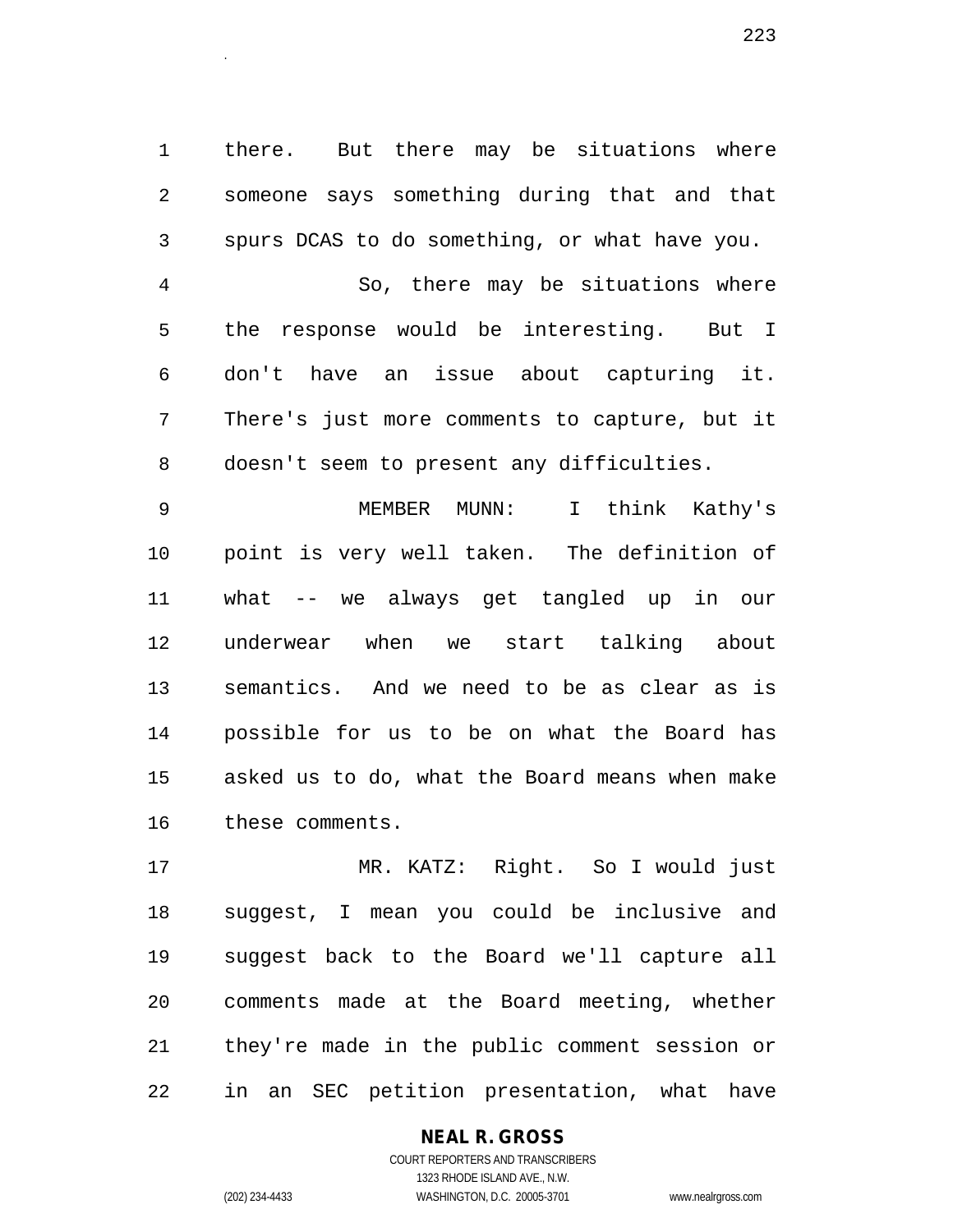1 you. And if the Board says, well, we really 2 don't need to capture those, they can tell you 3 that. But otherwise we can have a system that 4 captures both and tracks both.

5 CHAIRMAN GIBSON: Well, once the 6 straw man gets completed -- and see what goes 7 from there.

8 MR. FITZGERALD: I think you'll 9 probably discover other places or venues, and 10 you might want to add those as you go.

11 CHAIRMAN GIBSON: And I had one 12 more, getting back to this comment where they 13 put the characterization of the comment. I'm 14 not sure we shouldn't leave that in, maybe not 15 use that as far as -- we want to make sure 16 that comments are followed through with, 17 number one. But we also have an issue that 18 we're trying to track about reoccurring 19 issues. And so if you leave these different 20 categories in there, it will help us on the 21 secondary approach just to look at reoccurring 22 issues.

# **NEAL R. GROSS**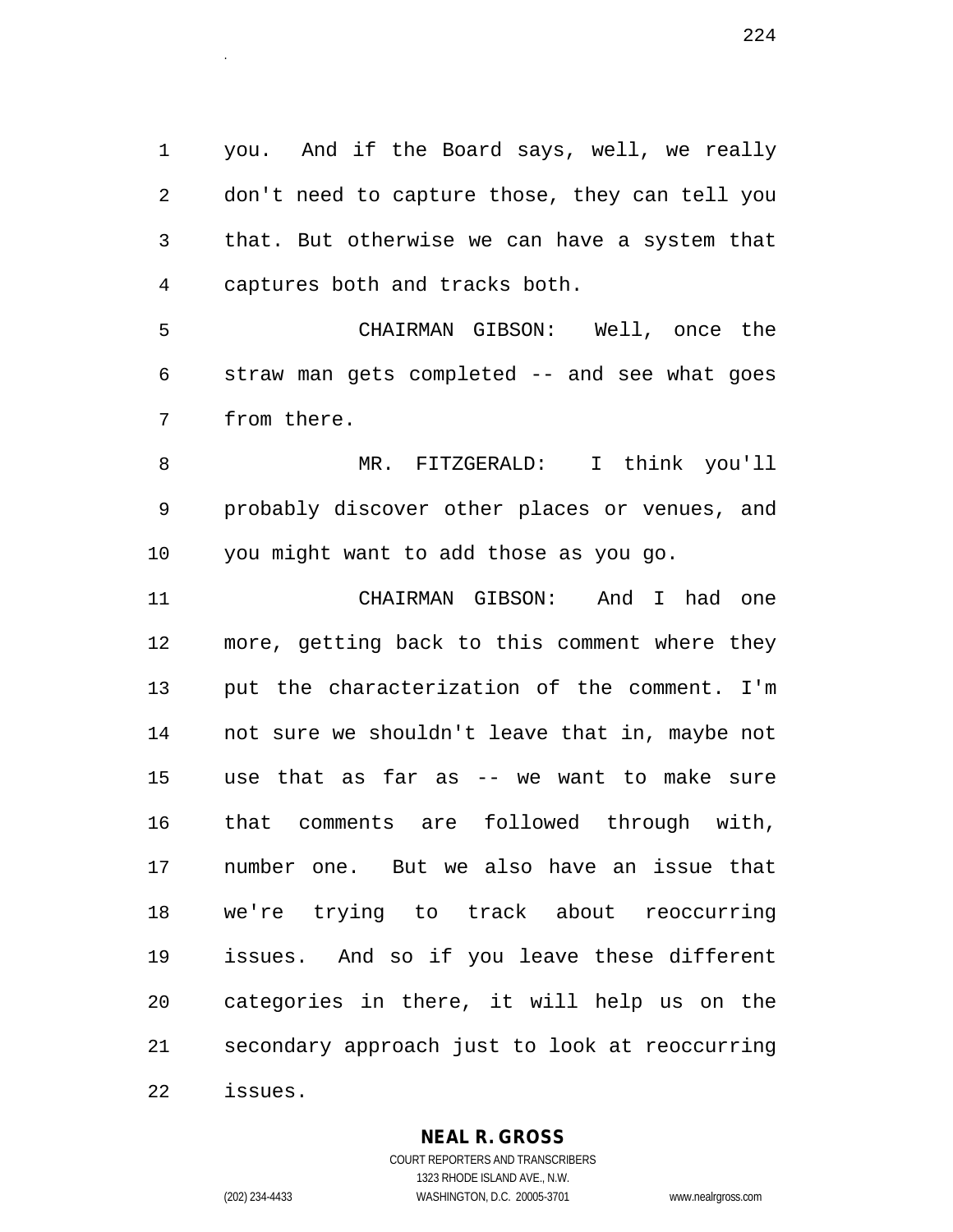1 MR. KATZ: I don't doubt that it 2 might come in useful. I'd just suggest to you 3 that it'll get very complicated and be a lot 4 more time for someone to be putting things in 5 1, 2, 3 or 17 buckets depending on the nature 6 of the comment. And some of those comments 7 are going to span many of these categories. 8 And you're going to end up with a blizzard of 9 numbers and maybe not that much utility for 10 them. 11 I mean, as John suggested, you

12 know. I mean, it's going to be pain -- the 13 comments that sort of reoccur, you already 14 have a sensitivity to because you hear them 15 five times and they stick with you. So having 16 a sort of formalized, systematic, 17 comprehensive categorization for this, I just 18 think it's way more pain than value.

19 CHAIRMAN GIBSON: I kind of see 20 it, though, as if we just rely on our memory 21 on what hot phrases or hot questions, you know 22 that's really not formalizing nothing. I mean

# **NEAL R. GROSS**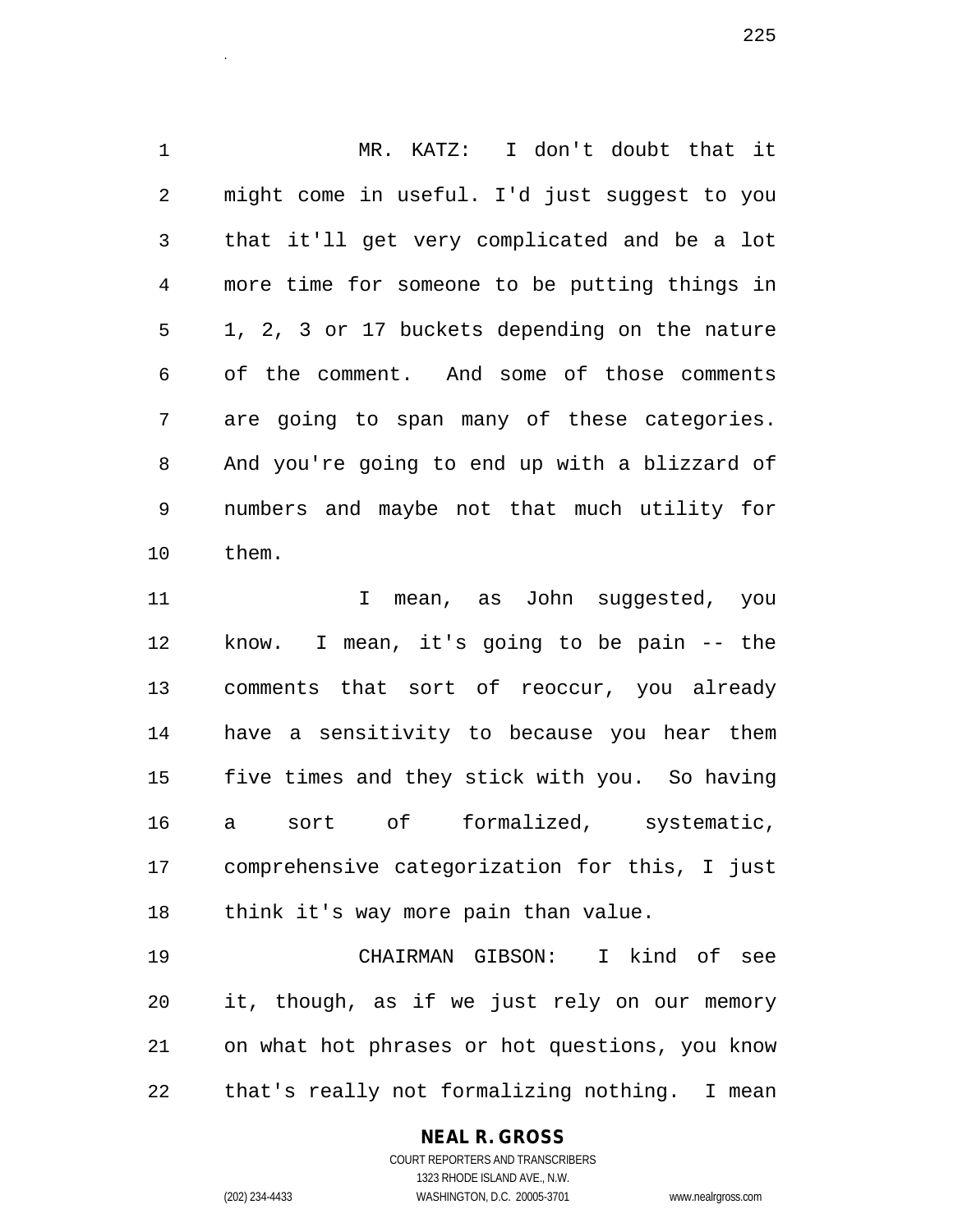1 we're trying to make sure things don't fall 2 through cracks and we're also trying to look 3 at reoccurring issues, if there are any. And 4 to just kind of leave that to memory, I don't 5 know if we're doing due diligence --

 $226$ 

6 MR. KATZ: Well, nothing falls 7 through the cracks here because you have 8 responses for all the comments. The only 9 thing that is in question is whether you have 10 a categorization for each comment.

11 CHAIRMAN GIBSON: So how would you 12 query it for reoccurring issues?

13 MR. KATZ: Well, you would not 14 query. You would not use this as sort of a 15 scientific database to do queries by 16 categorization.

17 MR. FITZGERALD: But that goes 18 back to what we were saying before. I mean 19 you have to decide what type comments, outcome 20 you want, what purpose you want.

21 You have to decide what outcome of 22 product you want. And then the tool we can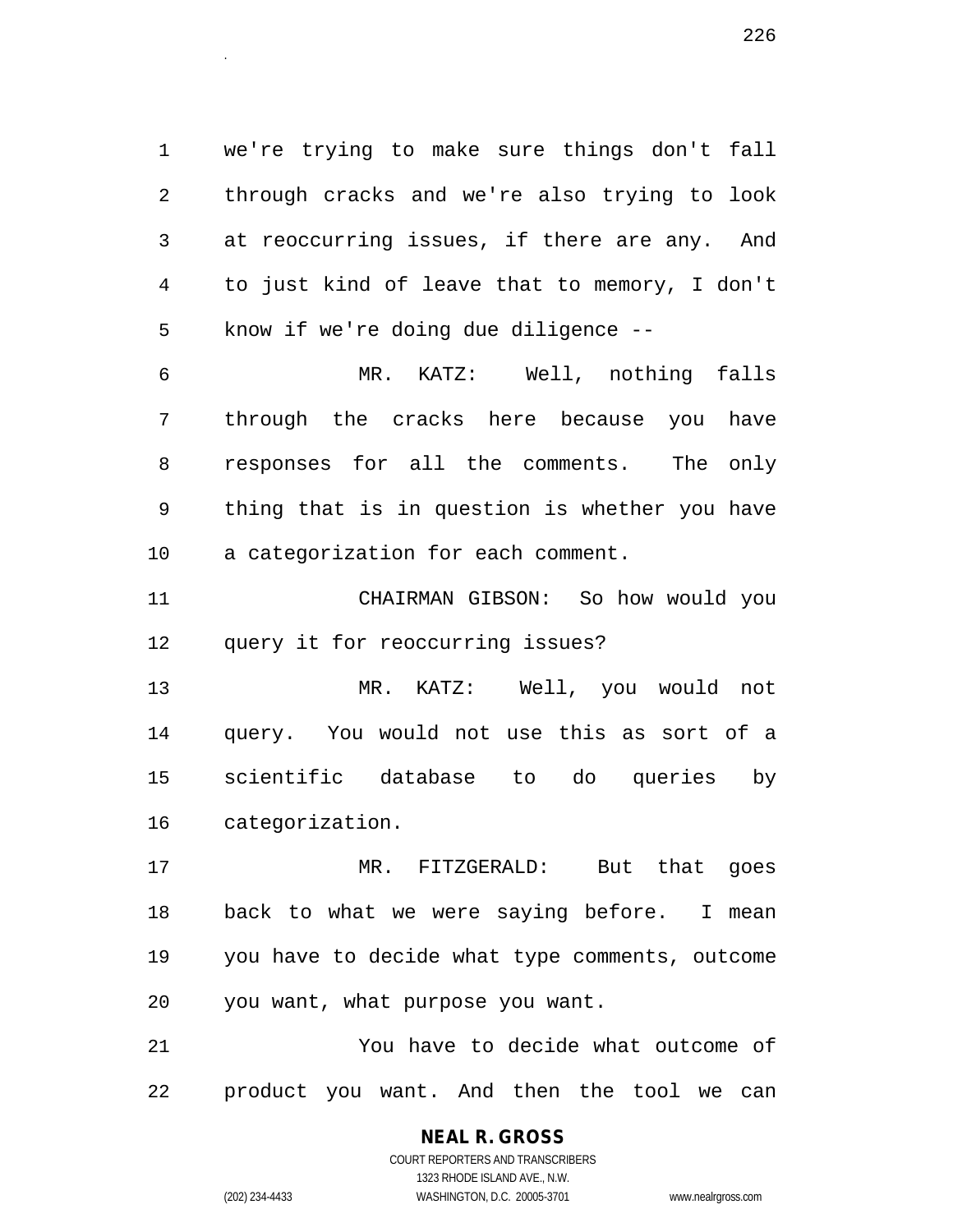1 adapt. I mean if you do want to both do this 2 process of tracking but also want to query the 3 experience that you have in terms of the 4 worker input, and it could serve both 5 purposes. But I think Ted's right. It's 6 going to require more work to serve those both 7 purposes. But if the Work Group feels it 8 wants that dual purpose, you can do it.

9 And you can also hedge your bet 10 and say, well, let's see how it works for a 11 while, and if it's producing useful 12 information and it looks like it's amenable to 13 tracking on that basis, you continue doing it. 14 If it becomes unmanageable and it doesn't 15 look like it's serving any purpose, you don't 16 have to hitch your wagon to that indefinitely. 17 You can cut it off.

18 So there's a number of different 19 strategies. I think it's up to the Work Group 20 as far as how you want to manage it.

21 CHAIRMAN GIBSON: And I agree that 22 the primary purpose of this is to track the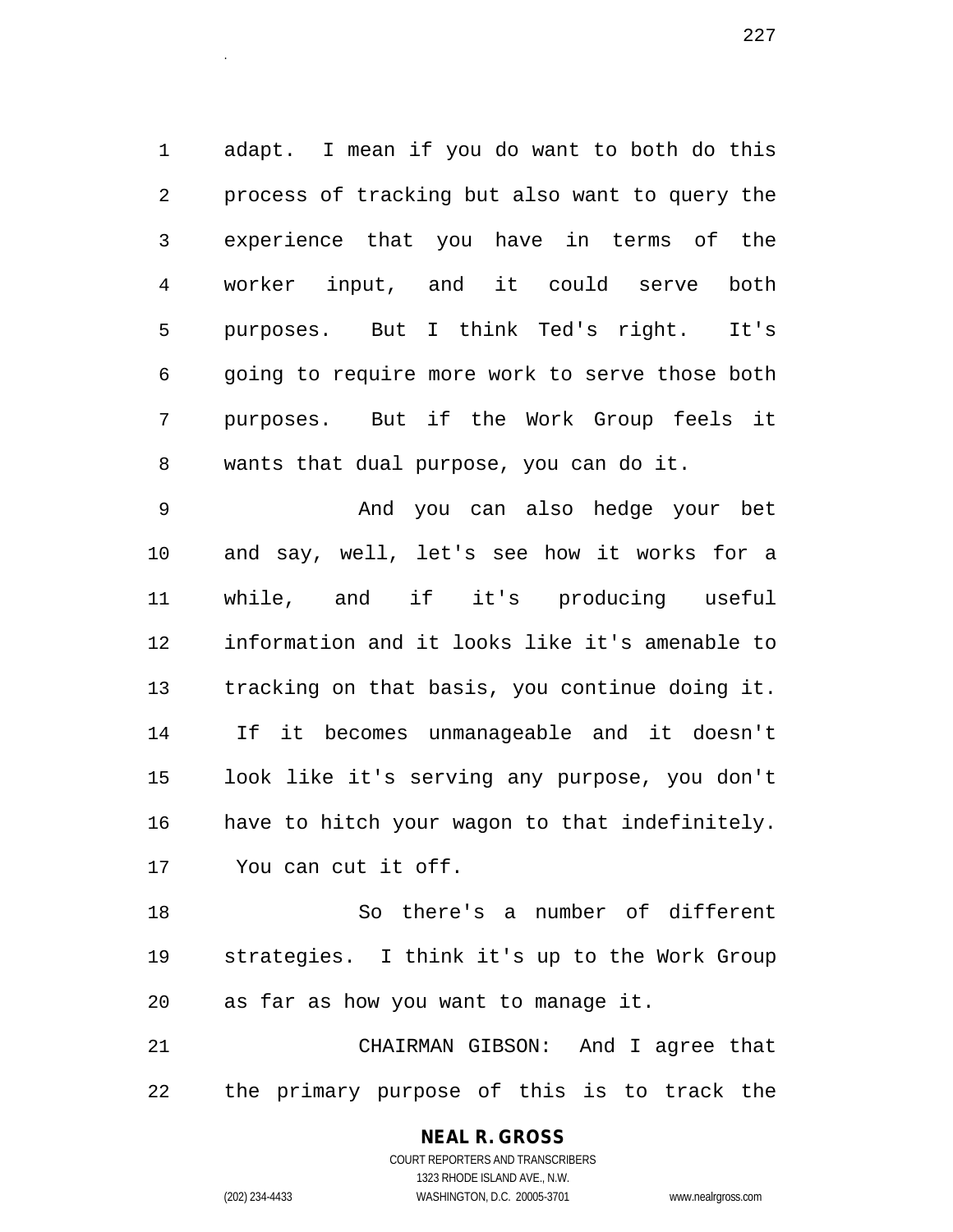1 comment and make sure it's followed through 2 with for appropriate -- but, you know, we do 3 have another duty to look at reoccurring 4 issues and if this would be a method to do 5 that now, okay. If not, we still need to look 6 at that issue.

7 MR. KATZ: And what I was just 8 going to add to what Joe just said is if every 9 four months you want to see what were the 10 reoccurring issues, someone can sit down and 11 they'll have this matrix already with all this 12 except without the category, and they can run 13 through a categorization effort and say, okay, 14 these were the ones for the past four months, 15 nine months, whatever and categorize them 16 then.

17 The only thing I'm arguing about 18 is on an ongoing basis each time categorizing 19 without knowing that you actually have an 20 enterprise, it's a lot of extra work with no 21 value until it actually gets put to you.

22 MR. FITZGERALD: And that's a good

# **NEAL R. GROSS**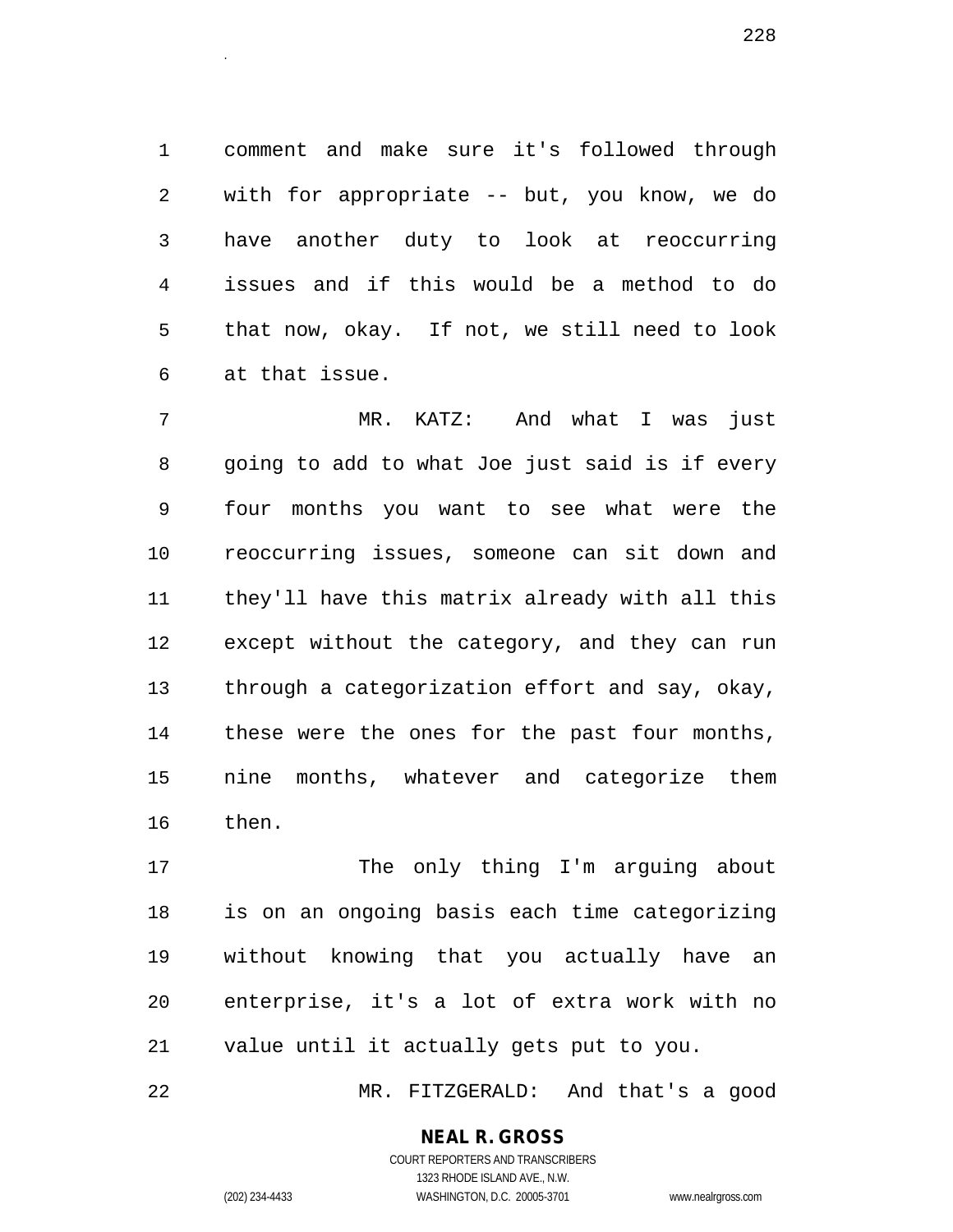1 point. Because really the tracking is real-2 time. This is retrospective understanding 3 almost querying the database so you know what 4 you're getting. And that doesn't have to be 5 as real-time as that. But you do want to do 6 it periodically. Maybe every other month or 7 every three months or whatever so you have a 8 running analysis of what the experience has 9 been. Like a lessons learned type database. 10 So, you can do it that way as well, I suppose. 11 But there's different ways to handle that. 12 CHAIRMAN GIBSON: I am okay either

13 way. I'm just saying I see it six of one, 14 half a dozen of the other. If you like to, 15 every other month or every two or three 16 months, if someone has to go down through each 17 question, we're still going to have those 37 18 characterizations that turn into 50.

19 MR. KATZ: I'm mostly concerned 20 with being able to meet -- I mean given that 21 we have two Board meetings 90 days apart and 22 we'll need to do this process and then finding

# **NEAL R. GROSS**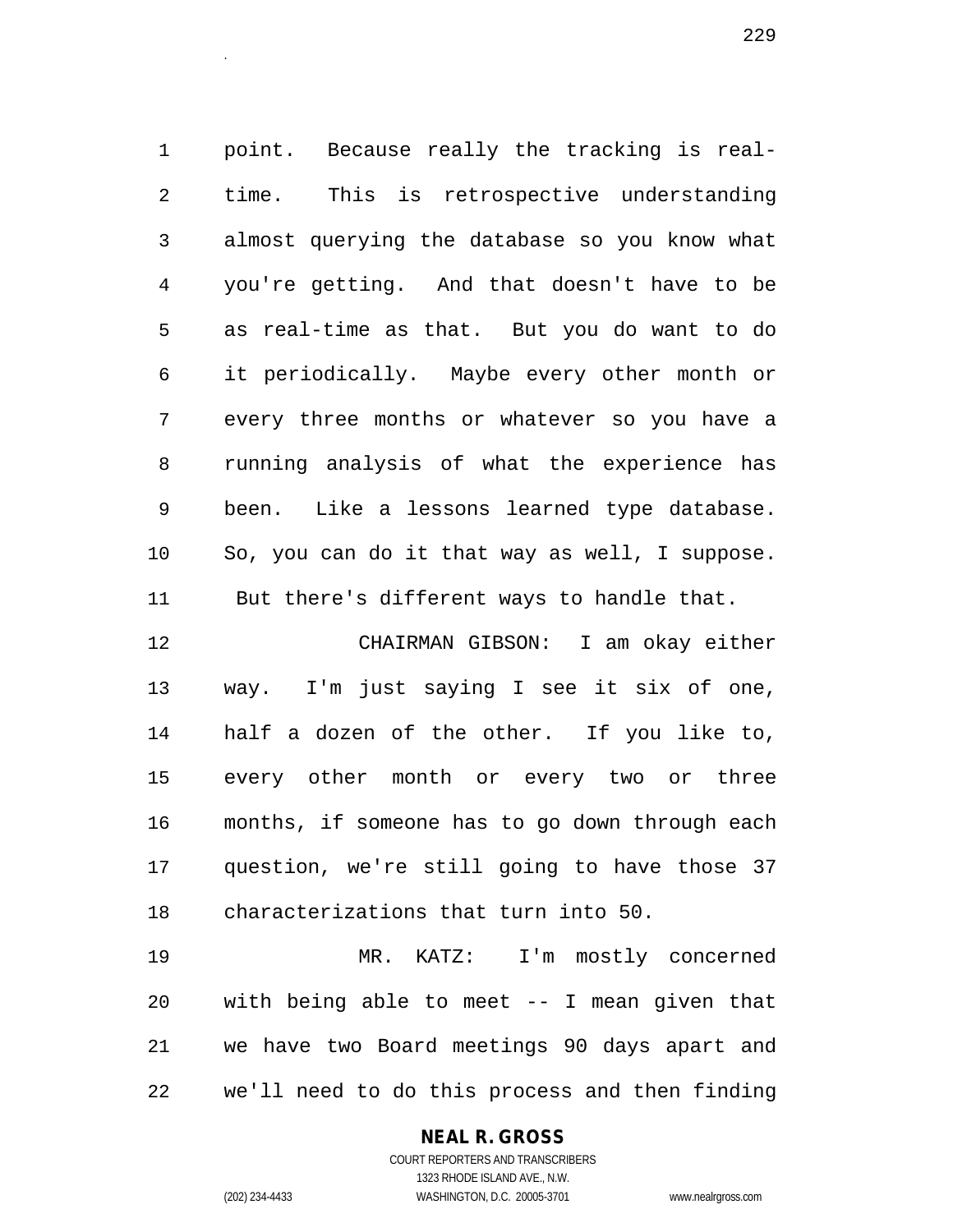1 out what DCAS is covering and then what the 2 Board wants to cover and so on, there's a good 3 bit of doing involved in all of that and 4 getting that all ready in time for the next 5 Board meeting. And I hate to burden that 6 process more than necessary.

7 CHAIRMAN GIBSON: Well, that's 8 fine. You know, we just can't let the other 9 fall through the cracks either.

10 DR. MAURO: In my experience in 11 working with databases in creating fields on 12 the front end of the process where you're 13 collecting data and then -- and Steve Marschke 14 can attest to this and so can Wanda -- you 15 gather your data and then you say you're going 16 to create attributes on how you want to sort 17 the data and what's going to be important to 18 you so that you can go back and sort.

19 My experience is that is a living 20 process; it's going to change continually and 21 what's going to really happen is questions 22 will come up a year from now. You know, how

> **NEAL R. GROSS** COURT REPORTERS AND TRANSCRIBERS

1323 RHODE ISLAND AVE., N.W. (202) 234-4433 WASHINGTON, D.C. 20005-3701 www.nealrgross.com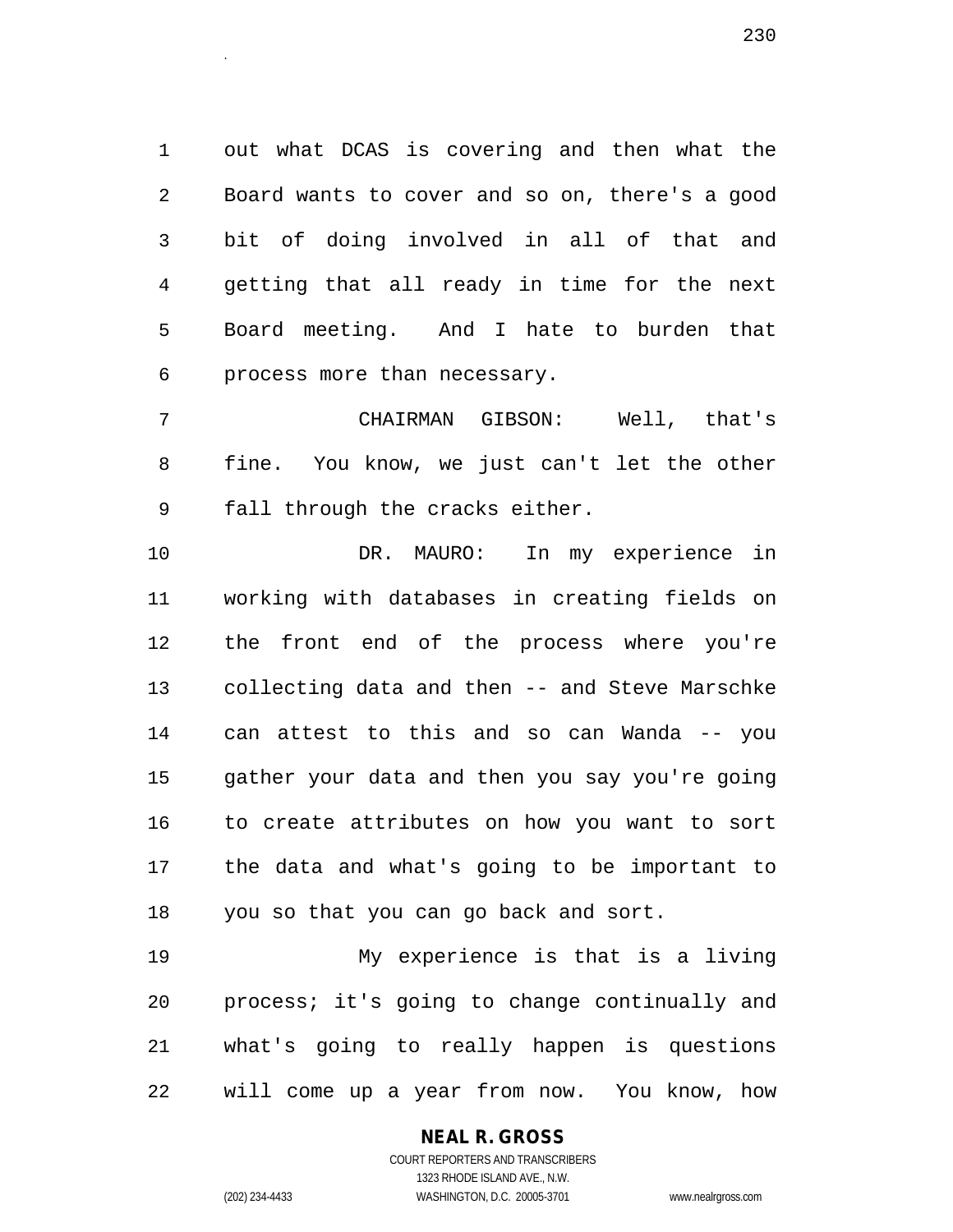1 many different sites did this issue come up 2 during question and answer session? And what 3 we're going to find ourselves doing is there 4 will be many types of sorts that we're going 5 to find out we're going to want, but we're not 6 going to know that until later and then 7 someone is going to have to go back -- but 8 it's not impossible -- and go through the 9 whole list of a thousand, whatever comments 10 there, and go ahead and sort them out.

11 And we could try to do that en 12 masse and there are trade-offs. I'm not 13 saying one way is right and one way is wrong. 14 But bear in mind what will happen is whatever 15 categories we decide to have or have them or 16 not, a time will come when we're going to have 17 to go in and probably do some eyeballing of it 18 and creating a new category. That's the 19 reality of it.

20 So, I mean, this is just a 21 judgment call in getting this program 22 initiated whether or not it's worth trying to

#### **NEAL R. GROSS**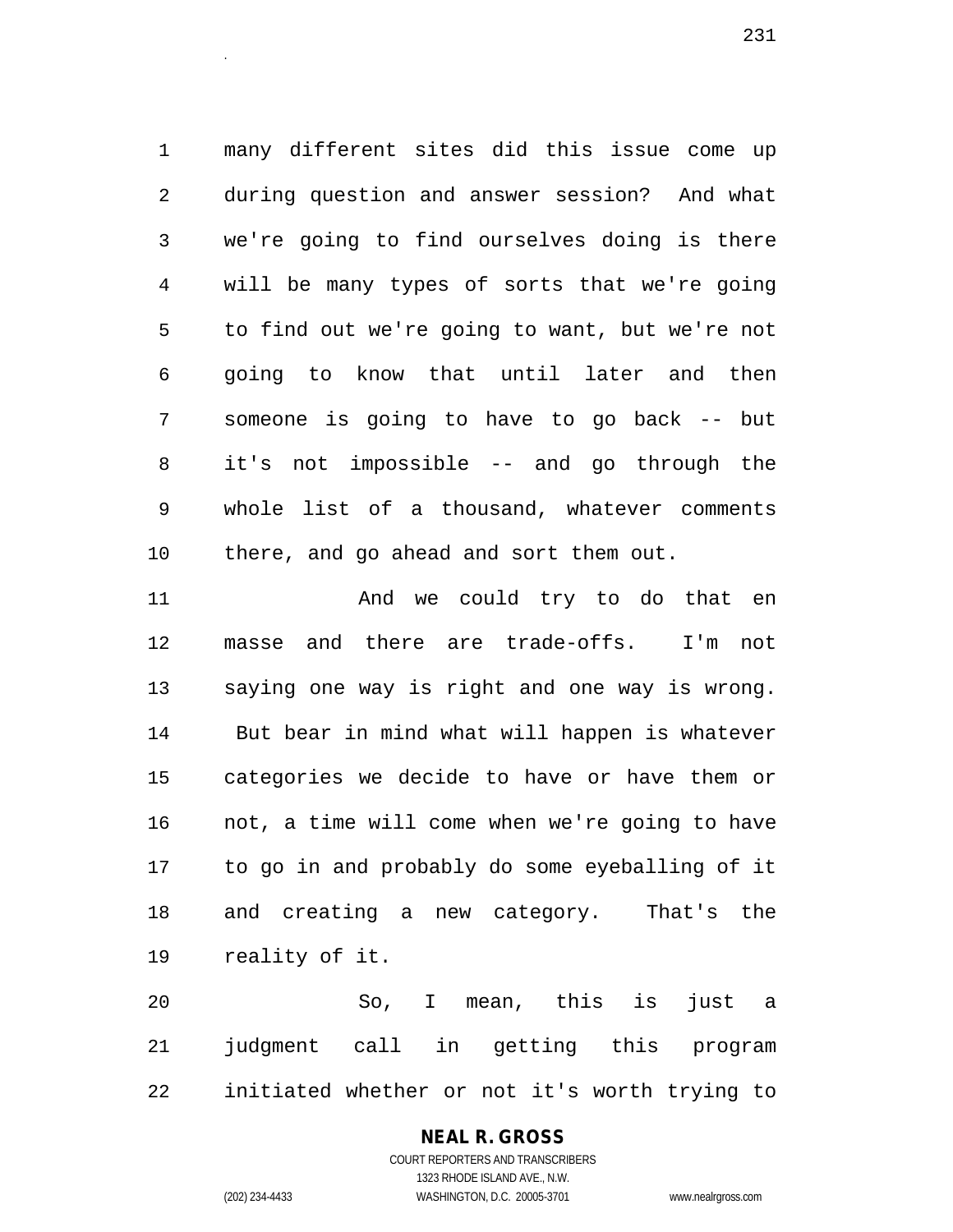1 create categories at this time or not.

2 I would hate to see the process 3 slow down because we're agonizing over 4 categories. 5 MR. KATZ: And so, John, let me 6 just add to that. You're absolutely right 7 with what you say, but right now we have 36 8 categories which could easily grow to 50 after 9 a little experience. 10 DR. MAURO: Yes. 11 MR. KATZ: And what I would 12 suggest to you is that down the road when you 13 say well, we want to know how many of X there 14 were. 15 DR. MAURO: Right. 16 MR. KATZ: I mean that's just one 17 category to go run through your search as 18 opposed to categorizing everything along the 19 way. 20 DR. MAURO: I agree. 21 MR. KATZ: And maybe you'll have 22 five parameters that you're really interested

# **NEAL R. GROSS**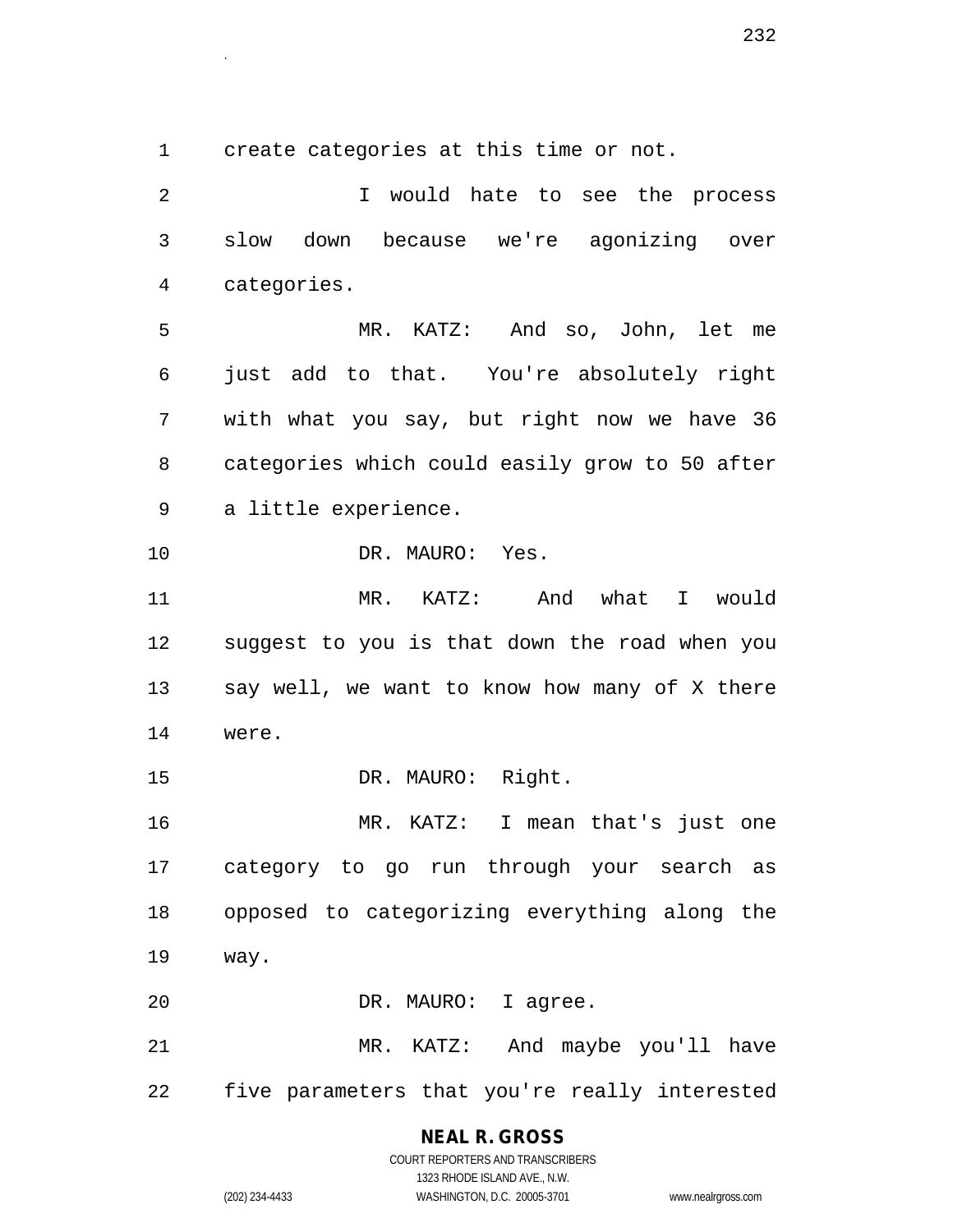1 in that you find out six months down the line, 2 then it's easy to go back and apply those five 3 categories as opposed to 50 and categorizing 4 everything all along through the process.

5 DR. MAURO: Yes. I have to say, 6 Ted, I tend to agree with you on trying to 7 force categories on the front end of the 8 process. I can understand the value for some 9 categories right now, for example, recurring 10 issues. There's no doubt that that one is 11 something that we know that people are going 12 to be interested in. But a lot of the other 13 categories, maybe we don't really care that 14 much about.

15 CHAIRMAN GIBSON: Okay. And I 16 didn't mean to extend the discussion on it. 17 We can just forget that for now. But we're 18 quickly running out of members still in the 19 room. So if we can just go ahead and have 20 SC&A start the process without the 21 characterizations, then we'll move on in the 22 agenda here and try to finish up.

#### **NEAL R. GROSS** COURT REPORTERS AND TRANSCRIBERS

1323 RHODE ISLAND AVE., N.W.

(202) 234-4433 WASHINGTON, D.C. 20005-3701 www.nealrgross.com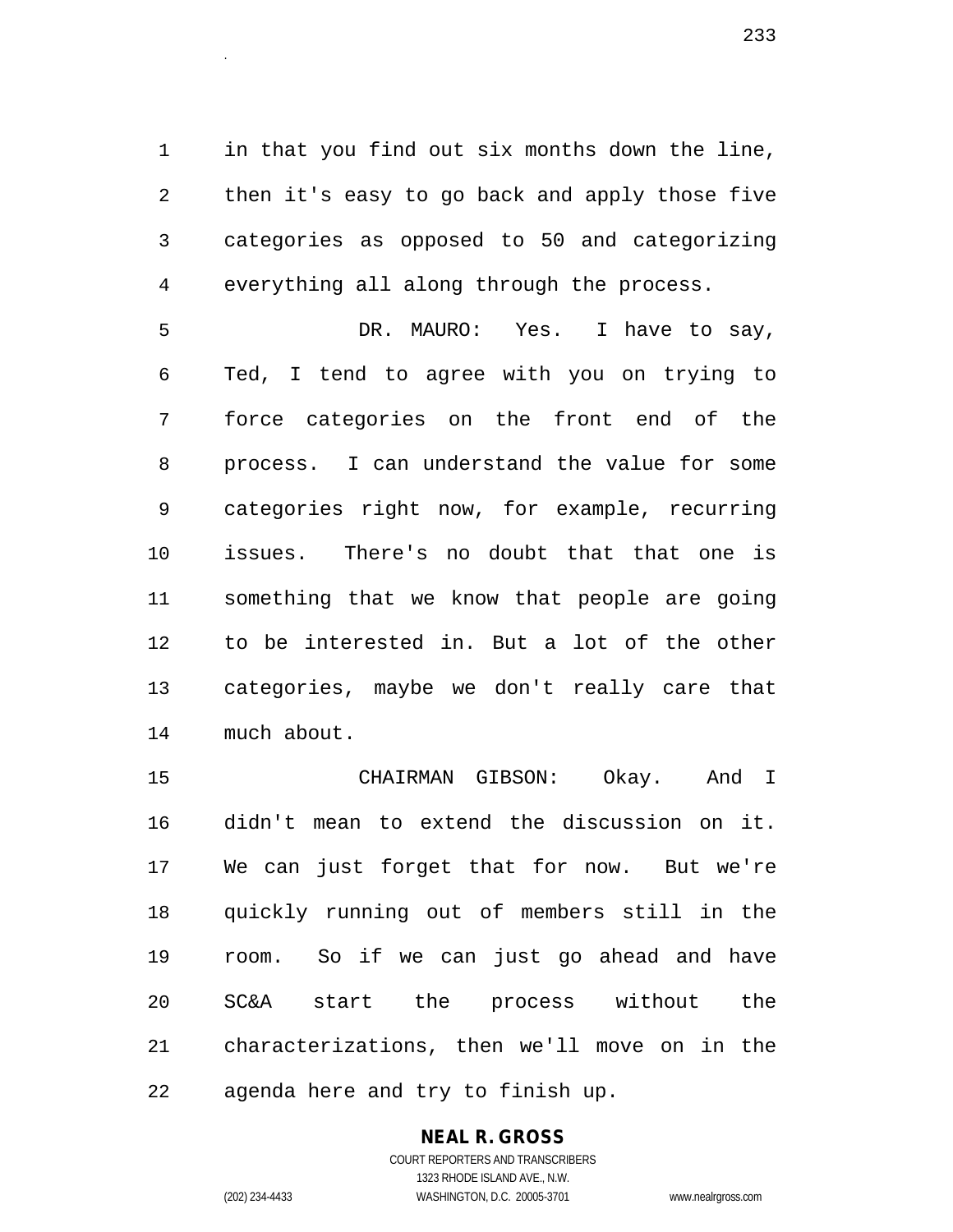1 DR. MAKHIJANI: I didn't 2 understand that. I thought that Ted would-- 3 MEMBER BEACH: Yes, that's 4 changed. 5 DR. MAKHIJANI: I just want to be 6 clear in my mind what we're going to do. 7 MR. KATZ: The Board has asked 8 that it get -- for the next Board meeting, it 9 would like an example of a tracking system. 10 And so it seems like we might pare this down 11 by at least one column. And otherwise, I 12 think it's a very nice layout. 13 I don't know if you have this in 14 Excel or what, John, but that's what they want 15 as a deliverable to the next Board meeting. 16 They want to see an example of a tracking 17 system. 18 And then accompanying that, a 19 process. And I'm happy, if you want me to, to 20 write out the process that I suggested to you 21 if that sounds okay with you guys. And that 22 could be presented along with this as here's a

#### **NEAL R. GROSS**

COURT REPORTERS AND TRANSCRIBERS 1323 RHODE ISLAND AVE., N.W. (202) 234-4433 WASHINGTON, D.C. 20005-3701 www.nealrgross.com

 $234$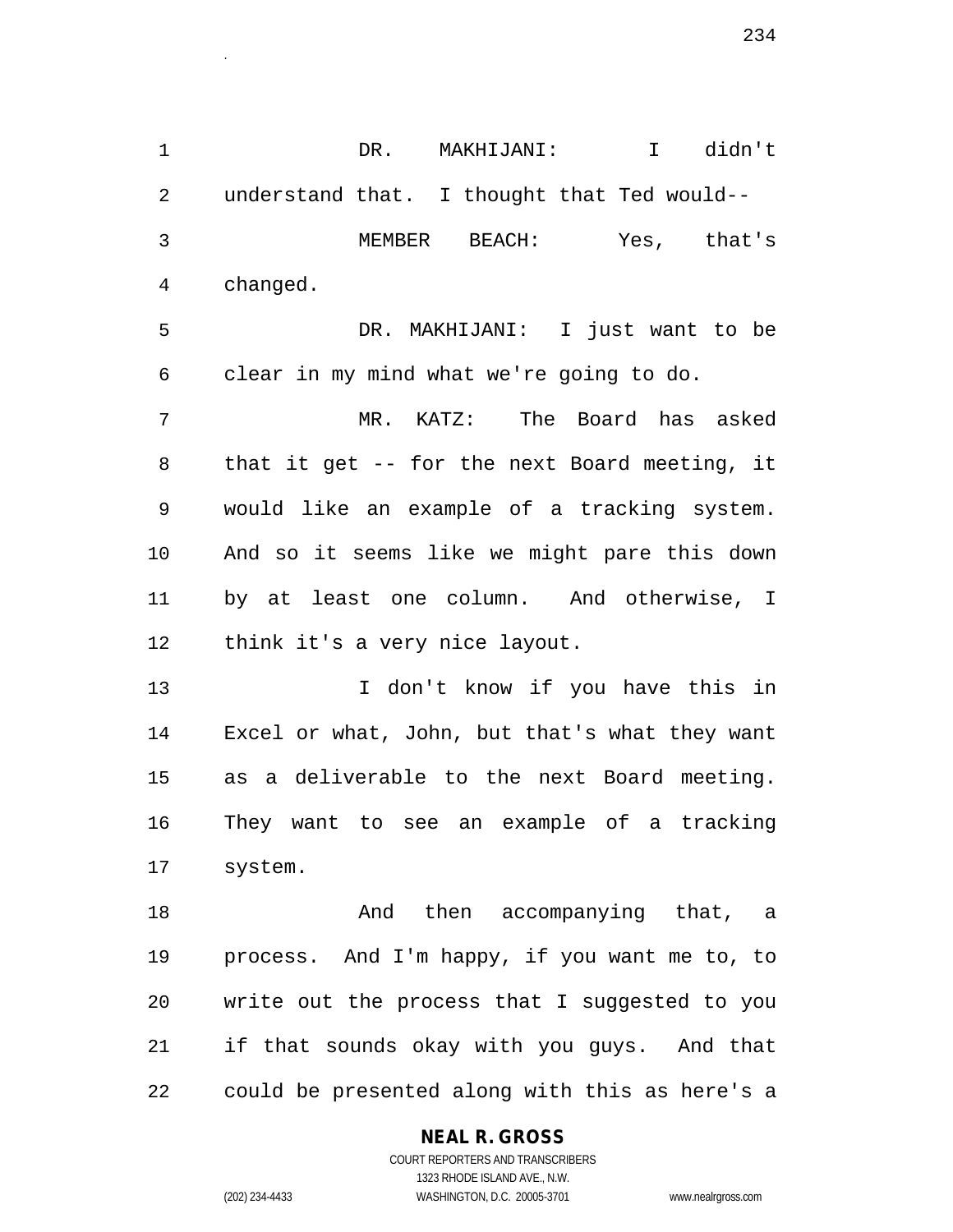1 proposal for how we go forward with tracking. 2 DR. MAURO: Kathy, right now you 3 have this in PDF. So it's possible to convert 4 this into either Excel or Access? I think 5 Excel is easiest, most people -- not everyone 6 is conversant in Access and turn it over to 7 Ted. 8 MS. ROBERTSON-DeMERS: I have it 9 in Excel. 10 DR. MAURO: You have it in Excel? 11 Okay. 12 MR. KATZ: That's splendid. 13 DR. MAKHIJANI: Could I just make 14 one small suggestion? Don't delete the 15 column. Just leave it there for future use so 16 we don't have to change the template. 17 And the other thing I would like 18 to suggest in that regard is we step a little 19 back from this discussion and think of what a 20 pared-down category list might look like. Not

21 to enter at this stage, but just to kind of 22 think about what substantive thing, you know,

# **NEAL R. GROSS**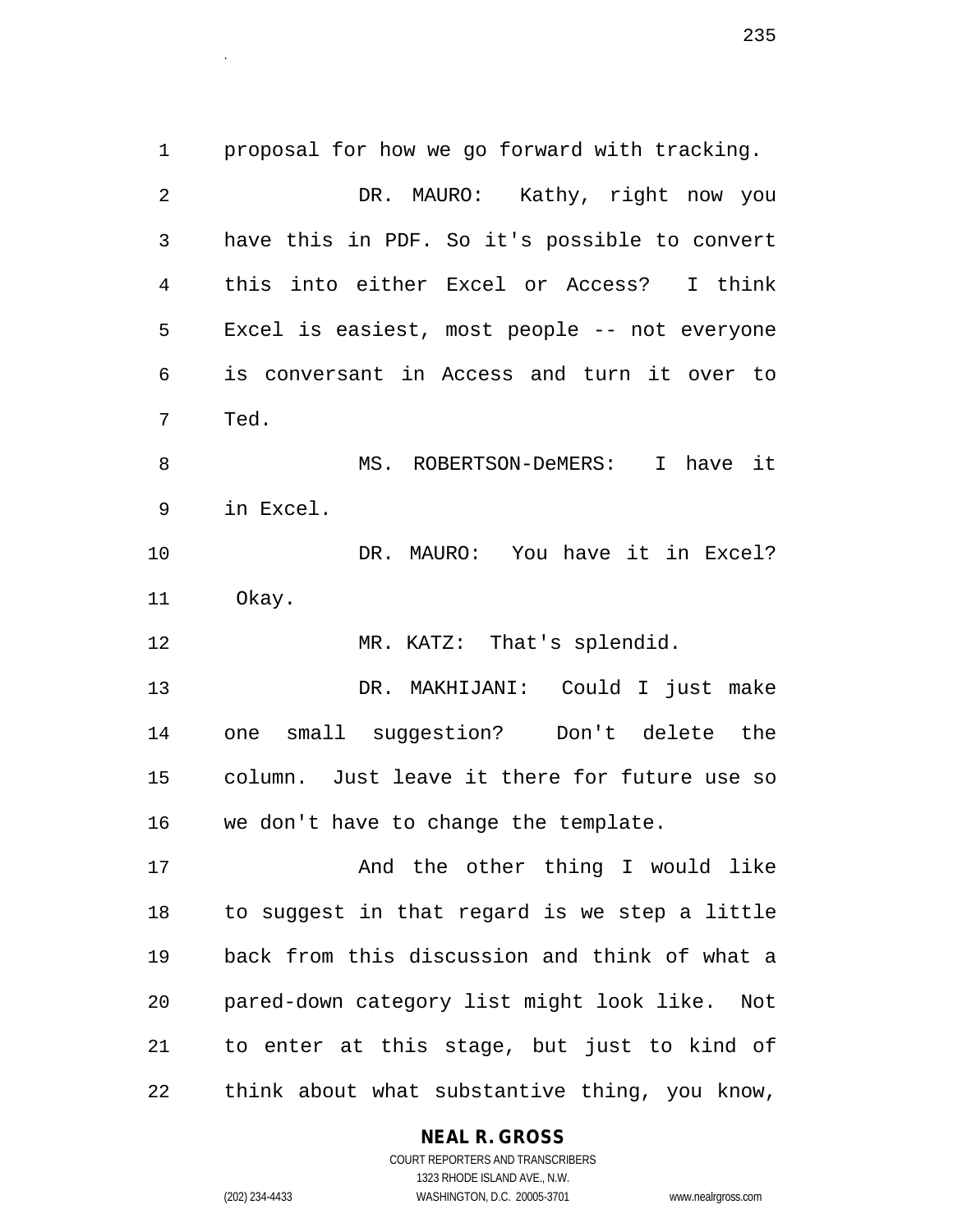1 what recurrent themes have there been, if 2 that's the idea, to make sure that substantive 3 things don't fall through the cracks.

4 MR. KATZ: I think that's a good 5 idea.

6 MEMBER BEACH: Well, I propose 7 that we leave the categories in there and let 8 the Board decide, too, if, like you said, a 9 pared-down version of the categories. That's 10 just my suggestion because I kind of like the 11 categories. Nightmare or not.

12 MR. KATZ: Okay. And I will not 13 follow through with having someone categorize 14 things like this at this point.

15 MEMBER MUNN: Well, it would 16 appear reasonable for the Working Group to 17 provide not only the straw man, but also a 18 recommendation. I would prefer that the 19 recommendation, frankly, eliminate the 20 categories as such and that the recommendation 21 be that this is the type of spreadsheet we 22 would anticipate providing to the full Board

# **NEAL R. GROSS**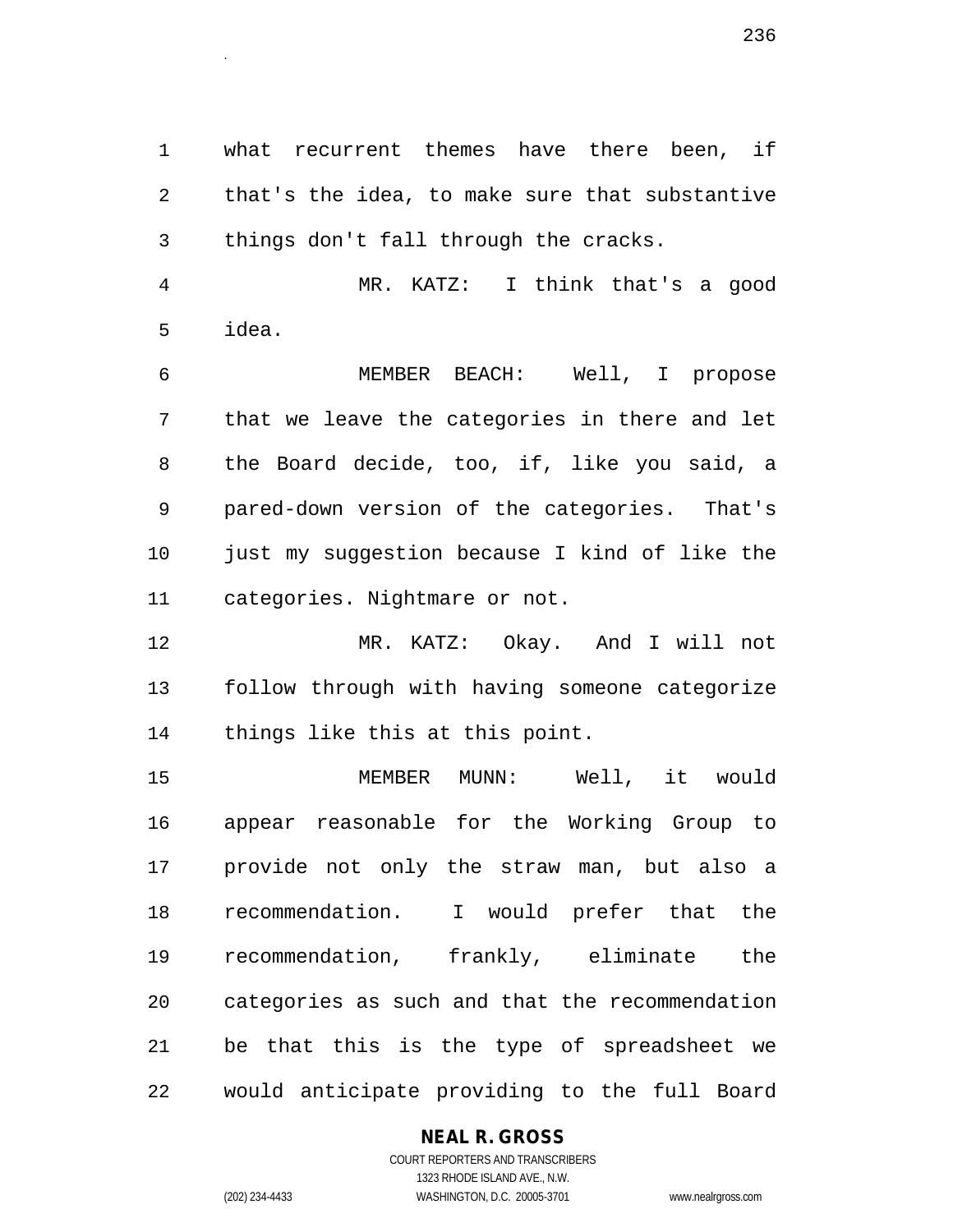1 on a regular basis from the previous meeting, 2 from the transcript of the previous meeting. 3 CHAIRMAN GIBSON: So why don't we  $4$  just  $-$ 5 MEMBER MUNN: That we set aside 6 Board time to address it at that time. 7 CHAIRMAN GIBSON: So why don't we 8 just leave the column for characterization in 9 there and just not populate each line. And 10 then we can talk to the Board about it or 11 whatever. 12 DR. MAURO: In a way, the lists at 13 the end one could say, here are different 14 kinds of ways you may want to categorize 15 things. You know, it'll sort of stimulate the 16 thought. But the fact that Kathy went through 17 the effort of then assigning those to those 18 categories. But I'm sort of in the middle

19 right now, there's added value but it's also 20 going to result in a great deal -- and it is 21 right now, a great deal of discussion that 22 maybe the waiting on the process right now is

# **NEAL R. GROSS**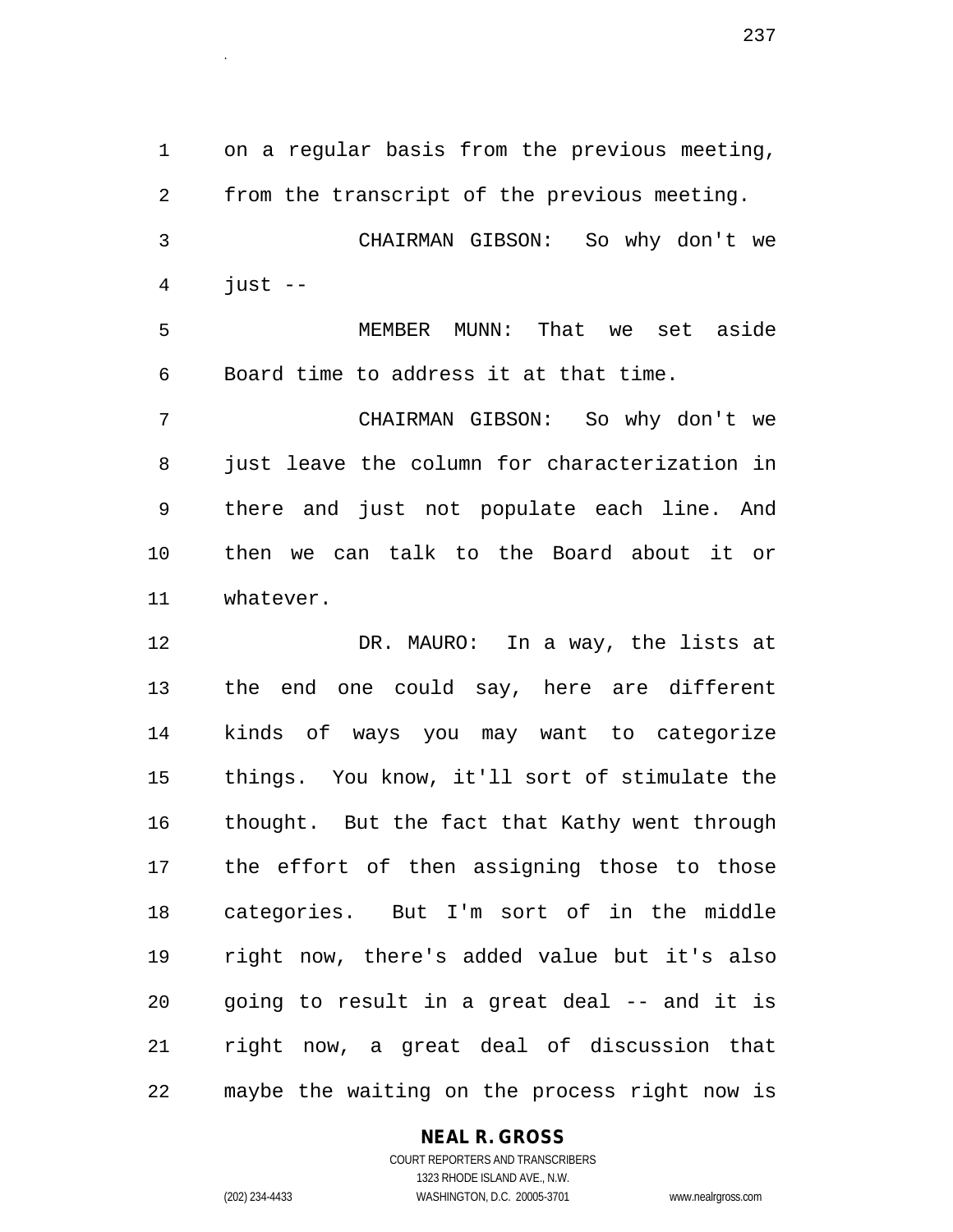1 not that important. And what's really 2 important is the next three columns. You 3 know, who is going to respond to that? Is 4 that person going to be given a date when he's 5 asked to respond to it? And then, if he's 6 going to tell what that response is and you 7 can drop it into that little box there, that's 8 the good stuff.

9 The category column, I think, is 10 cream on the cake if you could do it, but 11 certainly don't let it hold things up.

12 DR. MAKHIJANI: One minor 13 suggestion is if you're going back to the 14 transcripts, if you could write the date and 15 page numbers of the transcript, that would be 16 very helpful.

17 MR. KATZ: Actually, I think the 18 transcript reference is important because this 19 is just a summary of what was in the 20 transcript.

21 DR. MAKHIJANI: Yes. So if issues 22 come up, like you didn't represent my comment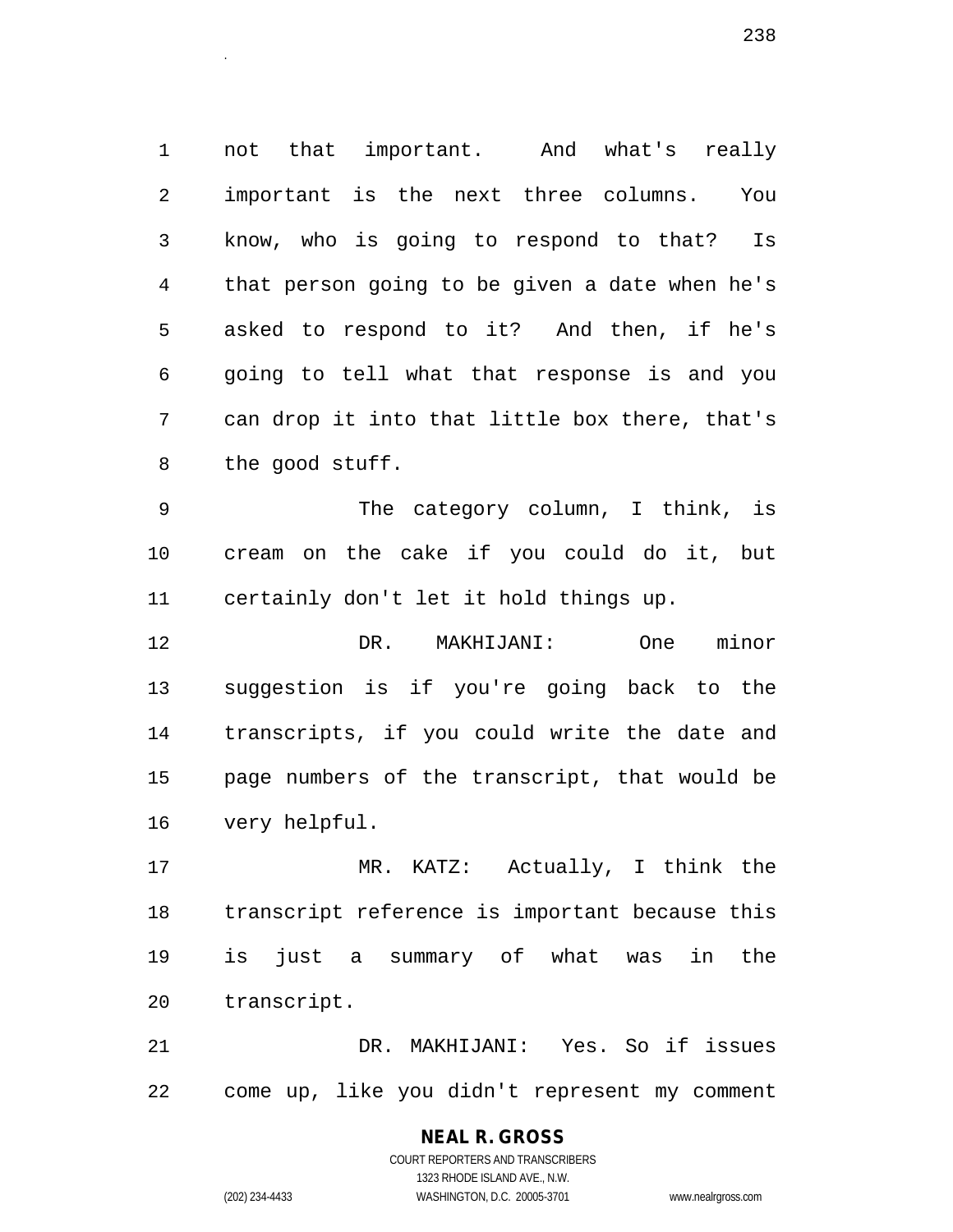1 accurately, you don't have to hunt because I 2 find we have to sometimes hunt transcripts. 3 MEMBER BEACH: Well, and there's 4 the first transcript and then, when the Chair 5 goes through, sometimes those pages change and 6 that needs to be reflected. 7 DR. MAKHIJANI: It's a problem. 8 It's a problem. 9 MEMBER BEACH: It needs to be 10 reflective of that. 11 MR. KATZ: It will have to go with 12 one or the other. But there will be nobody 13 going through it and repaginating those 14 references. 15 MEMBER BEACH: But then if a 16 worker wants to go back and find it -- 17 MR. KATZ: This isn't a tool for 18 the workers. This is a tool for the Board. 19 MEMBER BEACH: I realize that but 20 I think the workers are actually going back 21 and looking at those transcripts line-for-line 22 like we heard today.

#### **NEAL R. GROSS**

COURT REPORTERS AND TRANSCRIBERS 1323 RHODE ISLAND AVE., N.W. (202) 234-4433 WASHINGTON, D.C. 20005-3701 www.nealrgross.com

 $239$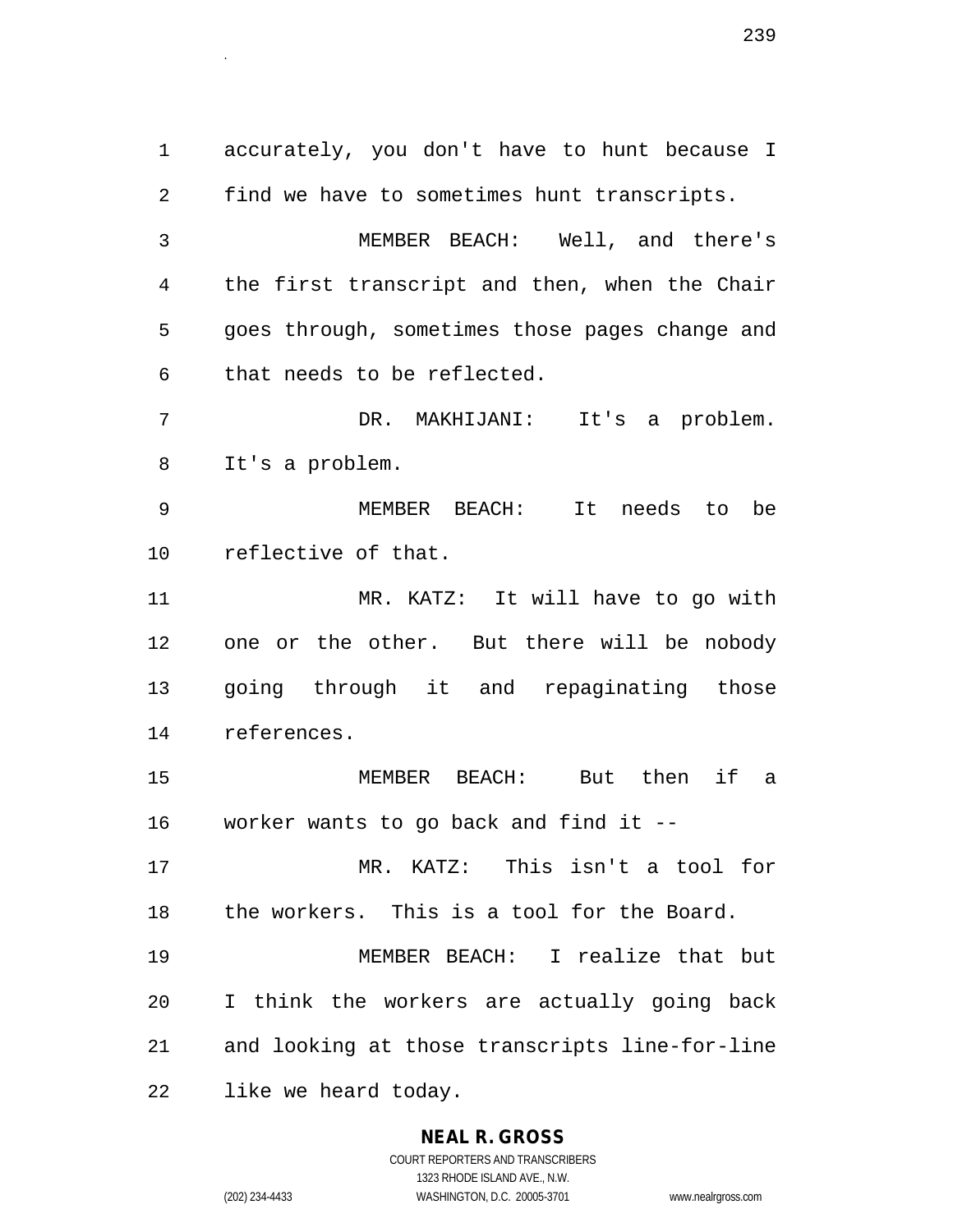1 MR. KATZ: Yes. 2 MEMBER BEACH: Trying to find 3 themselves. 4 MR. KATZ: Yes, but this is for 5 the Board. Given the timing issue of getting 6 it done, I think we would go with the original 7 uncertified document because that's the most 8 time -- 9 MEMBER BEACH: And maybe just say 10 that. 11 MR. KATZ: Yes. 12 DR. MAKHIJANI: It'll be close, 13 anyway. 14 MR. KATZ: Yes. Whatever. Yes. 15 MEMBER BEACH: So then the other 16 part of that, you'll write up something from 17 this form -- 18 MR. KATZ: I will draft and 19 circulate to the Work Group a proposed process 20 to go with the matrix and you can all comment 21 on that. And then it'll be in Mike's hands, 22 actually. This is Mike's Work Group.

# **NEAL R. GROSS**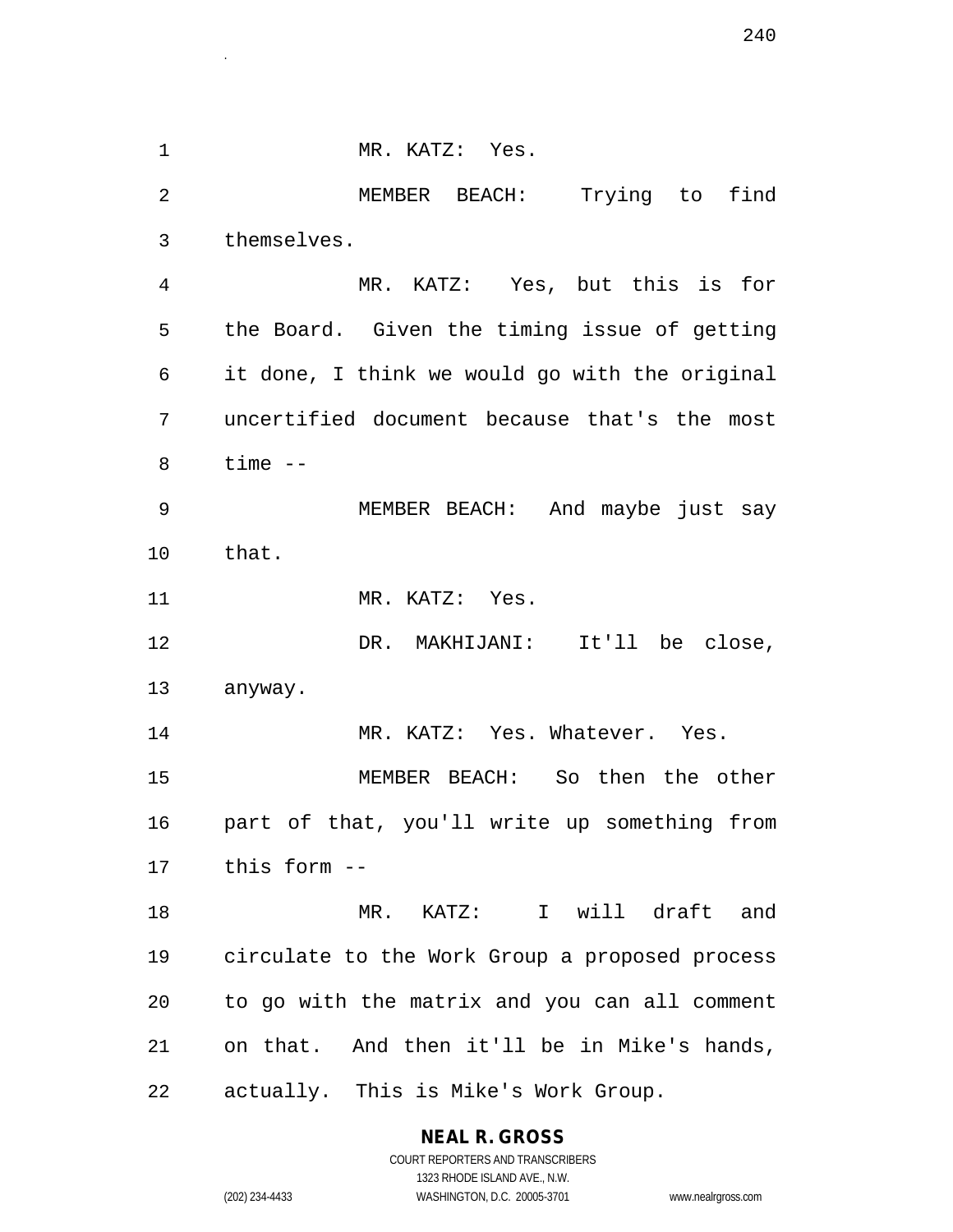| $\mathbf 1$    | MEMBER BEACH: Right.                           |
|----------------|------------------------------------------------|
| $\overline{2}$ | CHAIRMAN GIBSON: Okay. Anything                |
| 3              | else on that for today? If not, we have a      |
| 4              | little time here about scheduled meetings. I   |
| 5              | don't know if Vern had to leave.               |
| 6              | MS. ELLIOTT: I've prepared a list              |
| 7              | of everything that we have in our tracking     |
| 8              | system. There is an additional meeting.        |
| 9              | There's going to be an informational meeting   |
| 10             | that has not been entered yet, but it will be  |
| 11             | as of Monday morning.                          |
| 12             | CHAIRMAN GIBSON: Okay.                         |
| 13             | MS. ELLIOTT: But it's all in here              |
| 14             | and this will shorten your time on that agenda |
| 15             | item.                                          |
| 16             | CHAIRMAN GIBSON: Okay.<br>That's               |
| 17             | great.                                         |
| 18             | MS. ELLIOTT: Have you all been                 |
| 19             | getting your emails that we send out from the  |
| 20             | OTS? We've been sending them to your CDC       |
| 21             | addresses. Have they been coming through?      |
| 22             | MEMBER BEACH: I don't recall that              |

 $241$ 

**NEAL R. GROSS** COURT REPORTERS AND TRANSCRIBERS

1323 RHODE ISLAND AVE., N.W. (202) 234-4433 WASHINGTON, D.C. 20005-3701 www.nealrgross.com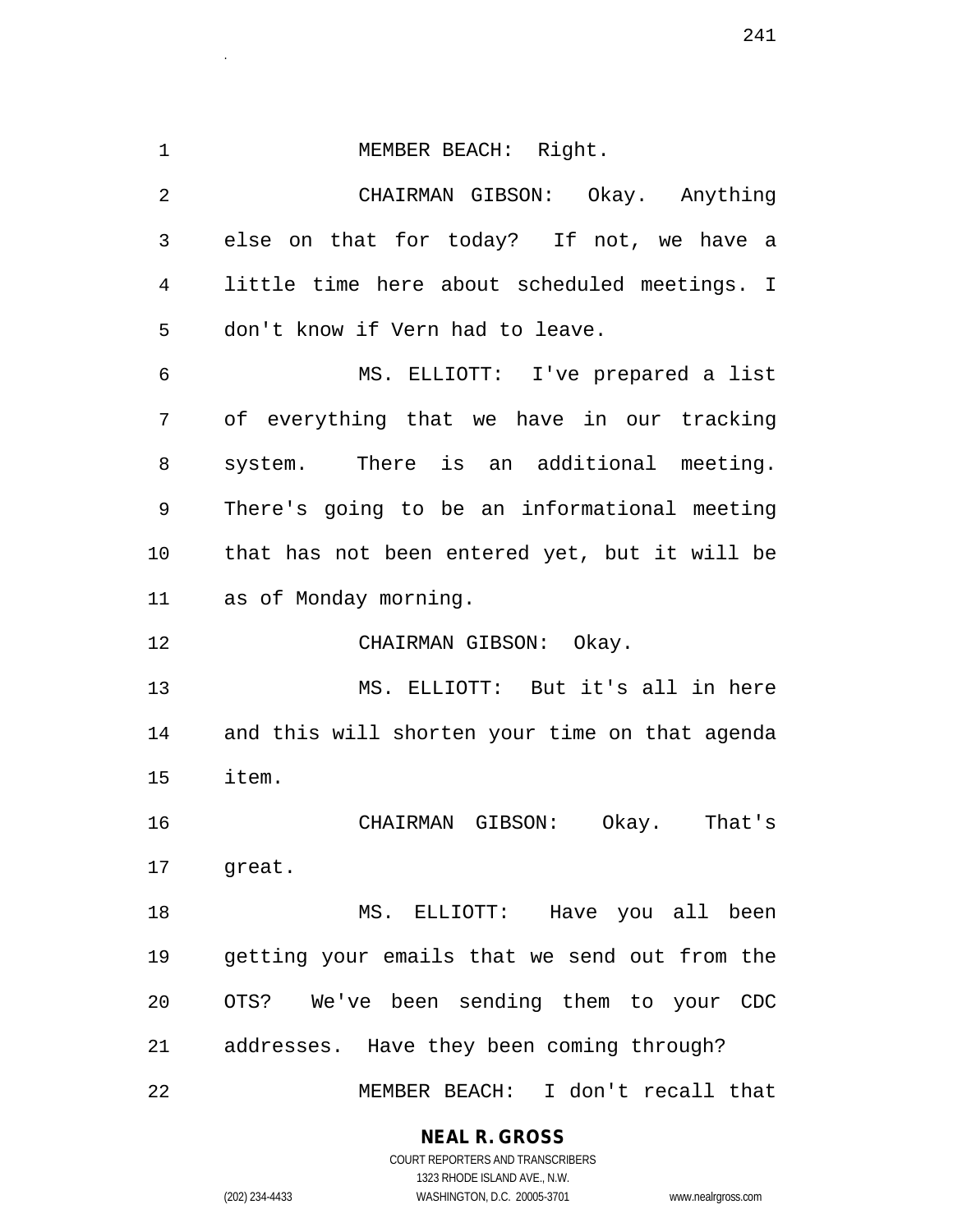1 I have.

| $\overline{2}$ | MS. ELLIOTT: I've sent a couple                |
|----------------|------------------------------------------------|
| $\mathfrak{Z}$ | of times. It says, Send NOCTS, at the top and  |
| $\overline{4}$ | then it says, Worker Outreach, or whatever it  |
| 5              | says. And I took that cruder form and turned   |
| 6              | it into a more readable form for you all to    |
| 7              | have for this discussion item. Just so we      |
| 8              | could go through it quickly.                   |
| 9              | CHAIRMAN GIBSON: Okay.                         |
| 10             | MS. ELLIOTT: I can email this to               |
| 11             | anybody who wants it that's on the call that   |
| 12             | doesn't. I assume, John, that you would        |
| 13             | probably want to see this.                     |
| 14             | MEMBER MUNN: You're welcome to                 |
| 15             | send it. I believe that I've been receiving    |
| 16             | them, but I don't think for the last week I've |
| 17             | seen it.                                       |
| 18             | MS. ELLIOTT: You probably have a               |
| 19             | couple in your email box, Wanda.               |
| 20             | think<br>MEMBER MUNN:<br>$\mathbf{I}$<br>SO.   |
| 21             | Probably.                                      |
| 22             | MS. ADAMS: Mike or Ted, this is                |

**NEAL R. GROSS** COURT REPORTERS AND TRANSCRIBERS

1323 RHODE ISLAND AVE., N.W.

(202) 234-4433 WASHINGTON, D.C. 20005-3701 www.nealrgross.com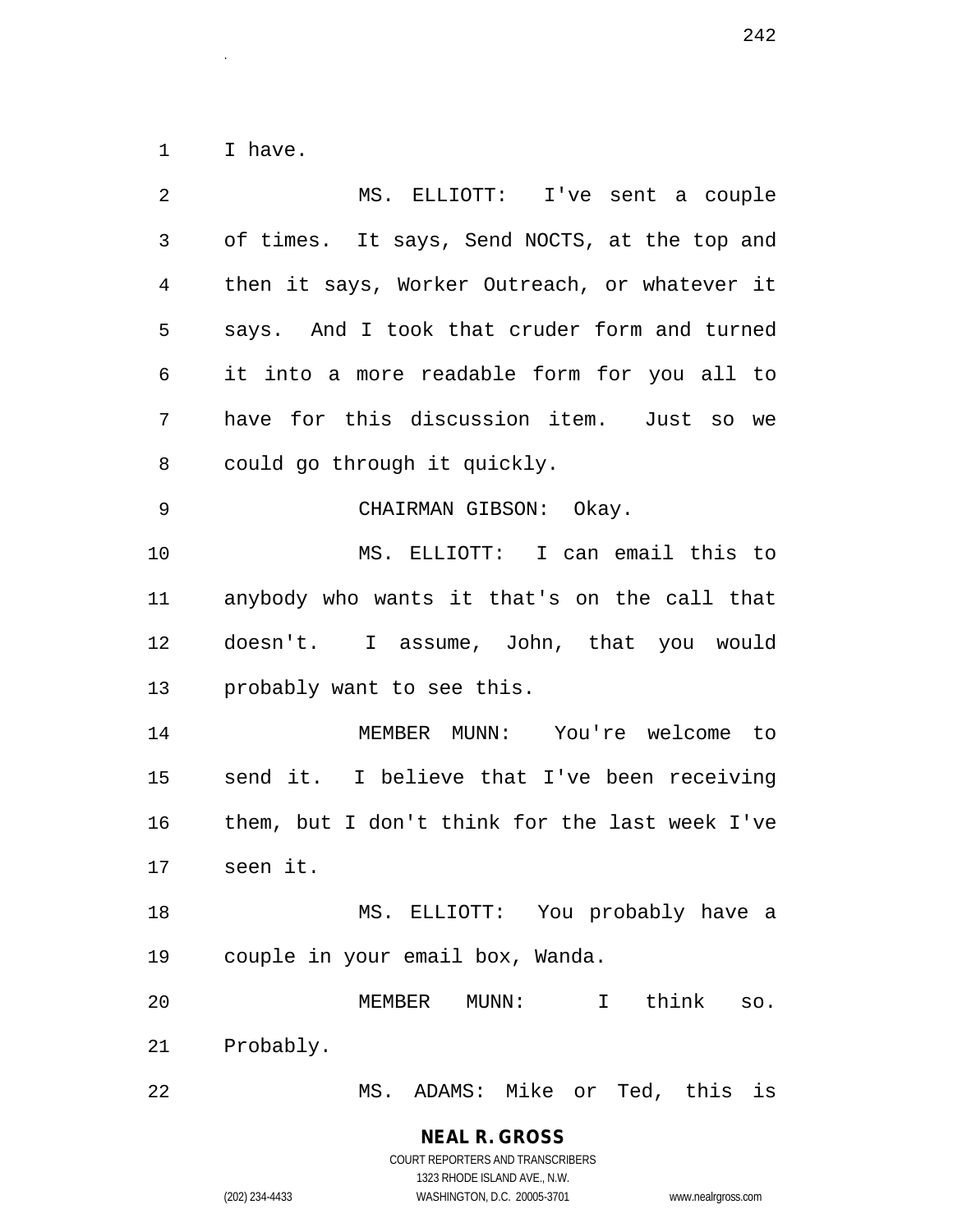1 Nancy Adams.

2 MR. KATZ: Yes. 3 MS. ADAMS: Could I ask that Lew 4 and Denise and I be added to email lists so 5 that we can keep up with what's going on and 6 see if there's anything that we may 7 particularly be interested in as you all 8 continue in this process. 9 MS. ELLIOTT: Nancy, you are on 10 this list. I've put you and Denise, and all 11 the SC&A people in this group and Ted and OCAS 12 personnel -- or DCAS personnel that are 13 involved, as well as contractors. Nancy, I 14 try to include you on most of them. If I've 15 forgotten, I apologize. 16 MS. ADAMS: And that's whatever 17 Mike sends out too. 18 MR. KATZ: No, we could put you on 19 the Work Group email list. Yes, absolutely. 20 That's what I thought you were also getting 21 at. 22 CHAIRMAN GIBSON: SC&A said

> **NEAL R. GROSS** COURT REPORTERS AND TRANSCRIBERS

> > 1323 RHODE ISLAND AVE., N.W.

(202) 234-4433 WASHINGTON, D.C. 20005-3701 www.nealrgross.com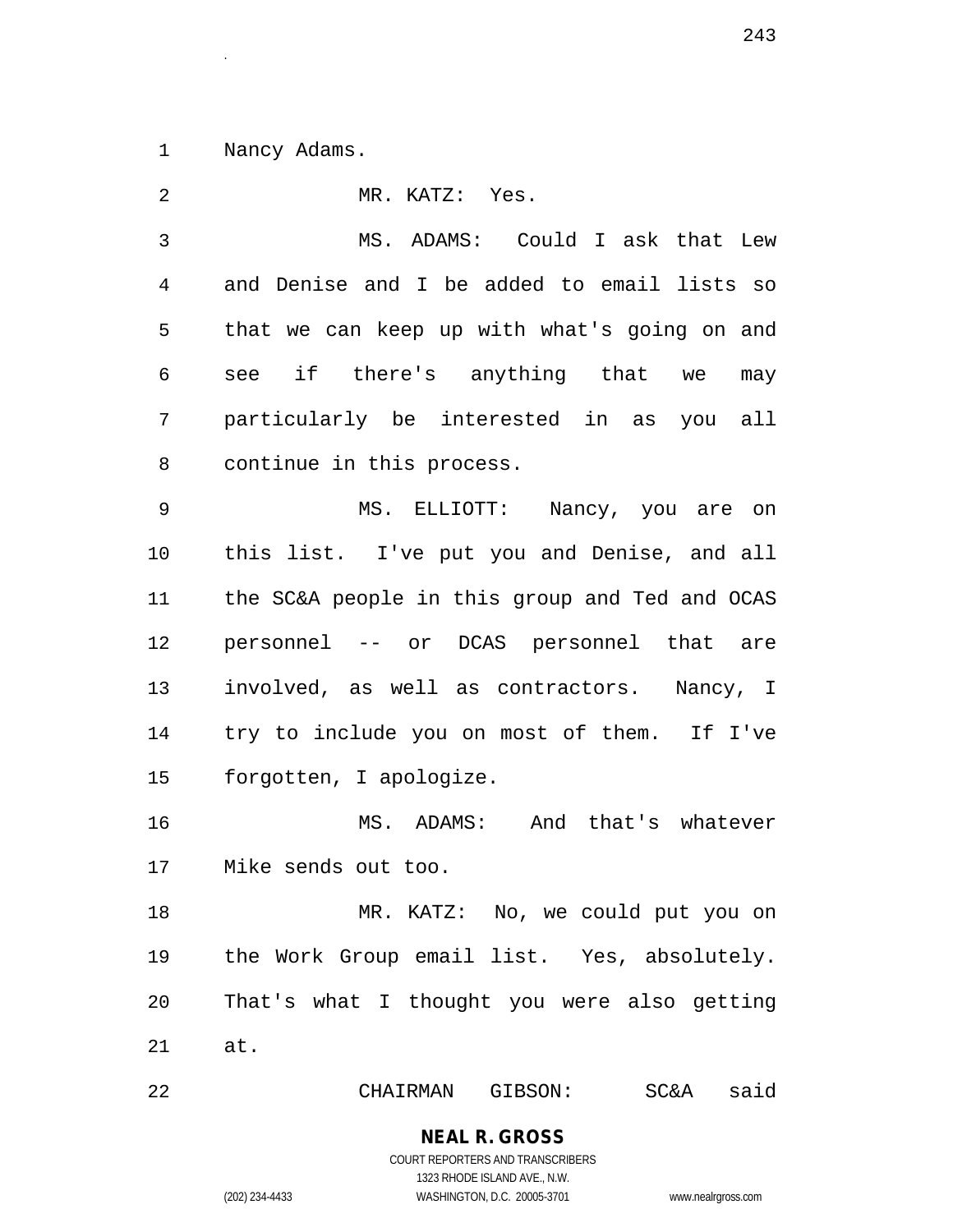1 probably that, at close to a month, they'd 2 probably have to be done for procedure review. 3 DR. MAKHIJANI: Procedure, yes, 4 about a month. 5 CHAIRMAN GIBSON: And the other on 6 the objectives. So Joe was talking about 7 putting together -- 8 DR. MAKHIJANI: Yes. Right. I 9 thought you authorized us to start that. So 10 you'll probably see a list very soon. Kathy's 11 on the line -- 12 MR. KATZ: Yes. She's doing the 13 PROC review and then you're going to do it in 14 a memo, a memo sort of laying out a path 15 forward for Objective 3 to be as well as 16 capture the items that aren't going to be 17 captured by PROC in 1 and 2. Is that right? 18 DR. MAKHIJANI: Right. I think

 $244$ 

20 MR. KATZ: Right. In parallel,

19 those things are happening in parallel?

21 exactly.

22 CHAIRMAN GIBSON: So do we want to

# **NEAL R. GROSS**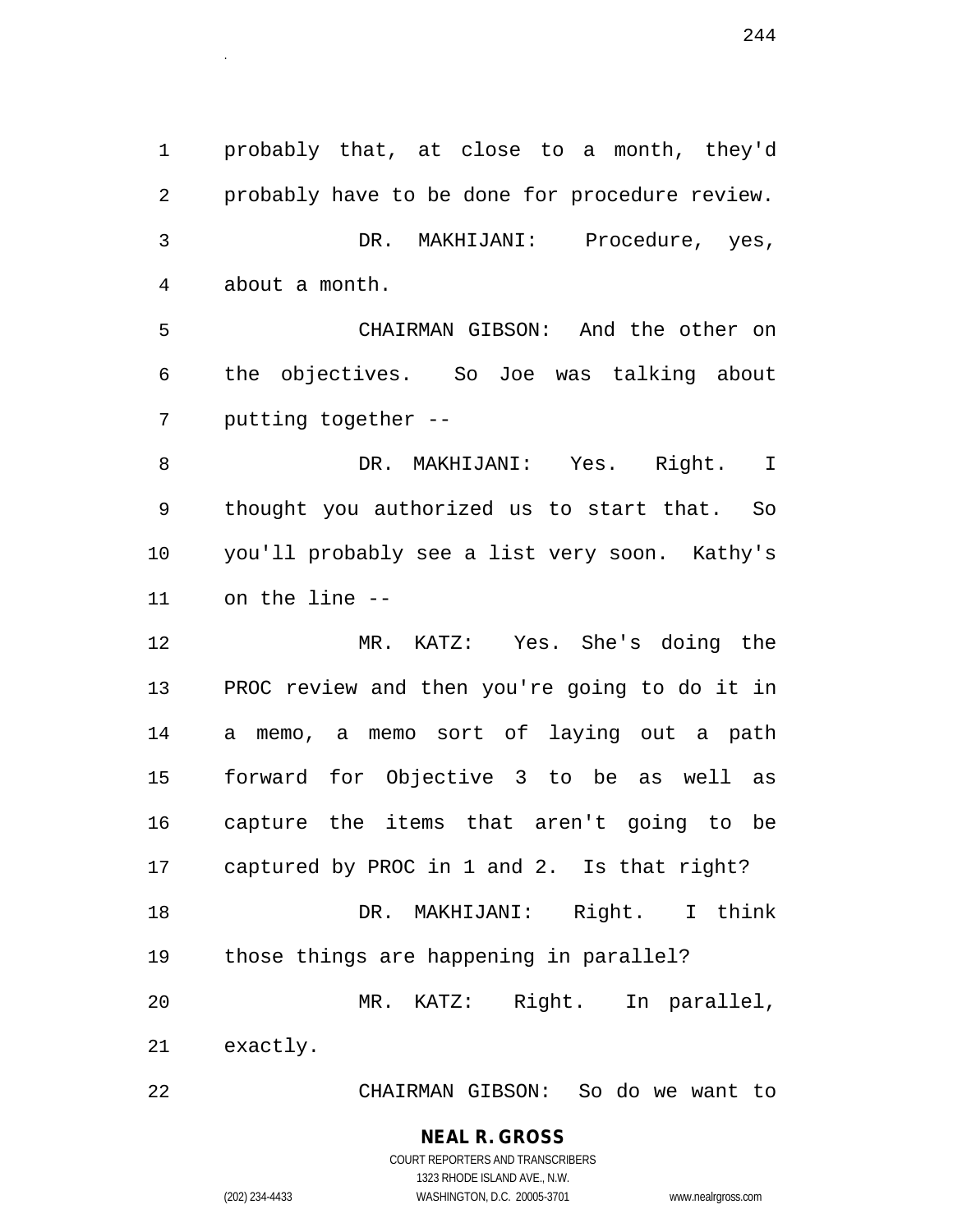1 look at a date?

2 MR. KATZ: Can I ask actually that 3 we -- it'll be much easier for me to handle 4 this if we can just do this by email, schedule 5 this. 6 CHAIRMAN GIBSON: Yes, that's 7 fine. 8 MR. KATZ: Because I have a number 9 of other Work Groups setting dates right now 10 and it's going to get real confusing. 11 CHAIRMAN GIBSON: Okay. I was 12 just going to see if there's any common dates, 13 but we can just do that. 14 MR. KATZ: Okay. I'll send you -- 15 I sent you a bunch of dates for the other 16 committees. You can use that same set of dates 17 for sending out something to this group. 18 CHAIRMAN GIBSON: Okay. All 19 right. Okay. So is there anything else? If 20 not, meeting's adjourned. 21 (Whereupon, the above-entitled 22 matter went off the record at 3:29 p.m.)